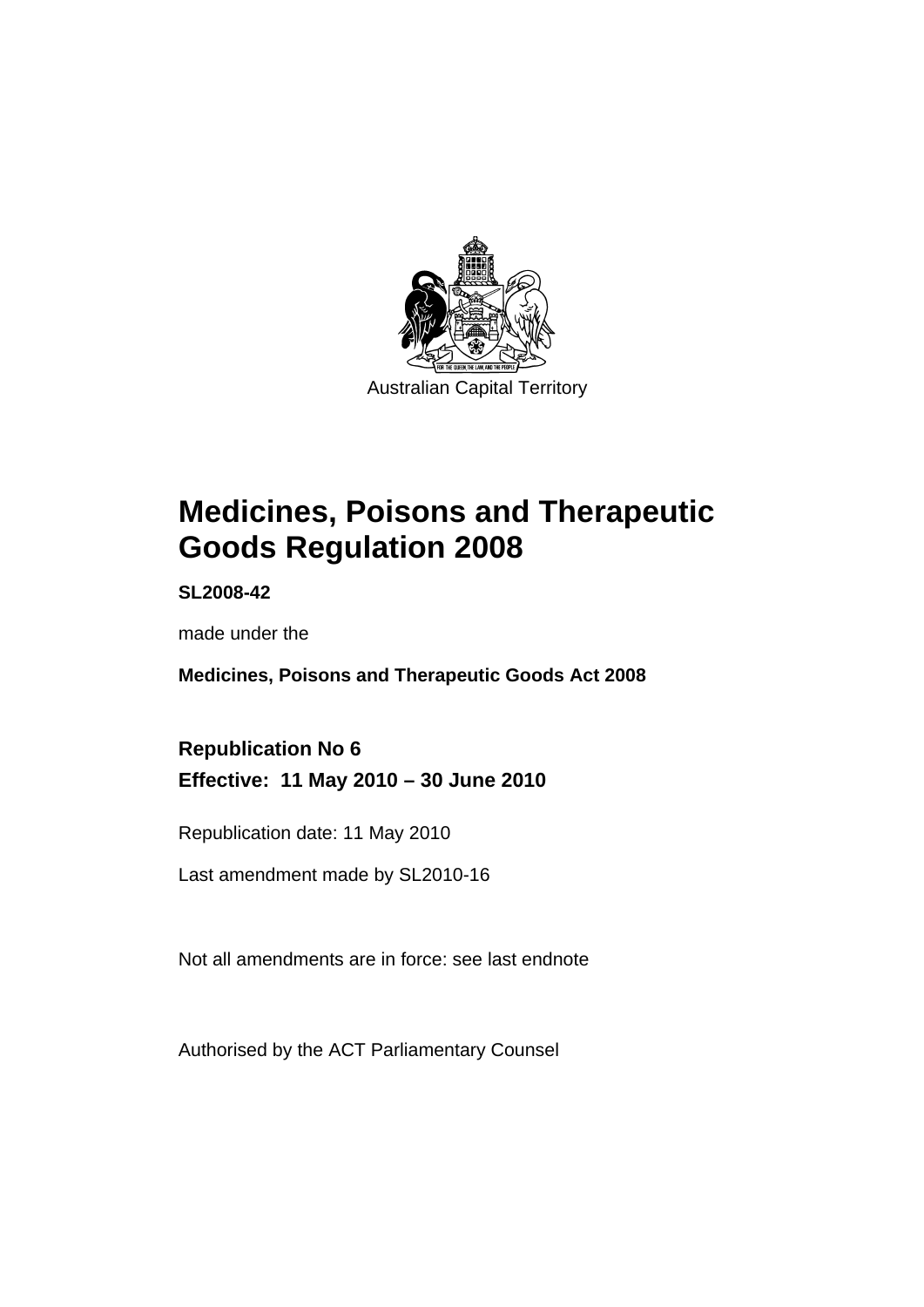#### **About this republication**

#### **The republished law**

This is a republication of the *Medicines, Poisons and Therapeutic Goods Regulation 2008*, made under the *[Medicines, Poisons and Therapeutic Goods Act 2008](#page-24-0)* (including any amendment made under the *Legislation Act 2001*, part 11.3 (Editorial changes)) as in force on 11 May 2010*.* It also includes any amendment, repeal or expiry affecting the republished law to 11 May 2010.

The legislation history and amendment history of the republished law are set out in endnotes 3 and 4.

#### **Kinds of republications**

The Parliamentary Counsel's Office prepares 2 kinds of republications of ACT laws (see the ACT legislation register at www.legislation.act.gov.au):

- authorised republications to which the *Legislation Act 2001* applies
- unauthorised republications.

The status of this republication appears on the bottom of each page.

#### **Editorial changes**

The *Legislation Act 2001*, part 11.3 authorises the Parliamentary Counsel to make editorial amendments and other changes of a formal nature when preparing a law for republication. Editorial changes do not change the effect of the law, but have effect as if they had been made by an Act commencing on the republication date (see *Legislation Act 2001*, s 115 and s 117). The changes are made if the Parliamentary Counsel considers they are desirable to bring the law into line, or more closely into line, with current legislative drafting practice.

This republication includes amendments made under part 11.3 (see endnote 1).

#### **Uncommenced provisions and amendments**

If a provision of the republished law has not commenced or is affected by an uncommenced amendment, the symbol  $\mathbf{U}$  appears immediately before the provision heading. The text of the uncommenced provision or amendment appears only in the last endnote.

#### **Modifications**

If a provision of the republished law is affected by a current modification, the symbol  $\vert \mathbf{M} \vert$ appears immediately before the provision heading. The text of the modifying provision appears in the endnotes. For the legal status of modifications, see *Legislation Act 2001*, section 95.

#### **Penalties**

At the republication date, the value of a penalty unit for an offence against this law is \$110 for an individual and \$550 for a corporation (see *Legislation Act 2001*, s 133).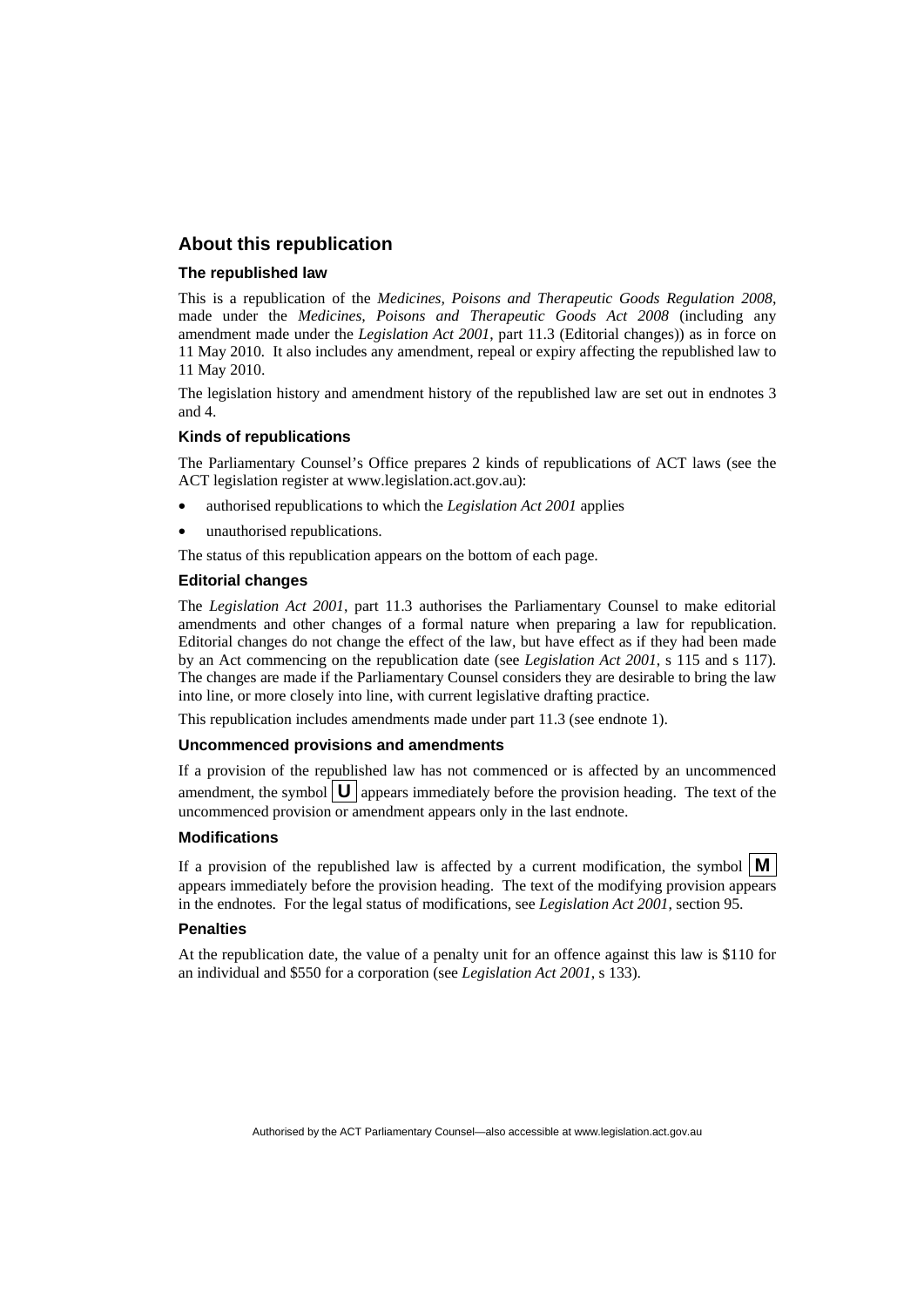

# **[Medicines, Poisons and Therapeutic](#page-24-0)  [Goods Regulation 2008](#page-24-0)**

made under the

**[Medicines, Poisons and Therapeutic Goods Act 2008](#page-24-0)** 

## **Contents**

R6

Page

## **Chapter 1 Preliminary**

|   | Name of regulation                                                           | 2             |
|---|------------------------------------------------------------------------------|---------------|
| 3 | Dictionary                                                                   | $\mathcal{P}$ |
| 4 | <b>Notes</b>                                                                 | 2             |
| 5 | Offences against regulation—application of Criminal Code etc                 | 3             |
| 6 | Overview of things to which medicines and poisons standard does not<br>apply | 3             |

11/05/10 Medicines, Poisons and Therapeutic Goods Regulation 2008 Effective: 11/05/10-30/06/10 contents 1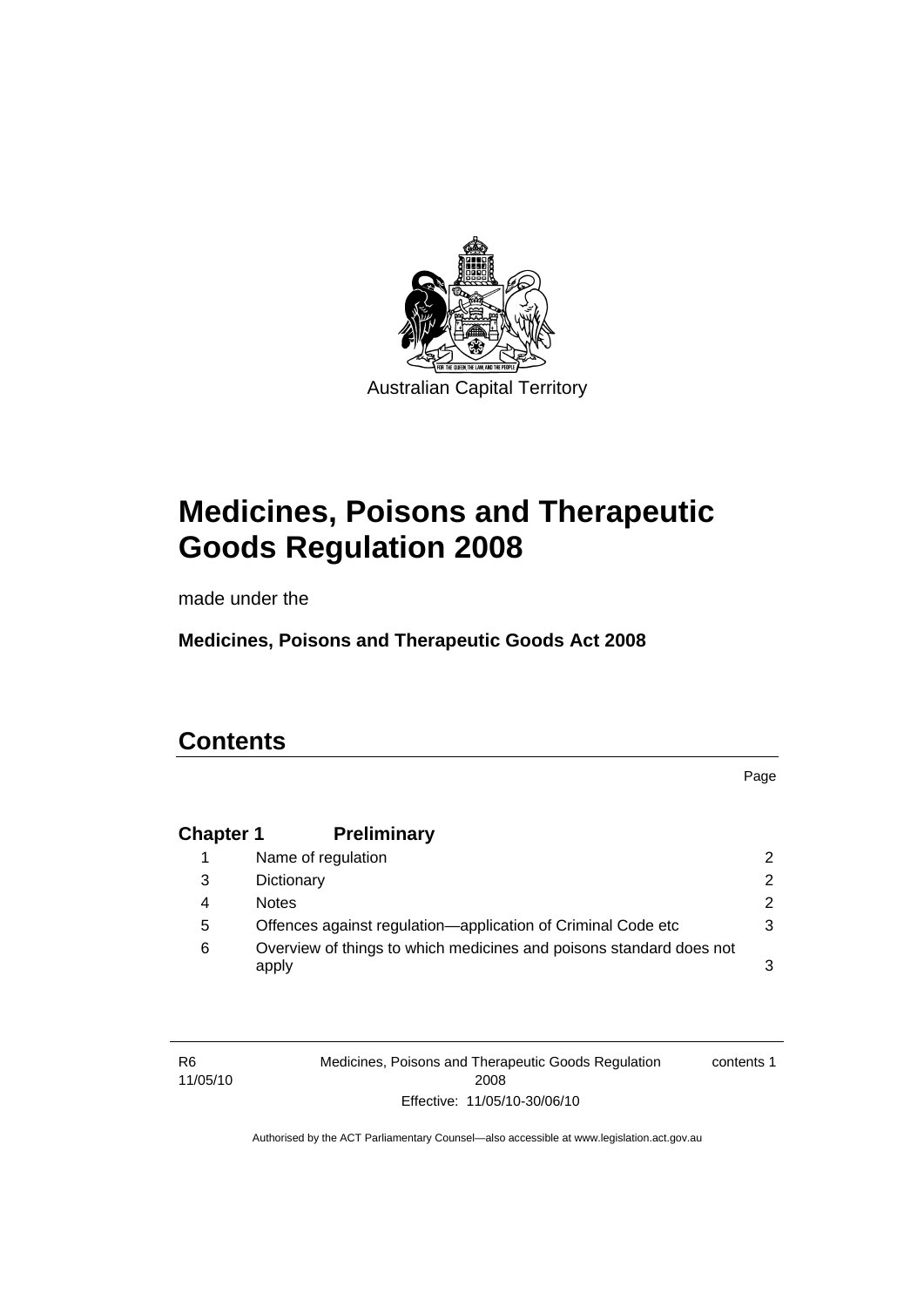#### **Contents**

| <b>Chapter 2</b> | <b>Medicines-authorisations generally</b>                                                        | Page |
|------------------|--------------------------------------------------------------------------------------------------|------|
| <b>Part 2.1</b>  | <b>Overview of medicines authorisations</b>                                                      |      |
| 10               | General overview of authorisations for medicines                                                 | 5    |
| 11               | Overview of medicines authorisations under this regulation                                       | 6    |
| 12               | General overview of authorisation conditions for medicines                                       | 8    |
| <b>Part 2.2</b>  | <b>Relationship with Health Professionals Act</b>                                                |      |
| 20               | Medicines authorisations subject to Health Professionals Act<br>restrictions                     | 10   |
| <b>Chapter 3</b> | <b>Medicines-supply authorities</b>                                                              |      |
| <b>Part 3.1</b>  | <b>Prescribing medicines</b>                                                                     |      |
| Division 3.1.1   | Authorisation to prescribe medicines                                                             |      |
| 30               | Authorisation under sch 1 to prescribe medicines—Act, s 40 (1) (b), (2)<br>$(b)$ and $(3)$ $(b)$ | 11   |
| 31               | Authorisation conditions for prescribing medicines—Act, s 44 (1) (b)<br>and $(2)$ $(b)$          | 12   |
| 32               | Additional requirements for prescribing controlled medicines for human<br>use                    | 13   |
| 33               | Additional requirements for designated appendix D medicines<br>prescriptions for human use       | 15   |
| Division 3.1.2   | <b>Prescriptions</b>                                                                             |      |
| 40               | General requirements for written prescriptions                                                   | 15   |
| 41               | Particulars for prescriptions                                                                    | 16   |
| <b>Part 3.2</b>  | <b>Requisitioning medicines</b>                                                                  |      |
| Division 3.2.1   | <b>Authorisation to issue requisitions</b>                                                       |      |
| 50               | Authorisation under sch 1 to issue requisitions for medicines-Act, s<br>41(b)                    | 19   |
| 51               | Authorisation conditions for issuing requisitions for medicines-Act,<br>s 44 (1) (b) and (2) (b) | 19   |
|                  |                                                                                                  |      |

| contents 2 | Medicines, Poisons and Therapeutic Goods Regulation | R6       |
|------------|-----------------------------------------------------|----------|
|            | 2008                                                | 11/05/10 |
|            | Effective: 11/05/10-30/06/10                        |          |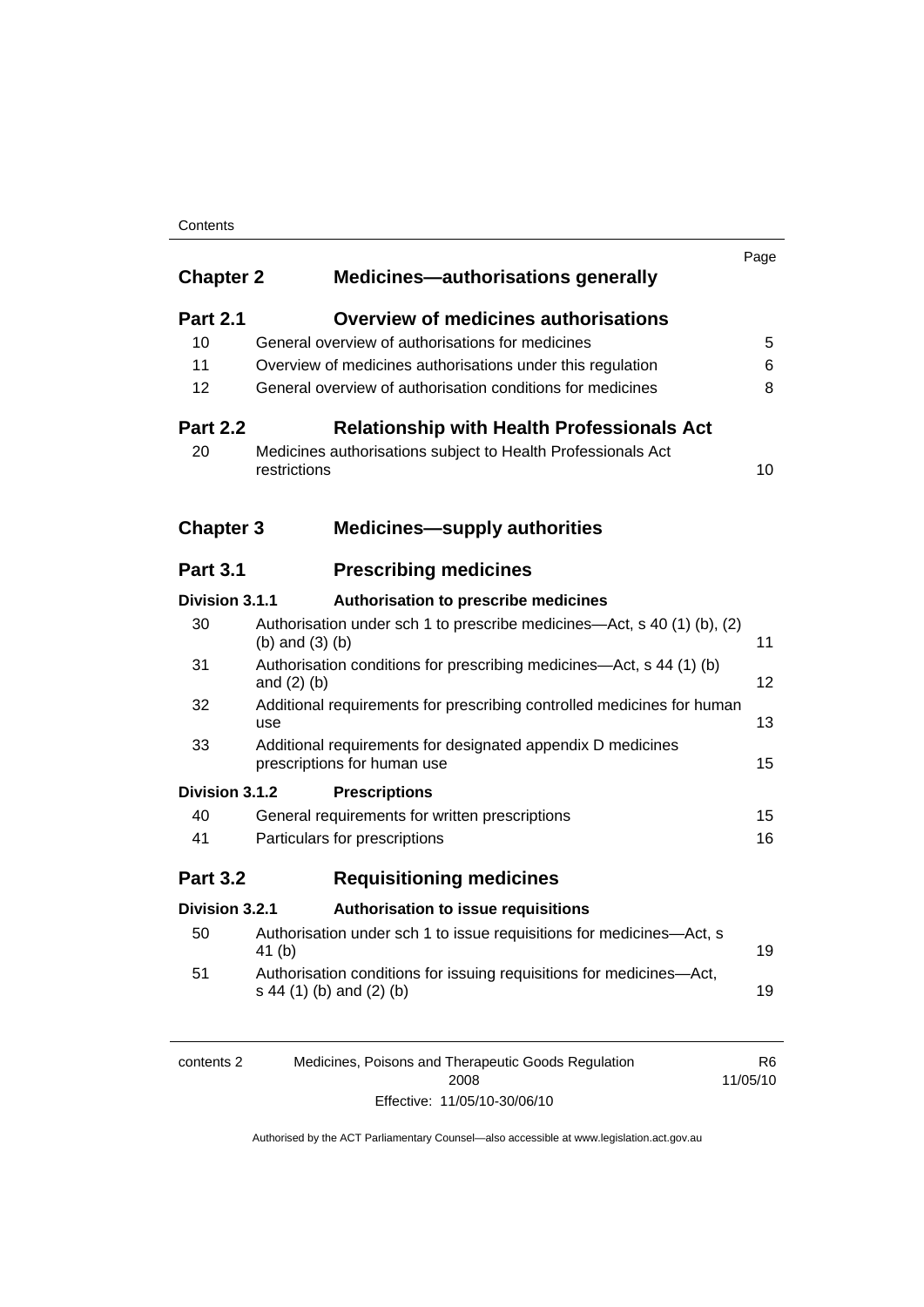|                            |                                                                                                                          | Contents   |
|----------------------------|--------------------------------------------------------------------------------------------------------------------------|------------|
|                            |                                                                                                                          | Page       |
| Division 3.2.2             | <b>Requisitions</b>                                                                                                      |            |
| 55                         | General requirements for written requisitions                                                                            | 20         |
| 56                         | Particulars for requisitions                                                                                             | 20         |
| <b>Part 3.3</b>            | <b>Medicines purchase orders</b>                                                                                         |            |
| Division 3.3.1             | Authorisation to issue purchase orders                                                                                   |            |
| 60                         | Authorisation under sch 1 to issue purchase orders for medicines-<br>Act, $s$ 38 (1) (b) and (2) (a)                     | 21         |
| 61                         | Authorisation conditions for issuing purchase orders for medicines-<br>Act, $s$ 44 (1) (b) and (2) (b)                   | 21         |
| Division 3.3.2             | <b>Purchase orders</b>                                                                                                   |            |
| 62                         | General requirements for medicines purchase orders—Act, s 38 (2) (c)                                                     | 22         |
| <b>Part 3.4</b>            | <b>Standing orders for medicines</b>                                                                                     |            |
| Division 3.4.1             | <b>CHO standing orders</b>                                                                                               |            |
| 70                         | Authorisation of CHO to issue standing orders for supply of medicines<br>in public health emergencies—Act, s 42 (b)      | 23         |
| 71                         | Authorisation of CHO to issue standing orders for administration of<br>medicines for public health matters—Act, s 42 (b) | 23         |
| 72                         | Particulars for CHO standing orders for administration of medicines for<br>public health matters                         | 23         |
| Division 3.4.2             | <b>Standing orders for institutions</b>                                                                                  |            |
| 75                         | Authorisation of doctors to issue standing orders for administration of<br>medicines at institutions-Act, s 42 (b)       | 24         |
| 76                         | Particulars for standing orders for administration of medicines at<br>institutions                                       | 25         |
| Division 3.4.3             | <b>Standing orders for walk-in centre</b>                                                                                |            |
| 77                         | Authorisation of CHO to issue standing orders for supply and                                                             |            |
|                            | administration of medicines at walk-in centre-Act, s 42 (b)                                                              | 26         |
| 78                         | Particulars for CHO standing orders for supply and administration of<br>medicines at walk-in centre                      | 26         |
| <b>Part 3.5</b>            | <b>Medicines supply authorities generally</b>                                                                            |            |
| 80                         | Cancellation of invalid supply authorities—Act, s 30 (2) (d)                                                             | 28         |
|                            |                                                                                                                          |            |
| R <sub>6</sub><br>11/05/10 | Medicines, Poisons and Therapeutic Goods Regulation<br>2008                                                              | contents 3 |
|                            | Effective: 11/05/10-30/06/10                                                                                             |            |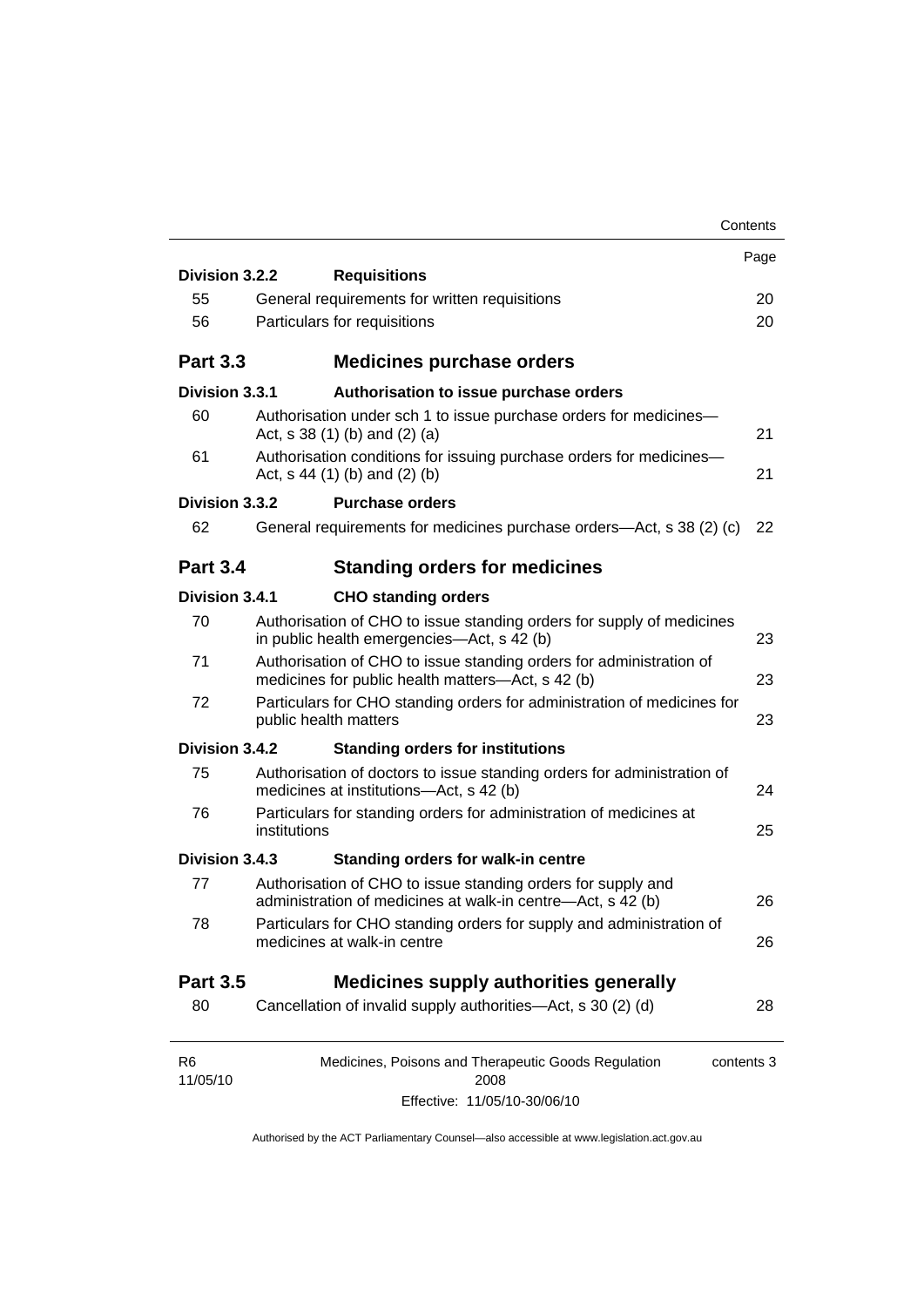|                  |                                                                                                                                      | Page           |
|------------------|--------------------------------------------------------------------------------------------------------------------------------------|----------------|
| 81               | Information for CHO about controlled medicines supplied on supply<br>authorities—Act, s 31 (1) (b) and (4), def required information | 28             |
| <b>Chapter 4</b> | <b>Supplying medicines</b>                                                                                                           |                |
| <b>Part 4.1</b>  | <b>Preliminary</b>                                                                                                                   |                |
| 100              | Overview of supply authorisations for medicines                                                                                      | 30             |
| <b>Part 4.2</b>  | Medicines-supply authorisations under<br>sch <sub>1</sub>                                                                            |                |
| Division 4.2.1   | Sch 1 medicines supply authorisations                                                                                                |                |
| 110              | Authorisation under sch 1 to supply medicines— Act, s 26 (1) (b) and<br>$(2)$ (b)                                                    | 31             |
| Division 4.2.2   | <b>Dispensing medicines</b>                                                                                                          |                |
| 120              | Authorisation conditions for dispensing medicines—Act, s 44 (1) (b)<br>and $(2)$ $(b)$                                               | 31             |
| 121              | How medicines are dispensed                                                                                                          | 33             |
| 122              | Noting changes to prescriptions on oral direction of prescriber-Act, s<br>27 (2) (b) (ii)                                            | 35             |
| 123              | Labelling dispensed medicines—Act, s 60 (1) (c) (i) and (2) (c) (i)                                                                  | 36             |
| 124              | Marking dispensed prescriptions                                                                                                      | 37             |
| 125              | Recording dispensing of medicines                                                                                                    | 38             |
| Division 4.2.3   | <b>Supplying medicines on requisitions</b>                                                                                           |                |
| 130              | Authorisation conditions for supplying medicines on requisitions-<br>Act, $s$ 44 (1) (b) and (2) (b)                                 | 39             |
| 131              | Supplying medicines on requisitions                                                                                                  | 40             |
| 132              | Labelling medicines supplied on requisition—Act, s 60 (1) (c) (i) and<br>$(2)$ (c) (i)                                               | 41             |
| 133              | Marking filled requisitions                                                                                                          | 41             |
| 134              | Recording supply of medicines on requisitions                                                                                        | 42             |
| Division 4.2.4   | Supplying medicines on purchase orders                                                                                               |                |
| 140              | Authorisation conditions for supplying medicines on purchase orders-<br>Act, $s$ 44 (1) (b) and (2) (b)                              | 43             |
| contents 4       | Medicines, Poisons and Therapeutic Goods Regulation<br>2008                                                                          | R6<br>11/05/10 |

Effective: 11/05/10-30/06/10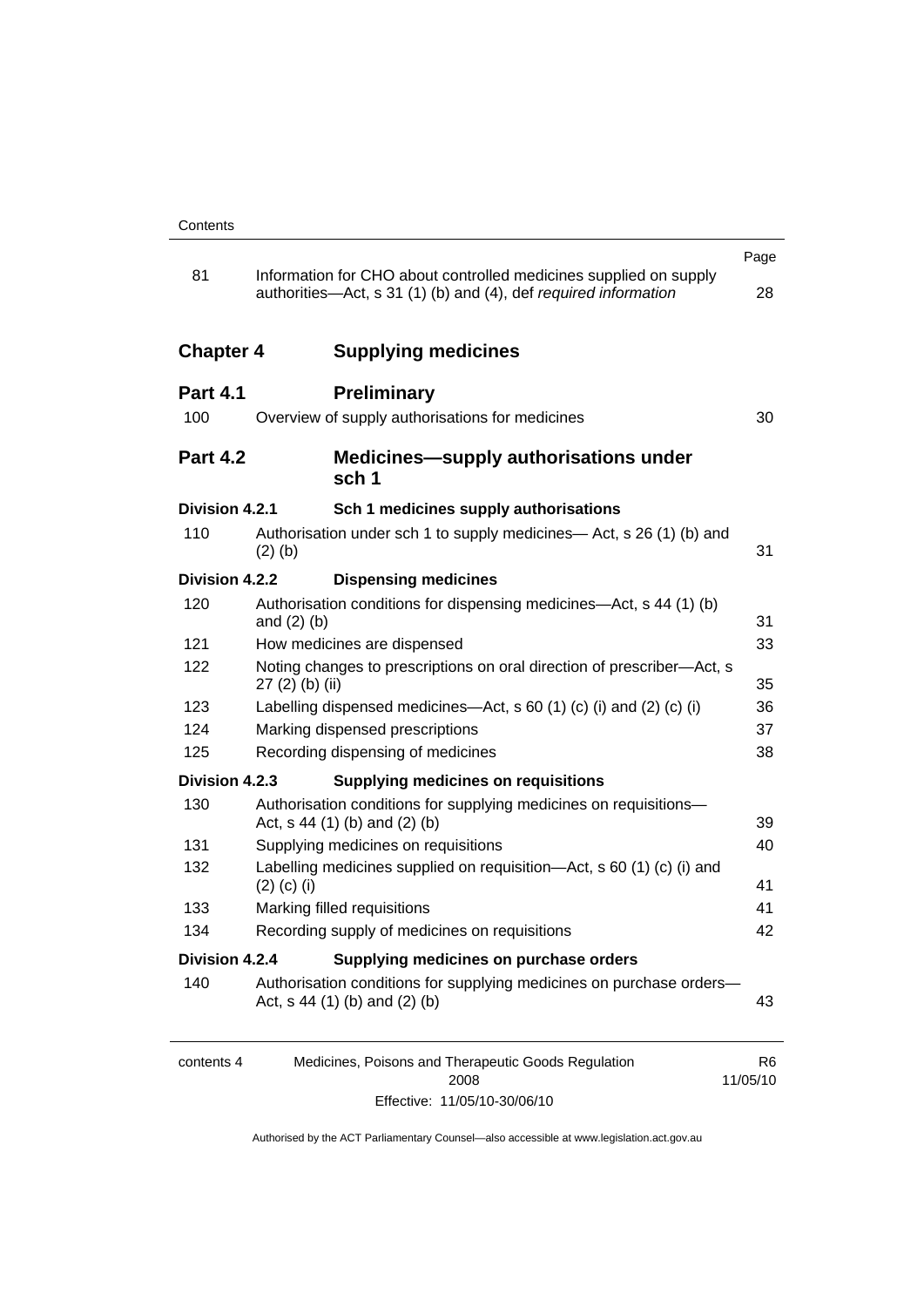| 141             | Supplying medicines on purchase orders                                                                                              | Page<br>44 |
|-----------------|-------------------------------------------------------------------------------------------------------------------------------------|------------|
| 142             | Recording supply of medicines on purchase orders                                                                                    | 45         |
| Division 4.2.5  | Supplying medicines on standing orders                                                                                              |            |
| 150             | Authorisation conditions for supplying medicines on standing orders-                                                                |            |
|                 | Act, s 44 (1) (b) and (2) (b)                                                                                                       | 46         |
| 151             | Supplying medicines on standing orders                                                                                              | 47         |
| 152             | Labelling medicines supplied on standing order—Act, s 60 (1) (c) (i)<br>and $(2)$ $(c)$ $(i)$                                       | 47         |
| 153             | Recording supply of medicines on standing orders                                                                                    | 48         |
| Division 4.2.6  | <b>Supplying medicines during consultations</b>                                                                                     |            |
| 160             | Authorisation conditions for supplying medicines during<br>consultations- $-\text{Act}$ , s 44 (1) (b) and (2) (b)                  | 49         |
| 161             | Labelling medicines supplied during consultations                                                                                   | 50         |
| 162             | Recording medicines supplied during consultations                                                                                   | 52         |
| 163             | Additional requirements for supplying controlled medicines for human<br>use during consultations                                    | 52         |
| 164             | Information for CHO about controlled medicines supplied during<br>consultations-Act, s 31 (2) (b) and (4), def required information | 53         |
| Division 4.2.7  | Selling pseudoephedrine by retail                                                                                                   |            |
| 170             | Meaning of retail sale-div 4.2.7                                                                                                    | 54         |
| 171             | Authorisation conditions for retail sale of pseudoephedrine—Act, s 44<br>$(1)$ (b) and $(2)$ (b)                                    | 54         |
| 172             | Requirement to tell buyer about pseudoephedrine sales record                                                                        | 55         |
| 173             | Required information for pseudoephedrine sales records                                                                              | 56         |
| 174             | Failure to amend pseudoephedrine sales record                                                                                       | 58         |
| 175             | Pseudoephedrine sales record-decision by CHO                                                                                        | 59         |
| Division 4.2.8  | Supplying pharmacist only medicines                                                                                                 |            |
| 180             | Authorisation conditions for supply of pharmacist only medicines-Act,<br>s 44 (1) (b) and (2) (b)                                   | 59         |
| <b>Part 4.3</b> | Authorisation to supply without prescription<br>in emergencies                                                                      |            |
| 250             | Meaning of designated prescription only medicine-pt 4.3                                                                             | 61         |
| R <sub>6</sub>  | Medicines, Poisons and Therapeutic Goods Regulation                                                                                 | contents 5 |

11/05/10 Medicines, Poisons and Therapeutic Goods Regulation contents 5 2008 Effective: 11/05/10-30/06/10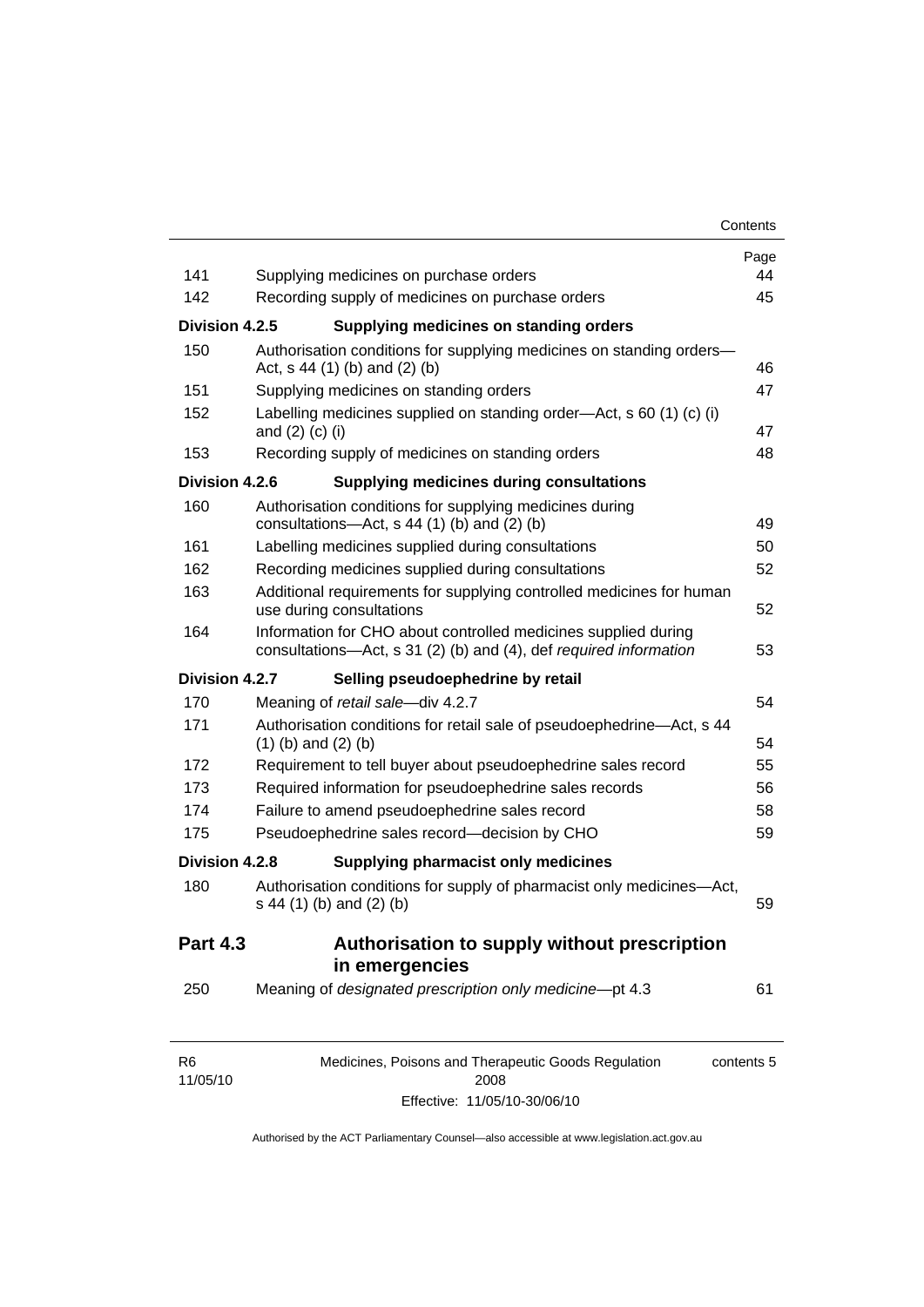| Contents         |                                                                                                                                                   |      |
|------------------|---------------------------------------------------------------------------------------------------------------------------------------------------|------|
|                  |                                                                                                                                                   | Page |
| 251              | Authorisation to supply certain medicines without prescription in<br>emergencies-Act, s 26 (1) (b)                                                | 61   |
| 252              | Authorisation conditions for supplying of certain medicines without<br>prescription in emergencies—Act, s 44 (1) (b) and (2) (b)                  | 62   |
| 253              | Labelling medicines supplied without prescription in emergencies-<br>Act, $s \, 60 \, (1) \, (c) \, (i)$ and $(2) \, (c) \, (i)$                  | 63   |
| 254              | Recording medicines supplied without prescription in emergencies                                                                                  | 64   |
| <b>Part 4.4</b>  | Authorisation to supply medicines for<br>disposal                                                                                                 |      |
| 260              | Authorisation to supply medicines to pharmacists for disposal-Act, s<br>26(1)(b)                                                                  | 65   |
| 261              | Authorisation to supply medicines to commercial disposal operators for<br>disposal-Act, s 26 (1) (b)                                              | 65   |
| <b>Part 4.5</b>  | Wholesale supply of medicines under<br>corresponding laws                                                                                         |      |
| 270              | Conditions for wholesalers supplying medicines under corresponding<br>laws-Act, s 20 (4) (c)                                                      | 66   |
| <b>Chapter 5</b> | <b>Administering medicines</b>                                                                                                                    |      |
| <b>Part 5.1</b>  | Authorisations for health-related occupations                                                                                                     |      |
| 350              | Authorisation under sch 1 for people in health-related occupations to<br>administer medicines—Act, s 37 (1) (b) and (3) (b)                       | 68   |
| 351              | Authorisation conditions for administration of medicines at institutions<br>by people in health-related occupations—Act, s 44 (1) (b) and (2) (b) | 68   |
| <b>Part 5.2</b>  | Other administration authorisations                                                                                                               |      |
| 360              | Authorisation for self-administration etc of medicines-Act, s 37 (2) (b)<br>and $(3)$ $(b)$                                                       | 70   |
| 361              | Authorisation for administration of medicines by assistants-Act,<br>$s 37(1)$ (b)                                                                 | 71   |
|                  |                                                                                                                                                   |      |

| contents 6 | Medicines, Poisons and Therapeutic Goods Regulation | R6       |
|------------|-----------------------------------------------------|----------|
|            | 2008                                                | 11/05/10 |
|            | Effective: 11/05/10-30/06/10                        |          |

R6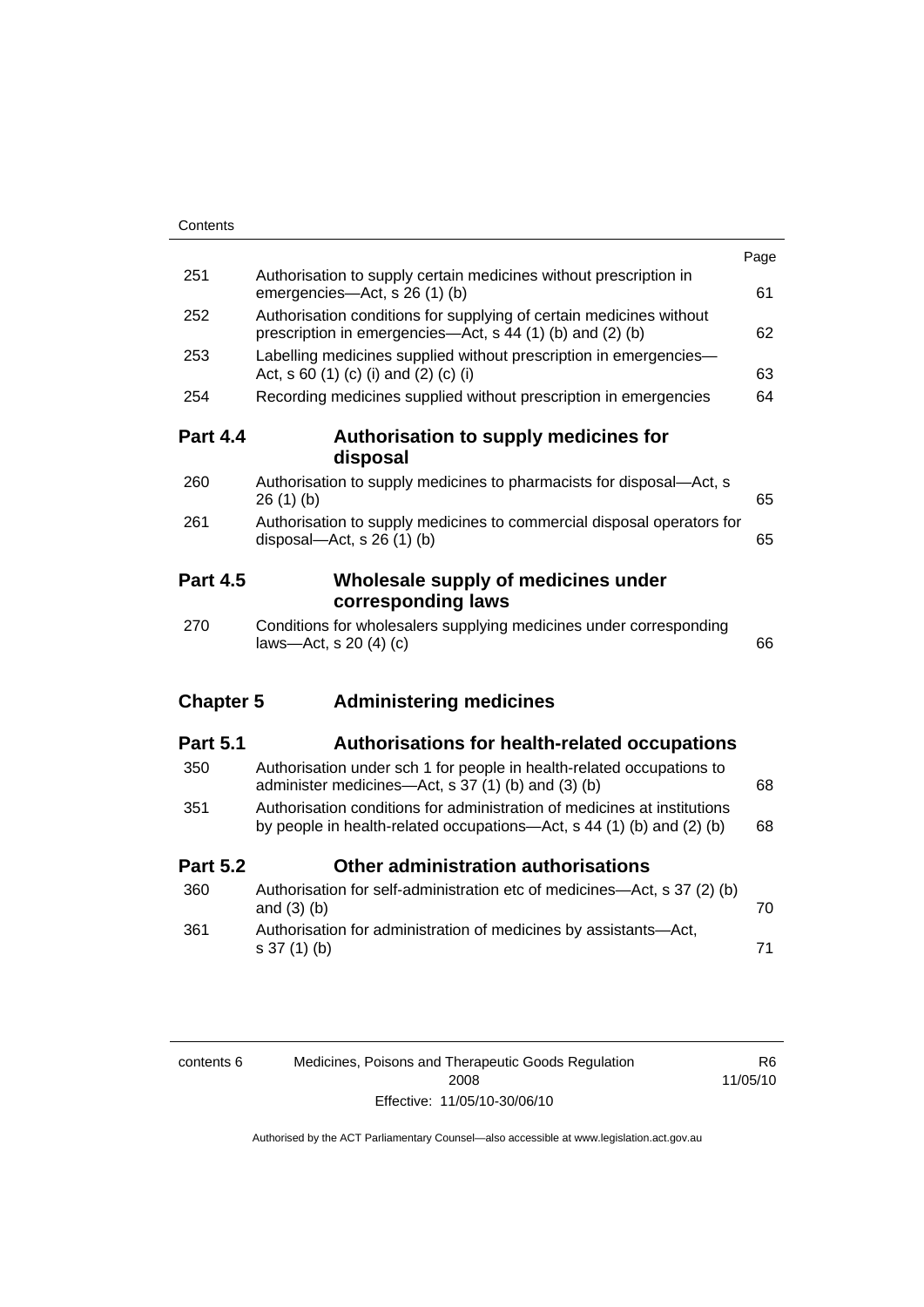|                            |                                                                                                                                       | Contents   |
|----------------------------|---------------------------------------------------------------------------------------------------------------------------------------|------------|
|                            |                                                                                                                                       | Page       |
| <b>Chapter 6</b>           | <b>Obtaining and possessing medicines</b>                                                                                             |            |
| 370                        | Authorisation under sch 1 to obtain and possess medicines-Act, s 35<br>$(1)$ (b), (2) (b) and s 36 (b)                                | 72         |
| 371                        | Authorisation to obtain and possess medicines for certain personal<br>use-related dealings—Act, s $35(1)(b)$ , $(2)(b)$ and s $36(b)$ | 72         |
| <b>Chapter 7</b>           | <b>Manufacturing medicines</b>                                                                                                        |            |
| 380                        | Authorisation under sch 1 to manufacture medicines—Act, s 33 (b)                                                                      | 73         |
| <b>Chapter 8</b>           | <b>Discarding medicines</b>                                                                                                           |            |
| 390                        | Discarding controlled medicines—Act, s 34 (1) (a)                                                                                     | 74         |
| <b>Chapter 9</b>           | Other medicines authorisations                                                                                                        |            |
| <b>Part 9.1</b>            | Authorisations for delivery people and<br>commercial disposal operators                                                               |            |
| 400                        | Authorisations to deliver medicines under supply authorities-Act,<br>s 26 (1) (b), (2) (b), s 35 (1) (b), (2) (b) and s 36 (b)        | 75         |
| 401                        | Authorisations for commercial disposal operators—Act, s 26 (1) (b)<br>and (2) (b), s 35 (1) (b) and (2) (b) and s 36 (b)              | 76         |
| <b>Part 9.2</b>            | <b>Emergency supply and administration of</b><br>adrenaline and salbutamol                                                            |            |
| 410                        | Authorisations to supply and administer adrenaline and salbutamol-<br>Act, s $26(1)$ (b) and s $37(1)$ (b)                            | 77         |
| <b>Part 9.3</b>            | <b>Medicines authorisations for corrections</b><br>functions                                                                          |            |
| 420                        | Authorisations for CYP authorised people-Act, s 26 (1) (b),<br>s 35 (1) (b), (2) (b), s 36 (b) and s 37 (1) (b)                       | 78         |
| 421                        | Authorisations for corrections officers-Act, s 26 (1) (b), s 35 (1) (b),<br>$(2)$ (b), s 36 (b) and s 37 (1) (b)                      | 79         |
| 422                        | Authorisations for court and police cell custodians-Act, s 26 (1) (b),<br>s 35 (1) (b), (2) (b), s 36 (b) and s 37 (1) (b)            | 79         |
| R <sub>6</sub><br>11/05/10 | Medicines, Poisons and Therapeutic Goods Regulation<br>2008                                                                           | contents 7 |
|                            | Effective: 11/05/10-30/06/10                                                                                                          |            |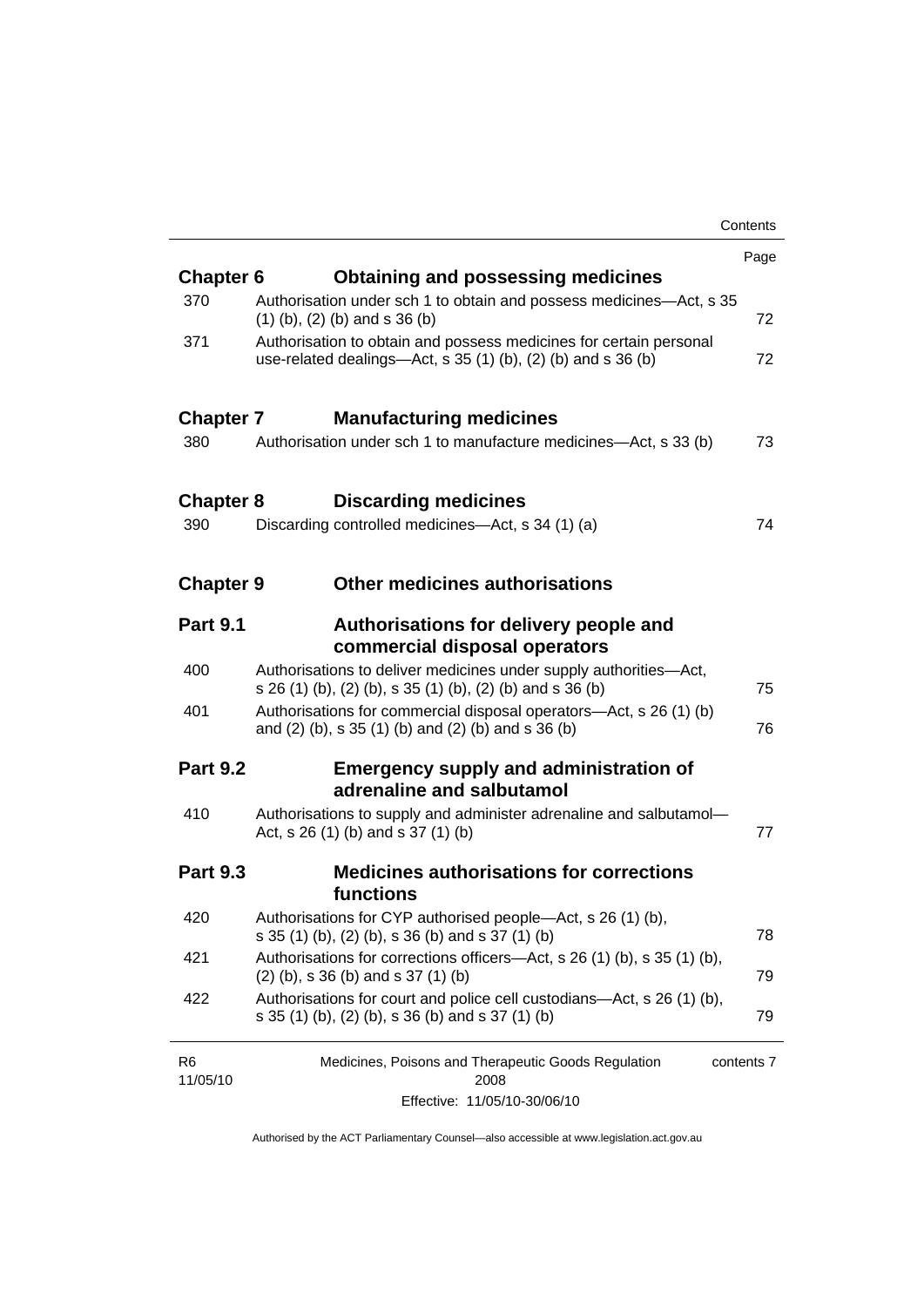|                 |                                                                                                                           | Page |
|-----------------|---------------------------------------------------------------------------------------------------------------------------|------|
| <b>Part 9.4</b> | Authorisations for medicines research and<br>education program purposes other than<br>controlled medicines                |      |
| 430             | Authorisations for non-controlled medicines research and education-<br>Act, s 26 (1) and (2) (b)                          | 81   |
| 431             | Authorisation conditions for non-controlled medicines research and<br>education- $Act$ , s 44 (1) (b) and (2) (b)         | 82   |
| <b>Part 9.5</b> | <b>Authorisations under medicines licences</b>                                                                            |      |
| Division 9.5.1  | Controlled medicines research and education program<br>licence authorisations                                             |      |
| 440             | Authorisations under controlled medicines research and education<br>program licences-Act, s 20 (1) (a)                    | 84   |
| 441             | Authorisation condition for controlled medicines research and<br>education program licences—Act, s 44 (1) (b) and (2) (b) | 85   |
| Division 9.5.2  | <b>First-aid kit licence authorisations</b>                                                                               |      |
| 450             | Authorisations under first-aid kit licences—Act, s 20 (1) (a)                                                             | 86   |
| 451             | Authorisation condition for first-aid kit licences-Act, s 44 (1) (b) and<br>$(2)$ (b)                                     | 87   |
| Division 9.5.3  | Wholesalers licence authorisations                                                                                        |      |
| 460             | Authorisations under medicines wholesalers licences—Act, s 20 (1) (a)                                                     | 87   |
| 461             | Authorisation conditions for medicines wholesalers licences-Act,<br>s 44 (1) (b) and (2) (b)                              | 88   |
| Division 9.5.4  | Opioid dependency treatment licence authorisations                                                                        |      |
| 470             | Authorisations under opioid dependency treatment licences-Act,<br>s 20(1)(a)                                              | 89   |
| 471             | Authorisation condition for opioid dependency treatment licences-<br>Act, $s$ 44 (1) (b) and (2) (b)                      | 90   |
| Division 9.5.5  | Pharmacy medicines rural communities licences                                                                             |      |
| 480             | Authorisations under pharmacy medicines rural communities<br>licences- $-\text{Act}$ , s 20 (1) (a)                       | 91   |
| 481             | Authorisation conditions for pharmacy medicines rural communities<br>licences—Act, $s$ 44 (1) (b) and (2) (b)             | 92   |

| contents 8 | Medicines, Poisons and Therapeutic Goods Regulation | R6       |
|------------|-----------------------------------------------------|----------|
|            | 2008                                                | 11/05/10 |
|            | Effective: 11/05/10-30/06/10                        |          |

R6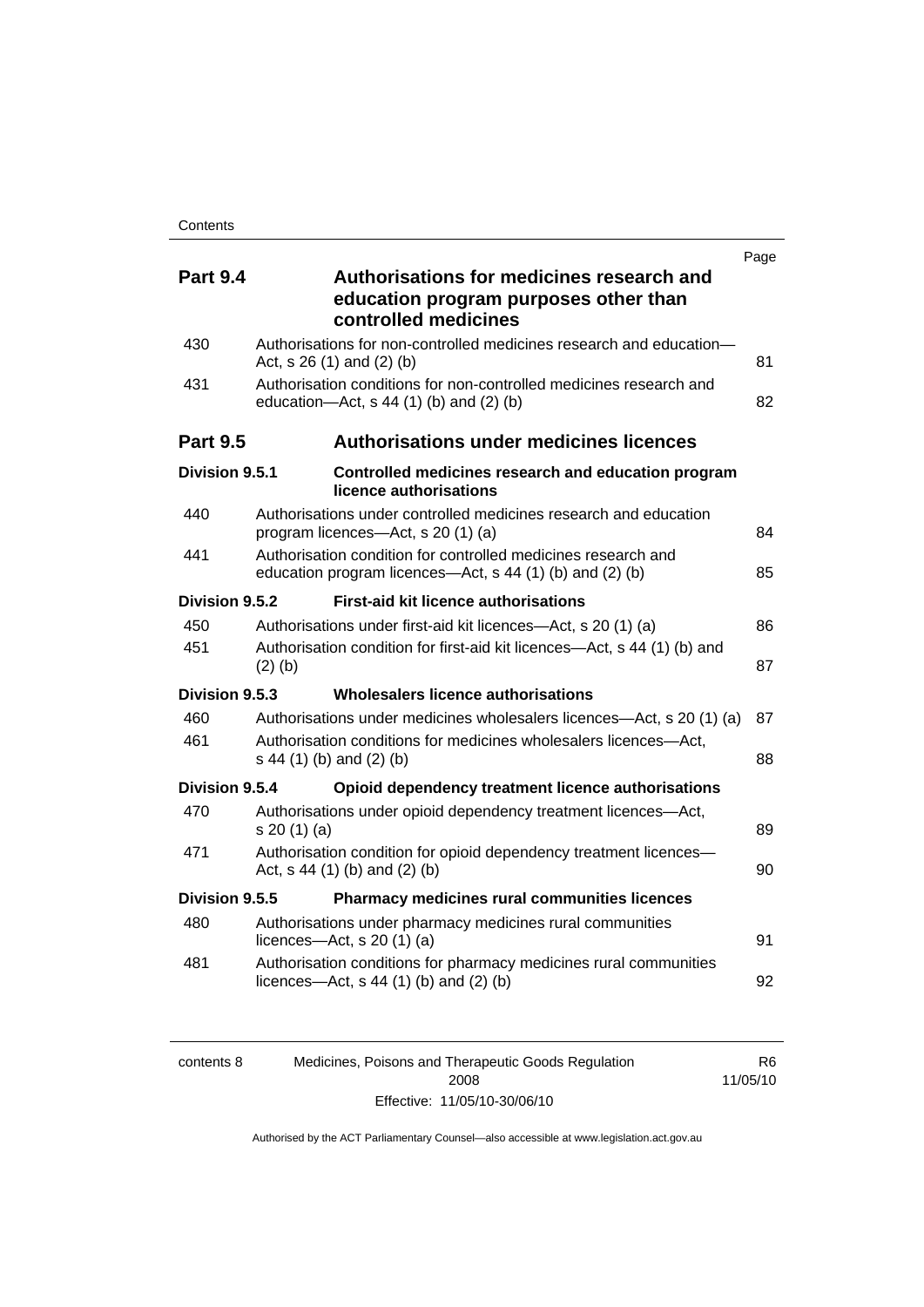| <b>Chapter 10</b> | Packaging and labelling of medicines<br>generally                                                                                     | Page |
|-------------------|---------------------------------------------------------------------------------------------------------------------------------------|------|
| 500               | When pharmacy medicines and pharmacist only medicines to be<br>supplied in manufacturer's packs-Act, s 59 (1) (c) (i) and (2) (c) (i) | 94   |
| 501               | Packaging of supplied manufacturer's packs of medicines-Act, s 59<br>$(1)$ (c) (i) and (2) (c) (i)                                    | 94   |
| 502               | Labelling of supplied manufacturer's packs of medicines-Act,<br>s 60 (1) (c) (i) and (2) (c) (i)                                      | 95   |
| <b>Chapter 11</b> | <b>Storage of medicines</b>                                                                                                           |      |
| <b>Part 11.1</b>  | <b>Preliminary</b>                                                                                                                    |      |
| 510               | Meaning of prescribed person-ch 11                                                                                                    | 96   |
| 511               | Meaning of key-ch 11                                                                                                                  | 97   |
| <b>Part 11.2</b>  | Storage requirements for medicines generally                                                                                          |      |
| 515               | Storage of medicines generally-Act, s 61 (b) and (c)                                                                                  | 98   |
| <b>Part 11.3</b>  | Additional storage requirements for<br>medicines other than controlled medicines                                                      |      |
| 520               | Storage of medicines other than controlled medicines in community<br>pharmacies-Act, s 61 (b) and (c)                                 | 99   |
| 521               | Storage of medicines other than controlled medicines by other<br>people—Act, s 61 (b) and (c)                                         | 100  |
| 522               | Storage of pharmacy medicines by pharmacy medicines rural<br>communities licence-holders-Act, s 61 (b) and (c)                        | 100  |
| <b>Part 11.4</b>  | <b>Additional storage requirements for</b><br>controlled medicines                                                                    |      |
| 530               | Meaning of personal custody-pt 11.4                                                                                                   | 101  |
| 531               | Storage of controlled medicines by wholesalers licence-holders-<br>Act, $s 61$ (b) and (c)                                            | 101  |
| 532               | Storage of controlled medicines for certain health-related<br>occupations-Act, s 61 (b) and (c)                                       | 102  |

| R <sub>6</sub> | Medicines, Poisons and Therapeutic Goods Regulation | contents 9 |
|----------------|-----------------------------------------------------|------------|
| 11/05/10       | 2008                                                |            |
|                | Effective: 11/05/10-30/06/10                        |            |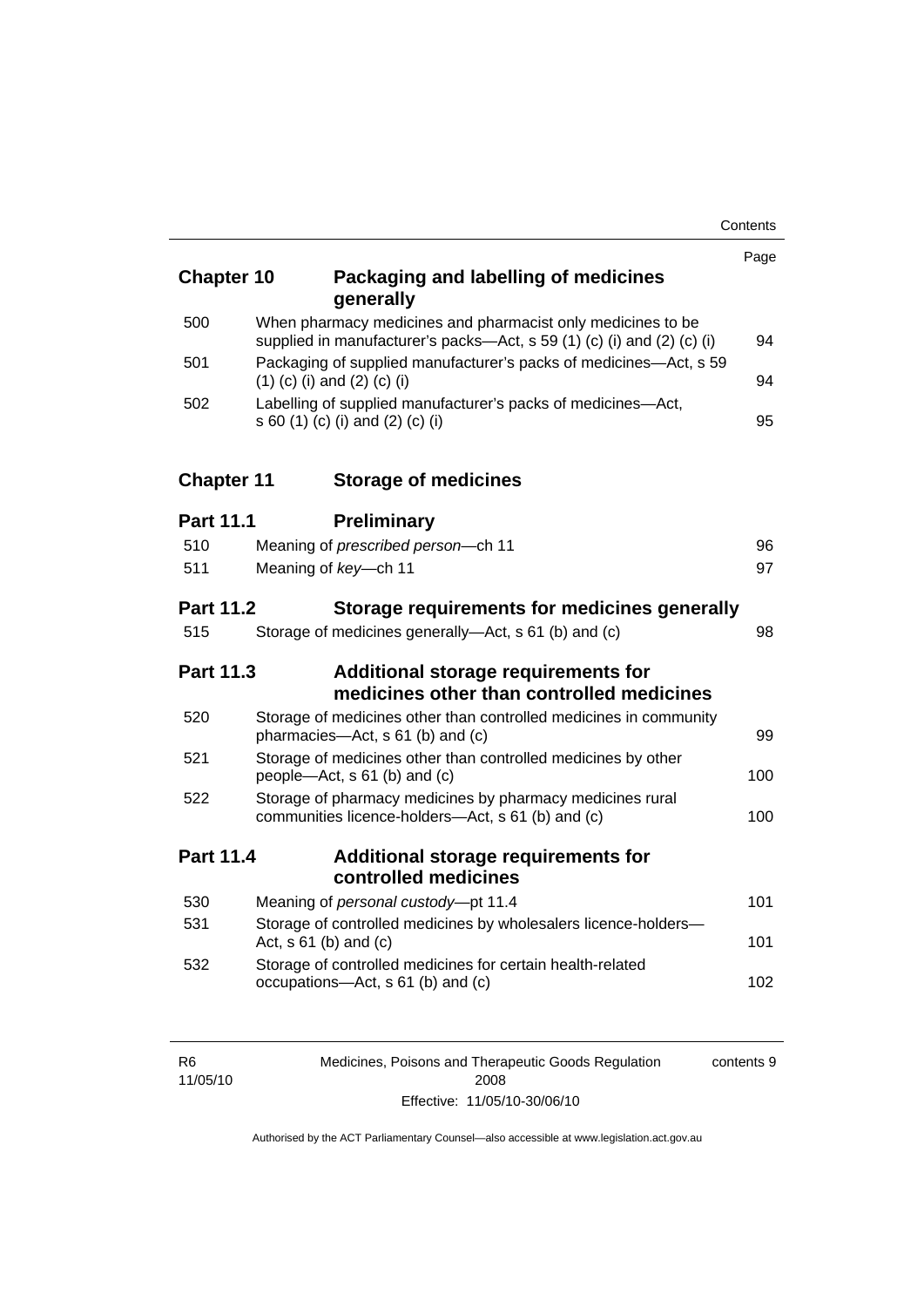|                   |                                                                                                                  | Page |
|-------------------|------------------------------------------------------------------------------------------------------------------|------|
| 533               | Storage of controlled medicines by certain other prescribed people-<br>Act, $s \, 61$ (b) and (c)                | 103. |
| <b>Chapter 12</b> | <b>Controlled medicines registers</b>                                                                            |      |
| 540               | Keeping of controlled medicines registers by certain people—Act, s 48<br>(a) and $s$ 50 (1) (b) and (2) (b)      | 106. |
| 541               | Keeping of controlled medicines registers by first-aid kit holders—Act,<br>s 48 (a) and s 50 (1) (b) and (2) (b) | 108  |
| 542               | Form of controlled medicines registers—Act, s 49 (1) (b) and (2) (b)                                             | 109  |
| 543               | Making entries in controlled medicines registers-Act, s 51 (1) (b)                                               | 109  |
| 544               | Prescribed witnesses for administration of controlled medicines—Act.<br>$s 53$ (a) and (b)                       | 111  |
| 545               | Prescribed witnesses for discarding of controlled medicines—Act, s 54<br>(a) and (b)                             | 111  |
| 546               | Changes etc to entries in controlled medicines registers—Act, s 55 (2)                                           |      |

(b) [112](#page-135-0)

### **Chapter 13 Controlled medicines and appendix D medicines approvals for human use**

## **Part 13.1 Controlled medicines approvals**

| Division 13.1.1  | Preliminary                                                                                                |     |
|------------------|------------------------------------------------------------------------------------------------------------|-----|
| 550              | Meaning of controlled medicines approval                                                                   | 114 |
| 551              | Meaning of designated prescriber-pt 13.1                                                                   | 114 |
| Division 13.1.2  | <b>Standing controlled medicines approvals</b>                                                             |     |
| 555              | Standing approval to prescribe controlled medicines for hospital in-<br>patients                           | 115 |
| 556              | Standing approval to prescribe controlled medicines for short-term<br>treatment                            | 115 |
| 557              | Standing interim approval to prescribe buprenorphine and methadone<br>for patients of certain institutions | 115 |
| Division 13.1.3  | Chief health officer controlled medicines approvals                                                        |     |
| 560              | Applications for CHO controlled medicines approvals                                                        | 117 |
| $\sim$ ntonto 10 | Modicines, Dejeans and Therepautic Ceade Pequiption                                                        | DC  |

| contents 10 | Medicines, Poisons and Therapeutic Goods Regulation | R6       |
|-------------|-----------------------------------------------------|----------|
|             | 2008                                                | 11/05/10 |
|             | Effective: 11/05/10-30/06/10                        |          |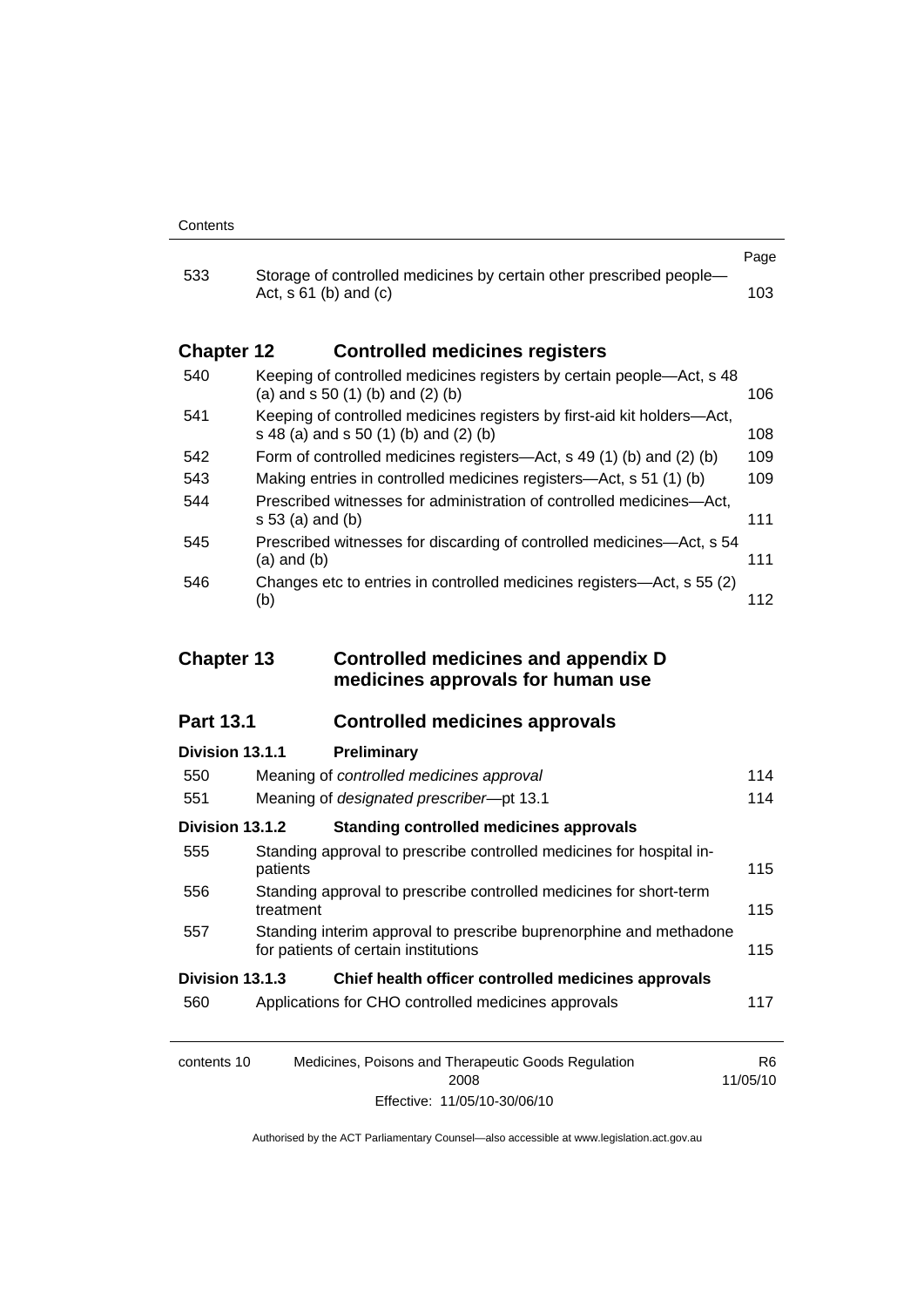| Contents |
|----------|
|----------|

|                  |                                                                                                         | Page |
|------------------|---------------------------------------------------------------------------------------------------------|------|
| 561              | Requirements for CHO controlled medicines approval applications                                         | 118  |
| 562              | CHO decision on applications to prescribe controlled medicines                                          | 119  |
| 563              | Restrictions on CHO power to approve applications for approvals                                         | 120  |
| 564              | Term of CHO controlled medicines approvals                                                              | 121  |
| 565              | Applications for review of unfavourable CHO decisions for approvals                                     | 121  |
| 566              | Medicines advisory committee-referred applications and review of<br>unfavourable CHO decisions          | 122  |
| 567              | Amendment and revocation of controlled medicines approvals                                              | 123  |
| 568              | Application for review of amendment and revocation on CHO initiative                                    | 124  |
| 569              | Medicines advisory committee-review of amendment or revocation<br>on CHO initiative                     | 125  |
| 570              | Conditional controlled medicines approvals                                                              | 125  |
| 571              | Form of CHO controlled medicines approvals                                                              | 126  |
| 572              | When controlled medicines approvals etc take effect                                                     | 127  |
| 573              | Medicines advisory committee-directions to CHO                                                          | 127  |
| 574              | Medicines advisory committee—guidelines for CHO decisions on<br>applications                            | 128  |
|                  |                                                                                                         |      |
| Division 13.1.4  | <b>Endorsements to treat drug-dependency</b>                                                            |      |
| 580              | Meaning of endorsement-div 13.1.4                                                                       | 128  |
| 581              | Applications for CHO endorsement to treat drug-dependency                                               | 128  |
| 582              | CHO decisions on applications for endorsement to treat<br>drug-dependency                               | 129  |
| 583              | Form of CHO endorsements to treat drug-dependency                                                       | 129  |
| 584              | Medicines advisory committee-review of CHO decisions to refuse<br>endorsements to treat drug-dependency | 130  |
| <b>Part 13.2</b> | Appendix D medicines approvals                                                                          |      |
| 590              | Meaning of appendix D medicines approval                                                                | 131  |
| 591              | Standing approval to prescribe designated appendix D medicines                                          | 131  |
| 592              | Applications for CHO approval to prescribe designated appendix D<br>medicines                           | 132  |
| 593              | CHO decisions on applications to prescribe designated appendix D<br>medicines                           | 132  |

| R <sub>6</sub> | Medicines, Poisons and Therapeutic Goods Regulation | contents 11 |
|----------------|-----------------------------------------------------|-------------|
| 11/05/10       | 2008                                                |             |
|                | Effective: 11/05/10-30/06/10                        |             |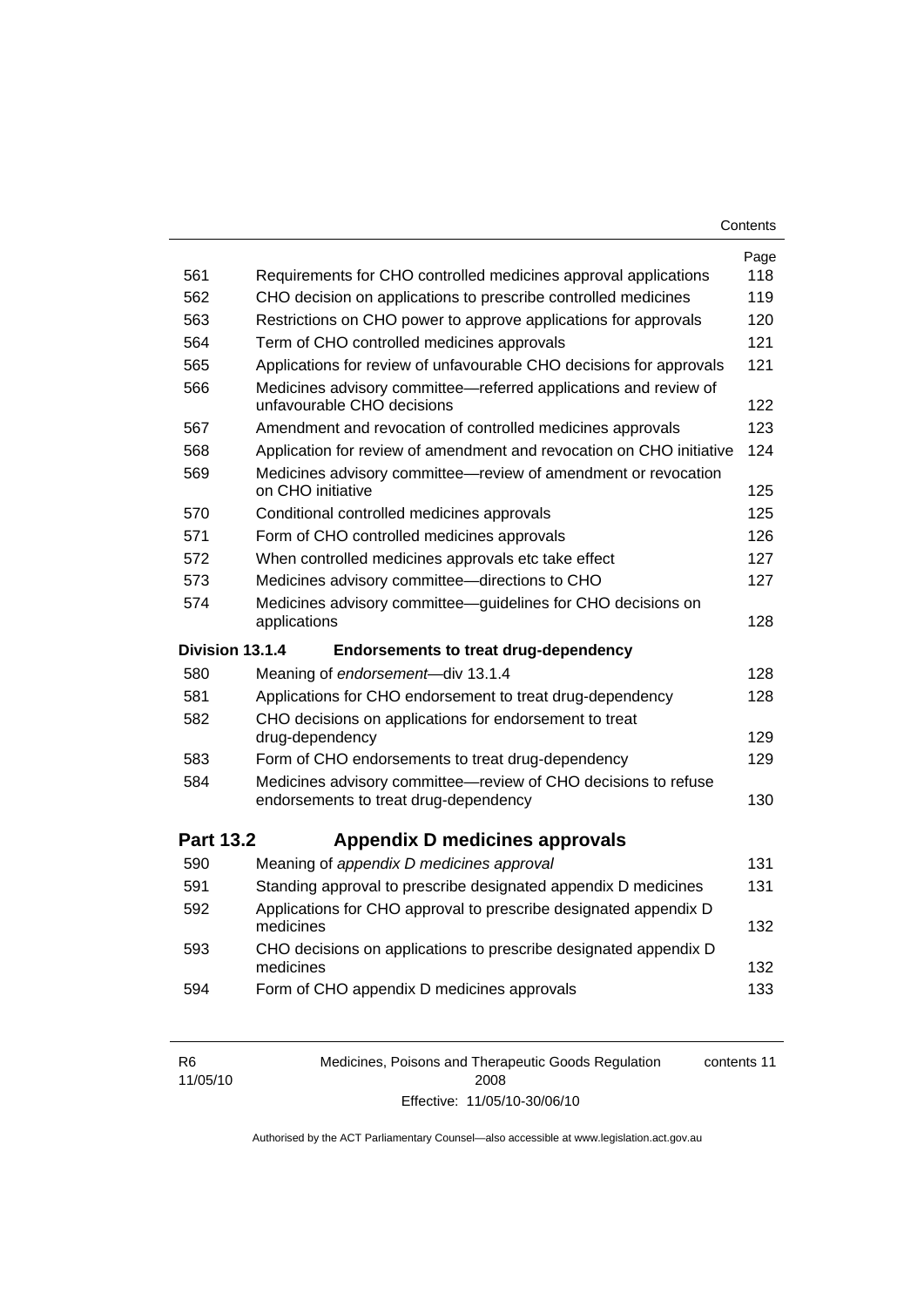| <b>Chapter 14</b> | <b>Medicines licences</b>                                                                                    | Page                       |
|-------------------|--------------------------------------------------------------------------------------------------------------|----------------------------|
| <b>Part 14.1</b>  | <b>Medicines licences generally</b>                                                                          |                            |
| 600               | Medicines licences that may be issued-Act, s 78 (2)                                                          | 134                        |
| <b>Part 14.2</b>  | Controlled medicines research and education<br>program licences                                              |                            |
| 605               | Applications for controlled medicines research and education program<br>licences                             | 135                        |
| 606               | Restrictions on issuing of controlled medicines research and education<br>program licences—Act, s 85 (1) (a) | 136                        |
| 607               | Additional information for controlled medicines research and education<br>program licences—Act, s 88 (1) (k) | 137                        |
| <b>Part 14.3</b>  | <b>First-aid kit licences</b>                                                                                |                            |
| 610               | Applications for first-aid kit licences                                                                      | 138                        |
| 611               | Restrictions on issuing of first-aid kit licences—Act, s 85 (1) (a)                                          | 139                        |
| 612               | Additional information for first-aid kit licences—Act, s 88 (1) (k)                                          | 140                        |
| <b>Part 14.4</b>  | <b>Medicines wholesalers licences</b>                                                                        |                            |
| 615               | Applications for medicines wholesalers licences                                                              | 141                        |
| 616               | Restrictions on issuing of medicines wholesalers licences—Act, s 85<br>$(1)$ (a)                             | 142                        |
| 617               | Additional information for medicines wholesalers licences—Act, s 88<br>$(1)$ (k)                             | 142                        |
| <b>Part 14.5</b>  | <b>Opioid dependency treatment licences</b>                                                                  |                            |
| 620               | Applications for opioid dependency treatment licences                                                        | 143                        |
| 621               | Restriction on issuing of opioid dependency treatment licences-Act, s<br>85(1)(a)                            | 143                        |
| 622               | Witnessing not required for administration under opioid dependency<br>treatment licence-Act, s 190 (1) (a)   | 143                        |
| <b>Part 14.6</b>  | <b>Pharmacy medicines rural communities</b><br><b>licences</b>                                               |                            |
| 625               | Applications for pharmacy medicines rural communities licences                                               | 144                        |
| contents 12       | Medicines, Poisons and Therapeutic Goods Regulation<br>2008                                                  | R <sub>6</sub><br>11/05/10 |
|                   | Effective: 11/05/10-30/06/10                                                                                 |                            |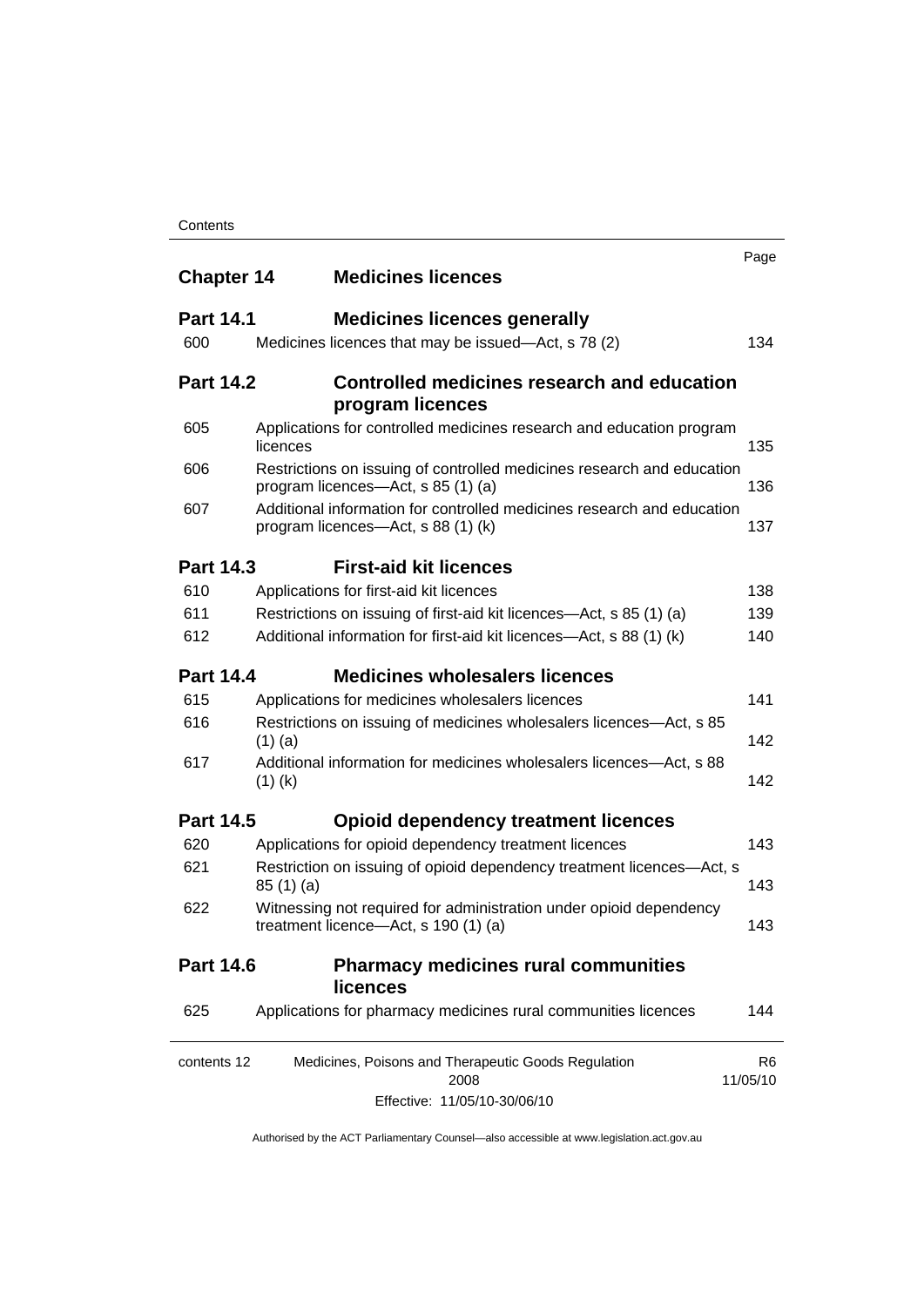|                   |                                                                                                          | Contents |
|-------------------|----------------------------------------------------------------------------------------------------------|----------|
|                   |                                                                                                          | Page     |
| 626               | Restrictions on issuing of pharmacy medicines rural communities<br>licences- $-\text{Act}, s 85 (1) (a)$ | 144      |
| <b>Chapter 15</b> | <b>Medicines-other provisions</b>                                                                        |          |
| <b>Part 15.1</b>  | <b>Opioid dependency treatment guidelines</b>                                                            |          |
| 630               | Guidelines for treatment of opioid dependency                                                            | 145      |
| <b>Part 15.2</b>  | <b>Medicines advisory committee</b>                                                                      |          |
| 635               | Medicines advisory committee-membership                                                                  | 146      |
| 636               | Medicines advisory committee—term of appointments                                                        | 147      |
| 637               | Medicines advisory committee-conditions of appointments                                                  | 147      |
| 638               | Medicines advisory committee—time and place of meetings                                                  | 147      |
| 639               | Medicines advisory committee-presiding member                                                            | 147      |
| 640               | Medicines advisory committee-quorum                                                                      | 148      |
| 641               | Medicines advisory committee-voting                                                                      | 148      |
| 642               | Medicines advisory committee-conduct of meetings                                                         | 148      |
| 643               | Medicines advisory committee-disclosure of interests by members                                          | 149      |
| 644               | Medicines advisory committee—ending appointments                                                         | 151      |
| <b>Part 15.3</b>  | <b>Other medicines provisions</b>                                                                        |          |
| 650               | Advertising controlled medicines—Act, s 66 (3) (b)                                                       | 153      |
| 651               | Advertising other medicines                                                                              | 153      |
| 652               | Prescribed institutions-Act, dict, def institution, par (b)                                              | 154      |
| <b>Chapter 16</b> | Low and moderate harm poisons                                                                            |          |
|                   |                                                                                                          |          |
| Part 16.1         | Preliminarv                                                                                              |          |

### **Part 16.1 Preliminary**

| 660 | Meaning of relevant law—ch 16 | 155 |
|-----|-------------------------------|-----|
|     |                               |     |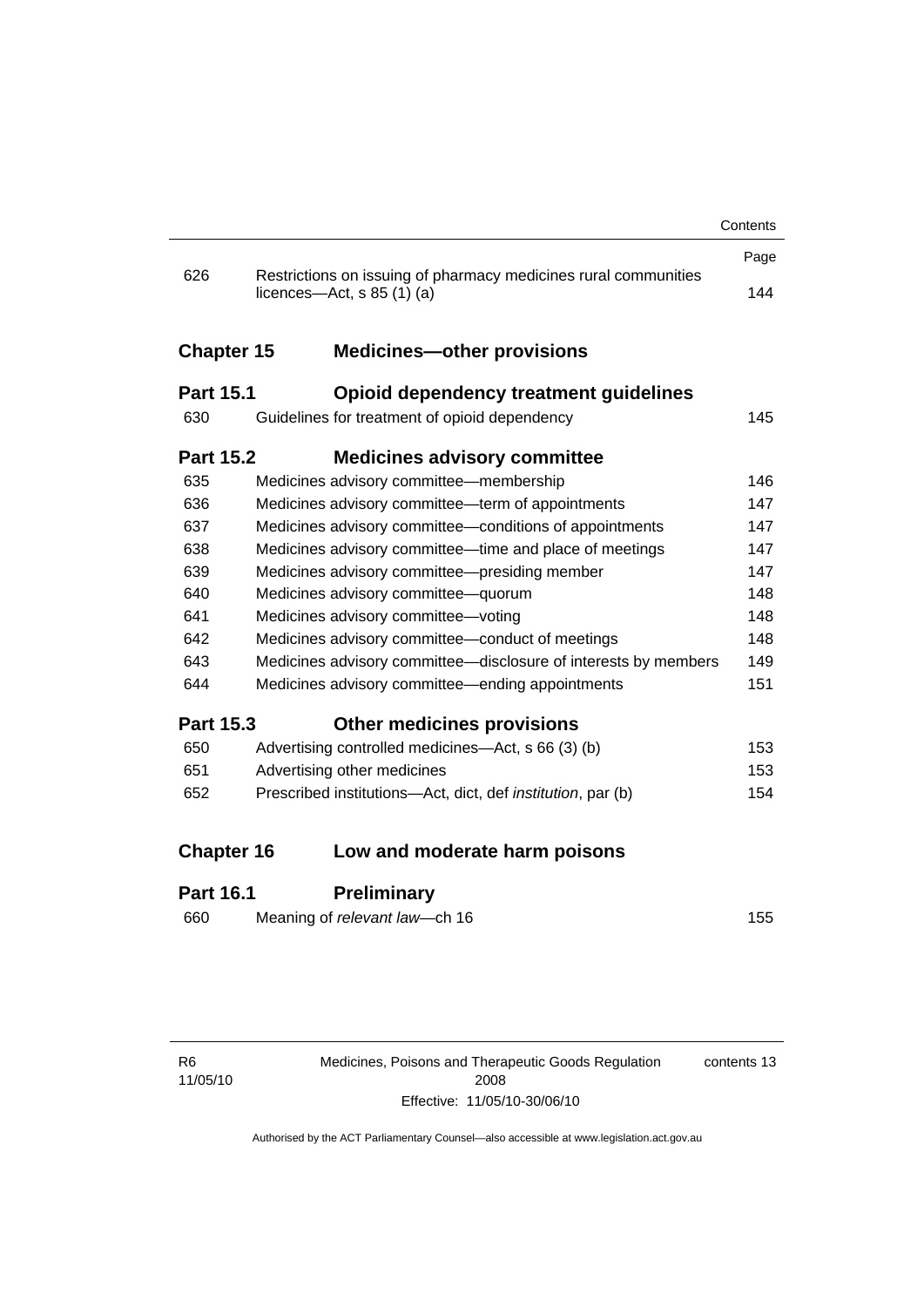|                   |                   |                                                                                                                                  | Page                       |
|-------------------|-------------------|----------------------------------------------------------------------------------------------------------------------------------|----------------------------|
| <b>Part 16.2</b>  |                   | Authorisation to supply low and moderate<br>harm poisons                                                                         |                            |
| 661               |                   | Authorisation to supply low and moderate harm poisons—Act, s 26 (1)                                                              |                            |
|                   | (b) and $(2)$ (b) |                                                                                                                                  | 156                        |
| 662               |                   | Authorisation condition for supplying low and moderate harm<br>poisons-Act, $s$ 44 (1) (b) and (2) (b)                           | 156                        |
| <b>Part 16.3</b>  |                   | Authorisation to manufacture low and<br>moderate harm poisons                                                                    |                            |
| 663               | 33(b)             | Authorisation to manufacture low and moderate harm poisons-Act, s                                                                | 157                        |
| 664               |                   | Authorisation condition for manufacturing low and moderate harm<br>poisons—Act, s 44 (1) (b) and (2) (b)                         | 157                        |
| <b>Part 16.4</b>  |                   | Packaging and labelling of low and moderate<br>harm poisons                                                                      |                            |
| 665               |                   | Packaging of supplied manufacturer's packs of low and moderate<br>harm poisons—Act, s 59 $(1)$ $(c)$ $(i)$ and $(2)$ $(c)$ $(i)$ | 158                        |
| 666               |                   | Labelling of supplied manufacturer's packs of low and moderate harm<br>poisons—Act, s 60 (1) (c) (i) and (2) (c) (i)             | 159                        |
| <b>Chapter 17</b> |                   | Dangerous poisons authorisations                                                                                                 |                            |
| <b>Part 17.1</b>  |                   | <b>Overview of dangerous poisons</b><br>authorisations                                                                           |                            |
| 670               |                   | General overview of authorisations for dangerous poisons                                                                         | 160                        |
| 671               |                   | Overview of dangerous poisons authorisations under this regulation                                                               | 161                        |
| 672               |                   | General overview of authorisation conditions for dangerous poisons                                                               | 162                        |
| <b>Part 17.2</b>  | licences          | Authorisations under dangerous poisons                                                                                           |                            |
| Division 17.2.1   |                   | Dangerous poisons manufacturers licence<br>authorisations                                                                        |                            |
| 675               | s 20 (1) (a)      | Authorisations under dangerous poisons manufacturers licences-Act,                                                               | 163                        |
| contents 14       |                   | Medicines, Poisons and Therapeutic Goods Regulation<br>2008                                                                      | R <sub>6</sub><br>11/05/10 |
|                   |                   | Effective: 11/05/10-30/06/10                                                                                                     |                            |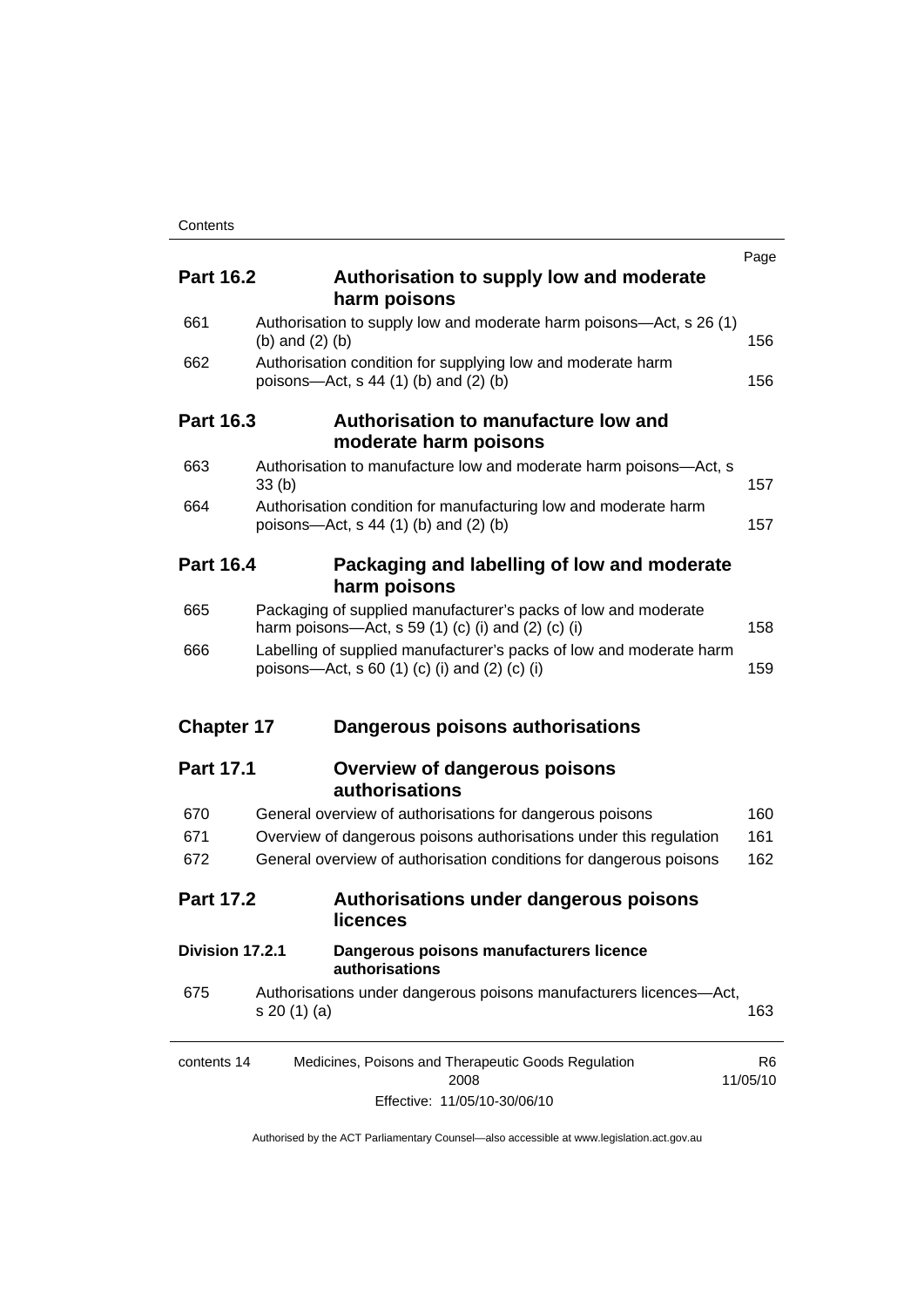|                  |                 |                                                                                                                                         | Contents |
|------------------|-----------------|-----------------------------------------------------------------------------------------------------------------------------------------|----------|
|                  |                 |                                                                                                                                         | Page     |
| 676              |                 | Authorisation conditions for dangerous poisons manufacturers<br>licences- $-\text{Act}$ , s 44 (1) (b) and (2) (b)                      | 164      |
|                  | Division 17.2.2 | Dangerous poisons-research and education program<br>licence authorisations                                                              |          |
| 680              |                 | Authorisations under dangerous poisons research and education<br>program licences—Act, s 20 (1) (a)                                     | 166      |
| 681              |                 | Authorisation condition for dangerous poisons research and education<br>program licences—Act, s 44 (1) (b) and (2) (b)                  | 167      |
|                  | Division 17.2.3 | Dangerous poisons suppliers licence authorisations                                                                                      |          |
| 685              | s 20 (1) (b)    | Authorisations under dangerous poisons suppliers licences—Act,                                                                          | 168      |
| 686              |                 | Authorisation conditions for dangerous poisons suppliers licences-<br>Act, $s$ 44 (1) (b) and (2) (b)                                   | 169      |
| <b>Part 17.3</b> |                 | Other dangerous poisons authorisations                                                                                                  |          |
|                  | Division 17.3.1 | Authorisations for manufacturing etc purposes                                                                                           |          |
| 690              | (a)             | Manufacturing etc authorisations for dangerous poisons—Act, s 20 (2)                                                                    | 171      |
|                  | Division 17.3.2 | Authorisations for delivery people and commercial<br>disposal operators                                                                 |          |
| 692              |                 | Authorisations to deliver dangerous poisons under purchase orders-<br>Act, s 26 (1) (b) and (2) (b), s 35 (1) (b), (2) (b) and s 36 (b) | 172      |
| 693              |                 | Authorisation to supply dangerous poisons to commercial disposal<br>operator for disposal—Act, s 26 (1) (b)                             | 173      |
| 694              |                 | Authorisations for commercial disposal operators-Act, s 26 (1) (b)<br>and $(2)$ (b), s 35 $(1)$ (b) and $(2)$ (b) and s 36 (b)          | 173      |
|                  | Division 17.3.3 | Authorisations for dangerous poisons research and<br>education programs by scientifically qualified people                              |          |
| 695              |                 | Authorisations for dangerous poisons research and education-Act, s<br>26 (1) and (2) (b)                                                | 174      |
| 696              |                 | Authorisation conditions for dangerous poisons research and<br>education-Act, s 44 (1) (b) and (2) (b)                                  | 175      |
|                  |                 |                                                                                                                                         |          |

Medicines, Poisons and Therapeutic Goods Regulation 2008 Effective: 11/05/10-30/06/10 contents 15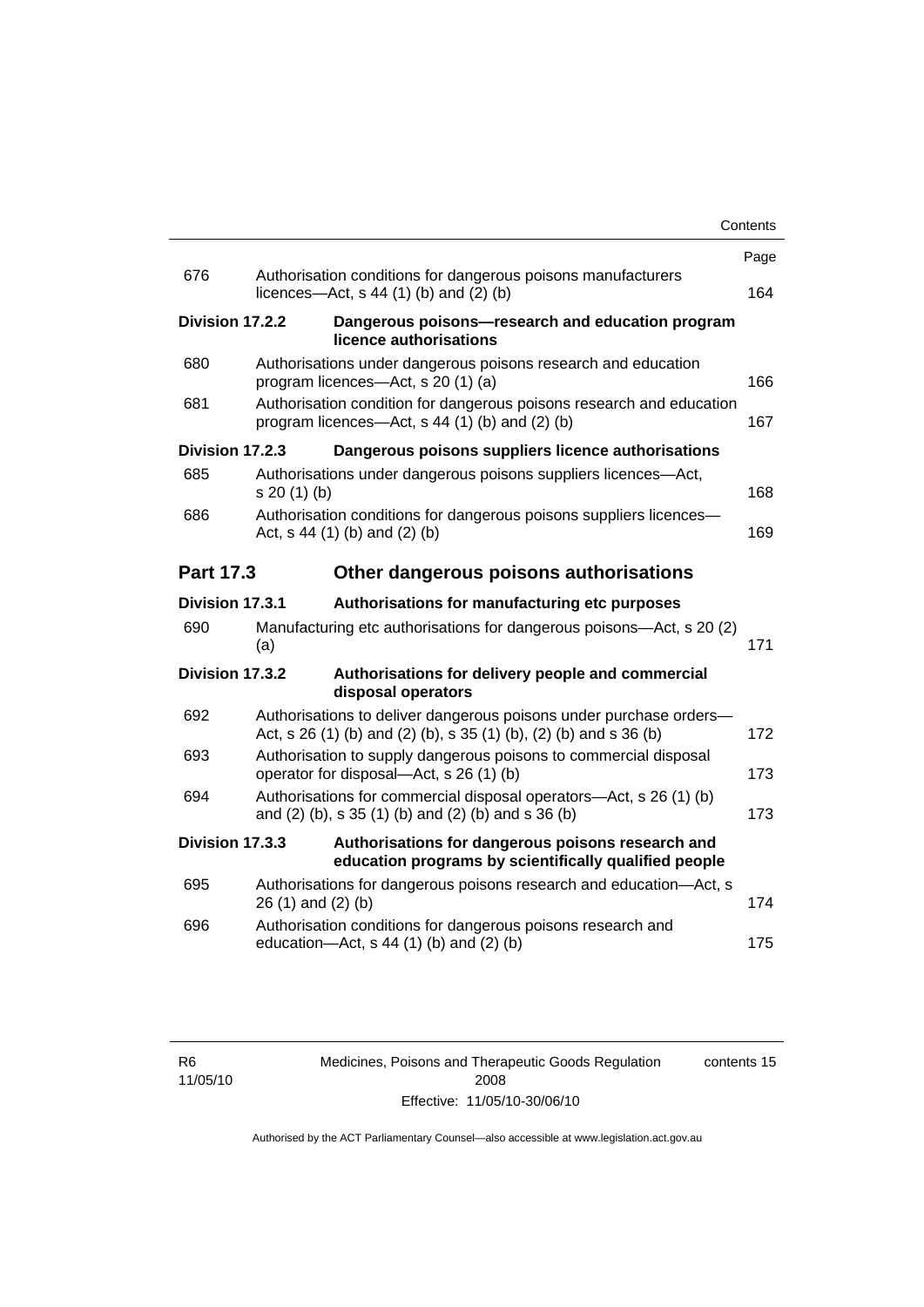| <b>Chapter 18</b> | Dangerous poisons licences                                                                                | Page                       |
|-------------------|-----------------------------------------------------------------------------------------------------------|----------------------------|
| <b>Part 18.1</b>  | Dangerous poisons licences generally                                                                      |                            |
| 700               | Dangerous poisons licences that may be issued-Act, s 78 (2)                                               | 176                        |
| <b>Part 18.2</b>  | Dangerous poisons manufacturers licences                                                                  |                            |
| 705               | Applications for dangerous poisons manufacturers licences                                                 | 177                        |
| 706               | Restrictions on issuing of dangerous poisons manufacturers<br>licences—Act, $s$ 85 (1) (a)                | 178                        |
| 707               | Additional information for dangerous poisons manufacturers<br>licences—Act, $s$ 88 (1) (k)                | 178                        |
| <b>Part 18.3</b>  | Dangerous poisons research and education<br>program licences                                              |                            |
| 710               | Applications for dangerous poisons research and education program<br>licences                             | 179                        |
| 711               | Restrictions on issuing of dangerous poisons research and education<br>program licences—Act, s 85 (1) (a) | 180                        |
| 712               | Additional information for dangerous poisons research and education<br>licences—Act, $s$ 88 (1) (k)       | 181                        |
| <b>Part 18.4</b>  | Dangerous poisons suppliers licences                                                                      |                            |
| 715               | Applications for dangerous poisons suppliers licences                                                     | 182                        |
| 716               | Restrictions on issuing of dangerous poisons suppliers licences-Act,<br>s 85(1)(a)                        | 183                        |
| 717               | Additional information for dangerous poisons suppliers licences-Act,<br>s 88 (1) (k)                      | 183                        |
| <b>Chapter 19</b> | Dangerous poisons-other provisions                                                                        |                            |
| <b>Part 19.1</b>  | Dangerous poisons purchase orders                                                                         |                            |
| 720               | Supplying dangerous poisons on purchase orders                                                            | 184                        |
| 721               | General requirements for dangerous poisons purchase orders-Act, s<br>38(2)(c)                             | 185                        |
| 722               | Recording supply of dangerous poisons on purchase orders                                                  | 185                        |
| contents 16       | Medicines, Poisons and Therapeutic Goods Regulation<br>2008                                               | R <sub>6</sub><br>11/05/10 |

Effective: 11/05/10-30/06/10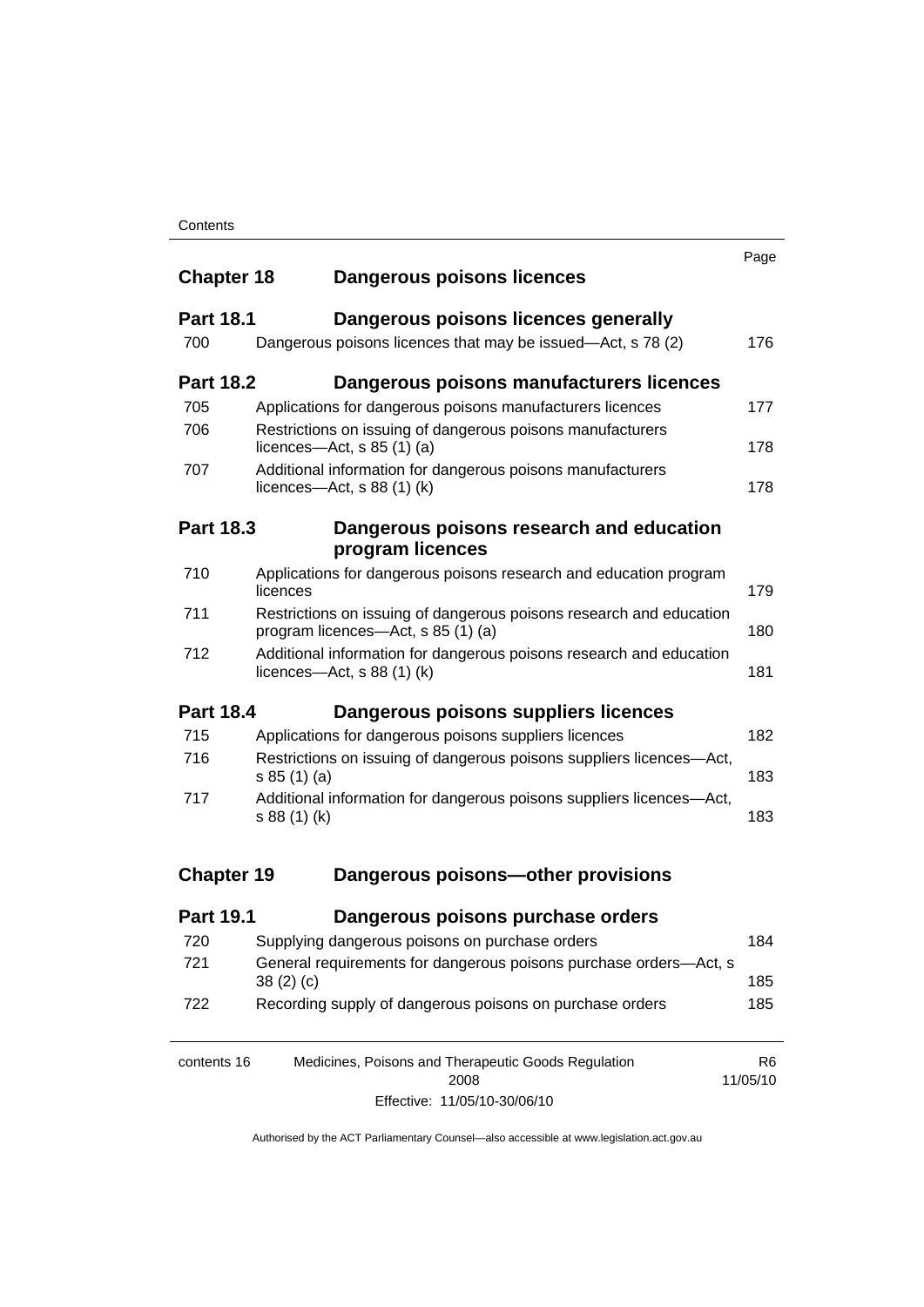|                   |                                                                                                           | Contents |
|-------------------|-----------------------------------------------------------------------------------------------------------|----------|
|                   |                                                                                                           | Page     |
| <b>Part 19.2</b>  | Wholesale supply of dangerous poisons<br>under corresponding laws                                         |          |
| 725               | Conditions for wholesalers supplying dangerous poisons under<br>corresponding laws-Act, s 20 (4) (c)      | 187      |
| <b>Part 19.3</b>  | Packaging and labelling of dangerous<br>poisons                                                           |          |
| 730               | Meaning of relevant law-pt 19.3                                                                           | 188      |
| 731               | Packaging of supplied manufacturer's packs of dangerous poisons-<br>Act, s 59 (1) (c) (i) and (2) (c) (i) | 188      |
| 732               | Labelling of supplied manufacturer's packs of dangerous poisons-<br>Act, s 60 (1) (c) (i) and (2) (c) (i) | 189      |
| <b>Part 19.4</b>  | Storage of dangerous poisons                                                                              |          |
| 735               | Storage of dangerous poisons-Act, s 61 (b) and (c)                                                        | 190      |
| <b>Part 19.5</b>  | Dangerous poisons registers                                                                               |          |
| 740               | Keeping of dangerous poisons registers by certain people-Act, s 48<br>and s 50 (1) (b) and (2) (b)        | 191      |
| 741               | Form of dangerous poisons registers-Act, s 49 (1) (b)                                                     | 192      |
| 742               | Making entries in dangerous poisons registers—Act, s 51 (1) (b)                                           | 192      |
| 743               | Prescribed witnesses for discarding of dangerous poisons-Act, s 54<br>$(a)$ and $(b)$                     | 193      |
| 744               | Changes to entries in dangerous poisons registers-Act, s 55 (2) (b)                                       | 193      |
| <b>Chapter 20</b> | <b>Paints</b>                                                                                             |          |
| 750               | Manufacture, supply and use of paints containing white lead-Act, s<br>70 (1) (b), (2) (b) and (3) (b)     | 195      |
| 751               | Manufacture, supply and use of paints for certain purposes-Act, s 71<br>$(1)$ and $(3)$                   | 195      |
| 752               | Manufacture, supply and use of paints for toys—Act, s 72 (b)                                              | 196      |
| 753               | Manufacture, supply and use of paints containing pesticides-Act, s<br>73(b)                               | 197      |

Medicines, Poisons and Therapeutic Goods Regulation 2008 Effective: 11/05/10-30/06/10 contents 17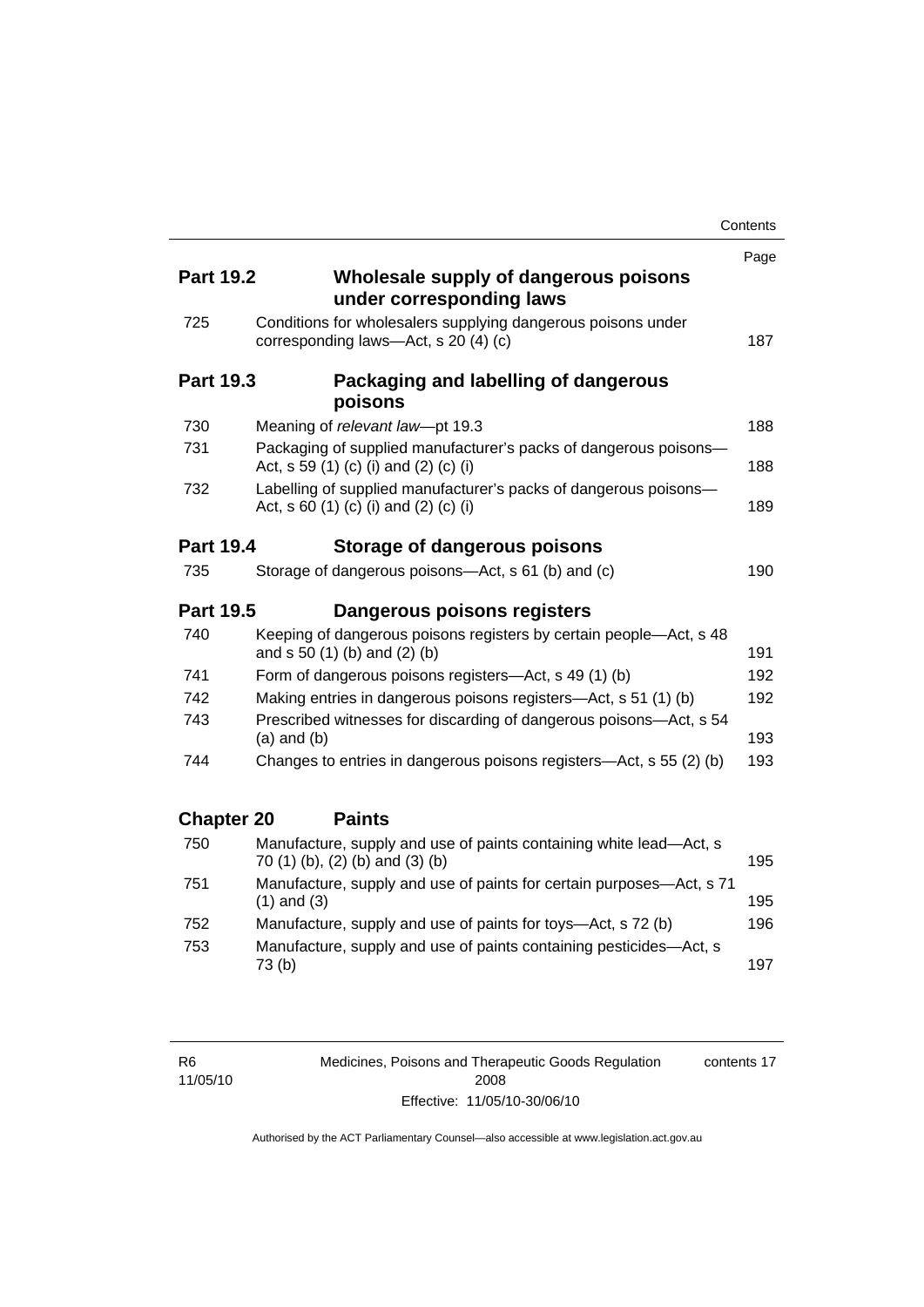### **Contents**

| <b>Chapter 21</b>      | Prohibited and appendix C substances                                                                                                                                      | Page |
|------------------------|---------------------------------------------------------------------------------------------------------------------------------------------------------------------------|------|
| <b>Part 21.1</b>       | <b>Preliminary</b>                                                                                                                                                        |      |
| 760                    | Meaning of <i>prohibited</i> substance - ch 21                                                                                                                            | 198  |
| 761                    | Prohibited substances licences—Act, s 78 (2)                                                                                                                              | 198  |
| <b>Part 21.2</b>       | <b>Prohibited substances research and</b><br>education program licences                                                                                                   |      |
| Division 21.2.1        | Issue of prohibited substances research and education<br>program licences                                                                                                 |      |
| 765                    | Applications for prohibited substances research and education<br>program licences                                                                                         | 199  |
| 766                    | Restrictions on issuing of prohibited substances research and<br>education program licences-Act, s 85 (1) (a)                                                             | 200  |
| 767                    | Additional information for prohibited substances research program and<br>education licences-Act, s 88 (1) (k)                                                             | 201  |
| <b>Division 21.2.2</b> | Prohibited substances research and education<br>program authorisations                                                                                                    |      |
| 768                    | Authorisations under prohibited substances research and education<br>program licences—Act, s 20 (1) (a)                                                                   | 201  |
| 769                    | Authorisation condition for prohibited substances research and<br>education program licences—Act, s 44 (1) (b) and (2) (b)                                                | 202  |
| Division 21.2.3        | Other provisions-prohibited substances research and<br>education program licences                                                                                         |      |
| 770                    | Approvals of dealings for prohibited substances research and<br>education program licences-Act, s 20 (1) (c)                                                              | 203  |
| 771                    | Authorisation condition for approval-holders—Act, s 44 (1) (b) and (2)<br>(b)                                                                                             | 204  |
| 772                    | General requirements for prohibited substances purchase orders-<br>Act, s 38 (2) (c)                                                                                      | 204  |
| 773                    | Recording supply of prohibited substances on purchase orders                                                                                                              | 205  |
| 774                    | Information for CHO about supplied prohibited substances research<br>and education program licences—Act, s 31 (1) (a) (ii), (1) (b), (2) (a)<br>(ii), $(2)$ (b) and $(4)$ | 205  |

| contents 18 | Medicines, Poisons and Therapeutic Goods Regulation | R6.      |
|-------------|-----------------------------------------------------|----------|
|             | 2008                                                | 11/05/10 |
|             | Effective: 11/05/10-30/06/10                        |          |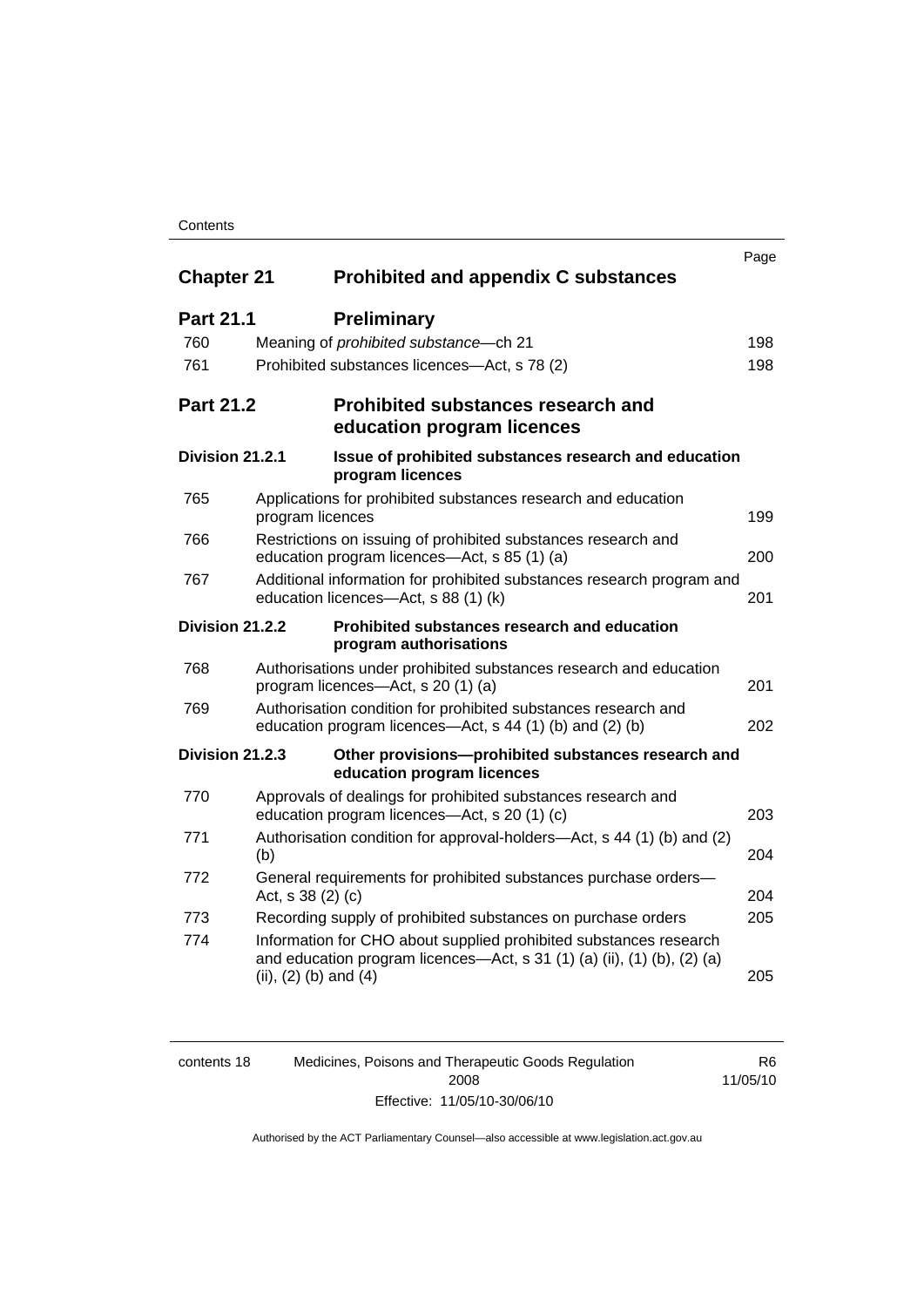|                   |                                                                                                                | Page |
|-------------------|----------------------------------------------------------------------------------------------------------------|------|
| Part 21.3         | <b>Prohibited substances registers</b>                                                                         |      |
| 775               | Keeping of prohibited substances registers by certain people—Act,<br>s 48 and s 50 (1) (b) and (2) (b)         | 207  |
| 776               | Form of prohibited substances registers—Act, s 49 (1) (b)                                                      | 207  |
| 777               | Making entries in prohibited substances registers—Act, s 51 (1) (b)                                            | 208  |
| 778               | Prescribed witnesses for discarding of prohibited substances—Act, s<br>54 (a) and (b)                          | 208  |
| 779               | Changes to entries in prohibited substances registers—Act, s 55 (2)<br>(b)                                     | 209  |
| <b>Chapter 22</b> | <b>Therapeutic goods</b>                                                                                       |      |
| 800               | Definitions-ch 22                                                                                              | 210  |
| 801               | Prescribed regulated therapeutic goods—Act, s 14, def regulated<br>therapeutic good, par (b)                   | 210  |
| 802               | Authorisation to supply optical devices—Act, s 74 (1) (b) and (2) (b)                                          | 210  |
| 803               | Authorisation conditions for supplying optical devices—Act, s 75 (1) (b) 211                                   |      |
| <b>Chapter 23</b> | <b>Notification and review of decisions</b>                                                                    |      |
| 850               | Meaning of reviewable decision-ch 23                                                                           | 212  |
| 851               | Reviewable decision notices                                                                                    | 213  |
| 852               | Applications for review                                                                                        | 214  |
| <b>Chapter 24</b> | <b>Miscellaneous</b>                                                                                           |      |
| 860               | Authorisations for public employees—Act, s 26 (1) (b), (2) (b), s 35 (1)<br>$(b)$ , $(2)$ $(b)$ and s 36 $(b)$ | 215  |
| 861               | Other authorisations for public employees—Act, s 20 (1) (a), (2) (a)<br>and s 74 (1) (b)                       | 216  |
| 862               | Certain containers not to be used for human-use substances-Act, s<br>63 (1) (b)                                | 217  |
| 863               | Displacement of Legislation Act, s 47 (6)                                                                      | 217  |

Medicines, Poisons and Therapeutic Goods Regulation 2008 Effective: 11/05/10-30/06/10 contents 19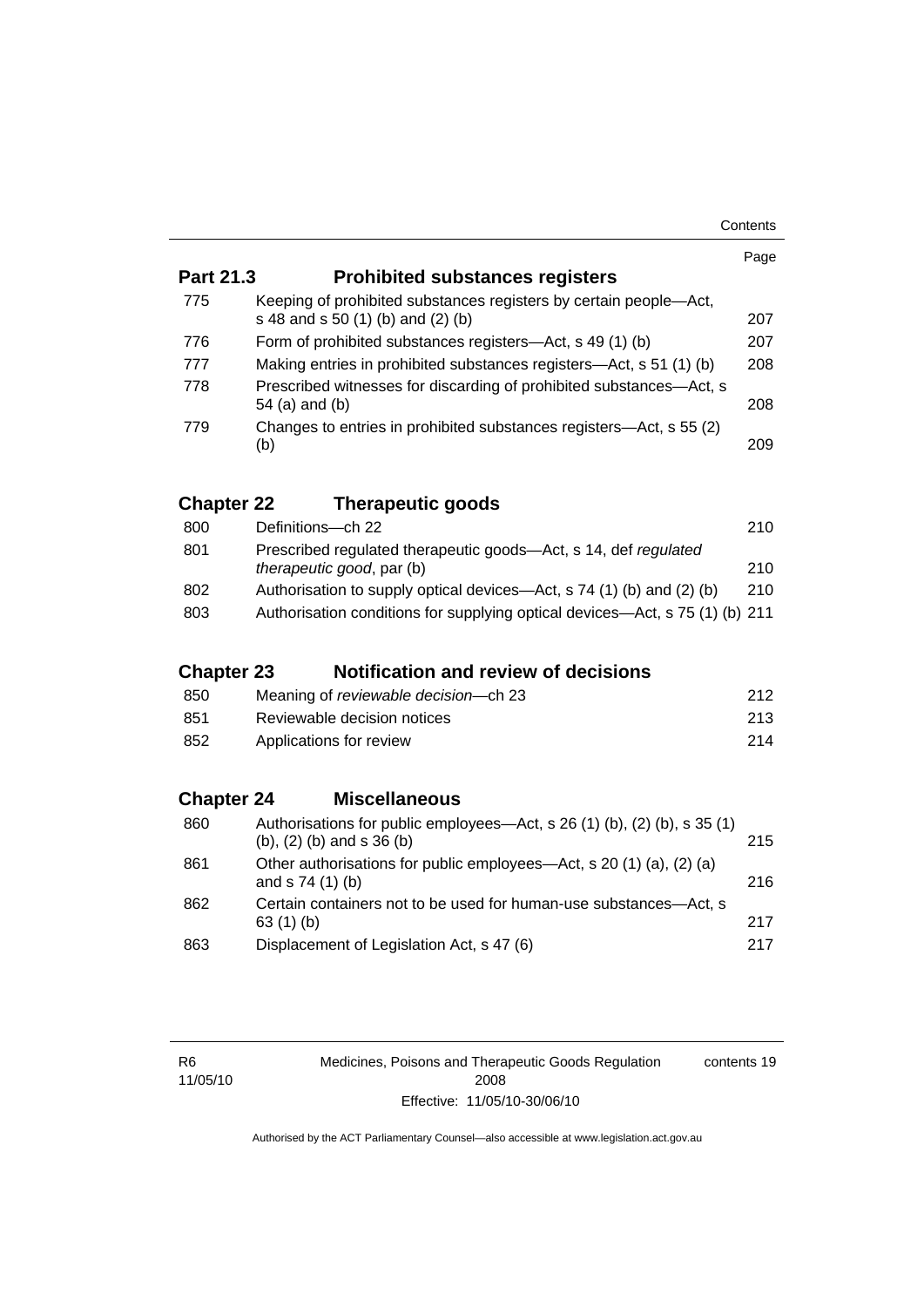Contents

| <b>Chapter 31</b>                     | <b>Modification of Act</b>                                           | Page                       |
|---------------------------------------|----------------------------------------------------------------------|----------------------------|
| 1100                                  | Modification of Act, ch 14-Act, s 501 (2)                            | 218                        |
| 1110<br>Expiry-ch 31                  |                                                                      | 218                        |
|                                       |                                                                      |                            |
| <b>Schedule 1</b>                     | <b>Medicines-health-related occupations</b>                          |                            |
|                                       | authorisations                                                       | 219                        |
| <b>Part 1.1</b>                       | <b>Ambulance services and officers</b>                               | 219                        |
|                                       | Part 1.2 Dentists, dental hygienists and dental therapists           | 220                        |
| <b>Part 1.3</b>                       | <b>Doctors</b>                                                       |                            |
|                                       | Part 1.4 Health professionals at institutions                        | 225                        |
| Part 1.5 Midwives                     | 226                                                                  |                            |
| Part 1.6 Nurses                       | 227                                                                  |                            |
|                                       | Part 1.7 Opioid dependency treatment centres operated by Territory   | 230                        |
| <b>Part 1.8 Optometrists</b>          |                                                                      | 231                        |
| <b>Part 1.9</b>                       | <b>Pharmacists and employees</b>                                     | 232                        |
| Part 1.10                             | <b>Podiatrists</b>                                                   | 235                        |
| Part 1.11 Residential care facilities |                                                                      | 236                        |
| Part 1.12                             | Sales representatives for medicines manufacturers<br>and wholesalers | 238                        |
| Part 1.13                             | Veterinary surgeons and employees                                    | 239                        |
| <b>Schedule 2</b>                     | <b>Optometry medicines</b>                                           | 242                        |
| <b>Schedule 3</b>                     | <b>Designated appendix D medicines-standing</b><br>approvals         | 244                        |
| <b>Part 3.1</b>                       | <b>Approval conditions</b>                                           | 244                        |
| 3.1                                   | Definitions-sch 3                                                    | 244                        |
| contents 20                           | Medicines, Poisons and Therapeutic Goods Regulation<br>2008          | R <sub>6</sub><br>11/05/10 |

Effective: 11/05/10-30/06/10

11/05/10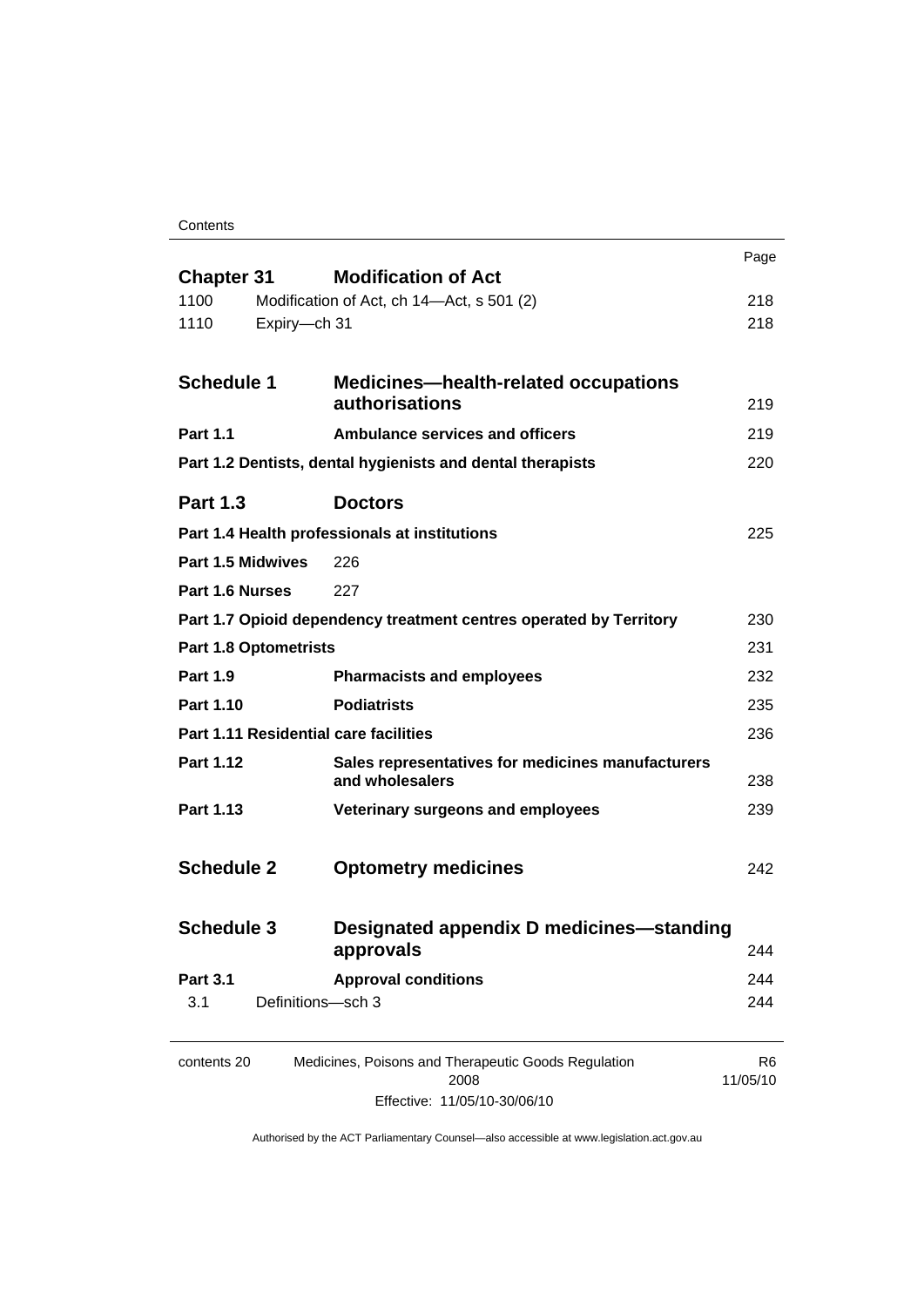|                   |                               |                                                           | Contents |
|-------------------|-------------------------------|-----------------------------------------------------------|----------|
|                   |                               |                                                           | Page     |
| <b>Part 3.2</b>   |                               | Standing approvals for designated appendix D<br>medicines | 245      |
| <b>Schedule 4</b> |                               | Dangerous poisons—manufacturing etc<br>authorisations     | 247      |
| <b>Schedule 5</b> |                               | <b>Requirements for storage receptacles</b>               | 250      |
| <b>Part 5.1</b>   |                               | <b>Medicines cabinets</b>                                 | 250      |
| 5.1               |                               | Medicines cabinets-general requirements                   | 250      |
| 5.2               |                               | Medicines cabinets-body requirements                      | 250      |
| 5.3               |                               | Medicines cabinets-door requirements                      | 251      |
| 5.4               |                               | Medicines cabinets-lock requirements                      | 251      |
| 5.5               |                               | Medicines cabinets-mounting requirements                  | 252      |
| <b>Part 5.2</b>   |                               | Safes, strong rooms and vaults                            | 253      |
| 5.6               |                               | Requirements for safes                                    | 253      |
| 5.7               | Requirements for strong rooms |                                                           | 253      |
| 5.8               |                               | Requirements for vaults                                   | 253      |
| Schedule 10       |                               | <b>Modification-Crimes Act 1900</b>                       | 254      |
| <b>Dictionary</b> |                               |                                                           | 258      |
| <b>Endnotes</b>   |                               |                                                           |          |
| 1                 | About the endnotes            |                                                           | 268      |
| 2                 | Abbreviation key              |                                                           | 268      |
| 3                 | Legislation history           |                                                           | 269      |
| 4                 | Amendment history             |                                                           | 270      |
|                   |                               |                                                           |          |

Medicines, Poisons and Therapeutic Goods Regulation 2008 Effective: 11/05/10-30/06/10

contents 21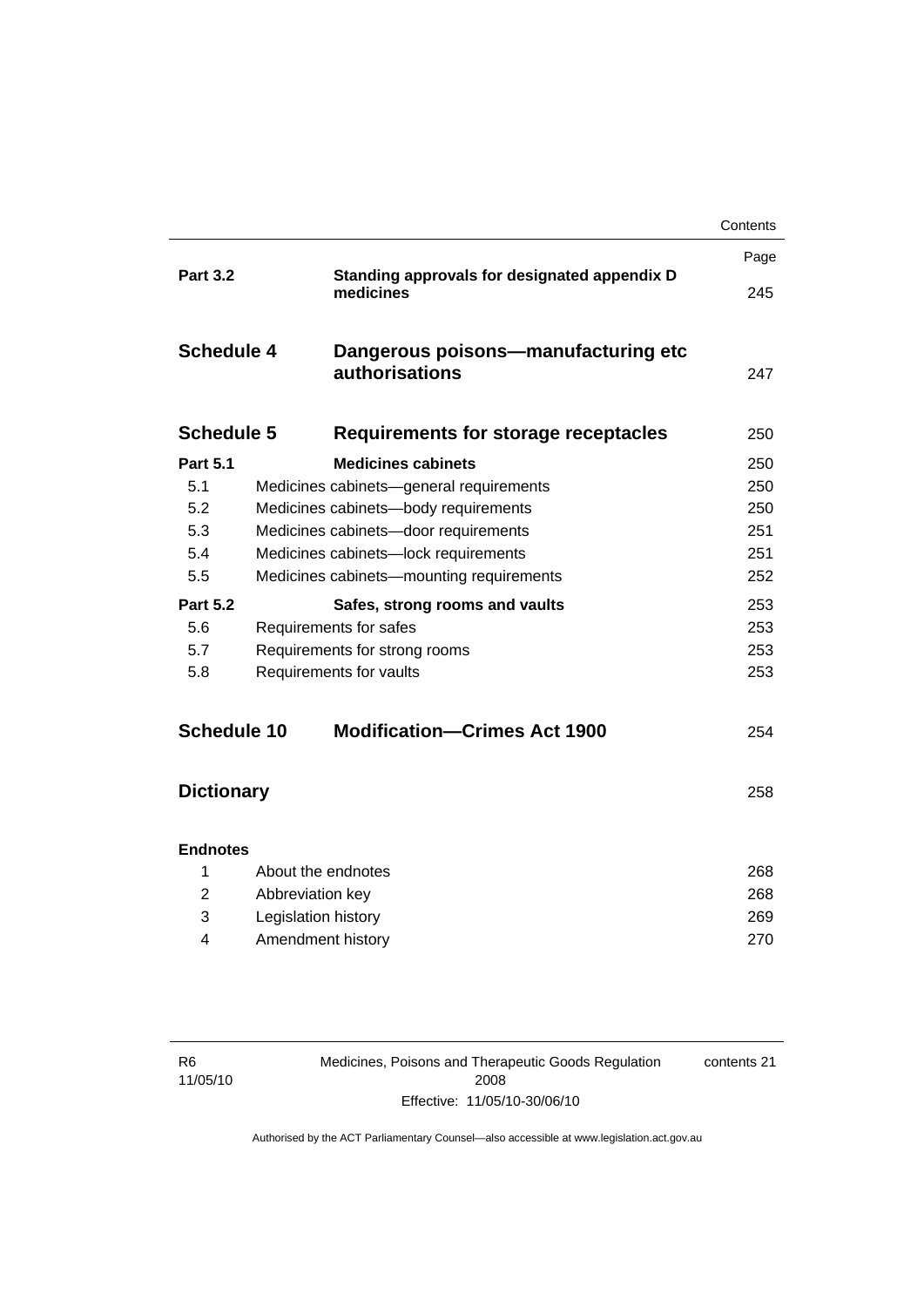|                        | Page |
|------------------------|------|
| Earlier republications | 274  |
| Uncommenced amendments | 275  |

contents 22 Medicines, Poisons and Therapeutic Goods Regulation 2008 Effective: 11/05/10-30/06/10

R6 11/05/10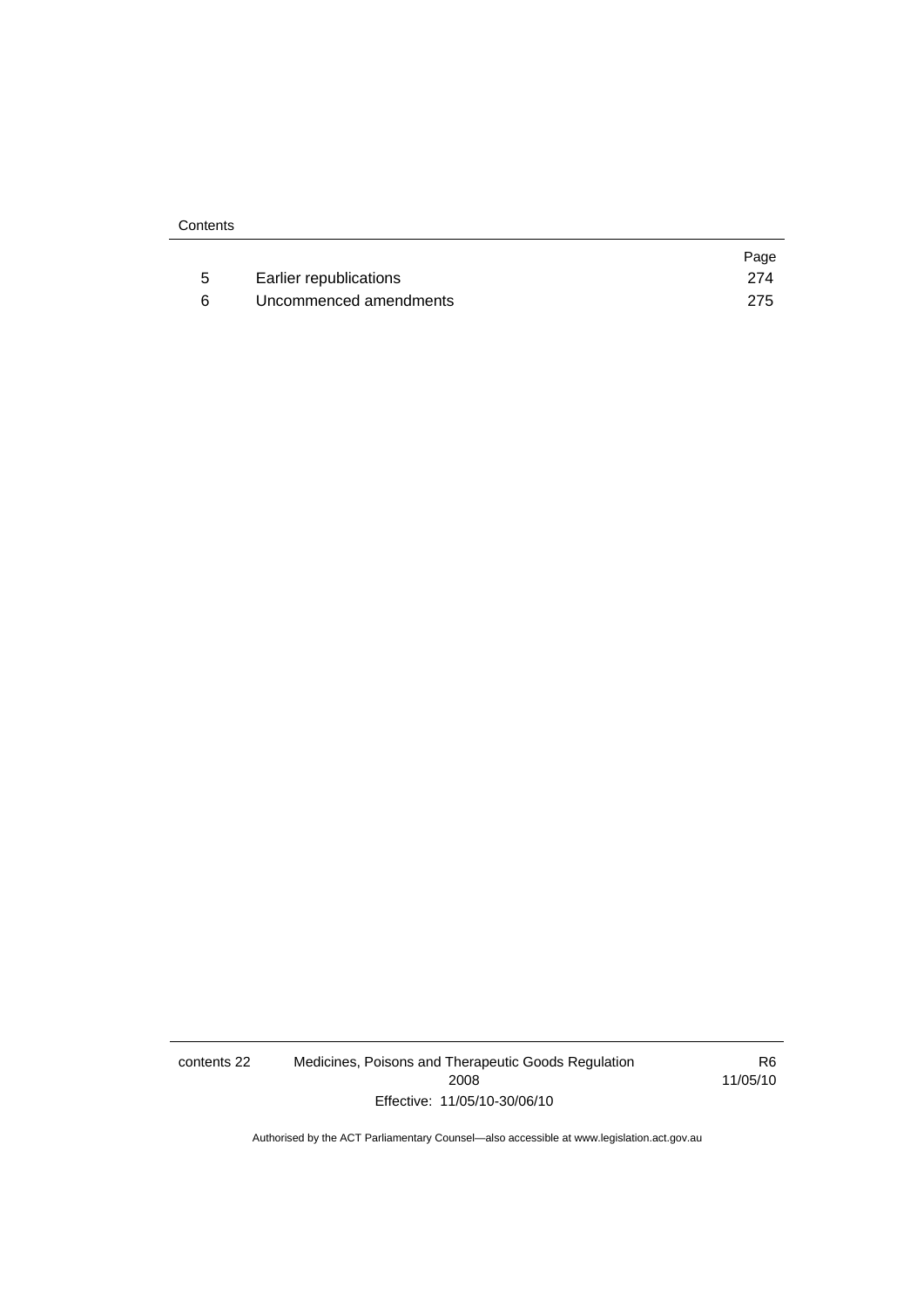<span id="page-24-0"></span>

# **Medicines, Poisons and Therapeutic Goods Regulation 2008**

made under the

**Medicines, Poisons and Therapeutic Goods Act 2008** 

R6 11/05/10

l

Medicines, Poisons and Therapeutic Goods Regulation 2008 Effective: 11/05/10-30/06/10

page 1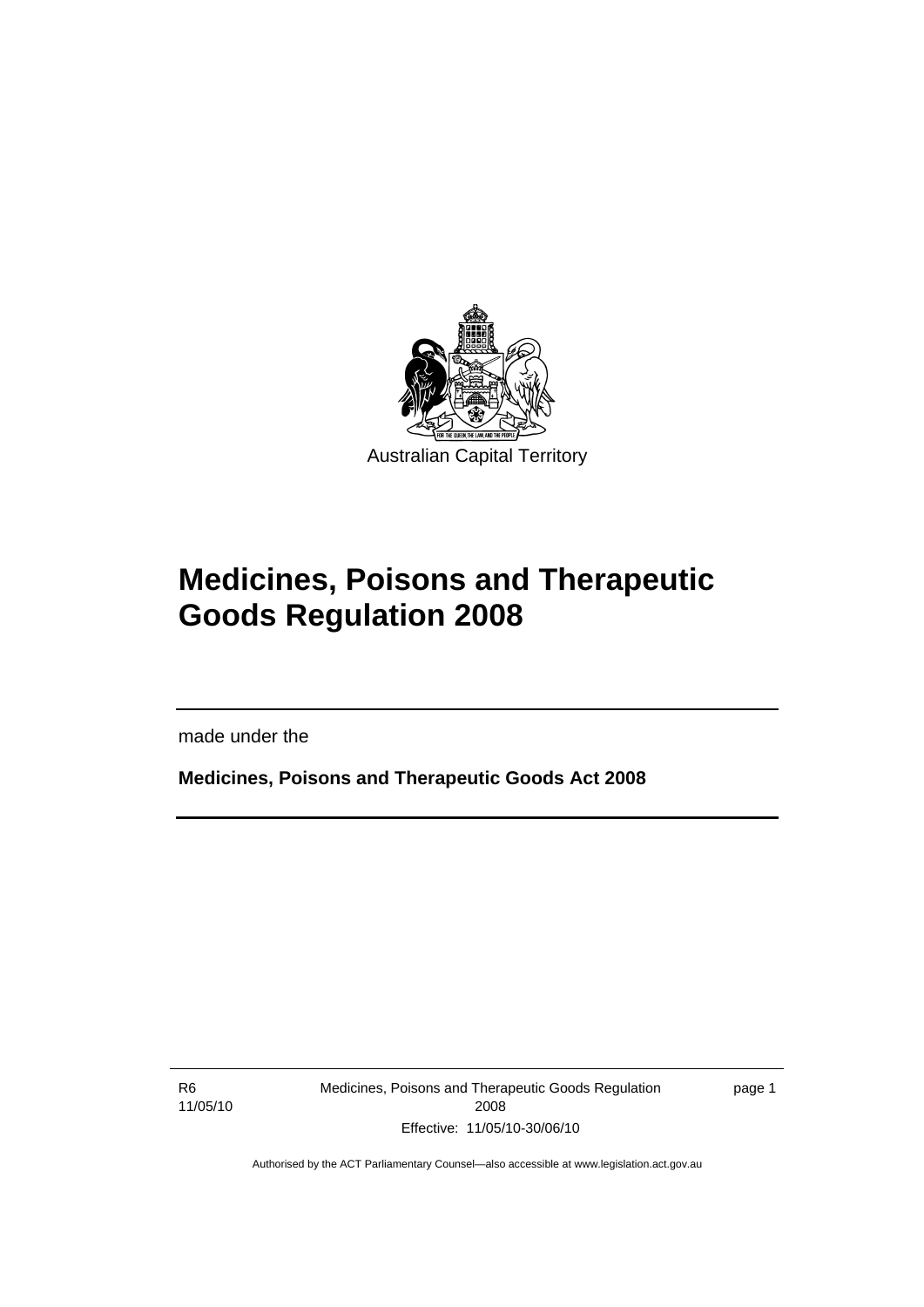<span id="page-25-0"></span>Section 1

## **Chapter 1 Preliminary**

### **1 Name of regulation**

This regulation is the *Medicines, Poisons and Therapeutic Goods Regulation 2008*.

### **3 Dictionary**

The dictionary at the end of this regulation is part of this regulation.

*Note 1* The dictionary at the end of this regulation defines certain terms used in this regulation, and includes references (*signpost definitions*) to other terms defined elsewhere.

> For example, the signpost definition '*health profession*—see the *Health Professionals Act 2004*, dictionary.' means that the term 'health profession' is defined in that dictionary and the definition applies to this regulation.

*Note 2* A definition in the dictionary (including a signpost definition) applies to the entire regulation unless the definition, or another provision of the regulation, provides otherwise or the contrary intention otherwise appears (see Legislation Act, s 155 and s 156 (1)).

#### **4 Notes**

A note included in this regulation is explanatory and is not part of this regulation.

*Note* See the Legislation Act, s 127 (1), (4) and (5) for the legal status of notes.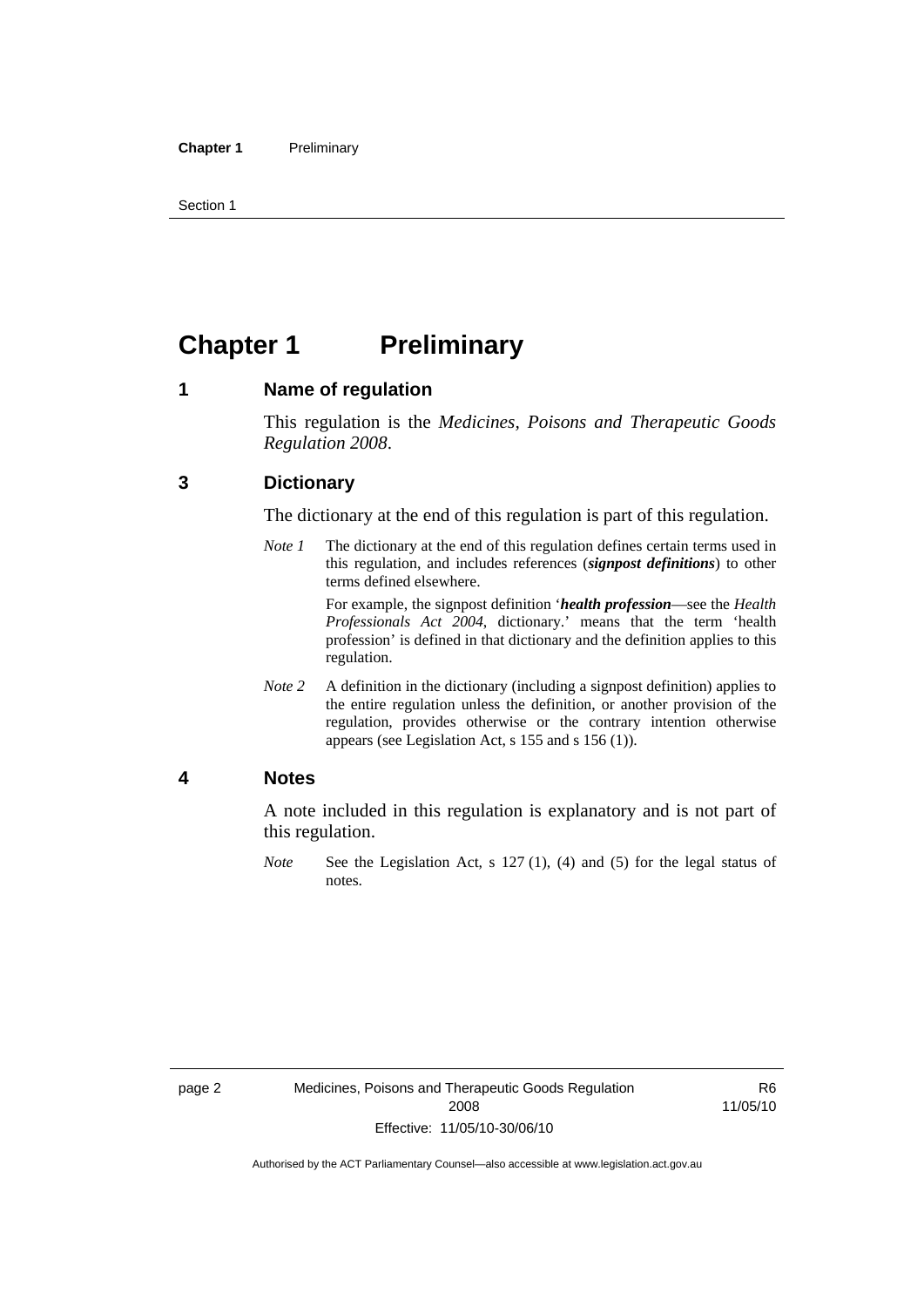## <span id="page-26-0"></span>**5 Offences against regulation—application of Criminal Code etc**

Other legislation applies in relation to offences against this regulation.

*Note 1 Criminal Code*

The Criminal Code, ch 2 applies to all offences against this regulation (see Code, pt 2.1).

The chapter sets out the general principles of criminal responsibility (including burdens of proof and general defences), and defines terms used for offences to which the Code applies (eg *conduct*, *intention*, *recklessness* and *strict liability*).

*Note 2 Penalty units* 

The Legislation Act, s 133 deals with the meaning of offence penalties that are expressed in penalty units.

### **6 Overview of things to which medicines and poisons standard does not apply**

- (1) The medicines and poisons standard applies to regulated substances (see the Act, pt 3.1 and s 17).
- (2) However, the medicines and poisons standard sets out the following things to which it does not apply (unless there is a contrary intention in the standard):
	- (a) a substance in a preparation or product included in the standard, appendix A (General Exemptions) (see the standard, par 1 (2) (h));
	- (b) a substance and the reason for its entry in the standard, appendix B (Substances considered not to require control by scheduling) (see the standard, par 1 (2) (h));
	- (c) a substance to which the standard, appendix G (Dilute Preparations) applies (see the standard, par  $1(2)(i)$ );

R6 11/05/10 page 3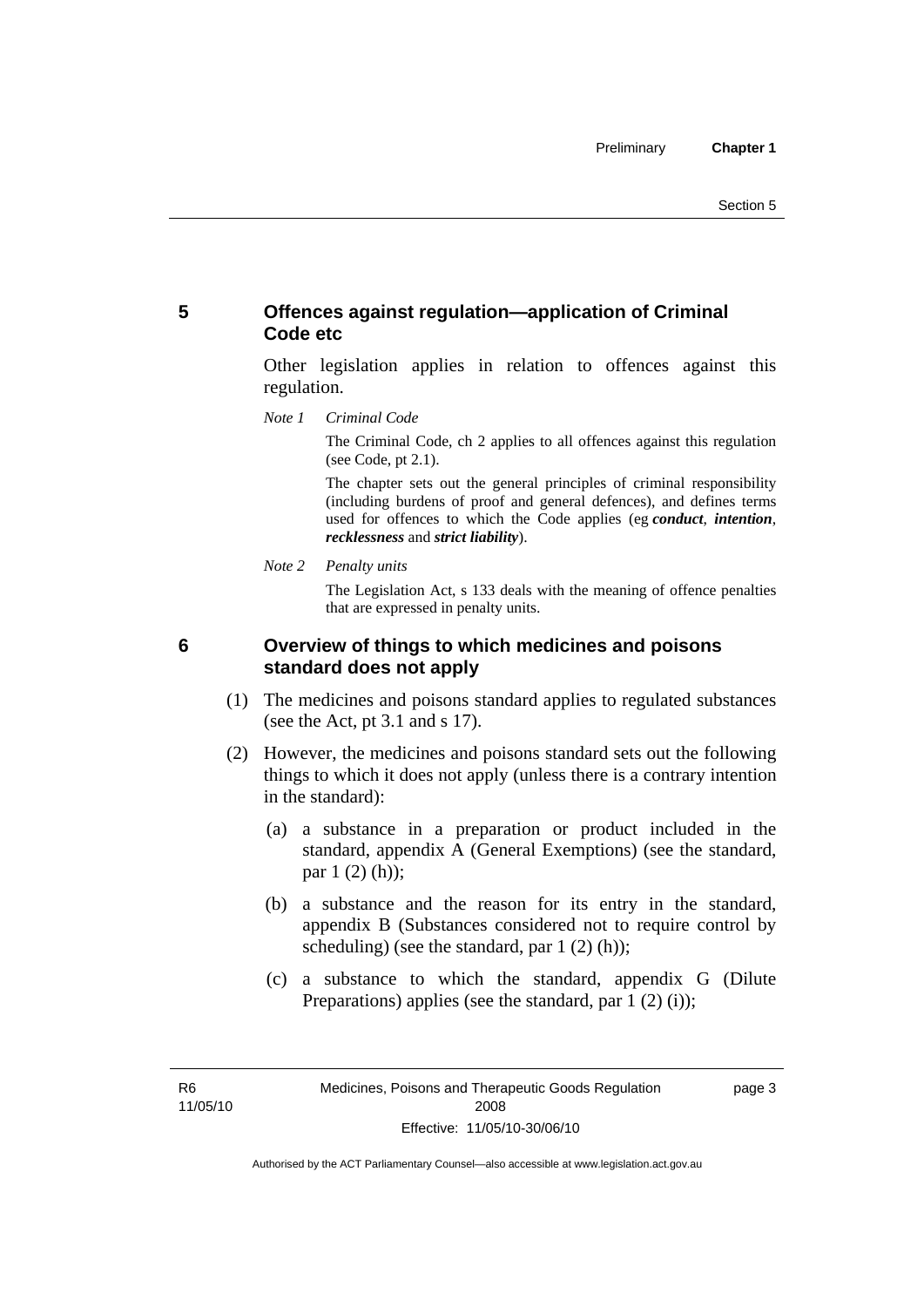#### **Chapter 1** Preliminary

Section 6

- (d) certain low concentrations of substances included in the standard, schedules 1 to 6 if the substance is not also included in schedule 7 or 8 (see the standard, par 1 (2) (j));
- (e) certain impurities in pesticides (see the standard, par 1 (2) (k)).

page 4 Medicines, Poisons and Therapeutic Goods Regulation 2008 Effective: 11/05/10-30/06/10

R6 11/05/10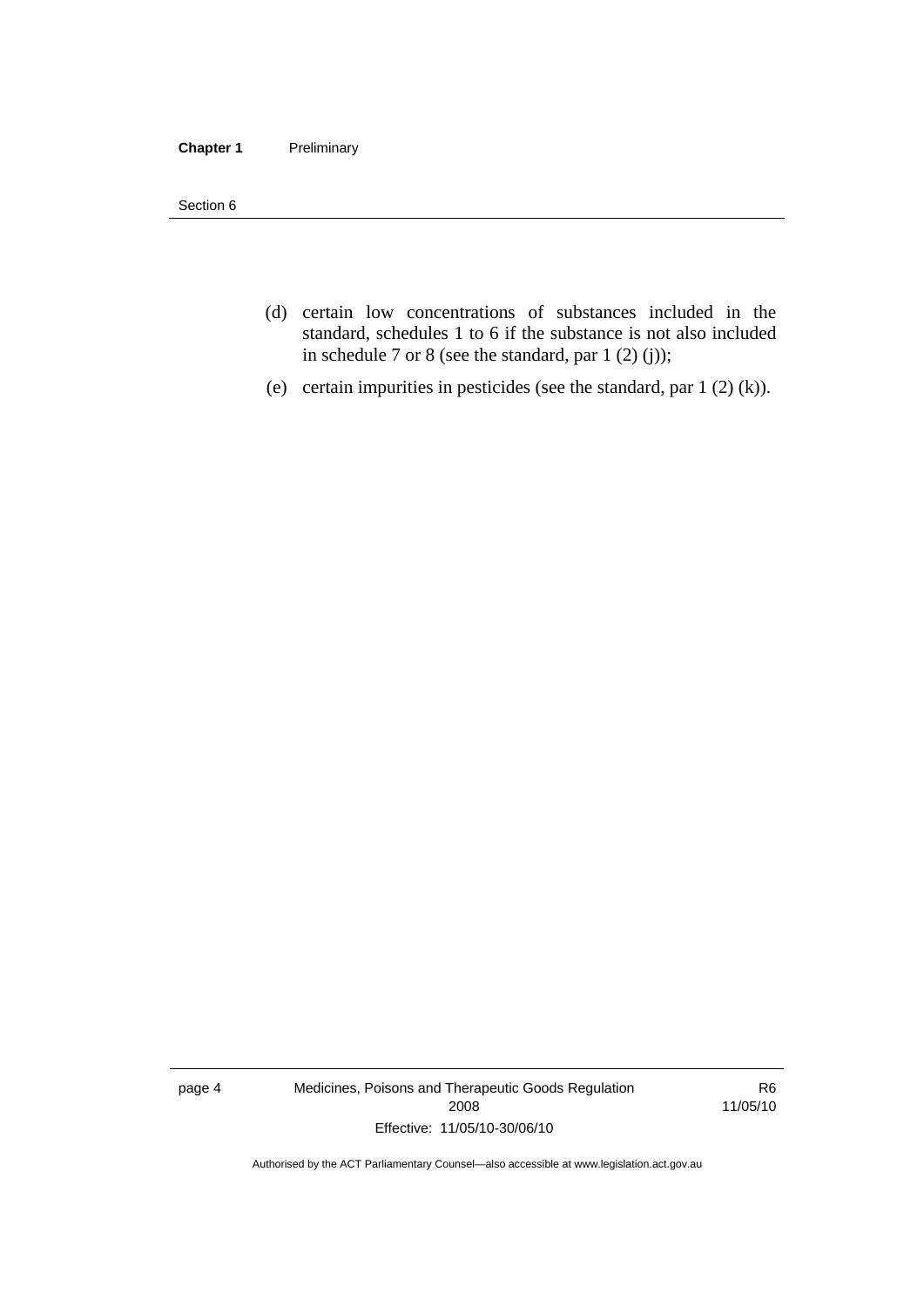## <span id="page-28-0"></span>**Chapter 2 Medicines—authorisations generally**

## **Part 2.1 Overview of medicines authorisations**

#### **U** 10 General overview of authorisations for medicines

 (1) The Act requires that a person must not deal with a medicine in a particular way unless the person is authorised to deal with the medicine.

#### **Example**

the Act, s 35 is about obtaining certain substances (which include medicines)

- *Note 1* The Act, s 19 sets out when a person *deals* with a medicine.
- *Note 2* An example is part of the regulation, is not exhaustive and may extend, but does not limit, the meaning of the provision in which it appears (see Legislation Act, s 126 and s 132).
- (2) The Act, section 20 sets out when a person is authorised to deal with a medicine.
- (3) This regulation authorises certain dealings with medicines.

*Note* An authorisation is not required to deal with the following:

- a substance excluded from the medicines and poisons standard by the standard, par  $1(2)$  (see s 6);
- a substance mentioned in the medicines and poisons standard, sch 2, 3, 4 or 8 if none of the schedules apply to the substance because of an exception in the standard (eg Aspirin in packets available from supermarkets).

R6 11/05/10 page 5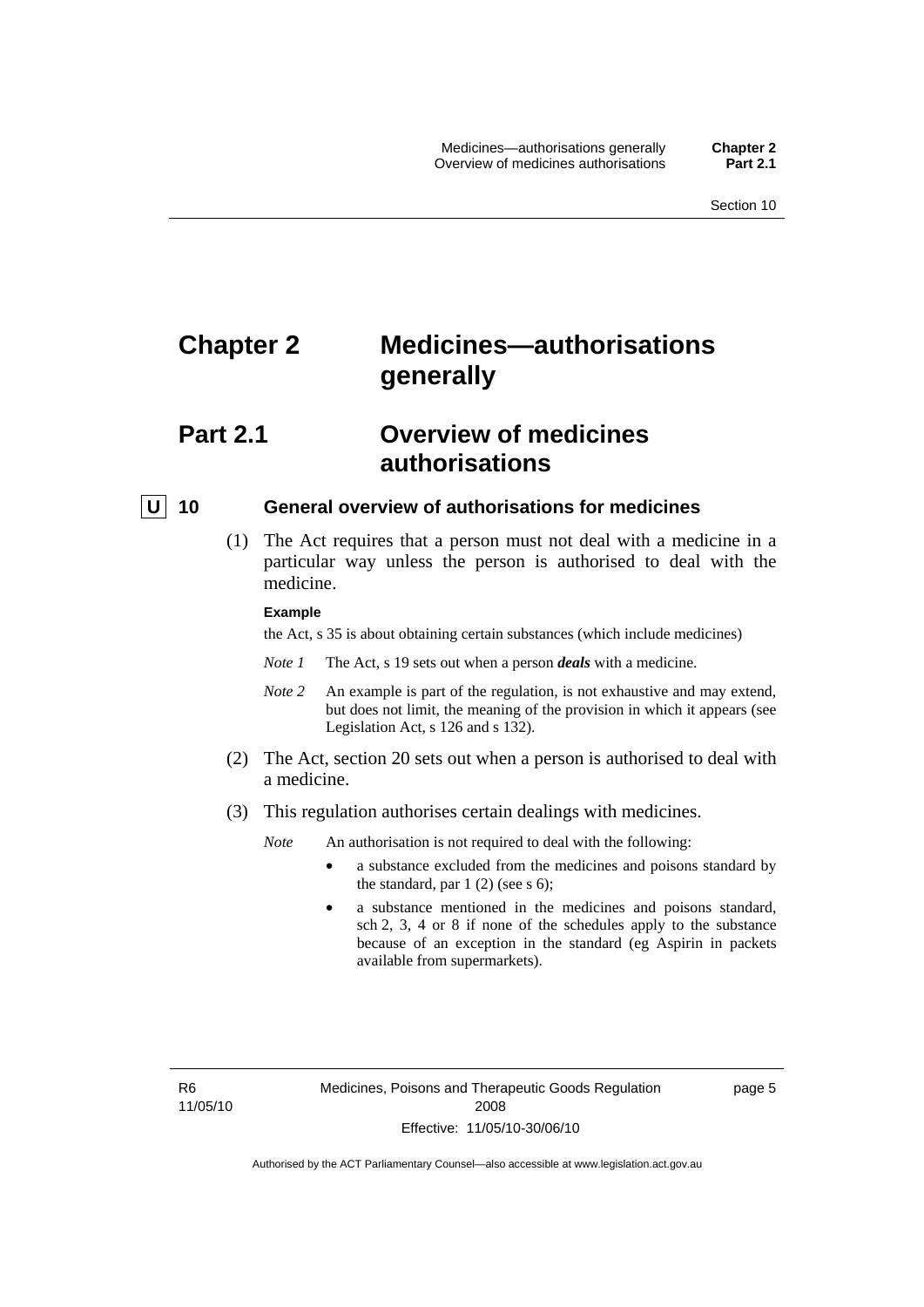<span id="page-29-0"></span>Section 11

(4) An authorisation under this regulation may be subject to limitations.

#### **Examples—s (4)**

- 1 a health professional's authorisation is subject to any condition or restriction to which the health professional is subject to under the *Health Professionals Act 2004* (see s 20)
- 2 the authorisation of a person to prescribe a medicine is subject to any restriction included in sch 1 in relation to the person (see s 30 (1) (b))

*Note* For the power to impose other restrictions, see the Act, ch 8.

### **11 Overview of medicines authorisations under this regulation**

- (1) Medicines authorisations under this regulation that are specific to health-related occupations are given by the following provisions (and are set out in schedule 1):
	- (a) section 30 (which is about authorisations under schedule 1 to prescribe medicines);
	- (b) section 50 (which is about authorisations under schedule 1 to issue requisitions for medicines);
	- (c) section 60 (which is about authorisations under schedule 1 to issue purchase orders for medicines);
	- (d) section 110 (which is about authorisations under schedule 1 to supply medicines);

*Note Supply* includes dispense on prescription (see Act, s 24).

- (e) section 350 (which is about authorisations under schedule 1 for people in health-related occupations to administer medicines);
- (f) section 370 (which is about authorisations under schedule 1 to obtain and possess medicines);
- (g) section 380 (which is about authorisations under schedule 1 to manufacture medicines).

R6 11/05/10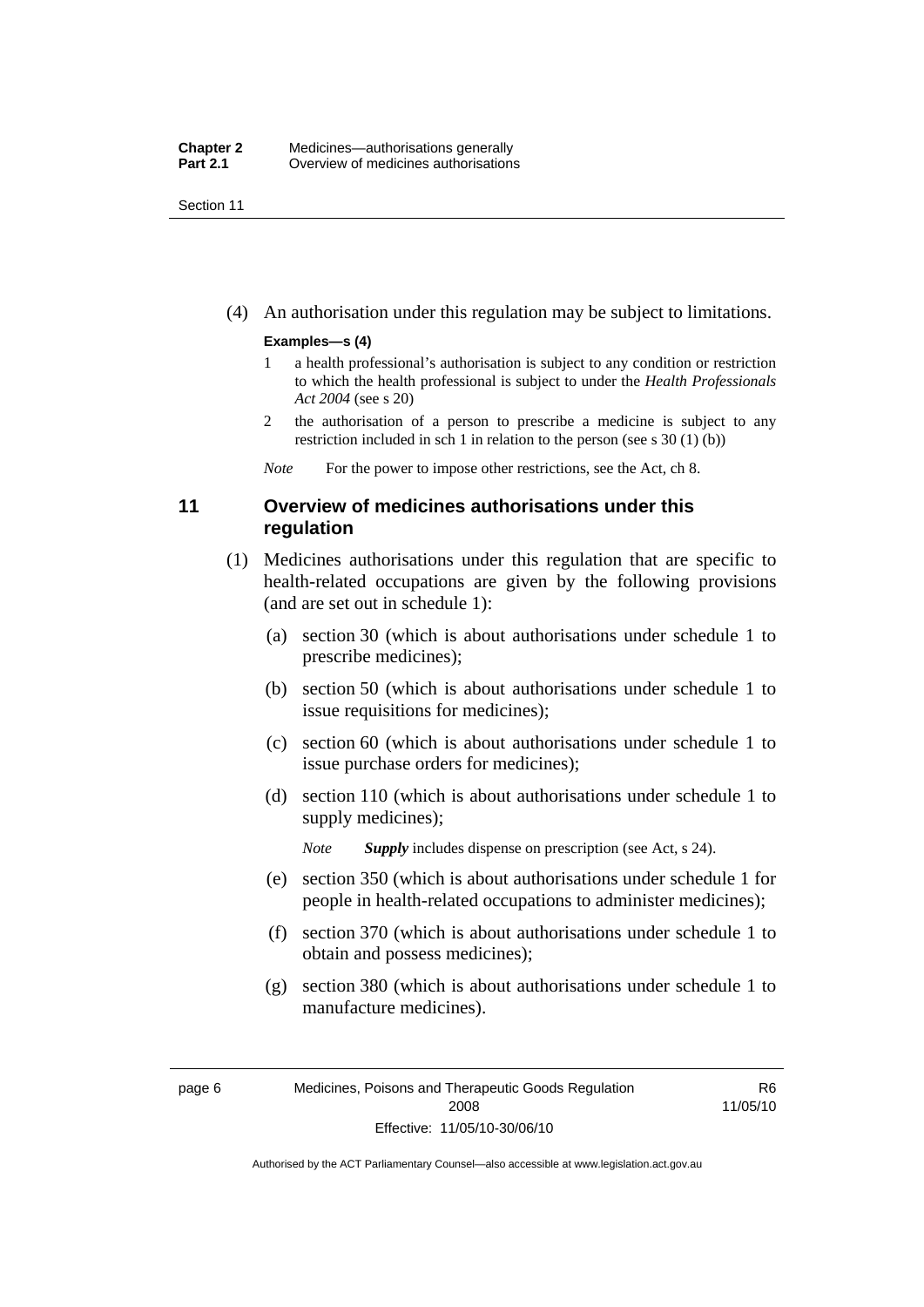- (2) For other authorisations, see the following provisions:
	- (a) section 70 (which is about authorisation of CHO to issue standing orders for supply of medicines in public health emergencies);
	- (b) section 71 (which is about authorisation of CHO to issue standing orders for administration of medicines for public health matters);
	- (c) section 75 (which is about authorisation of doctors to issue standing orders for administration of medicines at institutions);
	- (d) section 77 (which is about authorisation of CHO to issue standing orders for supply and administration of medicines at walk-in centres);
	- (e) section 251 (which is about authorisation to supply certain medicines without prescription in emergencies);
	- (f) section 260 (which is about authorisation to supply medicines to pharmacists for disposal);
	- (g) section 261 (which is about authorisation to supply medicines to commercial disposal operators for disposal);
	- (h) section 360 (which is about authorisation for self-administration of medicines);
	- (i) section 361 (which is about authorisation for the administration of medicines by assistants);
	- (j) section 371 (which is about authorisation to obtain and possess medicines for certain personal use-related dealings);
	- (k) section 400 (which is about authorisation to deliver medicines under supply authorities);
	- (l) section 401 (which is about authorisation for commercial disposal operators for disposal of medicines);

R6 11/05/10 page 7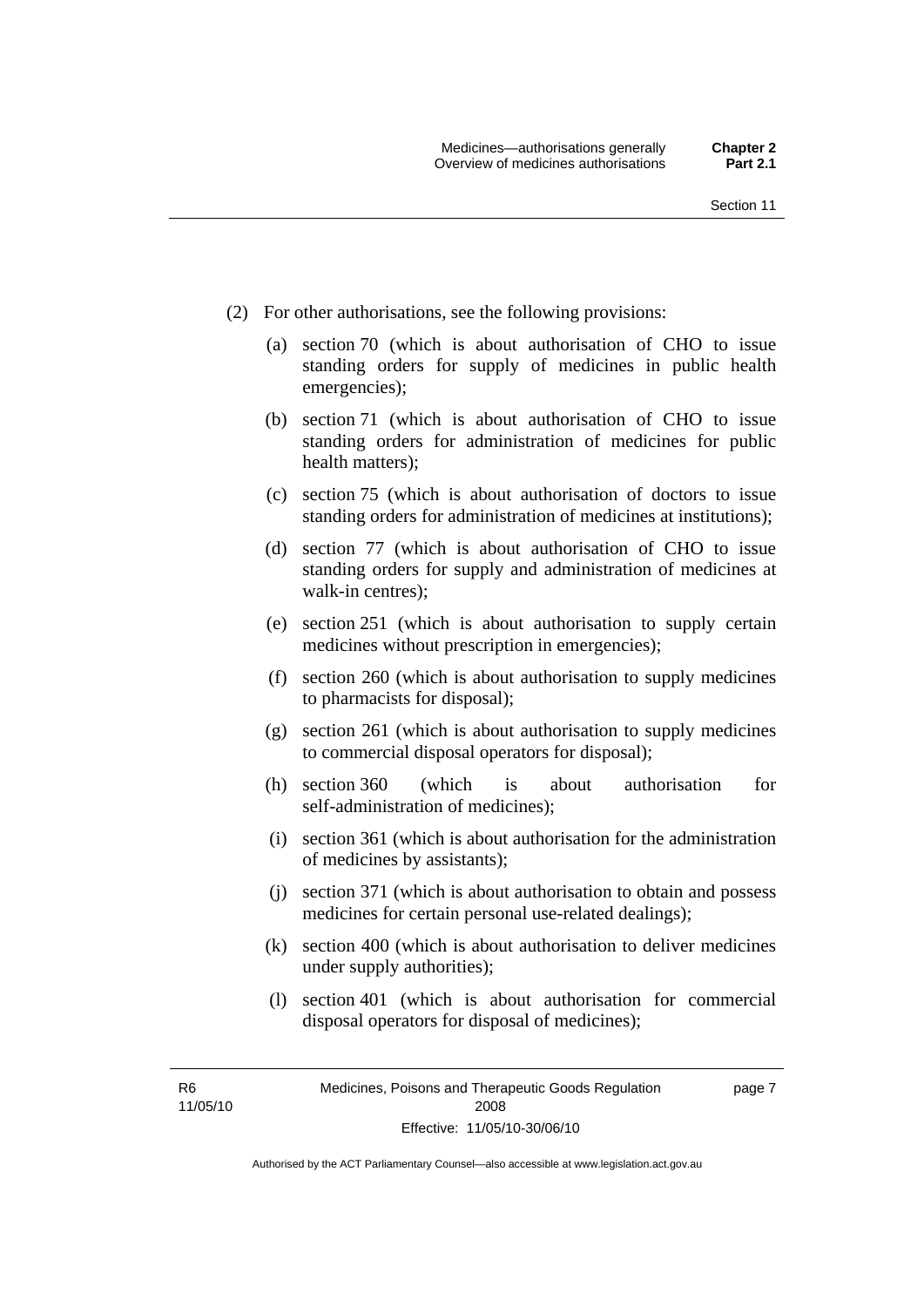<span id="page-31-0"></span>Section 12

- (m) section 410 (which is about authorisation to supply and administer adrenaline and salbutamol);
- (n) section 420 (which is about authorisations for CYP authorised people);
- (o) section 421 (which is about authorisations for corrections officers);
- (p) section 430 (which is about authorisations for non-controlled medicines research and education);
- (q) section 440 (which is about authorisations under controlled medicines research and education program licences);
- (r) section 450 (which is about authorisations under first-aid kit licences);
- (s) section 460 (which is about authorisations under medicines wholesalers licences);
- (t) section 470 (which is about authorisations under opioid dependency treatment licences);
- (u) section 480 (which is about authorisations under pharmacy medicines rural communities licences).

### **12 General overview of authorisation conditions for medicines**

 (1) The Act, section 44 requires a person who is authorised to deal with a medicine to comply with any condition to which the authorisation is subject.

#### **Example**

Section 31 sets out the authorisation conditions for an authorised person to prescribe a medicine.

*Note* An example is part of the regulation, is not exhaustive and may extend, but does not limit, the meaning of the provision in which it appears (see Legislation Act, s 126 and s 132).

page 8 Medicines, Poisons and Therapeutic Goods Regulation 2008 Effective: 11/05/10-30/06/10

R6 11/05/10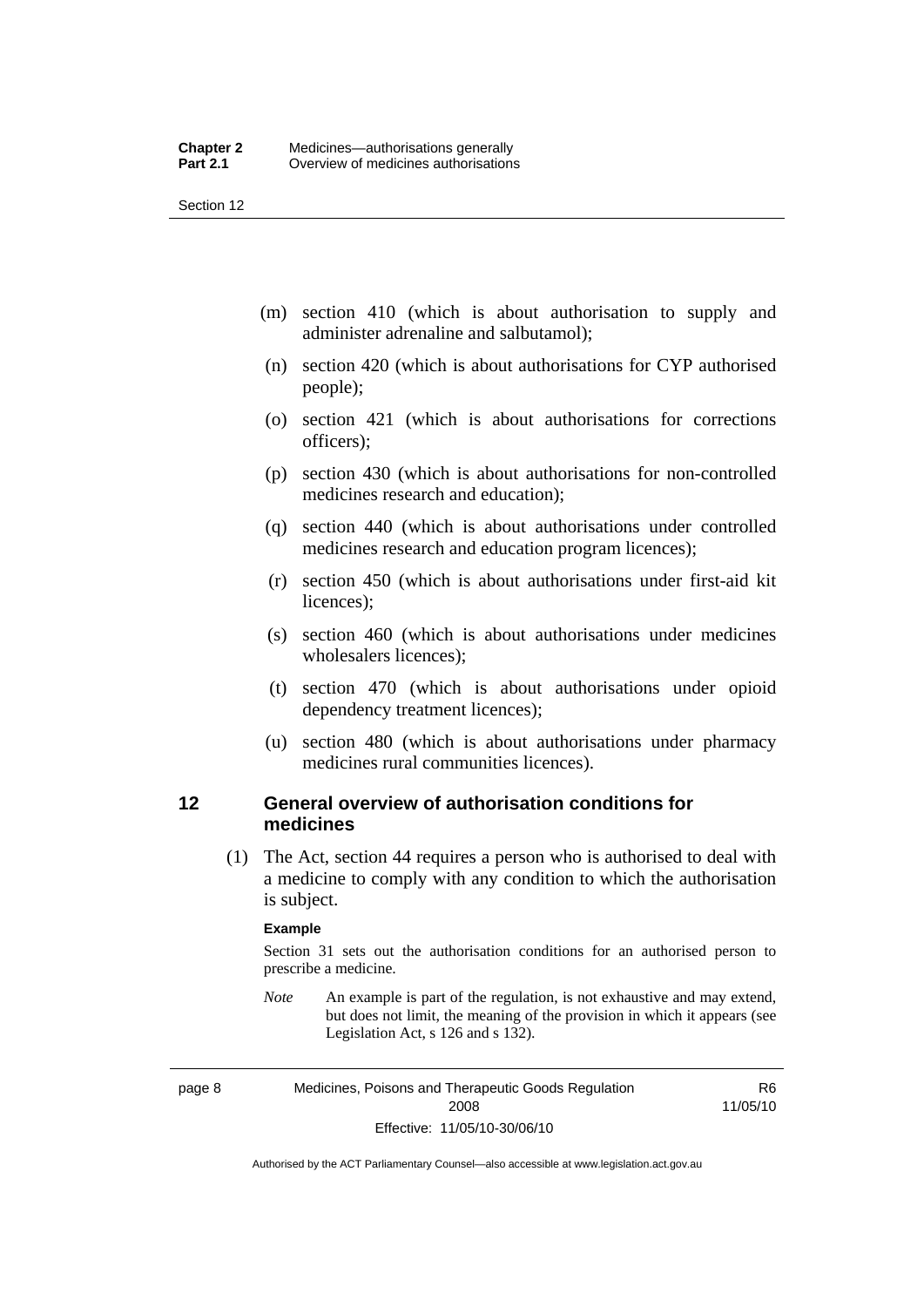(2) The conditions are additional to other restrictions on an authorised person's authority to deal with a medicine.

#### **Example—s (2)**

Schedule 1 limits the use of restricted optometry medicines (see sch 2, table 2.2) to an optometrist who holds a particular authority.

*Note* Conditions may also be imposed under other provisions of the Act including, for example, s 89 which sets out conditions on licences.

R6 11/05/10 Medicines, Poisons and Therapeutic Goods Regulation 2008 Effective: 11/05/10-30/06/10

page 9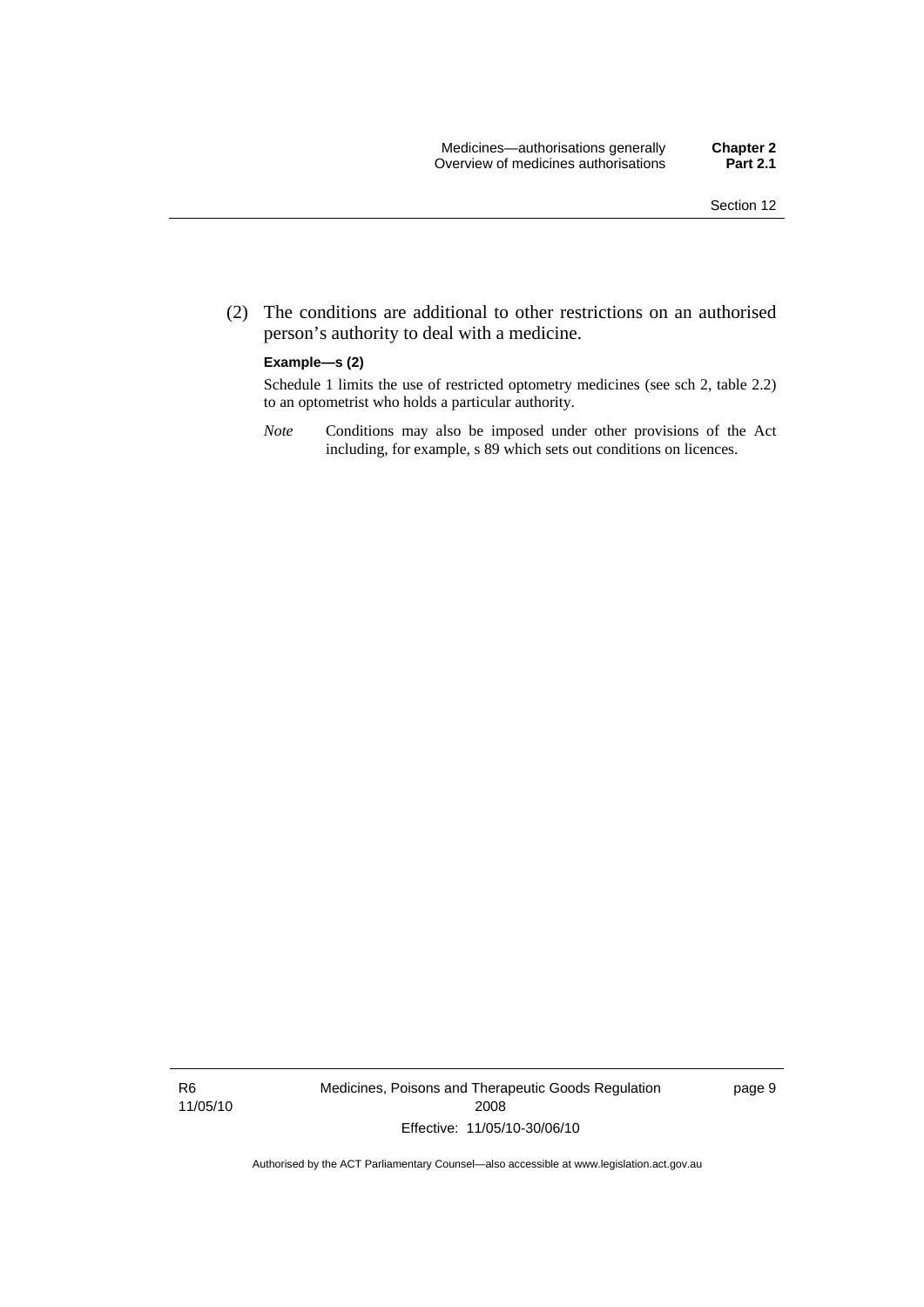<span id="page-33-0"></span>Section 20

## *<u>U</u>* Part 2.2 **Relationship with Health Professionals Act**

## **U 20 Medicines authorisations subject to Health Professionals Act restrictions**

A health professional's authorisation under the Act to deal with a medicine is subject to any condition or other restriction to which the health professional is subject under the *Health Professionals Act 2004*.

#### **Example**

Section 31 places conditions on the prescribing of medicines by a health professional authorised to prescribe the medicines. If a particular health professional's registration under the *Health Professionals Act 2004* is subject to the condition or restriction that the person may not prescribe certain medicines, the health professional's authorisation under the *Medicines, Poisons and Therapeutic Goods Act 2008* to prescribe medicines is also subject to that condition or restriction.

- *Note 1* A reference to an Act includes a reference to the statutory instruments made or in force under the Act, including any regulation (see Legislation Act, s 104).
- *Note 2* An example is part of the regulation, is not exhaustive and may extend, but does not limit, the meaning of the provision in which it appears (see Legislation Act, s 126 and s 132).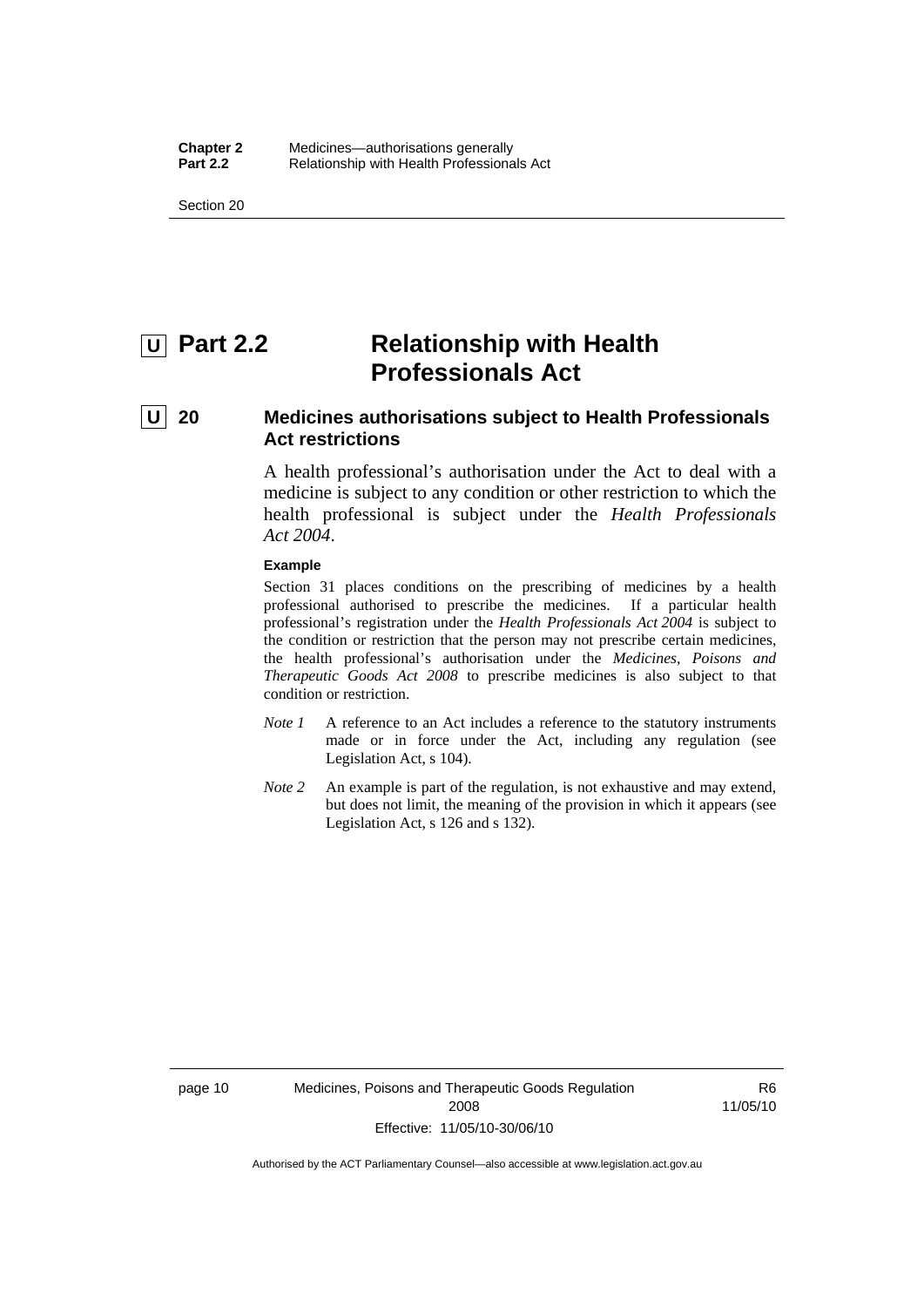## <span id="page-34-0"></span>**Chapter 3 Medicines—supply authorities**

## **Part 3.1** Prescribing medicines

## **Division 3.1.1 Authorisation to prescribe medicines**

## **30 Authorisation under sch 1 to prescribe medicines— Act, s 40 (1) (b), (2) (b) and (3) (b)**

- (1) A person mentioned in schedule 1, column 2 is authorised to prescribe a medicine if—
	- (a) prescribing the medicine is included in the schedule, column 3 in relation to the person; and
	- (b) the prescribing is consistent with any restriction for the prescribing mentioned in the schedule, column 3; and
	- (c) if the prescription is a self-prescription of the medicine—
		- (i) the person is not a trainee dentist or intern doctor; or
		- (ii) the medicine is not a restricted medicine.
- (2) In this section:

## *restricted medicine* means—

- (a) an anabolic steroid; or
- (b) a designated appendix D medicine; or
- (c) a benzodiazepine; or
- (d) a controlled medicine.

page 11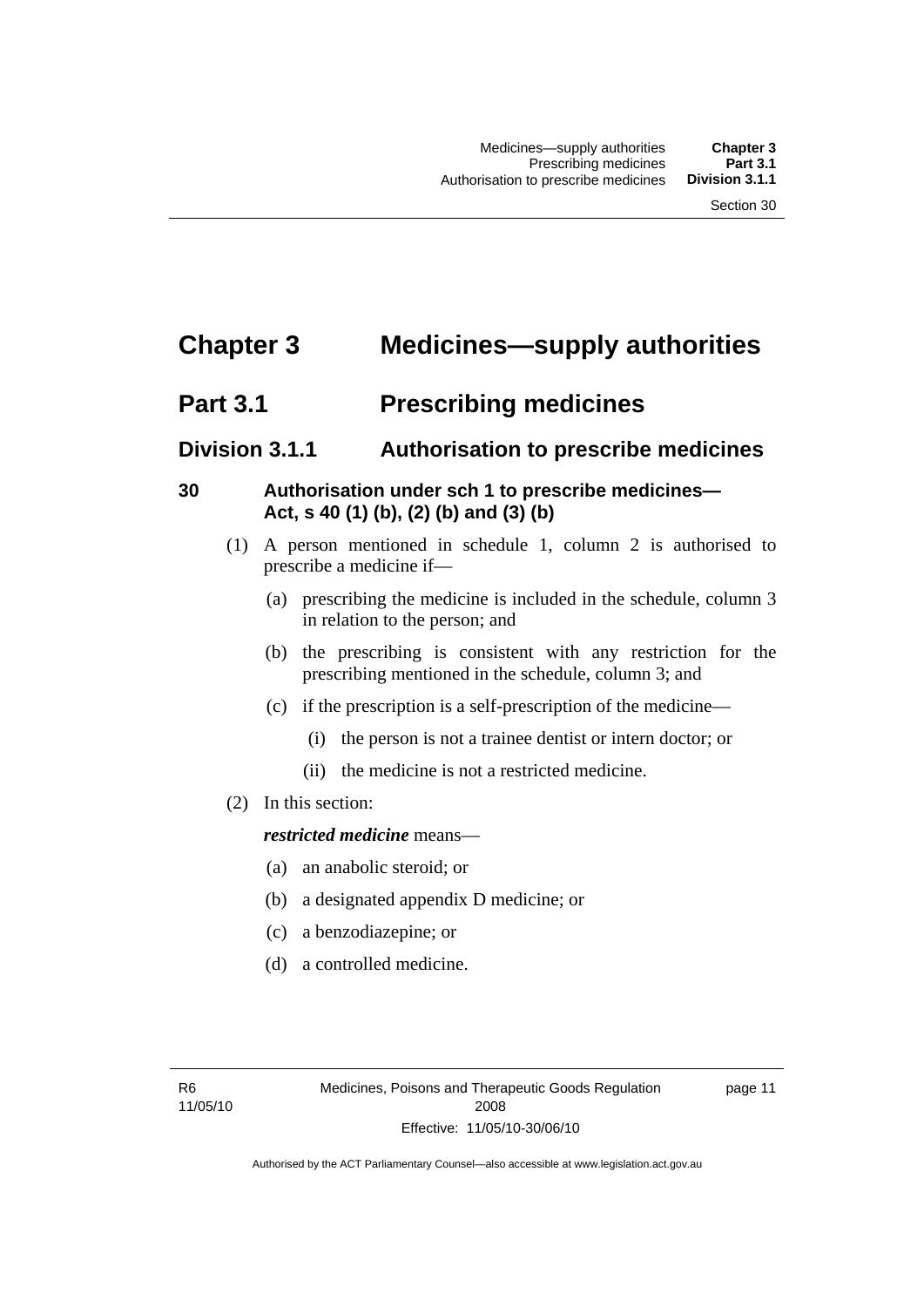<span id="page-35-0"></span>**31 Authorisation conditions for prescribing medicines—Act, s 44 (1) (b) and (2) (b)** 

> A prescriber's authorisation under section 30 to prescribe a medicine is subject to the following conditions:

- (a) the medicine is prescribed in accordance with the Act, section 7 (Appropriate prescription and supply of medicines);
- (b) if the prescription is a written prescription—
	- (i) the prescription complies with section 40 (General requirements for written prescriptions); and
	- (ii) the prescription includes the particulars mentioned in section 41 on the front of the prescription; and
	- (iii) if the prescription is faxed by a prescriber to a pharmacist—the prescriber sends the original prescription to the pharmacist not later than 24 hours after the prescriber faxes the prescription to the pharmacist;
		- *Note 1* For the endorsement of faxed prescriptions, see s 41 (1) (1).
		- *Note 2 Pharmacist* does not include an intern pharmacist (see dict).
- (c) if the prescription is an oral prescription—
	- (i) the prescriber believes on reasonable grounds that giving an oral prescription for the medicine is reasonably necessary for the patient's treatment; and
	- (ii) if the prescription is for an unusual or dangerous dose of a medicine—the prescription includes a statement telling the person who is to dispense or administer the medicine that the prescription is for an unusual or dangerous dose; and
	- (iii) the prescription includes the particulars mentioned in section 41; and

R6 11/05/10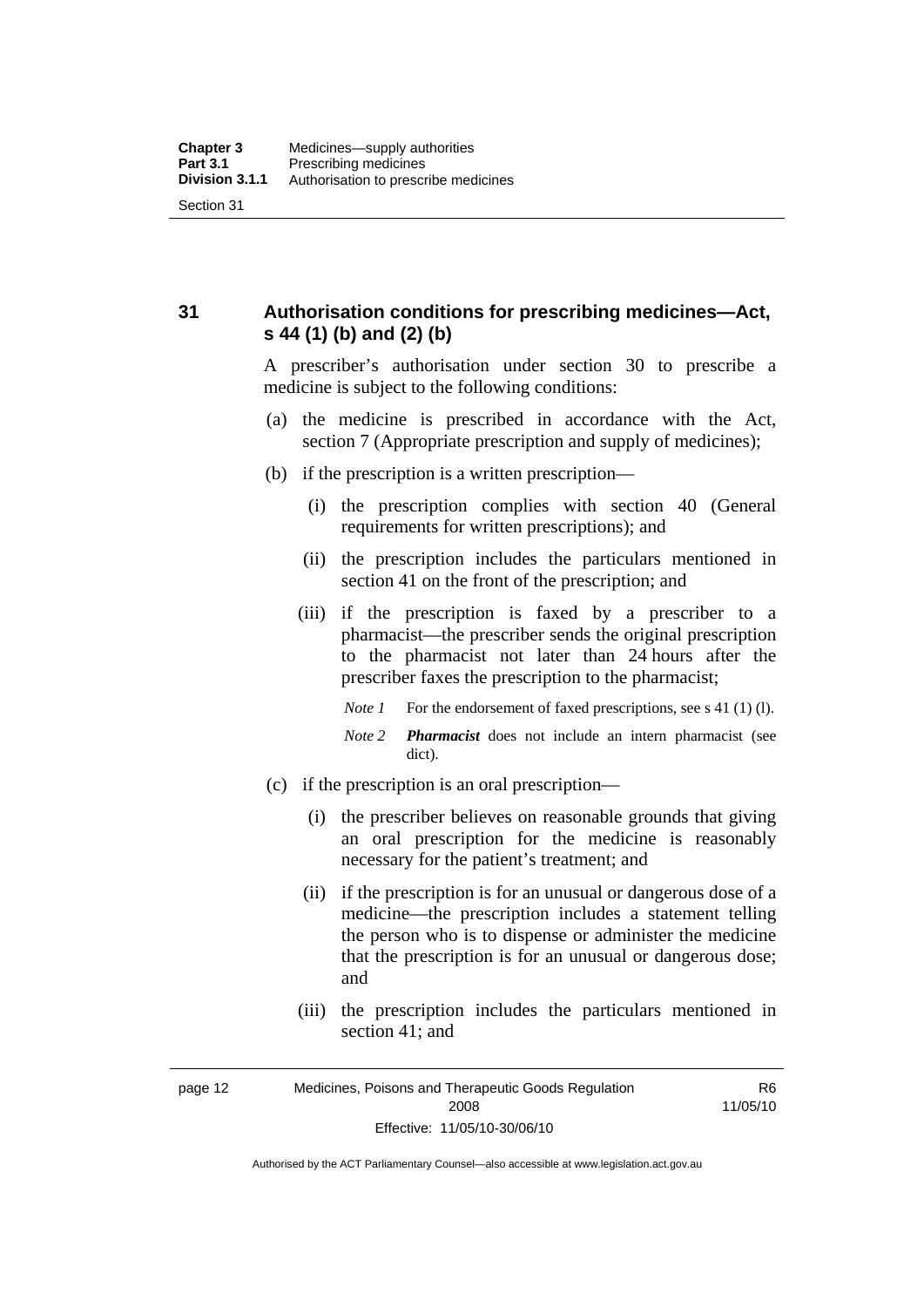- (iv) the prescriber sends a written prescription for the medicine to the pharmacist not later than 24 hours after the prescriber gives the oral prescription to the pharmacist;
	- *Note* For the endorsement of written prescriptions confirming oral prescriptions, see s 41 (1) (m).
- (d) if the medicine is a controlled medicine for human use—
	- (i) the prescriber complies with the additional requirements under section 32 for prescribing a controlled medicine; and
	- (ii) if the controlled medicines approval is an oral approval the prescriber sends the chief health officer a written application for the approval in accordance with section 561 (Requirements for CHO controlled medicines approval applications) not later than 7 days after the day the oral approval is given;
- (e) if the medicine is a designated appendix D medicine prescribed for a purpose mentioned in schedule 3 (Designated appendix D medicines—standing approvals), part 3.2, column 3 in relation to the medicine—the prescriber complies with the additional requirements under section 33 in relation to the prescription.

#### **32 Additional requirements for prescribing controlled medicines for human use**

The following are the additional requirements for prescribing a controlled medicine for human use:

 (a) the prescriber has a controlled medicines approval to prescribe the medicine;

*Note* For controlled medicines approvals, see pt 13.1.

R6 11/05/10 page 13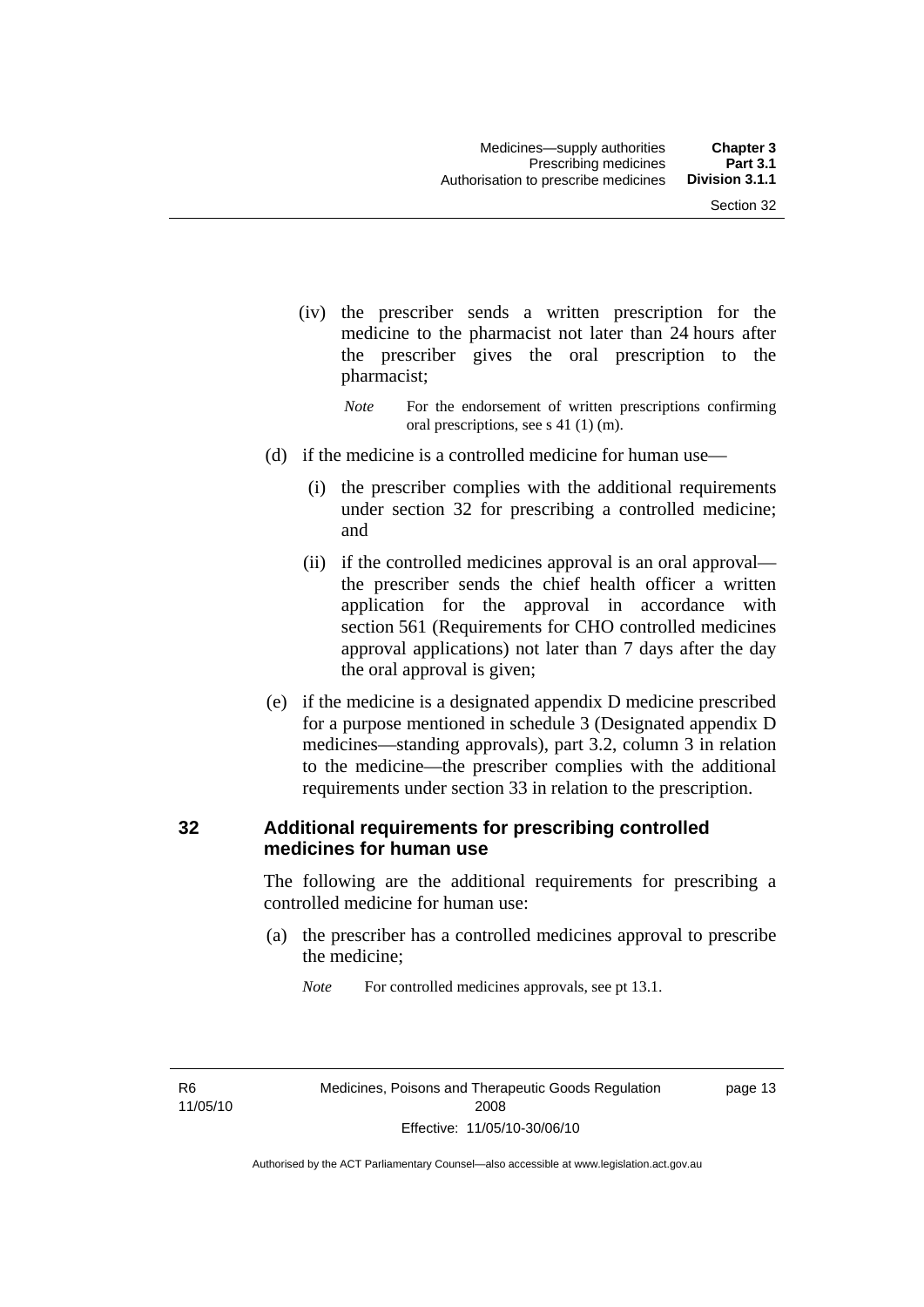(b) if the approval is for a particular form of the medicine—the prescription is for the form of the medicine approved or a bioequivalent form;

*Note Bioequivalent*—see the dictionary.

- (c) if the approval is for a particular strength of the medicine—the prescription is for the strength approved or a weaker strength;
- (d) if the approval is for a particular quantity of the medicine—the prescription is for not more than the quantity approved;
- (e) the prescriber complies with each condition (if any) of the approval;
- (f) if the controlled medicine is dronabinol for human use—
	- (i) the prescriber also has an authorisation under the *Therapeutic Goods Act 1989* (Cwlth), section 19 to supply the medicine; and
	- (ii) the prescriber complies with each condition (if any) of the authorisation.

#### **Example—par (b)**

If a slow release form of a medicine is approved, the prescriber is not authorised to prescribe an immediate release form of the medicine.

#### **Example—par (c) and par (d)**

If a doctor is given an approval to prescribe 25 morphine 20mg capsules, the doctor may prescribe 5 20mg capsules and 10 15mg capsules. Later, if the approval is still in force, the doctor may prescribe not more than 10 morphine capsules of any strength up to and including 20mg.

*Note* An example is part of the regulation, is not exhaustive and may extend, but does not limit, the meaning of the provision in which it appears (see Legislation Act, s 126 and s 132).

R6 11/05/10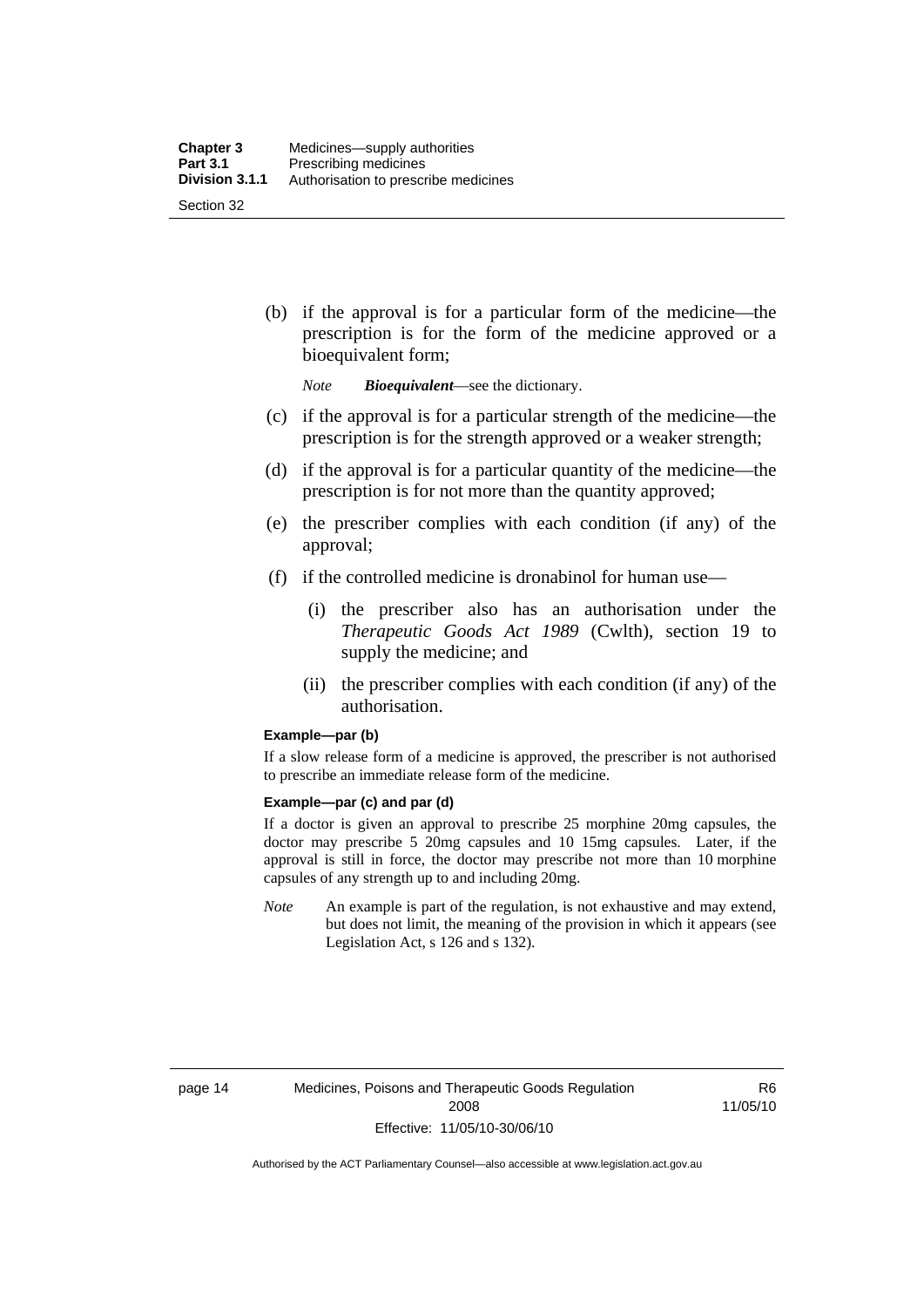## **33 Additional requirements for designated appendix D medicines prescriptions for human use**

The following are the additional requirements for prescribing a designated appendix D medicine for a purpose mentioned in schedule 3 (Designated appendix D medicines—standing approvals), part 3.2, column 3 in relation to the medicine:

- (a) the prescriber has an appendix D medicines approval to prescribe the medicine;
- (b) the prescriber complies with each condition (if any) of the approval (including any condition in schedule 3, part 3.2, column 4 in relation to the medicine).

# **Division 3.1.2 Prescriptions**

*Note* A prescription may provide for a medicine to be dispensed or administered (see Act, dict, def *prescription*).

#### **40 General requirements for written prescriptions**

A written prescription for a medicine must—

- (a) be signed by the prescriber; and
	- *Note* The prescription must be signed with the prescriber's usual signature (see Act, dict, def *signs*).
- (b) if the prescriber amends the prescription—be initialled and dated beside the amendment by the prescriber; and
- (c) be written in terms and symbols used in ordinary professional practice; and
- (d) if the prescription is for an unusual or dangerous dose include the prescriber's initials beside an underlined reference to the dose.
- *Note Written* includes in electronic form (see Act, dict).

R6 11/05/10 page 15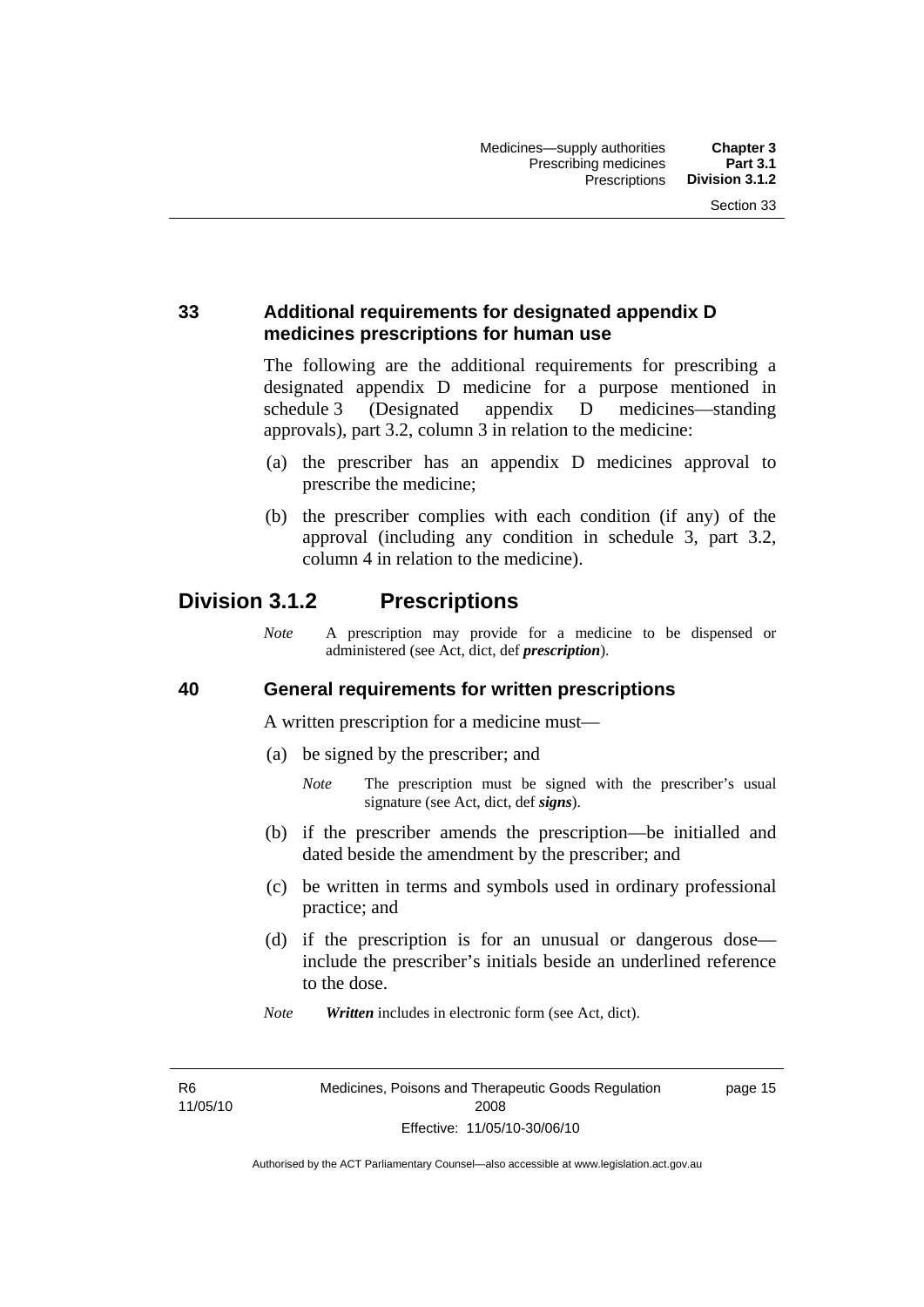### **41 Particulars for prescriptions**

- (1) A prescription must include the following particulars:
	- (a) the prescriber's name, professional qualifications and business address and telephone number;
	- (b) the date the prescription is given;
	- (c) the medicine, and the form, strength and quantity of the medicine, to be dispensed or administered under the prescription;
	- (d) the name and address of the person for whom the medicine is prescribed;
	- (e) directions about the use of the medicine, including the dose and regimen of the medicine, that are adequate to allow the medicine to be taken or administered safely;
	- (f) the number of times the medicine may be dispensed or administered under the prescription;
	- (g) if the prescription is for a controlled medicine for human use—
		- (i) the relevant approval particulars; and
		- (ii) if the medicine is dronabinol—the relevant TGA authorisation particulars; and
		- (iii) if the prescription is a repeat prescription—the period that must elapse between each dispensing or administration of the medicine;
	- (h) if the prescription is for a designated appendix D medicine for a purpose mentioned in schedule 3 (Designated appendix D medicines—standing approvals), part 3.2, column 3 in relation to the medicine—the relevant approval particulars;
	- (i) if the prescriber is a dentist—the words 'for dental treatment only';

R6 11/05/10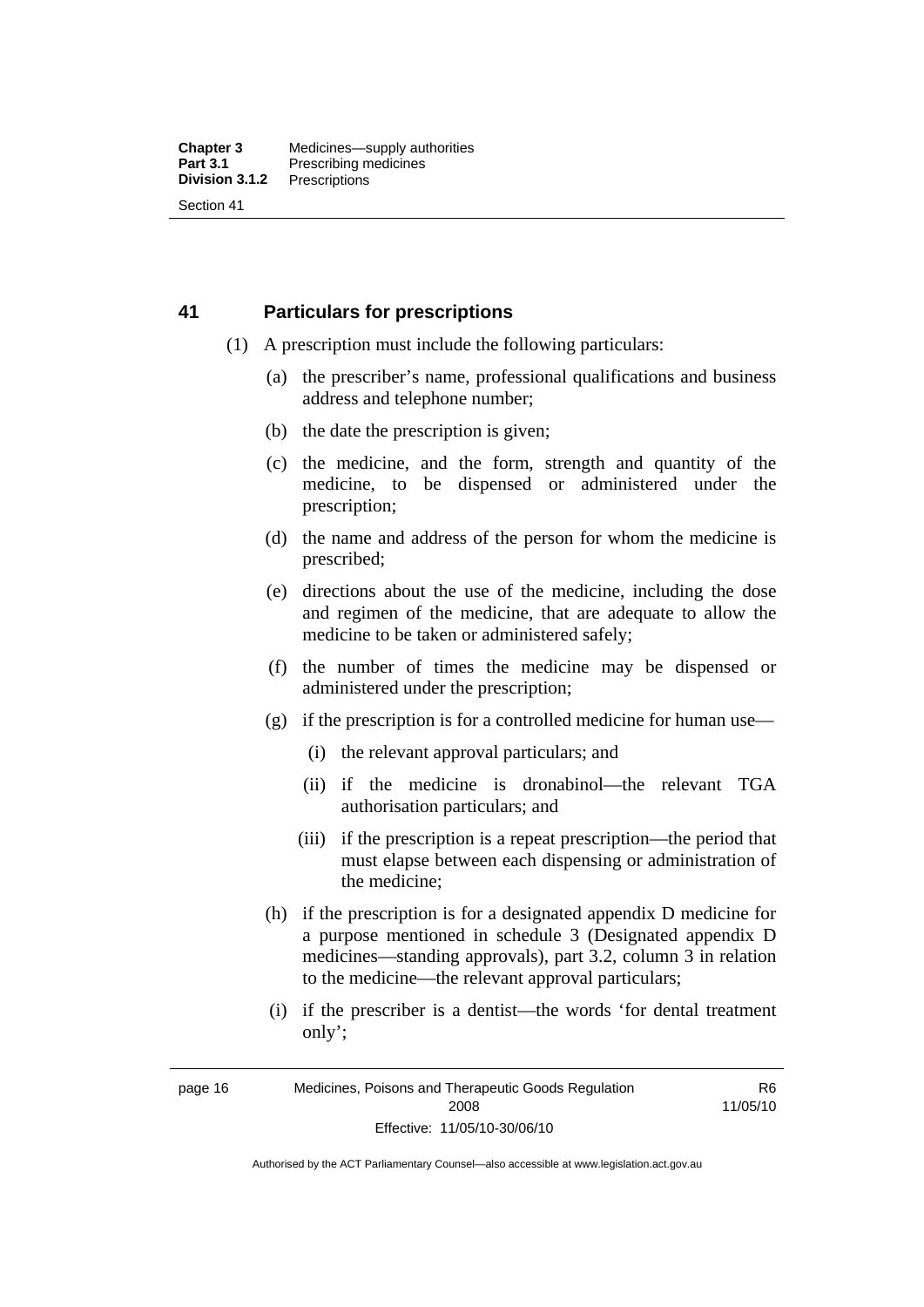- (j) if the prescriber is an optometrist—the words 'for optometry use only';
- (k) if the prescriber is a veterinary surgeon—
	- (i) the words 'for animal treatment only'; and
	- (ii) the species of the animal for which the medicine is to be dispensed; and
	- (iii) if possible, a way of identifying the animal;
- (l) if the prescription is an original of a prescription that was faxed by a prescriber to a pharmacist—the prescription is endorsed with words to the effect that the prescription was faxed to a named pharmacy on a stated date;
- (m) if the prescription is a written prescription under section 31 (c) (iv) (which is about oral prescriptions)—the prescription is endorsed with words to the effect that the prescription is a confirmation copy of an oral prescription issued to a named pharmacist on a stated date.
- (2) However, if the prescription is written for an in-patient at a hospital in the patient's medical records, the prescription need not include any of the following:
	- (a) the prescriber's professional qualifications and business address and telephone number;
	- (b) if the medicine prescribed is a controlled medicine or designated appendix D medicine—the relevant approval particulars.
	- *Note 1 Hospital* means a public hospital, private hospital or day hospital and includes a body prescribed by regulation as a hospital (see Act, dict).
	- *Note 2* A *hospice* is a hospital (see *The Macquarie Dictionary*, 4th ed).

R6 11/05/10 page 17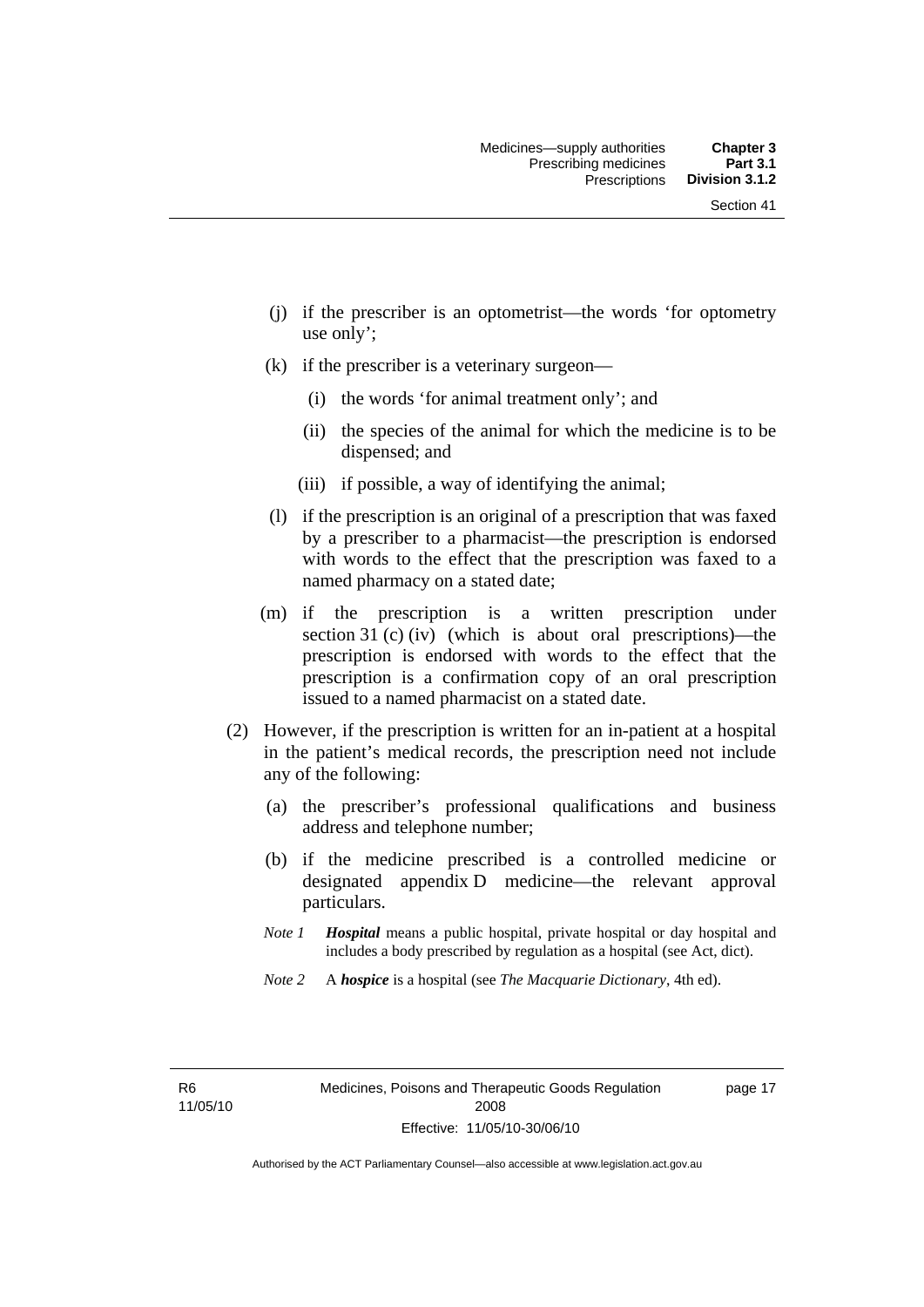(3) In this section:

#### *relevant approval particulars* means—

- (a) for a controlled medicine—
	- (i) for an approval under section 556 (Standing approval to prescribe controlled medicines for short-term treatment)—the words 'standing short-term approval'; or
	- (ii) for an approval under section 557 (Standing interim approval to prescribe buprenorphine and methadone for patients of certain institutions)—the words 'standing opioid dependency treatment approval'; or
	- (iii) for an approval under division 13.1.3 (Chief health officer controlled medicines approvals)—the words 'CHO approval number' followed by the identifying number for the approval; or
- (b) for a designated appendix D medicine—
	- (i) for an approval under section 591 (Standing approval to prescribe designated appendix D medicines)—the words 'standing approval' and the specialist area, or the area, in which the prescriber practises; or
	- (ii) for an approval under section 593 (CHO decisions on applications to prescribe designated appendix D medicines)—the words 'CHO approval number' followed by the identifying number for the approval.

*relevant TGA authorisation particulars* means the words 'TGA authorisation' followed by—

- (a) the identifying number for the authorisation; or
- (b) if no identifying number is given for the authorisation—the date of the approval.

page 18 Medicines, Poisons and Therapeutic Goods Regulation 2008 Effective: 11/05/10-30/06/10

R6 11/05/10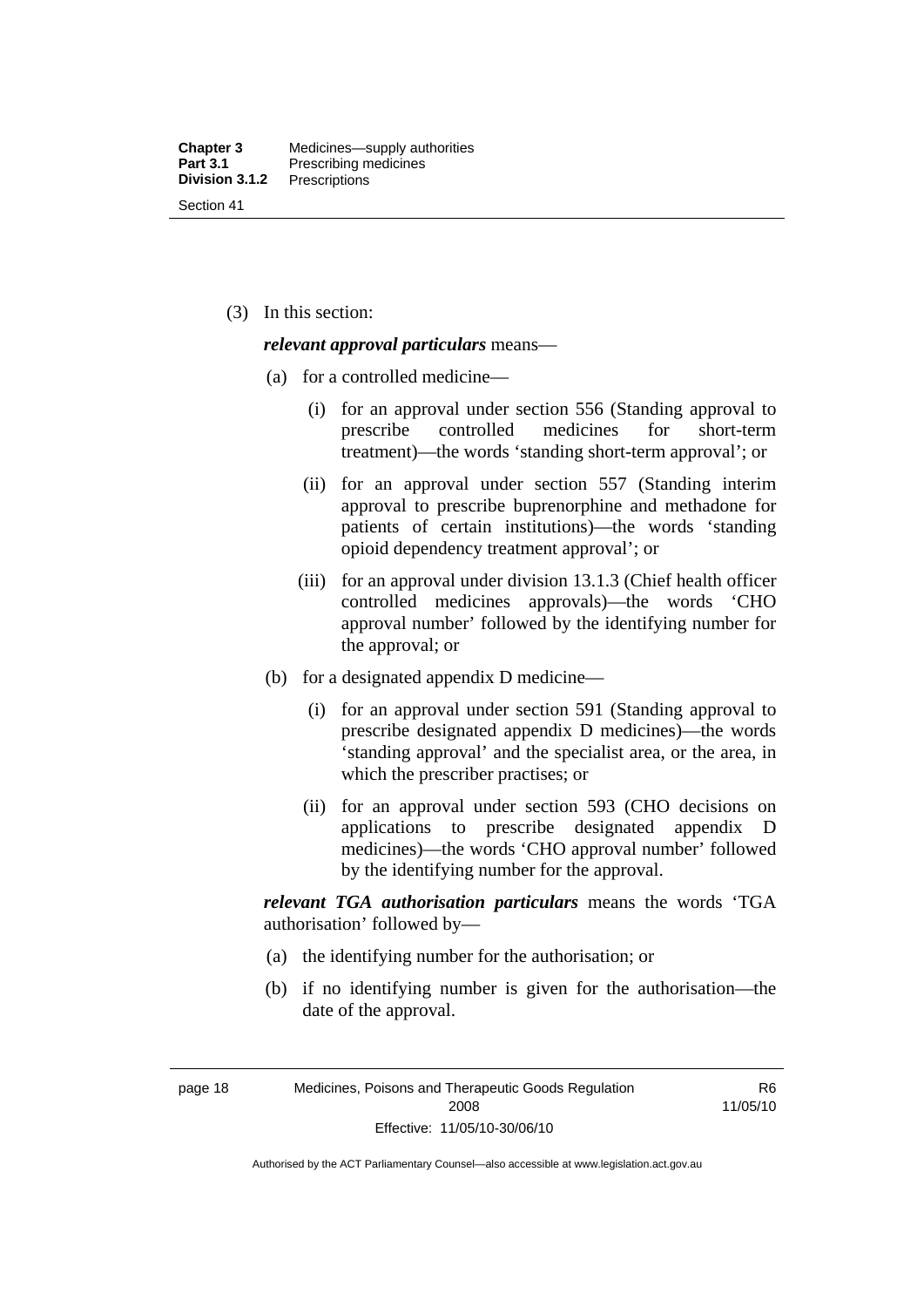# **Part 3.2 Requisitioning medicines**

## **Division 3.2.1 Authorisation to issue requisitions**

#### **50 Authorisation under sch 1 to issue requisitions for medicines—Act, s 41 (b)**

A person mentioned in schedule 1, column 2 is authorised to issue a requisition for a medicine if—

- (a) issuing the requisition is included in the schedule, column 3 in relation to the person; and
- (b) the issue of the requisition is consistent with any restriction for the issue of the requisition mentioned in the schedule, column 3.

#### **51 Authorisation conditions for issuing requisitions for medicines—Act, s 44 (1) (b) and (2) (b)**

A person's authorisation under section 50 to issue a requisition for a medicine is subject to the following conditions:

- (a) if the requisition is a written requisition—the requisition complies with section 55 (General requirements for written requisitions) and section 56 (Particulars for requisitions);
- (b) if the requisition is an oral requisition—
	- (i) the person believes on reasonable grounds that issuing the requisition is reasonably necessary for the treatment of a person; and
	- (ii) the quantity of the medicine requisitioned is not more than the amount reasonably necessary for the person's treatment; and
	- (iii) the requisition complies with section 56.

R6 11/05/10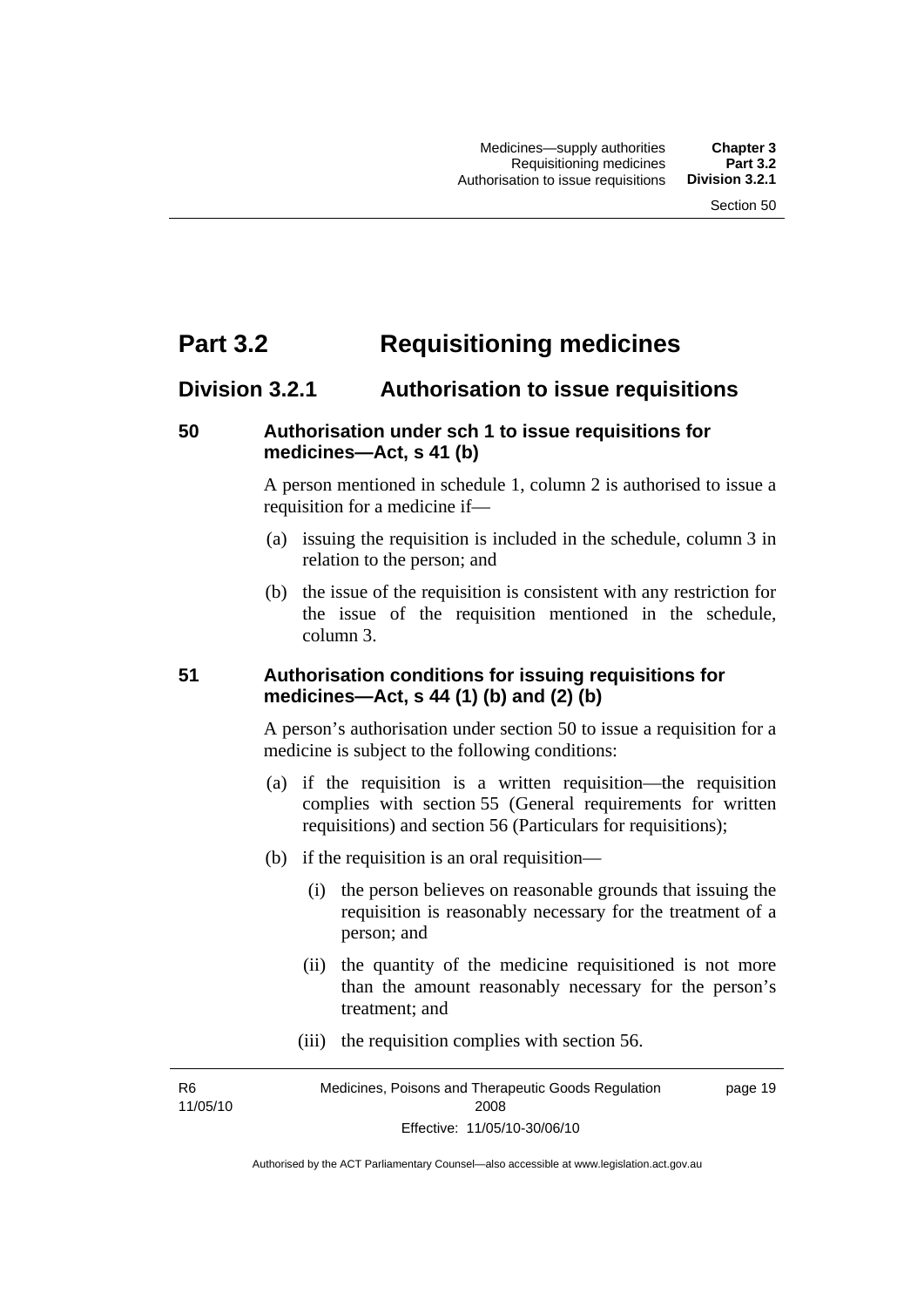**Chapter 3** Medicines—supply authorities<br>**Part 3.2** Requisitioning medicines **Requisitioning medicines**<br>Requisitions **Division 3.2.2** Section 55

# **Division 3.2.2 Requisitions**

#### **55 General requirements for written requisitions**

A written requisition for a medicine must be—

(a) signed by the person (the *issuer*) issuing the requisition; and

 (b) if the issuer amends the requisition—initialled and dated by the issuer beside the amendment.

*Note Written* includes in electronic form (see Act, dict).

#### **56 Particulars for requisitions**

A requisition must include the following particulars:

- (a) the name of the person issuing the requisition;
- (b) the capacity in which the person is issuing the requisition;
- (c) the date the requisition is issued;
- (d) the medicine, and the form, strength and quantity of the medicine, to be supplied on the requisition;
- (e) the pharmacy or ward to which the medicine is to be supplied.

*Note Ward*—see the Act, dictionary.

page 20 Medicines, Poisons and Therapeutic Goods Regulation 2008 Effective: 11/05/10-30/06/10

R6 11/05/10

*Note* The requisition must be signed with the issuer's usual signature (see Act, dict, def *signs*).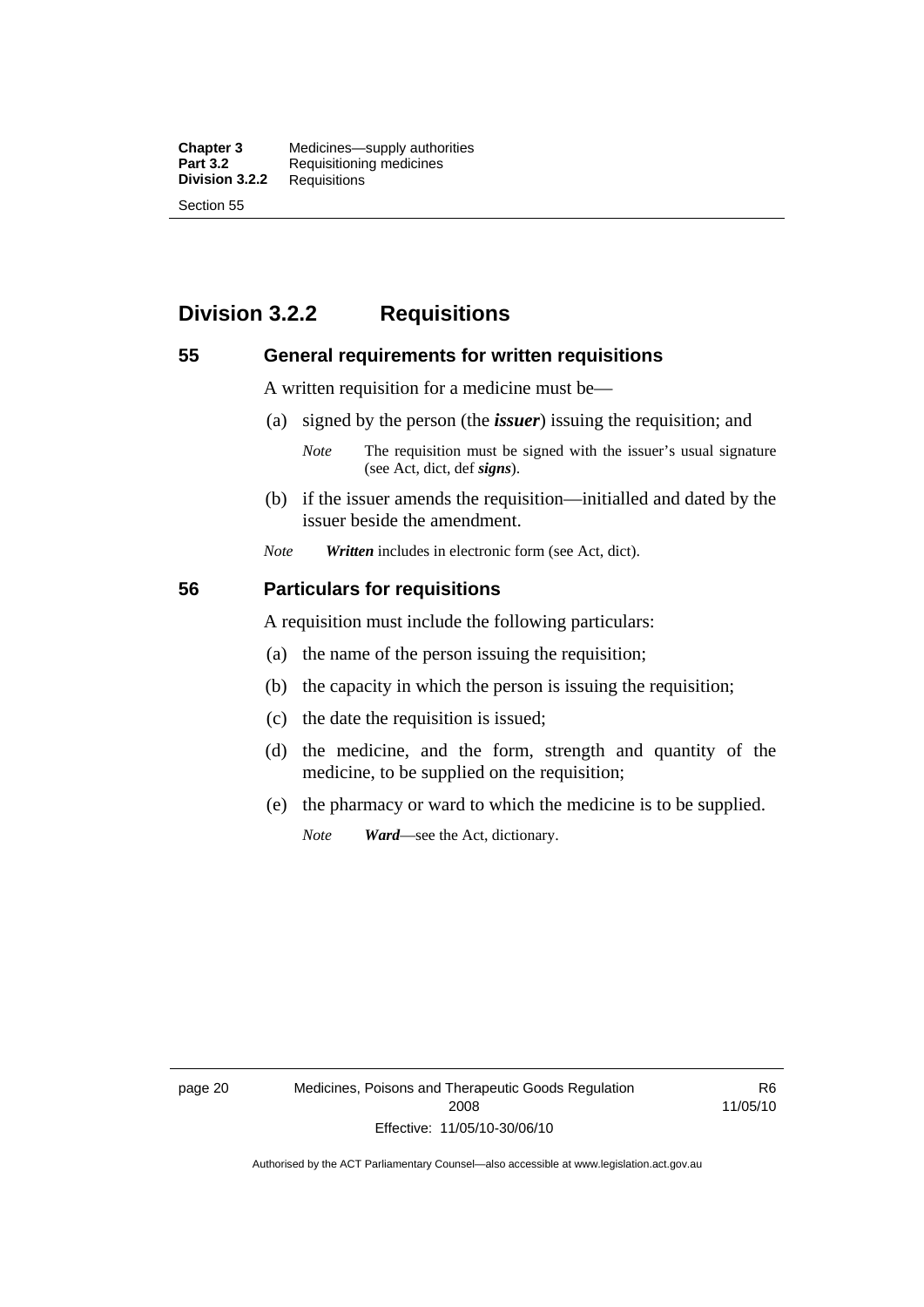# **Part 3.3 Medicines purchase orders**

# **Division 3.3.1 Authorisation to issue purchase orders**

#### **60 Authorisation under sch 1 to issue purchase orders for medicines—Act, s 38 (1) (b) and (2) (a)**

A person mentioned in schedule 1, column 2 is authorised to issue a purchase order for a medicine if—

- (a) issuing the purchase order is included in the schedule, column 3 in relation to the person; and
- (b) the issue of the purchase order is consistent with any restriction for the issue of the purchase order mentioned in the schedule, column 3.

#### **61 Authorisation conditions for issuing purchase orders for medicines—Act, s 44 (1) (b) and (2) (b)**

A person's authorisation under section 60 to issue a purchase order for a medicine is subject to the following conditions:

- (a) the purchase order complies with section 62 (General requirements for medicines purchase orders—Act, s 38 (2) (c));
	- *Note* A purchase order must be in writing (see Act, dict, def *purchase order*).

R6 11/05/10 page 21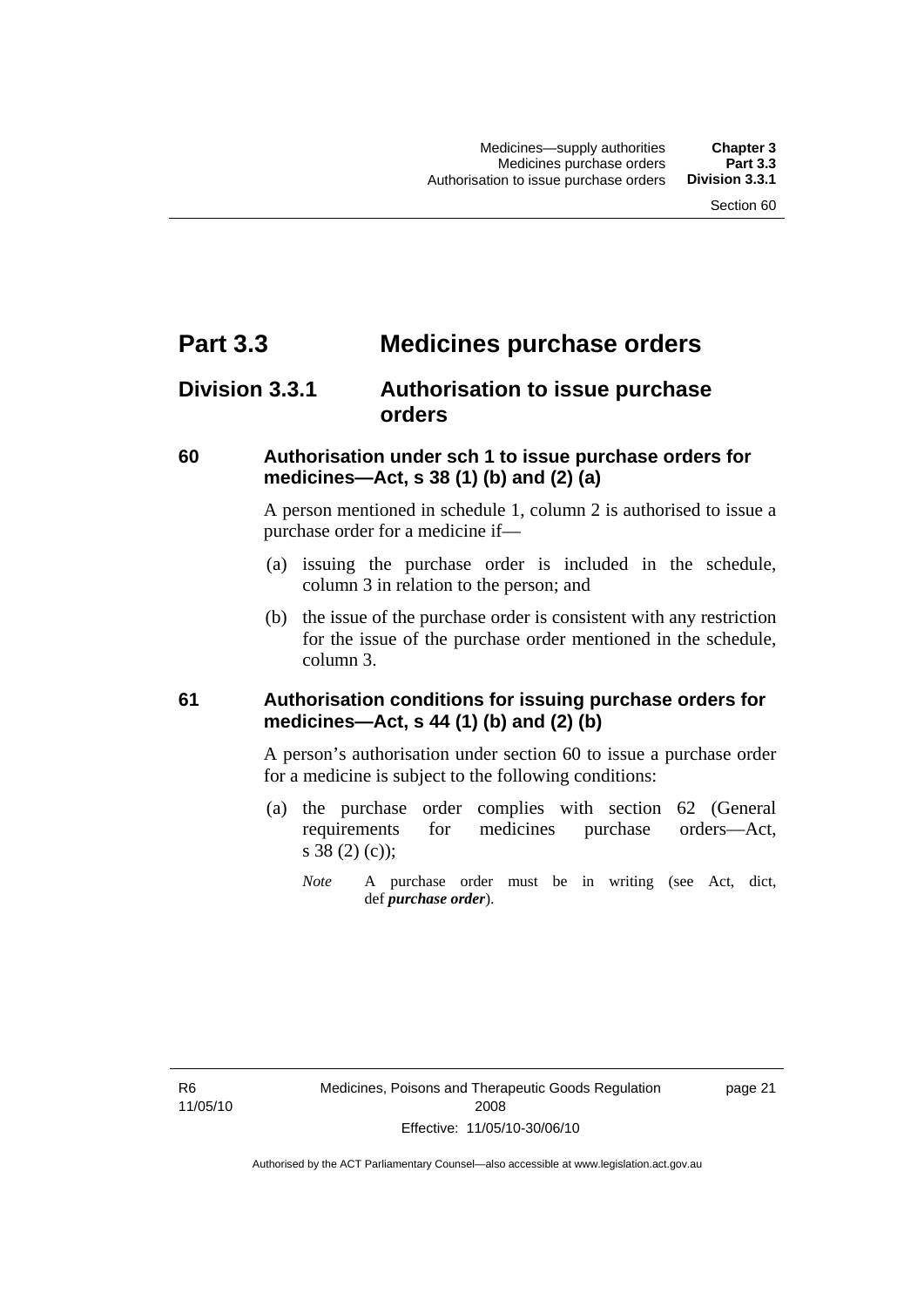| <b>Chapter 3</b> | Medicines—supply authorities |
|------------------|------------------------------|
| <b>Part 3.3</b>  | Medicines purchase orders    |
| Division 3.3.2   | Purchase orders              |
| Section 62       |                              |

 (b) the person must, not later than 24 hours after the person receives the medicine, send the supplier a document signed by the person acknowledging receipt of the medicine.

#### **Example—document**

a copy of the supplier's delivery docket signed by the buyer

*Note* An example is part of the regulation, is not exhaustive and may extend, but does not limit, the meaning of the provision in which it appears (see Legislation Act, s 126 and s 132).

## **Division 3.3.2 Purchase orders**

### **62 General requirements for medicines purchase orders— Act, s 38 (2) (c)**

- (1) A purchase order for a medicine must be—
	- (a) signed by the person (the *issuer*) issuing the order; and
		- *Note* The purchase order must be signed with the issuer's usual signature (see Act, dict, def *signs*).
	- (b) if the issuer amends the order—initialled and dated by the issuer beside the amendment.
- (2) A purchase order for a medicine must include the following:
	- (a) the issuer's name and business address and telephone number;
	- (b) the issuer's authority to issue the order;
	- (c) the medicine, and the form, strength and quantity of the medicine, to be supplied on the order.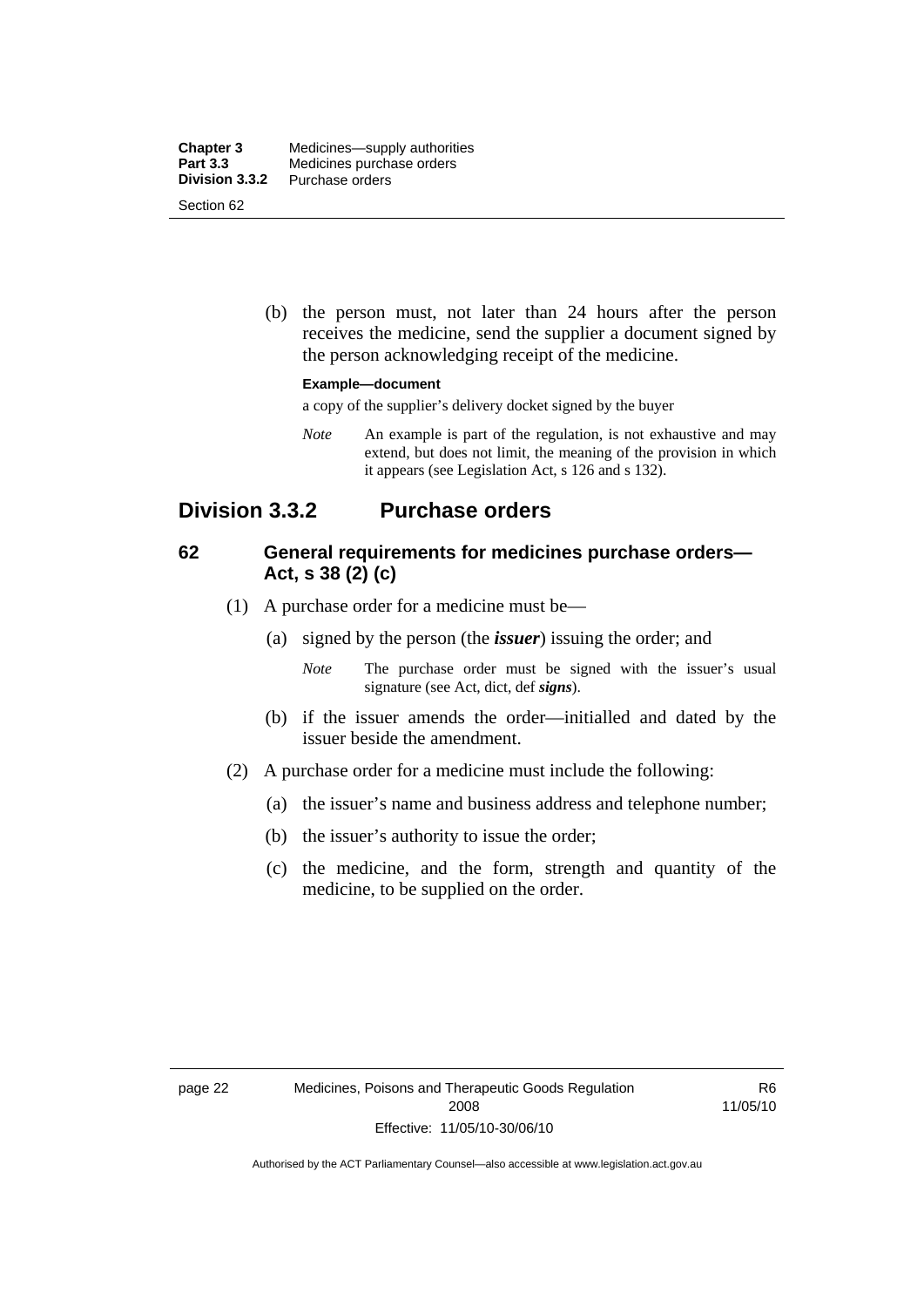# **Part 3.4 Standing orders for medicines**

# **Division 3.4.1 CHO standing orders**

#### **70 Authorisation of CHO to issue standing orders for supply of medicines in public health emergencies—Act, s 42 (b)**

 (1) The chief health officer is authorised to issue a standing order for the supply of a medicine in an emergency relating to public health.

*Note 1 Supply* does not include administer (see Act, s 24).

*Note 2* A standing order must be in writing (see Act, dict, def *standing order*).

 (2) To remove any doubt, a standing order may be issued under subsection (1) even if no emergency declaration under the *Public Health Act 1997* is in force.

## **71 Authorisation of CHO to issue standing orders for administration of medicines for public health matters— Act, s 42 (b)**

The chief health officer is authorised to issue a standing order for the administration of a medicine in relation to a public health matter.

*Note* A standing order must be in writing (see Act, dict, def *standing order*).

#### **72 Particulars for CHO standing orders for administration of medicines for public health matters**

A standing order under section 71 must include the following particulars:

- (a) a description of the public health matter to which the order relates;
- (b) the date of effect of the order and the date (not longer than 2 years after the date of effect) when the order ends;

R6 11/05/10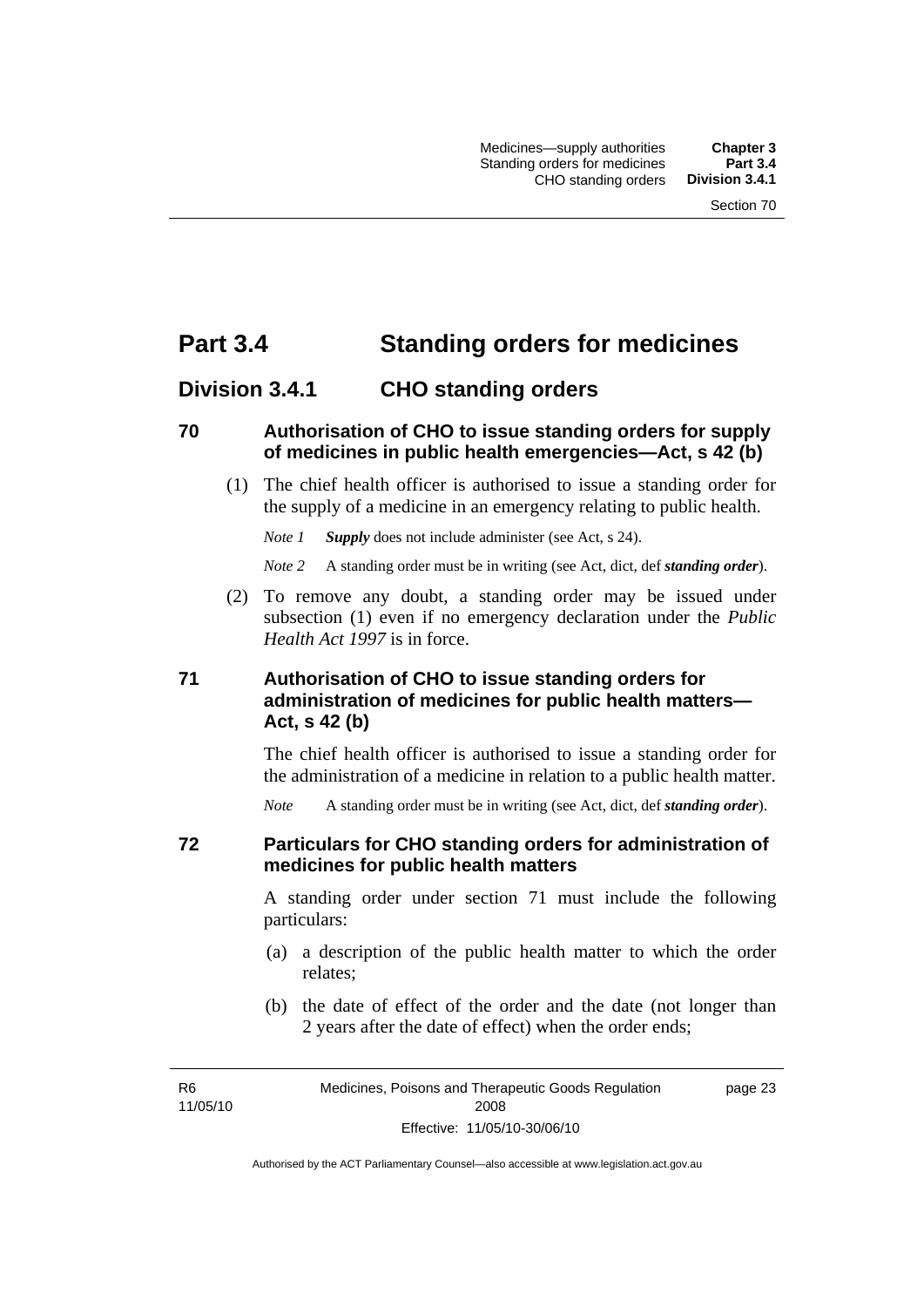- (c) the clinical circumstances in which the medicine may be administered;
- (d) a description of the people to whom the medicine may be administered;
- (e) the medicine's approved name and, if applicable, brand name;

- (f) if applicable, the form and strength of the medicine;
- (g) the dose and route of administration;
- (h) if applicable, the frequency of administration.

#### **Example—par (e) and par (f)**

Adrenaline (EpiPen) 300 micrograms in 0.3mL pre-filled syringe

*Note* An example is part of the regulation, is not exhaustive and may extend, but does not limit, the meaning of the provision in which it appears (see Legislation Act, s 126 and s 132).

## **Division 3.4.2 Standing orders for institutions**

*Note Institution* includes a correctional centre and a CYP detention place (see s 652).

#### **75 Authorisation of doctors to issue standing orders for administration of medicines at institutions—Act, s 42 (b)**

- (1) A doctor is authorised to issue a standing order for the administration of a medicine to patients at an institution if—
	- (a) a medicines and therapeutics committee for the institution has approved the order; and
	- (b) the order is signed by the chair of the committee.
	- *Note Doctor* does not include an intern doctor (see dict).

R6 11/05/10

*Note Approved name*—see the medicines and poisons standard, par 1 (1).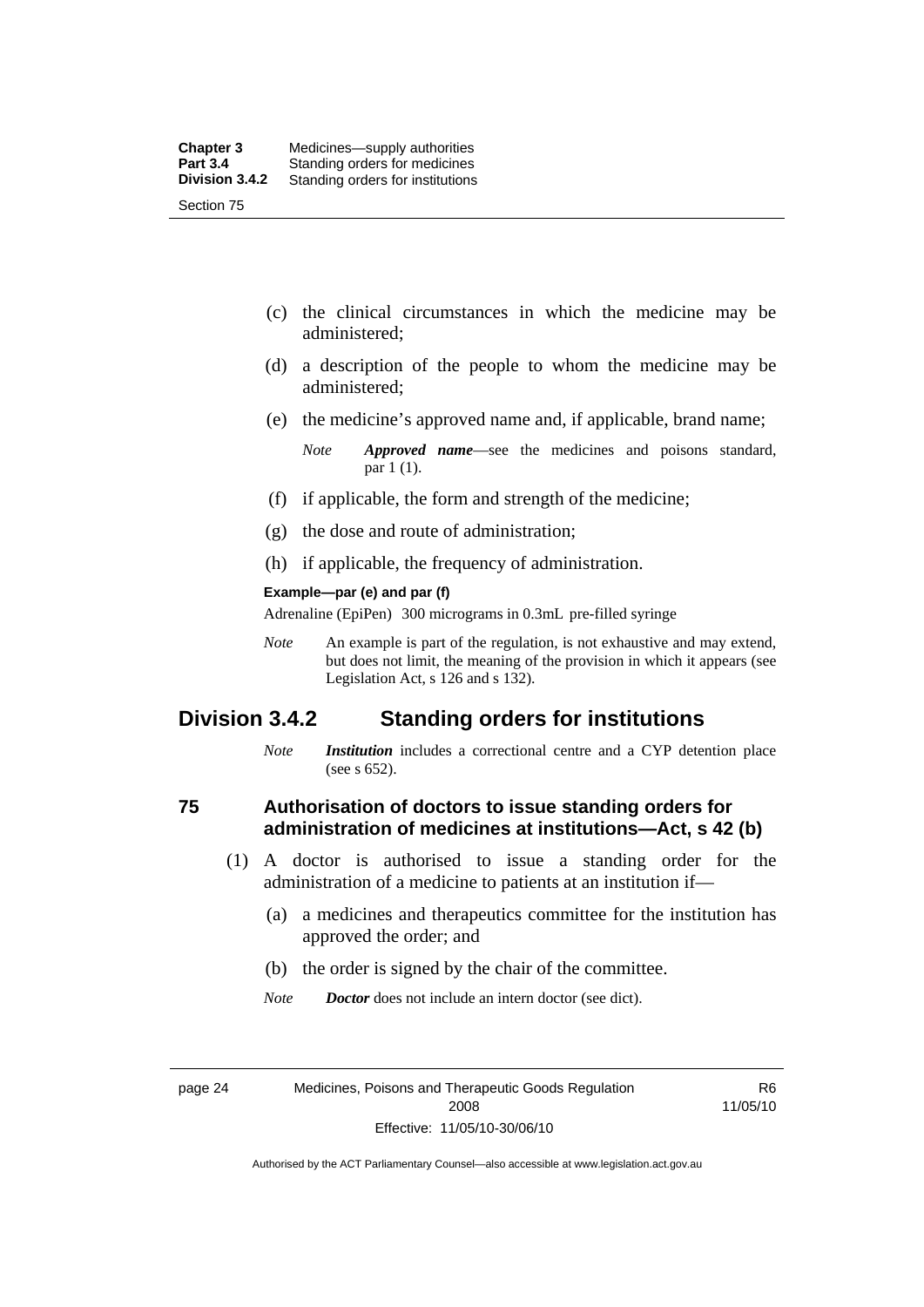(2) In this section:

*medicines and therapeutics committee*, for an institution, means a body—

- (a) established by the institution to approve standing orders for the administration of medicines to patients at the institution; and
- (b) that includes (but is not limited to) a doctor, nurse and pharmacist.
	- *Note 1 Doctor* and *pharmacist* do not include an intern (see dict).
	- *Note 2 Nurse* does not include an enrolled nurse (see Legislation Act, dict, pt 1).

#### **76 Particulars for standing orders for administration of medicines at institutions**

A standing order under section 75 must include the following particulars:

- (a) an approval number for the order that is different from the number given to each other standing order approved for the institution;
- (b) the date of effect of the order and the date (not longer than 2 years after the date of effect) when the order ends;
- (c) each ward to which the order applies;
- (d) the clinical circumstances in which the medicine may be administered;
- (e) a description of the people to whom the medicine may be administered;
- (f) the medicine's approved name and, if applicable, brand name;
	- *Note Approved name*—see the medicines and poisons standard, par 1 (1).

R6 11/05/10 page 25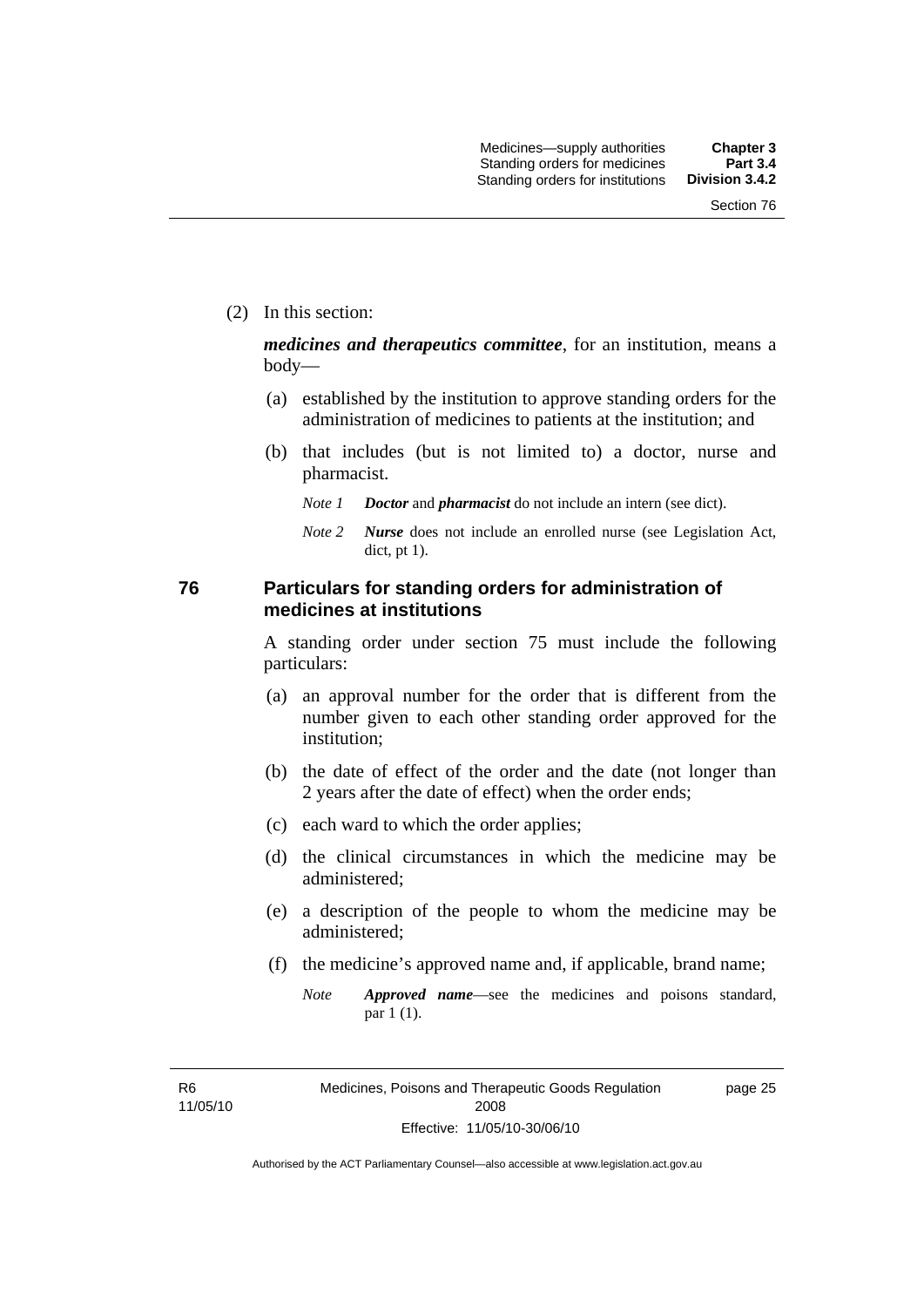| <b>Chapter 3</b> | Medicines—supply authorities       |
|------------------|------------------------------------|
| <b>Part 3.4</b>  | Standing orders for medicines      |
| Division 3.4.3   | Standing orders for walk-in centre |
| Section 77       |                                    |

- (g) if applicable, the form and strength of the medicine;
- (h) the dose and route of administration;
- (i) if applicable, the frequency of administration.

#### **Example—par (f) and par (g)**

Adrenaline (EpiPen) 300 micrograms in 0.3mL pre-filled syringe

*Note* An example is part of the regulation, is not exhaustive and may extend, but does not limit, the meaning of the provision in which it appears (see Legislation Act, s 126 and s 132).

## **Division 3.4.3 Standing orders for walk-in centre**

## **77 Authorisation of CHO to issue standing orders for supply and administration of medicines at walk-in centre—Act, s 42 (b)**

The chief health officer is authorised to issue a standing order for—

- (a) the supply of a medicine at a walk-in centre; and
- (b) the administration of a medicine at a walk-in centre.

*Note 1 Supply* does not include administer (see Act, s 24).

*Note 2* A standing order must be in writing (see Act, dict, def *standing order*).

#### **78 Particulars for CHO standing orders for supply and administration of medicines at walk-in centre**

A standing order under section 77 must include the following particulars:

- (a) an approval number for the order that is different from the number given to each other standing order approved for the walk-in centre;
- (b) the date of effect of the order and the date (not longer than 2 years after the date of effect) when the order ends;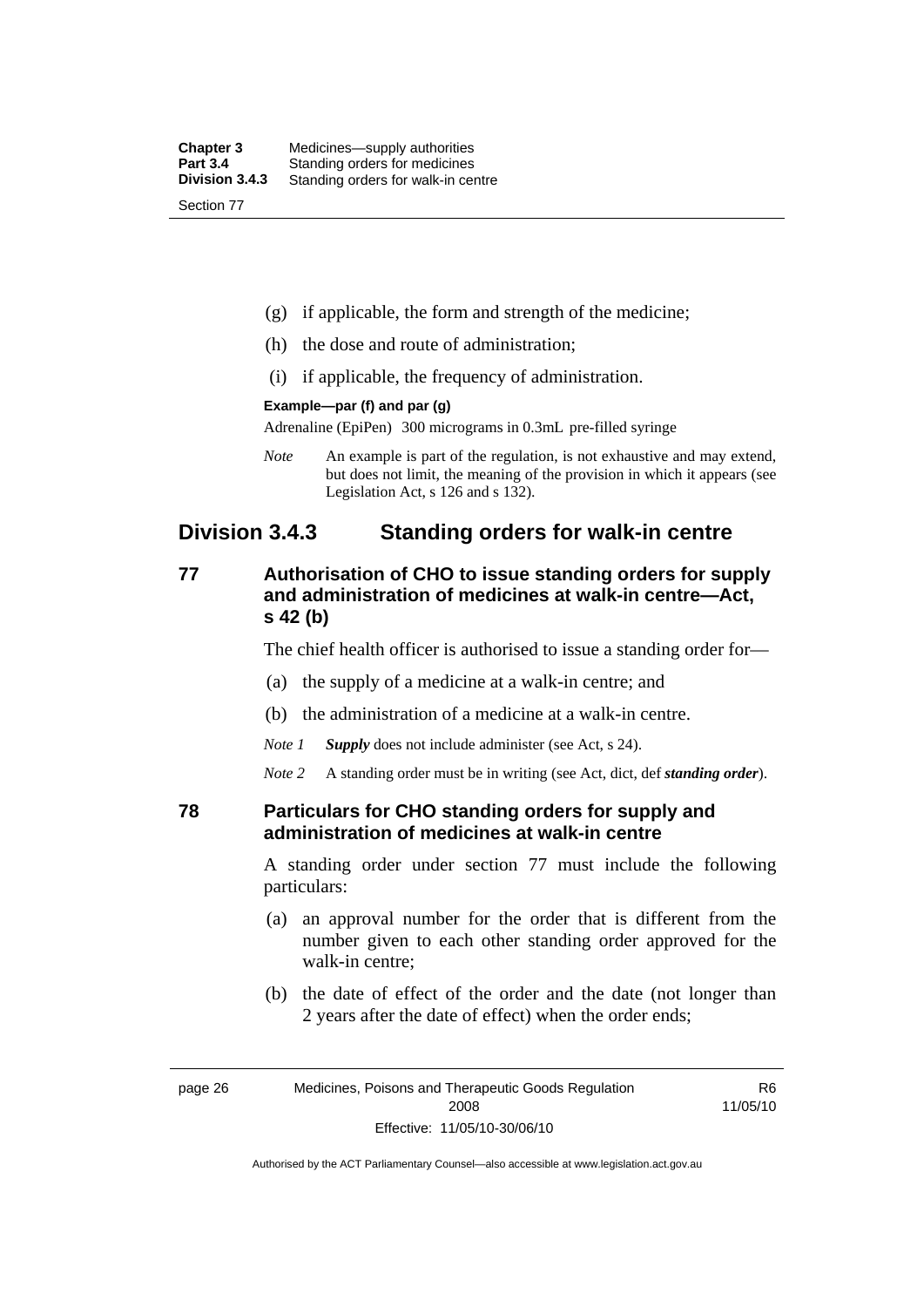- (c) each walk-in centre to which the order applies;
- (d) the clinical circumstances in which the medicine may be supplied or administered;
- (e) a description of the people to whom the medicine may be supplied or administered;
- (f) the medicine's approved name and, if applicable, brand name;

*Note Approved name*—see the medicines and poisons standard, par 1 (1).

- (g) if applicable, the form and strength of the medicine;
- (h) the dose and route of administration of the medicine;
- (i) if applicable, the frequency of administration of the medicine;
- (j) if applicable, the maximum duration of supply or administration of the medicine;
- (k) if applicable, the maximum quantity of the medicine for supply or administration.

R6 11/05/10 page 27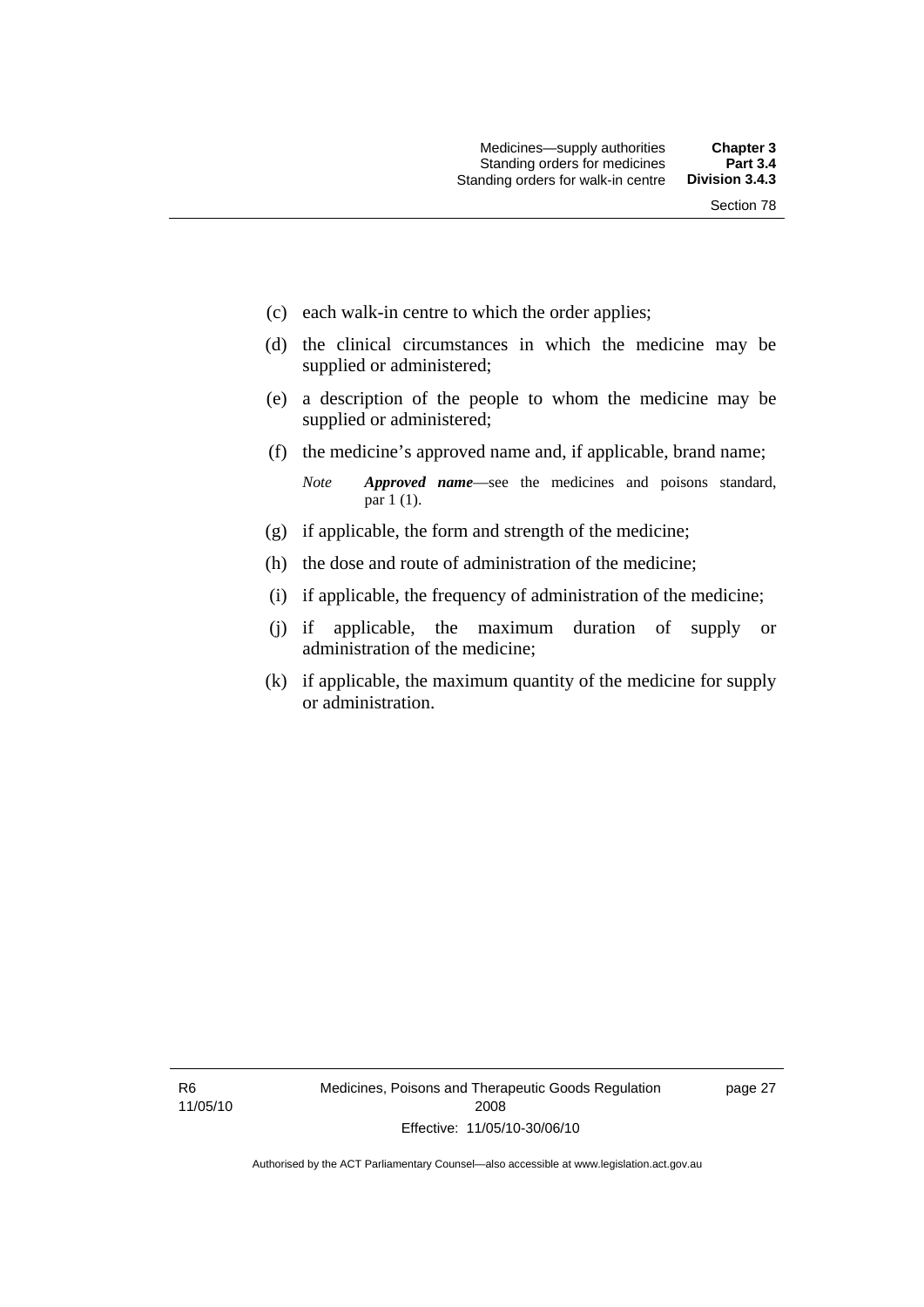Section 80

# **Part 3.5 Medicines supply authorities generally**

## **80 Cancellation of invalid supply authorities— Act, s 30 (2) (d)**

- (1) A paper-based supply authority is cancelled by a person if the person—
	- (a) marks the word 'cancelled', and the person's name and business address, on the front of the supply authority; and
	- (b) signs and dates the cancellation of the supply authority.
- (2) An electronic supply authority is cancelled by a person if the person—
	- (a) marks the word 'cancelled' on the supply authority; and
	- (b) links an electronic document to the supply authority that includes the person's name and business address and signature.

## **81 Information for CHO about controlled medicines supplied on supply authorities—Act, s 31 (1) (b) and (4), def**  *required information*

- (1) A person (the *supplier*) who supplies a controlled medicine on a supply authority must, not later than 7 days after the end of the month when the medicine is supplied, give the chief health officer the following information in writing:
	- (a) the supplier's name, business address and telephone number;
	- (b) the name of the person who issued the supply authority;
	- (c) the date of the supply authority;

page 28 Medicines, Poisons and Therapeutic Goods Regulation 2008 Effective: 11/05/10-30/06/10

R6 11/05/10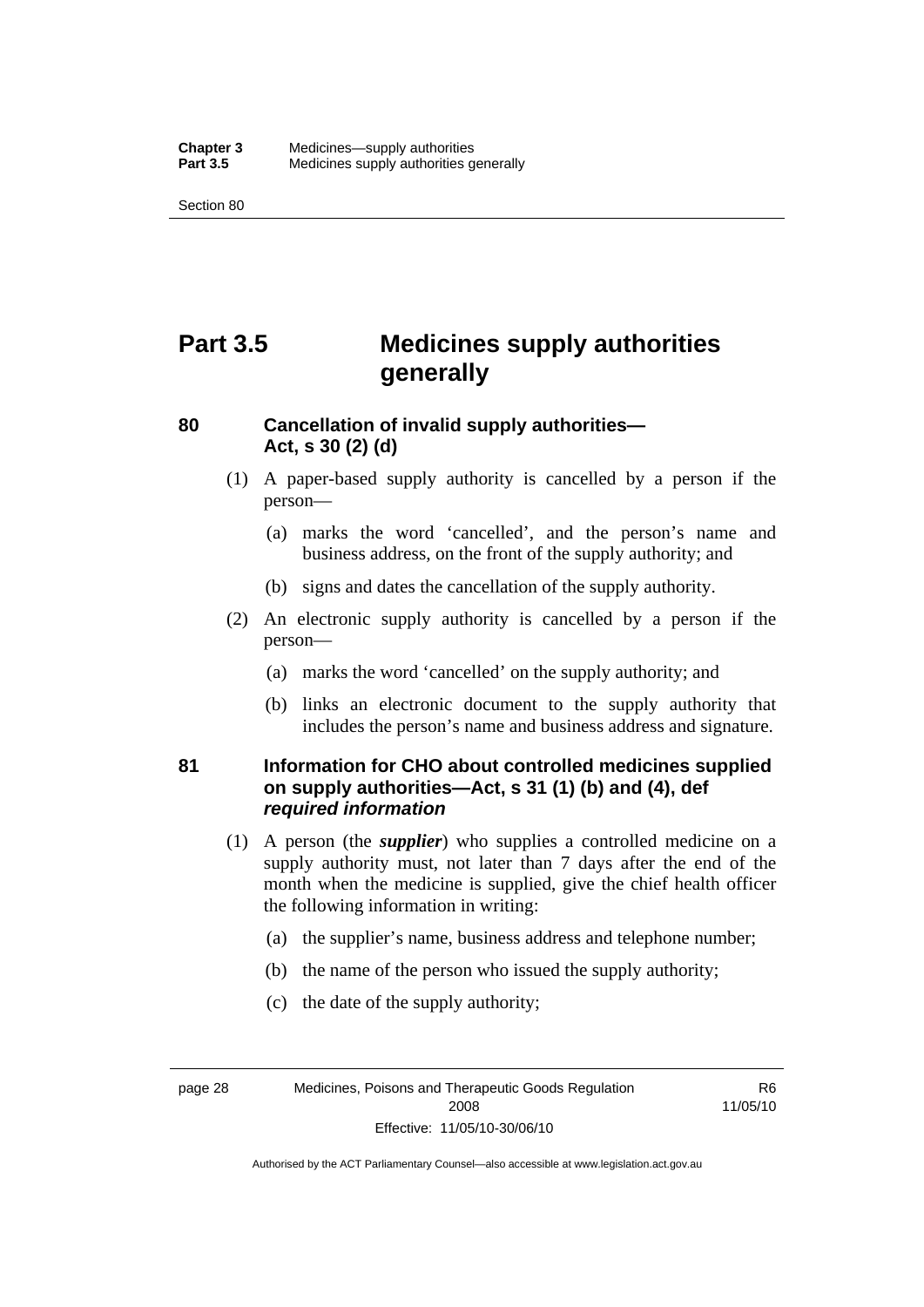- (d) the name and address of the person to whom the medicine is supplied;
- (e) the date of supply;
- (f) the controlled medicine, and the form, strength and quantity of the medicine, supplied.
- (2) However, this section does not apply to any of the following who report the supply of a controlled medicine on a supply authority to the Therapeutic Goods Administration:
	- (a) a medicines wholesalers licence-holder;
	- (b) a person who is authorised (however described) under a Commonwealth or State law to manufacture controlled medicines or supply controlled medicines by wholesale.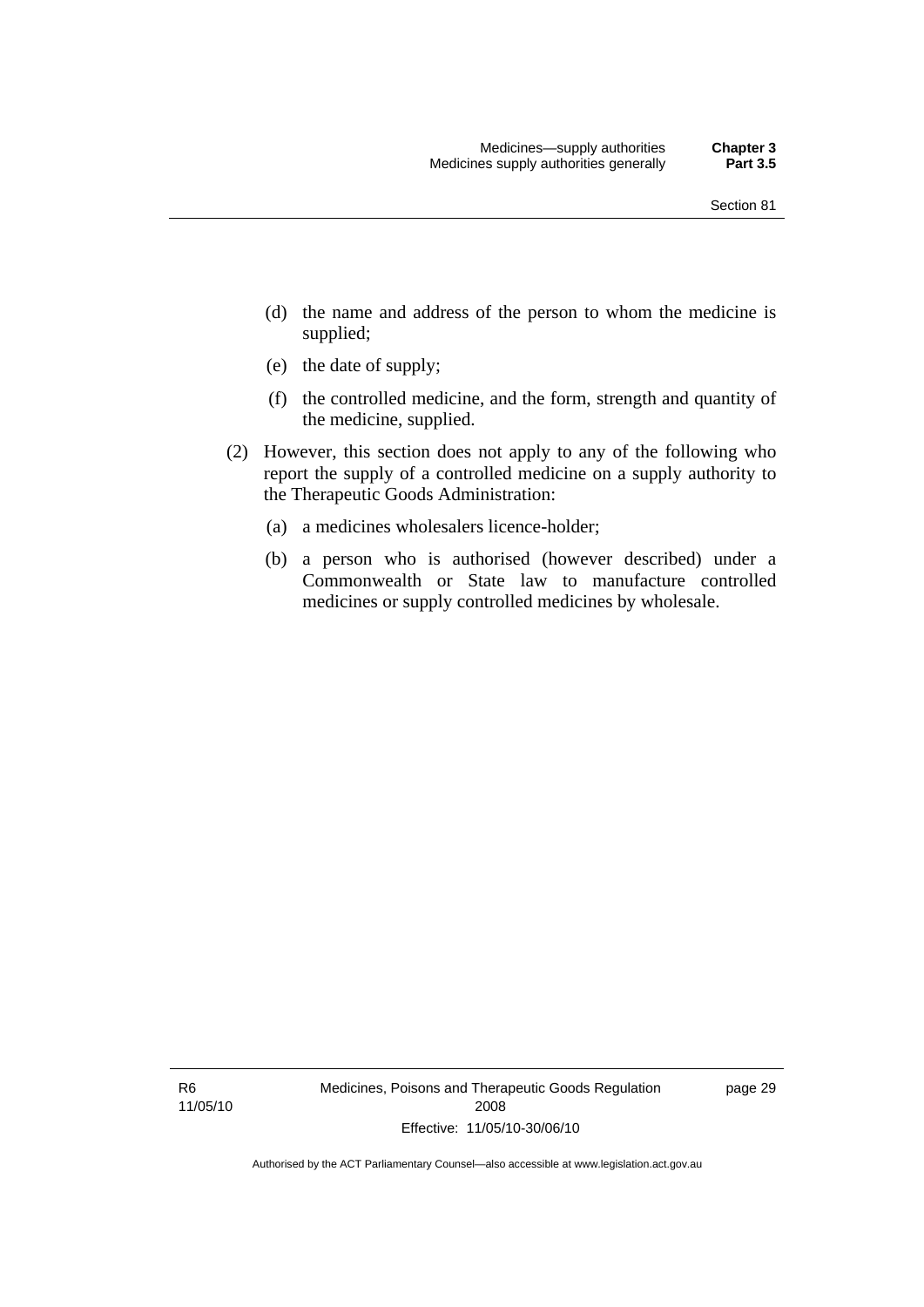**Chapter 4** Supplying medicines<br>**Part 4.1** Preliminary **Preliminary** 

Section 100

# **Chapter 4 Supplying medicines**

# **Part 4.1** Preliminary

#### **100 Overview of supply authorisations for medicines**

The following provisions of this chapter authorise a person to supply a medicine:

- (a) section 110 (which is about supply authorisations set out in schedule 1, including dispensing on prescription, supply on requisition, purchase order and standing order and supply during consultations);
- (b) section 251 (which is about authorisation of pharmacists to supply certain prescription only medicines without a prescription in emergencies);
- (c) section 260 (which is about authorisation to supply medicines to pharmacists for disposal).
- *Note* A person may also be authorised to supply a medicine in a way mentioned in s 11 (2) (Overview of medicines authorisations under this regulation) (including under a licence, see pt 9.5).

page 30 Medicines, Poisons and Therapeutic Goods Regulation 2008 Effective: 11/05/10-30/06/10

R6 11/05/10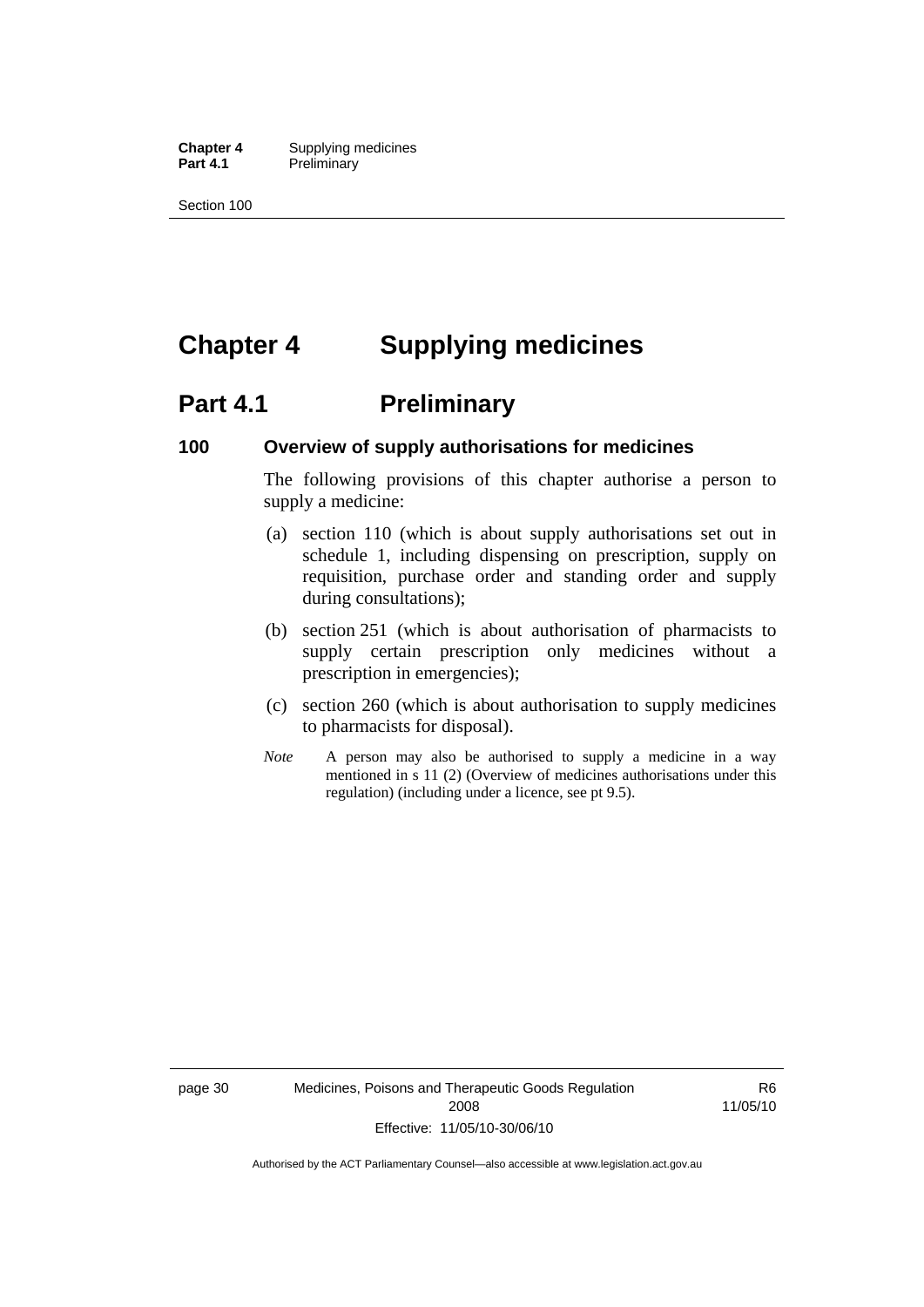# **Part 4.2 Medicines—supply authorisations under sch 1**

# **Division 4.2.1 Sch 1 medicines supply authorisations**

## **U 110 Authorisation under sch 1 to supply medicines— Act, s 26 (1) (b) and (2) (b)**

A person mentioned in schedule 1, column 2 is authorised to supply a medicine if—

- (a) supplying the medicine is included in the schedule, column 3 in relation to the person; and
- (b) the supply is consistent with any restriction for the supply mentioned in the schedule, column 3.
- *Note Supply* includes dispense (see Act, s 24).

## **Division 4.2.2 Dispensing medicines**

#### **120 Authorisation conditions for dispensing medicines— Act, s 44 (1) (b) and (2) (b)**

- (1) A person's authorisation under section 110 to dispense a medicine is subject to the following conditions:
	- (a) the medicine is dispensed in accordance with the requirements of section 121;
		- *Note* Only a pharmacist may dispense a medicine (see sch 1).
	- (b) if the prescription is dispensed under section 121 (2), the pharmacist notes on the prescription the reasons that the pharmacist was satisfied that it was not practicable for a complying prescription to be issued for the medicine;

R6 11/05/10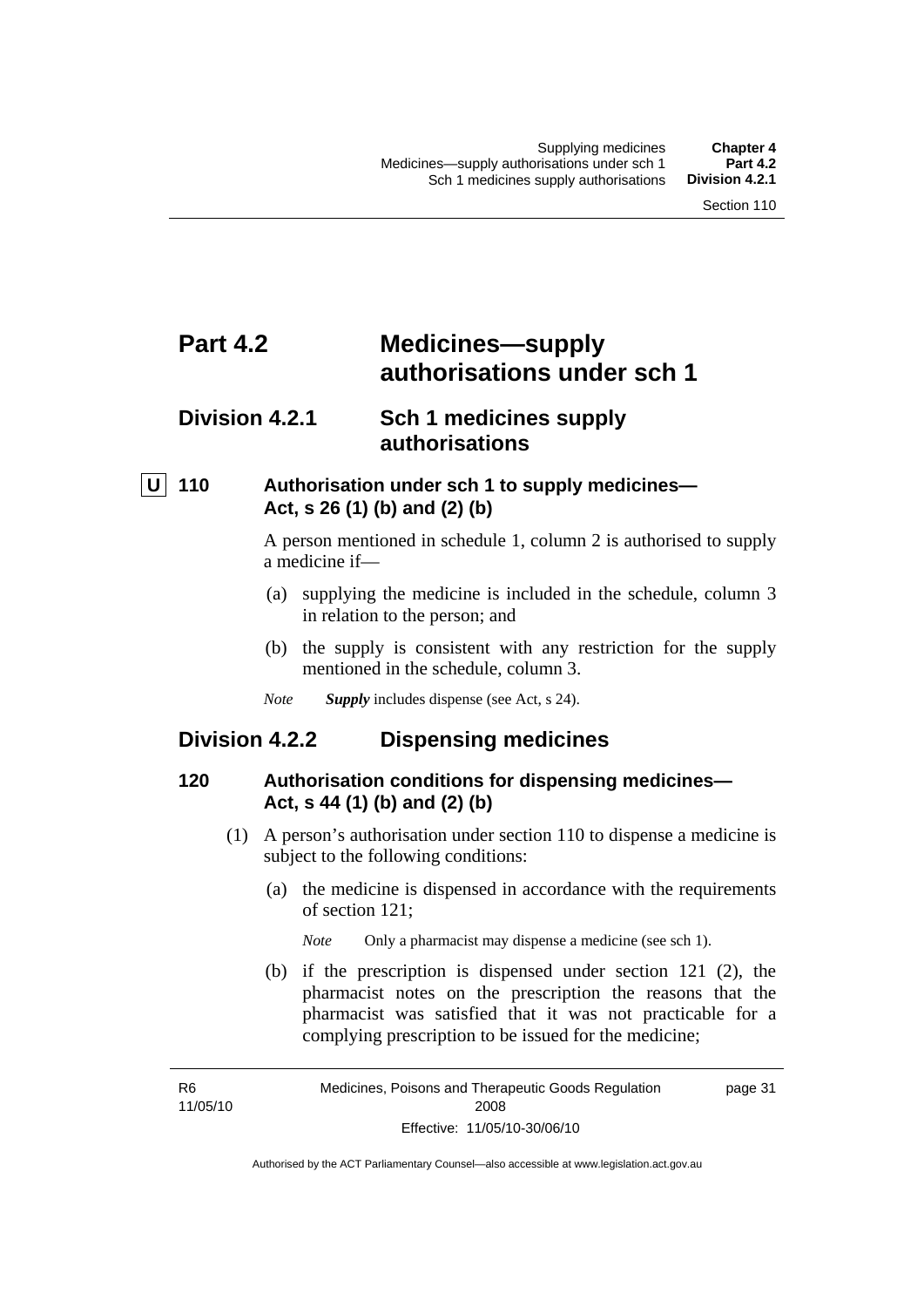- (c) if the prescription is changed by a pharmacist at the oral direction of the prescriber—the note of the change complies with section 122;
- (d) the medicine is labelled in accordance with section 123;
- (e) the dispensed prescription is marked in accordance with section 124;
- (f) the dispensing of the prescription is recorded in accordance with section 125:
- (g) if the prescription is an oral prescription for the dispensing of the medicine, or is faxed by a prescriber to a pharmacist, and the pharmacist does not receive an original of the prescription within 7 days after the day the prescription is given—the pharmacist must, within 24 hours after the end of the 7-day period, tell the chief health officer, in writing, of the failure to receive the original prescription;
- (h) the prescription, if completed, and the record for paragraph (f), are kept at the pharmacy or, if the chief health officer approves in writing another place, the place approved by the chief health officer, for at least 2 years after the day the prescription becomes a completed prescription.
- (2) However, subsection (1) (d), (e), (f) and (h) do not apply if the prescription is written for an in-patient at a hospital in the patient's medical records.
- (3) In this section:

*completed*—a prescription is *completed* when—

- (a) for a single prescription—the prescription is dispensed; or
- (b) for a repeat prescription—the last repeat of the prescription is dispensed.

R6 11/05/10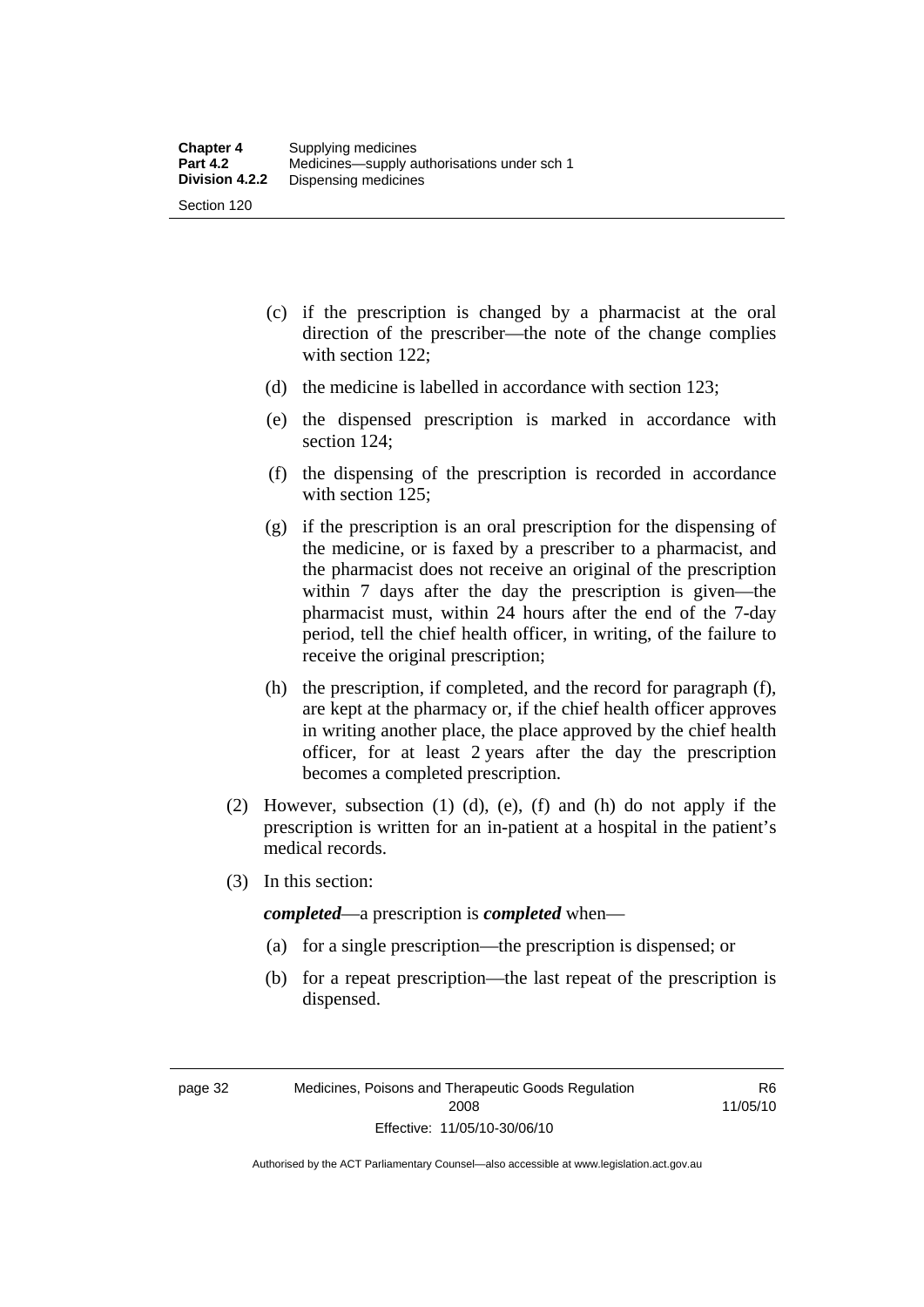#### **U 121 How medicines are dispensed**

- (1) The following are the requirements for dispensing a medicine:
	- (a) the prescription is issued by an authorised prescriber;

*Note Authorised prescriber*—see s (3).

- (b) the prescription complies with the applicable provisions of division 3.1.2 (Prescriptions);
- (c) the medicine is dispensed in accordance with the prescription (including the prescription as changed by a pharmacist at the oral direction of the prescriber).
	- *Note 1 Dispensed in accordance with the prescription*—see s (3).
	- *Note* 2 For changes to a prescription by the dispenser, see the Act, s 29 (3).
	- *Note 3 Pharmacist* does not include an intern pharmacist (see dict).
- (2) However, a pharmacist may dispense a prescription that does not include all of the applicable provisions for subsection  $(1)$  (b) if-
	- (a) the prescription is issued by an authorised prescriber; and
	- (b) the medicine is—
		- (i) dispensed in accordance with the prescription; and
		- (ii) if the prescription is changed by a pharmacist at the oral direction of the prescriber—the prescription complies with section 122; and
			- *Note Pharmacist* does not include an intern pharmacist (see dict).
	- (c) the medicine is supplied in a package that is labelled in accordance with section 123; and

page 33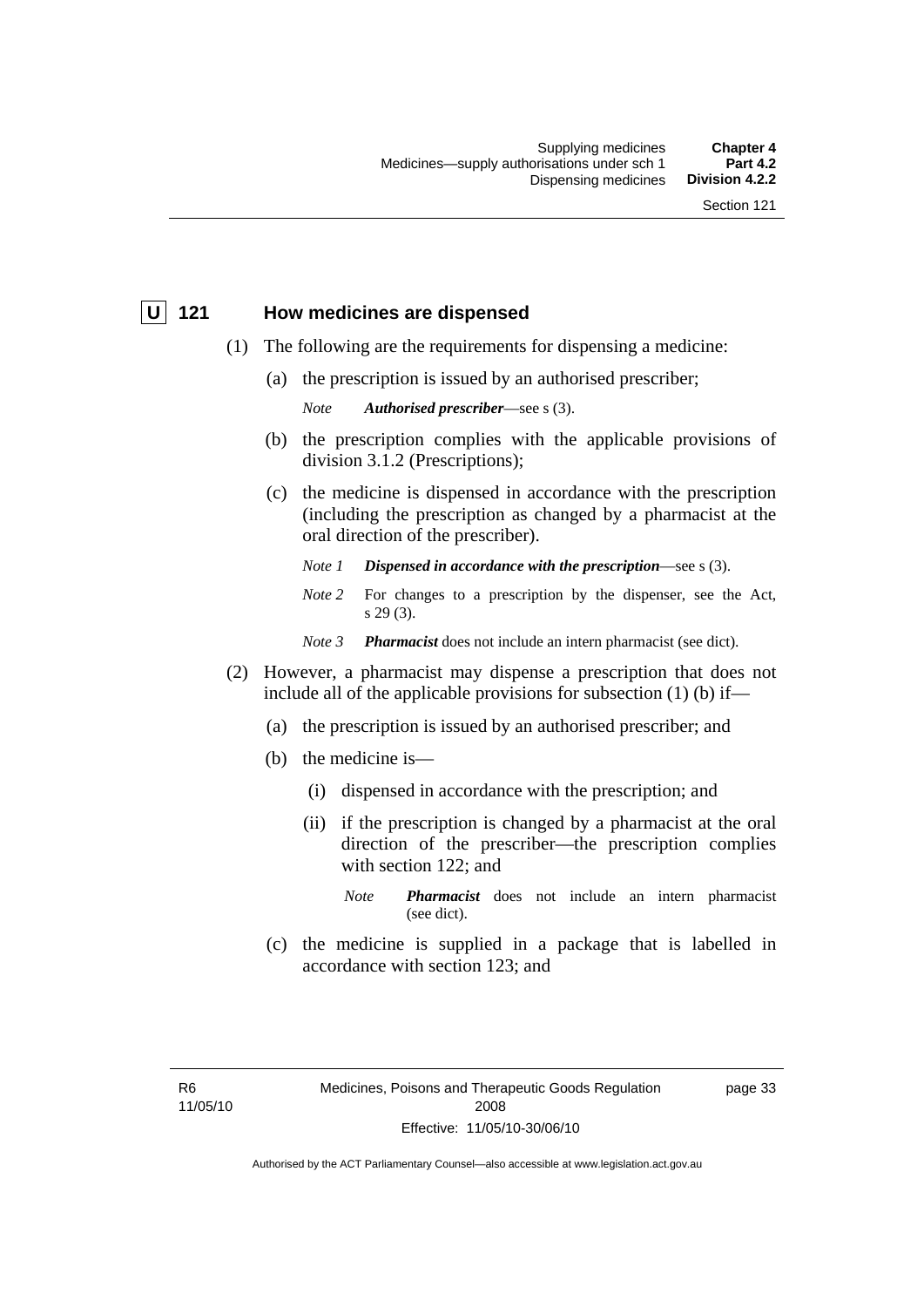- (d) the pharmacist is satisfied that, because of a circumstance affecting the prescriber or the person for whom the medicine is to be dispensed, it is not practicable for a complying prescription to be issued for the medicine.
- (3) In this section:

*authorised prescriber*, in relation to a prescription, means—

- (a) a person who is authorised to issue the prescription under the Act or another territory law; or
- (b) for a medicine other than a controlled medicine—a person who is—
	- (i) registered (however described) as a dentist, doctor, optometrist or veterinary surgeon (however described), other than a trainee dentist, intern doctor, trainee optometrist or trainee veterinary surgeon (however described), under a law of a State; and
		- *Note State* includes the Northern Territory (see Legislation Act, dict, pt 1).
	- (ii) authorised (however described) under a law of the State to prescribe the medicine.

#### **Examples—authorised prescribers**

- 1 A NSW registered doctor practising in Queanbeyan is authorised under a NSW law to prescribe medicines. The doctor gives a patient a prescription for a controlled medicine and another prescription for a prescription only medicine. The prescription only medicine can be dispensed in the ACT because the prescription is issued by a person who is authorised under a State law to prescribe the medicine. The prescription for the controlled medicine cannot be dispensed in the ACT because the doctor is not registered in the ACT.
- 2 If the doctor in example 1 is registered in both the ACT and NSW, the prescription for the controlled medicine can be dispensed in the ACT.

R6 11/05/10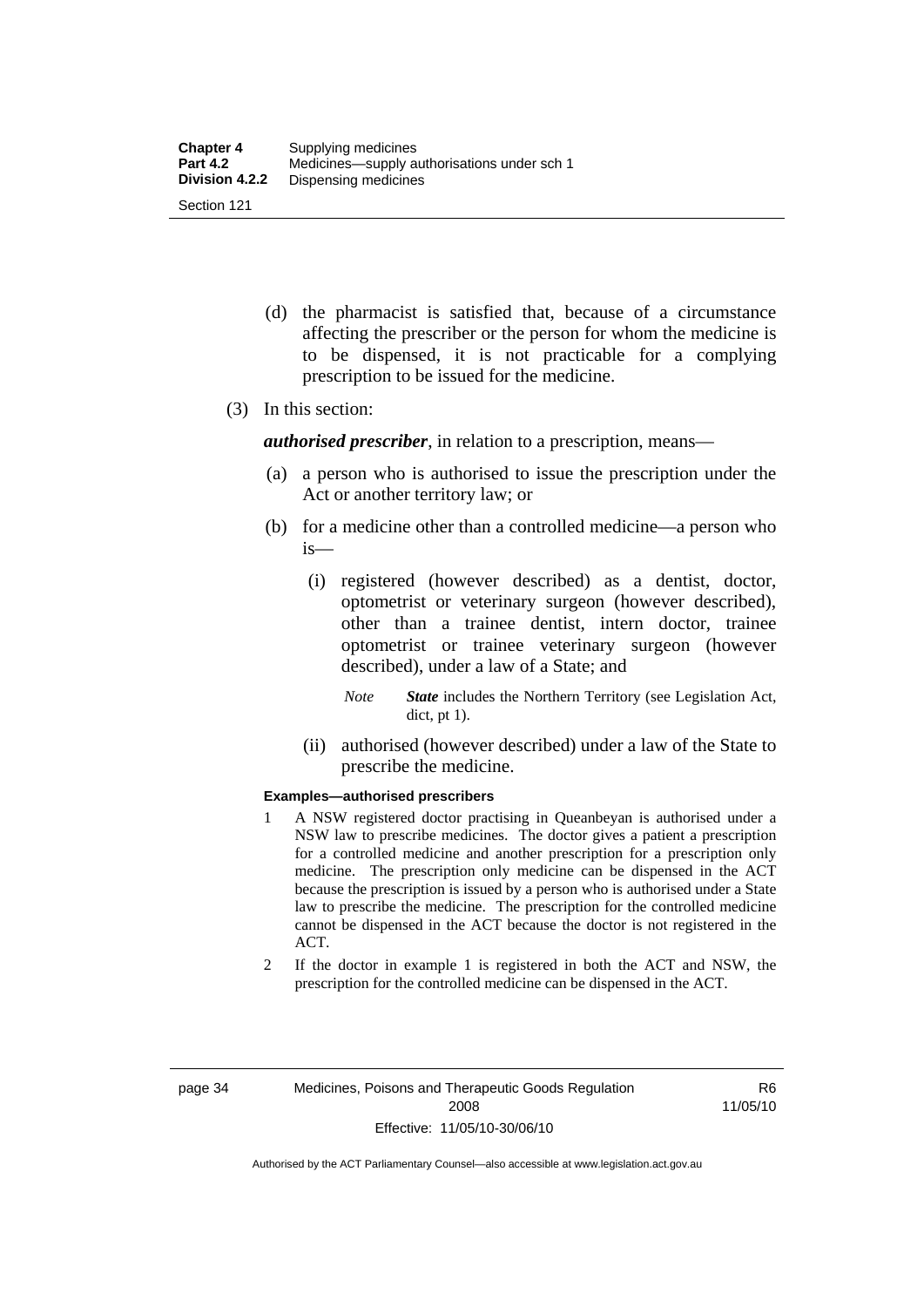- 3 A special event exemption under the *Health Professionals (Special Events Exemptions) Act 2000* authorises a visiting health professional to prescribe a medicine, including a controlled medicine. A Victorian registered doctor who is a visiting health professional within the meaning of that Act prescribes a controlled medicine. The prescription can be dispensed in the ACT.
- *Note 1* A reference to a health professional in sch 1 is a reference to a health professional who is registered under the *Health Professionals Act 2004*. See, for example, the Legislation Act, dictionary, pt 1, def *dentist*.
- *Note 2* An example is part of the regulation, is not exhaustive and may extend, but does not limit, the meaning of the provision in which it appears (see Legislation Act, s 126 and s 132).

*dispensed in accordance with the prescription*, for a prescribed medicine, includes dispensing another brand of the medicine that is a bioequivalent form of the prescribed medicine.

*Note Bioequivalent*—see the dictionary.

#### **122 Noting changes to prescriptions on oral direction of prescriber—Act, s 27 (2) (b) (ii)**

The following must be noted, in writing, on the prescription:

- (a) the name of the prescriber giving the oral direction to change the prescription;
- (b) the change to the prescription;
- (c) the date the oral direction is given;
- (d) the pharmacist's signature.
- *Note* The notation must be made as soon as possible (see Legislation Act, s 151B).

page 35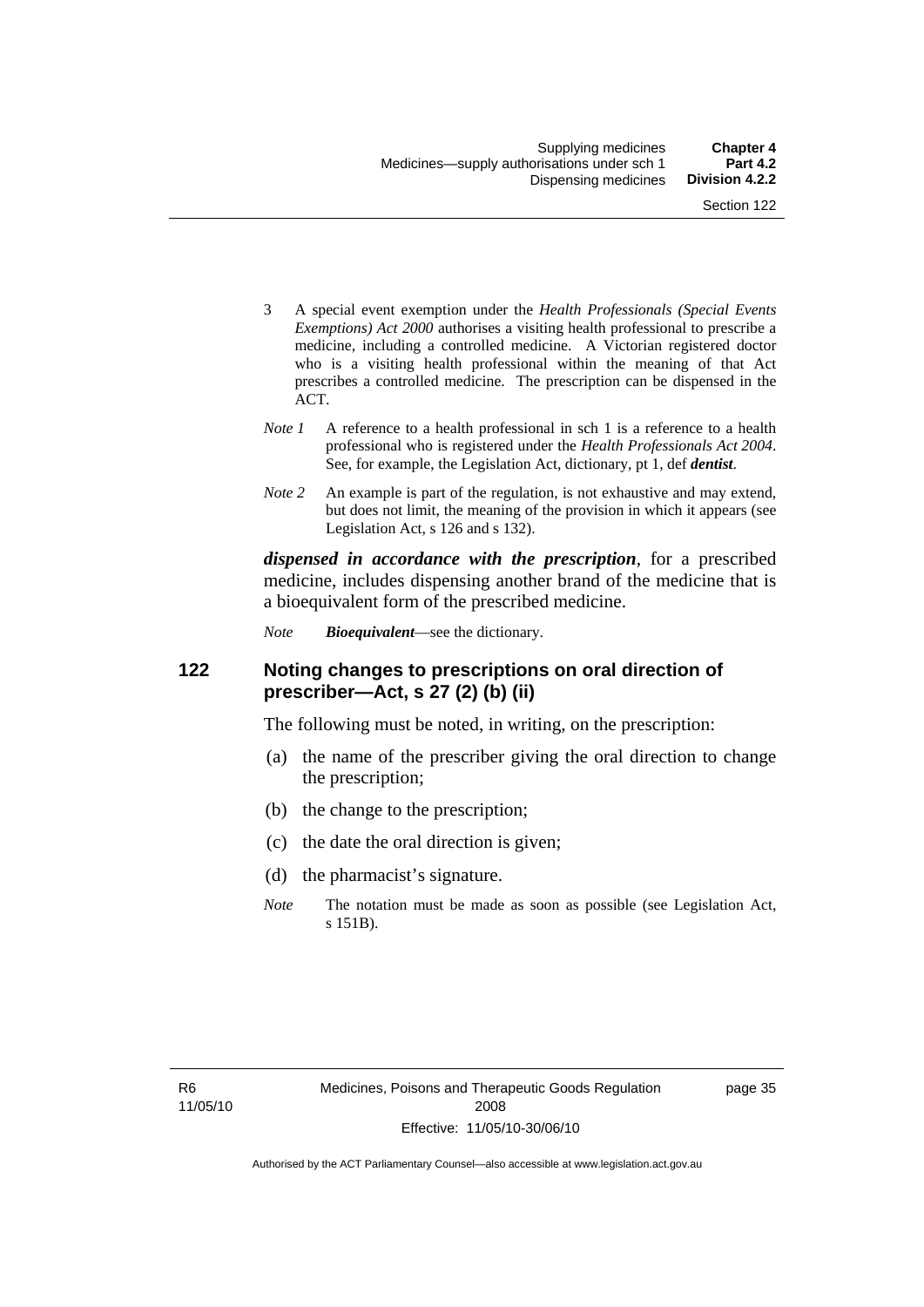## **123 Labelling dispensed medicines—Act, s 60 (1) (c) (i) and (2) (c) (i)**

The dispensed medicine must have a label that includes the following:

- (a) the name of the person for whom the medicine is dispensed;
- (b) if the prescriber is a dentist—the words 'for dental treatment only';
- (c) if the prescriber is an optometrist—the words 'for optometry use only';
- (d) if the prescriber is a veterinary surgeon—
	- (i) words to the effect of 'for animal treatment only'; and
	- (ii) the species of the animal for which the medicine is dispensed; and
	- (iii) if a way of identifying the animal is stated on the prescription—the way of identifying the animal;
- (e) the medicine's approved name and brand name;
	- *Note Approved name*—see the medicines and poisons standard, par 1 (1).
- (f) the form, strength and quantity of the medicine dispensed;
- (g) if the package of the dispensed medicine is not a manufacturer's pack—the relevant expiry date for the medicine;
- (h) the date the medicine is dispensed;
- (i) the name and the business address and telephone number of the pharmacy from which the medicine is dispensed;
- (j) the initials or other identification of the dispensing pharmacist;

R6 11/05/10

Authorised by the ACT Parliamentary Counsel—also accessible at www.legislation.act.gov.au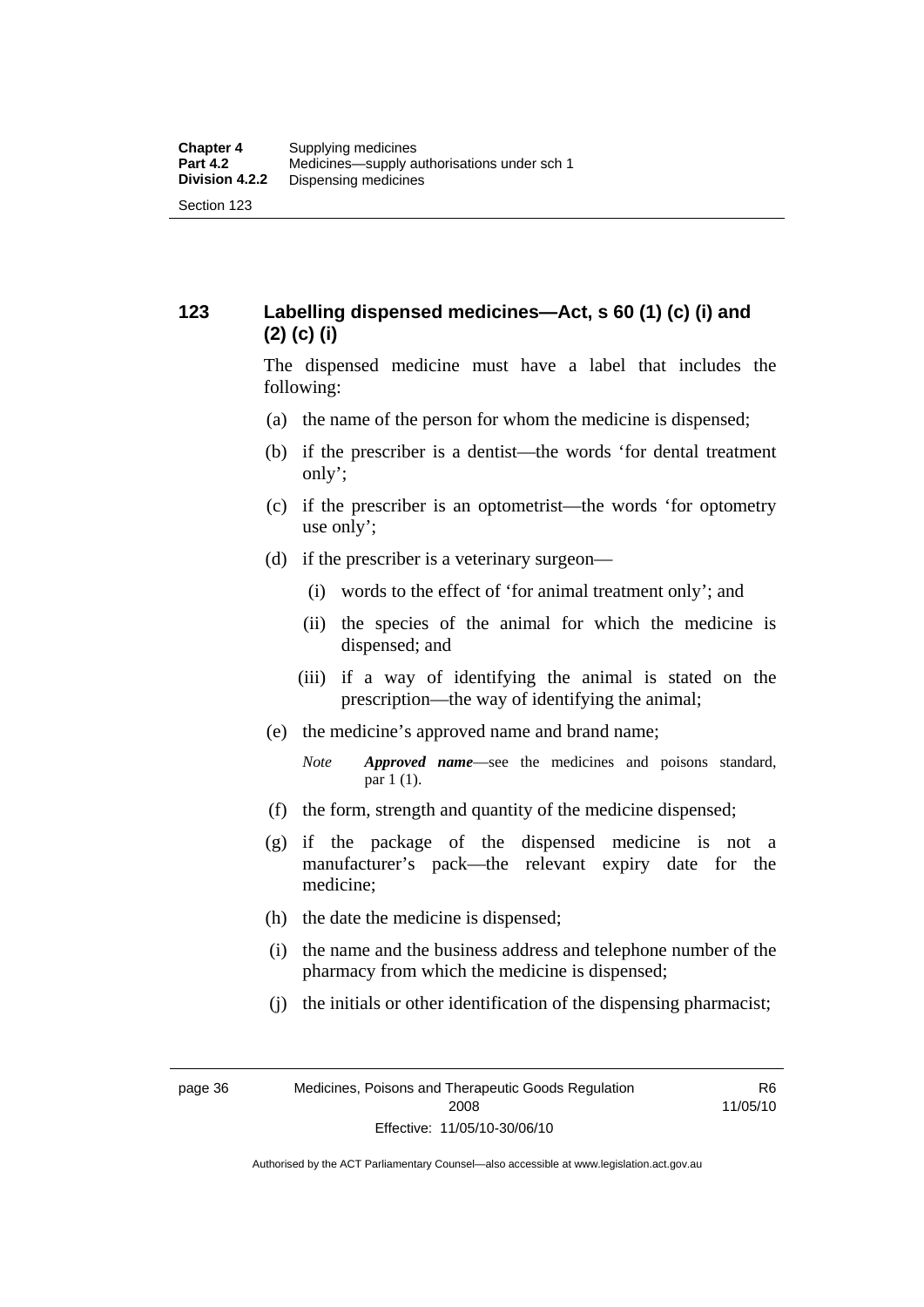page 37

- (k) a number that is different from the number given to each other prescription dispensed at the pharmacy;
- (l) directions about the use of the medicine that are adequate to allow the medicine to be taken or administered safely, including any warning statement in the medicines and poisons standard, appendix K (Drugs required to be labelled with a sedation warning) applying to the medicine;
- (m) words to the effect of 'keep out of reach of children'.

#### **Example—par (e) and par (f)**

Warfarin tablets (Coumadin) 5mg 50

*Note* An example is part of the regulation, is not exhaustive and may extend, but does not limit, the meaning of the provision in which it appears (see Legislation Act, s 126 and s 132).

#### **124 Marking dispensed prescriptions**

- (1) This section does not apply to a prescription for an in-patient at a hospital written in the patient's medical records.
- (2) A dispensed paper-based prescription for a medicine must be marked with—
	- (a) if the prescription is a single prescription or the last repeat of a repeat prescription—the word 'cancelled' on the front of the prescription; and
	- (b) the prescribed particulars.
- (3) A dispensed electronic prescription for a medicine must be marked with—
	- (a) if the prescription is a single prescription or the last repeat of a repeat prescription—the word 'cancelled'; and
	- (b) a link to an electronic document containing the prescribed particulars.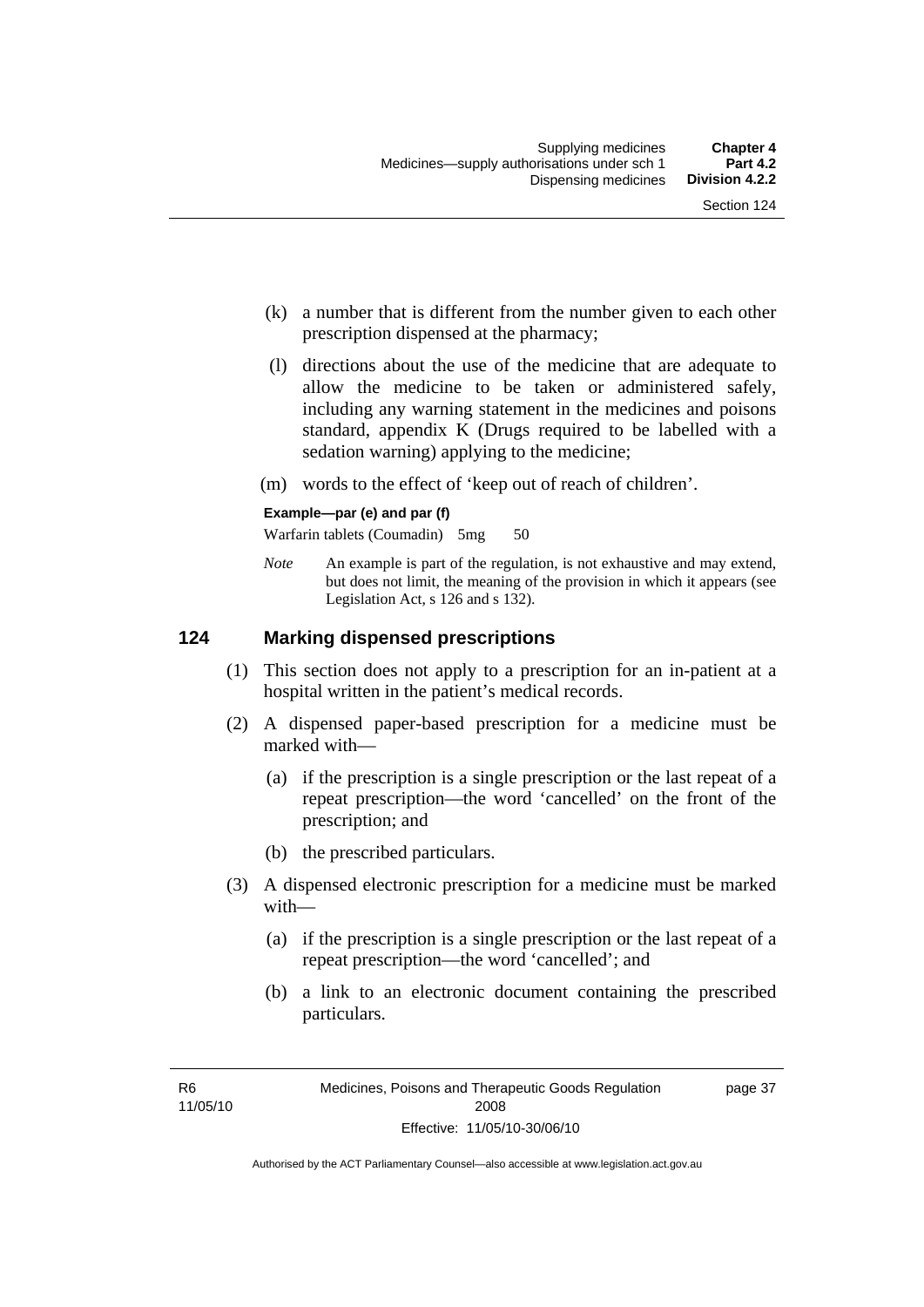(4) In this section:

*paper-based prescription* includes a faxed copy of a prescription.

*prescribed particulars*, for a dispensed prescription for a medicine, means—

- (a) the date the medicine is dispensed; and
- (b) the name and business address of the dispensing pharmacy; and
- (c) if another brand of the medicine is dispensed for the prescribed medicine—the brand name of the medicine dispensed; and
- (d) for a repeat prescription—the number of the repeat dispensed; and
- (e) the prescription's number under section 123 (k); and
- (f) the pharmacist's initials or signature.

*single prescription* means a prescription that is not a repeat prescription.

#### **125 Recording dispensing of medicines**

The dispensing pharmacist must ensure that a written record is made of the following information in relation to the dispensing of the medicine:

- (a) the pharmacist's name;
- (b) the date of the prescription;
- (c) the prescriber's name;
- (d) the date the prescription is dispensed;
- (e) for a repeat prescription—the number of the repeat dispensed;
- (f) the prescription's number under section 123 (k);

page 38 Medicines, Poisons and Therapeutic Goods Regulation 2008 Effective: 11/05/10-30/06/10

R6 11/05/10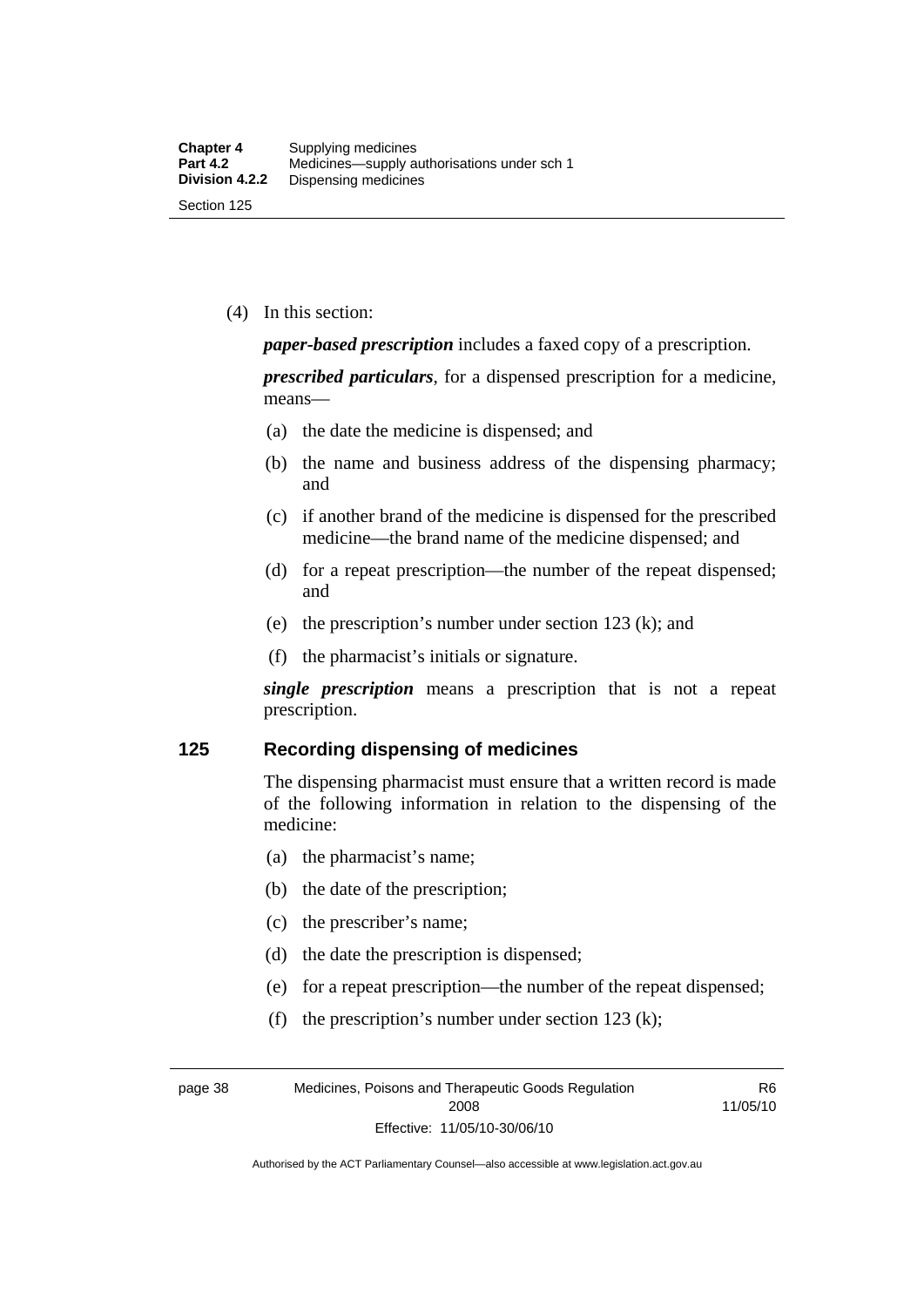- (g) the name and address of the person for whom the medicine is dispensed;
- (h) the medicine's approved name and brand name;

- (i) the form, strength and quantity of the medicine dispensed.
- *Note Written* includes in electronic form (see Act, dict).

## **Division 4.2.3 Supplying medicines on requisitions**

*Note* For authorisation to issue a requisition, see s 50.

#### **130 Authorisation conditions for supplying medicines on requisitions—Act, s 44 (1) (b) and (2) (b)**

A person's authorisation under section 110 to supply a medicine on a requisition is subject to the following conditions:

- (a) the medicine is supplied in accordance with the requirements under section 131;
- (b) the medicine is supplied in a package that is labelled in accordance with section 132;
- (c) the filled requisition is marked in accordance with section 133;
- (d) the supply is recorded in accordance with section 134;
- (e) the filled requisition and record under section 134 are kept at the institution where the medicine is supplied or, if the chief health officer approves in writing another place, the place approved by the chief health officer, for at least 2 years after the day the medicine is supplied.

page 39

*Note Approved name*—see the medicines and poisons standard, par 1 (1).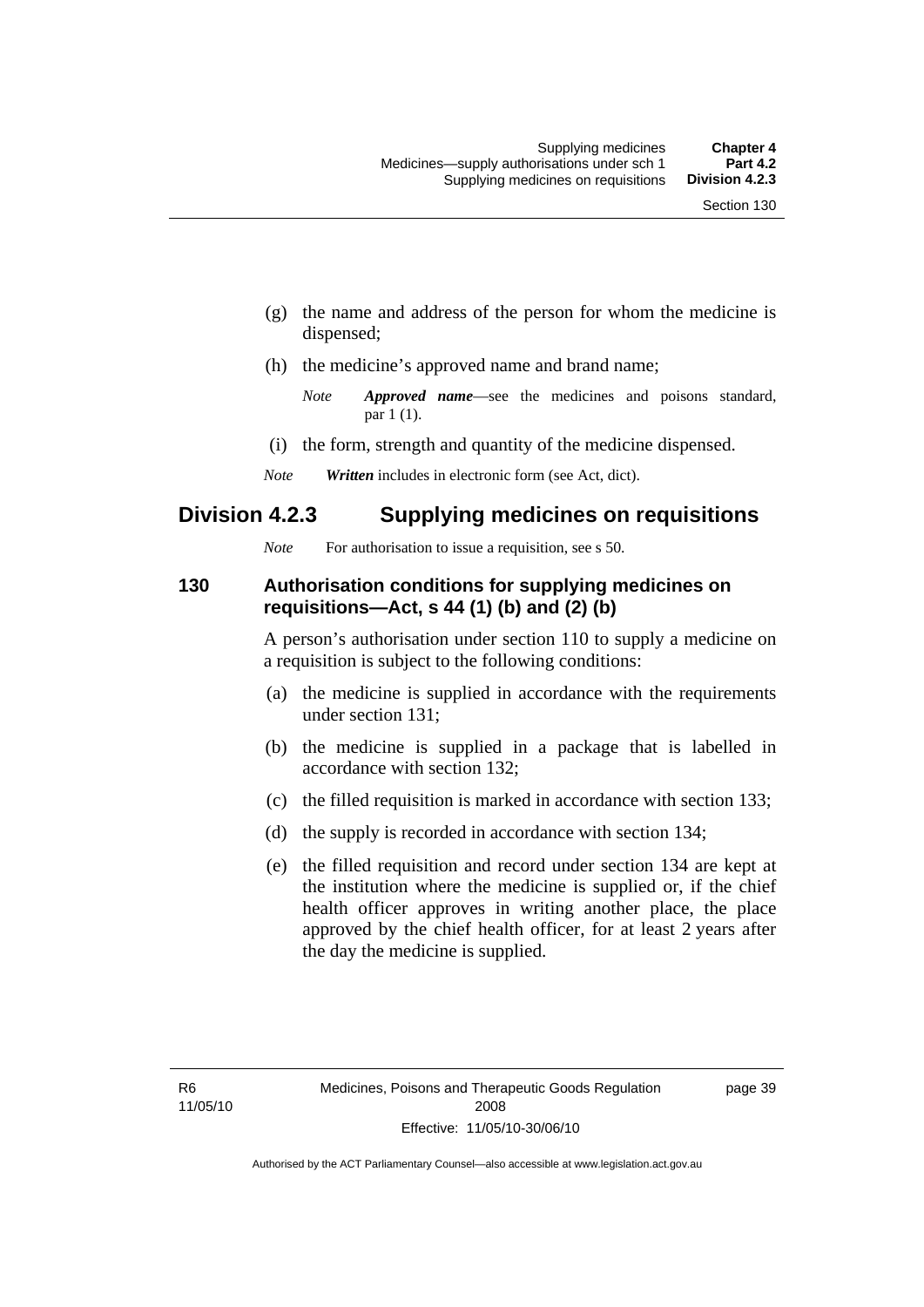### **131 Supplying medicines on requisitions**

- (1) The following are the requirements for the supply of a medicine on a requisition:
	- (a) the medicine is supplied in accordance with the requisition (including the requisition as changed by the person supplying the medicine at the oral direction of the person issuing the requisition);

- (b) if the requisition is a written requisition—the requisition complies with section 55 (General requirements for written requisitions) and section 56 (Particulars for requisitions);
- (c) if the requisition is an oral requisition—the requisition complies with section 56.
- (2) However, if the requisition does not comply with section 55 or section 56 (as appropriate), a pharmacist may supply the medicine on the requisition if satisfied that it is not practicable for a complying requisition to be issued for the medicine.

*Note Pharmacist* does not include an intern pharmacist (see dict).

(3) In this section:

*supplied in accordance with the requisition*, for a requisitioned medicine, includes supplying another brand of the medicine that is a bioequivalent form of the requisitioned medicine.

*Note Bioequivalent*—see the dictionary.

R6 11/05/10

*Note* For changes to a requisition by the person supplying a medicine on a requisition (see Act, s 29 (3)).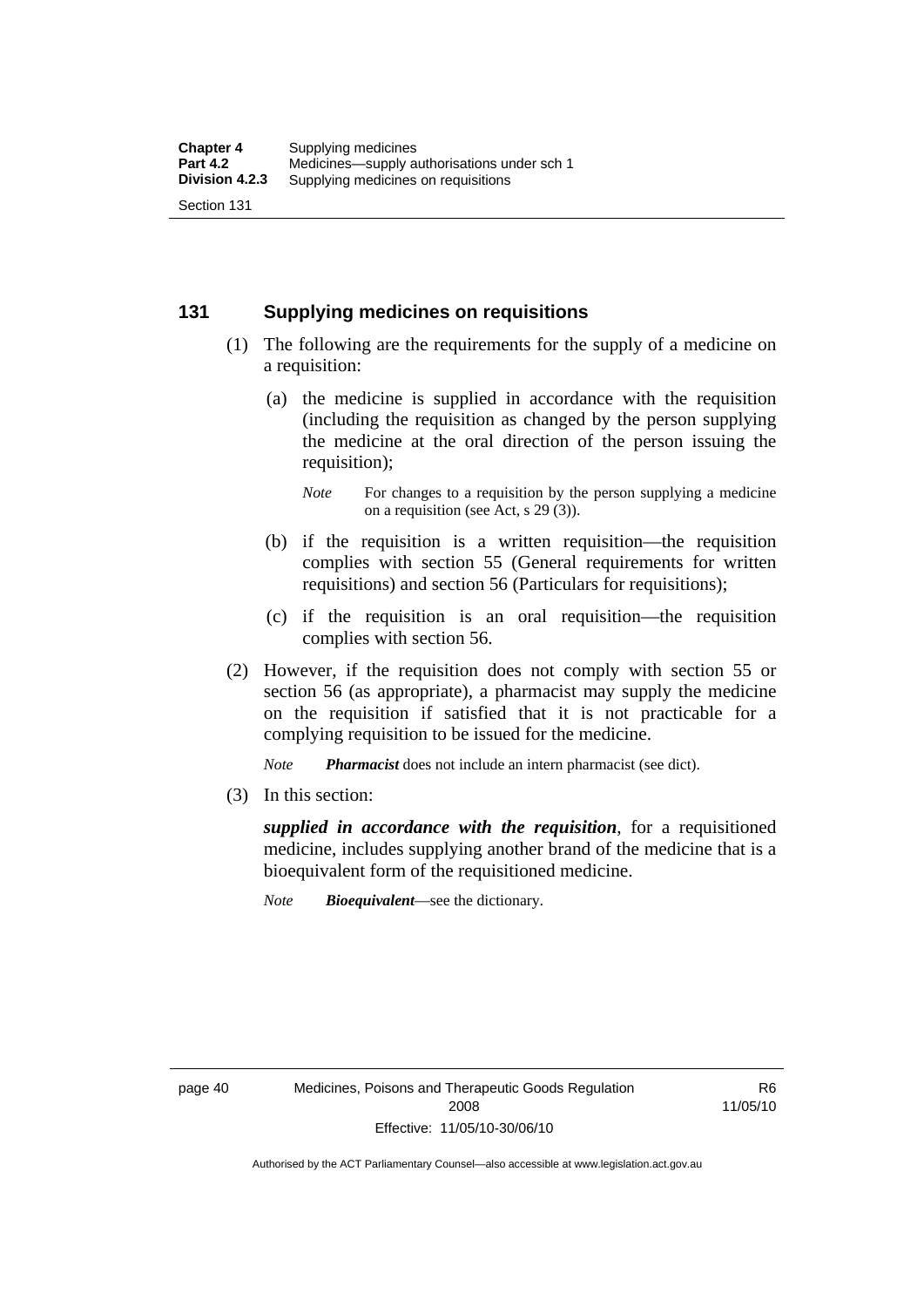page 41

## **132 Labelling medicines supplied on requisition—Act, s 60 (1) (c) (i) and (2) (c) (i)**

The package of a medicine supplied on requisition to a ward for the supply to a patient must have a label that includes the following:

(a) the medicine's approved name or brand name;

*Note Approved name*—see the medicines and poisons standard, par 1 (1).

- (b) the form, strength and quantity of the medicine;
- (c) if the package of the medicine is not a manufacturer's pack—
	- (i) the batch number or numbers of the medicine; and
	- (ii) the relevant expiry date for the medicine;
- (d) the name or other identifier of the pharmacy or ward from which the medicine is supplied;
- (e) if the medicine is a controlled medicine—a number that is different from the number given to each other requisition supplied from the pharmacy or ward.

#### **Examples—par (a) and par (b)**

- 1 Warfarin tablets 5mg 50
- 2 Coumadin tablets 5mg 50
- *Note* An example is part of the regulation, is not exhaustive and may extend, but does not limit, the meaning of the provision in which it appears (see Legislation Act, s 126 and s 132).

#### **133 Marking filled requisitions**

- (1) A filled paper-based requisition for a medicine must be marked with—
	- (a) the name or other identifier of the pharmacy or ward from which the medicine is supplied; and

R6 11/05/10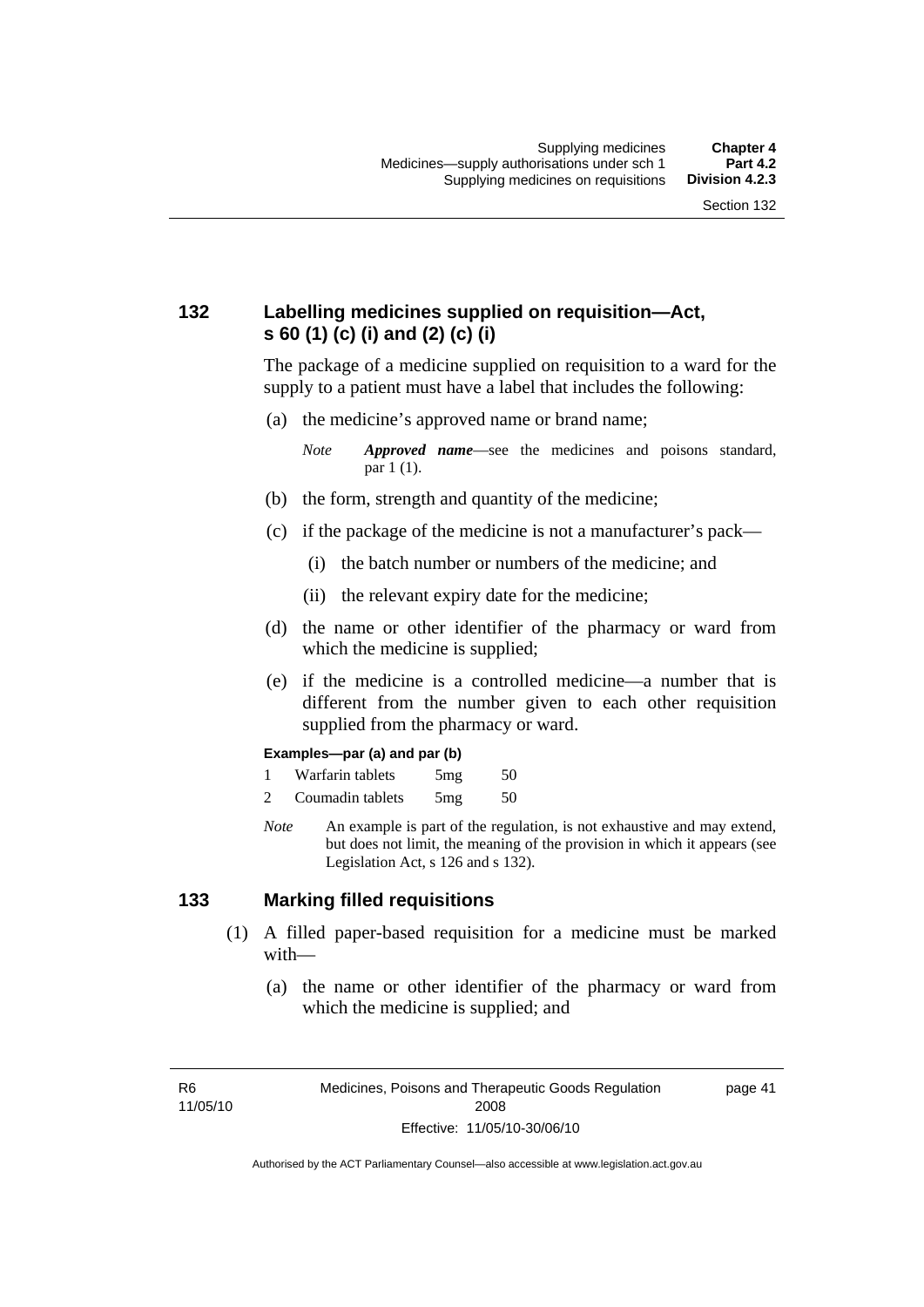(b) if the medicine is a controlled medicine—the requisition's number under section 132 (e); and

- (c) the supplier's initials or signature.
- (2) A filled electronic requisition for a medicine must be marked with a link to an electronic document containing—
	- (a) the name or other identifier of the pharmacy or ward from which the medicine is supplied; and
	- (b) if the medicine is a controlled medicine—the requisition's number under section 132 (e); and
	- (c) the supplier's initials or signature.
- (3) However, subsection (1) (a) and (2) (a) do not apply to a requisition filled at a pharmacy at an institution.
- (4) In this section:

*paper-based requisition* includes a faxed copy of a requisition.

#### **134 Recording supply of medicines on requisitions**

A person who supplies a medicine to someone else on requisition must make a written record of the following information:

- (a) the date of the requisition;
- (b) the name of the person who issued the requisition;
- (c) the date the requisition is filled;
- (d) the medicine, and the form, strength and quantity of the medicine, supplied;
- (e) the name or initials of the person supplying the medicine.
- *Note Written* includes in electronic form (see Act, dict).

R6 11/05/10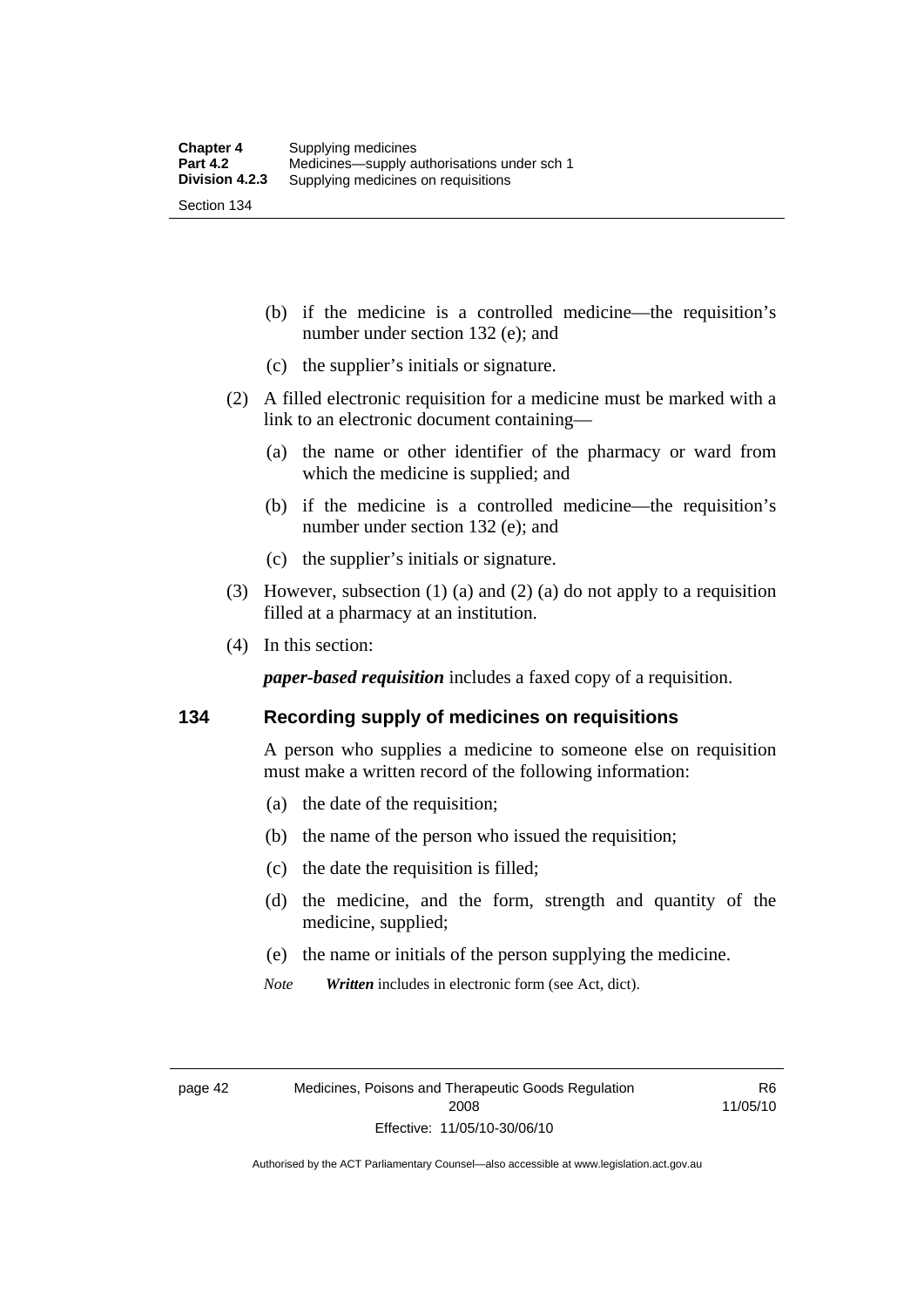# **Division 4.2.4 Supplying medicines on purchase orders**

*Note* For authorisation to issue a purchase order, see s 60.

### **140 Authorisation conditions for supplying medicines on purchase orders—Act, s 44 (1) (b) and (2) (b)**

A person's authorisation under section 110 to supply a medicine on a purchase order is subject to the following conditions:

- (a) the purchase order is a complying purchase order;
- (b) the medicine is supplied in accordance with the requirements of section 141;
- (c) the supply is recorded in accordance with section 142;
- (d) if the supplier does not receive a document signed by the buyer acknowledging receipt of the medicine within 7 days after the day the medicine is delivered—the supplier must, within 24 hours after the end of the 7-day period, tell the chief health officer, in writing, of the failure to receive the document;
- (e) the following are kept at the supplier's business premises or, if the chief health officer approves in writing another place, the place approved by the chief health officer, for at least 2 years after the day the medicine is supplied:
	- (i) the filled purchase order;
	- (ii) the delivery acknowledgement under paragraph (d) or section 141 $(1)$  $(d)$  $(ii)$ ;
	- (iii) the record for section 142.

R6 11/05/10 page 43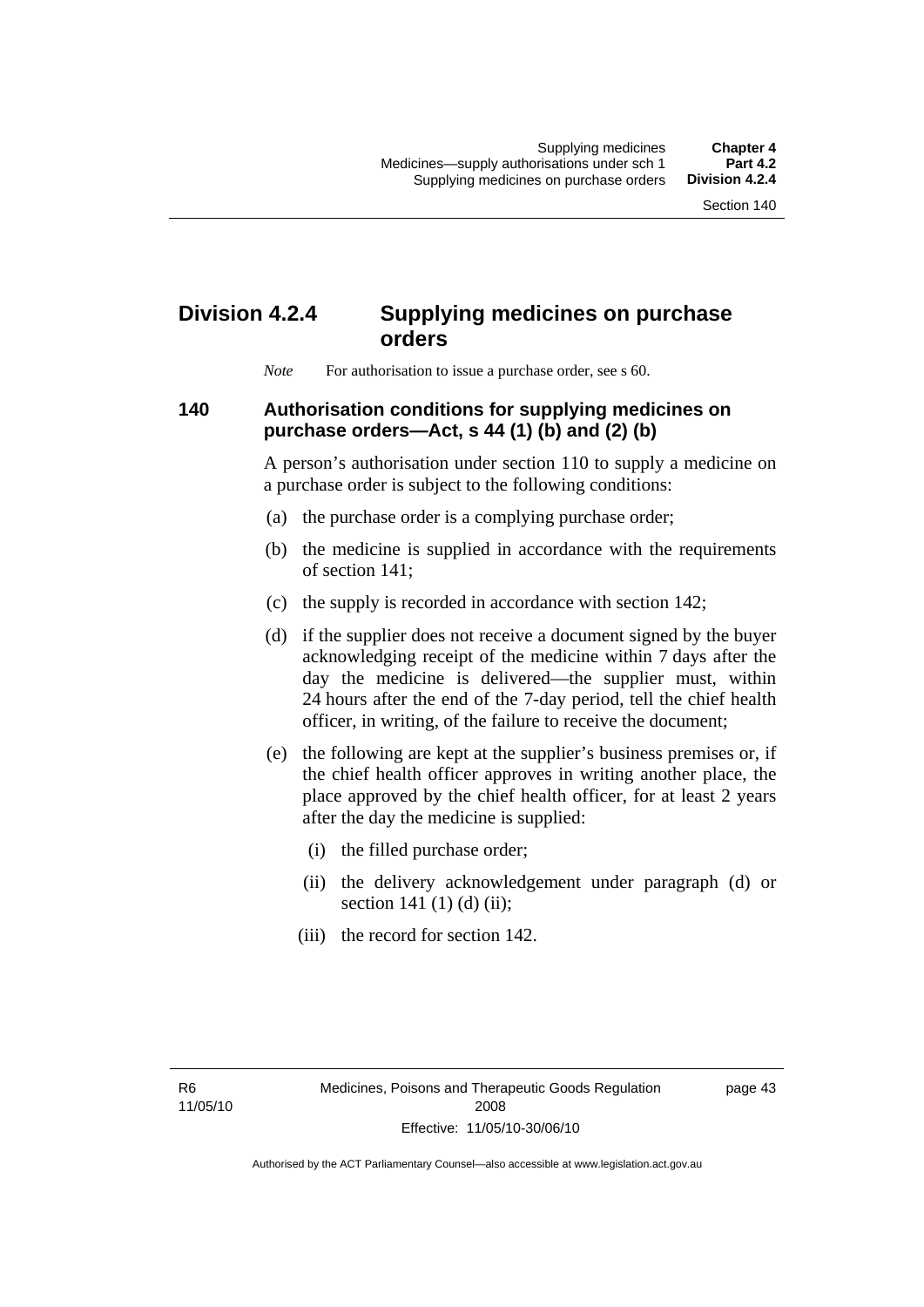#### **141 Supplying medicines on purchase orders**

- (1) The following are the requirements for the supply of a medicine on a purchase order:
	- (a) the medicine is supplied in manufacturer's packs that comply with—
		- (i) section 501 (Packaging of supplied manufacturer's packs of medicines—Act, s 59 (1) (c) (i) and (2) (c) (i)); or
		- (ii) an approval under the Act, section 193 (Approval of non-standard packaging and labelling);
	- (b) the manufacturer's packs are labelled in accordance with—
		- (i) section 502 (Labelling of supplied manufacturer's packs of medicines—Act, s  $60$  (1) (c) (i) and (2) (c) (i)); or
		- (ii) an approval under the Act, section 193;
	- (c) the manufacturer's packs are securely wrapped and packed;
	- (d) if the medicine is delivered in person by the supplier to the buyer—
		- (i) the medicine is delivered to an adult; and
		- (ii) the delivery is acknowledged by the adult signing and dating a copy of the purchase order;
	- (e) if the medicine is not delivered in person by the supplier to the buyer—the medicine is delivered to the buyer by a person whose procedures require the delivery of the medicine to be signed for by the buyer or an adult employee of the buyer.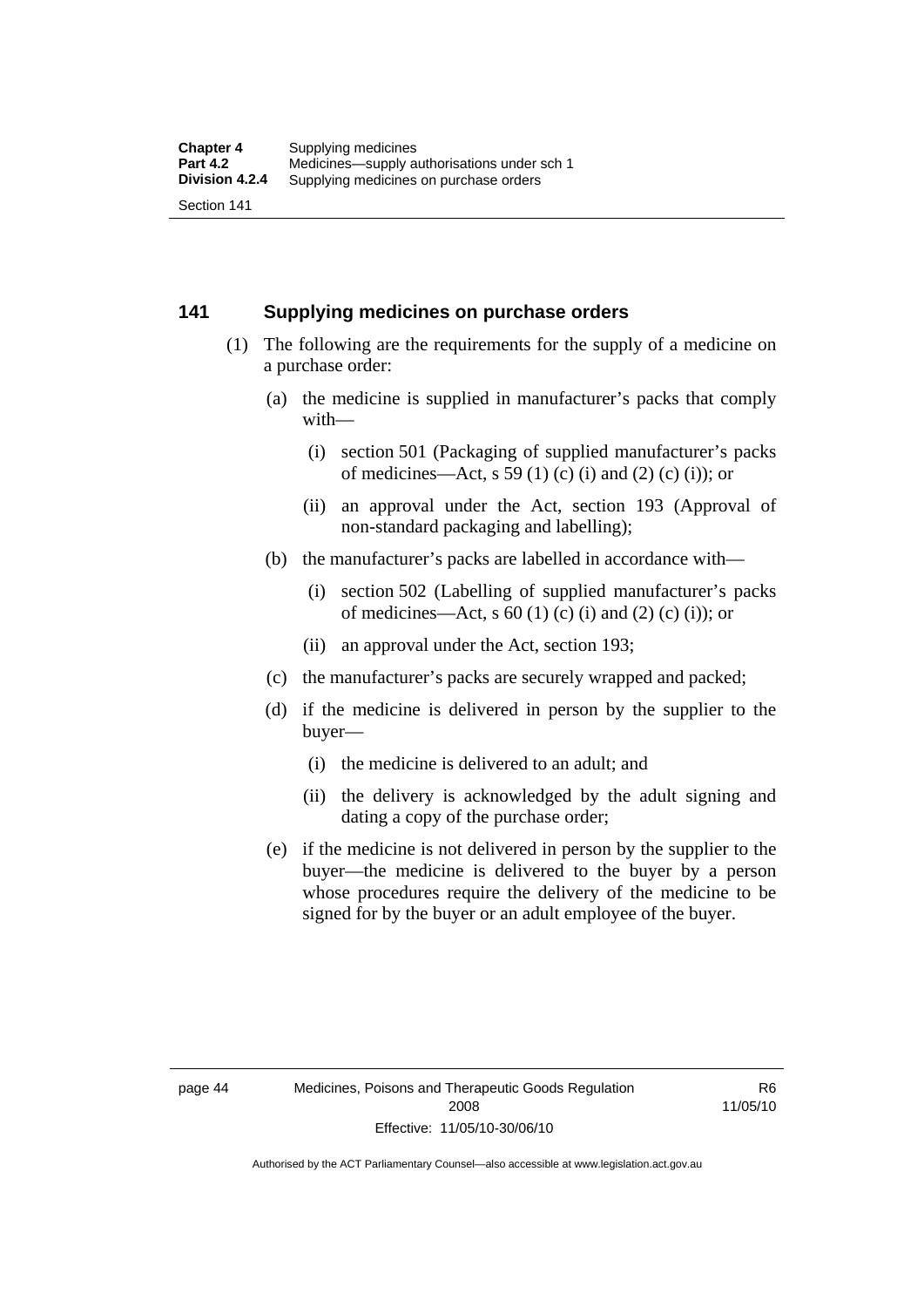- (2) However, subsection (1) (a), (b) and (c) do not apply in relation to a medicine supplied by a pharmacist to a prescriber who is authorised to supply the medicine during a consultation if the medicine is supplied in a package that is labelled with the following particulars:
	- (a) the approved name and brand name of the medicine;

*Note Approved name*—see the medicine and poisons standard, par 1 (1).

- (b) the form, strength and quantity of the medicine, supplied;
- (c) if the package of the medicine is not a manufacturer's pack the relevant expiry date for the medicine.

#### **142 Recording supply of medicines on purchase orders**

A person who supplies a medicine to someone else on a purchase order must make a written record of the following information:

- (a) the date of the order;
- (b) the issuer's authority to issue the order;
- (c) the name, and the business address and telephone number, of the person to whom the medicine is supplied;
- (d) the date the order is supplied;
- (e) the medicine, and the form, strength and quantity of the medicine, supplied.
- *Note Written* includes in electronic form (see Act, dict).

page 45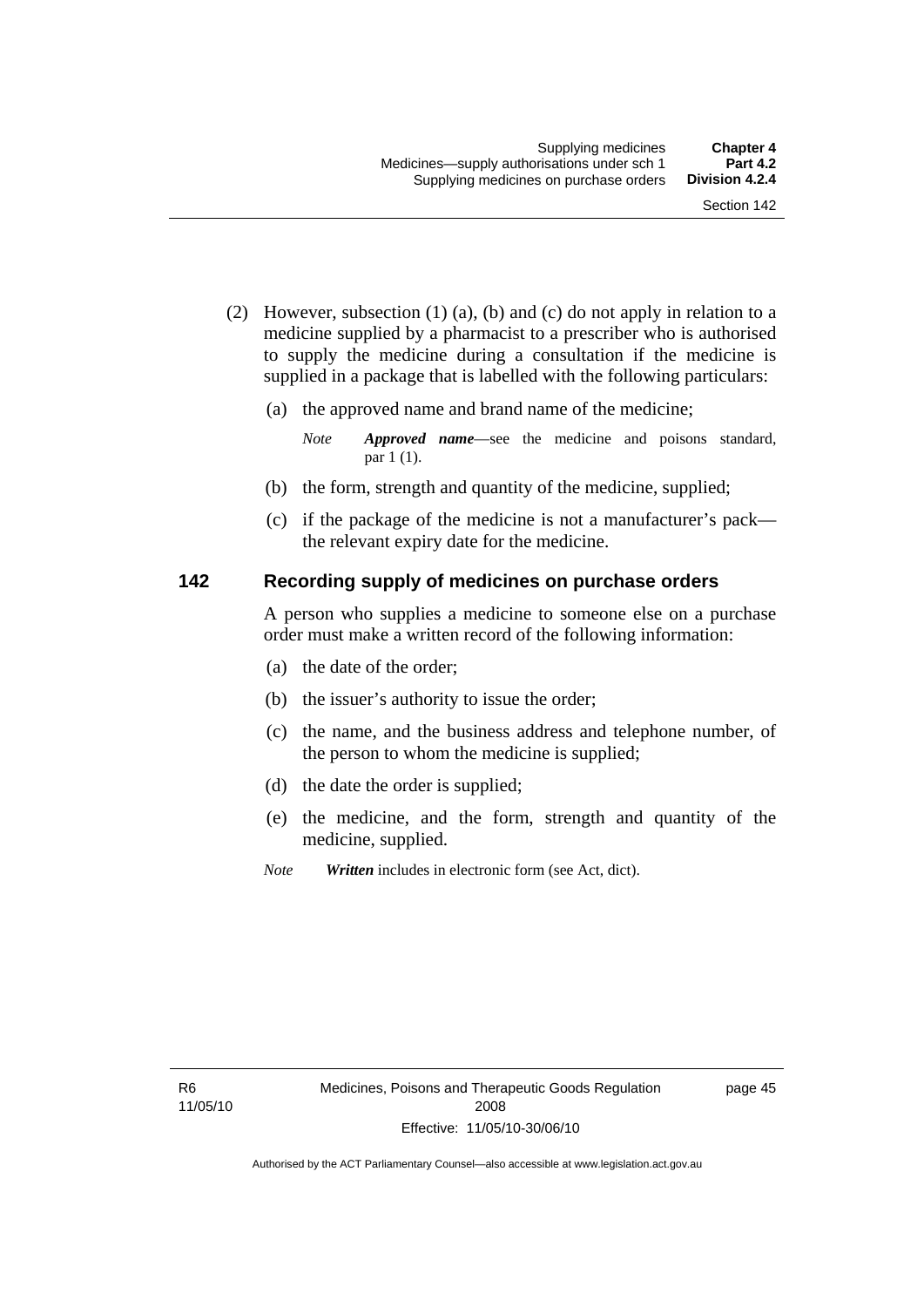# **Division 4.2.5 Supplying medicines on standing orders**

- *Note 1* For the issue of a standing order, see pt 3.4.
- *Note 2 Supply* does not include administer (see Act, s 24).

#### **150 Authorisation conditions for supplying medicines on standing orders—Act, s 44 (1) (b) and (2) (b)**

- (1) A person's authorisation under section 110 to supply a medicine on a standing order is subject to the following conditions:
	- (a) the medicine is supplied in accordance with the requirements of section 151;
	- (b) the supply is recorded in accordance with section 153;
	- (c) the record for section 153 is kept at the person's business premises or, if the chief health officer approves in writing another place, the place approved by the chief health officer, for at least 2 years after the day the medicine is supplied;
	- (d) if the supplier is not the person who would ordinarily have prescribed the medicine for the recipient, the required information is given in writing to—
		- (i) the prescriber (the *usual prescriber*) who would ordinarily have prescribed the medicine for the recipient not later than 24 hours after supplying the medicine; or
		- (ii) if the recipient does not have a usual prescriber—the recipient.
- (2) However, subsection (1) (c) and (d) do not apply if the record is made in a patient's medical records.

R6 11/05/10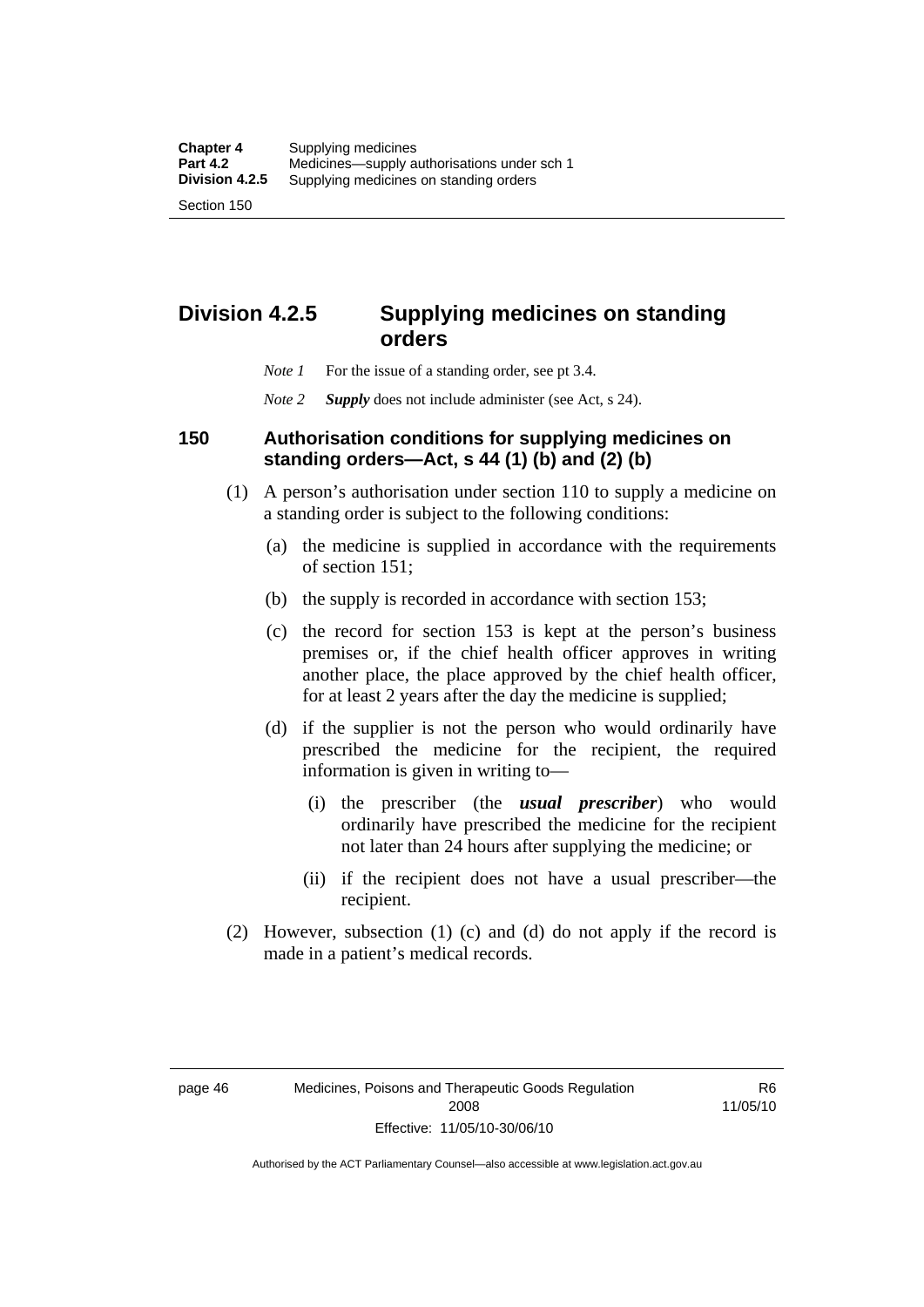(3) In this section:

*required information*, for the supply of a medicine on a standing order, means—

- (a) the supplier's name; and
- (b) the date the medicine is supplied; and
- (c) the name and address of the person to whom the medicine is supplied; and
- (d) the medicine's approved name and brand name; and
- (e) the form, strength and quantity of the medicine supplied.

#### **151 Supplying medicines on standing orders**

The following are the requirements for the supply of a medicine on a standing order:

- (a) the medicine is supplied in accordance with the standing order;
- (b) the medicine is supplied in a package that is labelled in accordance with section 152.

## **152 Labelling medicines supplied on standing order— Act, s 60 (1) (c) (i) and (2) (c) (i)**

The package of a medicine supplied on a standing order must have a label that includes the following:

- (a) the name of the person to whom the medicine is to be supplied;
- (b) the date the medicine is supplied;
- (c) the medicine, and the form, strength and quantity of the medicine, supplied;

page 47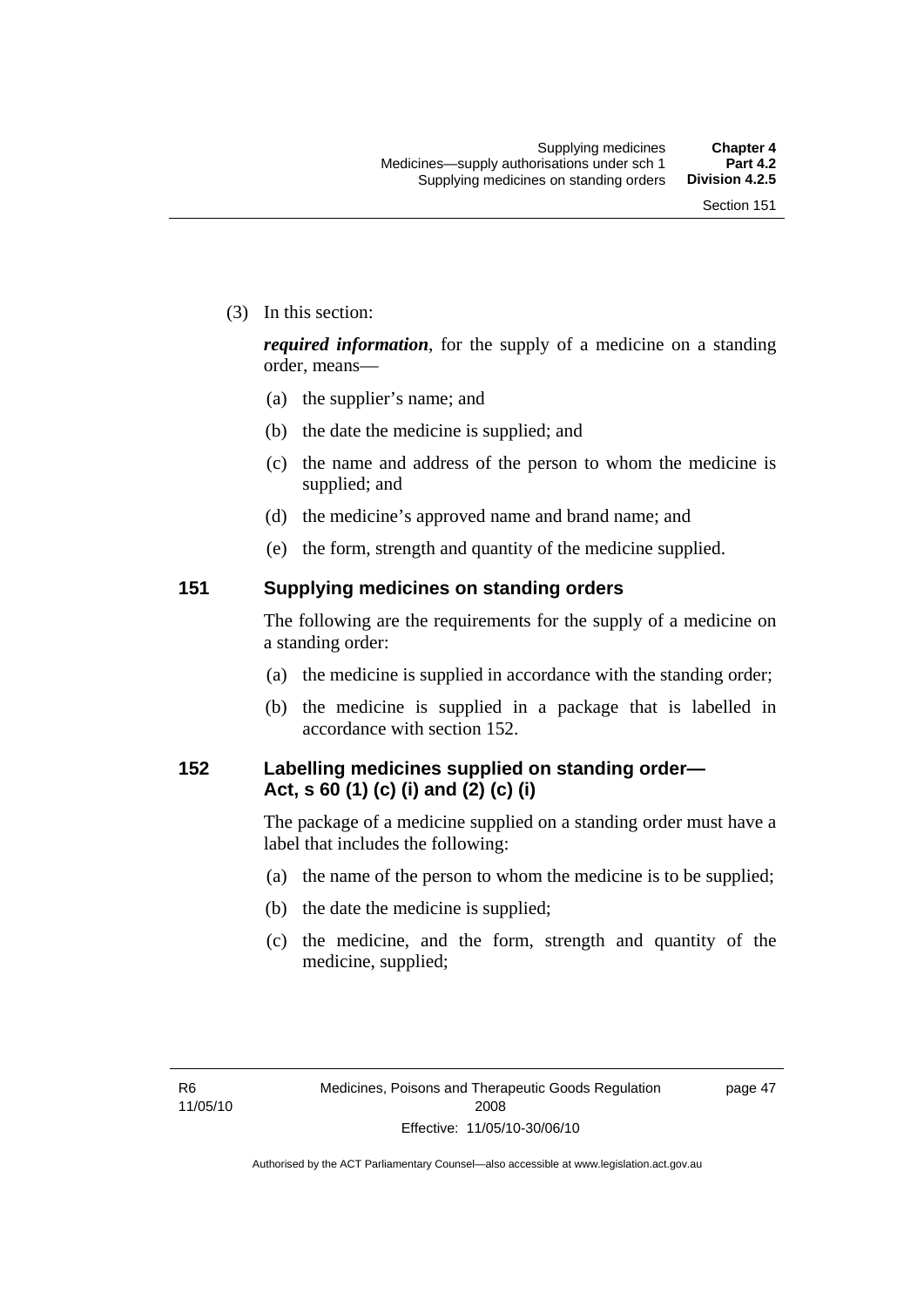- (d) if the package of the dispensed medicine is not a manufacturer's pack—
	- (i) the batch number or numbers of the medicine; and
	- (ii) the relevant expiry date for the medicine;
- (e) the supplier's name, business address and telephone number;
- (f) directions about the use of the medicine that are adequate to allow the medicine to be taken or administered safely, including any warning statement in the medicines and poisons standard, appendix K (Drugs required to be labelled with a sedation warning) applying to the medicine;
- (g) words to the effect of 'keep out of reach of children'.

#### **153 Recording supply of medicines on standing orders**

- (1) A person (the *supplier*) who supplies a medicine to a person (the *patient*) on a standing order must make a written record of the following information:
	- (a) the supplier's name;
	- (b) the patient's name and address;
	- (c) the date the medicine is supplied;
	- (d) the medicine's approved name and brand name;
	- (e) the form, strength and quantity of the medicine;
	- (f) the date of the standing order.
	- *Note Written* includes in electronic form (see Act, dict).
- (2) However, subsection (1) (b) does not apply if the record is made in the patient's medical records.

R6 11/05/10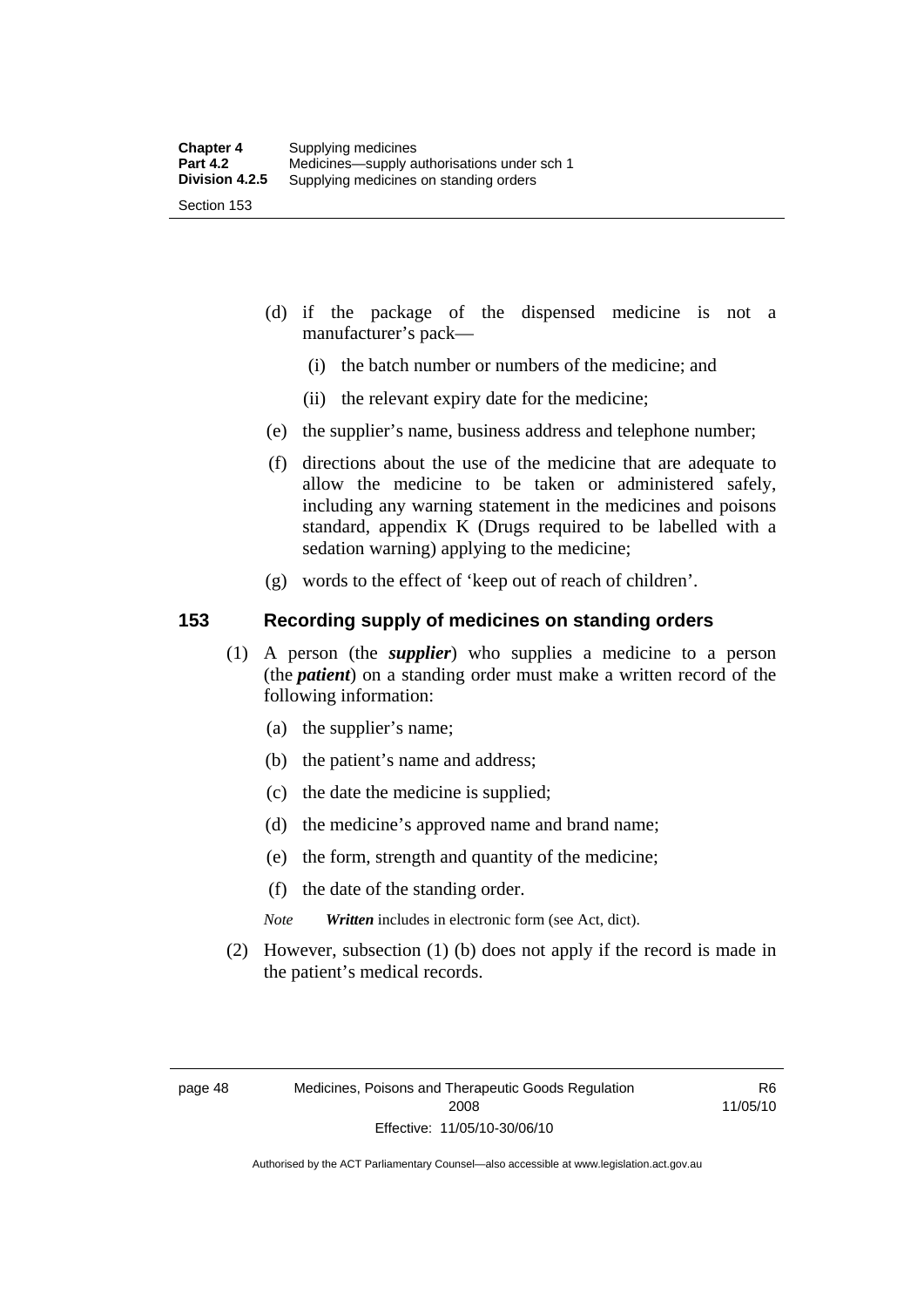## **Division 4.2.6 Supplying medicines during consultations**

*Note Supply* does not include administer (see Act, s 24).

## **160 Authorisation conditions for supplying medicines during consultations—Act, s 44 (1) (b) and (2) (b)**

A prescriber's authorisation under section 110 to supply a medicine during a consultation is subject to the following conditions:

- (a) the medicine is supplied in accordance with the Act, section 7 (Appropriate prescription and supply of medicines);
- (b) if the medicine is a controlled medicine for human use—
	- (i) the prescriber complies with the additional requirements under section 163 (Additional requirements for supplying controlled medicines for human use during consultations) in relation to the supply; and
	- (ii) if the medicine is dronabinol—the prescriber has an authorisation under the *Therapeutic Goods Act 1989* (Cwlth), section 19 to supply the medicine; and
		- *Note* Dronabinol cannot be prescribed for veterinary use because it is a prohibited substance (see medicine and poisons standard, sch 9, entry for tetrahydrocannabinols).
	- (iii) the prescriber complies with section 164 (Information for CHO about controlled medicines supplied during consultations—Act, s 31 (2) (b) and (4), def *required information*);

page 49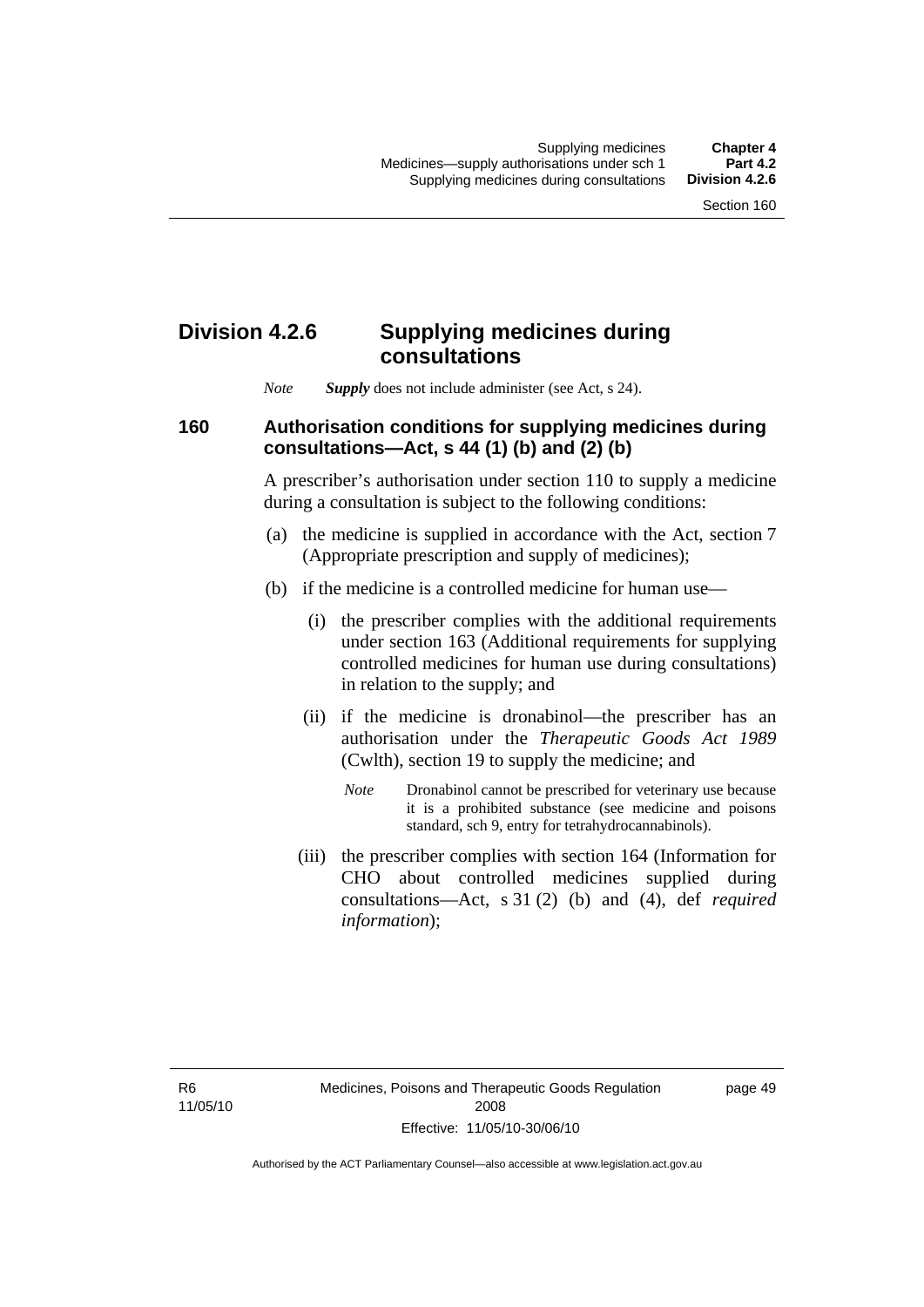- (c) if the medicine is a designated appendix D medicine prescribed for a purpose mentioned in schedule 3 (Designated appendix D medicines—standing approvals), part 3.2, column 3 in relation to the medicine—
	- (i) the prescriber has an appendix D medicines approval to prescribe the medicine; and
	- (ii) the prescriber complies with each condition (if any) of the approval (including any conditions in the schedule, part 3.2, column 4 in relation to the medicine);
- (d) the medicine is labelled in accordance with section 161;
- (e) the supply is recorded in accordance with section 162;
- (f) the record is kept at the prescriber's business premises or, if the chief health officer approves in writing another place, the place approved by the chief health officer, for at least 2 years after the day the medicine is supplied.

### **161 Labelling medicines supplied during consultations**

The supplied medicine must have a label that includes the following:

- (a) the name of the person to whom the medicine is supplied;
- (b) the date the medicine is supplied;
- (c) the prescriber's name, business address and telephone number;
- (d) the medicine's approved name or brand name;
	- *Note Approved name*—see the medicines and poisons standard, par 1 (1).
- (e) the form, strength and quantity of the medicine;

R6 11/05/10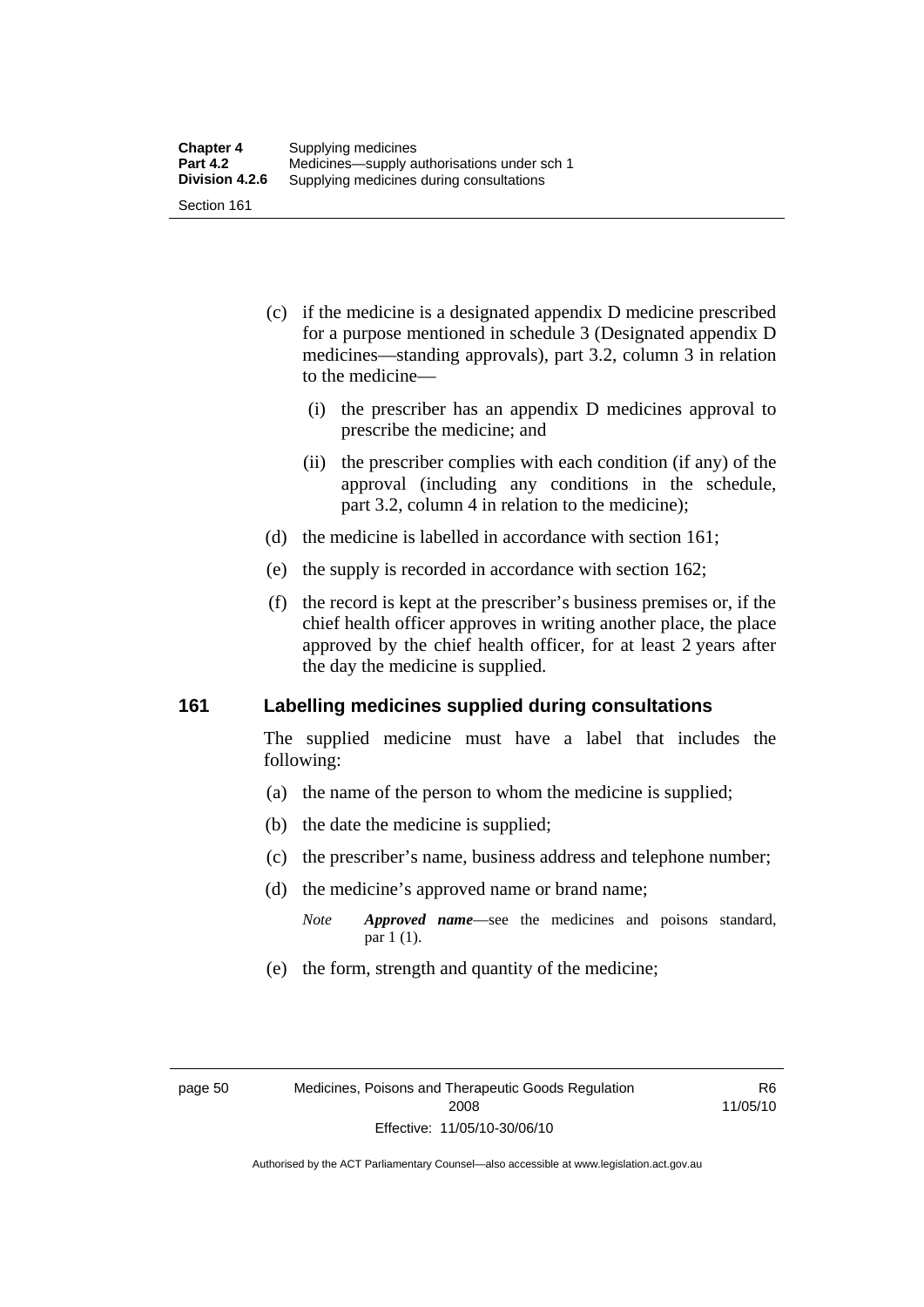- (f) if the package of the supplied medicine is not a manufacturer's pack—the relevant expiry date for the medicine;
- (g) directions about the use of the medicine that are adequate to allow the medicine to be taken or administered safely, including any warning statement in the medicines and poisons standard, appendix K (Drugs required to be labelled with a sedation warning) applying to the medicine;
- (h) words to the effect of 'keep out of reach of children';
- (i) if the prescriber is a dentist—the words 'for dental treatment only';
- (j) if the prescriber is an optometrist—the words 'for optometry use only';
- (k) if the prescriber is a veterinary surgeon—
	- (i) words to the effect of 'for animal treatment only'; and
	- (ii) the species of the animal for which the medicine is supplied; and
	- (iii) if possible, a way of identifying the animal.

#### **Examples—par (d) and par (e)**

| Warfarin tablets | 5mg | 50 |
|------------------|-----|----|
| Coumadin tablets | 5mg | 50 |

*Note* An example is part of the regulation, is not exhaustive and may extend, but does not limit, the meaning of the provision in which it appears (see Legislation Act, s 126 and s 132).

page 51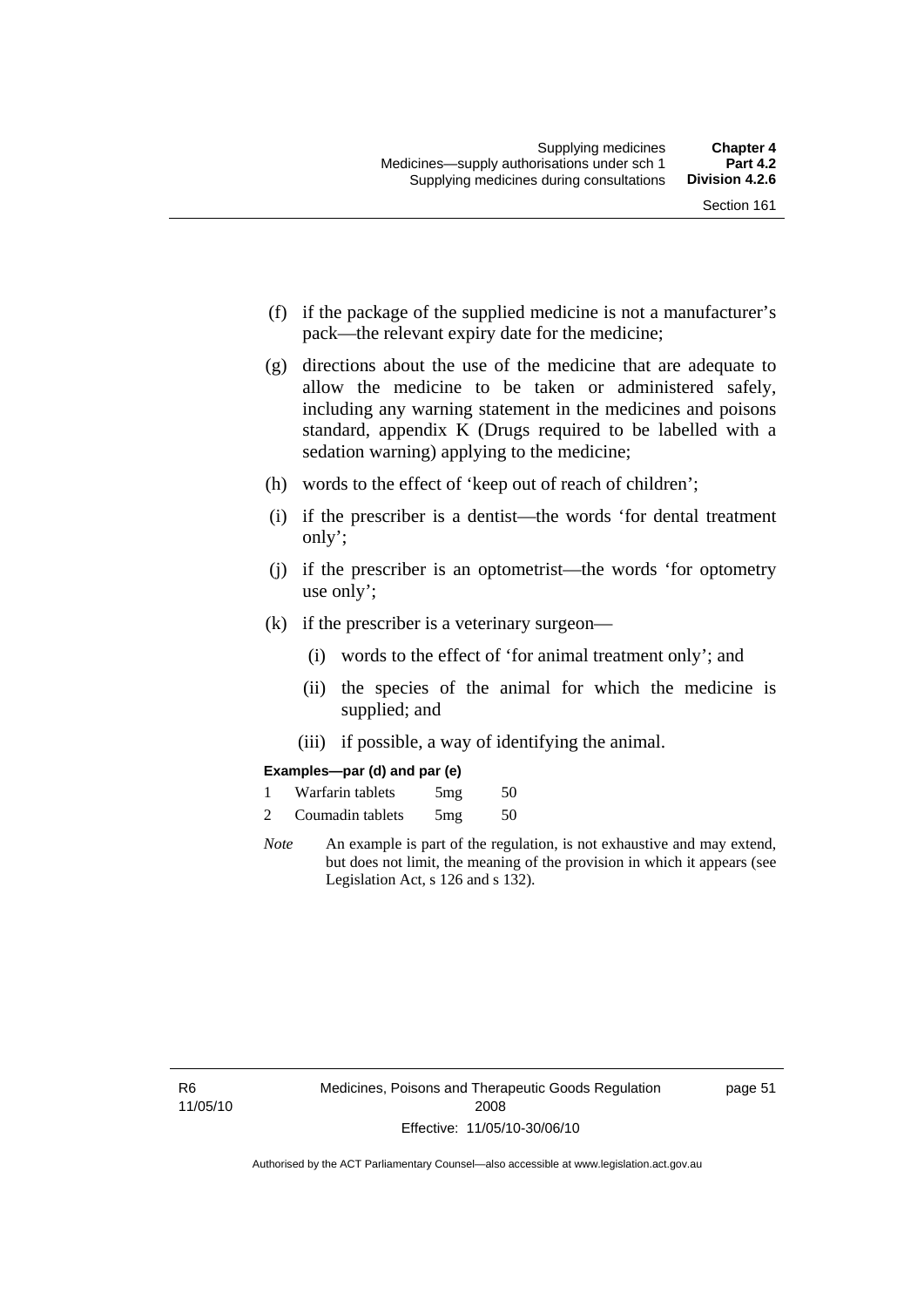## **162 Recording medicines supplied during consultations**

A prescriber who supplies a medicine during a consultation must make a written record of the following information in the medical records of the person to whom, or animal to which, the consultation related:

- (a) the date the medicine is supplied;
- (b) the medicine's approved name or brand name;

*Note Approved name*—see the medicines and poisons standard, par 1 (1).

- (c) the form, strength and quantity of the medicine;
- (d) the directions given to the person for the use of the medicine.

*Note Written* includes in electronic form (see Act, dict).

#### **163 Additional requirements for supplying controlled medicines for human use during consultations**

The following are the additional requirements for supplying a controlled medicine for human use during a consultation:

- (a) the prescriber has a controlled medicines approval to prescribe the medicine;
	- *Note* For controlled medicines approvals, see pt 13.1.
- (b) if the approval is for a particular form of the medicine—the supply is for the form of the medicine approved or a bioequivalent form;

*Note Bioequivalent*—see the dictionary.

- (c) if the approval is for a particular strength of the medicine—the supply is for the strength approved or a weaker strength;
- (d) if the approval is for a particular quantity of the medicine—the supply is for not more than the quantity approved;

page 52 Medicines, Poisons and Therapeutic Goods Regulation 2008 Effective: 11/05/10-30/06/10

R6 11/05/10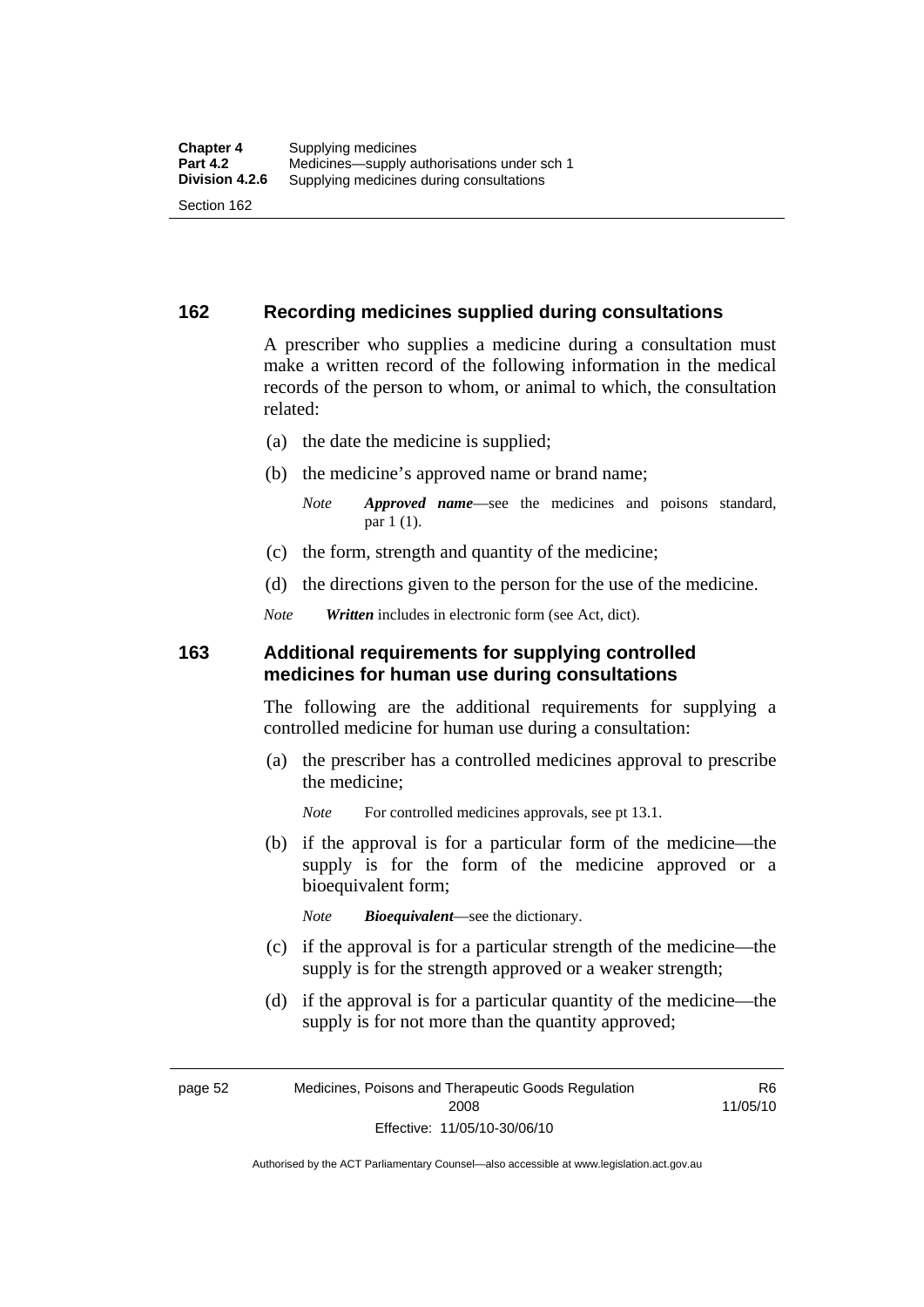(e) the prescriber complies with each condition (if any) of the approval.

#### **Example—par (b)**

If a slow release form of a medicine is approved, the prescriber is not authorised to prescribe an immediate release form of the medicine.

#### **Example—par (c) and par (d)**

If a doctor is given an approval to prescribe 25 morphine 20mg capsules, the doctor may prescribe 5 20mg capsules and 10 15mg capsules. Later, if the approval is still in force, the doctor may prescribe not more than 10 morphine capsules of any strength up to and including 20mg.

*Note* An example is part of the regulation, is not exhaustive and may extend, but does not limit, the meaning of the provision in which it appears (see Legislation Act, s 126 and s 132).

## **164 Information for CHO about controlled medicines supplied during consultations—Act, s 31 (2) (b) and (4), def** *required information*

 (1) This section applies if a prescriber supplies a controlled medicine for human use during a consultation.

*Note Supply* does not include administer (see Act, s 24).

- (2) The prescriber must, not later than 7 days after the end of the month when the controlled medicine is supplied, give the chief health officer the following information in writing:
	- (a) the prescriber's name, business address and telephone number;
	- (b) the name and address of the person to whom the medicine is supplied;
	- (c) the date of supply;
	- (d) the medicine, and the form, strength and quantity of the medicine, supplied.

page 53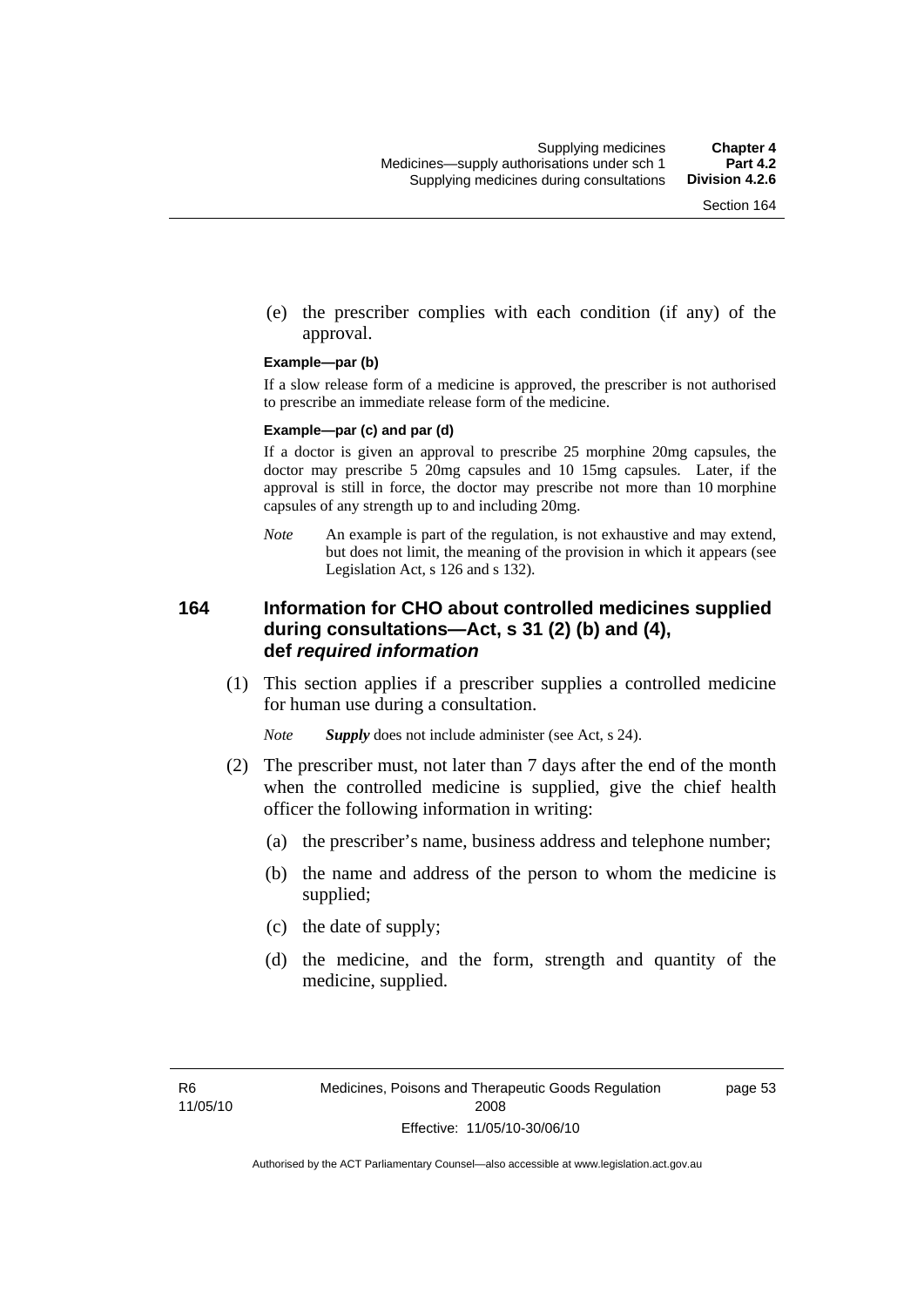## **Division 4.2.7 Selling pseudoephedrine by retail**

### **170 Meaning of** *retail sale***—div 4.2.7**

In this division:

*retail sale* does not include supply on prescription.

## **171 Authorisation conditions for retail sale of pseudoephedrine—Act, s 44 (1) (b) and (2) (b)**

A person's authorisation under section 110 to supply pseudoephedrine is subject to the following conditions if the pseudoephedrine is sold by retail sale:

- (a) the pseudoephedrine is supplied in accordance with the Act, section 7 (Appropriate prescription and supply of medicines);
- (b) the seller complies with section 172;
- (c) the seller makes a record (the *pseudoephedrine record*) of the required information under section 173;

*Note* For how the record must be made, see the Act, s 46.

- (d) the record is kept at the seller's business premises or, if the chief health officer approves in writing another place, the place approved by the chief health officer, for at least 2 years after the day the sale is made;
- (e) if the buyer of the pseudoephedrine asks the seller to see the record during the period it is kept under paragraph (d), the seller—
	- (i) allows the buyer to see the record within a reasonable period of a request being made by the buyer; and
	- (ii) if satisfied that the record is incorrect, amends the record;

page 54 Medicines, Poisons and Therapeutic Goods Regulation 2008 Effective: 11/05/10-30/06/10

R6 11/05/10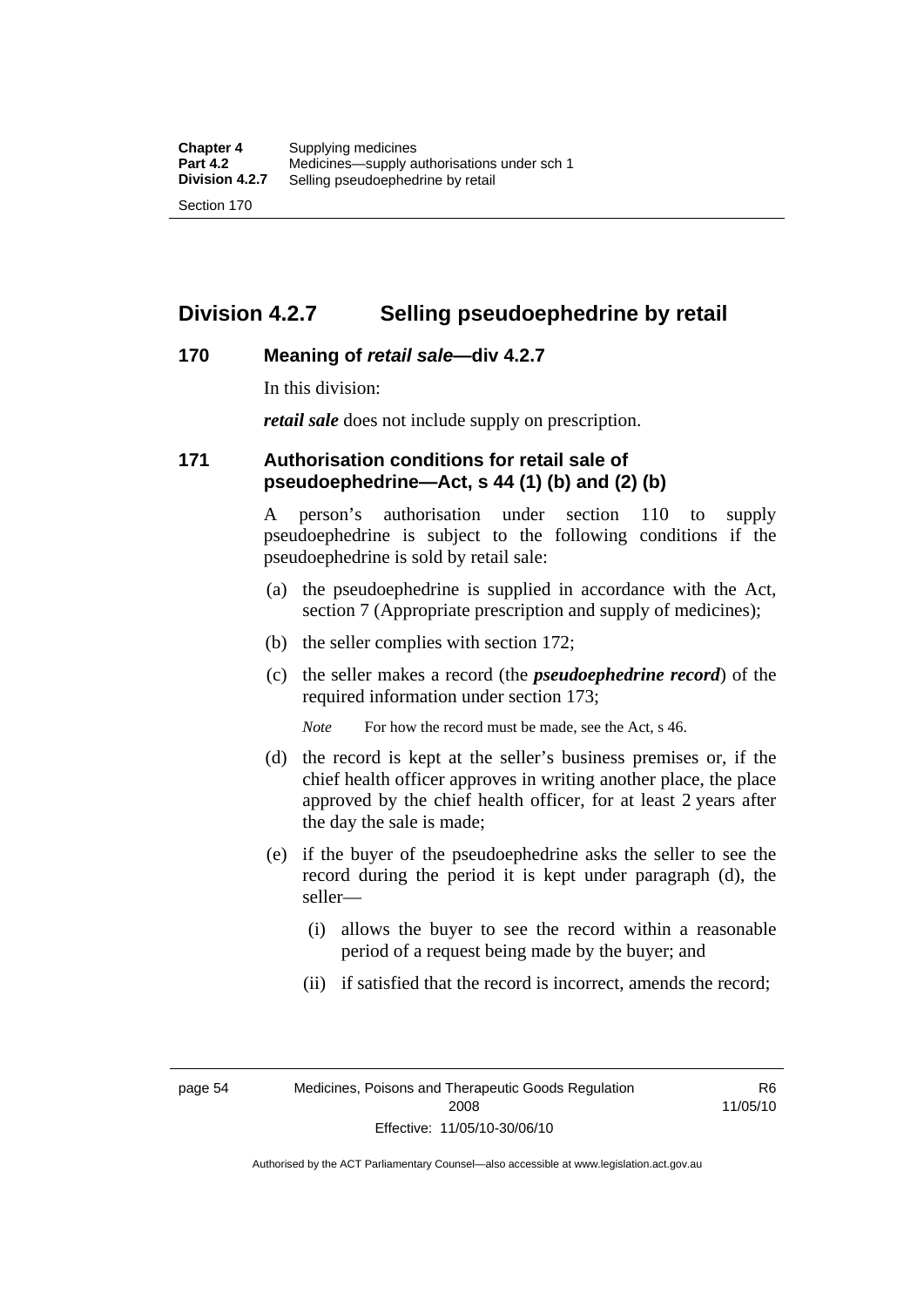- (f) the seller complies with—
	- (i) a request under section 174 (4) (b) (Failure to amend pseudoephedrine sales record); and
	- (ii) a direction under section 175 (Pseudoephedrine sales record—decision by CHO) to amend the record.

### **172 Requirement to tell buyer about pseudoephedrine sales record**

- (1) The authorised person selling pseudoephedrine by retail sale, must tell the buyer the following:
	- (a) the seller is required to make a record of the sale;
	- (b) the buyer may refuse to provide information for the record but, if the buyer refuses, the seller must not sell pseudoephedrine to the buyer;
	- (c) the record may be made available to the following people:
		- (i) a police officer;
		- (ii) a public servant who is a member of the administrative unit to which the chief health officer belongs;
		- (iii) a Commonwealth or State public servant (however described) who is a member of an administrative unit (however described) that administers legislation about medicines;
			- *Note State* includes the Northern Territory (see Legislation Act, dict, pt 1).
		- (iv) anyone other than the seller who supplies pseudoephedrine to the public in Australia;
		- (v) the Pharmacy Guild of Australia;

R6 11/05/10 page 55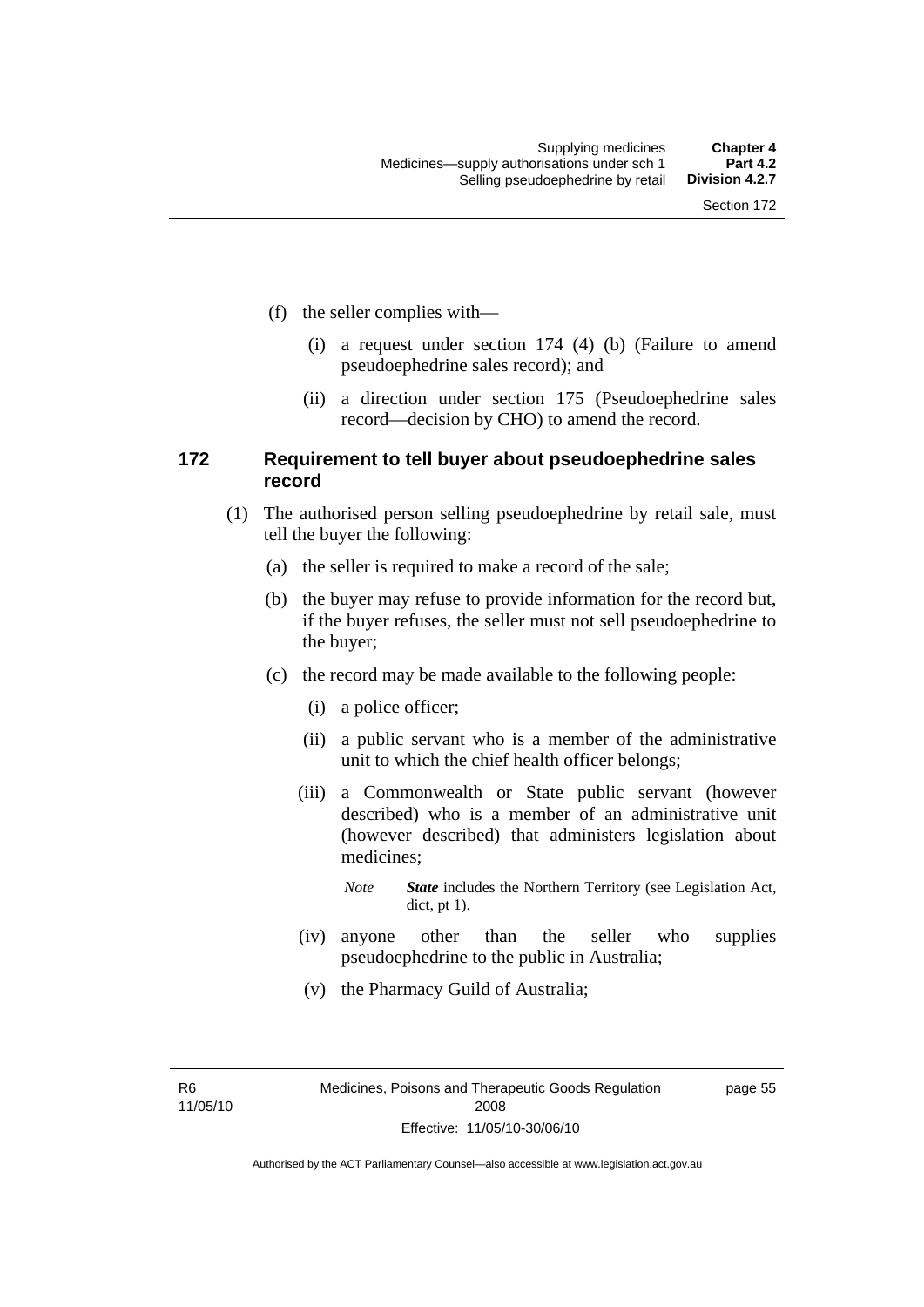- (d) the buyer has the right to see the record and have any mistake corrected.
- *Note* If a form is approved under the Act, s 198 for this provision, the form must be used.
- (2) In this section:

*police officer* includes a member of a police force (however described) of a State.

#### **173 Required information for pseudoephedrine sales records**

- (1) The following is the required information for a pseudoephedrine record:
	- (a) the date of sale;
	- (b) the brand name, form, strength and quantity of pseudoephedrine sold;
	- (c) the buyer's name and address;
	- (d) a unique identification number for the buyer from—
		- (i) a photo identification document produced to the seller by the buyer; or
		- (ii) if the buyer does not produce a photo identification document—
			- (A) the buyer's birth certificate; or
			- (B) an Australian or New Zealand seniors card for the buyer;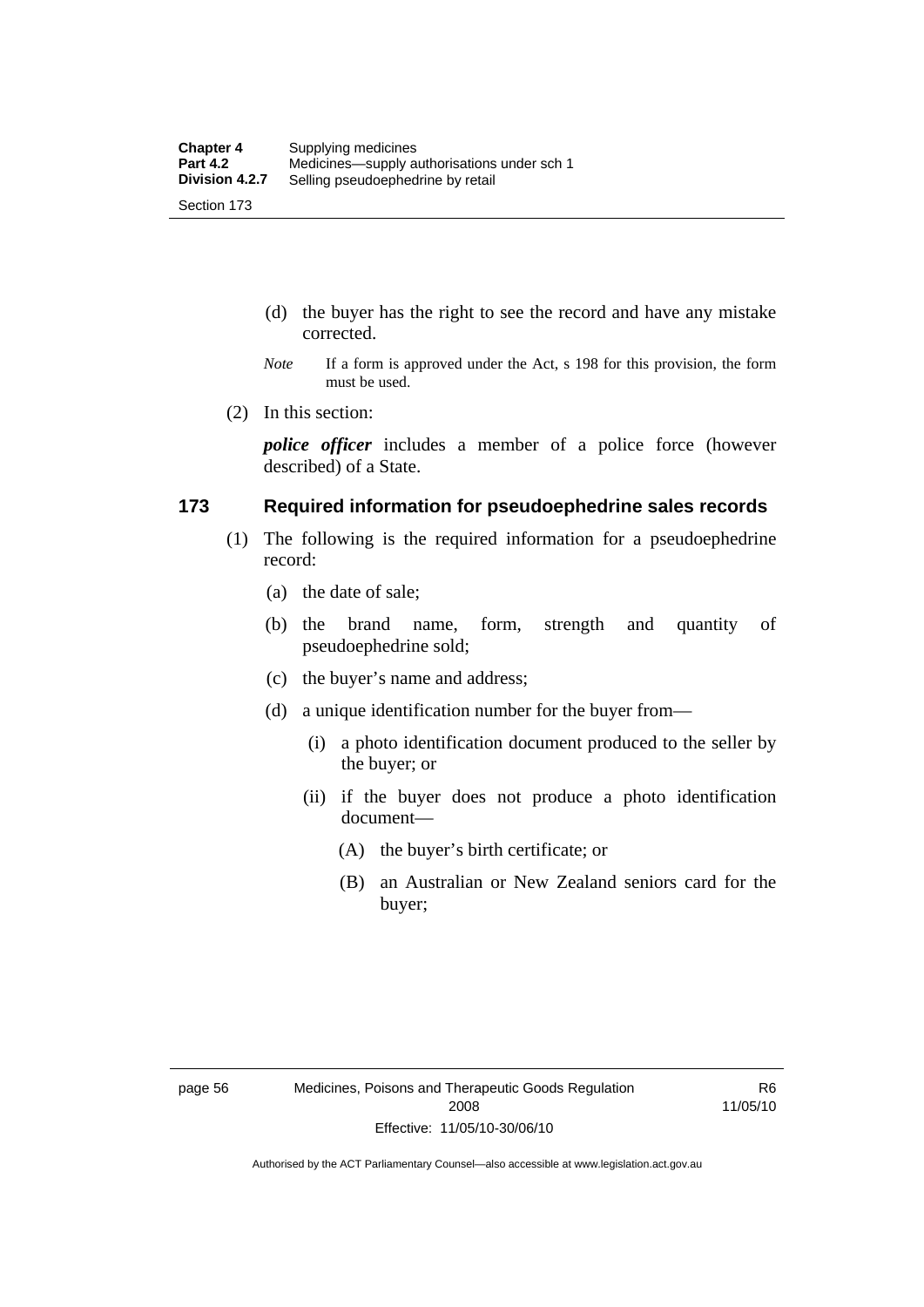#### (e) the kind of identification the buyer produces.

#### **Example—unique identification number**

a person's driver licence number

- *Note 1* If a form is approved under the Act, s 198 for this provision, the form must be used.
- *Note 2* An example is part of the regulation, is not exhaustive and may extend, but does not limit, the meaning of the provision in which it appears (see Legislation Act, s 126 and s 132).
- (2) In this section:

*Australian student identification card* means a card issued to a person who is a student at an Australian secondary or tertiary education institution to identify the person as a student at the institution.

*birth certificate*, for a person, means—

- (a) the person's birth certificate, or a certified extract from the register about the person's birth, under the *Births, Deaths and Marriages Registration Act 1997*; or
- (b) a document issued under a law of a State, an external Territory or New Zealand that corresponds to a birth certificate or extract mentioned in paragraph (a) if the document identifies the issuing jurisdiction and states its date of issue.

*photo identification document*, for a person, means any of the following documents for the person if it is current and contains the person's photograph:

- (a) an Australian driver licence or external driver licence within the meaning of the *Road Transport (Driver Licensing) Act 1999*;
- (b) a passport, other than an Australian passport;
- (c) a proof of age card;

R6 11/05/10 page 57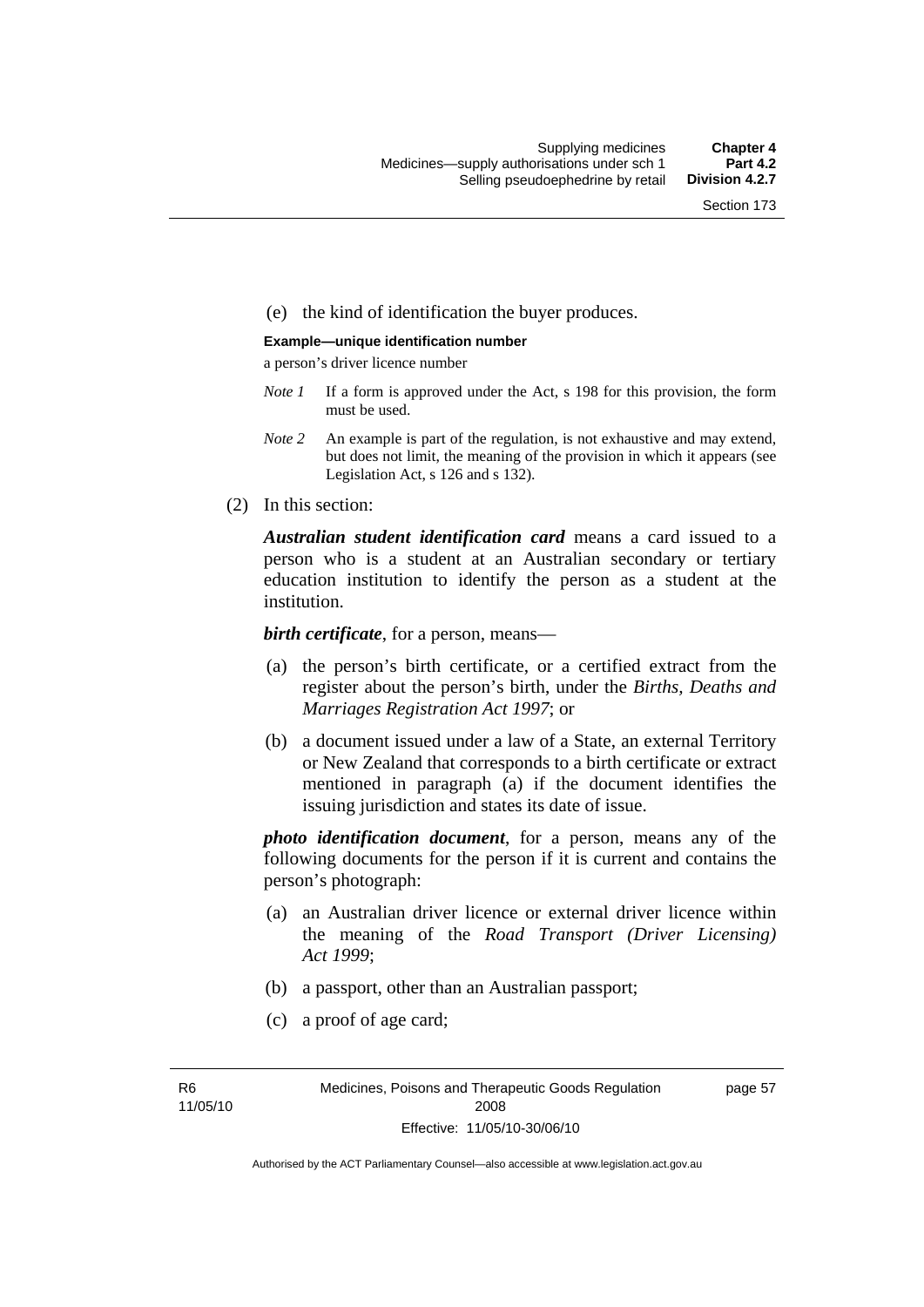(d) an Australian student identification card.

*proof of age card* means a proof of age card issued under the *Liquor Act 1975*, and includes a document corresponding to a proof of age card that has been issued under the law of a State, an external Territory or New Zealand.

### **174 Failure to amend pseudoephedrine sales record**

- (1) This section applies if the seller of pseudoephedrine does not amend a pseudoephedrine record in accordance with section 171 (e) (ii) (Authorisation conditions for retail sale of pseudoephedrine—Act, s 44 (1) (b) and (2) (b)).
- (2) The buyer may, in writing, apply to the chief health officer for a direction to the seller to make the amendment.
- (3) The application must give reasons why the buyer thinks the record is incorrect.
- (4) The chief health officer must—
	- (a) give a copy of the application to the seller; and
	- (b) ask the seller to—
		- (i) make the amendment and tell the chief health officer; or
		- (ii) if the seller is satisfied that the amendment should not be made—send written reasons to the chief health officer not later than 10 working days after the day the seller receives the application why the amendment should not be made.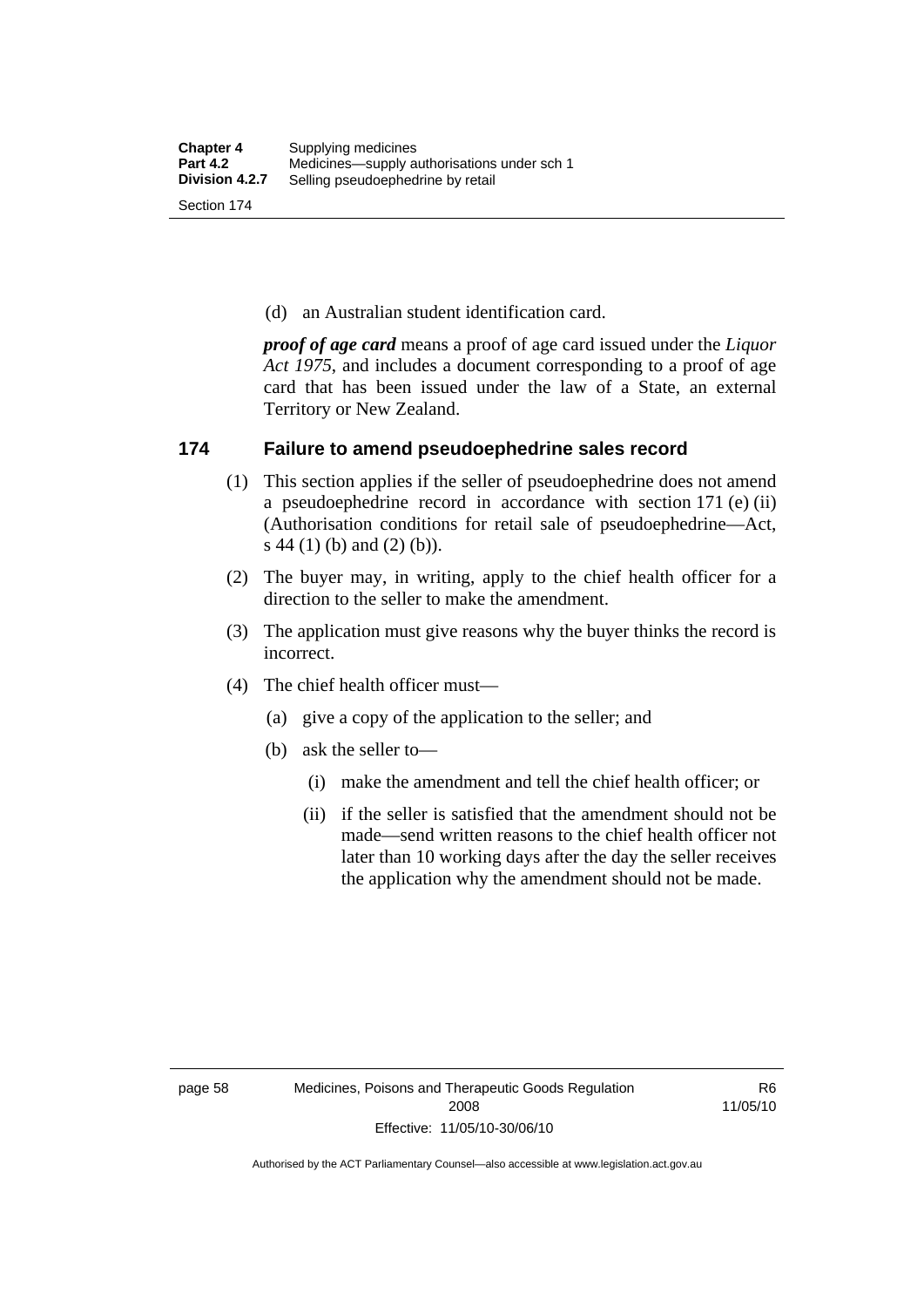### **175 Pseudoephedrine sales record—decision by CHO**

- (1) After considering an application under section 174 (2) and any reasons given in accordance with the request under section 174  $(4)$  (b)  $(ii)$ , the chief health officer must—
	- (a) direct the seller to amend the pseudoephedrine record—
		- (i) in accordance with the application; or
		- (ii) in a stated way other than in accordance with the application; or
	- (b) refuse the application.
- (2) The chief health officer must give the buyer and seller written notice of the decision.

## **Division 4.2.8 Supplying pharmacist only medicines**

## **180 Authorisation conditions for supply of pharmacist only medicines—Act, s 44 (1) (b) and (2) (b)**

- (1) This section does not apply to the supply of a pharmacist only medicine—
	- (a) at an institution; or
	- (b) on a supply authority.

*Note 1 Supply* does not include administer (see Act, s 24).

*Note 2 Supply authority* includes a written prescription or requisition or a purchase order or standing order (see Act, s 23).

R6 11/05/10 page 59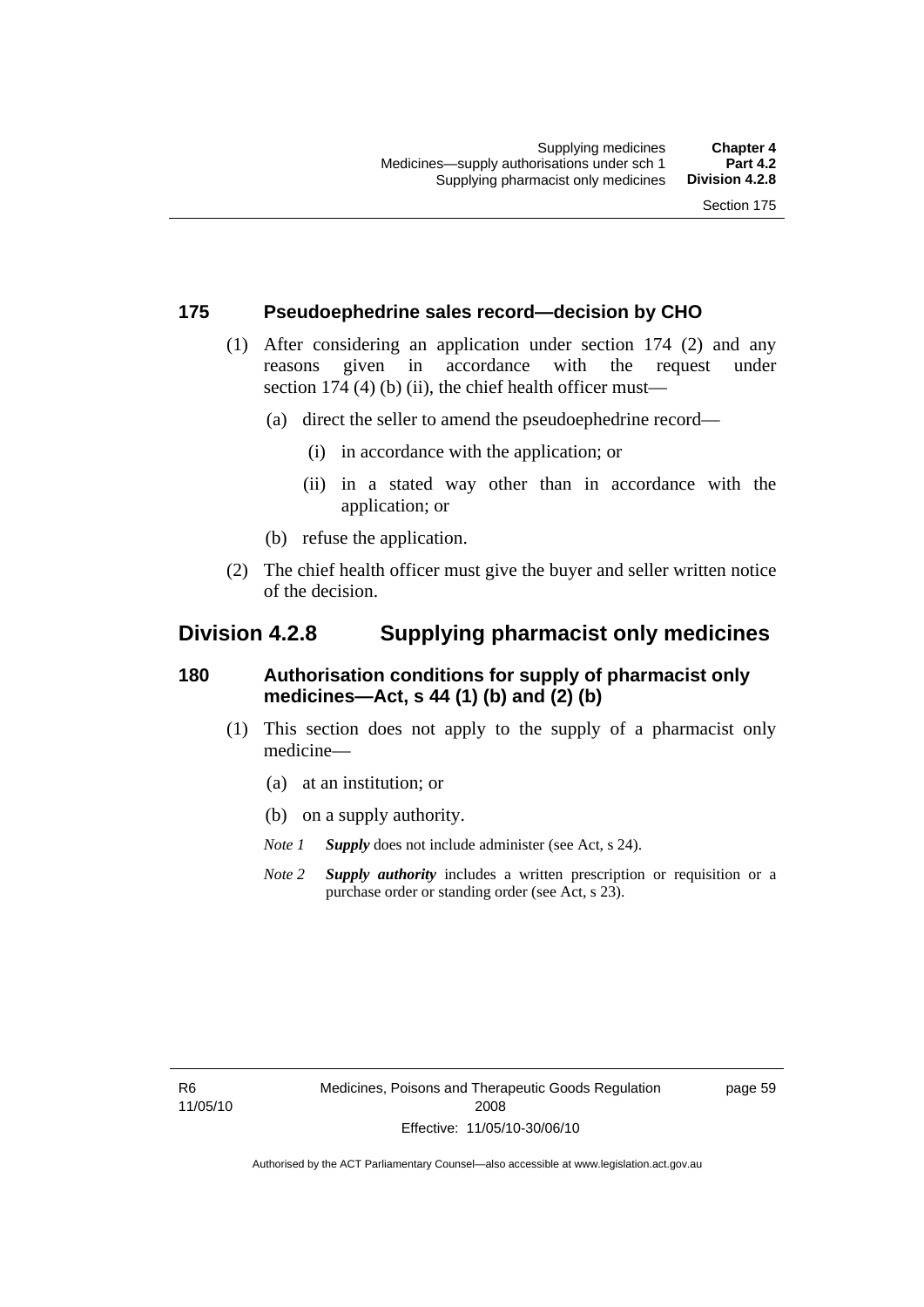- (2) A person's authorisation under section 110 to supply a pharmacist only medicine is subject to the following conditions:
	- (a) the person personally hands the medicine to a customer attending in person;
	- (b) the person gives the customer adequate instructions, either orally or in writing, for the medicine's use at the time of supply.

page 60 Medicines, Poisons and Therapeutic Goods Regulation 2008 Effective: 11/05/10-30/06/10

R6 11/05/10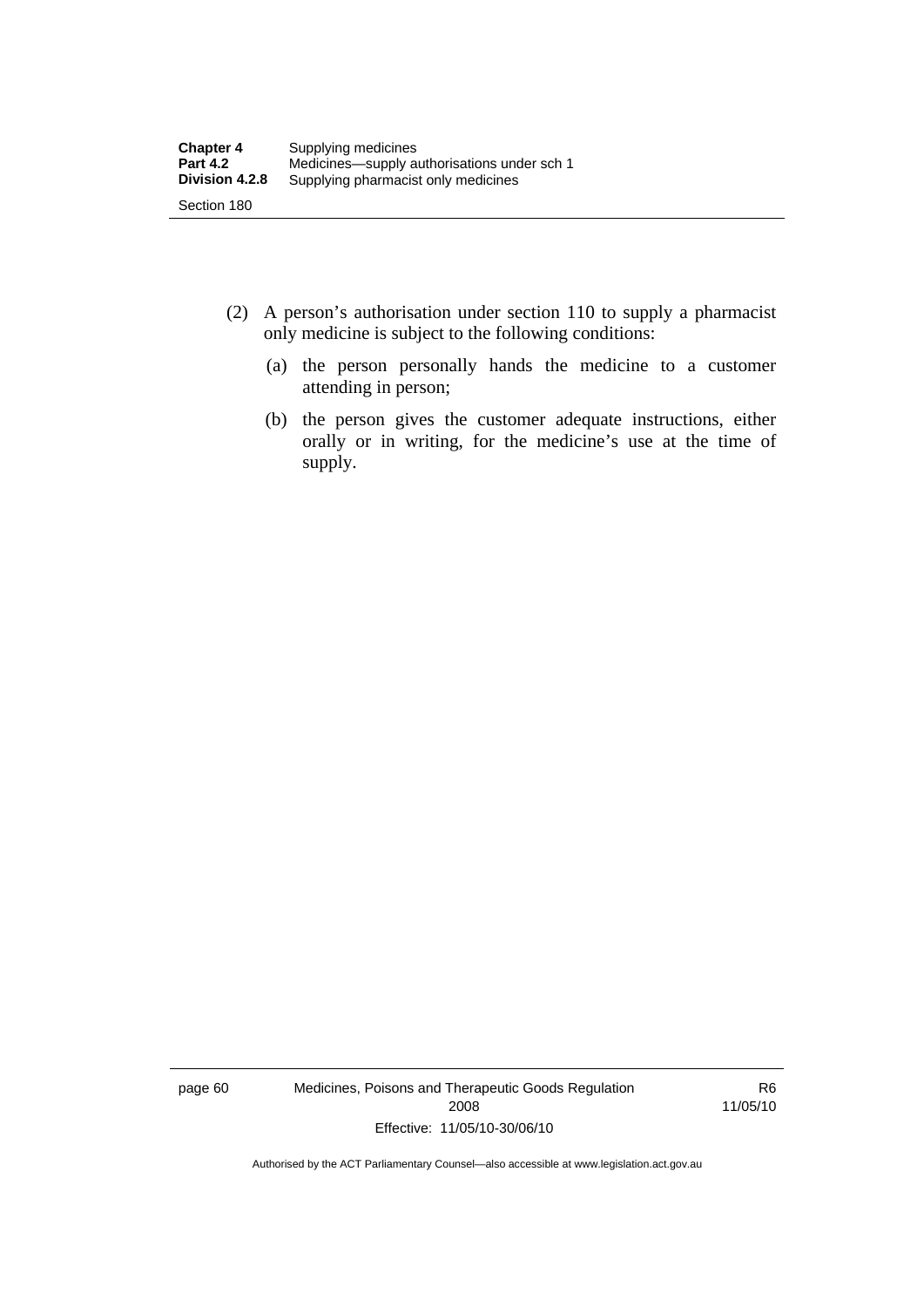## **Part 4.3 Authorisation to supply without prescription in emergencies**

# **250 Meaning of** *designated prescription only medicine***—pt 4.3**

In this part:

*designated prescription only medicine* means a prescription only medicine other than—

- (a) an anabolic steroid; and
- (b) a designated appendix D medicine; and
- (c) a benzodiazepine.
- *Note Prescription only medicine* does not include a controlled medicine (see Act, s 11)

## **251 Authorisation to supply certain medicines without prescription in emergencies—Act, s 26 (1) (b)**

A pharmacist is authorised to supply a designated prescription only medicine to someone else without a prescription if the pharmacist is satisfied that—

- (a) the person is undergoing treatment essential to the person's health or wellbeing; and
- (b) the designated prescription only medicine has previously been prescribed for the person's treatment by a prescriber; and
- (c) the person is in immediate need of the medicine to continue the treatment; and
- (d) because of an emergency, it is not practicable for the person to obtain a prescription for the medicine from a prescriber.
- *Note Pharmacist* does not include an intern pharmacist (see dict).

R6 11/05/10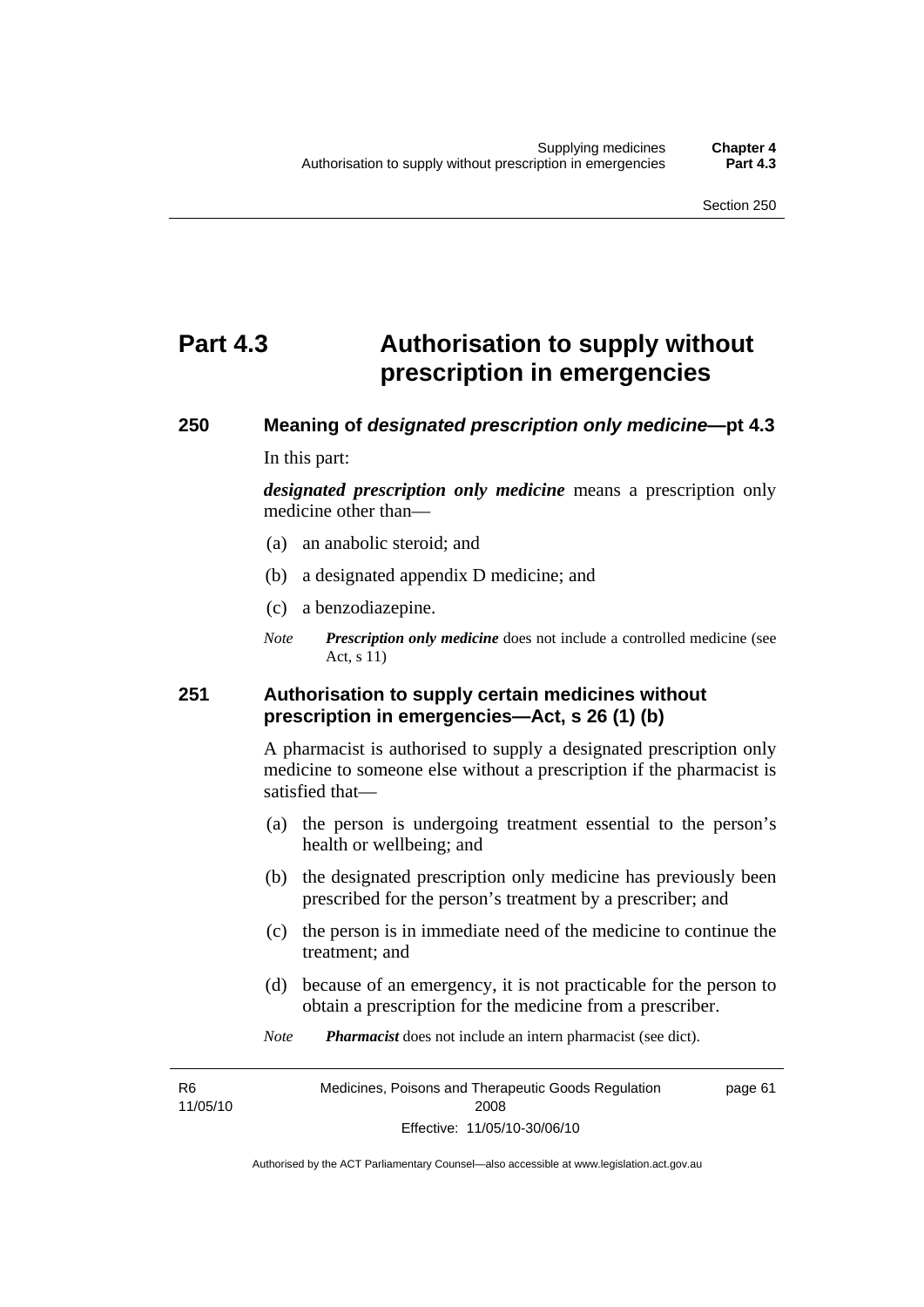## **252 Authorisation conditions for supplying of certain medicines without prescription in emergencies—Act, s 44 (1) (b) and (2) (b)**

- (1) A pharmacist's authorisation under section 251 to supply a designated prescription only medicine without a prescription is subject to the following conditions:
	- (a) the quantity supplied is—
		- (i) if the medicine is a liquid, aerosol, cream, ointment or anovulant tablet packaged in a manufacturer's pack—the smallest manufacturer's pack in which the medicine is generally available; or
		- (ii) in any other case—not more than the quantity required for 3 days treatment for the person;
	- (b) the medicine is supplied in a package that is labelled in accordance with section 253;
	- (c) the supply is recorded in accordance with section 254;
	- (d) the record of the supply is kept at the pharmacy or, if the chief health officer approves in writing another place, the place approved by the chief health officer, for at least 2 years after the day medicine is supplied;
	- (e) the pharmacist sends the prescriber who would have ordinarily prescribed the medicine for the recipient the required information for the supply in writing not later than 24 hours after supplying the medicine.
- (2) In this section:

*required information*, for the supply of a designated prescription only medicine, means—

(a) the pharmacist's name; and

page 62 Medicines, Poisons and Therapeutic Goods Regulation 2008 Effective: 11/05/10-30/06/10

R6 11/05/10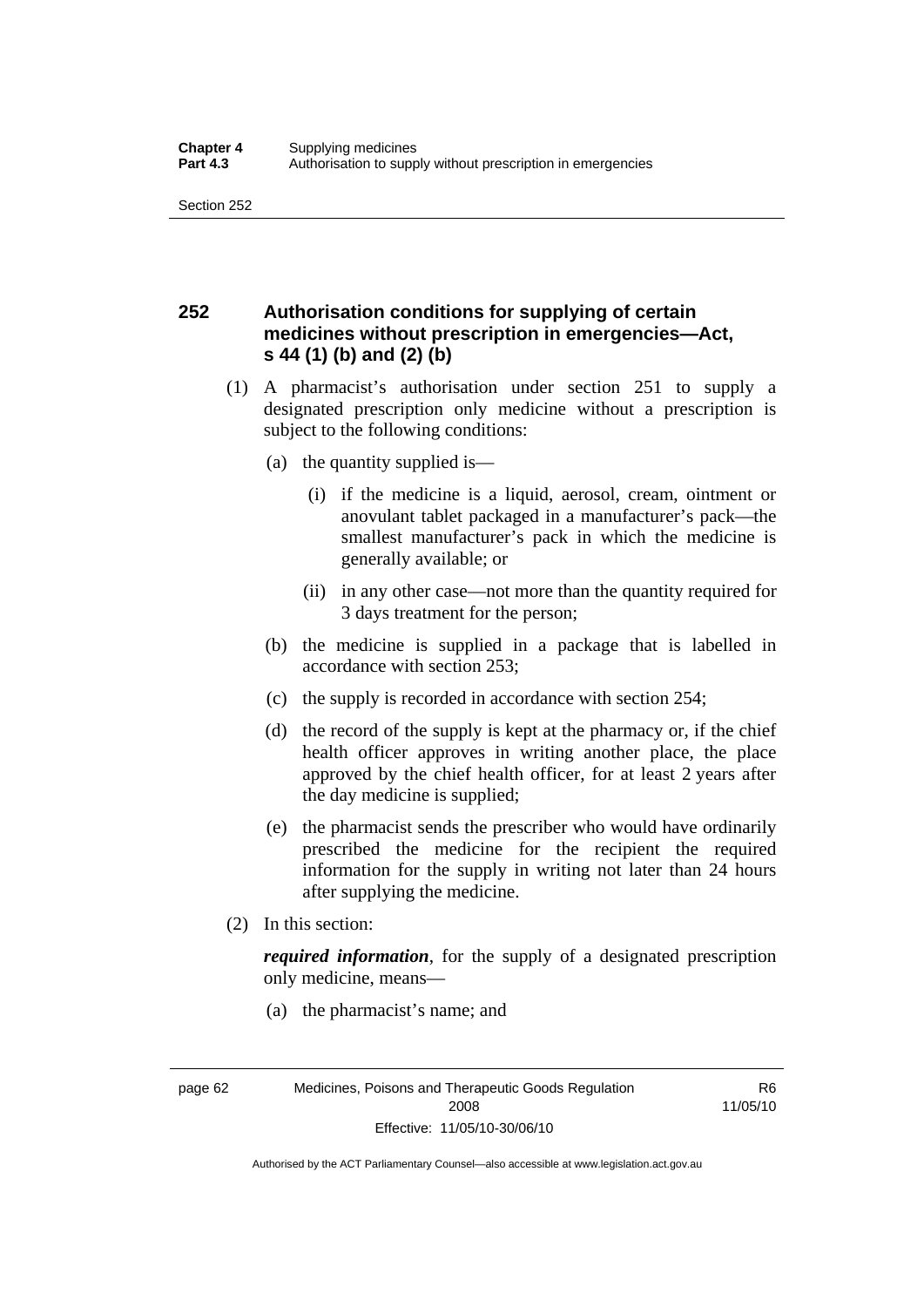- (b) the name, business address and telephone number of the pharmacy from which the medicine is supplied; and
- (c) the date the medicine is supplied; and
- (d) the name and address of the person to whom the medicine is supplied; and
- (e) the medicine's approved name or brand name; and
- (f) the form, strength and quantity of the medicine supplied.

## **253 Labelling medicines supplied without prescription in emergencies—Act, s 60 (1) (c) (i) and (2) (c) (i)**

The package of a designated prescription only medicine supplied to a person under section 251 must have a label that includes the following:

- (a) the name of the person to whom the medicine is supplied;
- (b) the date the medicine is supplied;
- (c) the name, business address and telephone number of the pharmacy from which the medicine is supplied;
- (d) the initials or other identification of the pharmacist supplying the medicine;
- (e) the medicine's approved name and brand name;

*Note Approved name*—see the medicines and poisons standard, par 1 (1).

- (f) the form, strength and quantity of the medicine;
- (g) if the package of the supplied medicine is not a manufacturer's pack—the relevant expiry date for the medicine;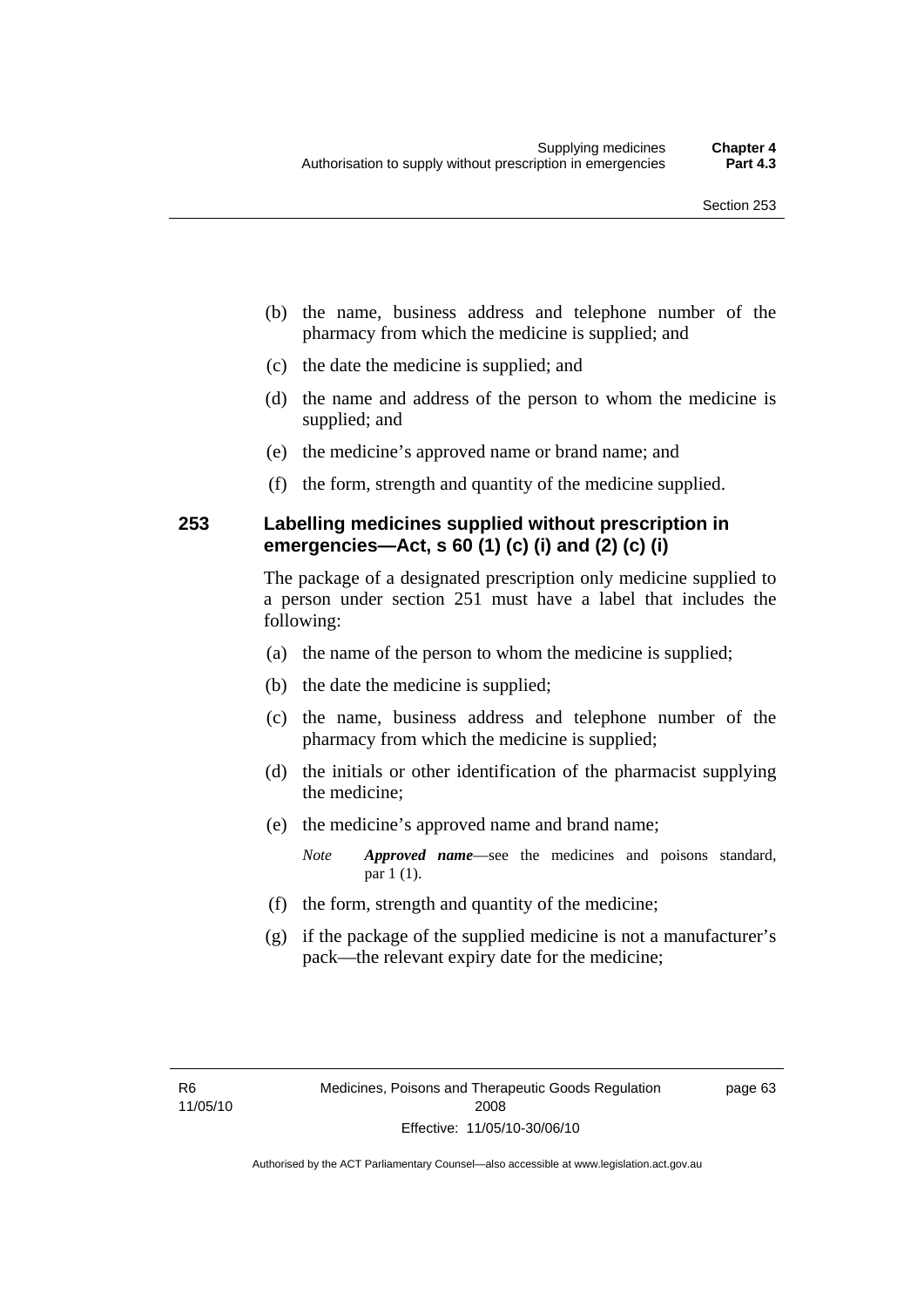- (h) directions about the use of the medicine that are adequate to allow the medicine to be taken or administered safely, including any warning statement in the medicines and poisons standard, appendix K (Drugs required to be labelled with a sedation warning) applying to the medicine;
- (i) words to the effect of 'keep out of reach of children'.

#### **Example—par (e) and par (f)**

Warfarin tablets (Coumadin) 5mg 3

*Note* An example is part of the regulation, is not exhaustive and may extend, but does not limit, the meaning of the provision in which it appears (see Legislation Act, s 126 and s 132).

## **254 Recording medicines supplied without prescription in emergencies**

A pharmacist who supplies a designated prescription only medicine to a person under section 251 must make a written record of the following information in relation to the supply of the medicine:

- (a) the pharmacist's name;
- (b) the name of the prescriber who would ordinarily have prescribed the medicine;
- (c) the date the medicine is supplied;
- (d) the name and address of the person to whom the medicine is supplied;
- (e) the medicine's approved name and brand name;
- (f) the form, strength and quantity of the medicine supplied.
- *Note Written* includes in electronic form (see Act, dict).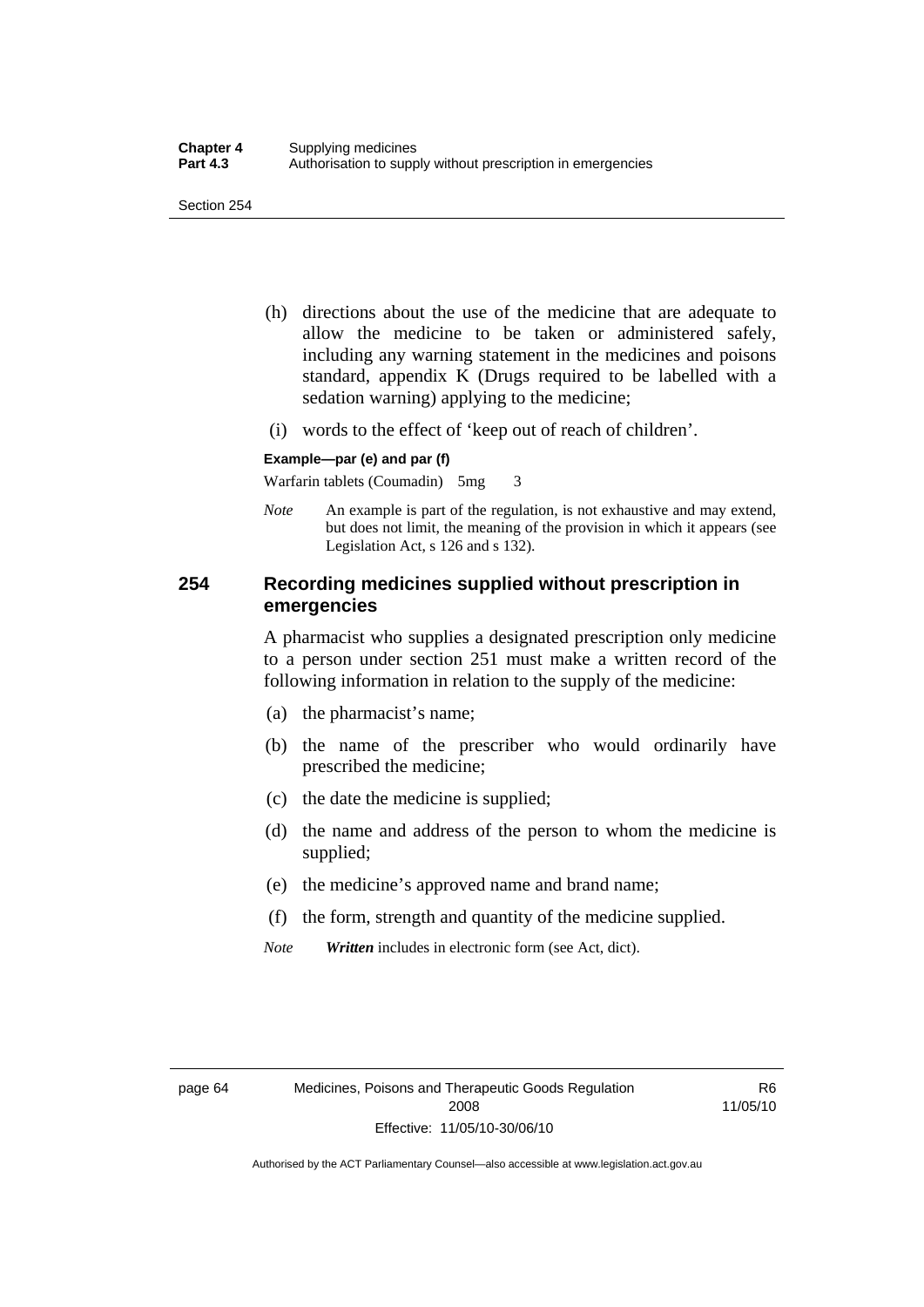## **Part 4.4 Authorisation to supply medicines for disposal**

## **260 Authorisation to supply medicines to pharmacists for disposal—Act, s 26 (1) (b)**

A person is authorised to supply a medicine to a pharmacist for disposal.

*Note Pharmacist* does not include an intern pharmacist (see dict).

### **261 Authorisation to supply medicines to commercial disposal operators for disposal—Act, s 26 (1) (b)**

A person is authorised to supply a medicine to another person for disposal if the other person—

- (a) holds an environmental authorisation for the disposal of the medicine; or
- (b) is an adult acting for a person mentioned in paragraph (a).
- *Note* For related authorisations, see pt 9.1.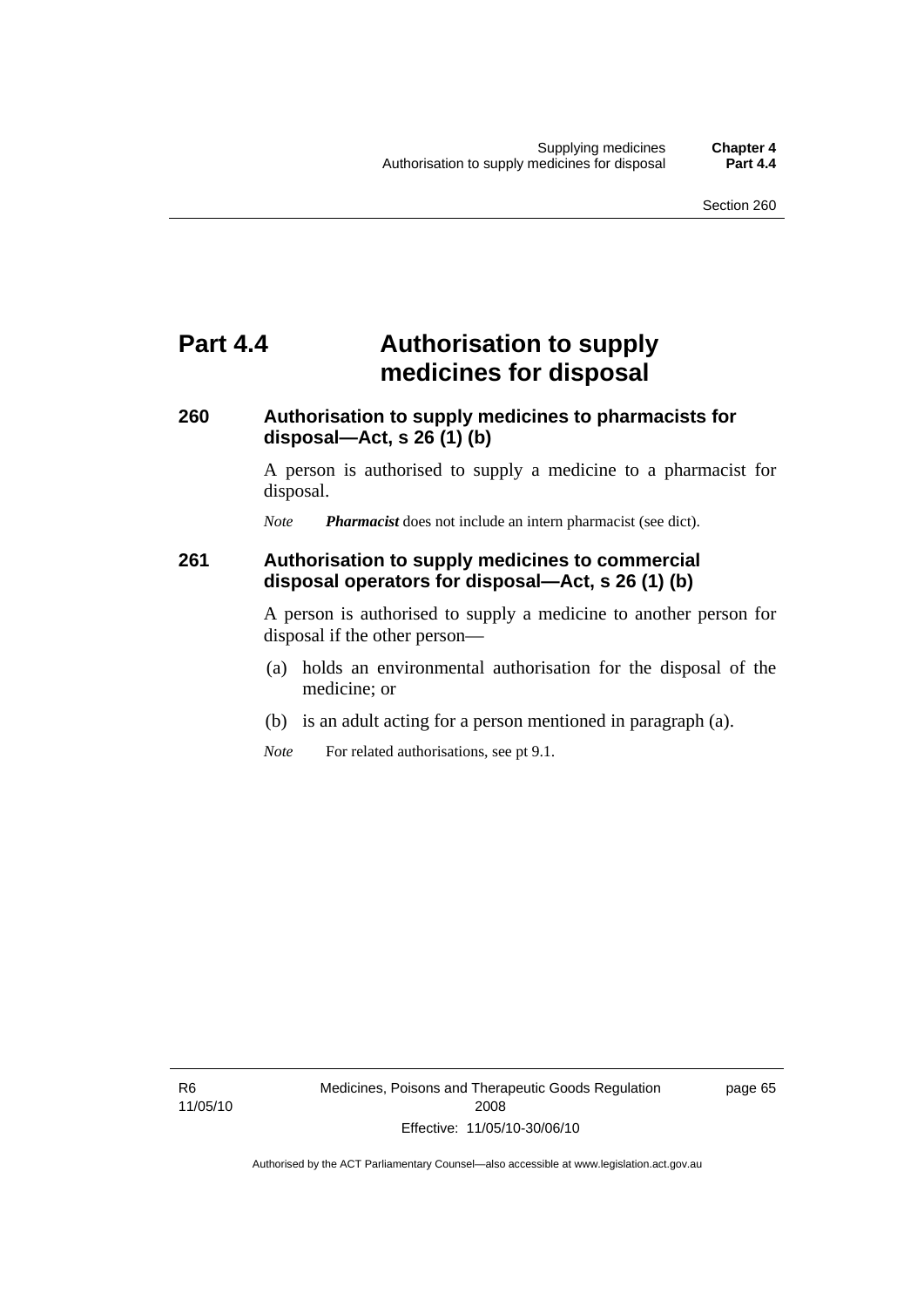## **Part 4.5 Wholesale supply of medicines under corresponding laws**

## **270 Conditions for wholesalers supplying medicines under corresponding laws—Act, s 20 (4) (c)**

The following conditions apply to a person who supplies medicines by wholesale under a corresponding law:

- (a) the person must comply with, and must ensure that the person's agents and employees comply with—
	- (i) the Australian code of good wholesaling practice for therapeutic goods for human use; and
	- (ii) the medicines Australia code of conduct;
	- *Note Australian code of good wholesaling practice for therapeutic goods for human use* and *medicines Australia code of conduct*—see the dictionary.
- (b) the person must not supply sample packs of a controlled medicine;
- (c) the person must not supply a medicine to someone else (the *buyer*) unless—
	- (i) the buyer is authorised to possess the medicine; and
	- (ii) the supply is in accordance with section 140 (Authorisation conditions for supplying medicines on purchase orders—Act, s 44 (1) (b) and (2) (b));

R6 11/05/10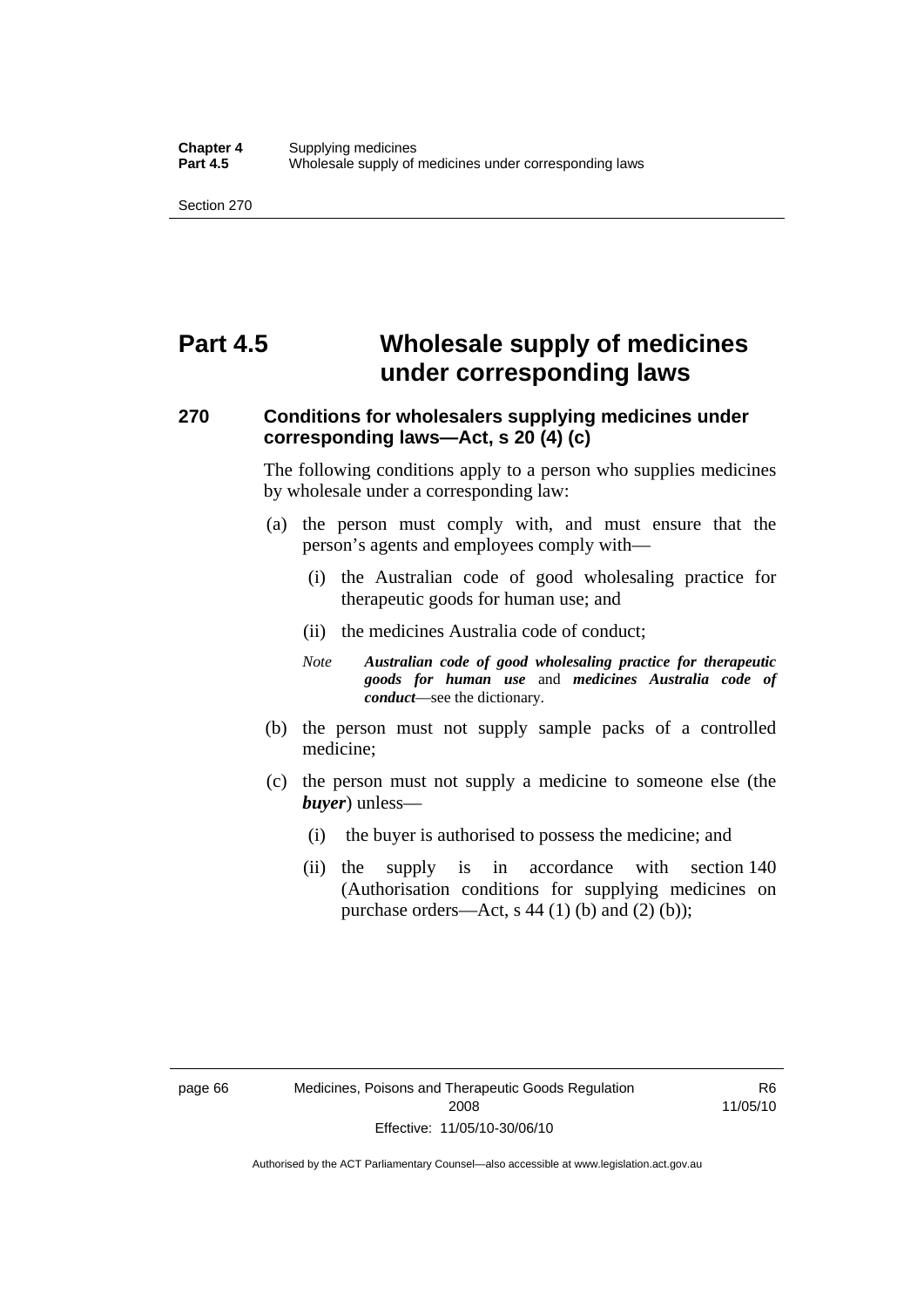- (d) the person must store medicines—
	- (i) within the manufacturer's recommended storage temperature range; and
	- (ii) in any other environmental condition that is necessary to preserve the medicine's stability and therapeutic quality.

R6 11/05/10 Medicines, Poisons and Therapeutic Goods Regulation 2008 Effective: 11/05/10-30/06/10

page 67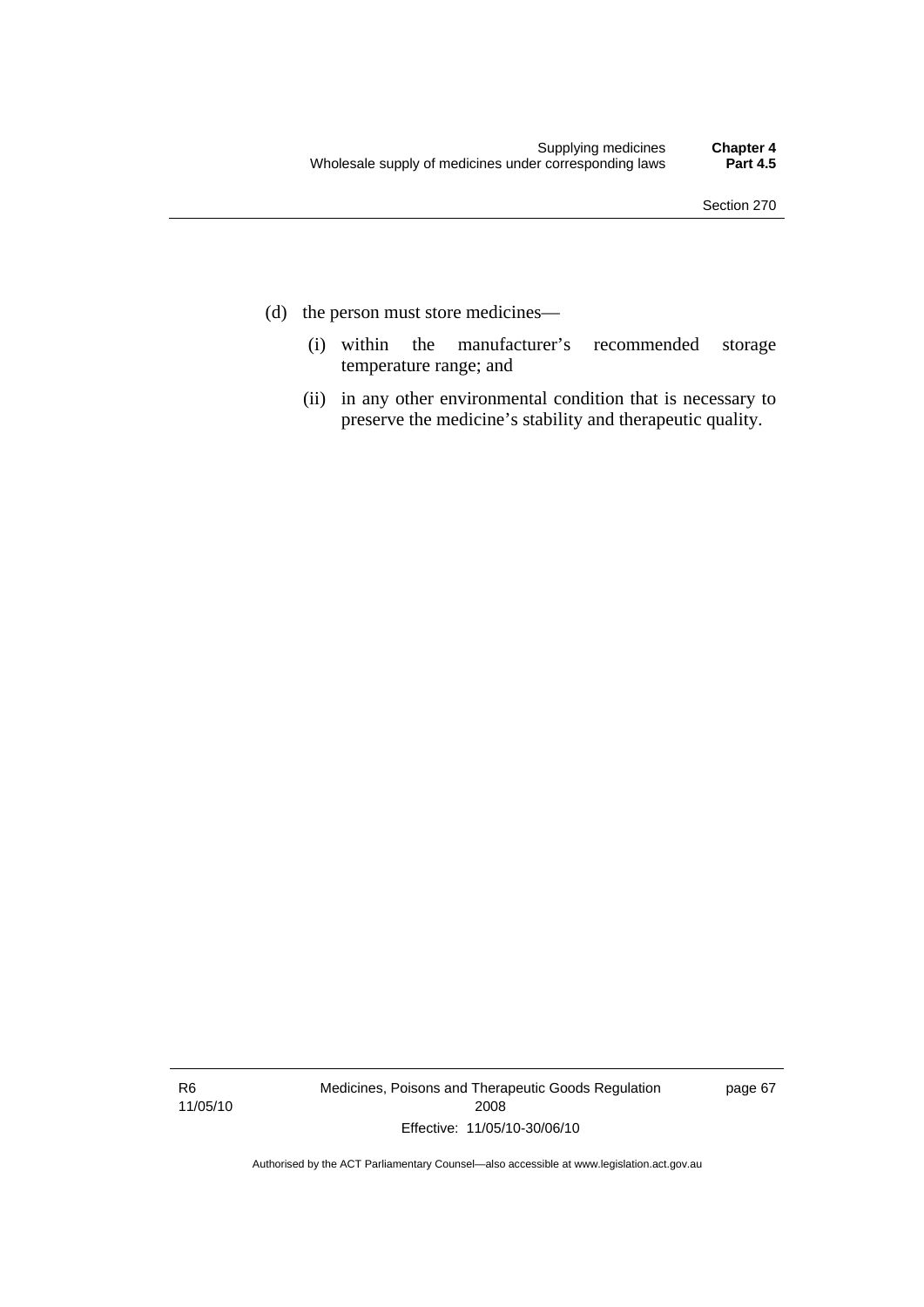## **Chapter 5 Administering medicines**

## **Part 5.1 Authorisations for health-related occupations**

## **350 Authorisation under sch 1 for people in health-related occupations to administer medicines—Act, s 37 (1) (b) and (3) (b)**

A person mentioned in schedule 1, column 2 is authorised to administer a medicine if—

- (a) administering the medicine is included in the schedule, column 3 in relation to the person; and
- (b) the administration is consistent with any restriction for the administration mentioned in the schedule, column 3.
- *Note* For authorisation to self-administer a medicine, see s 360.

## **351 Authorisation conditions for administration of medicines at institutions by people in health-related occupations— Act, s 44 (1) (b) and (2) (b)**

- (1) An authorisation under section 350 to administer a medicine is subject to the following conditions:
	- (a) if the medicine is administered under a standing order to a patient at an institution—the administration is recorded in the patient's medical records;
		- *Note Institution* includes a correctional centre and a CYP detention place (see s 652).

R6 11/05/10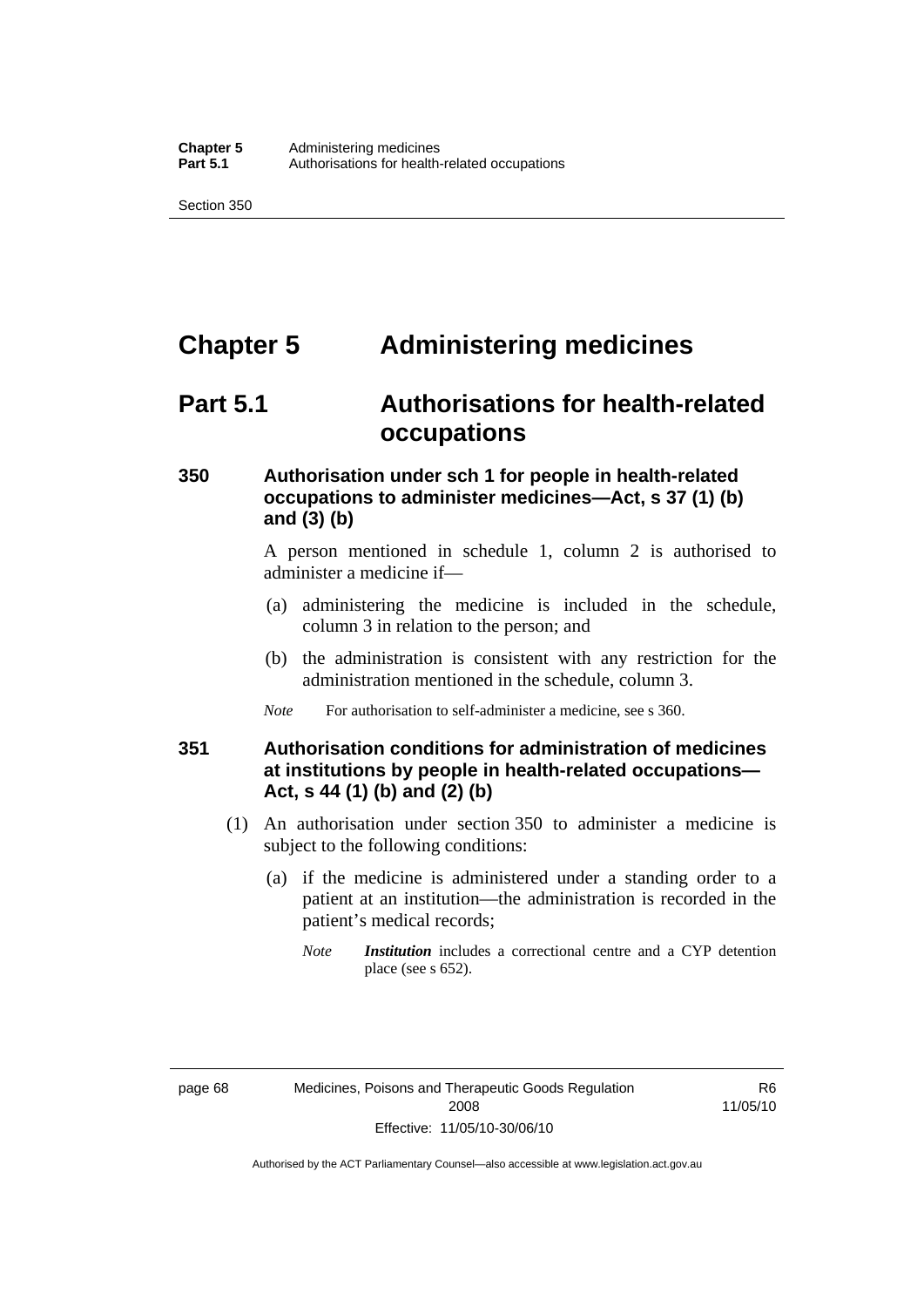- (b) if the medicine is a controlled medicine administered to a patient at an institution—
	- (i) the medicine is not removed from a storage receptacle until immediately before its administration; and
	- (ii) the administration is witnessed by a prescribed administration witness or, if a prescribed administration witness is not reasonably available to witness the administration, the administration is witnessed by another person; and
		- *Note* The witness must sign the record of the administration as witness (see Act, s 53 (e)).
	- (iii) the administration is recorded in—
		- (A) the patient's medical records; and
		- (B) the applicable controlled medicines register mentioned in section 543 (3) (Making entries in controlled medicines registers—Act, s 51 (1) (b)).
- (2) However, subsection (1) (b) does not apply in relation to a controlled medicine dispensed in a dose administration aid for—
	- (a) a patient at a residential aged care facility or residential disability care facility; or
	- (b) a detainee at a correctional centre; or
	- (c) a young detainee at a CYP detention place.
- (3) In this section:

*prescribed administration witness* means a person prescribed under section 544 (Prescribed witnesses for administration of controlled medicines—Act, s 53 (a) and (b)) for the administration of a controlled medicine.

page 69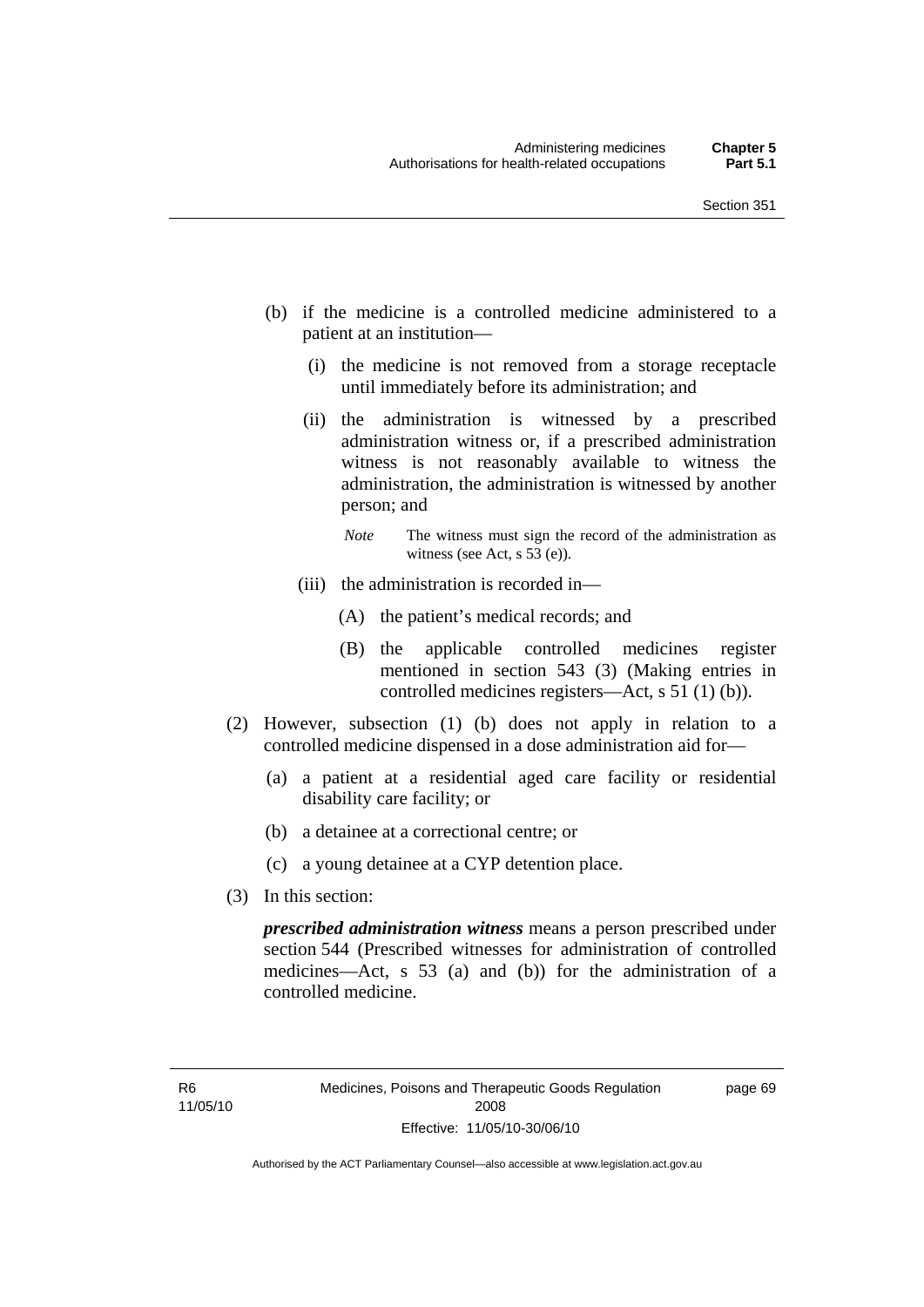## **Part 5.2 Other administration authorisations**

## **360 Authorisation for self-administration etc of medicines— Act, s 37 (2) (b) and (3) (b)**

- (1) This section applies in relation to a medicine obtained by a person from someone who is authorised to supply the medicine to the person.
- (2) The following dealings by the person with the medicine are authorised:
	- (a) if the person is a prescriber and the medicine is a restricted medicine—self-administration of a medicine prescribed or supplied by another prescriber who is not—
		- (i) a trainee dentist or intern doctor; or
		- (ii) related to or employed by the person;
	- (b) if the person is a prescriber and the medicine is not a restricted medicine—self-administration of the medicine;
	- (c) if the person is not a prescriber and the medicine is supplied for the person's own use—self-administration of the medicine;
	- (d) if the person is the custodian of an animal and the medicine is supplied for the animal's use—administering the medicine to the animal.
		- *Note Custodian*, of an animal—see the dictionary.
- (3) In this section:

*restricted medicine*—see section 30.

page 70 Medicines, Poisons and Therapeutic Goods Regulation 2008 Effective: 11/05/10-30/06/10

R6 11/05/10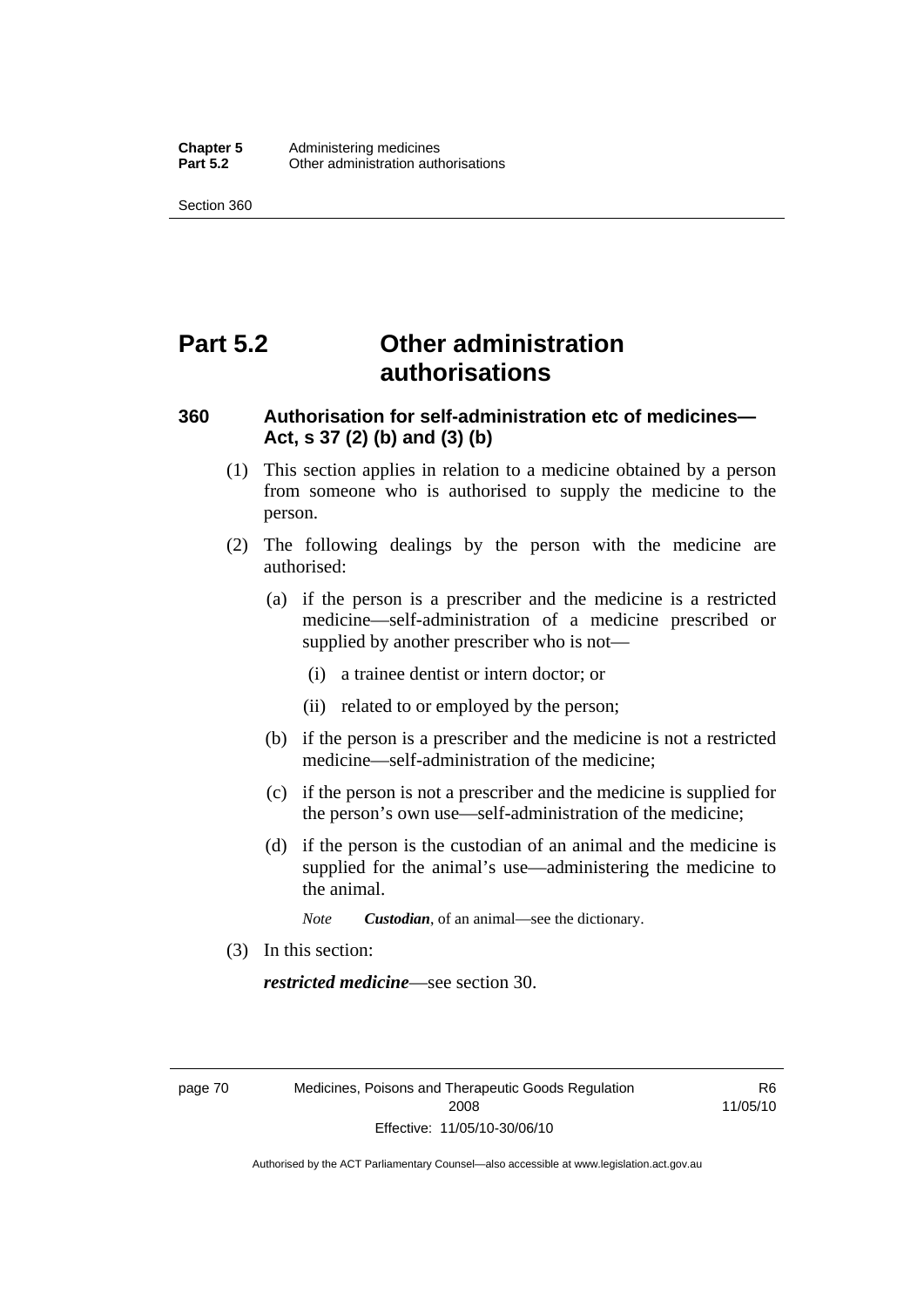## **361 Authorisation for administration of medicines by assistants—Act, s 37 (1) (b)**

- (1) A person (the *assistant*) is authorised to administer a medicine to someone else (the *assisted person*) if—
	- (a) the medicine is obtained by or for the assisted person from someone who is authorised to supply the medicine to the assisted person; and
	- (b) the medicine is administered in accordance with the directions on the medicine's labelling; and
	- (c) if the assisted person is not a person under a legal disability the assisted person asks for the assistant's help to take the medicine; and
	- (d) if the assisted person is a person under a legal disability—the assistant is authorised by the assisted person's parent or guardian to administer the medicine.
- (2) In this section:

*impaired decision-making ability*—a person has *impaired decision-making ability* if the person's decision-making ability is impaired because of a physical, mental, psychological or intellectual condition or state, whether or not the condition or state is a diagnosable illness.

#### *person under a legal disability* means—

- (a) a child; or
- (b) a person with impaired decision-making ability in relation to a matter relating to the person's health.

page 71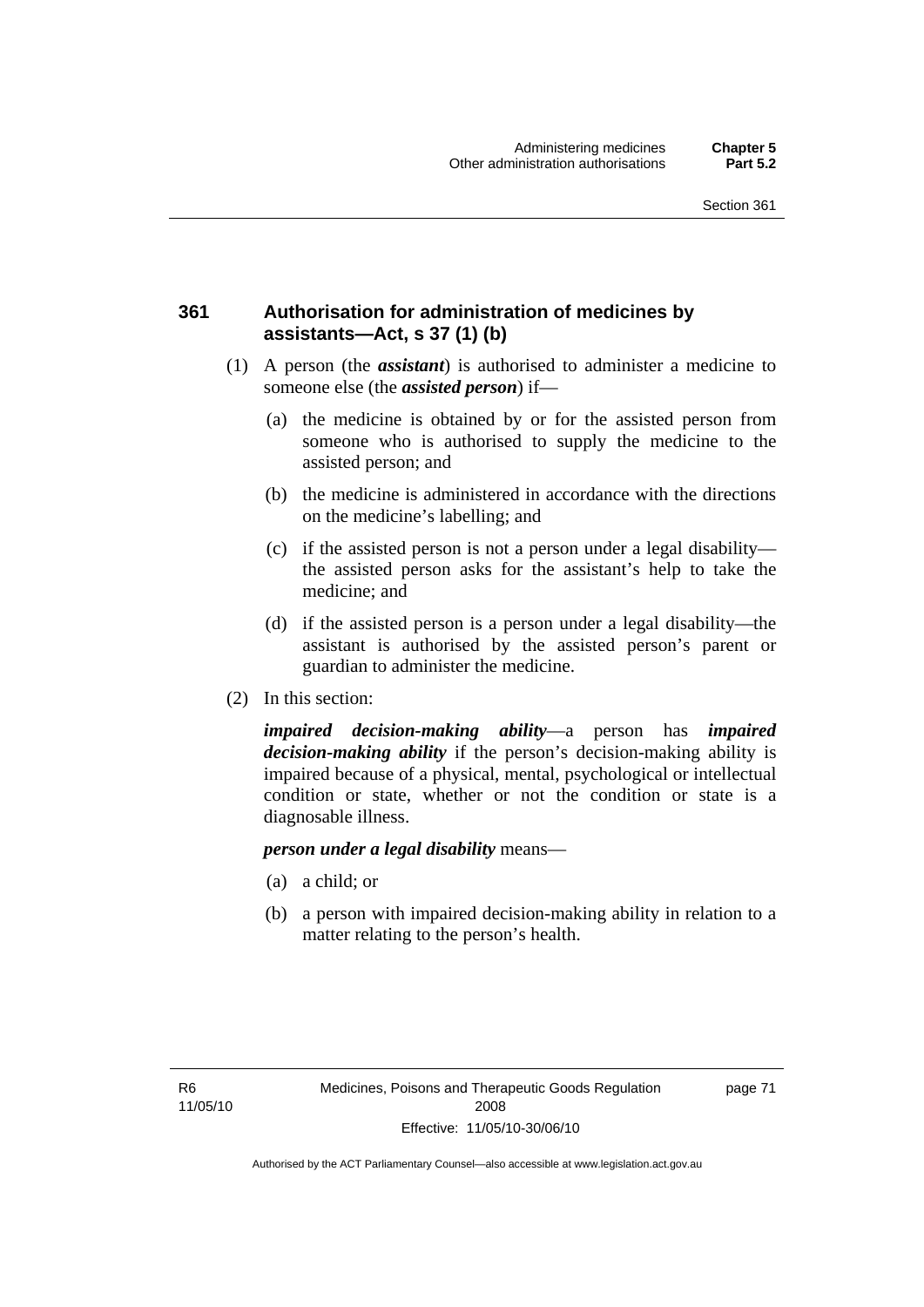## **Chapter 6 Obtaining and possessing medicines**

## **370 Authorisation under sch 1 to obtain and possess medicines—Act, s 35 (1) (b), (2) (b) and s 36 (b)**

- (1) A person mentioned in schedule 1, column 2 is authorised to obtain a medicine if obtaining the medicine—
	- (a) is included in the schedule, column 3 in relation to the person; and
	- (b) is consistent with any restriction for obtaining the medicine mentioned in the schedule, column 3.
- (2) A person mentioned in schedule 1, column 2 is authorised to possess a medicine if—
	- (a) possessing the medicine is included in the schedule, column 3 in relation to the person; and
	- (b) the possession is consistent with any restriction for the possession mentioned in the schedule, column 3.

## **371 Authorisation to obtain and possess medicines for certain personal use-related dealings—Act, s 35 (1) (b), (2) (b) and s 36 (b)**

- (1) A person is authorised to obtain or possess a medicine if the person obtains the medicine from someone who is authorised to supply the medicine to the person.
- (2) Subsection (1) applies in relation to a person whether the medicine is obtained by the person for the person's own use or as an agent for someone else.

R6 11/05/10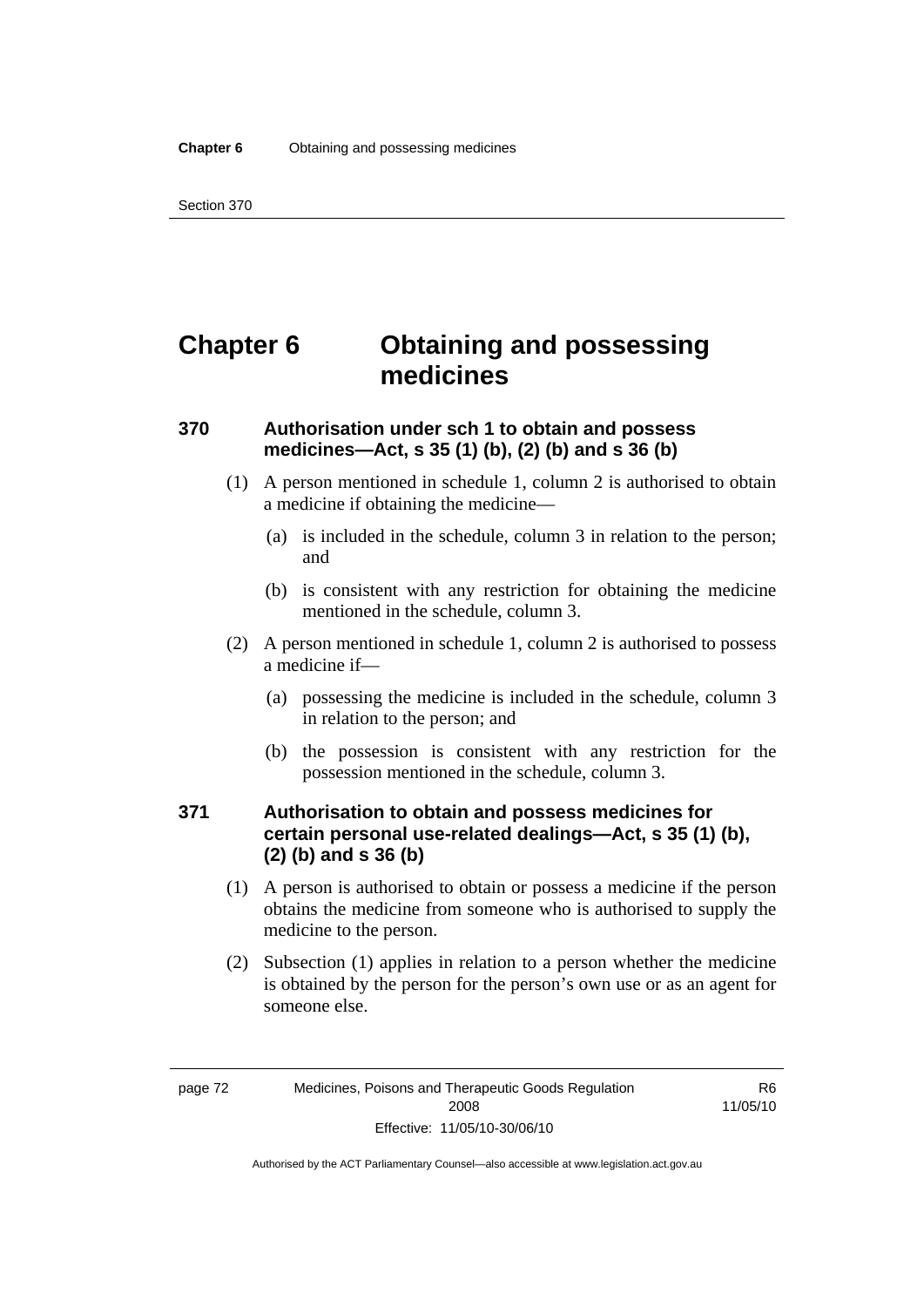## **Chapter 7 Manufacturing medicines**

## **380 Authorisation under sch 1 to manufacture medicines— Act, s 33 (b)**

A person mentioned in schedule 1, column 2 is authorised to manufacture a medicine if—

- (a) manufacturing the medicine is included in the schedule, column 3 in relation to the person; and
- (b) the manufacturing is consistent with any restriction for the manufacturing mentioned in the schedule, column 3.

R6 11/05/10 Medicines, Poisons and Therapeutic Goods Regulation 2008 Effective: 11/05/10-30/06/10

page 73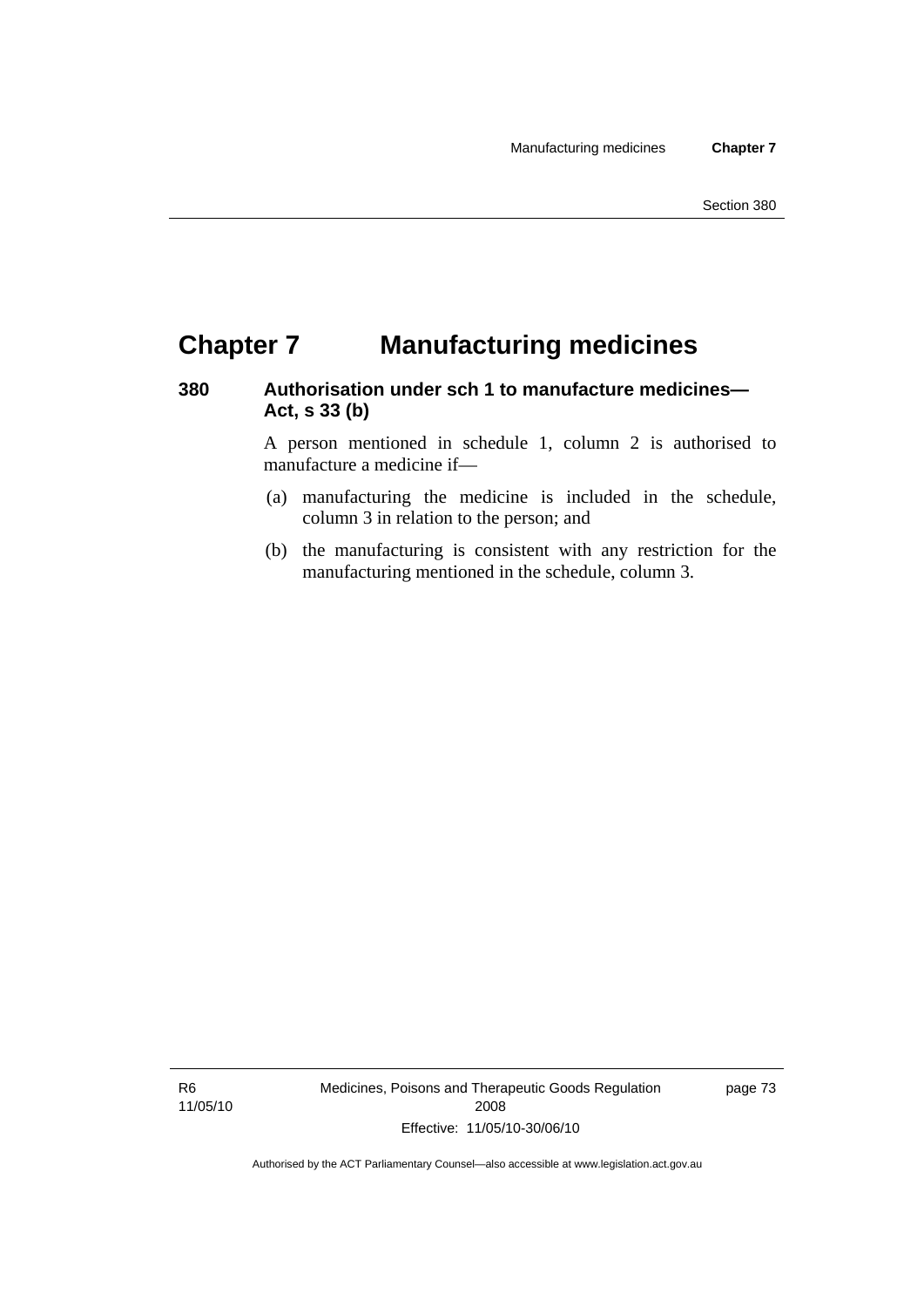## **Chapter 8 Discarding medicines**

#### **390 Discarding controlled medicines—Act, s 34 (1) (a)**

 (1) A controlled medicine must be discarded in accordance with this section.

- (2) A prescribed discarding witness may discard a controlled medicine in the presence of another prescribed discarding witness.
- (3) However, a person who is authorised to administer a controlled medicine may discard the residue of the medicine after administration in the presence of a person who is not a prescribed discarding witness if no other prescribed discarding witness is reasonably available to witness its discarding.
- (4) A person complies with this section if the person destroys the medicine so that it is unable to be used.
- (5) In this section:

*prescribed discarding witness* means a person prescribed under section 545 (Prescribed witnesses for discarding of controlled medicines—Act, s 54 (a) and (b)) for the discarding of a controlled medicine.

*Note* A medicine must not be discarded in a way that creates a risk to the health or safety of people or is likely to cause damage to property or the environment (see Act, s 34 (3)).

*Note* See also the *Drugs of Dependence Act 1989*, div 11.4 about the disposal of seized substances.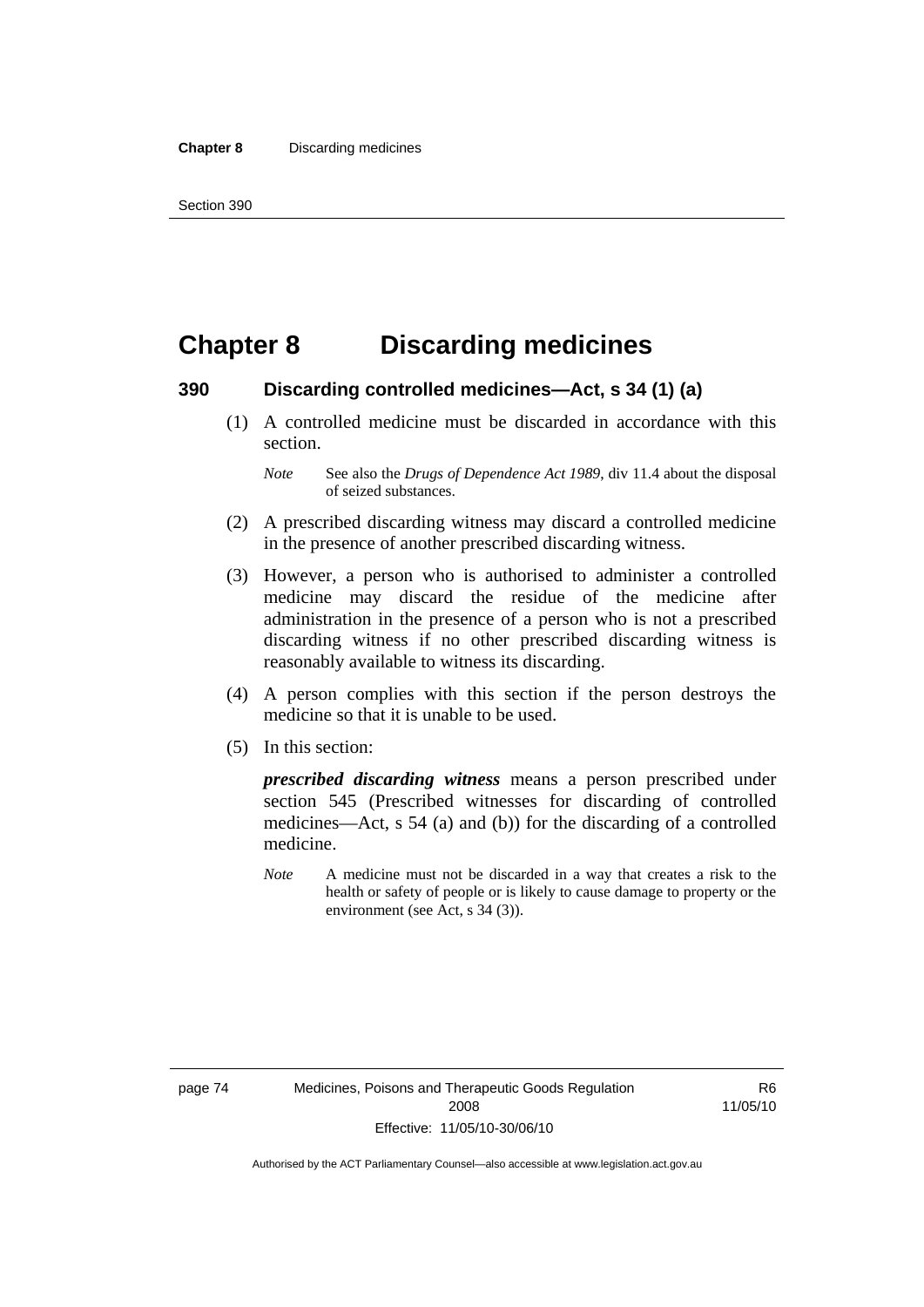## **Chapter 9 Other medicines authorisations**

## **Part 9.1 Authorisations for delivery people and commercial disposal operators**

## **U** 400 Authorisations to deliver medicines under supply **authorities—Act, s 26 (1) (b), (2) (b), s 35 (1) (b), (2) (b) and s 36 (b)**

- (1) This section applies to an adult (the *delivery person*), other than a health professional at an institution, who is—
	- (a) engaged to transport and deliver a medicine supplied on a supply authority; or
	- (b) acting for a person mentioned in paragraph (a).

*Note* For health professionals at institutions, see sch 1.

- (2) The delivery person is authorised to—
	- (a) obtain and possess the medicine for the purposes of transporting and delivering the medicine as engaged; and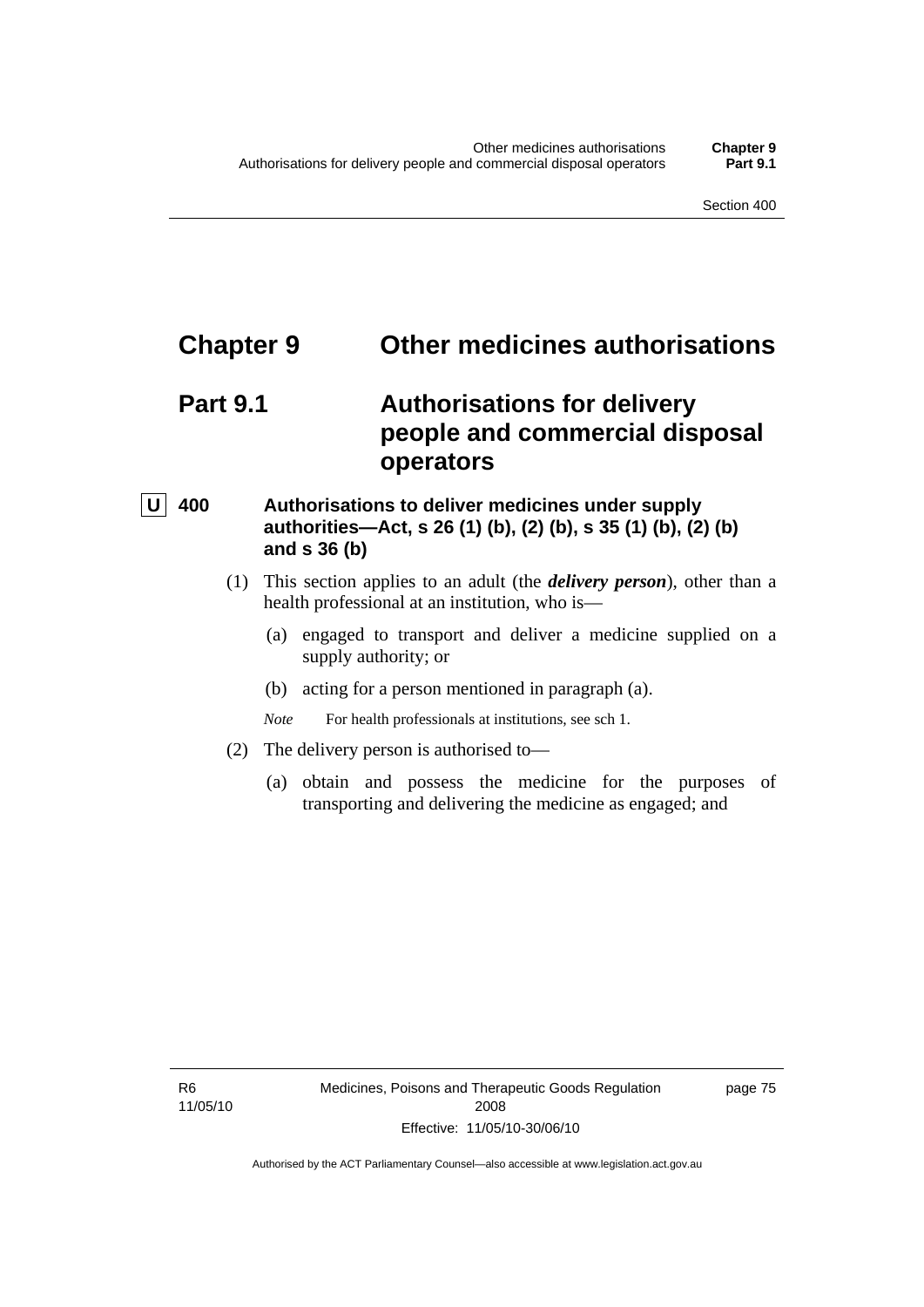(b) supply the medicine to the entity named as the recipient in the supply authority or the entity's agent.

#### **Examples—delivery person**

- 1 a hospital employee who is not a health professional
- 2 an employee of a courier service

#### **Example—agent**

the guardian of a child for a prescription dispensed for the child

- *Note 1 Entity* includes a person (see Legislation Act, dict, pt 1).
- *Note 2* An example is part of the regulation, is not exhaustive and may extend, but does not limit, the meaning of the provision in which it appears (see Legislation Act, s 126 and s 132).

## **401 Authorisations for commercial disposal operators—Act, s 26 (1) (b) and (2) (b), s 35 (1) (b) and (2) (b) and s 36 (b)**

- (1) This section applies to a person who—
	- (a) holds an environmental authorisation for the disposal of a medicine; or
	- (b) is an adult acting for a person mentioned in paragraph (a).
- (2) The person is authorised to obtain and possess the medicine for the purposes of disposing of the medicine as engaged.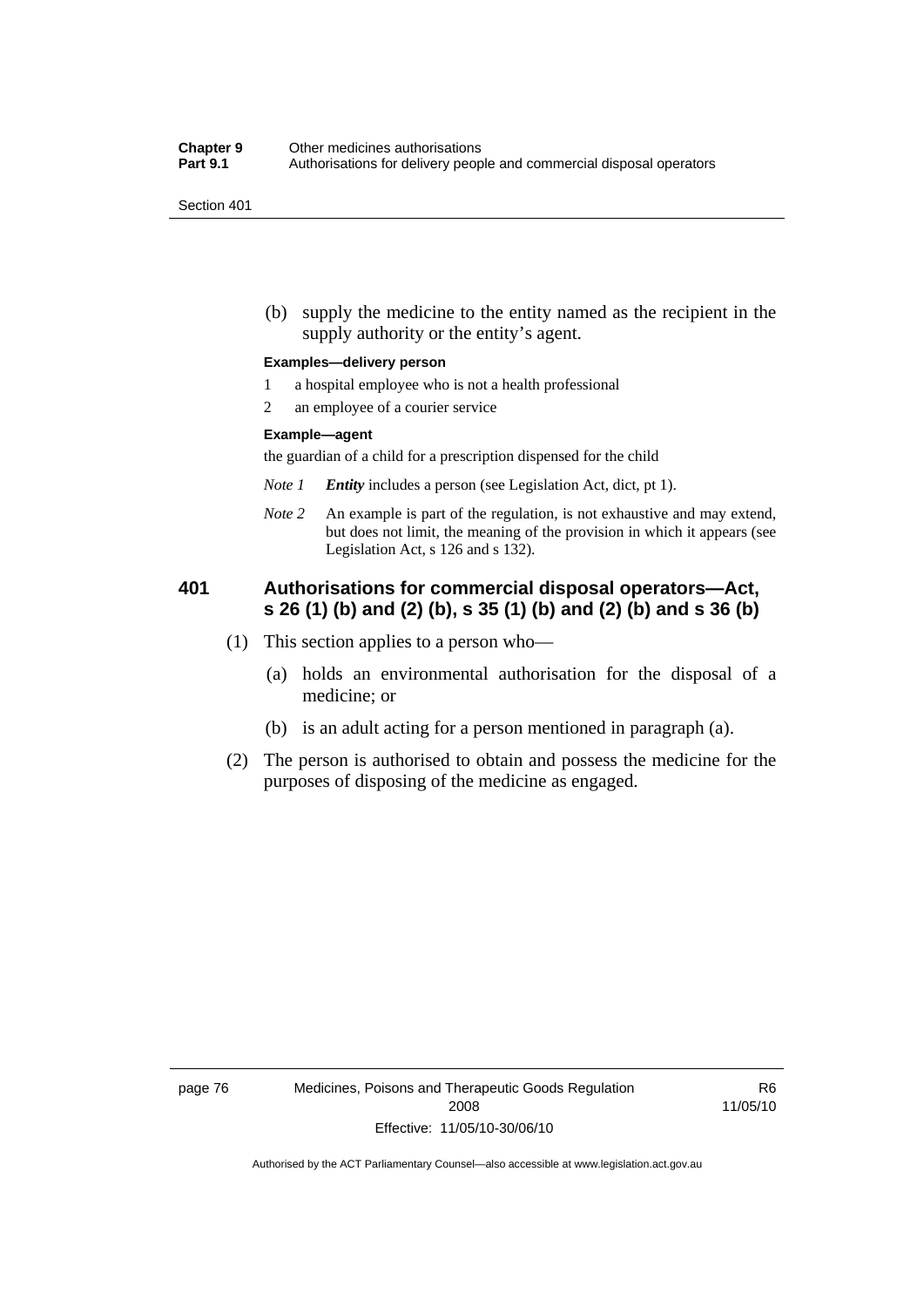## **Part 9.2 Emergency supply and administration of adrenaline and salbutamol**

## **410 Authorisations to supply and administer adrenaline and salbutamol—Act, s 26 (1) (b) and s 37 (1) (b)**

- (1) A person is authorised to do 1 or more of the following for someone else (the *assisted person*) who is in immediate need of adrenaline or salbutamol:
	- (a) supply authorised adrenaline or authorised salbutamol to the assisted person;
	- (b) supply authorised adrenaline or authorised salbutamol to someone else for immediate administration to the assisted person;
	- (c) administer authorised adrenaline or authorised salbutamol to the assisted person.
- (2) In this section:

*authorised adrenaline* means adrenaline in a single use automatic injector delivering not more than 0.3mg adrenaline.

*authorised salbutamol* means salbutamol in, or for, a metered inhaler.

R6 11/05/10 page 77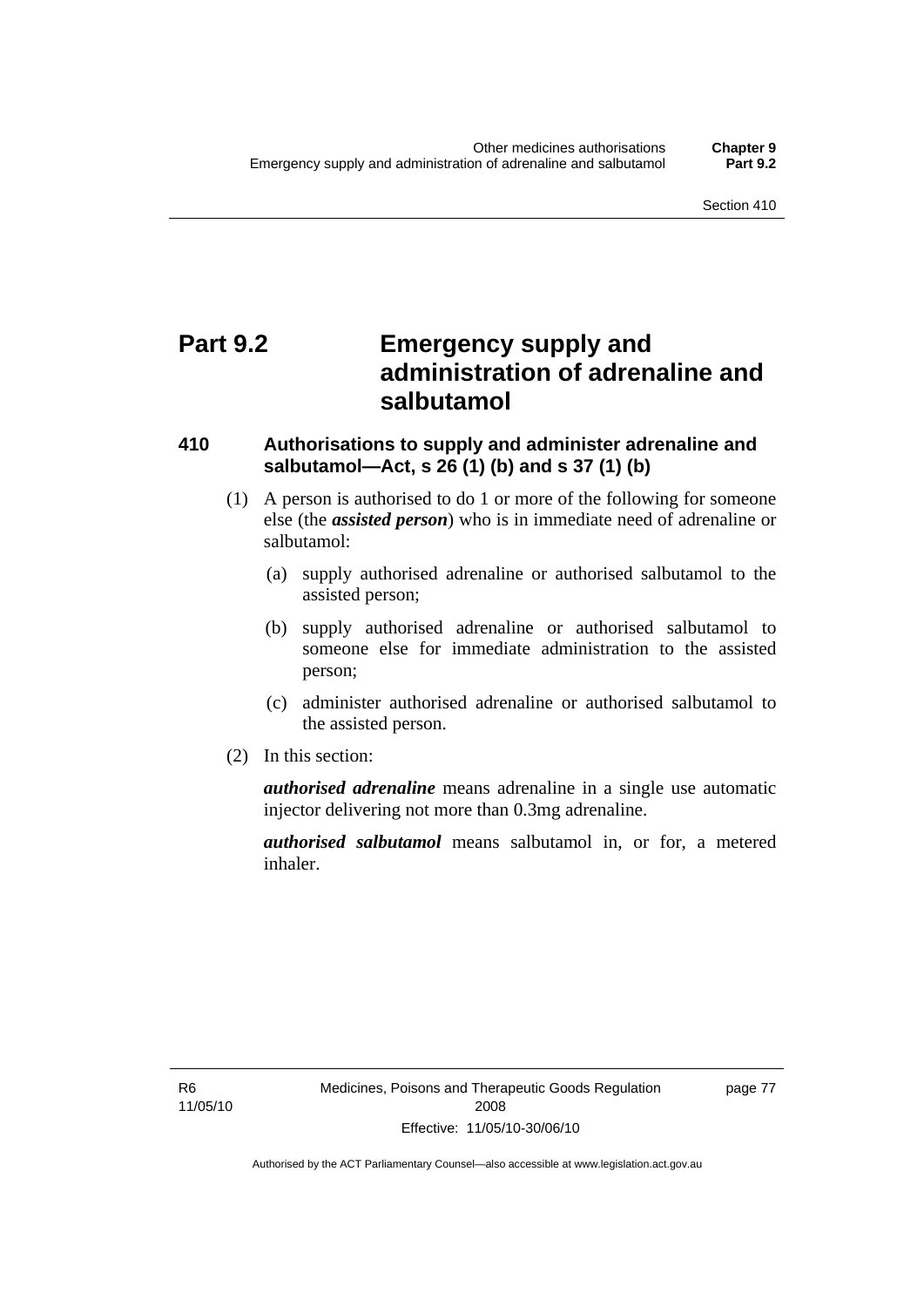## **Part 9.3 Medicines authorisations for corrections functions**

## **420 Authorisations for CYP authorised people—Act, s 26 (1) (b), s 35 (1) (b), (2) (b), s 36 (b) and s 37 (1) (b)**

A CYP authorised person is authorised, within the scope of the person's employment, to do any of the following in relation to a medicine supplied for a young detainee by a person who is authorised to supply the medicine:

- (a) obtain the medicine;
- (b) possess the medicine (including possess the medicine outside a CYP detention place for the purpose of administering the medicine to a young detainee while the young detainee is lawfully outside the place);
- (c) administer the medicine to the young detainee;
- (d) supply the medicine to a person who is authorised to obtain the medicine for the young detainee.

**Example—young detainee lawfully outside CYP detention place** 

the detainee is on local leave escorted by a CYP authorised person

- *Note 1 CYP authorised person* and *CYP detention place*—see the dictionary.
- *Note 2 Young detainee*—see the *Children and Young People Act 2008*, s 95.
- *Note 3* An example is part of the regulation, is not exhaustive and may extend, but does not limit, the meaning of the provision in which it appears (see Legislation Act, s 126 and s 132).

page 78 Medicines, Poisons and Therapeutic Goods Regulation 2008 Effective: 11/05/10-30/06/10

R6 11/05/10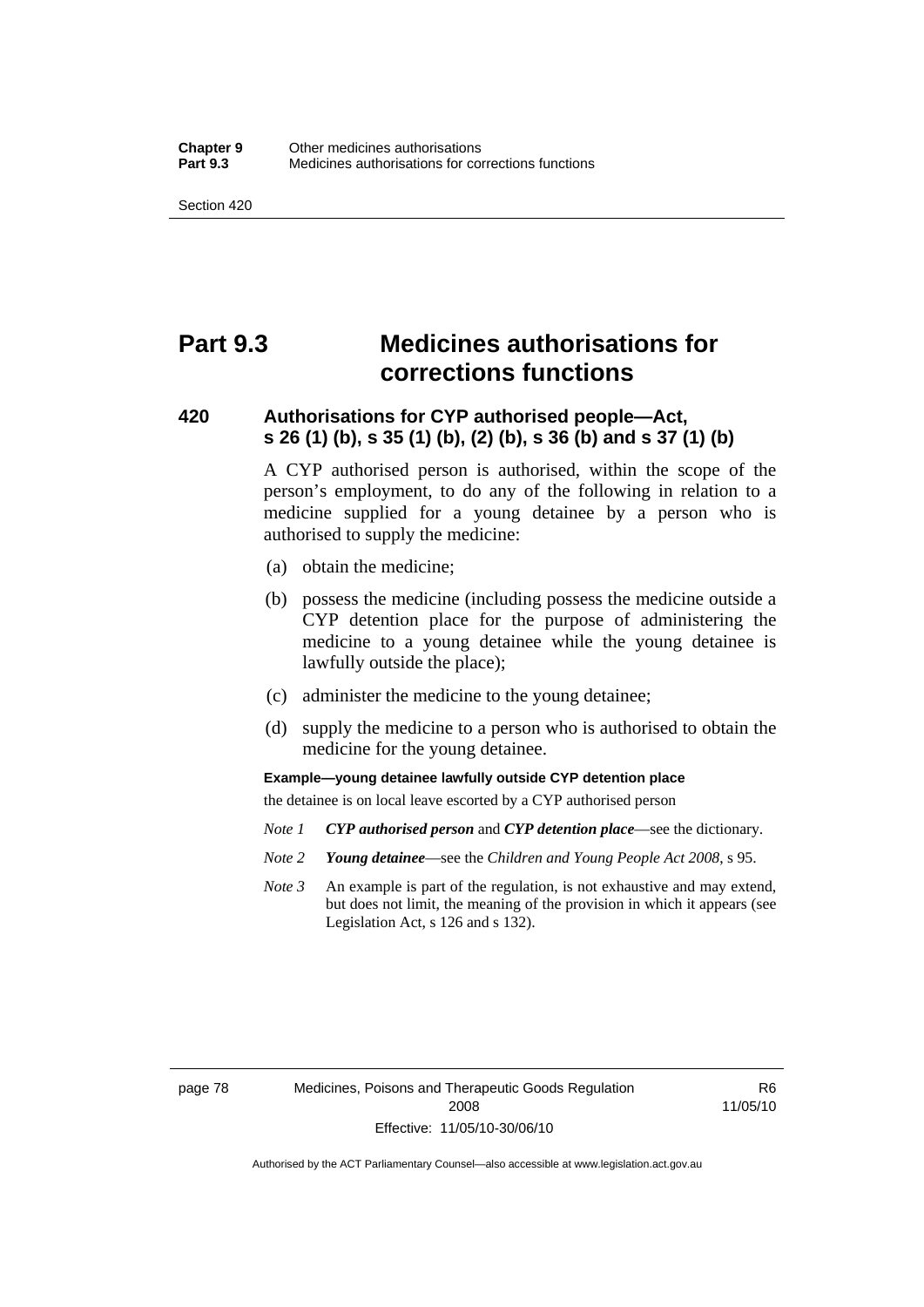## **421 Authorisations for corrections officers—Act, s 26 (1) (b), s 35 (1) (b), (2) (b), s 36 (b) and s 37 (1) (b)**

A corrections officer is authorised, within the scope of the officer's employment, to do any of the following in relation to a medicine supplied for a detainee by a person who is authorised to supply the medicine:

- (a) obtain the medicine;
- (b) possess the medicine (including possess the medicine outside a correctional centre for the purpose of administering the medicine to a detainee while the detainee is lawfully outside the centre);
- (c) administer the medicine to the detainee;
- (d) supply the medicine to a person who is authorised to obtain the medicine for the detainee.
- *Note 1* See the example and notes to s 420.
- *Note 2 Detainee*—see the *Corrections Management Act 2007*, s 6.

### **422 Authorisations for court and police cell custodians—Act, s 26 (1) (b), s 35 (1) (b), (2) (b), s 36 (b) and s 37 (1) (b)**

- (1) A custodian is authorised, within the scope of the custodian's employment, to do any of the following in relation to a medicine supplied for a person in custody at court cells or police cells by someone who is authorised to supply the medicine:
	- (a) obtain the medicine at the cells;
	- (b) possess the medicine at the cells;
	- (c) administer the medicine to the person in custody at the cells;
	- (d) supply the medicine to someone who is authorised to obtain the medicine for the person in custody.

R6 11/05/10 page 79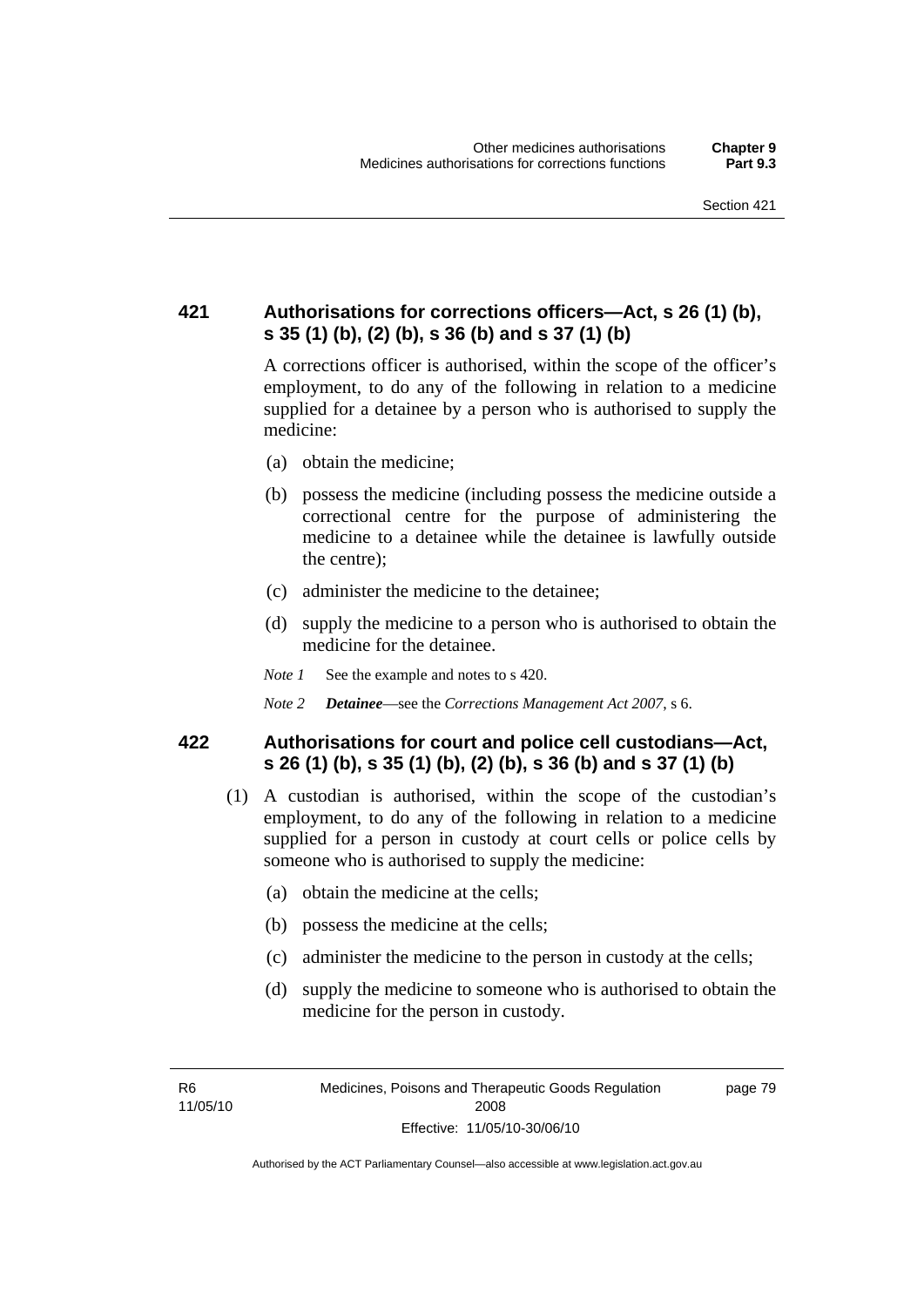(2) In this section:

*court cell*—see the *Corrections Management Act 2007*, section 29.

#### *custodian* means—

- (a) a person in charge of a court cell or police cell; or
- (b) a person acting under the direct supervision of the person in charge.

#### *person in custody* means—

- (a) a detainee; or
- (b) a young detainee; or
- (c) a person detained at a police cell under the *Corrections Management Act 2007*, section 30; or
- (d) a person detained at a court cell under the *Corrections Management Act 2007*, section 33.

*police cell*—see the *Corrections Management Act 2007*, section 29.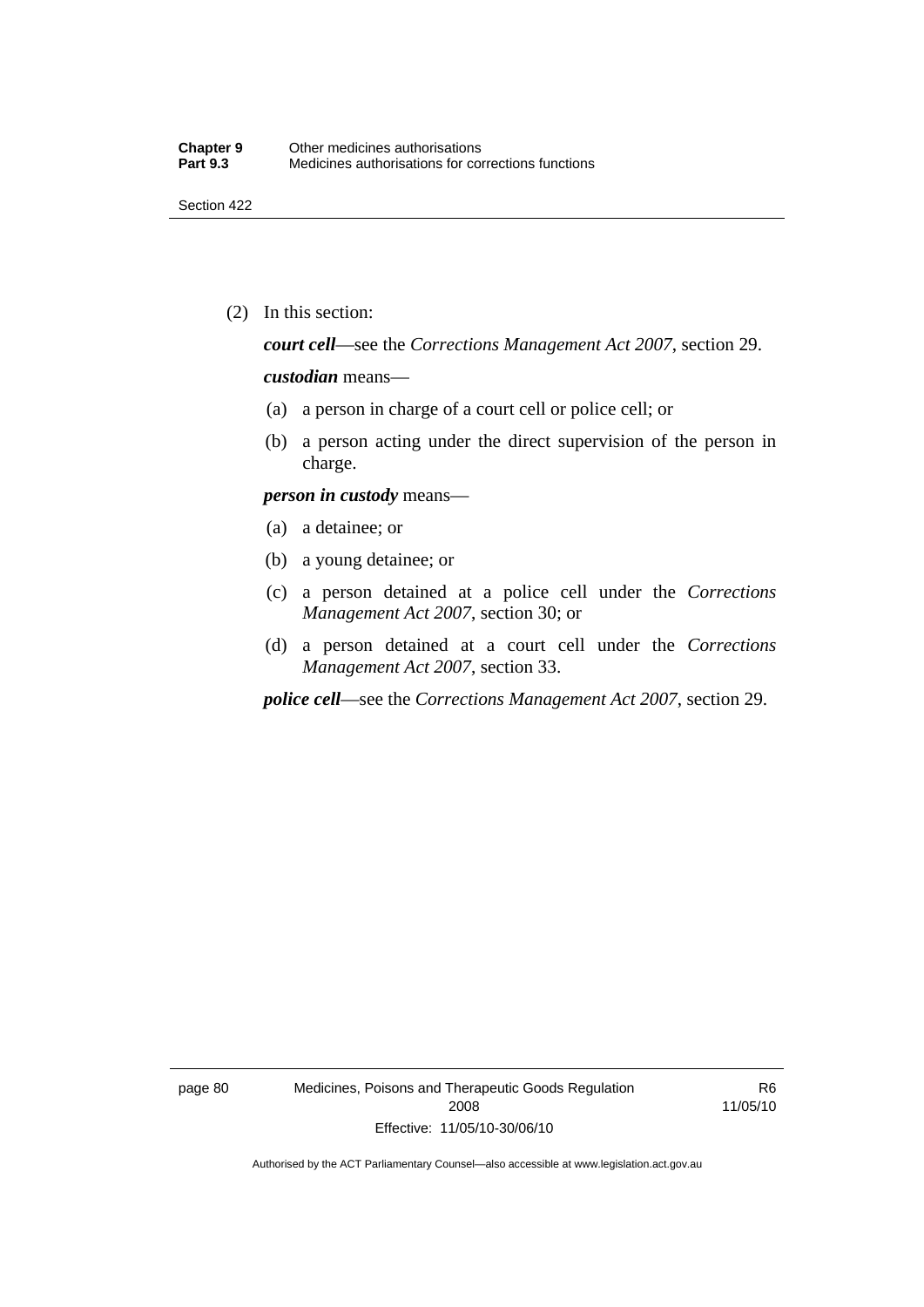## **Part 9.4 Authorisations for medicines research and education program purposes other than controlled medicines**

*Note* A licence is required for research and education programs in relation to controlled medicines (see pt 14.2).

## **430 Authorisations for non-controlled medicines research and education—Act, s 26 (1) and (2) (b)**

- (1) A scientifically qualified person employed at a recognised research institution (other than the Canberra Hospital) is authorised to do the following for the purposes of an authorised activity at the institution:
	- (a) issue a purchase order for a relevant medicine;
	- (b) obtain on a purchase order a relevant medicine;
	- (c) possess a relevant medicine;
	- (d) supply a relevant medicine to a person (a *relevant person*) who is taking part in the authorised activity at the institution.
	- *Note 1 Scientifically qualified person*—see the dictionary.

- (2) A scientifically qualified person employed at the Canberra Hospital is authorised to do the following for the purposes of an authorised activity at the hospital:
	- (a) issue a written requisition for a relevant medicine;
	- (b) obtain on a written requisition a relevant medicine;
	- (c) possess a relevant medicine;

R6 11/05/10 page 81

*Note 2 Recognised research institution*—see the Act, s 20 (5).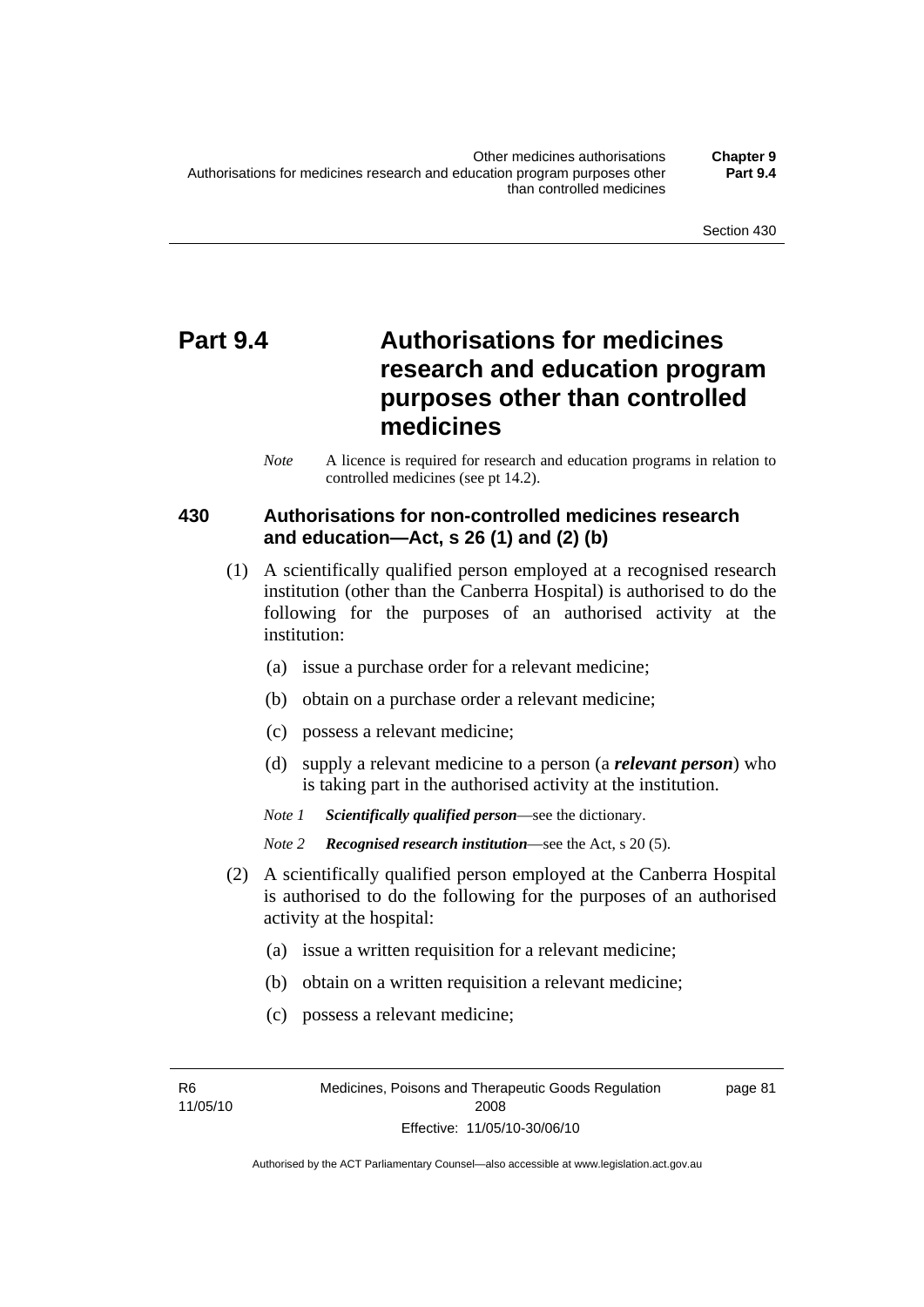| <b>Chapter 9</b> | Other medicines authorisations                                             |
|------------------|----------------------------------------------------------------------------|
| <b>Part 9.4</b>  | Authorisations for medicines research and education program purposes other |
|                  | than controlled medicines                                                  |

- (d) supply a relevant medicine to a person (also a *relevant person*) who is taking part in the authorised activity at the hospital.
- (3) A relevant person is authorised to do the following in relation to a relevant medicine for the purposes of an authorised activity:
	- (a) obtain the medicine from the scientifically qualified person for the activity;
	- (b) possess the medicine for the purposes of the activity;
	- (c) supply the medicine to the scientifically qualified person for the activity.
- (4) In this section:

*authorised activity*, in relation to a relevant medicine at a recognised research institution, means the conduct of any of the following if it does not involve the administration of the medicine to a person:

- (a) medical or scientific research in relation to the medicine at the institution;
- (b) instruction involving the medicine at the institution;
- (c) quality control or analysis of the medicine at the institution.

*relevant medicine* means a medicine other than a controlled medicine.

### **431 Authorisation conditions for non-controlled medicines research and education—Act, s 44 (1) (b) and (2) (b)**

A scientifically qualified person's authorisation under section 430 is subject to the following conditions:

- (a) the person has written approval for the conduct of the authorised activity from the person in charge of—
	- (i) the recognised research institution; or
	- (ii) a faculty or division of the institution;

page 82 Medicines, Poisons and Therapeutic Goods Regulation 2008 Effective: 11/05/10-30/06/10 R6 11/05/10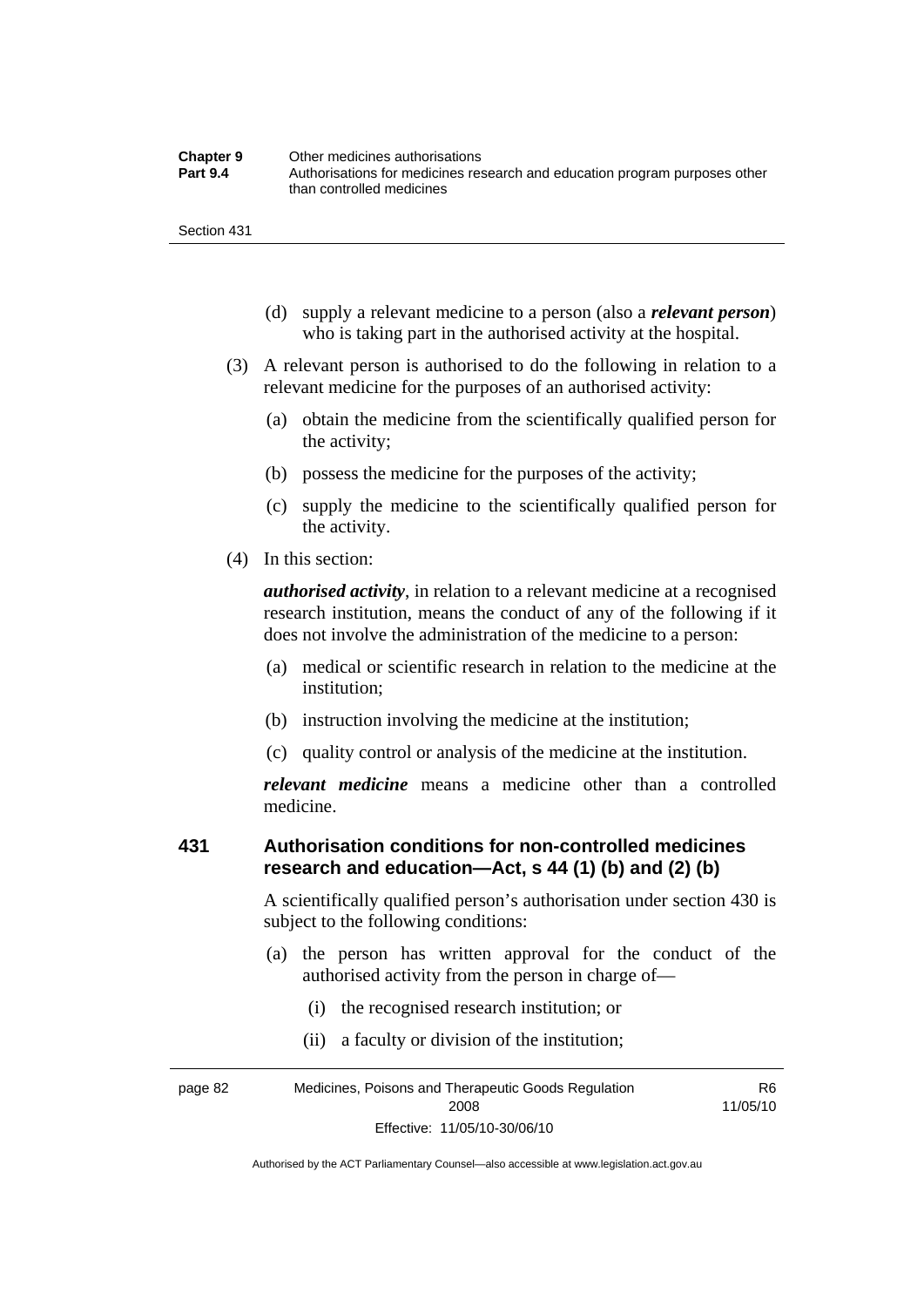- (b) if the recognised research institution employing the person is the Canberra Hospital—
	- (i) a requisition for the relevant medicine issued by the person complies with section 55 (General requirements for written requisitions) and section 56 (Particulars for requisitions); and
	- (ii) the requisition is for an amount of the medicine approved in writing by the person in charge; and
	- (iii) the requisition is for an amount of the medicine used solely for the purpose approved in writing by the person in charge;
- (c) if the person is employed at a recognised research institution other than the Canberra Hospital—
	- (i) a purchase order for the relevant medicine complies with section 62; and
	- (ii) the purchase order is for an amount of the medicine approved in writing by the person in charge;
- (d) the medicine is obtained from someone who is authorised to supply the medicine to the person.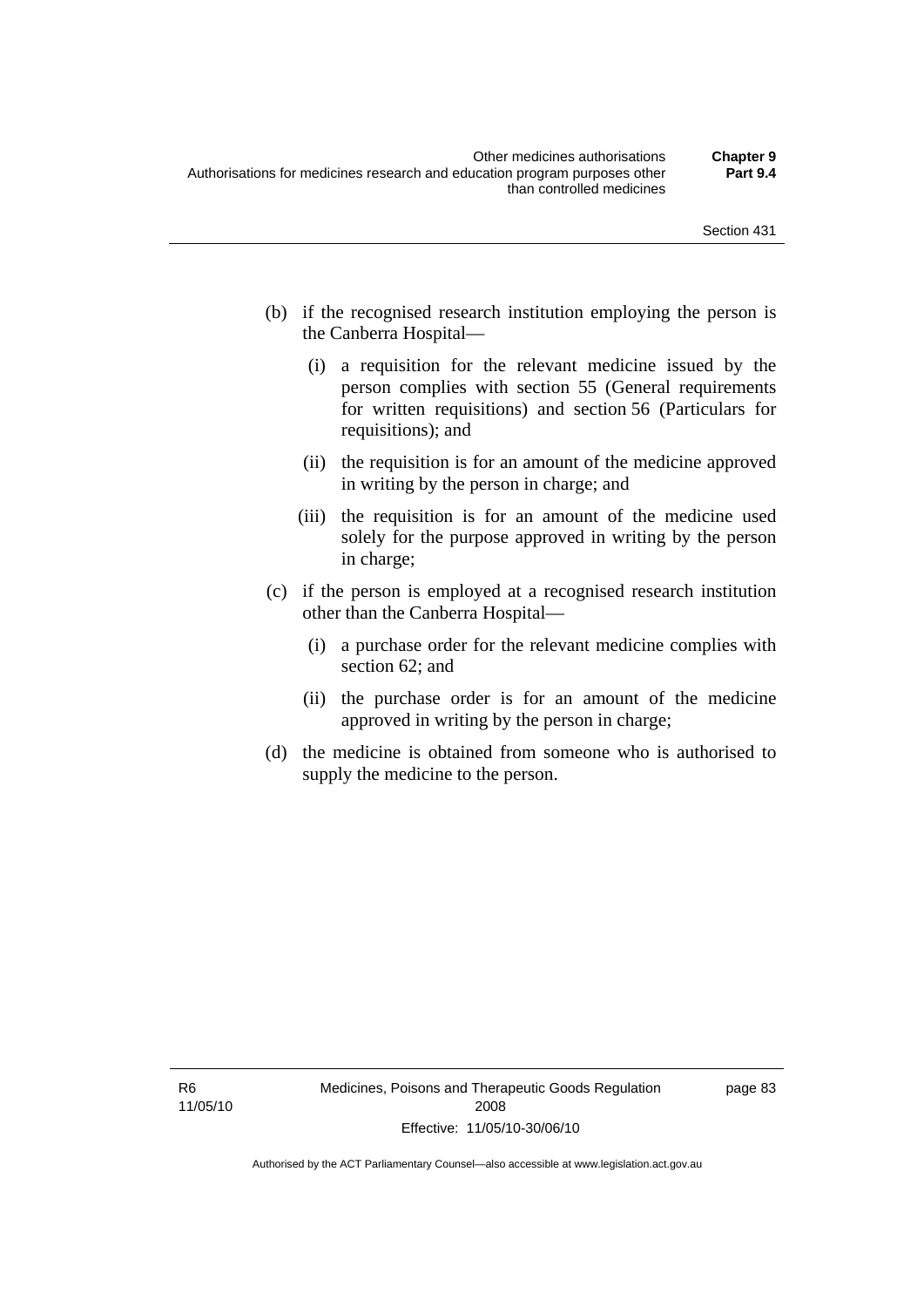## **Part 9.5 Authorisations under medicines licences**

## **Division 9.5.1 Controlled medicines research and education program licence authorisations**

- *Note 1* For authorisation for research and education for other medicines, see pt 9.4.
- *Note* 2 For other provisions about controlled medicines research and education program licences, see pt 14.2.

## **440 Authorisations under controlled medicines research and education program licences—Act, s 20 (1) (a)**

- (1) A controlled medicines research and education program licence (other than for a program conducted at the Canberra Hospital) authorises—
	- (a) the licence-holder to—
		- (i) issue a purchase order for a controlled medicine (the *licensed controlled medicine*) stated in the licence for the program stated in the licence; and
		- (ii) obtain a licensed controlled medicine on a purchase order for the program; and
		- (iii) possess a licensed controlled medicine for the program at the premises to which the licence relates; and
		- (iv) supply a licensed controlled medicine to anyone taking part in the program for the program; and
	- (b) the program supervisor, and anyone taking part in the program, to deal with the licensed controlled medicine as authorised by the licence at the premises stated in the licence.

page 84 Medicines, Poisons and Therapeutic Goods Regulation 2008 Effective: 11/05/10-30/06/10 R6 11/05/10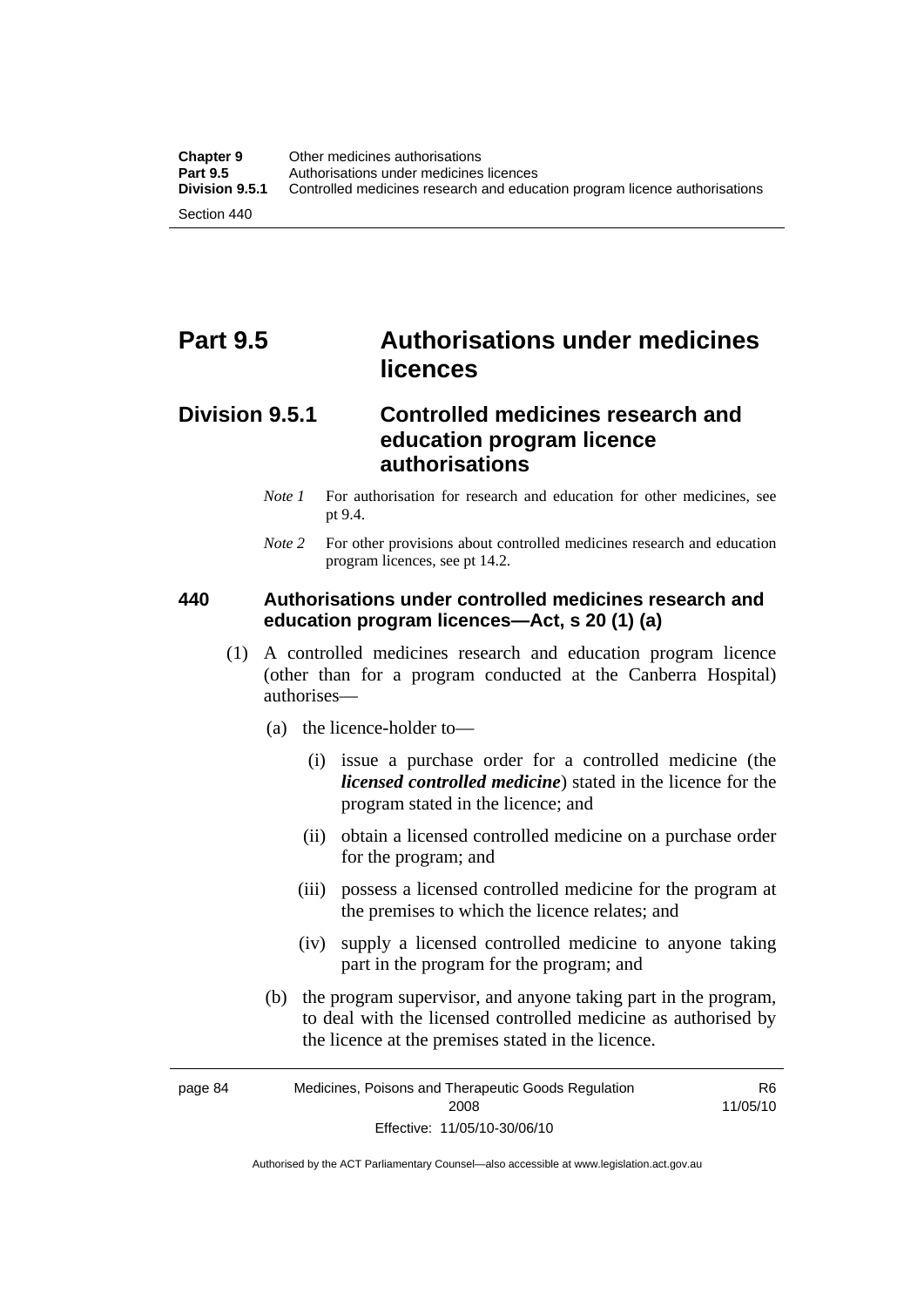- (2) A controlled medicines research and education program licence for a program conducted at the Canberra Hospital authorises—
	- (a) the licence-holder to—
		- (i) issue a written requisition for a controlled medicine (the *licensed controlled medicine*) stated in the licence for the program stated in the licence; and
		- (ii) obtain a licensed controlled medicine on a written requisition for the program; and
		- (iii) possess a licensed controlled medicine for the program at the premises to which the licence relates; and
		- (iv) supply a licensed controlled medicine to anyone taking part in the program for the program; and
	- (b) the program supervisor, and anyone taking part in the program, to deal with the licensed controlled medicine as authorised by the licence at the hospital.

### **441 Authorisation condition for controlled medicines research and education program licences—Act, s 44 (1) (b) and (2) (b)**

A licence-holder's authorisation to obtain a controlled medicine under a controlled medicines research and education program licence is subject to the condition that the medicine is—

- (a) if the licence is for a program conducted at the Canberra Hospital—obtained on a requisition that complies with section 55 (General requirements for written requisitions) and section 56 (Particulars for requisitions); or
- (b) in any other case—purchased on a complying purchase order.
- *Note* For licence conditions, see the Act, s 89.

R6 11/05/10 page 85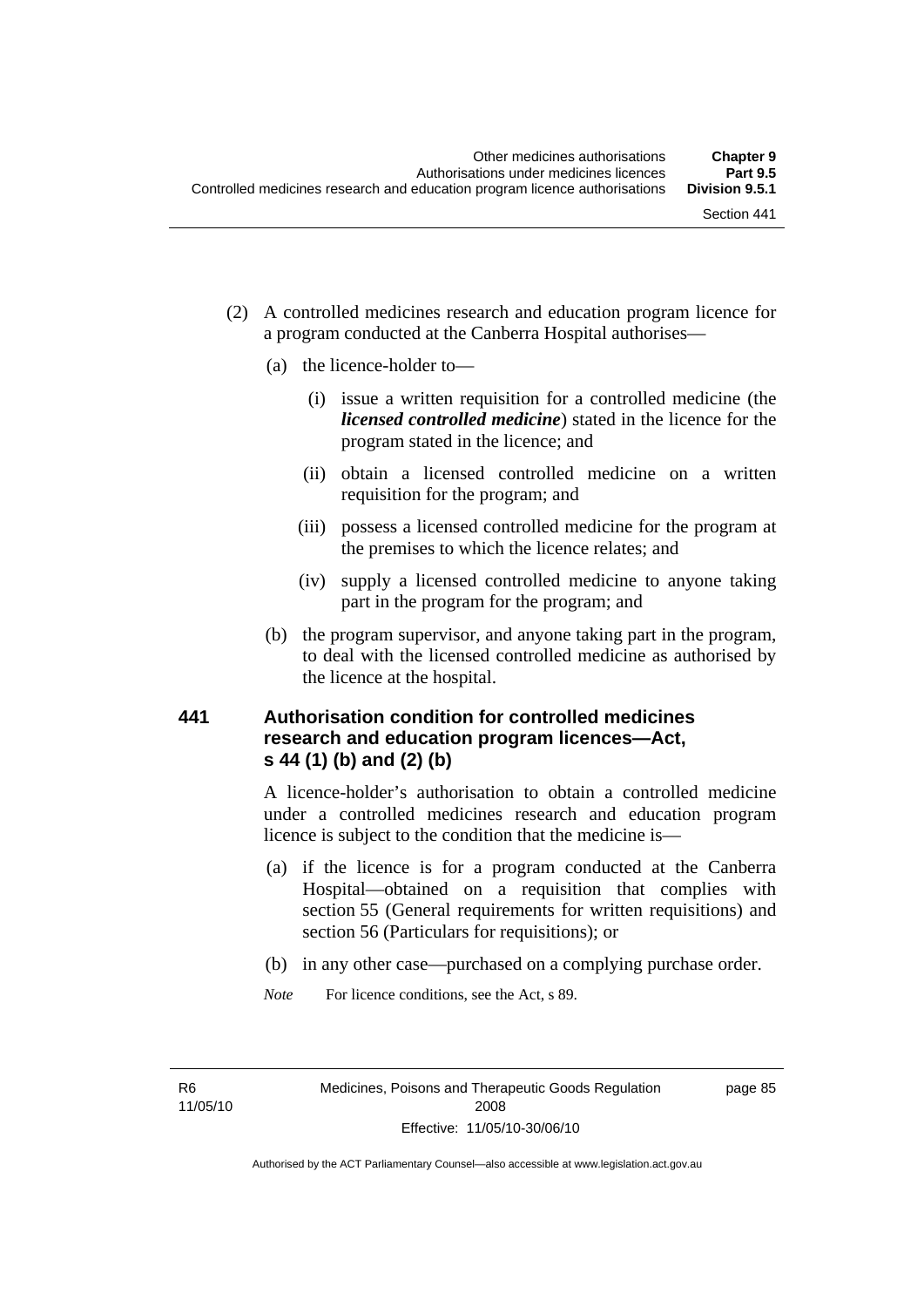# **Division 9.5.2 First-aid kit licence authorisations**

*Note* For other provisions about first-aid kit licences, see pt 14.3.

#### **450 Authorisations under first-aid kit licences— Act, s 20 (1) (a)**

(1) In this section:

*authorised medicine*, for a first-aid kit, means—

- (a) a medicine stated in the first-aid kit licence for the kit; and
- (b) a pharmacy medicine or pharmacist only medicine for the kit.
- (2) A first-aid kit licence authorises—
	- (a) the licence-holder to—
		- (i) issue a purchase order for an authorised medicine for the first-aid kit; and
		- (ii) obtain on a purchase order an authorised medicine for the first-aid kit; and
	- (b) the licence-holder, and anyone else authorised to deal with a medicine by the licence, to—
		- (i) possess an authorised medicine as part of the first-aid kit for the emergency treatment of a person's medical condition; and
		- (ii) supply an authorised medicine to someone else who is authorised under the licence to administer the medicine; and
		- (iii) administer an authorised medicine in the first-aid kit if the person believes on reasonable grounds that the administration of the medicine is necessary for the emergency treatment of a person's medical condition.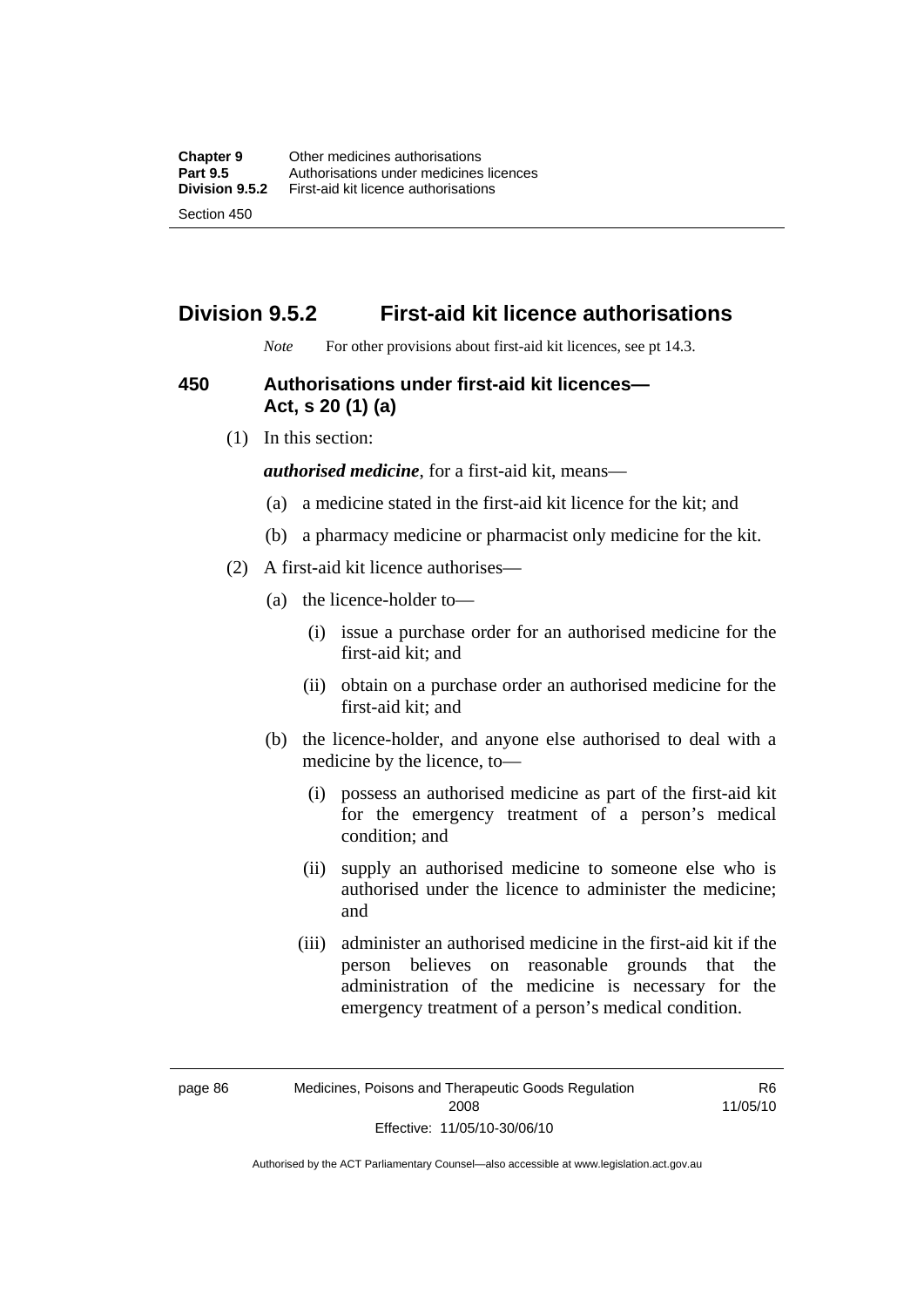### **451 Authorisation condition for first-aid kit licences— Act, s 44 (1) (b) and (2) (b)**

A licence-holder's authorisation to obtain a medicine under a first-aid kit licence is subject to the condition that the medicine is purchased on a complying purchase order.

*Note* For licence conditions, see the Act, s 89.

### **Division 9.5.3 Wholesalers licence authorisations**

*Note* For other provisions about wholesalers licences, see pt 14.4.

#### **460 Authorisations under medicines wholesalers licences— Act, s 20 (1) (a)**

- (1) A medicines wholesalers licence authorises the licence-holder to do any of the following in relation to a medicine (the *licensed medicine*) stated in the licence at the premises (the *licensed premises*) stated in the licence:
	- (a) issue a purchase order for a licensed medicine;
	- (b) obtain a licensed medicine on a purchase order for sale by wholesale from the licensed premises;
	- (c) possess a licensed medicine for sale by wholesale from the licensed premises;
	- (d) sell a licensed medicine by wholesale (whether or not for resale) from the licensed premises to—
		- (i) a person authorised to issue a purchase order for the medicine; or
		- (ii) someone in another State who may obtain the medicine by wholesale under the law of the other State; or

R6 11/05/10 page 87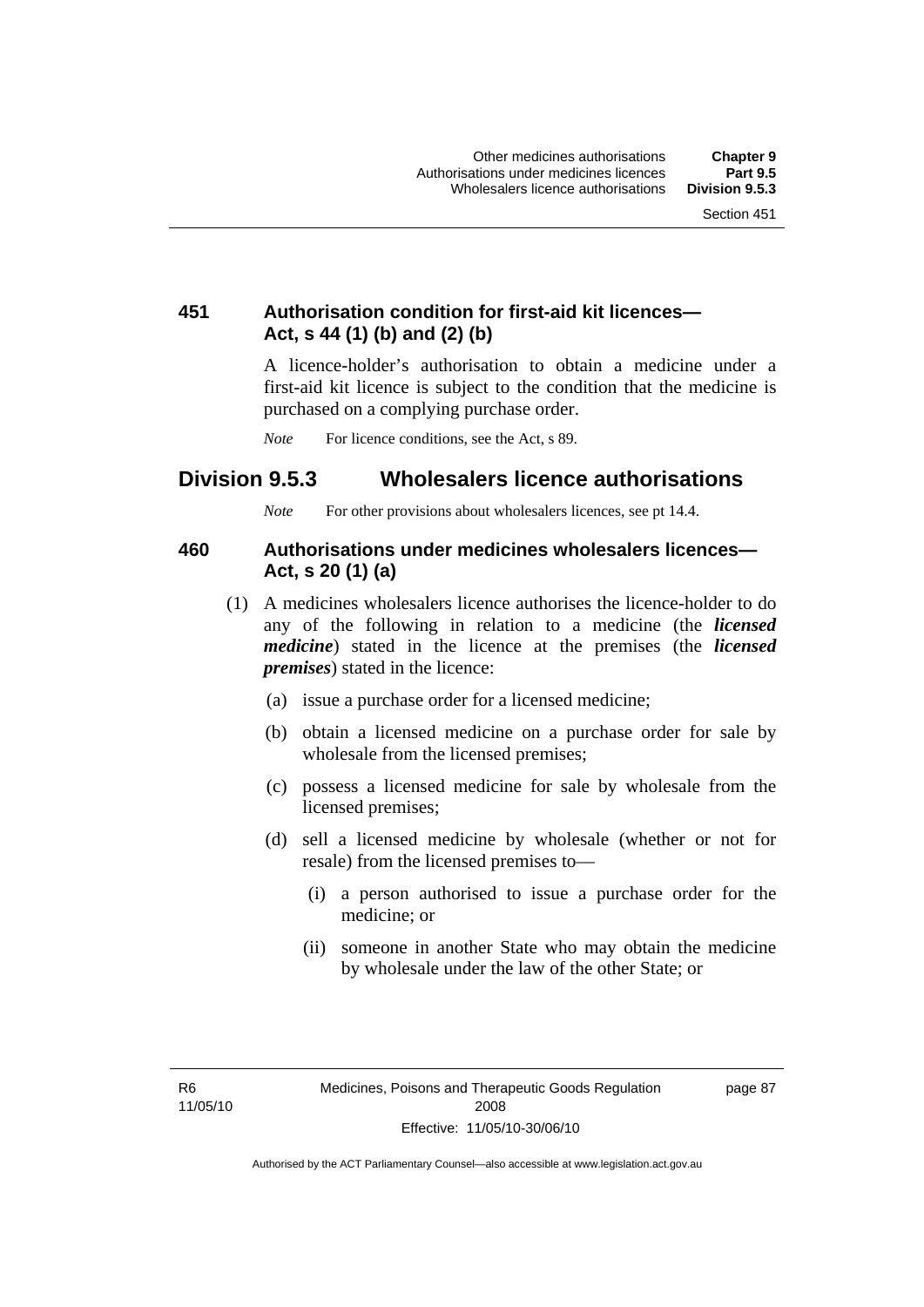- (iii) someone in another country who may lawfully obtain the medicine by wholesale in the other country;
- *Note* The medicines must be sold on a purchase order in accordance with s 140 (see s 461).
- (e) unless the licensed medicine is a controlled medicine—supply the medicine in accordance with the medicines Australia code of conduct provisions for product starter packs.
	- *Note Medicines Australia code of conduct*—see the dictionary.
- (2) However, an authorisation under subsection (1) does not apply if the licence states that it does not apply.
- (3) Also, subsection (1) (d) (iii) does not apply in relation to a licensed medicine that is a prohibited export under the *Customs Act 1901* (Cwlth).

#### **461 Authorisation conditions for medicines wholesalers licences—Act, s 44 (1) (b) and (2) (b)**

A licence-holder's authorisation under a medicines wholesalers licence is subject to the following conditions:

- (a) the dealings with a medicine authorised by the licence will be carried out under the supervision of an individual approved under section 616 (1) (Restrictions on issuing of medicines wholesalers licences—Act, s 85 (1) (a));
- (b) the licence-holder must comply with, and the licence-holder must ensure that the licence-holder's agents and employees comply with—
	- (i) the Australian code of good wholesaling practice for therapeutic goods for human use; and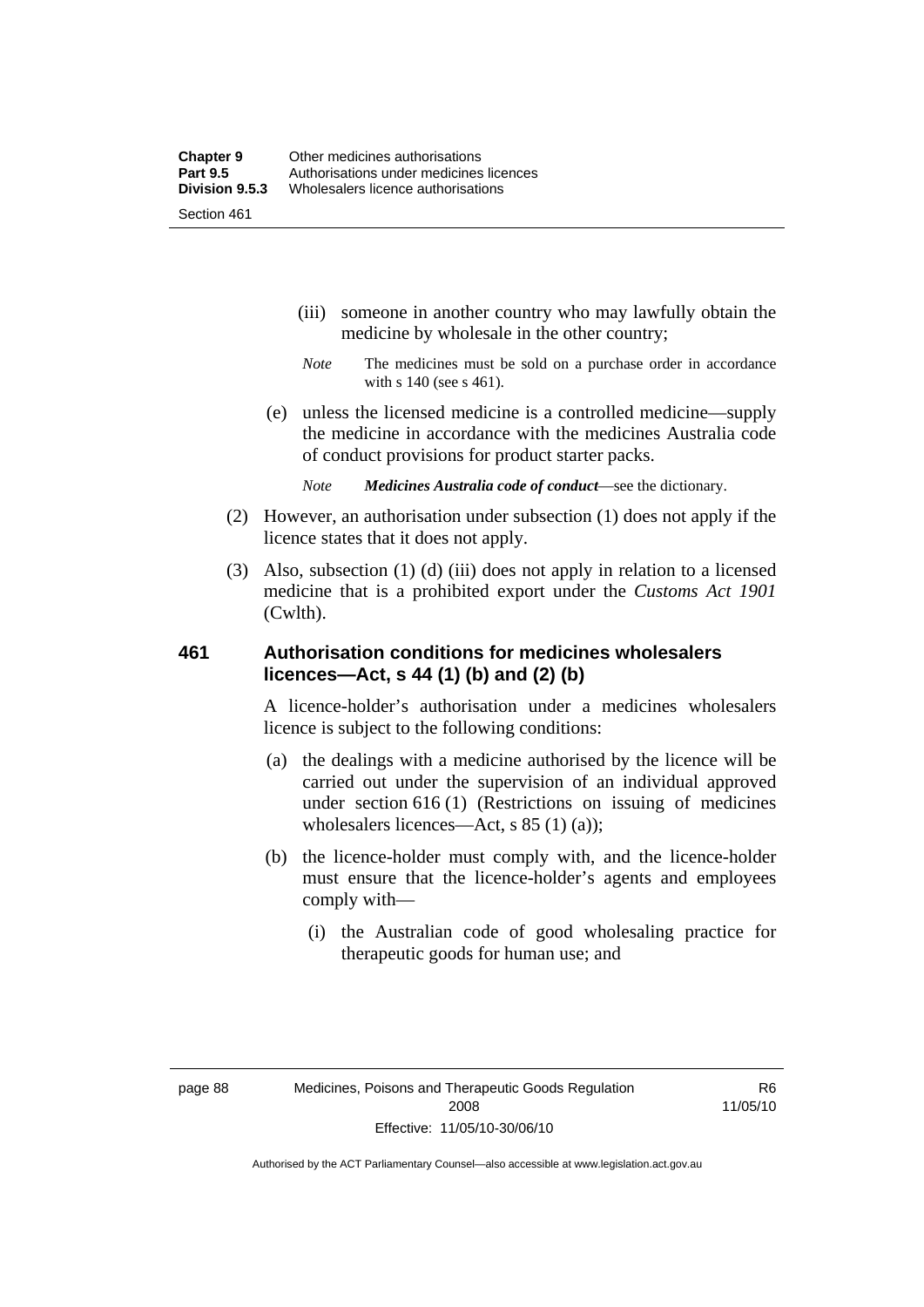- (ii) the medicines Australia code of conduct;
- *Note Australian code of good wholesaling practice for therapeutic goods for human use* and *medicines Australia code of conduct*—see the dictionary.
- (c) a medicine obtained under the licence is purchased on a complying purchase order;
- (d) a medicine sold under the licence is sold on a complying purchase order in accordance with section 141 (Supplying medicines on purchase orders).
- *Note* For licence conditions, see the Act, s 89.

### **Division 9.5.4 Opioid dependency treatment licence authorisations**

*Note* For other provisions about opioid dependency treatment licences, see pt 14.5.

#### **470 Authorisations under opioid dependency treatment licences—Act, s 20 (1) (a)**

- (1) An opioid dependency treatment licence issued to a pharmacist authorises the licence-holder, and any other pharmacist at the community pharmacy (the *licensed pharmacy*) to which the licence relates, to do any of the following for the purpose of treating a person's drug-dependency:
	- (a) issue a purchase order for buprenorphine or methadone;
	- (b) obtain buprenorphine or methadone on a purchase order for administration at the licensed pharmacy;
	- (c) possess buprenorphine and methadone;
	- (d) dispense buprenorphine and methadone in accordance with a prescription;

R6 11/05/10 page 89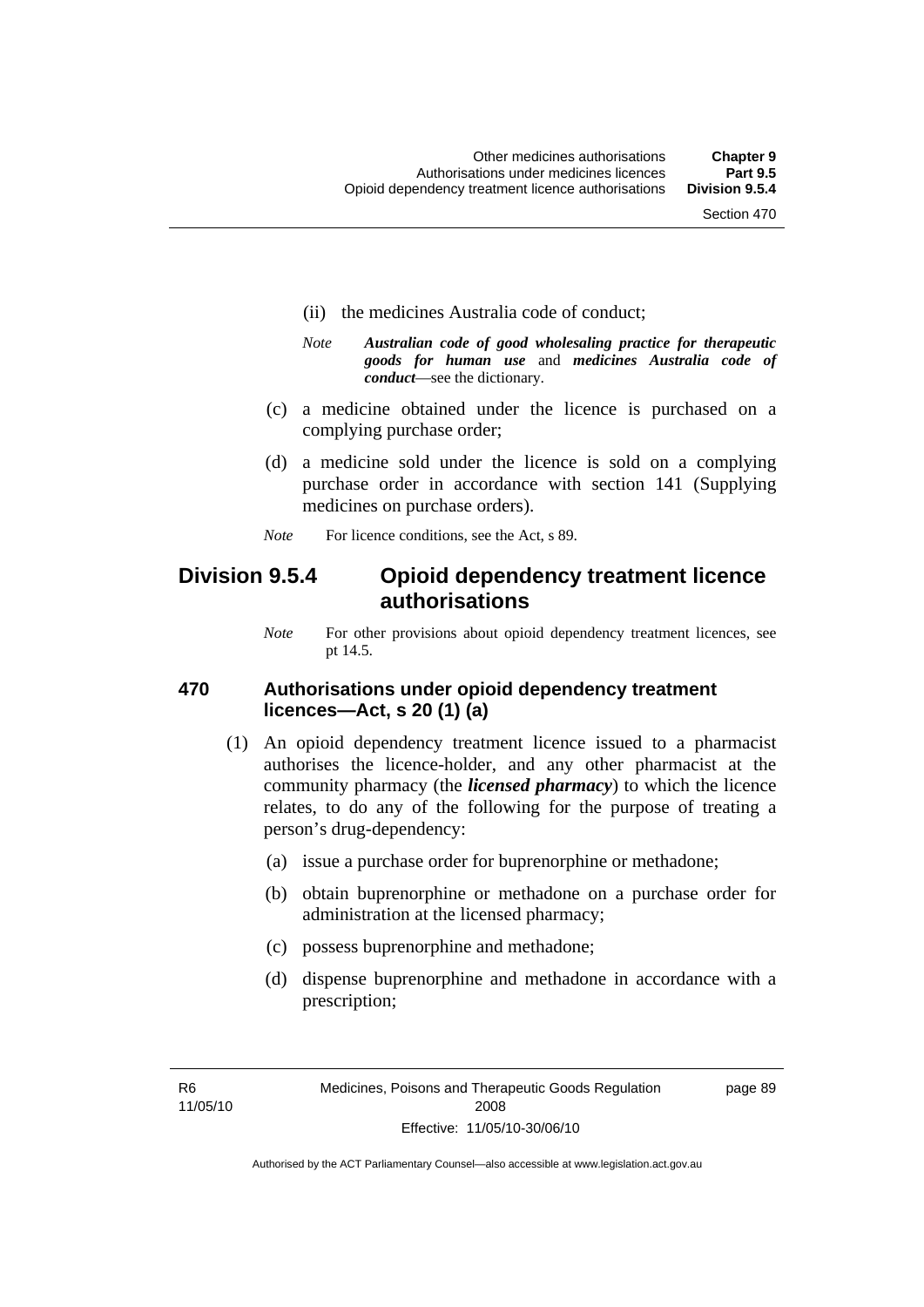- (e) supply buprenorphine and methadone to a nurse at the licensed pharmacy for administration at the pharmacy under the supervision of a pharmacist;
- (f) administer buprenorphine and methadone at the licensed pharmacy in accordance with a prescription (including the prescription as changed by a pharmacist at the oral direction of the prescriber).
- (2) An opioid dependency treatment licence issued to a pharmacist authorises a nurse to administer buprenorphine and methadone at the licensed pharmacy under the supervision of a pharmacist and in accordance with a prescription (including the prescription as changed by a pharmacist at the oral direction of the prescriber).
	- *Note 1 Nurse* does not include an enrolled nurse (see Legislation Act, dict, pt 1).

#### *Note 2 Pharmacist* does not include an intern pharmacist (see dict).

 (3) To remove any doubt, an authorisation under this section does not, by implication, limit a pharmacist's or nurse's authorisations under schedule 1 (Medicines—health-related occupations authorisations) in relation to other dealings with buprenorphine and methadone.

#### **471 Authorisation condition for opioid dependency treatment licences—Act, s 44 (1) (b) and (2) (b)**

- (1) A licence-holder's authorisation under an opioid dependency treatment licence is subject to the following conditions:
	- (a) the licence-holder must ensure that a person to whom buprenorphine or methadone is administered under the licence signs a written acknowledgement in accordance with subsection (2) that the medicine has been administered to the person;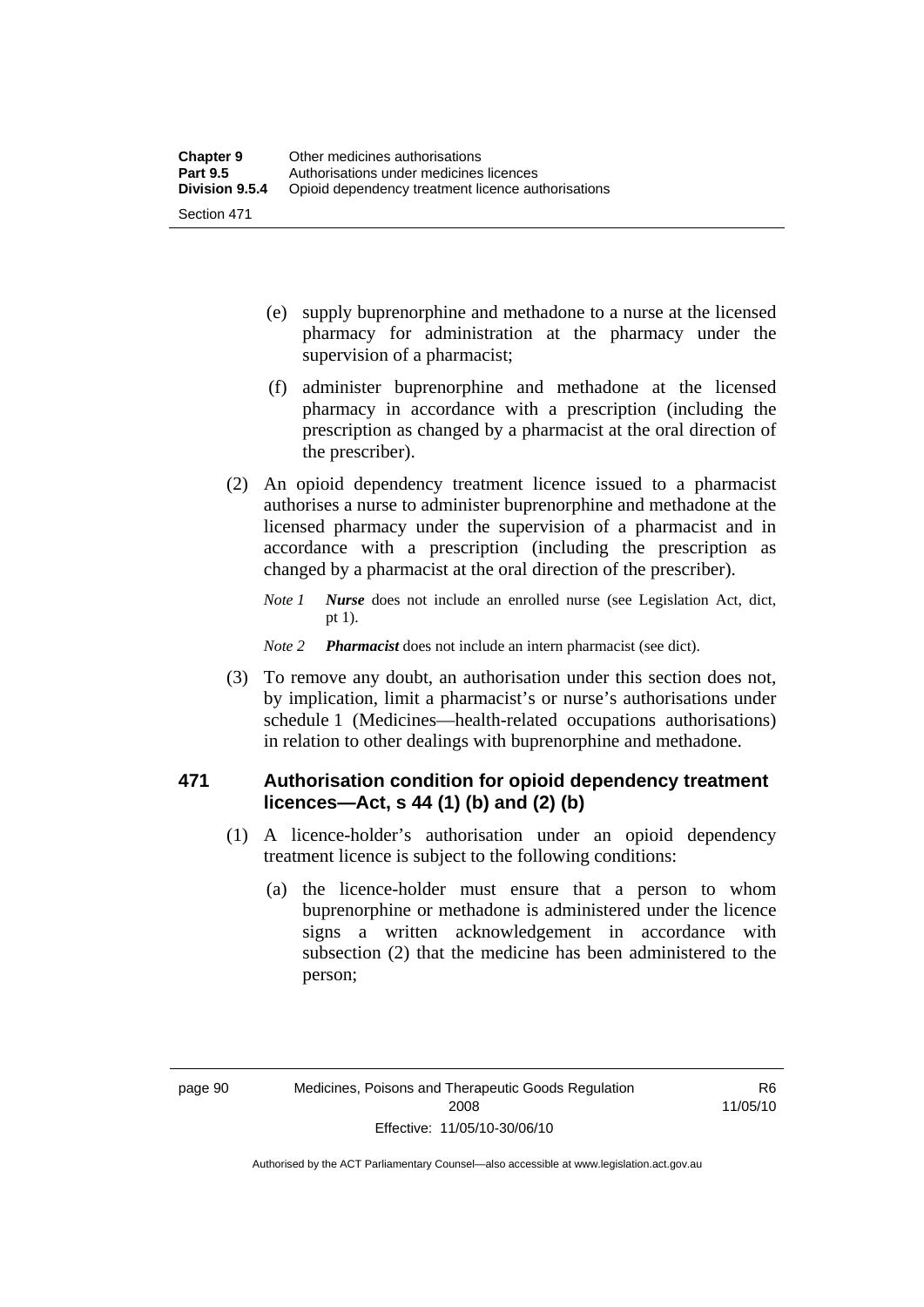(b) a purchase order issued by the licence-holder to obtain buprenorphine or methadone under the licence is a complying purchase order.

*Note 1 Written* includes in electronic form (see Act, dict).

*Note* 2 For licence conditions, see the Act, s 89.

- (2) For subsection (1) (a), the acknowledgement must include the following:
	- (a) the approved name or brand name of the medicine administered;
	- (b) the form, strength and quantity of the medicine administered;
	- (c) the date the medicine is administered.

### **Division 9.5.5 Pharmacy medicines rural communities licences**

*Note* For other provisions about pharmacy medicines rural communities licences, see pt 14.6.

#### **480 Authorisations under pharmacy medicines rural communities licences—Act, s 20 (1) (a)**

A pharmacy medicines rural communities licence authorises—

- (a) the licence-holder to—
	- (i) issue a purchase order for a pharmacy medicine (the *licensed medicine*) stated in the licence for retail sale from the premises (the *licensed premises*) stated in the licence; and
	- (ii) obtain the licensed medicine on a purchase order for retail sale from the licensed premises; and
	- (iii) possess the licensed medicine at the licensed premises for retail sale from the licensed premises; and

R6 11/05/10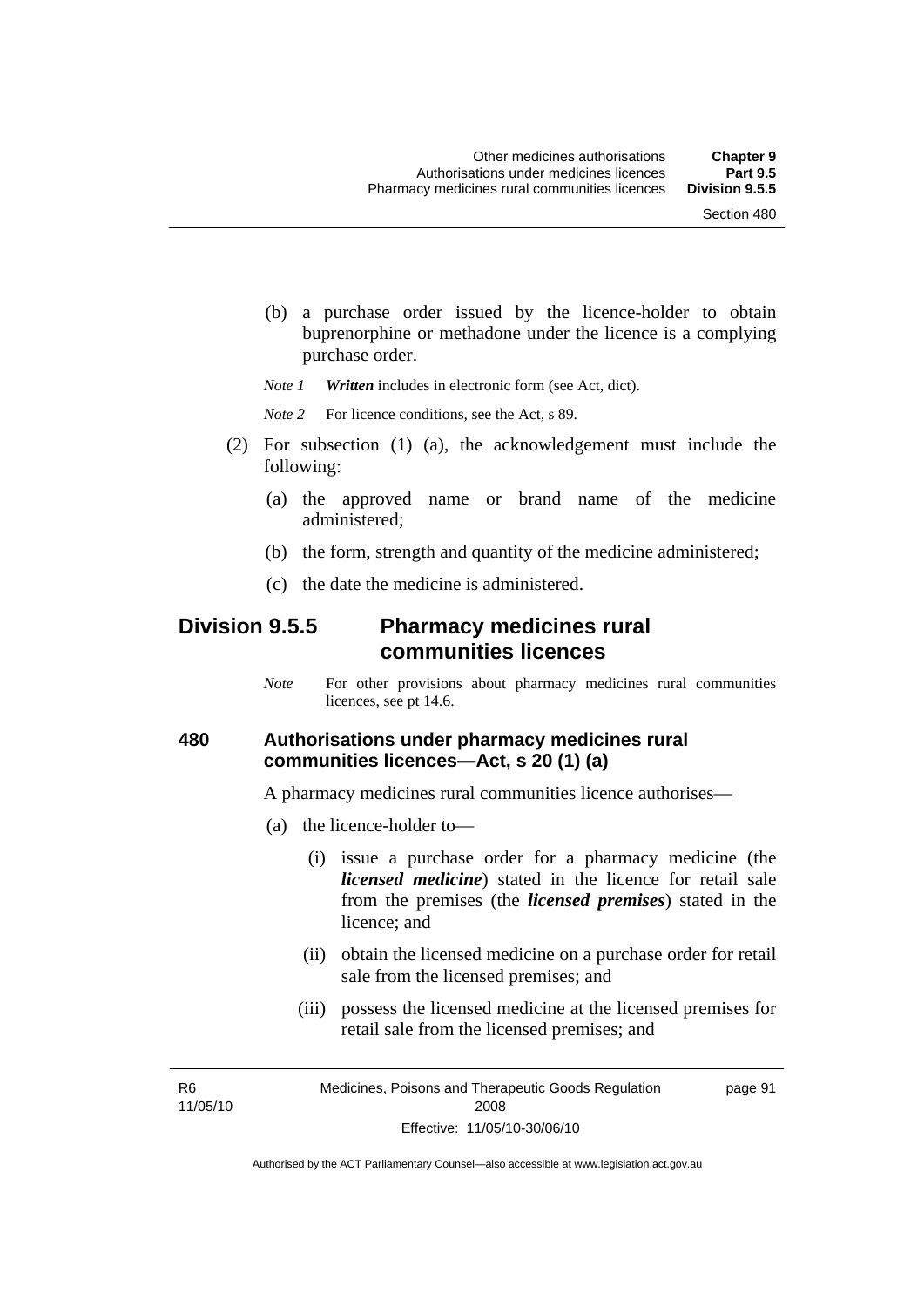- (iv) sell the licensed medicine by retail from the licensed premises to customers attending in person at the licensed premises; and
- (b) an employee of the licence-holder to—
	- (i) possess the medicine at the licensed premises for retail sale from the licensed premises; and
	- (ii) sell the medicine by retail from the licensed premises to customers attending in person at the licensed premises.

#### **Examples—sales to which par (a) (iv) and par (b) (ii) do not apply**

sales over the internet or by mail

- *Note 1* For other requirements in relation to medicines sold under rural communities licences—see s 500 (3), s 502 (4) and s 522.
- *Note 2* An example is part of the regulation, is not exhaustive and may extend, but does not limit, the meaning of the provision in which it appears (see Legislation Act, s 126 and s 132).

#### **481 Authorisation conditions for pharmacy medicines rural communities licences—Act, s 44 (1) (b) and (2) (b)**

A licence-holder's authorisation under a pharmacy medicines rural communities licence is subject to the following conditions:

- (a) a pharmacy medicine obtained under the licence is purchased on a complying purchase order;
- (b) the pharmacy medicines to which the licence relates are sold in the manufacturer's packs;
- (c) the packs are labelled in accordance with—
	- (i) section 502 (Labelling of supplied manufacturer's packs of medicines—Act, s  $60(1)$  (c) (i) and (2) (c) (i)); or
	- (ii) an approval under the Act, section 193 (Approval of non-standard packaging and labelling);

page 92 Medicines, Poisons and Therapeutic Goods Regulation 2008 Effective: 11/05/10-30/06/10

R6 11/05/10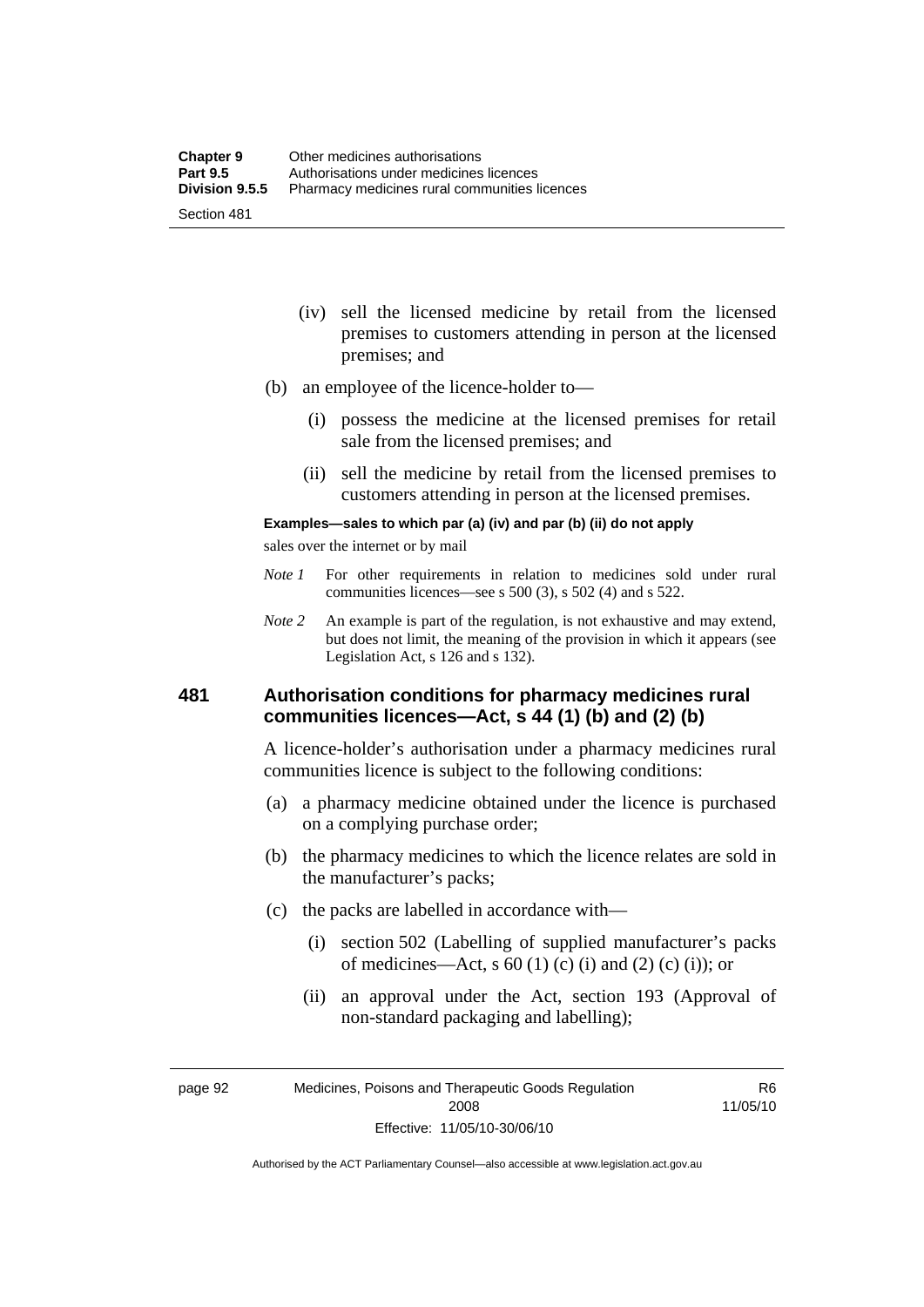- (d) the pharmacy medicines to which the licence relates are sold from the premises stated in the licence to customers attending in person.
- *Note* For licence conditions, see the Act, s 89.

R6 11/05/10 Medicines, Poisons and Therapeutic Goods Regulation 2008 Effective: 11/05/10-30/06/10

page 93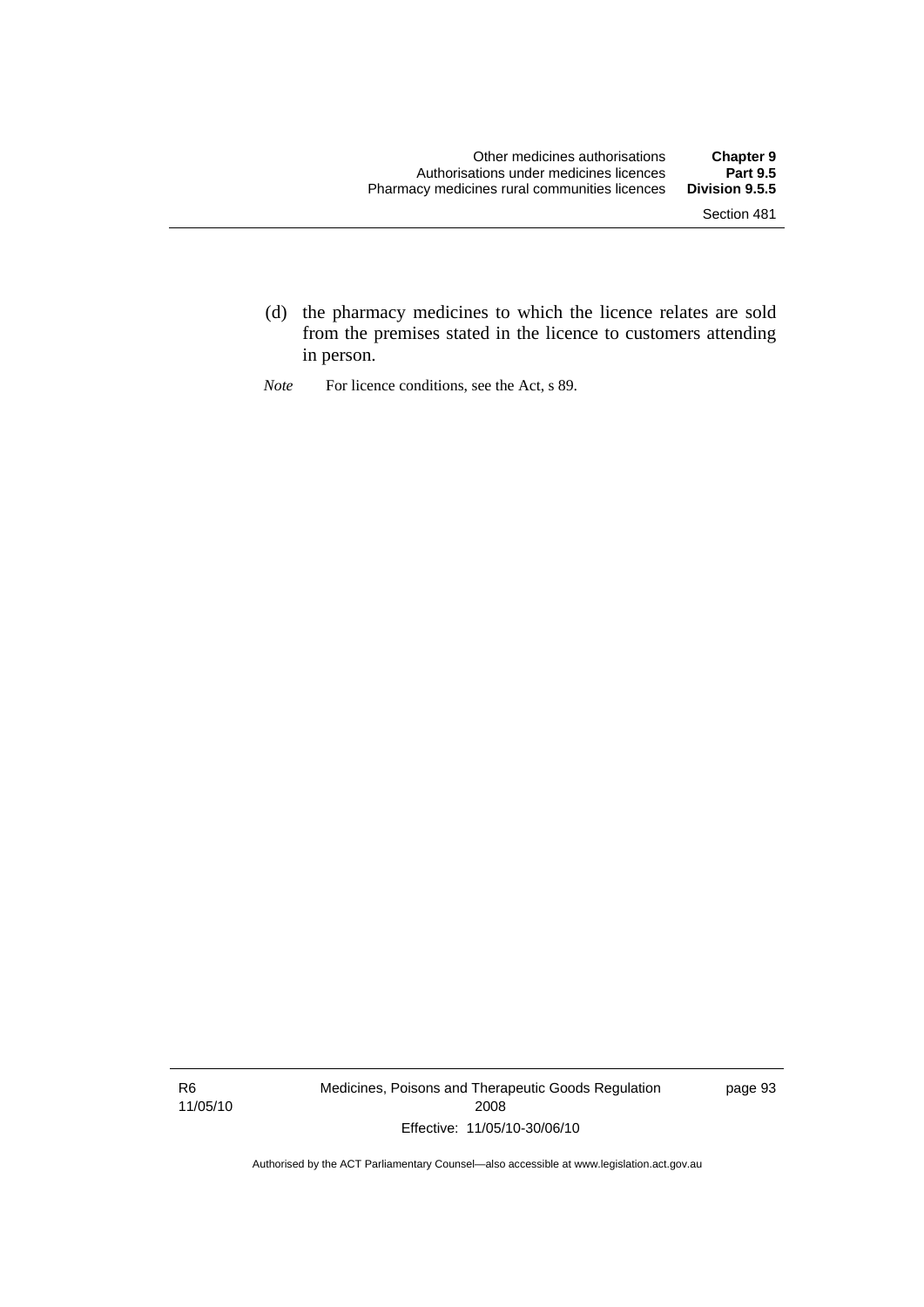# **Chapter 10 Packaging and labelling of medicines generally**

### **U** 500 When pharmacy medicines and pharmacist only **medicines to be supplied in manufacturer's packs— Act, s 59 (1) (c) (i) and (2) (c) (i)**

(1) In this section:

*health professional* does not include—

- (a) a pharmacist, or intern pharmacist, at a hospital; and
- (b) a prescriber who supplies a medicine during a consultation.

*supply* does not include dispense.

- (2) A health professional, or an employee acting under the direction of a health professional, must supply a pharmacy medicine or pharmacist only medicine in a whole manufacturer's pack of the medicine.
- (3) A pharmacy medicines rural communities licence-holder, or an employee acting under the direction of the licence-holder, must sell a pharmacy medicine stated in the licence in a whole manufacturer's pack of the medicine.

#### **501 Packaging of supplied manufacturer's packs of medicines—Act, s 59 (1) (c) (i) and (2) (c) (i)**

A manufacturer's pack of a medicine supplied must be packaged—

 (a) in accordance with the medicines and poisons standard, paragraphs 21 to 27; or

R6 11/05/10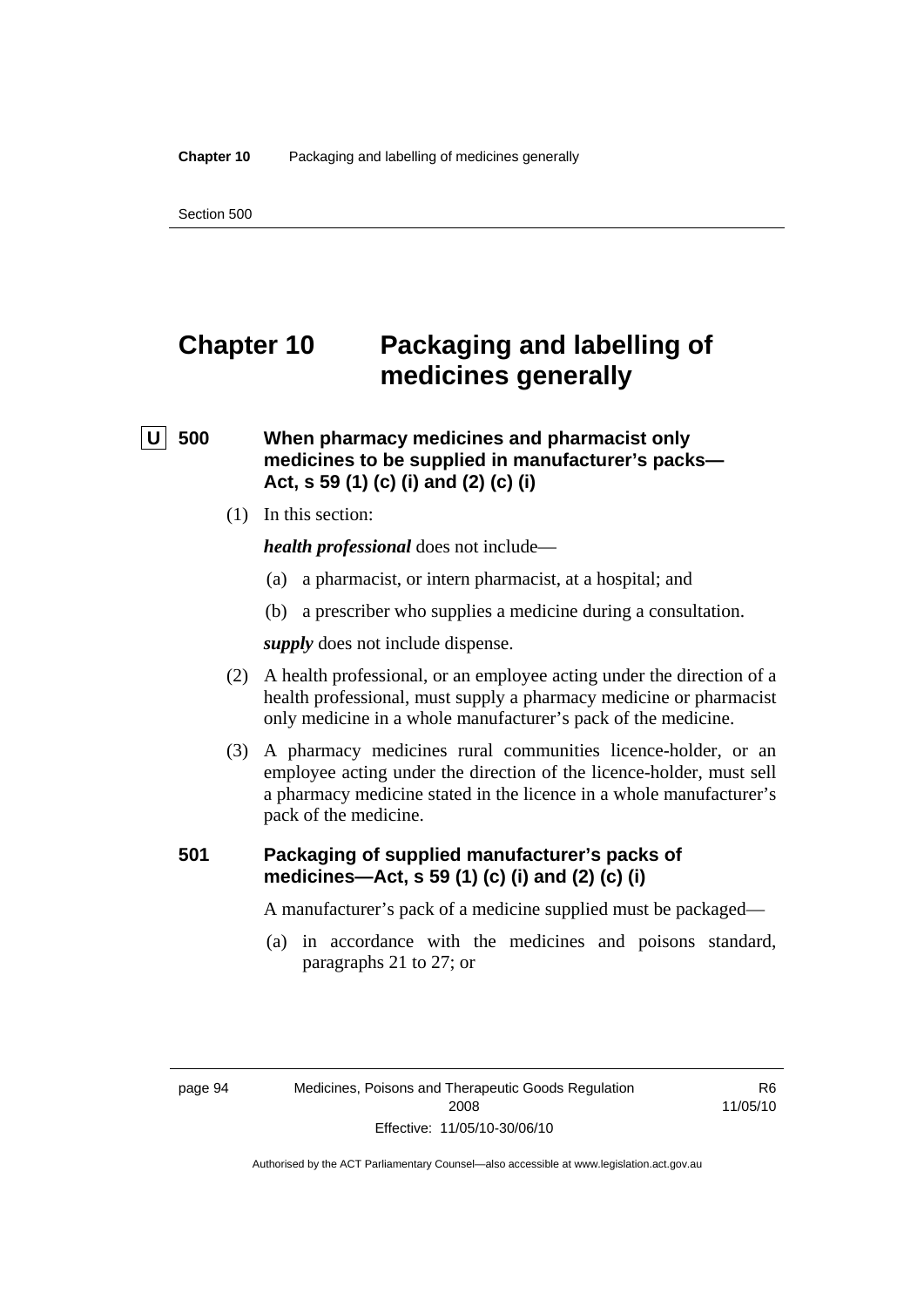- (b) in a container in which the medicine may be sold under a corresponding law.
- *Note* A manufacturer's pack of a medicine supplied may also be packaged in accordance with an approval under the Act, s 193 (Approval of non-standard packaging and labelling) (see Act, s 59 (1) (c) (ii) and  $(2)$  (c) (ii)).

#### **502 Labelling of supplied manufacturer's packs of medicines—Act, s 60 (1) (c) (i) and (2) (c) (i)**

(1) In this section:

*supply*, a medicine, does not include—

- (a) dispense the medicine; or
- (b) supply the medicine on a requisition or standing order.
- (2) A manufacturer's pack of a supplied medicine must be labelled in accordance with—
	- (a) the medicines and poisons standard, paragraphs 3 to 19; or
	- (b) a corresponding law.
	- *Note* A manufacturer's pack of a medicine supplied may also be labelled in accordance with an approval under the Act, s 193 (Approval of non-standard packaging and labelling) (see Act, s 60 (1) (c) (ii) and  $(2)$  (c) (ii)).
- (3) A manufacturer's pack of a pharmacist only medicine sold by retail at a community pharmacy must be labelled with the pharmacy's name, business address and telephone number.
- (4) A manufacturer's pack of a pharmacy medicine sold at premises licensed under a pharmacy medicines rural communities licence must be labelled with the licence-holder's name, business address and telephone number.

page 95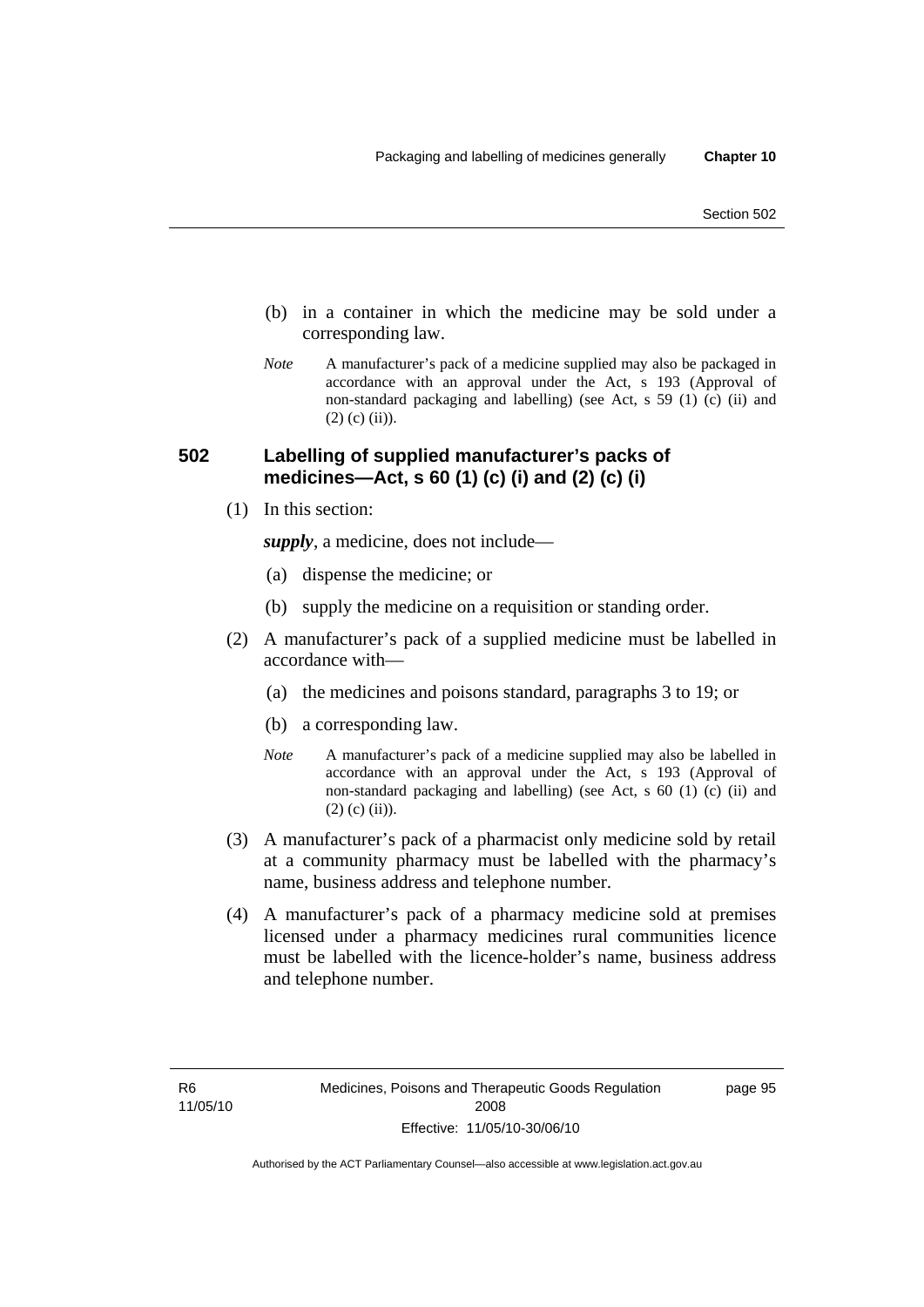**Chapter 11** Storage of medicines Part 11.1 Preliminary

Section 510

# **Chapter 11 Storage of medicines**

# **Part 11.1** Preliminary

#### **U 510 Meaning of** *prescribed person***—ch 11**

For this chapter, each of the following is a *prescribed person*:

- (a) a dentist, doctor, nurse practitioner, optometrist, podiatrist or veterinary surgeon;
	- *Note 1 Dentist*, *doctor* and *veterinary surgeon* does not include an intern or trainee (see defs of these terms in dict).
	- *Note 2 Nurse practitioner* does not include a person who is conditionally registered as a nurse practitioner (see dict).
- (b) a pharmacist responsible for the management of a community pharmacy;
- (c) the chief pharmacist at an institution;
- (d) a medicines wholesalers licence-holder;
- (e) a pharmacy medicines rural communities licence-holder;
- (f) an approved analyst;
	- *Note Approved analyst*—see the dictionary.
- (g) a medicines and poisons inspector (including a police officer);
- (h) a controlled medicines research and education program licence-holder;
- (i) a person in charge of any of the following:
	- (i) an ambulance service (whether or not operated by the Commonwealth, the Territory or a State);

R6 11/05/10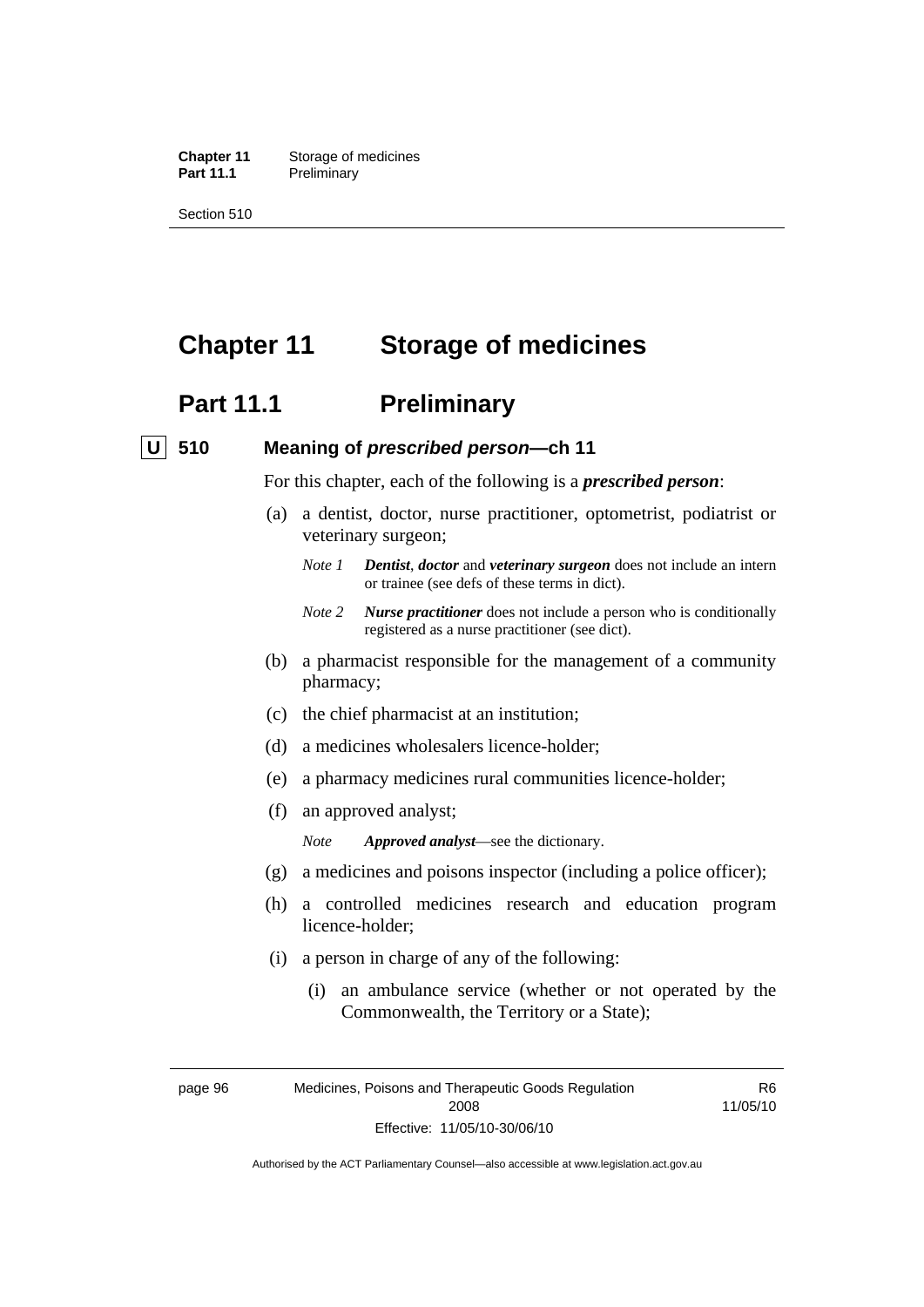- (ii) a correctional centre;
- (iii) a CYP detention place;
- (iv) a health centre operated by the Territory;
- (v) a residential aged care facility without a pharmacy;
- (vi) a residential disability care facility without a pharmacy;
- (vii) a ward (including an opioid dependency treatment centre operated by the Territory).
- *Note 1 CYP detention place*—see the dictionary.
- *Note 2 Residential aged care facility* and *residential disability care facility* see the Act, dictionary.
- *Note 3 State* includes a territory (see Legislation Act, dict, pt 1).

### **511 Meaning of** *key***—ch 11**

In this chapter:

*key* includes an electronic swipe card or electronic proximity device.

R6 11/05/10 Medicines, Poisons and Therapeutic Goods Regulation 2008 Effective: 11/05/10-30/06/10

page 97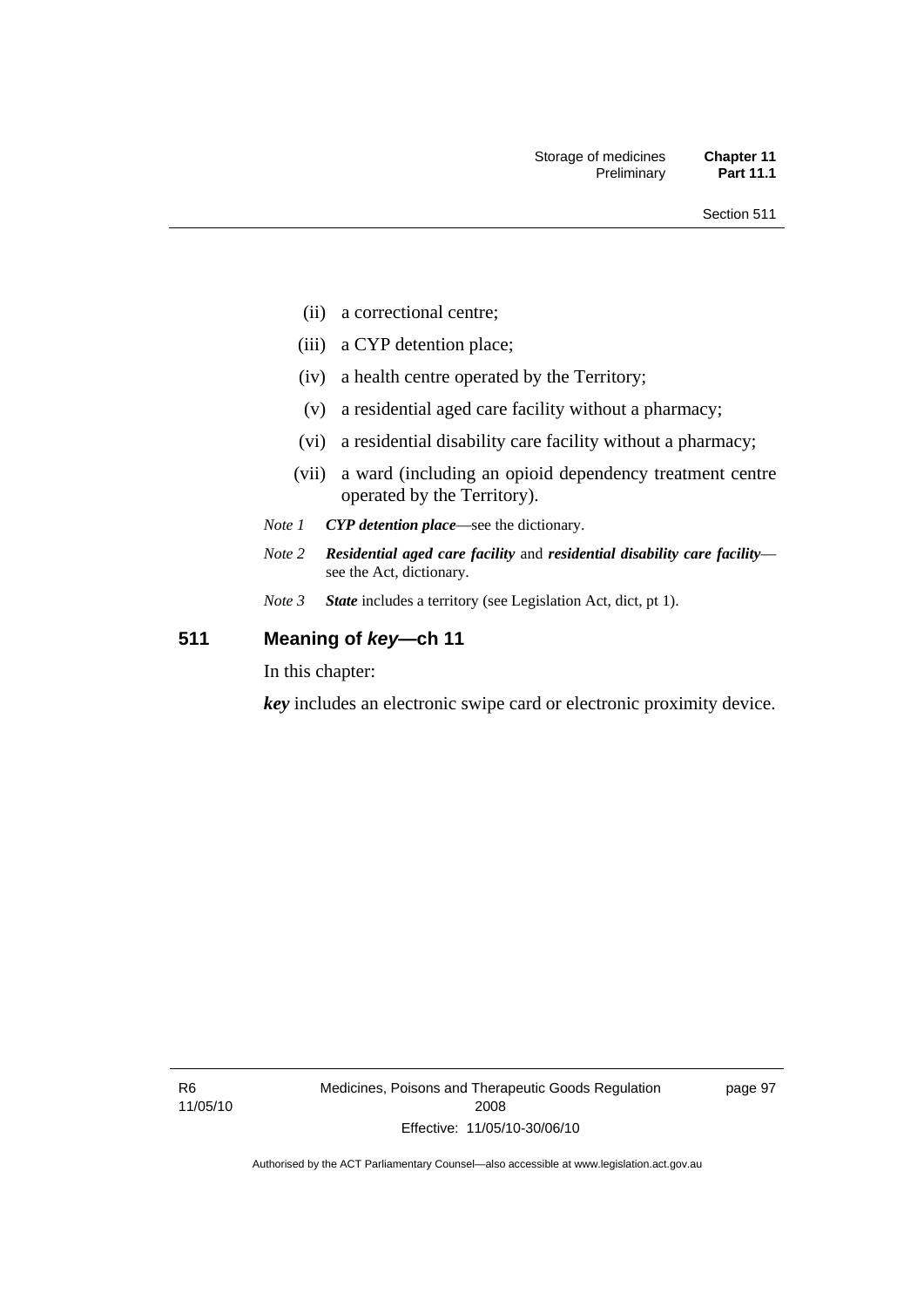Section 515

# **Part 11.2 Storage requirements for medicines generally**

#### **515 Storage of medicines generally—Act, s 61 (b) and (c)**

- (1) A prescribed person must ensure that a medicine in the person's possession is stored—
	- (a) within the manufacturer's recommended storage temperature range; and
	- (b) in any other environmental condition that is necessary to preserve the medicine's stability and therapeutic quality.

*Note Possess* includes having control over disposition (see Act, s 24).

 (2) To remove any doubt, this section does not apply to a prescribed person mentioned in section 510 (i) if the person does not have control over the disposition of the medicine.

#### **Example—person not having control over disposition of medicine**

a medicine in the personal possession of a resident of a residential aged care facility who is in an independent living unit within the facility

*Note* An example is part of the regulation, is not exhaustive and may extend, but does not limit, the meaning of the provision in which it appears (see Legislation Act, s 126 and s 132).

R6 11/05/10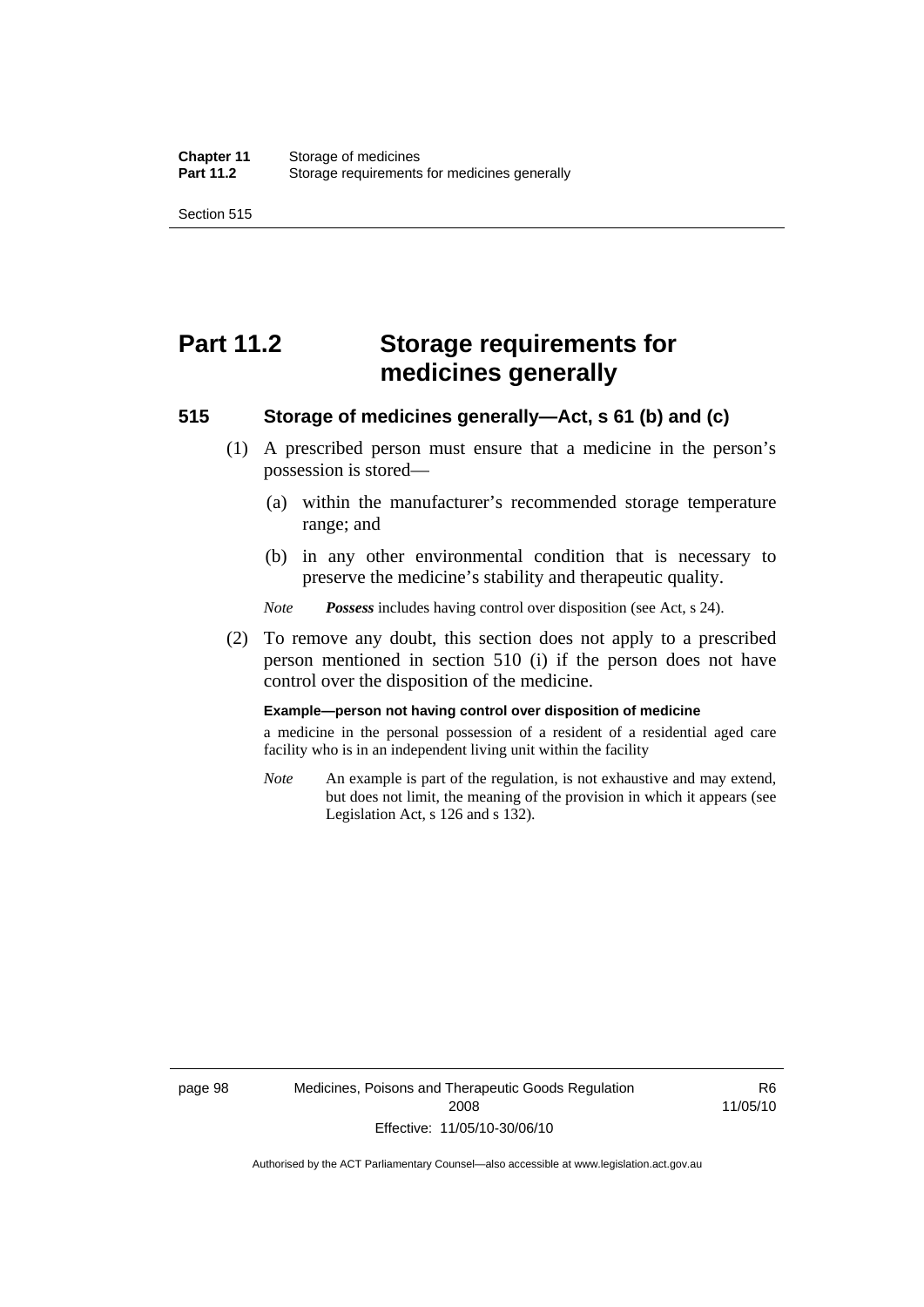# **Part 11.3 Additional storage requirements for medicines other than controlled medicines**

#### **520 Storage of medicines other than controlled medicines in community pharmacies—Act, s 61 (b) and (c)**

- (1) The pharmacist responsible for the management of a community pharmacy must ensure that each pharmacy medicine at the pharmacy is stored—
	- (a) if the medicine is for retail sale—within 4m of, and in sight of, the pharmacy's dispensary; and
	- (b) in any other case—so that public access to the medicine is restricted.
- (2) The pharmacist responsible for the management of a community pharmacy must ensure that each pharmacist only medicine and prescription only medicine at the pharmacy is stored—
	- (a) in a part of the premises to which the public does not have access; and
	- (b) so that only a pharmacist, or a person under the direct supervision of a pharmacist, has access to the medicine.
		- *Note Pharmacist* does not include an intern pharmacist (see dict).

R6 11/05/10 page 99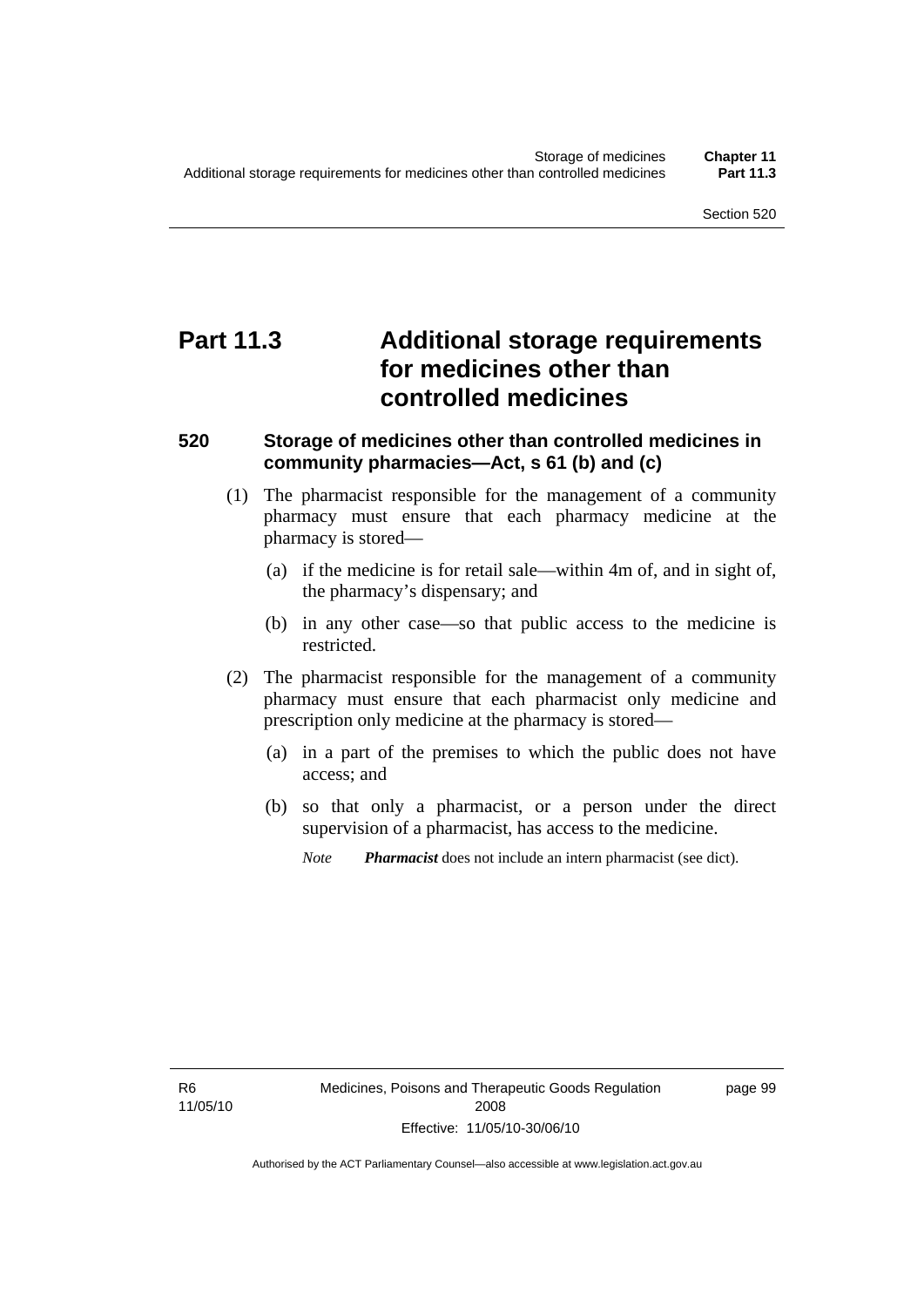#### **521 Storage of medicines other than controlled medicines by other people—Act, s 61 (b) and (c)**

(1) In this section:

*prescribed person* does not include a pharmacist responsible for the management of a community pharmacy.

 (2) A prescribed person must ensure that a medicine (other than a controlled medicine) in the person's possession is stored so that public access to it is restricted.

*Note Possess* includes having control over disposition (see Act, s 24).

 (3) To remove any doubt, this section does not apply to a prescribed person mentioned in section 510 (i) if the person does not have control over the disposition of the medicine.

**Example—person not having control over disposition of medicine** 

a medicine in the personal possession of a resident of a residential aged care facility who is in an independent living unit within the facility

*Note* An example is part of the regulation, is not exhaustive and may extend, but does not limit, the meaning of the provision in which it appears (see Legislation Act, s 126 and s 132).

#### **522 Storage of pharmacy medicines by pharmacy medicines rural communities licence-holders—Act, s 61 (b) and (c)**

A pharmacy medicines rural communities licence-holder must store a pharmacy medicine for retail sale so that public access to the medicine is restricted.

R6 11/05/10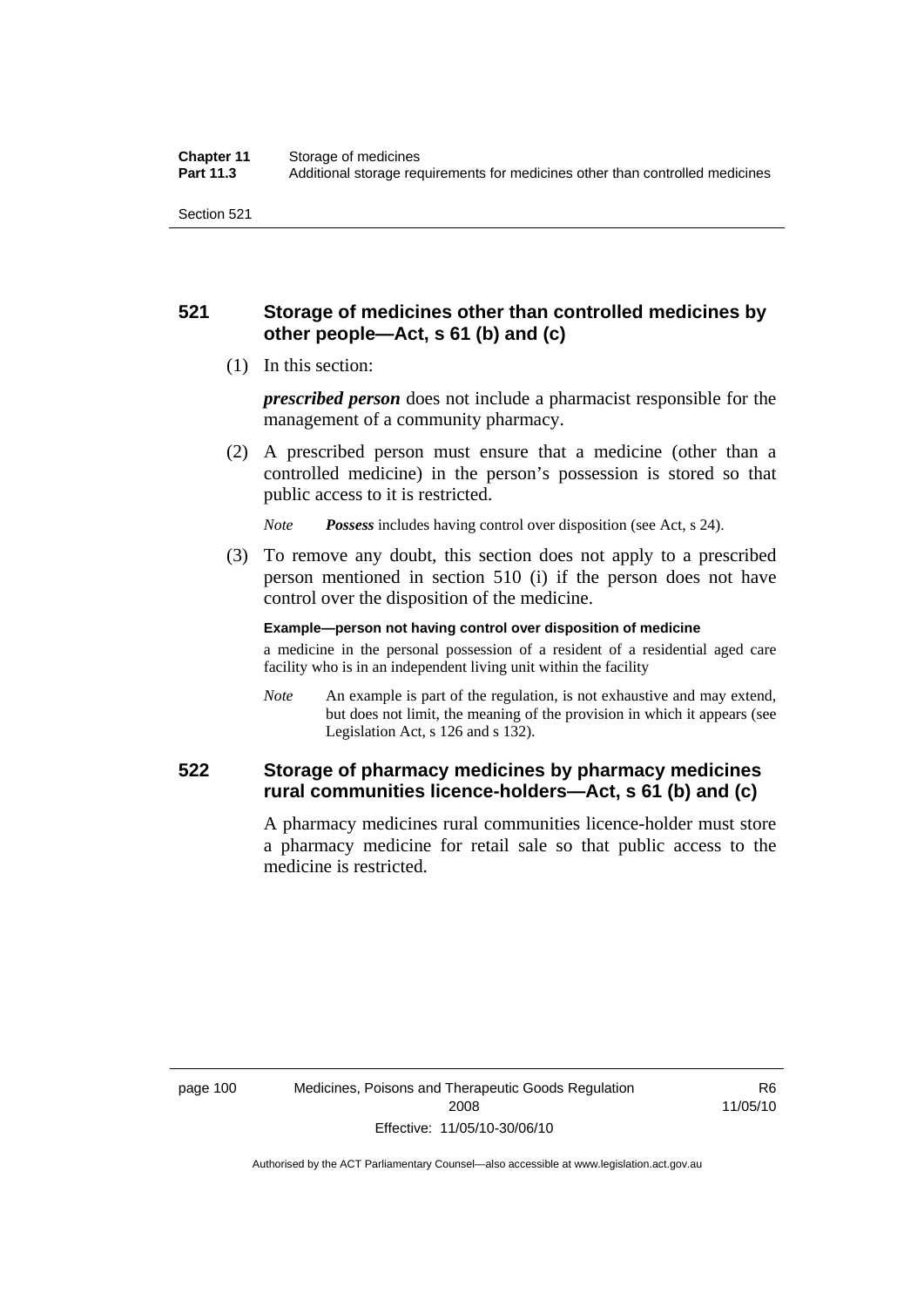# **Part 11.4 Additional storage requirements for controlled medicines**

#### **530 Meaning of** *personal custody***—pt 11.4**

In this part:

*personal custody*, of a key by a person, includes keeping the key in a combination-operated key safe, the combination of which the person keeps confidential.

#### **531 Storage of controlled medicines by wholesalers licence-holders—Act, s 61 (b) and (c)**

- (1) A wholesalers licence-holder must store a controlled medicine in the person's possession (other than a controlled medicine required for immediate supply) in a vault that—
	- (a) complies with, or is more secure than a vault that complies with, the requirements for a vault in schedule 5, section 5.8 (Requirements for vaults); and
	- (b) is fitted with an alarm system.
- (2) However, if the chief health officer is satisfied that the total amount of controlled medicine held by the licence-holder at any time is not large enough to need to be stored in a vault, the chief health officer may approve, in writing, the storage of the controlled medicine in a safe or strong room.
- (3) If the chief health officer gives an approval under subsection (2)—
	- (a) if the approval is for a safe—the safe must comply with, or be more secure than a safe that complies with, the requirements for a safe in schedule 5, section 5.6 (Requirements for safes); and

page 101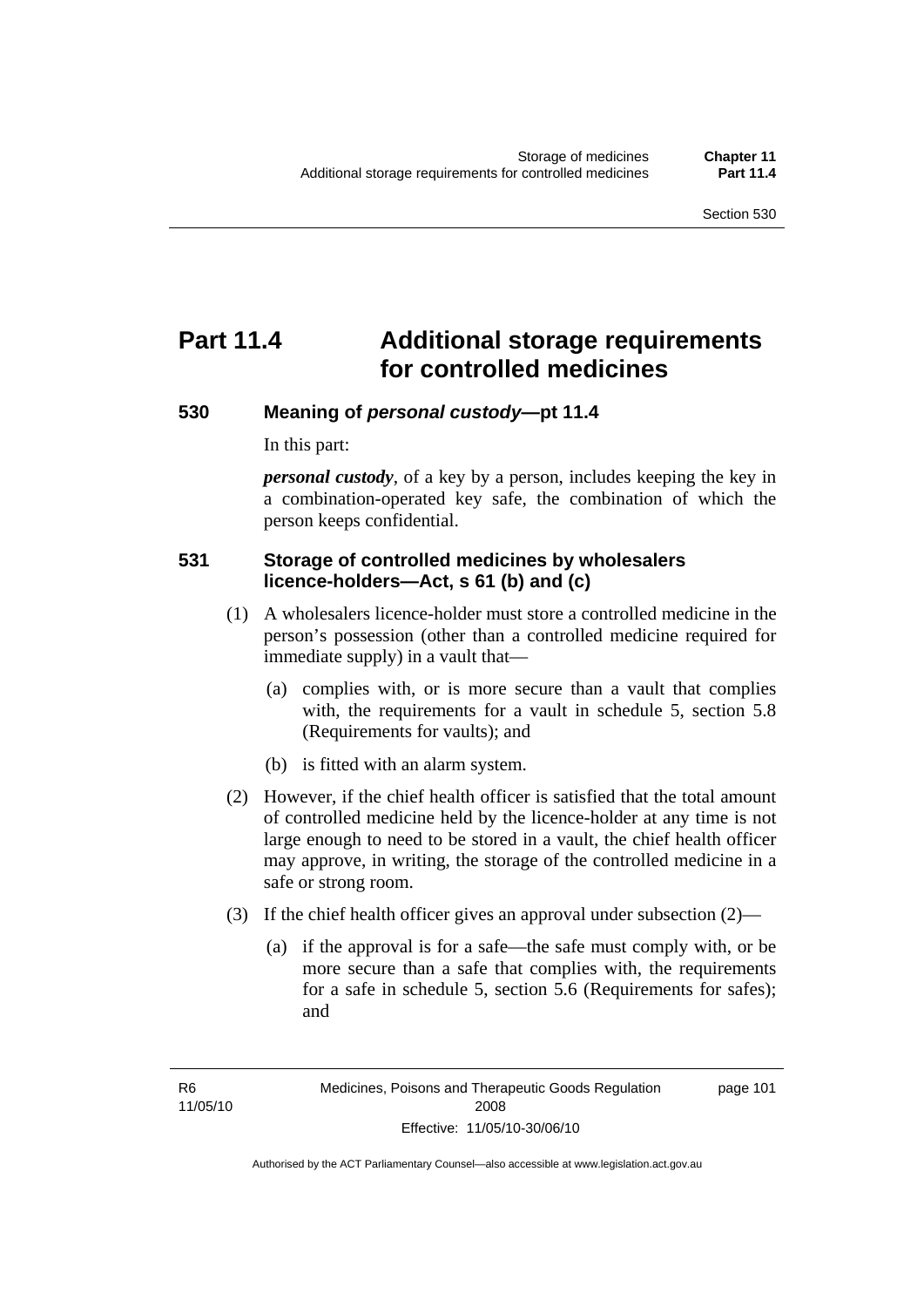Section 532

- (b) if the approval is for a strong room—the strong room must comply with, or be more secure than a strong room that complies with, the requirements for a strong room in schedule 5, section 5.7 (Requirements for strong rooms); and
- (c) the safe or strong room must be fitted with an alarm system.

#### **U 532 Storage of controlled medicines for certain health-related occupations—Act, s 61 (b) and (c)**

(1) In this section:

*designated person* means—

- (a) a dentist, doctor, nurse practitioner or veterinary surgeon (other than a dentist, doctor, nurse practitioner or veterinary surgeon at an institution); or
- (b) an ambulance officer employed by the Commonwealth, the Territory or a State; or
- (c) a first-aid kit licence-holder.
- *Note 1 Dentist*, *doctor* and *veterinary surgeon* does not include an intern or trainee (see defs of these terms in dict).
- *Note 2 Nurse practitioner* does not include a person who is conditionally registered as a nurse practitioner (see dict).

*Note 3 State* includes a territory (see Legislation Act, dict, pt 1).

- (2) A designated person who possesses a controlled medicine must store the controlled medicine as follows:
	- (a) the person must ensure that the controlled medicine is stored in—
		- (i) a locked container that prevents ready access to the container's contents and is securely attached to a building; or
		- (ii) a locked drawer, cupboard, room or vehicle;

page 102 Medicines, Poisons and Therapeutic Goods Regulation 2008 Effective: 11/05/10-30/06/10 R6 11/05/10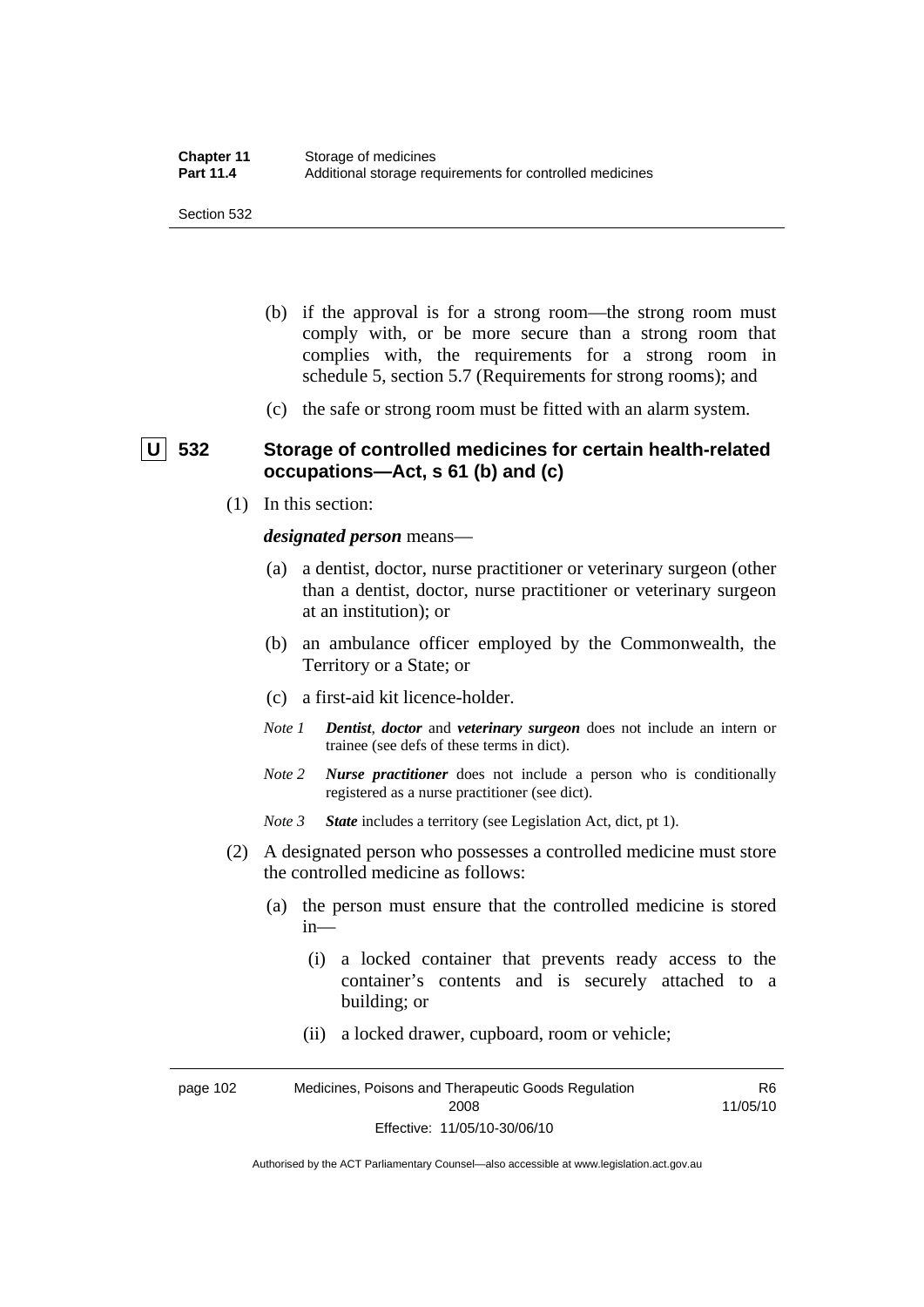- (b) if the medicine is kept in a container that is unlocked by a combination lock—the person must keep the combination confidential;
- (c) if the medicine is kept in a container that is unlocked by a key—the person must keep personal custody of the key;
- (d) if the medicine is kept in a drawer, cupboard, room or vehicle—the person must keep personal custody of the key to the drawer, cupboard, room or vehicle.
- (3) However, subsection (2) does not apply to a controlled medicine if—
	- (a) the controlled medicine is being carried by a designated person in—
		- (i) a locked first-aid kit; or
		- (ii) an unlocked first-aid kit that is in immediate use; and
	- (b) the person keeps personal custody of the key to the first-aid kit.

#### **533 Storage of controlled medicines by certain other prescribed people—Act, s 61 (b) and (c)**

(1) In this section:

#### *excluded person* means—

- (a) a dentist, doctor, nurse practitioner or veterinary surgeon at an institution; or
- (b) the person in charge of a residential aged care facility or residential disability care facility in relation to a controlled medicine dispensed in a dose administration aid for a patient at the facility; or
- (c) the person in charge of a correctional centre in relation to a controlled medicine dispensed for a detainee in a dose administration aid; or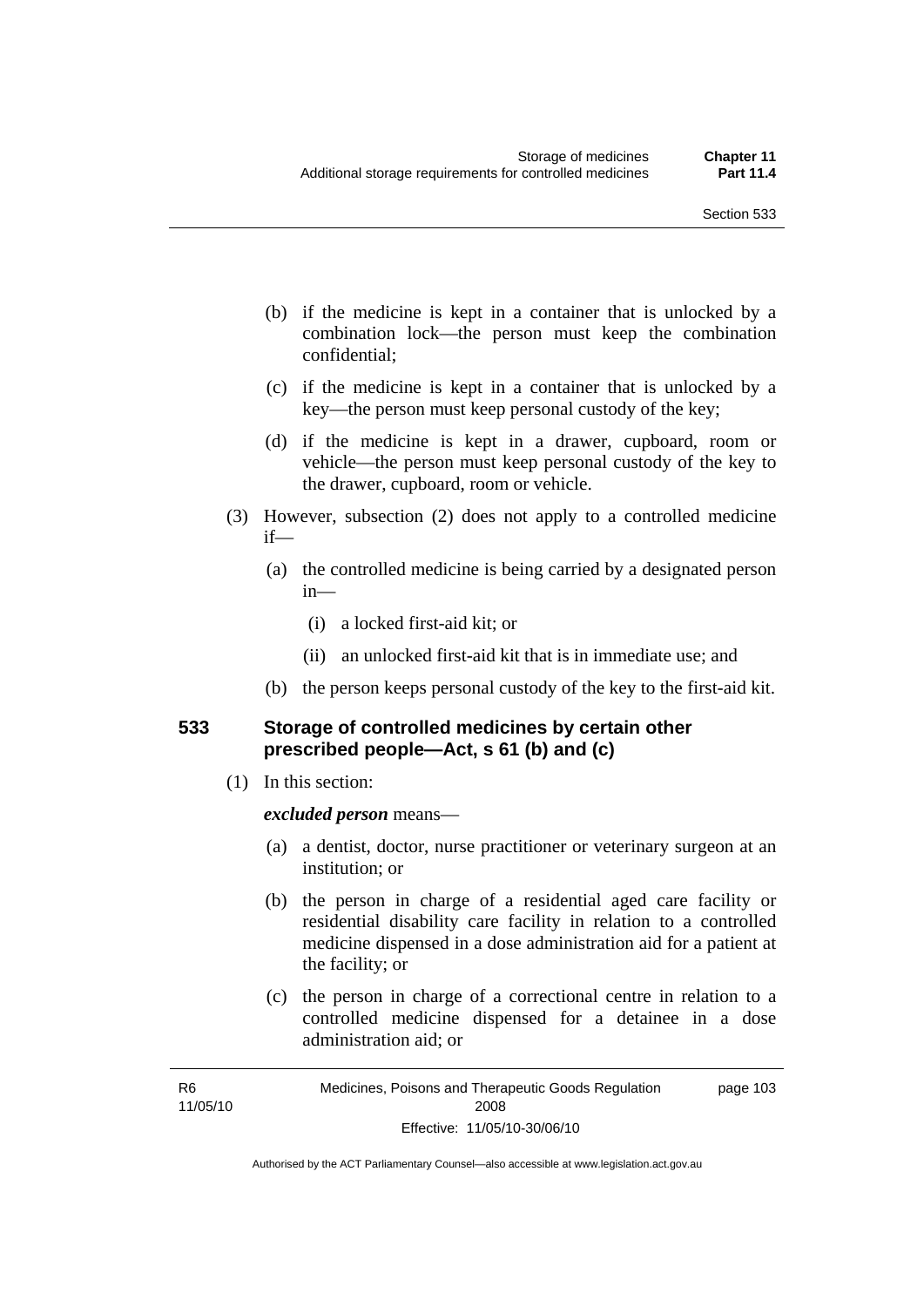Section 533

- (d) the person in charge of a CYP detention place in relation to a controlled medicine dispensed for a young detainee in a dose administration aid.
- *Note 1 CYP detention place*—see the dictionary.
- *Note 2 Correctional centre—see the Legislation Act, dictionary, pt 1.*
- *Note 3 Detainee*—see the *Corrections Management Act 2007*, s 6.
- *Note 4 Young detainee*—see the *Children and Young People Act 2008*, s 95.
- (2) This section applies to a prescribed person, other than an excluded person, in relation to a controlled medicine in the person's possession if the medicine is not for immediate administration.

*Note Possess* includes having control over disposition (see Act, s 24).

- (3) The person must ensure that—
	- (a) the controlled medicine is stored in a medicines cabinet, safe, strong room or vault (a *storage receptacle*) that complies with, or is more secure than a storage receptacle that complies with, the requirements for the receptacle in schedule 5 (Requirements for storage receptacles); and
	- (b) the storage receptacle is kept securely locked when not in immediate use; and
	- (c) if the storage receptacle is unlocked by a combination lock the person keeps the combination confidential; and
	- (d) if the storage receptacle is unlocked by a key—the person keeps personal custody of the key; and
	- (e) if the prescribed person is the chief pharmacist at an institution—the storage receptacle is fitted with an alarm system.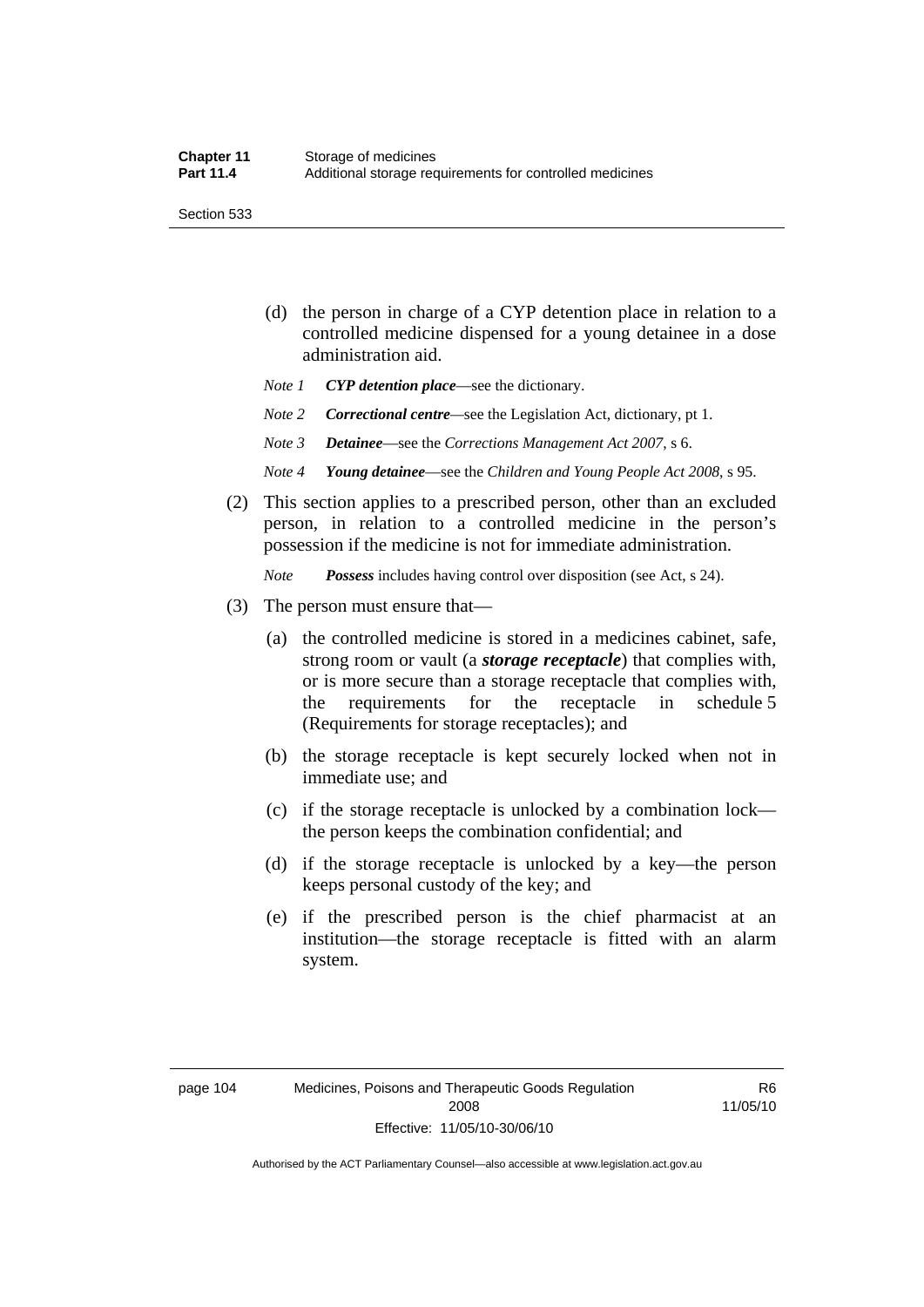(4) To remove any doubt, this section does not apply to a prescribed person mentioned in section 510 (i) if the person does not have control over the disposition of the medicine.

#### **Example—person not having control over disposition of medicine**

a medicine in the personal possession of a resident of a residential aged care facility who is in an independent living unit within the facility

*Note* An example is part of the regulation, is not exhaustive and may extend, but does not limit, the meaning of the provision in which it appears (see Legislation Act, s 126 and s 132).

R6 11/05/10 Medicines, Poisons and Therapeutic Goods Regulation 2008 Effective: 11/05/10-30/06/10

page 105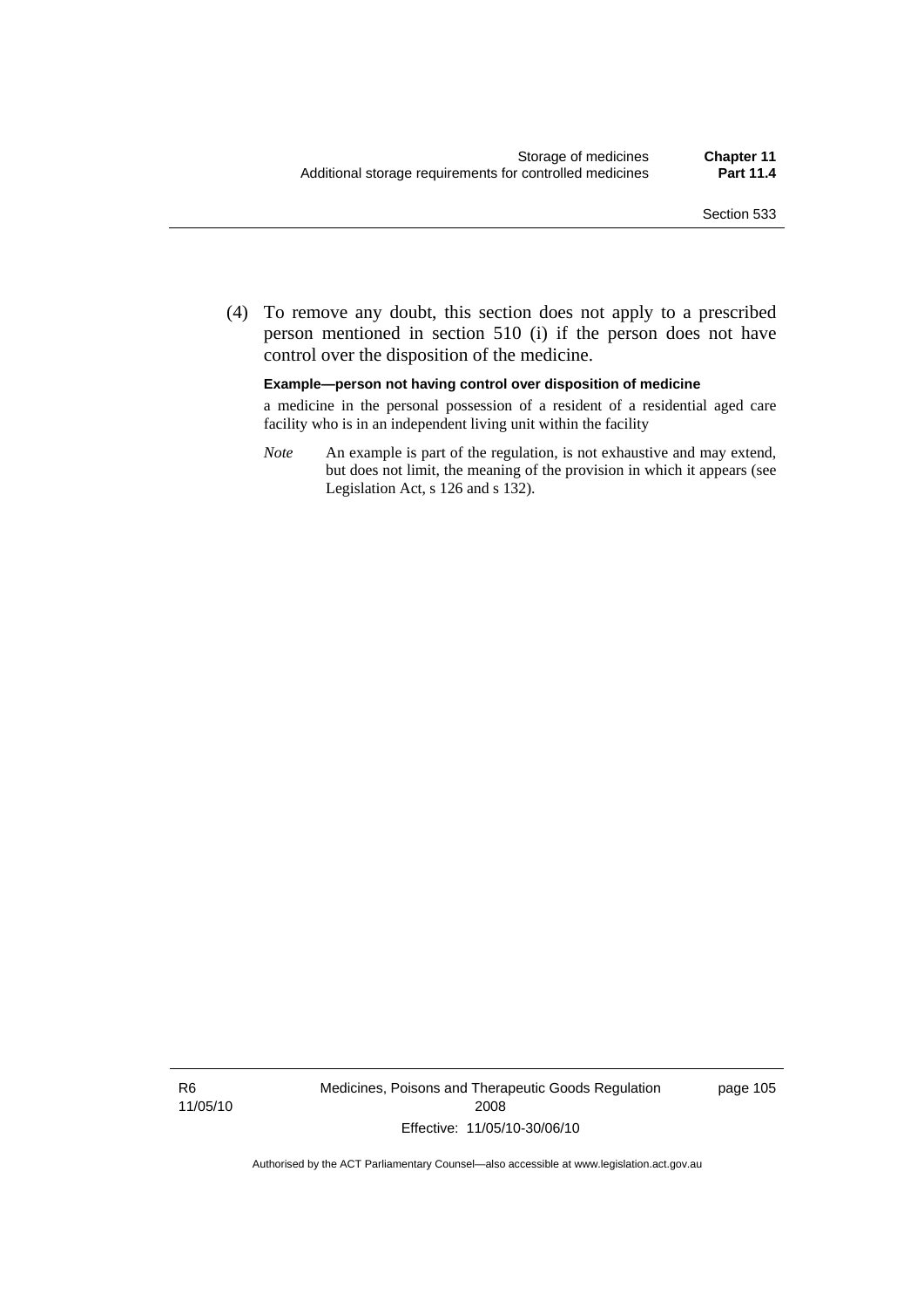### **Chapter 12 Controlled medicines registers**

#### **540 Keeping of controlled medicines registers by certain people—Act, s 48 (a) and s 50 (1) (b) and (2) (b)**

- (1) A person mentioned in table 540, column 2 who possesses a controlled medicine must keep a controlled medicines register.
	- *Note* Also, a pharmacist responsible for the management of a community pharmacy must keep a controlled medicines register for controlled medicines kept at the pharmacy (see Act, s 48).
- (2) However, subsection (1) does not apply to the person in relation to—
	- (a) a controlled medicine in a first-aid kit kept by the person; or
	- (b) if the person is the person in charge of a residential aged care facility or residential disability care facility—a controlled medicine dispensed for the patient in a dose administration aid; or
	- (c) if the person is the person in charge of a correctional centre—a controlled medicine dispensed for a detainee in a dose administration aid; or
	- (d) if the person is the person in charge of a CYP detention place—a controlled medicine dispensed for a young detainee in a dose administration aid.
	- *Note 1 CYP detention place*—see the dictionary.
	- *Note 2 Correctional centre*—see the Legislation Act, dictionary, pt 1.
	- *Note 3 Detainee*—see the *Corrections Management Act 2007*, s 6.
	- *Note 4 Young detainee*—see the *Children and Young People Act 2008*, s 95.
	- *Note* 5 For keeping controlled medicines in a first-aid kit, see s 541.

page 106 Medicines, Poisons and Therapeutic Goods Regulation 2008 Effective: 11/05/10-30/06/10

R6 11/05/10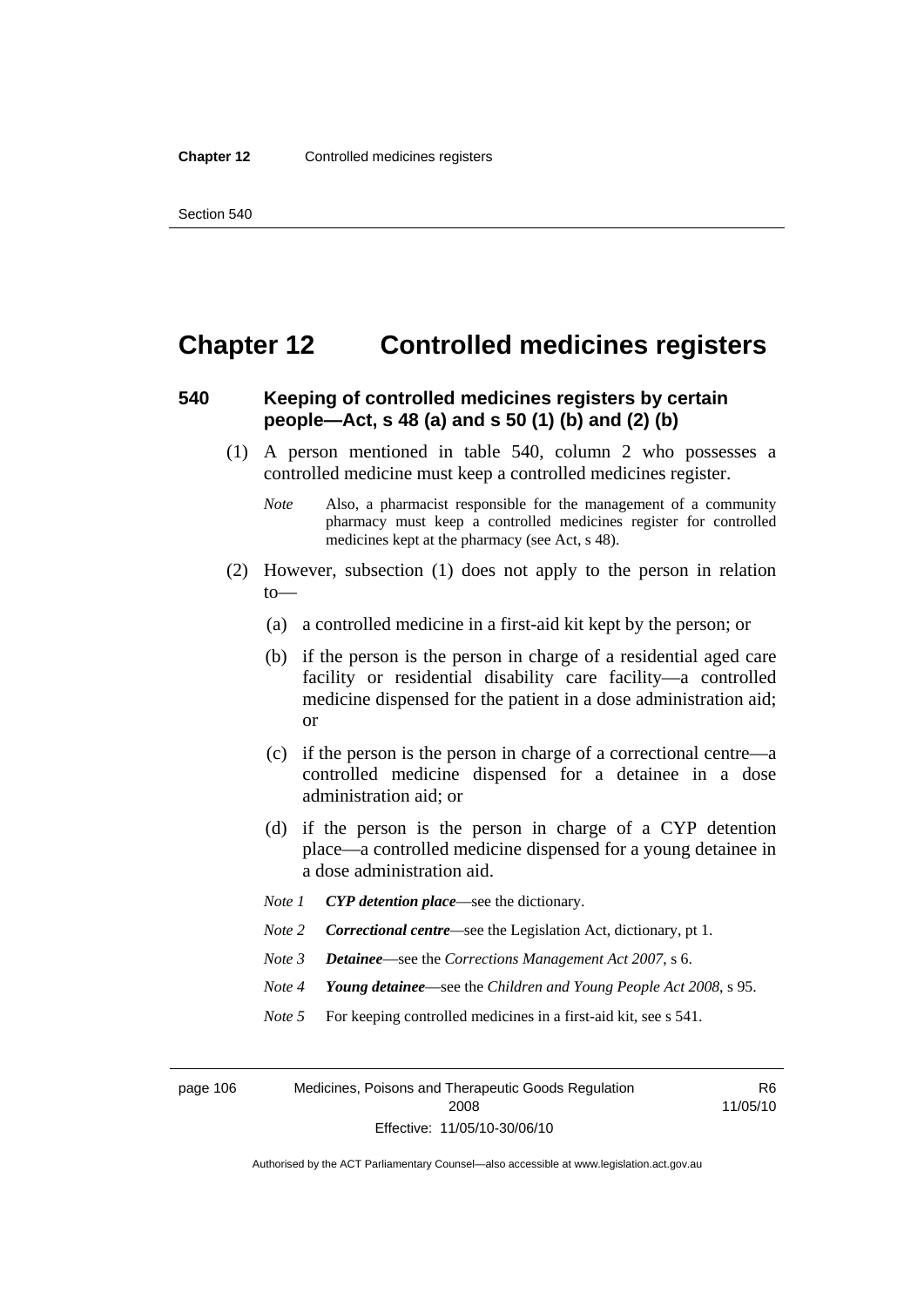- (3) A person to whom subsection (1) applies must keep a controlled medicines register for a controlled medicine at the place prescribed in table 540, column 3 for the person.
- (4) A pharmacist responsible for the management of a community pharmacy at which controlled medicines are kept must keep the controlled medicines register for the controlled medicines at the pharmacy.
	- *Note* For the requirement for a controlled medicine register to be kept for a community pharmacy, see the Act, s 48.

| column 1<br>item | column <sub>2</sub><br>prescribed person                                  | column 3<br>place where register to be kept                  |
|------------------|---------------------------------------------------------------------------|--------------------------------------------------------------|
| 1                | person in charge of<br>ambulance service                                  | the premises where the controlled<br>medicine is kept        |
| 2                | approved analyst                                                          | the analyst's laboratory                                     |
| 3                | person in charge of<br>correctional centre                                | the correctional centre                                      |
| $\overline{4}$   | person in charge of CYP<br>detention place                                | the detention place                                          |
| 5                | dentist                                                                   | the dentist's surgery                                        |
| 6                | doctor                                                                    | the doctor's surgery                                         |
| 7                | medicines wholesalers<br>licence-holder                                   | the licensed premises under s 460                            |
| 8                | medicines and poisons<br>inspector (other than<br>police officer)         | the place directed in writing by the<br>chief health officer |
| 9                | person in charge of<br>residential aged care<br>facility without pharmacy | the facility                                                 |

**Table 540 Keeping controlled medicines registers** 

R6 11/05/10 Medicines, Poisons and Therapeutic Goods Regulation 2008 Effective: 11/05/10-30/06/10

page 107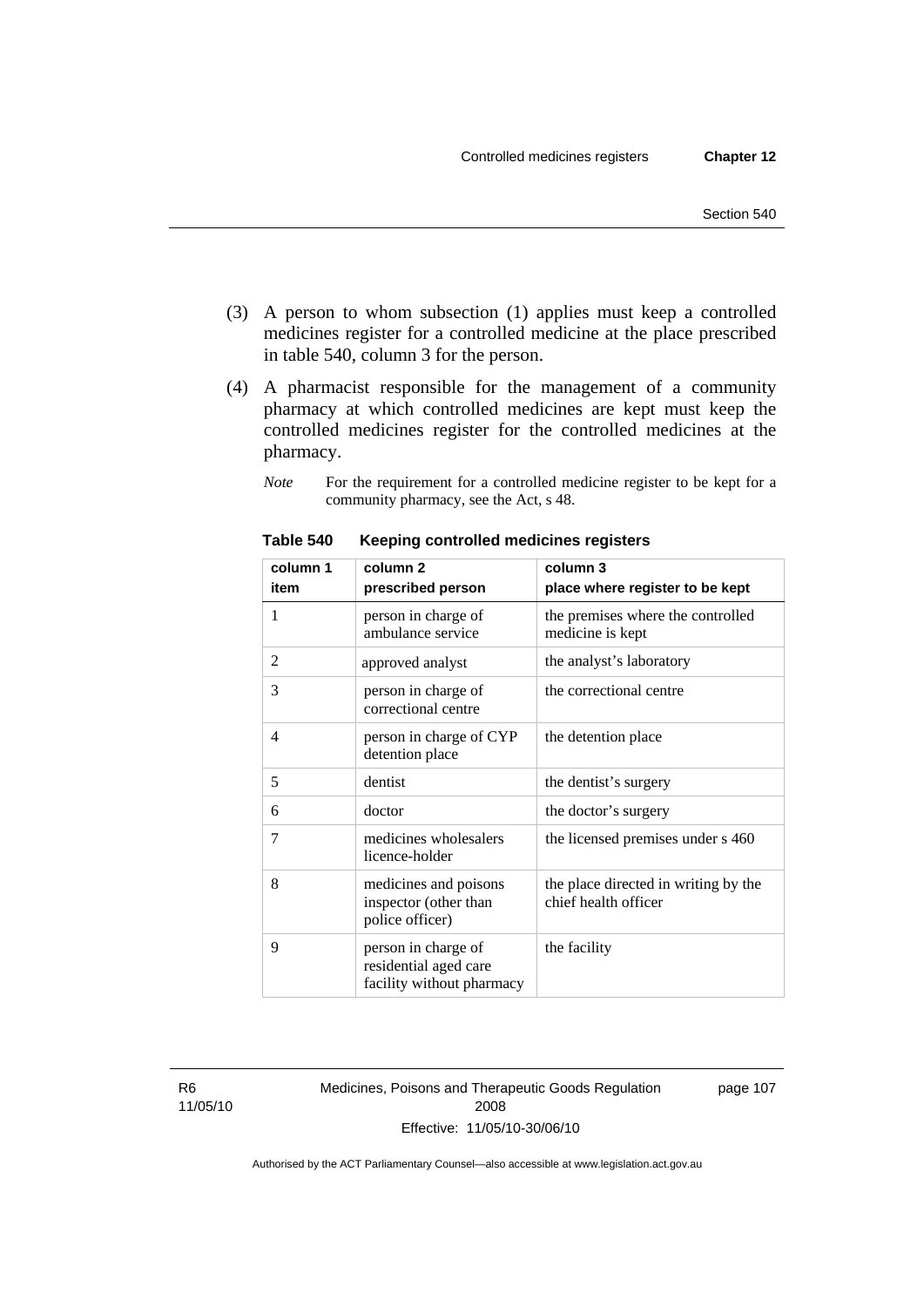#### **Chapter 12** Controlled medicines registers

#### Section 541

| column 1<br>item | column 2<br>prescribed person                                                                                    | column 3<br>place where register to be kept      |
|------------------|------------------------------------------------------------------------------------------------------------------|--------------------------------------------------|
| 10               | person in charge of<br>residential disability care<br>facility without pharmacy                                  | the facility                                     |
| 11               | supervisor of program<br>under controlled<br>medicines research and<br>education program<br>licence              | the premises where program is being<br>conducted |
| 12               | veterinary surgeon                                                                                               | the veterinary surgeon's surgery                 |
| 13               | person in charge of ward<br>(including an opioid<br>dependency treatment<br>centre operated by the<br>Territory) | the ward                                         |
| 14               | nurse practitioner                                                                                               | the nurse practitioner's place of<br>practice    |

### **U** 541 Keeping of controlled medicines registers by first-aid kit **holders—Act, s 48 (a) and s 50 (1) (b) and (2) (b)**

(1) In this section:

*designated person* means—

- (a) a dentist, doctor, nurse practitioner or veterinary surgeon; or
- (b) an ambulance officer employed by the Commonwealth, the Territory or a State; or
- (c) a first-aid kit licence-holder.
- *Note 1 Dentist*, *doctor* and *veterinary surgeon* does not include an intern or trainee (see defs of these terms in dict).
- *Note 2 Nurse practitioner* does not include a person who is conditionally registered as a nurse practitioner (see dict).
- *Note 3 State* includes a territory (see Legislation Act, dict, pt 1).

page 108 Medicines, Poisons and Therapeutic Goods Regulation 2008 Effective: 11/05/10-30/06/10

R6 11/05/10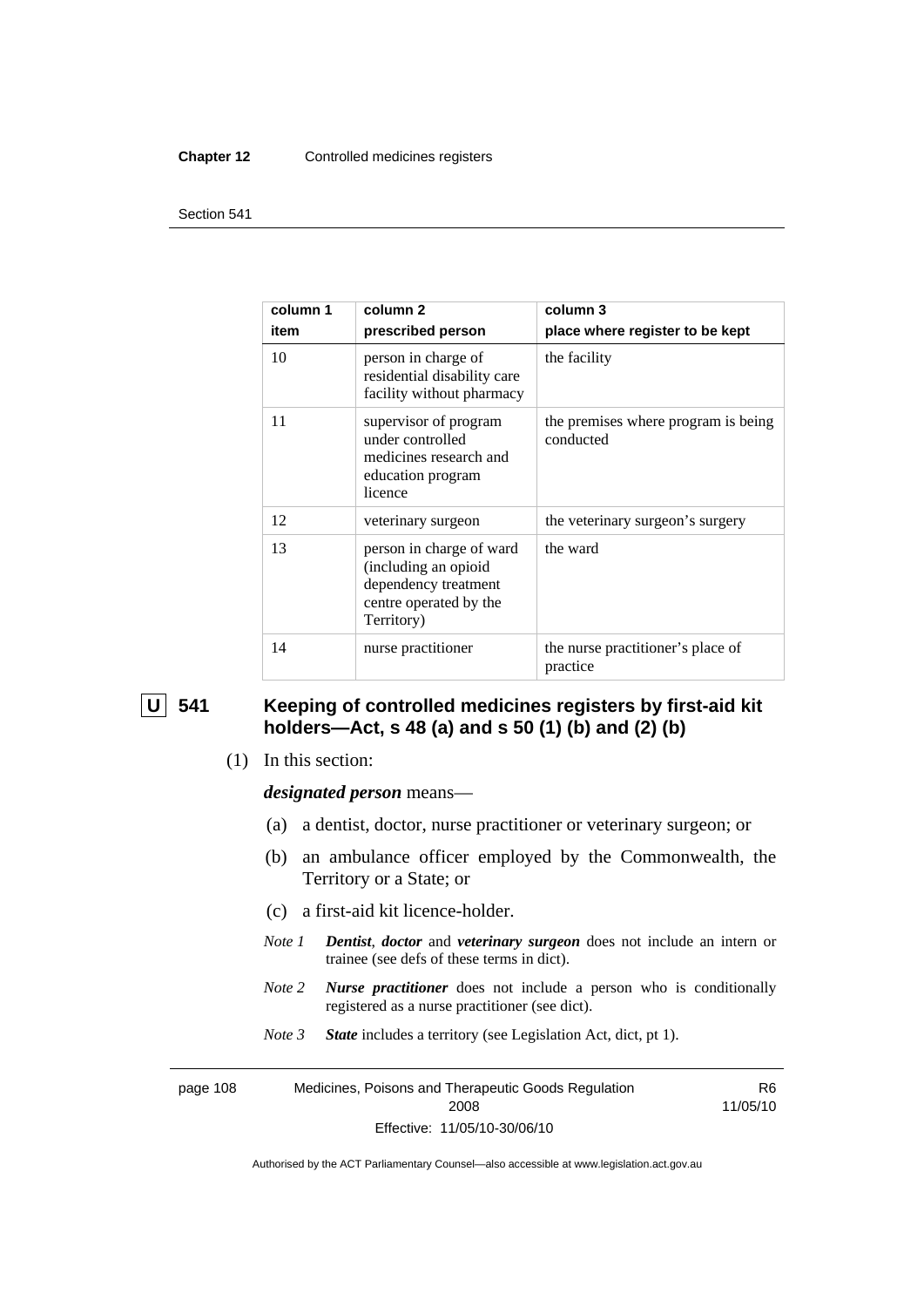(2) A designated person who possesses a first-aid kit containing a controlled medicine must keep the controlled medicines register for the controlled medicine with the first-aid kit.

#### **542 Form of controlled medicines registers—Act, s 49 (1) (b) and (2) (b)**

- (1) Each page in a controlled medicines register must relate to a single form and strength of a controlled medicine.
- (2) If a controlled medicines register is kept electronically, a separate record must be used for each form and strength of controlled medicine kept.

### **543 Making entries in controlled medicines registers— Act, s 51 (1) (b)**

- (1) The following details for a dealing with a controlled medicine are prescribed:
	- (a) the nature of the dealing;
	- (b) the date of the dealing;
	- (c) the medicine, and the form, strength and quantity of the medicine, dealt with;
	- (d) if the dealing is receiving the medicine—the name and address of the supplier;
	- (e) if the dealing is supplying the medicine—the name and address of the person to whom it is supplied;
	- (f) if the medicine is supplied on a prescription—the prescriber's name and suburb and the prescription's number under section 123 (k) (Labelling dispensed medicines—Act, s 60 (1) (c) (i) and (2) (c) (i));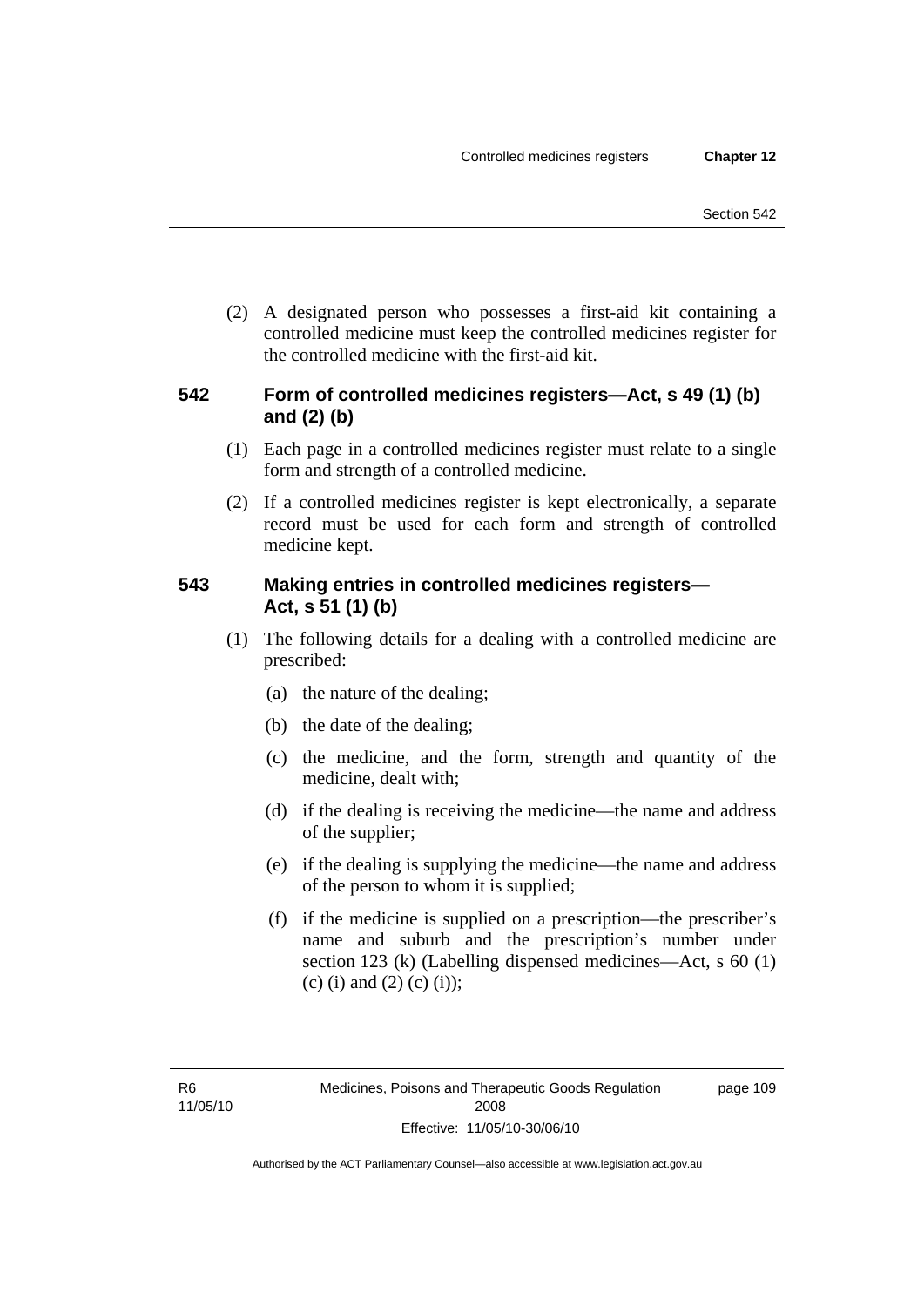Section 543

- (g) if the medicine is supplied on a requisition—the requisition's number under section 132 (e) (Labelling medicines supplied on requisition—Act, s 60 (1) (c) (i) and (2) (c) (i));
- (h) if the medicine is supplied on a purchase order—the date of the purchase order;
- (i) if the Act, section 53 (Registers—witnessing administration of medicines) applies to the dealing—the name of the person to whom the medicine is administered;
- (j) the quantity of the medicine held after the dealing.
- (2) However, subsection (1) (i) does not apply in relation to a controlled medicine dispensed in a dose administration aid for—
	- (a) a patient at a residential aged care facility or residential disability care facility; or
	- (b) a detainee at a correctional centre; or
	- (c) a young detainee at a CYP detention place.
- (3) A dealing with a controlled medicine must be entered in—
	- (a) if the dealing happens in a pharmacy at an institution—the controlled medicines register kept at the pharmacy; or
	- (b) if the dealing happens in a ward at an institution—the controlled medicines register kept at the ward; or
	- (c) if the person must keep both a controlled medicines register for a first-aid kit and another controlled medicines register—
		- (i) for a dealing with a controlled medicine to which the first-aid kit relates—the controlled medicines register for the kit; or
		- (ii) for any other dealing by the person—the other controlled medicines register; or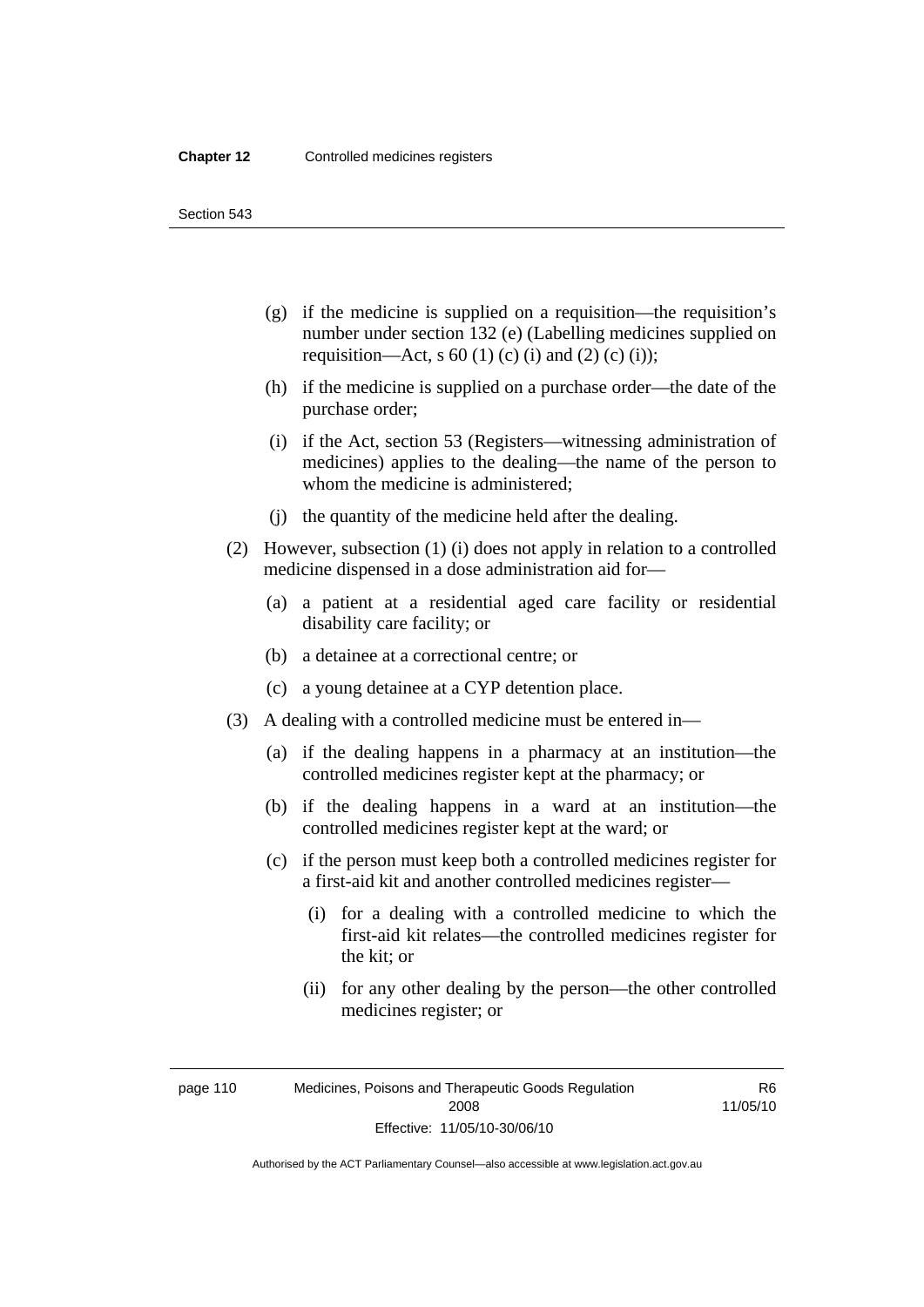(d) in any other case—the controlled medicines register the person must keep.

#### **544 Prescribed witnesses for administration of controlled medicines—Act, s 53 (a) and (b)**

The following people are prescribed as witnesses in relation to the administration of a controlled medicine:

- (a) if the medicine is administered by an intern doctor—a dentist, doctor, midwife, nurse, nurse practitioner or pharmacist;
- (b) if the medicine is administered by a person who is not an intern doctor—
	- (i) a person prescribed under paragraph (a); or
	- (ii) an intern doctor or enrolled nurse (medications).
- *Note Dentist*, *doctor* and *pharmacist* does not include an intern or trainee (see defs of these terms in dict).

#### **545 Prescribed witnesses for discarding of controlled medicines—Act, s 54 (a) and (b)**

- (1) The following people are prescribed as witnesses in relation to the discarding of a controlled medicine:
	- (a) an ambulance officer employed by the Commonwealth, the Territory or a State;
	- (b) an approved analyst;
	- (c) a dentist;
	- (d) a doctor;
	- (e) a medicines and poisons inspector;
	- (f) a midwife;
	- (g) a nurse;

R6 11/05/10 page 111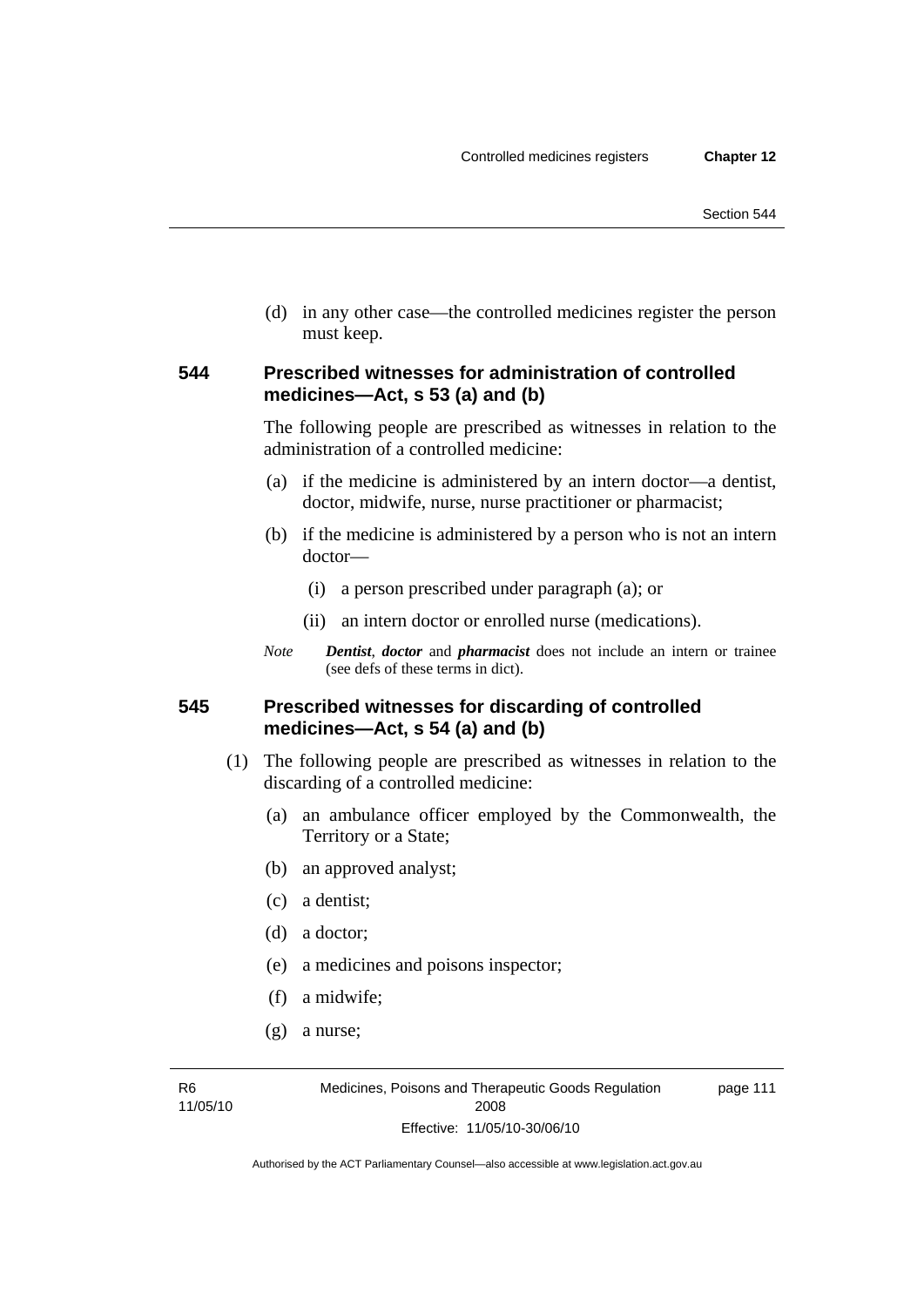- (h) a nurse practitioner;
- (i) a pharmacist;
- (j) a veterinary surgeon.
- *Note 1 Approved analyst*—see the dictionary.
- *Note 2 Dentist*, *doctor*, *pharmacist* and *veterinary surgeon* does not include an intern or trainee (see defs of these terms in dict).
- *Note 3 Nurse* does not include an enrolled nurse (see Legislation Act, dict, pt 1).
- *Note 4* See s 390 for the discarding of the residue of a controlled medicine left after administration.
- (2) However, a person mentioned in subsection (1) must not be a prescribed witness to the discarding of a controlled medicine if the person is—
	- (a) related to, a close friend of or employed by the person discarding the medicine; or
	- (b) the supervisor of the person discarding the medicine; or
	- (c) supervised by the person discarding the medicine.

#### **546 Changes etc to entries in controlled medicines registers—Act, s 55 (2) (b)**

- (1) An entry in a paper-based controlled medicines register may be amended by the person who made the entry by—
	- (a) the person signing and dating a marginal note or footnote that gives the date of the amendment and the amended details; and
	- (b) if the entry relates to administering a controlled medicine—
		- (i) the amendment being witnessed by a person prescribed under section 544 (Prescribed witnesses for administration of controlled medicines—Act, s 53 (a) and (b)); and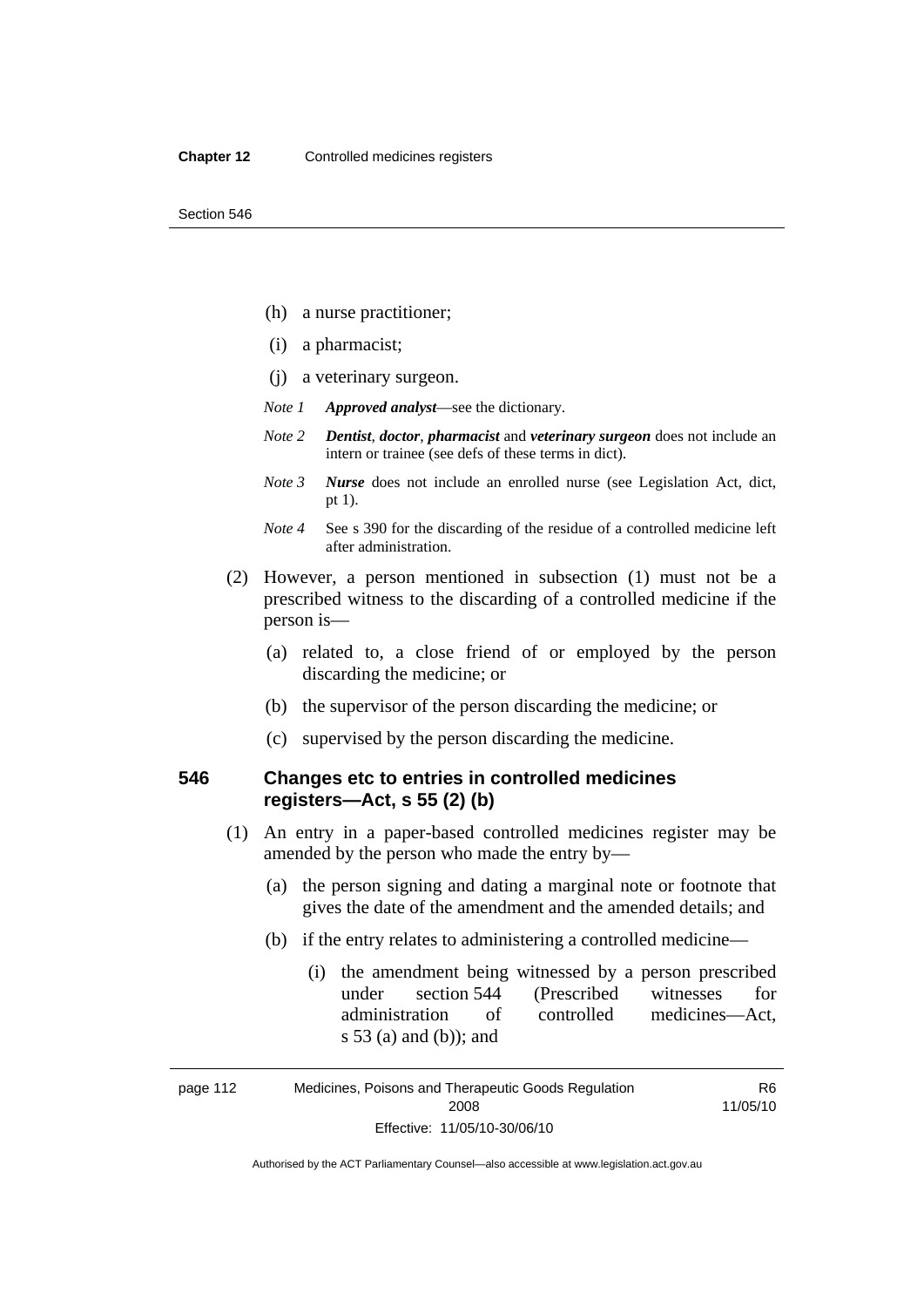- (ii) the witness signing the amendment as witness; and
- (c) if the entry relates to the discarding of a controlled medicine—
	- (i) the amendment being witnessed by a person prescribed under section 545 (Prescribed witnesses for discarding of controlled medicines—Act, s 54 (a) and (b)); and
	- (ii) the witness signing the amendment as witness.
- (2) An entry in an electronic controlled medicines register may be amended by the person who made the entry by the person attaching or linking, by electronic means, a document that includes—
	- (a) the person's signature, the date and the amended details; and
	- (b) if the entry relates to administering a controlled medicine—the signature as witness of a person prescribed under section 544; and
	- (c) if the entry relates to the discarding of a controlled medicine the signature as witness of a person prescribed under section 545.

R6 11/05/10 page 113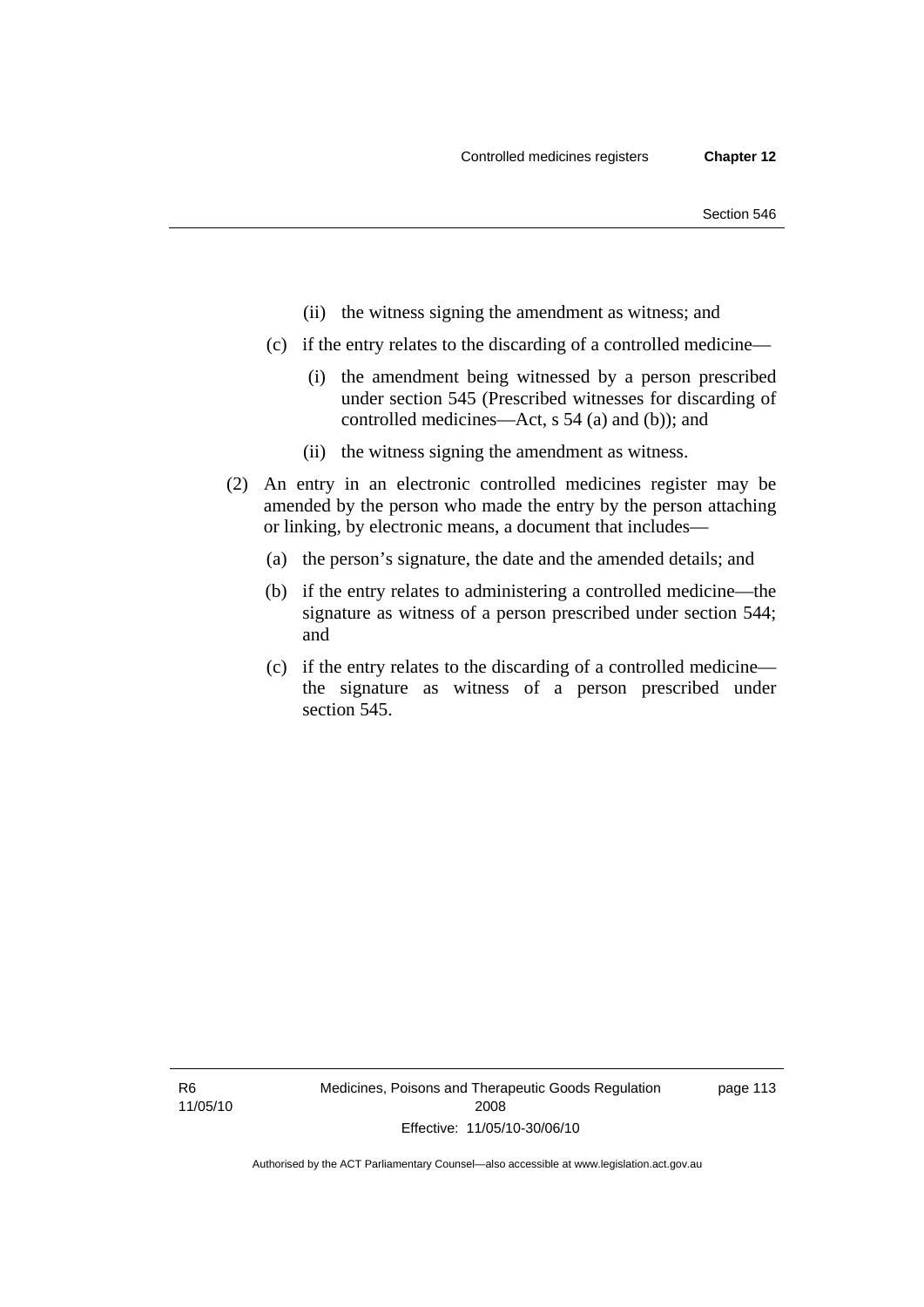# **Chapter 13 Controlled medicines and appendix D medicines approvals for human use**

# **Part 13.1 Controlled medicines approvals**

*Note* It is a condition of an authorisation to prescribe a controlled medicine for human use that the prescriber has an approval under this part (see s 31 (d)).

### **Division 13.1.1 Preliminary**

#### **550 Meaning of** *controlled medicines approval*

In this regulation:

*controlled medicines approval* means an approval to prescribe a controlled medicine under—

- (a) division 13.1.2 (Standing controlled medicines approvals); or
- (b) division 13.1.3 (Chief health officer controlled medicines approvals).

#### **551 Meaning of** *designated prescriber***—pt 13.1**

In this part:

*designated prescriber* means a prescriber (other than a veterinary surgeon or trainee veterinary surgeon) in relation to whom prescribing a controlled medicine is included in schedule 1, column 3.

R6 11/05/10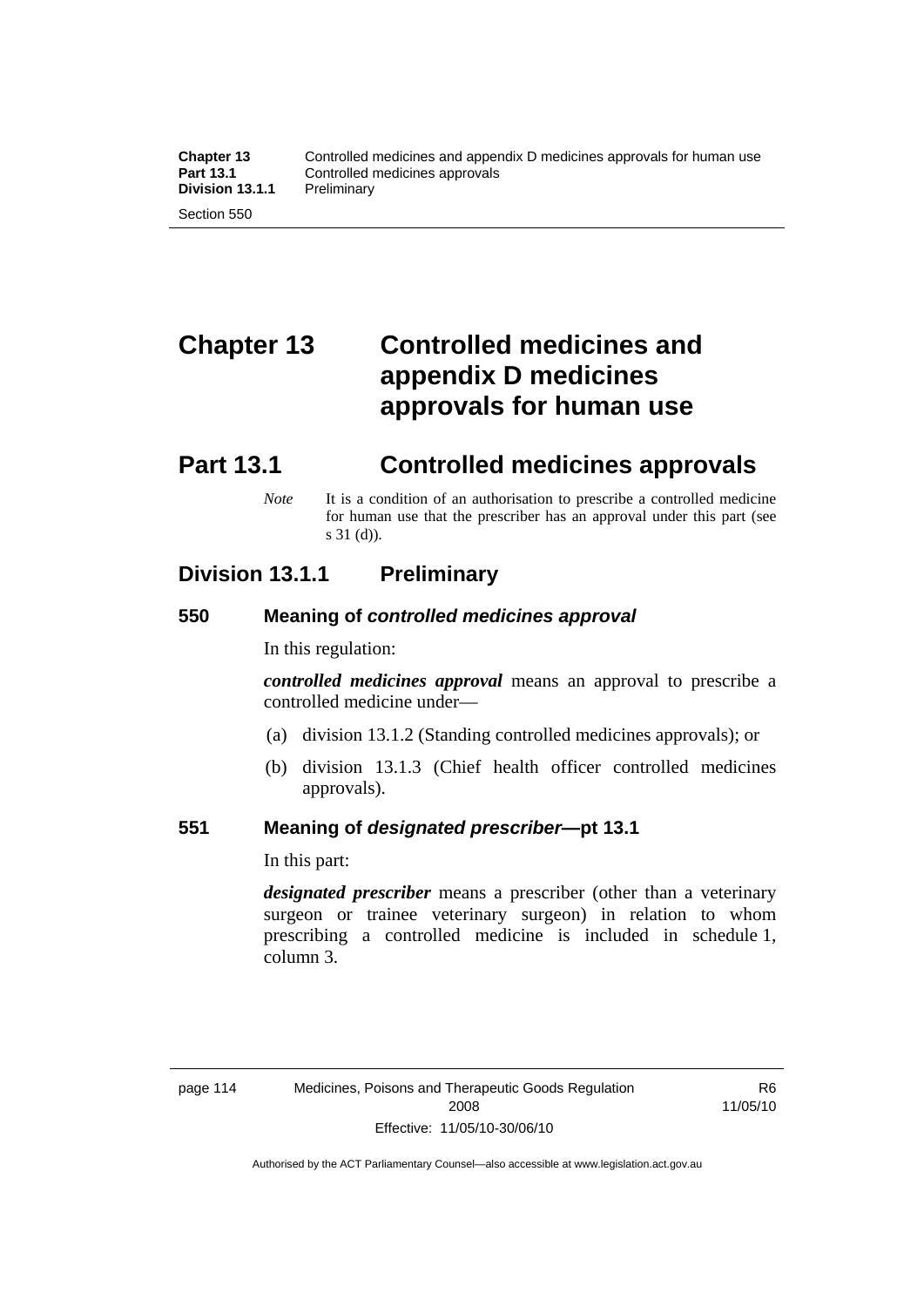# **Division 13.1.2 Standing controlled medicines approvals**

#### **555 Standing approval to prescribe controlled medicines for hospital in-patients**

A designated prescriber is approved to prescribe a controlled medicine for a patient of the prescriber if the patient is an in-patient at a hospital.

*Note* A *hospice* is a hospital (see *The Macquarie Dictionary*, 4th ed).

#### **556 Standing approval to prescribe controlled medicines for short-term treatment**

A designated prescriber is approved to prescribe a controlled medicine for a patient of the prescriber if—

- (a) the prescriber believes on reasonable grounds that the patient is not a drug-dependant person in relation to a controlled medicine or prohibited substance; and
- (b) the prescriber believes on reasonable grounds that the patient has not been prescribed a controlled medicine within the 2-month period before the prescriber prescribes the medicine; and
- (c) the prescriber prescribes the controlled medicine for the patient's use for 2 months or less.

*Note* For long-term prescribing, see div 13.1.3.

#### **557 Standing interim approval to prescribe buprenorphine and methadone for patients of certain institutions**

(1) In this section:

*doctor* includes an intern doctor acting under the direct supervision of a doctor.

page 115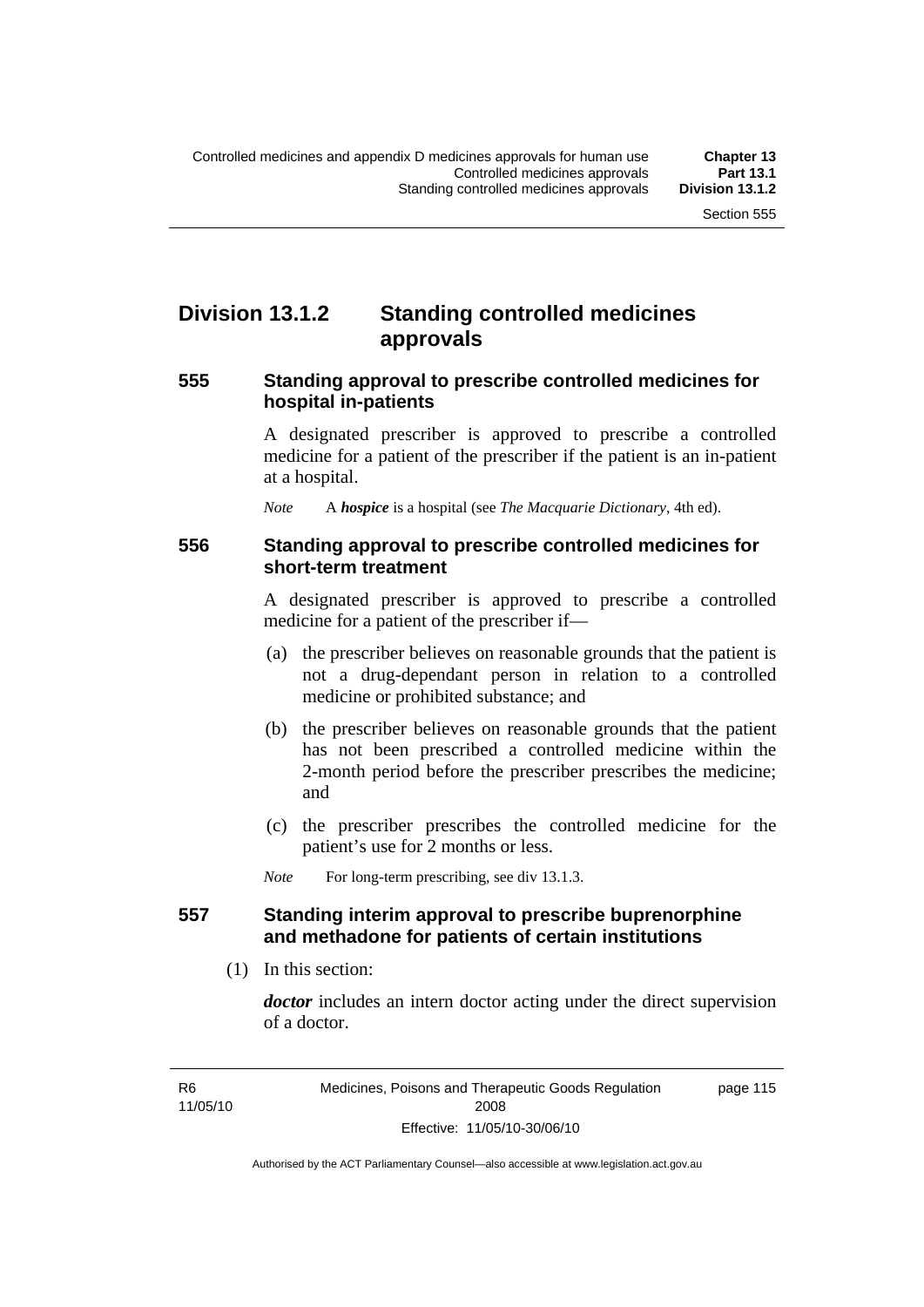- (2) A doctor is approved (the *interim approval*) to prescribe buprenorphine or methadone if—
	- (a) the doctor—
		- (i) is working at a hospital and prescribes the medicine for an outpatient at the hospital; or
		- (ii) is working at any of the following institutions and prescribes the medicine for a patient of the institution:
			- (A) a correctional centre;
			- (B) a CYP detention place;
			- (C) an opioid dependency treatment centre operated by the Territory; or
			- *Note Institution* includes a correctional centre and a CYP detention place (see s 652).
		- (iii) prescribes the medicine for a person in police custody; and
	- (b) the buprenorphine or methadone is prescribed in accordance with the opioid dependency treatment guidelines; and

*Note Opioid dependency treatment guidelines*—see the dictionary.

- (c) the doctor makes an application under section 560 to prescribe the medicine not later than 72 hours after the doctor first prescribes buprenorphine or methadone for the patient.
- (3) The interim approval ends—
	- (a) if the chief health officer approves the application under division 13.1.3—when the doctor is given notice of the approval; or
	- (b) if the application under section 560 is withdrawn—on the withdrawal of the application; or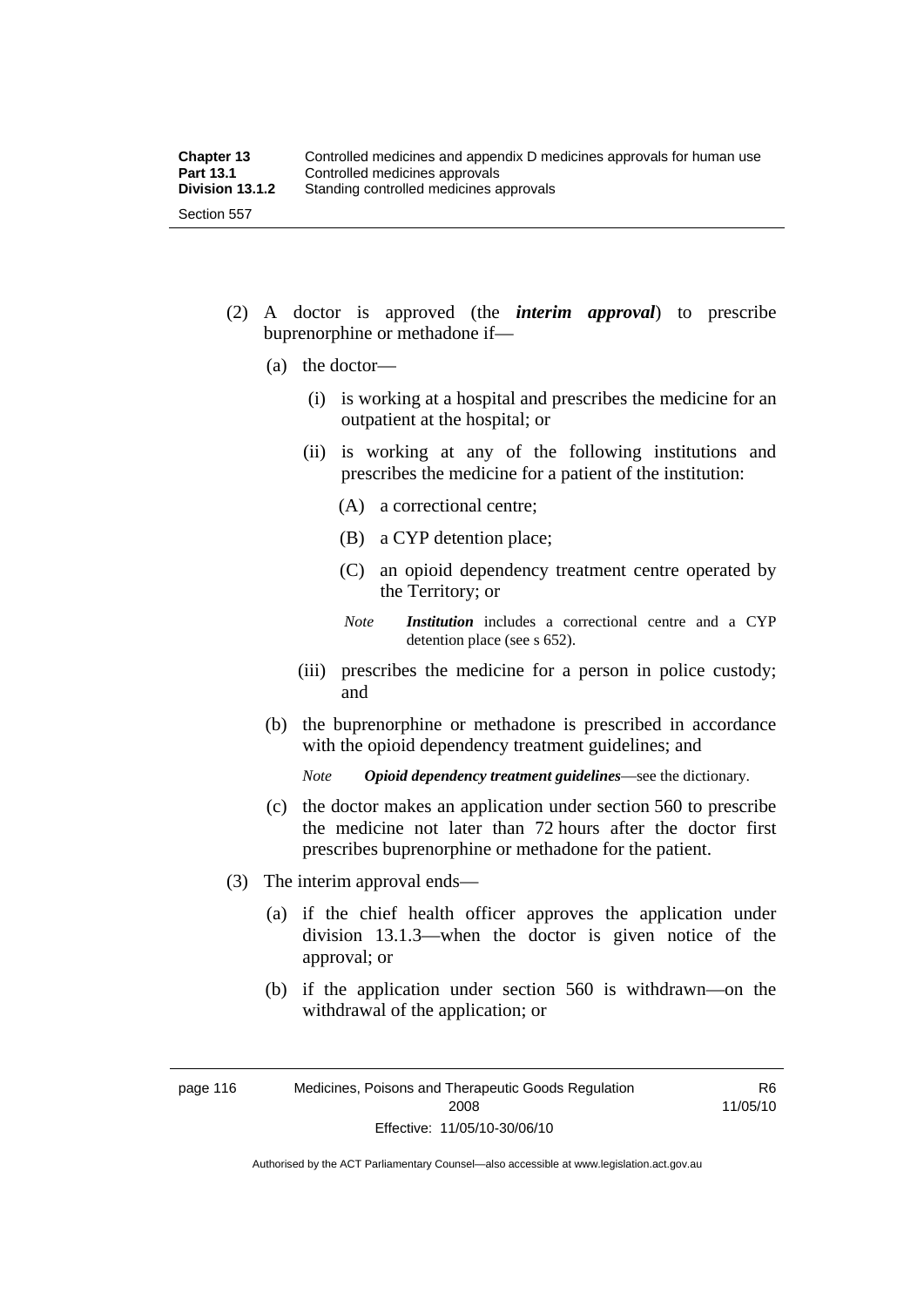- (c) if the chief health officer refuses to approve the application and the 7-day period mentioned in section 565 (2) (Applications for review of unfavourable CHO decisions for approvals) ends without an application for review being made—at the end of the 7-day period; or
- (d) if the chief health officer refers the application to the medicines advisory committee or an application is made to the committee under section 565—when the doctor is given notice of the chief health officer's decision under section 573 (Medicines advisory committee—directions to CHO).

### **Division 13.1.3 Chief health officer controlled medicines approvals**

#### **560 Applications for CHO controlled medicines approvals**

- (1) A designated prescriber may apply to the chief health officer for approval to prescribe a controlled medicine.
- (2) An application under subsection (1) must—
	- (a) be for approval to prescribe a controlled medicine for a single individual; and
	- (b) be made in a way determined by the chief health officer.

#### **Examples**

telephone, email and fax

- *Note 1* If a form is approved under the Act, s 198 for this provision, the form must be used.
- *Note 2* An example is part of the regulation, is not exhaustive and may extend, but does not limit, the meaning of the provision in which it appears (see Legislation Act, s 126 and s 132).
- (3) An application under subsection (1) may be made—
	- (a) on the applicant's own behalf; or

R6 11/05/10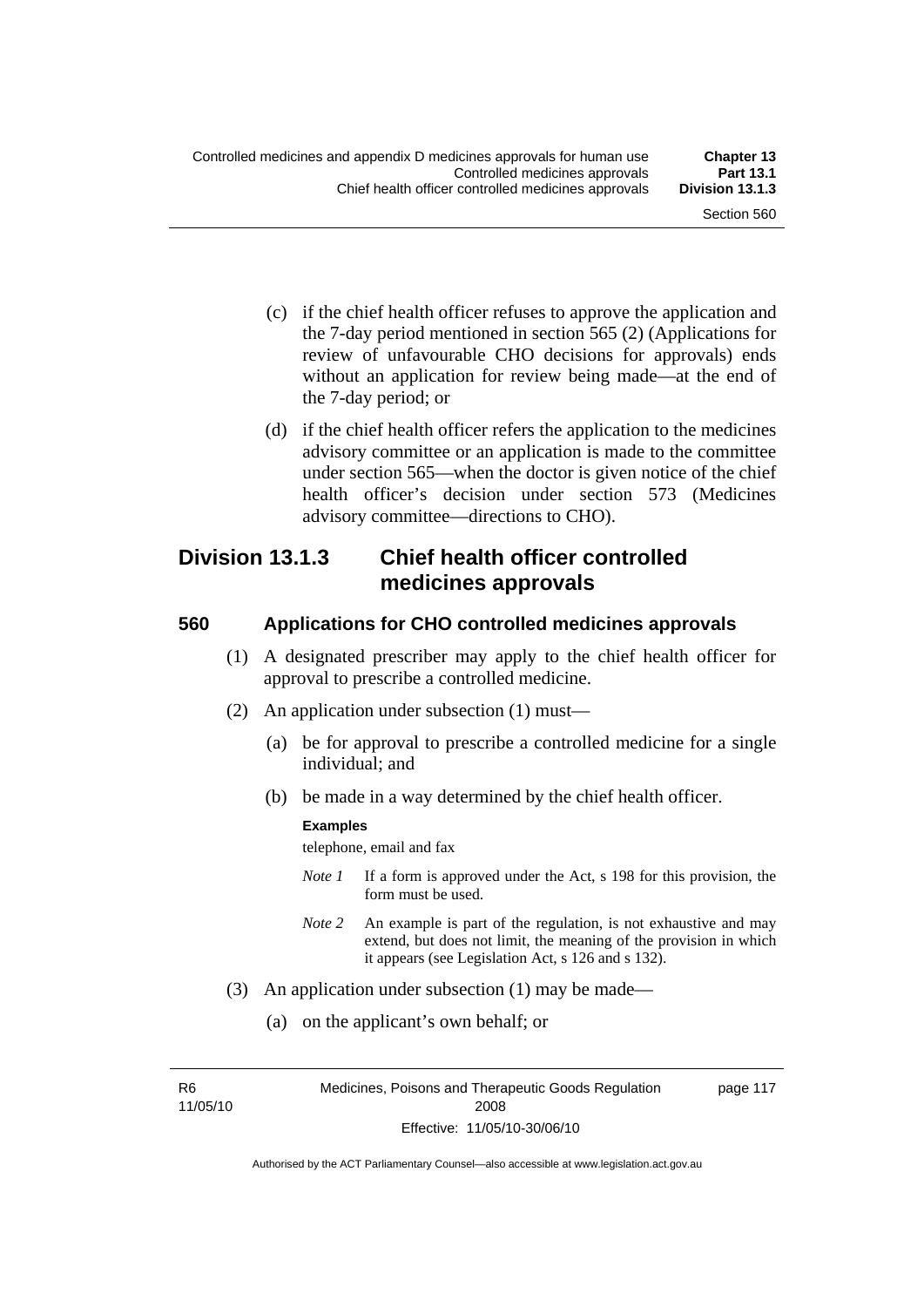- (b) on the applicant's own behalf and on behalf of 1 or more other named designated prescribers; or
- (c) on behalf of a group of designated prescribers that includes the applicant and who practise at the same premises.

#### **Example**

the doctors practising at a suburban medical practice so that if a person's usual doctor is unavailable another doctor at the practice can, under the approval, prescribe the controlled medicine

(4) A determination under subsection (2) (b) is a notifiable instrument.

*Note* A notifiable instrument must be notified under the Legislation Act.

#### **561 Requirements for CHO controlled medicines approval applications**

- (1) An application by a designated prescriber for an approval to prescribe a controlled medicine for a patient must include the following:
	- (a) the designated prescriber's name and address;
	- (b) if the application is made on behalf of a group of designated prescribers—the names of the designated prescribers or a description of the group;
	- (c) the medicine, and the form, strength and quantity of the medicine, to be prescribed;

*Note* For morphine or oxycodone for a terminally ill person, see s (2).

- (d) the daily dose of the medicine and, if more than 1 form or strength of the medicine is to be prescribed, the dose for each form or strength;
- (e) the patient's name and home address;
- (f) the condition from which the patient is suffering that, in the designated prescriber's opinion, requires treatment with the medicine;

R6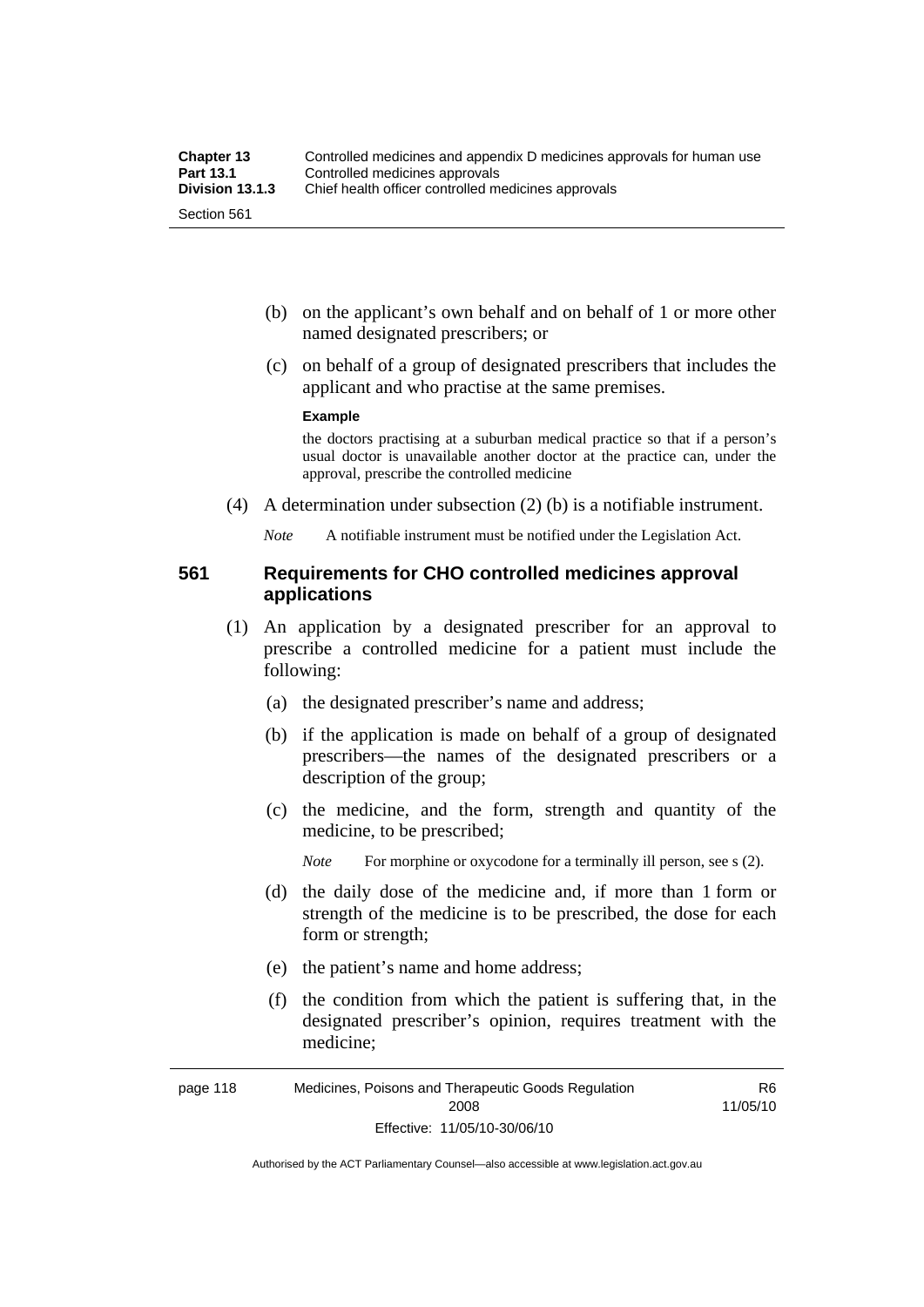page 119

- (g) whether, in the designated prescriber's opinion, based on reasonable grounds, the patient is a drug-dependent person in relation to a controlled medicine or prohibited substance.
- (2) However, for subsection (1) (c), if the controlled medicine is morphine or oxycodone for a person with a terminal illness, the application may be made for all forms, strengths and quantities of the medicine.
- (3) To remove any doubt, the application may include any other information the designated prescriber considers relevant.
- (4) The chief health officer may ask the designated prescriber for any other information reasonably required to decide the application, including, for example, further information about the patient's treatment.
	- *Note* An example is part of the regulation, is not exhaustive and may extend, but does not limit, the meaning of the provision in which it appears (see Legislation Act, s 126 and s 132).

#### **562 CHO decision on applications to prescribe controlled medicines**

- (1) On application under section 560, the chief health officer must—
	- (a) approve the application in the terms applied for; or
	- (b) approve the application in terms different from those applied for; or
	- (c) refuse to approve the application; or
	- (d) refer the application to the medicines advisory committee.
	- *Note 1* An approval may include conditions (see s 570).
	- *Note* 2 For the form of a controlled medicines approval by the chief health officer, see s 571.

R6 11/05/10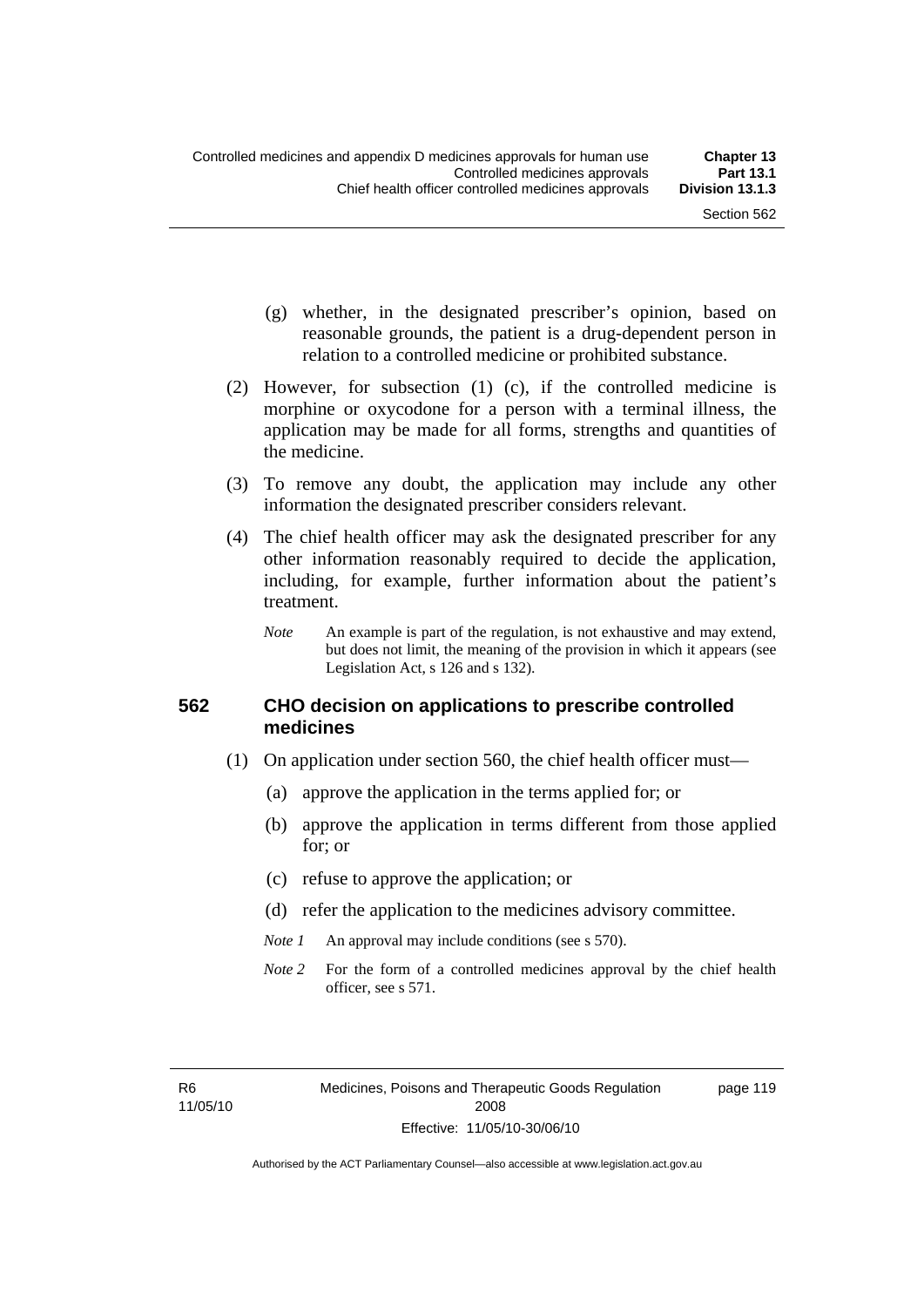| <b>Chapter 13</b> | Controlled medicines and appendix D medicines approvals for human use |  |
|-------------------|-----------------------------------------------------------------------|--|
| <b>Part 13.1</b>  | Controlled medicines approvals                                        |  |
| Division 13.1.3   | Chief health officer controlled medicines approvals                   |  |
| Section 563       |                                                                       |  |

- (2) However, the chief health officer need not decide the application if the chief health officer has asked for information under section 561 (4) and the information has not been given.
- (3) The chief health officer must give the applicant written notice of the chief health officer's decision not later than 7 days after the day the decision is made.
- (4) If the decision is made under subsection (1) (b) or (c), the notice must include information about the applicant's right to seek review of the decision under section 565 (Applications for review of unfavourable CHO decisions for approvals).

#### **563 Restrictions on CHO power to approve applications for approvals**

In making a decision under section 562, the chief health officer—

- (a) must comply with any applicable guidelines made under section 574 (Medicines advisory committee—guidelines for CHO decisions on applications); and
- (b) must not approve an application to prescribe all forms, strengths and quantities of morphine or oxycodone for the treatment of a person who is terminally ill unless satisfied—
	- (i) a specialist has diagnosed the person as being terminally ill; and
	- (ii) the medicine is for use by the person for therapeutic purposes only; and
- (c) must not approve an application to prescribe buprenorphine or methadone to treat a drug-dependent person's drug-dependency unless the applicant is—
	- (i) a doctor who is working at a hospital, or an institution mentioned in section 557 (2) (a) (ii) (Standing interim

R6 11/05/10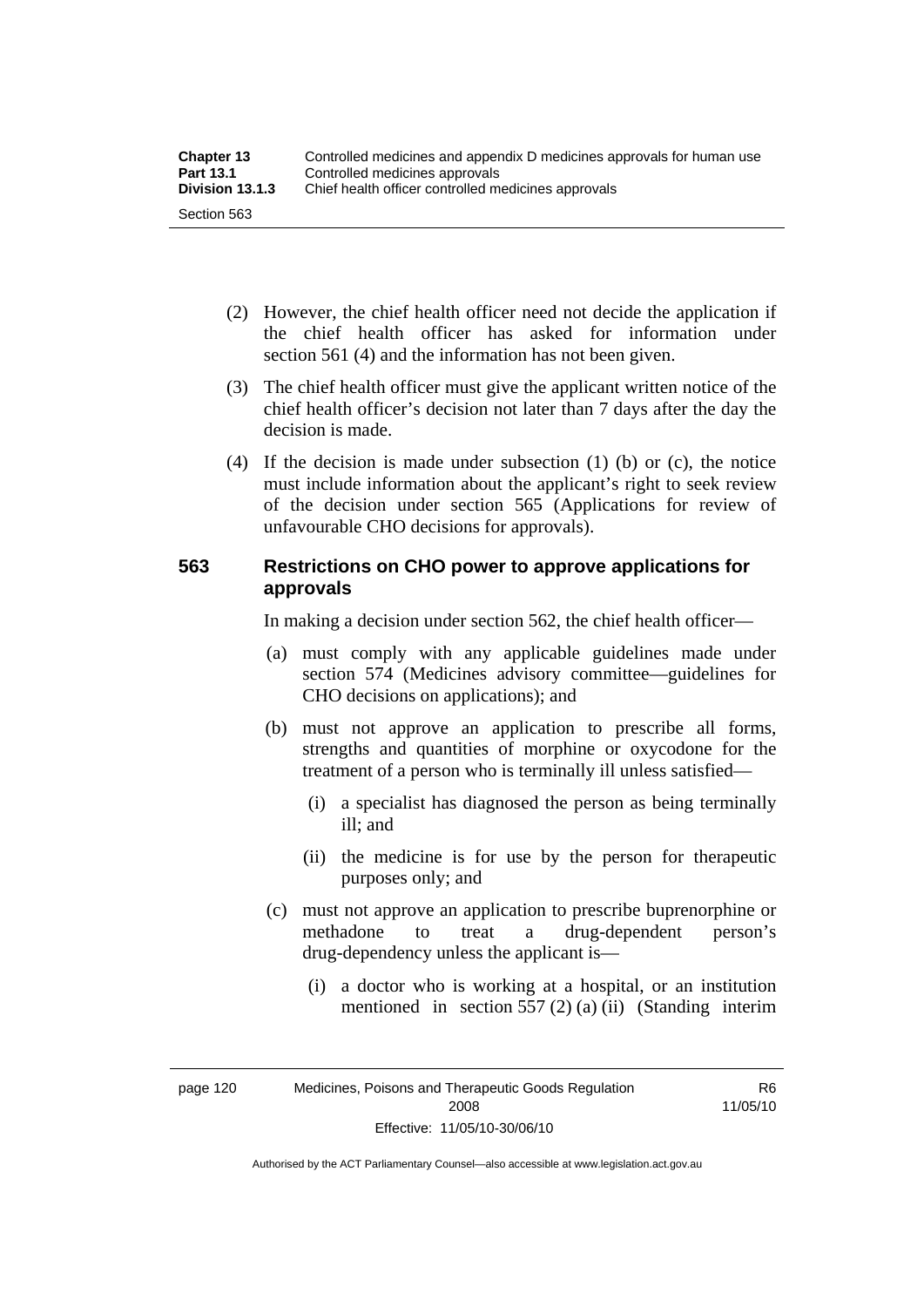approval to prescribe buprenorphine and methadone for patients of certain institutions); or

- (ii) an intern doctor who is working at a hospital, or an institution mentioned in section 557 (2) (a) (ii), and who is acting under the direct supervision of a doctor at the hospital or institution; or
- (iii) a doctor who is treating a person held in police custody; or
- (iv) a doctor who holds an endorsement under section 582 (CHO decisions on applications for endorsement to treat drug-dependency); or
- (v) a doctor who is prescribing continuing opioid dependency treatment for up to 5 drug-dependent people if—
	- (A) the people have already undergone opioid dependency treatment for at least 14 consecutive days (the *initial treatment*); and
	- (B) the initial treatment was prescribed by a doctor holding an endorsement under section 582.
	- *Note Doctor* does not include an intern doctor (see dict).

#### **564 Term of CHO controlled medicines approvals**

A controlled medicines approval under this division is for the period (not longer than 1 year) stated in the approval.

### **565 Applications for review of unfavourable CHO decisions for approvals**

- (1) This section applies if, under section 562, the chief health officer—
	- (a) approves an application for a controlled medicines approval in terms different from those applied for; or

page 121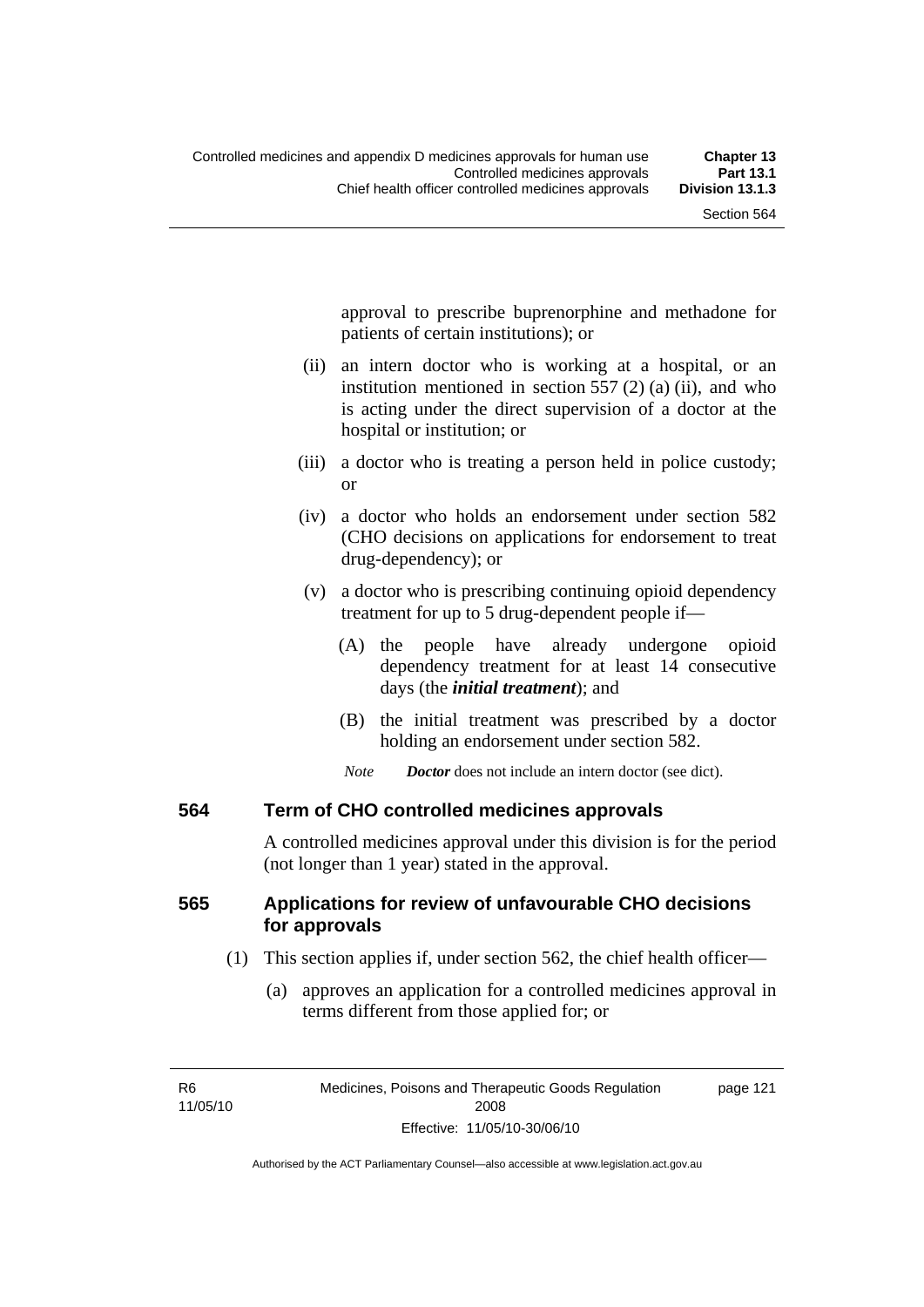- (b) refuses to approve the application for an approval.
- (2) The applicant for the approval may, not later than 7 days after the day the person receives written notice of the decision, apply to the medicines advisory committee for review of the decision.
- (3) The application for review—
	- (a) must be in writing signed by the applicant; and
	- (b) must set out the grounds for the application; and
	- (c) may include any information that the applicant considers appropriate for the review.

#### **566 Medicines advisory committee—referred applications and review of unfavourable CHO decisions**

- (1) This section applies to an application—
	- (a) for approval to prescribe a controlled medicine referred to the medicines advisory committee under section 562 (1) (d); or
	- (b) under section 565 for review of a decision of the chief health officer on an application for a controlled medicines approval.
- (2) The medicines advisory committee may, in writing, ask the applicant to give the committee further information about the treatment of the person to whom the application relates not later than a stated reasonable time.
- (3) After considering the application and any further information provided in accordance with a notice under subsection (2), the medicines advisory committee must—
	- (a) for an application for review of a decision by the chief health officer—
		- (i) direct the chief health officer to confirm the decision made; or

R6 11/05/10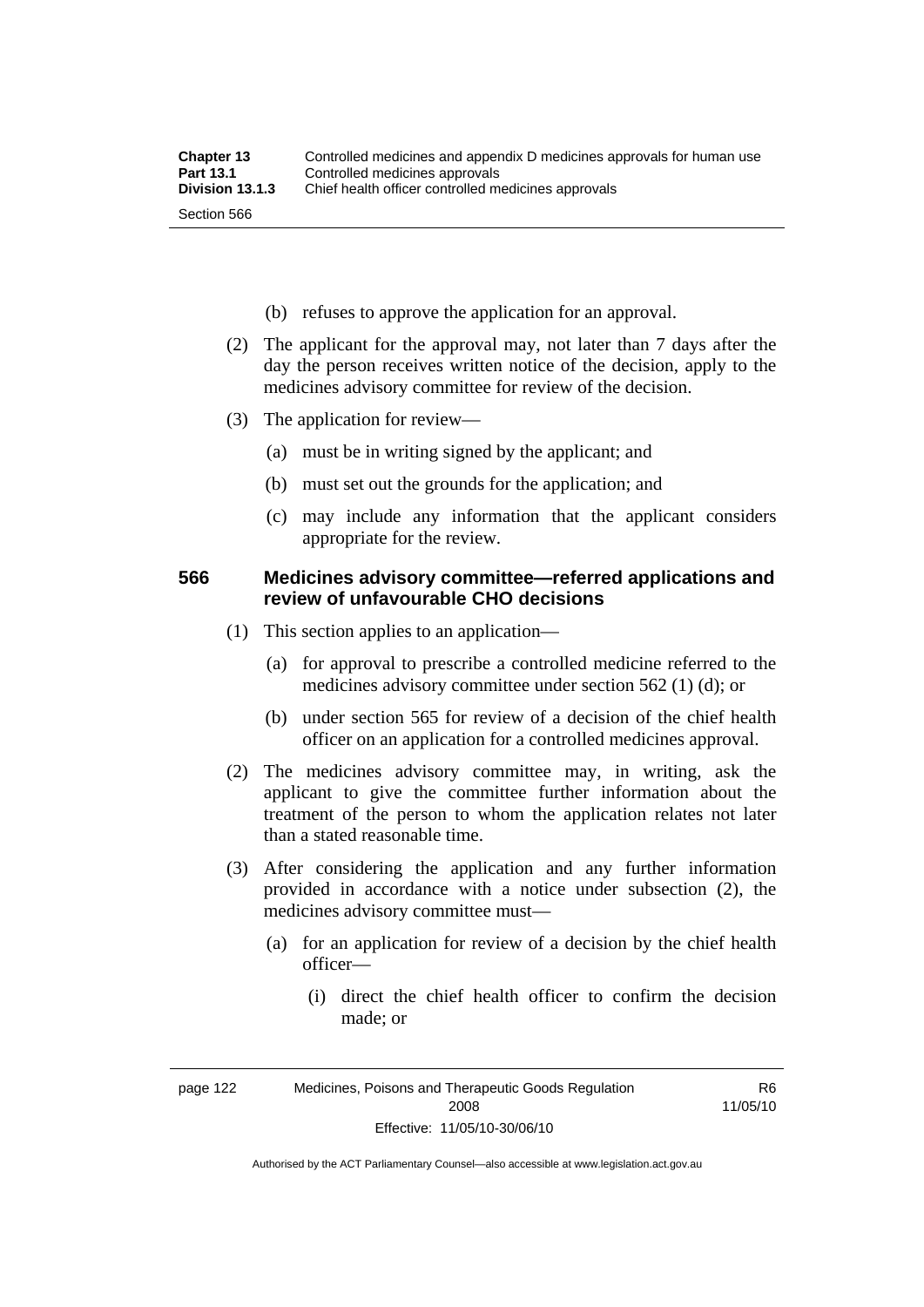- (ii) do both of the following:
	- (A) direct the chief health officer to revoke the decision made;
	- (B) give the chief health officer a direction under paragraph  $(b)$   $(i)$ ,  $(ii)$  or  $(iii)$ ; or
- (b) direct the chief health officer—
	- (i) to approve the application to prescribe a controlled medicine in the terms applied for; or
	- (ii) to approve the application in terms different from those applied for; or
	- (iii) to refuse to approve the application.
- *Note 1* The medicines advisory committee may direct the chief health officer to include conditions in the approval (see s 570 (2)).

*Note* 2 The chief health officer must comply with a direction (see s 573).

(4) A direction must be in writing.

### **567 Amendment and revocation of controlled medicines approvals**

- (1) The chief health officer may amend or revoke a controlled medicines approval on the chief health officer's own initiative and without consulting the medicines advisory committee.
- (2) The medicines advisory committee may direct the chief health officer to amend or revoke a controlled medicines approval, whether or not the approval was given at the direction of the committee.

*Note* The chief health officer must comply with a direction (see s 573).

(3) A direction under subsection (2) must be in writing.

page 123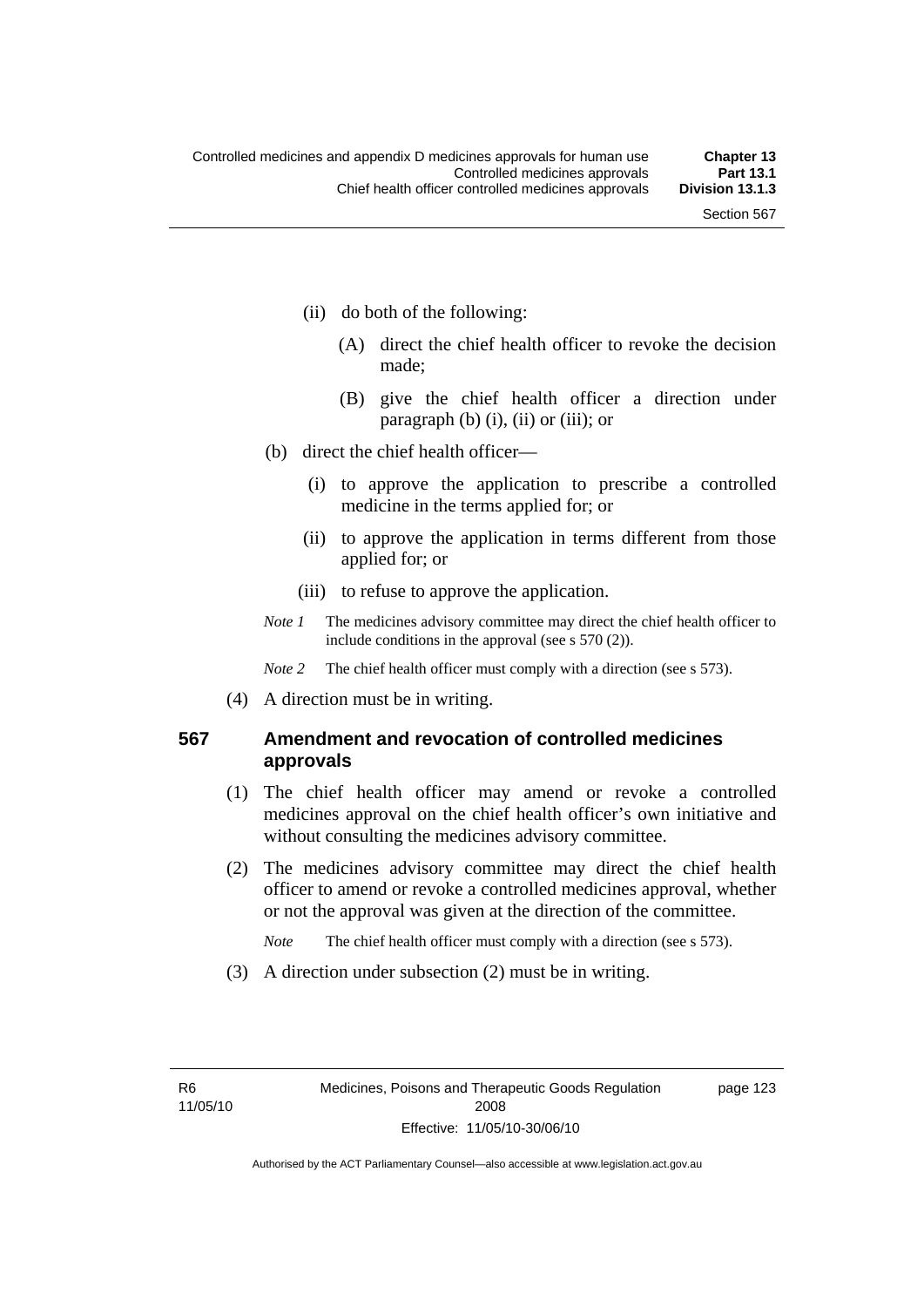- (4) The chief health officer must send the approval-holder written notice of the chief health officer's decision not later than 7 days after the day the decision is made.
- (5) If the decision is to amend or revoke a controlled medicines approval under subsection (1), the notice must include information about the approval-holder's right to seek review of the decision under section 568.
- (6) In this section:

*amend*, a controlled medicines approval, includes imposing a condition on, or changing a condition of, the approval.

### **568 Application for review of amendment and revocation on CHO initiative**

- (1) This section applies if the chief health officer amends or revokes a controlled medicines approval under section 567 (1).
- (2) The person to whom the approval was given may, not later than 7 days after the day the person is given written notice of the amendment or revocation, apply to the medicines advisory committee for review of the decision.
- (3) The application for review—
	- (a) must be in writing signed by the applicant; and
	- (b) must set out the grounds for the application; and
	- (c) may include any information that the applicant considers appropriate for the review.
- (4) To remove any doubt, the decision to which the application relates continues to operate despite the making of the application until the day the chief health officer's decision on direction under section 569 (3) takes effect.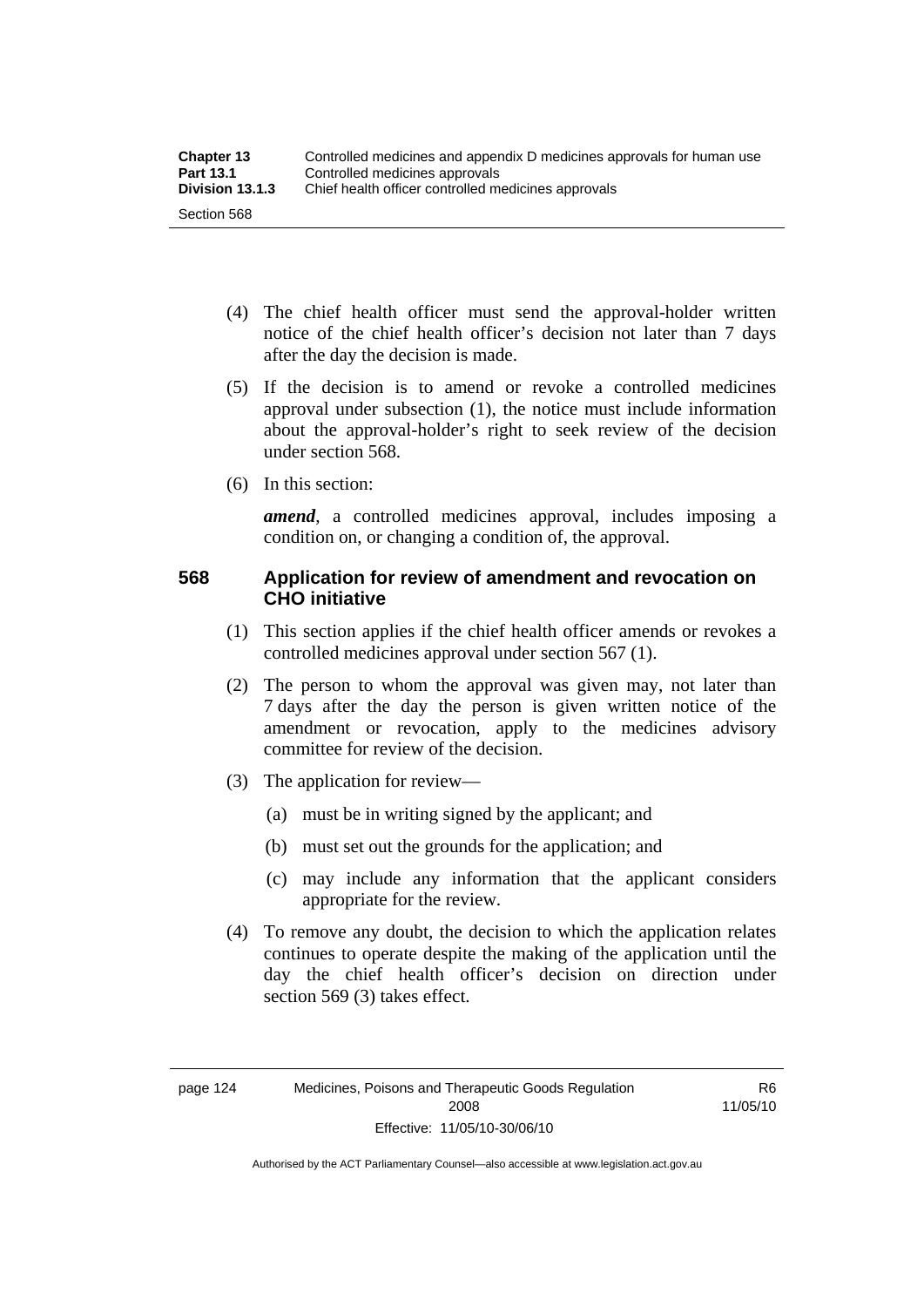### **569 Medicines advisory committee—review of amendment or revocation on CHO initiative**

- (1) This section applies if an application is made to the medicines advisory committee under section 568 to review a decision (the *original decision*) of the chief health officer to amend or revoke a controlled medicines approval.
- (2) The medicines advisory committee may, in writing, ask the designated prescriber to give the committee further information about the treatment of the person to whom the application relates not later than a stated reasonable time.
- (3) After considering the application for review and any further information provided in accordance with a notice under subsection (2), the medicines advisory committee must direct the chief health officer to—
	- (a) confirm the original decision; or
	- (b) revoke the original decision; or
	- (c) revoke the original decision and approve the application as directed by the committee.
	- *Note 1* The medicines advisory committee may direct the chief health officer to include conditions in the approval (see s 570 (2)).
	- *Note* 2 The chief health officer must comply with a direction (see s 573).
- (4) A direction must be in writing.

#### **570 Conditional controlled medicines approvals**

 (1) The chief health officer may include conditions for the safe or proper use of a controlled medicine in a controlled medicines approval.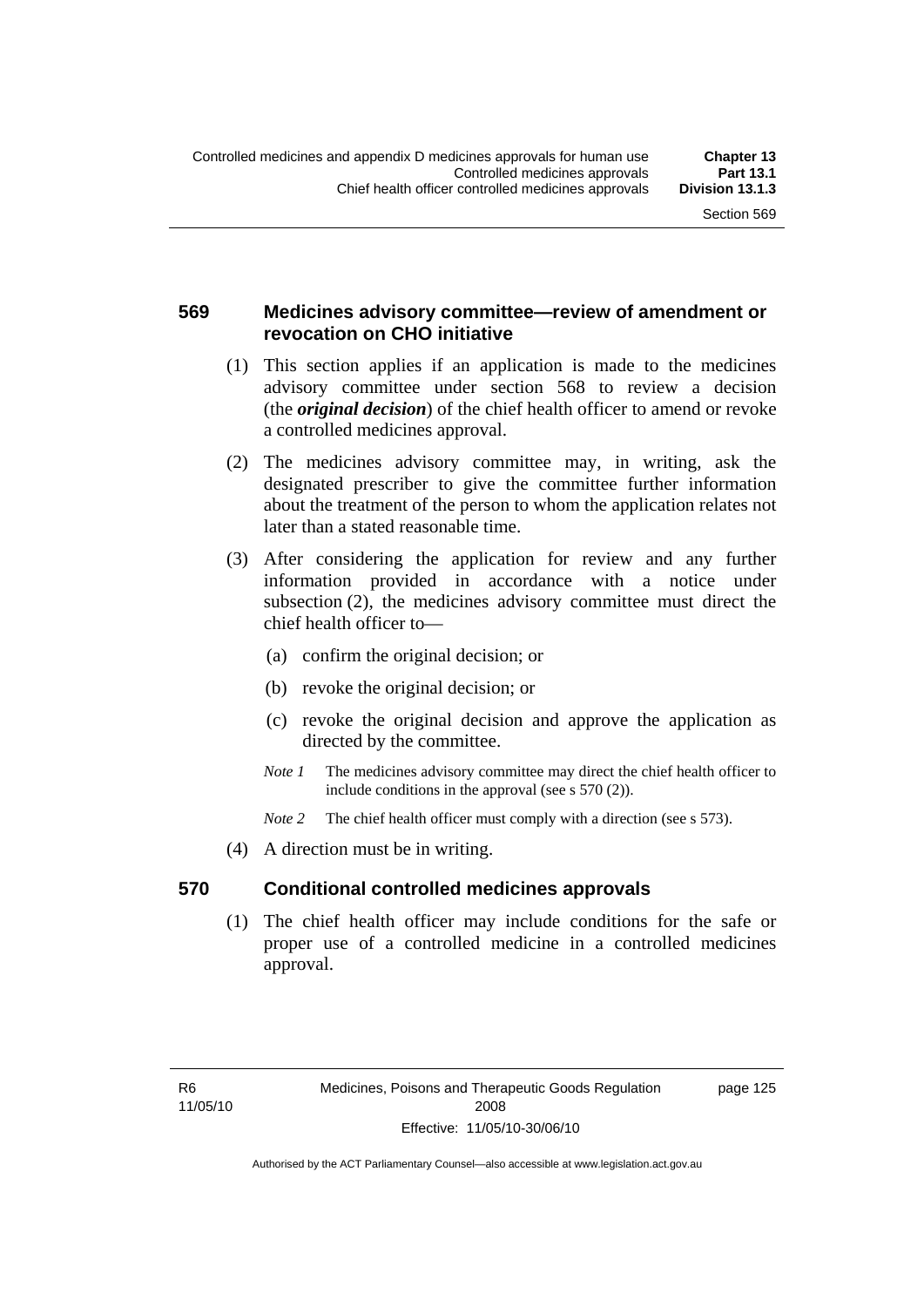| <b>Chapter 13</b> | Controlled medicines and appendix D medicines approvals for human use |
|-------------------|-----------------------------------------------------------------------|
| <b>Part 13.1</b>  | Controlled medicines approvals                                        |
| Division 13.1.3   | Chief health officer controlled medicines approvals                   |
| Section 571       |                                                                       |

 (2) The medicines advisory committee may direct the chief health officer to include conditions for the safe or proper use of a controlled medicine in a controlled medicines approval.

*Note* The chief health officer must comply with a direction (see s 573).

### **571 Form of CHO controlled medicines approvals**

- (1) A controlled medicines approval given by the chief health officer must include the following:
	- (a) the name of the controlled medicine to which the approval relates;
	- (b) the maximum quantity of the medicine that may be prescribed under the approval;
		- *Note 1* For morphine or oxycodone for a person with a terminal illness, see s (2).
		- *Note* 2 For buprenorphine or methadone for a drug-dependent person, see s (3).
	- (c) the form and strength of the medicine that may be prescribed under the approval;
		- *Note* Other forms and strengths may be prescribed in accordance with s 32.
	- (d) the period when the medicine may be prescribed under the approval or when the approval ends;
	- (e) an identifying number for the approval;
	- (f) any condition to which the approval is subject.
	- *Note* If the approval is an oral approval, the prescriber must send the chief health officer a written application (see s  $31$  (d) (ii)).
- (2) However, for subsection (1) (b) and (c), if the controlled medicines approval relates to the treatment of a person with a terminal illness, the approval may provide that all forms, strengths and quantities of morphine or oxycodone are approved.

page 126 Medicines, Poisons and Therapeutic Goods Regulation 2008 Effective: 11/05/10-30/06/10 R6 11/05/10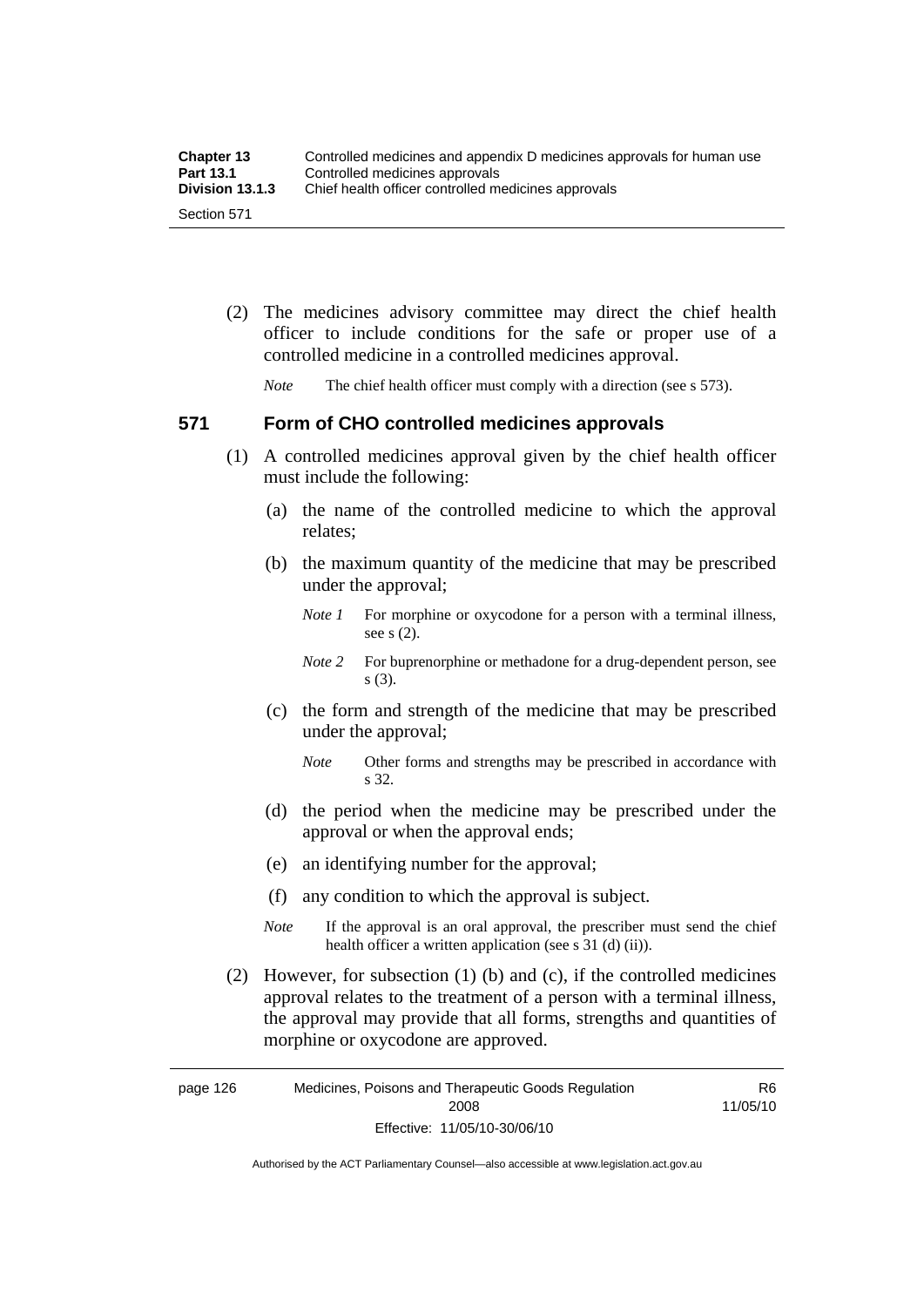(3) Also, for subsection (1) (b), if the controlled medicines approval relates to the treatment of a drug-dependent person with buprenorphine or methadone for their drug-dependency, the approval may state the maximum daily dose that may be prescribed for the person.

#### **572 When controlled medicines approvals etc take effect**

- (1) A controlled medicines approval takes effect when the applicant receives notice of the approval or, if the approval states a later day, on the later day.
- (2) An amendment or revocation of a controlled medicines approval takes effect when the approval-holder receives notice of the amendment or revocation or, if the notice of the amendment or revocation states a later day, on the later day.

#### **573 Medicines advisory committee—directions to CHO**

- (1) This section applies if the medicines advisory committee directs the chief health officer to make a decision in relation to—
	- (a) an application for a controlled medicines approval; or
	- (b) a controlled medicines approval; or
	- (c) an application under section 581 (Applications for CHO endorsement to treat drug-dependency).
- (2) The chief health officer must—
	- (a) make the decision in accordance with the direction; and
	- (b) send the applicant or approval holder written notice of the decision not later than 7 days after the day the chief health officer makes the decision.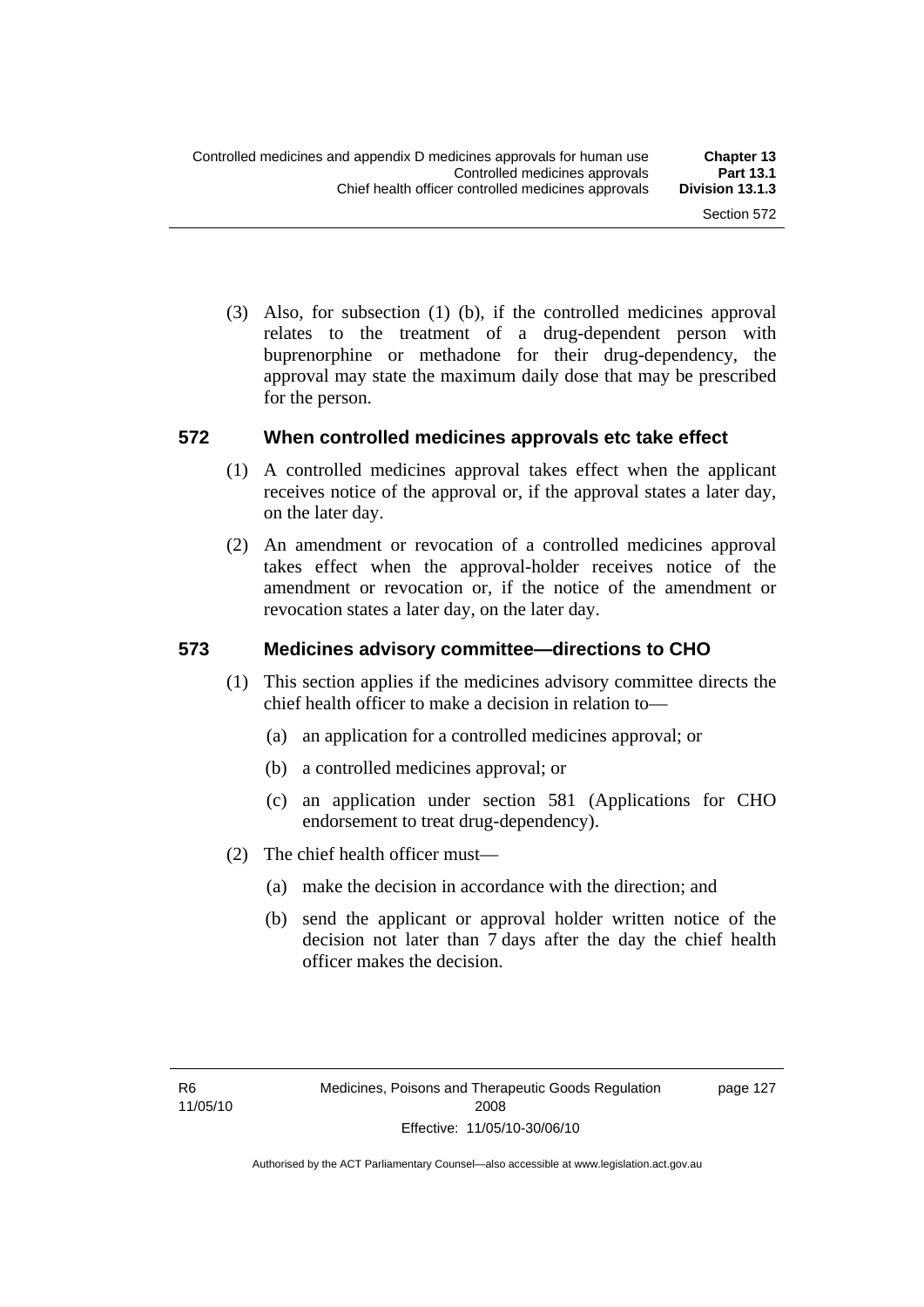#### **574 Medicines advisory committee—guidelines for CHO decisions on applications**

 (1) The medicines advisory committee may issue guidelines for the chief health officer in relation to decisions on applications under section 560 (Applications for CHO controlled medicines approvals).

- (2) A guideline is a notifiable instrument.
	- *Note* A notifiable instrument must be notified under the Legislation Act.

## **Division 13.1.4 Endorsements to treat drug-dependency**

#### **580 Meaning of** *endorsement***—div 13.1.4**

In this division:

*endorsement* means an endorsement under section 582 to prescribe buprenorphine and methadone to treat a drug-dependent person's drug-dependency.

*Note* An endorsement is not required by doctors and certain intern doctors who are working at particular institutions, see s 563 (c).

#### **581 Applications for CHO endorsement to treat drug-dependency**

 (1) A doctor may, in writing, apply to the chief health officer for an endorsement.

*Note Doctor* does not include an intern doctor (see dict).

- (2) The application must include the following:
	- (a) the doctor's name and business address and telephone number;

R6 11/05/10

*Note* The chief health officer must comply with any applicable guidelines (see s 563 (a)).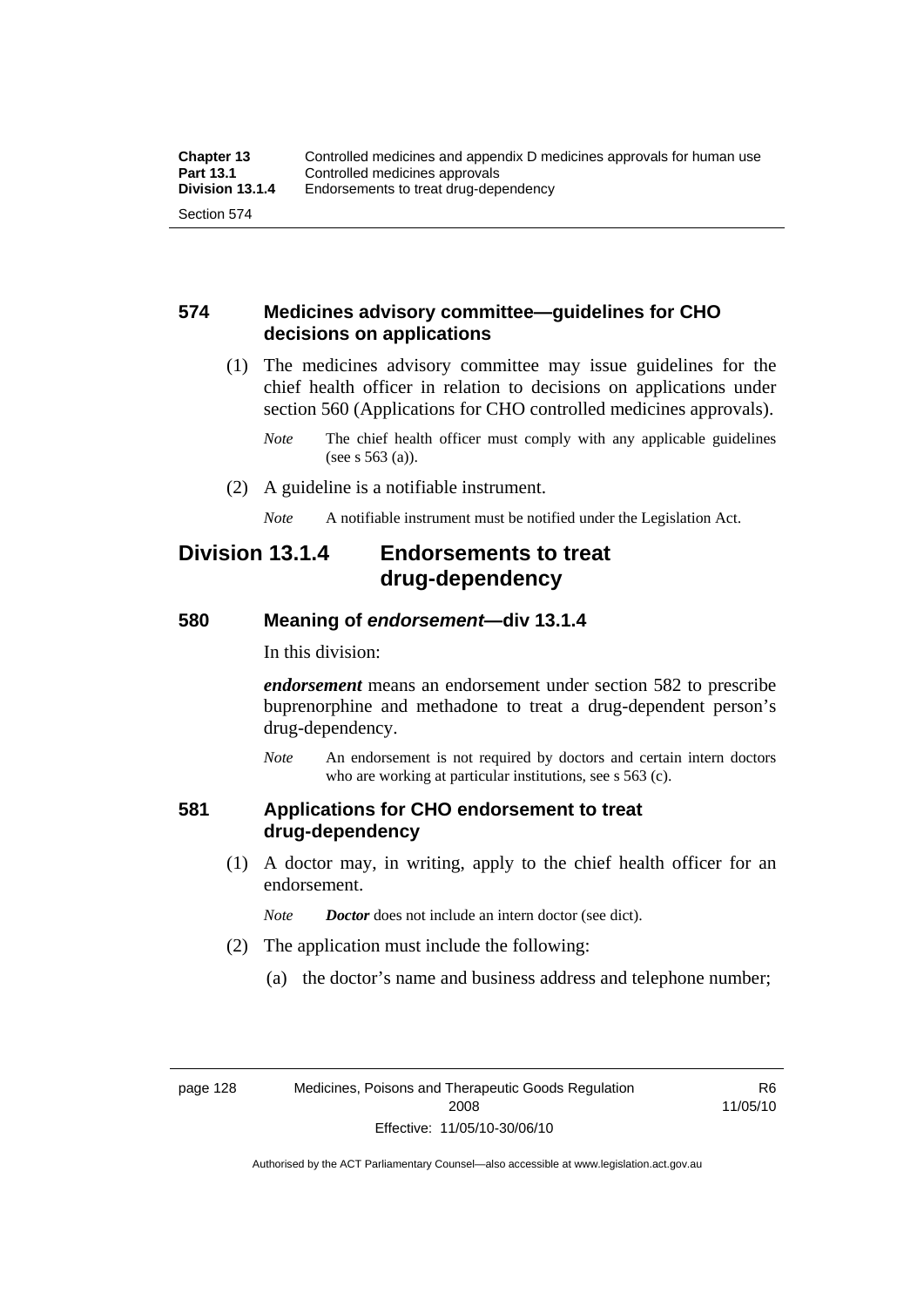- (b) the doctor's qualifications and experience in treating drug-dependency.
- *Note* If a form is approved under the Act, s 198 for this provision, the form must be used.
- (3) The chief health officer may ask the doctor for any other information reasonably required to decide the application.

#### **582 CHO decisions on applications for endorsement to treat drug-dependency**

- (1) The chief health officer must give, or refuse to give, an endorsement to a doctor who applies under section 581.
- (2) The chief health officer must not give a doctor an endorsement unless satisfied that the doctor has the qualifications and experience to treat drug-dependency.
- (3) An endorsement is subject to any condition included in the endorsement by the chief health officer.
- (4) The chief health officer must give the doctor written notice of the chief health officer's decision not later than 7 days after the day the decision is made.
- (5) If the chief health officer refuses the application, the notice must include information about the doctor's right to seek review of the decision under section 584.

#### **583 Form of CHO endorsements to treat drug-dependency**

An endorsement by the chief health officer must include the following:

- (a) the doctor's name;
- (b) an identifying number for the endorsement;
- (c) any condition to which the endorsement is subject.

R6 11/05/10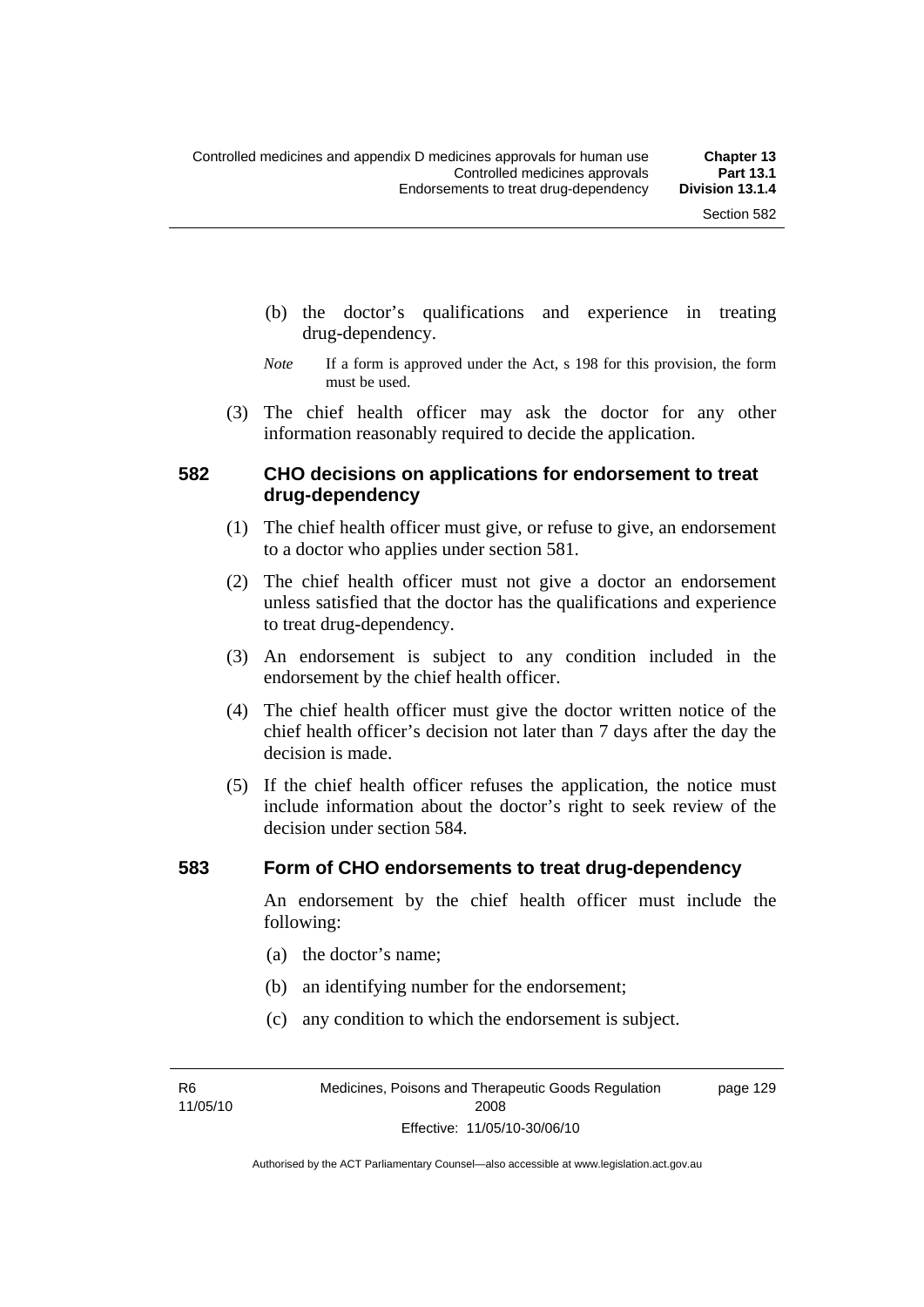### **584 Medicines advisory committee—review of CHO decisions to refuse endorsements to treat drug-dependency**

- (1) This section applies if the chief health officer refuses under section 582 to give an endorsement to a doctor.
- (2) The doctor may, not later than 28 days after the day the doctor receives written notice of the decision, apply to the medicines advisory committee for review of the decision.
- (3) The application for review—
	- (a) must be in writing signed by the doctor; and
	- (b) must set out the grounds for the application; and
	- (c) may include any information that the doctor considers appropriate for the review.
- (4) The medicines advisory committee may, in writing, ask the doctor to give the committee further information that the committee reasonably needs to decide the application.
- (5) After considering the application and any further information provided in accordance with a notice under subsection (4), the medicines advisory committee must—
	- (a) direct the chief health officer to confirm the decision made; or
	- (b) direct the chief health officer to revoke the decision made and approve the application as directed by the committee.

*Note* The chief health officer must comply with a direction (see s 573).

(6) A direction must be in writing.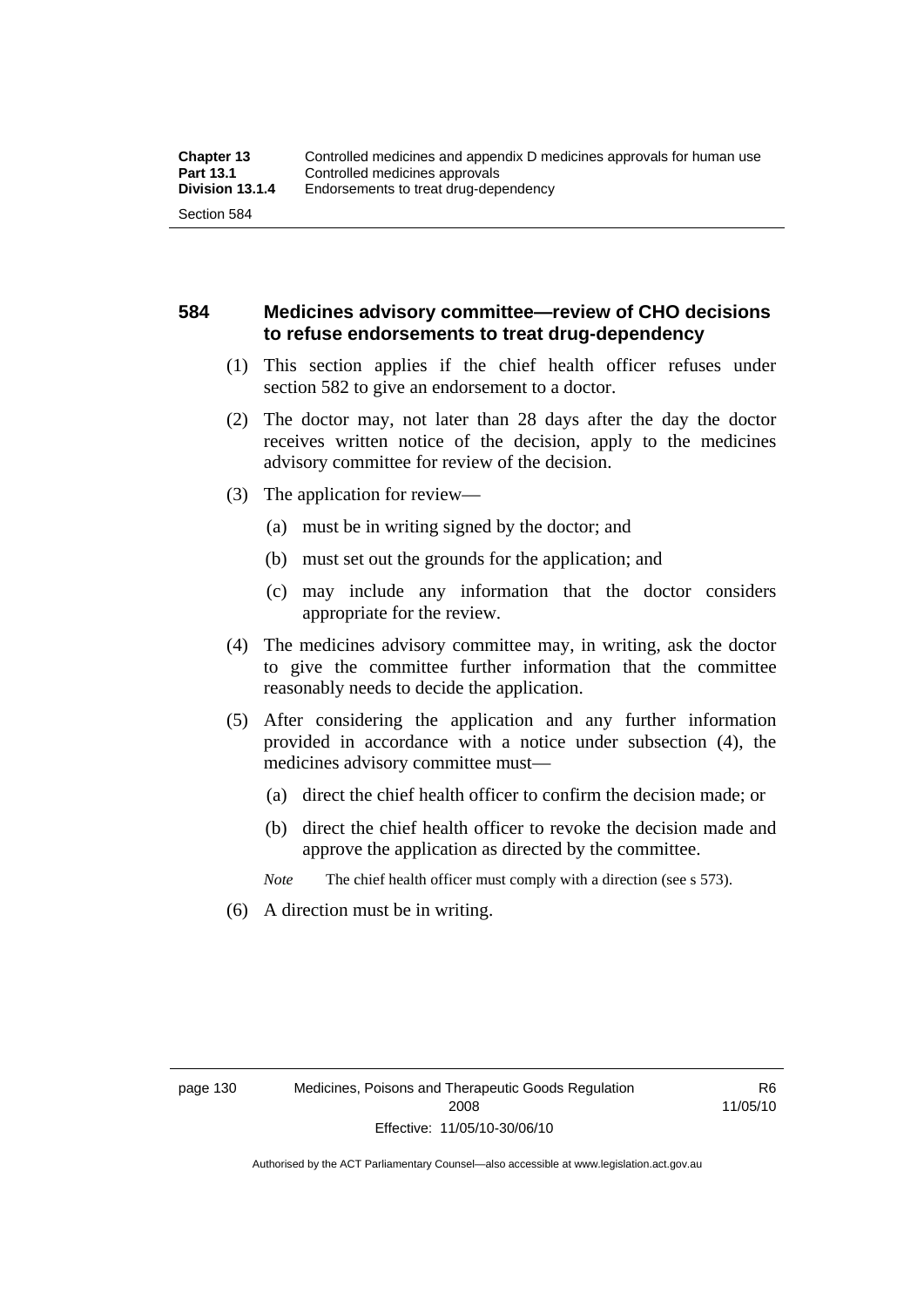## **Part 13.2 Appendix D medicines approvals**

*Note* It is a condition of an authorisation to prescribe a designated appendix D medicine for the prescriber to have an approval under this part (see s 33 (a)).

#### **590 Meaning of** *appendix D medicines approval*

In this regulation:

*appendix D medicines approval* means an approval under section 591 or section 593.

#### **591 Standing approval to prescribe designated appendix D medicines**

A doctor is approved to prescribe a designated appendix D medicine for a purpose mentioned in schedule 3 (Designated appendix D medicines—standing approvals), part 3.2, column 3 in relation to the medicine if—

- (a) the medicine is mentioned in the schedule, part 3.2, column 3 in relation to the doctor; and
- (b) if the schedule, part 3.2, column 4 contains a condition in relation to the medicine—the doctor prescribes the medicine in accordance with the condition.

#### **Example—par (b)**

If sch 3, pt 3.2, col 4 includes a condition requiring a doctor to advise a woman of child-bearing age to avoid becoming pregnant during or for a certain period after the completion of treatment, the doctor is authorised to prescribe the medicine only if the doctor gives the patient the advice.

- *Note 1 Doctor* does not include an intern doctor (see dict).
- *Note 2* An example is part of the regulation, is not exhaustive and may extend, but does not limit, the meaning of the provision in which it appears (see Legislation Act, s 126 and s 132).

R6 11/05/10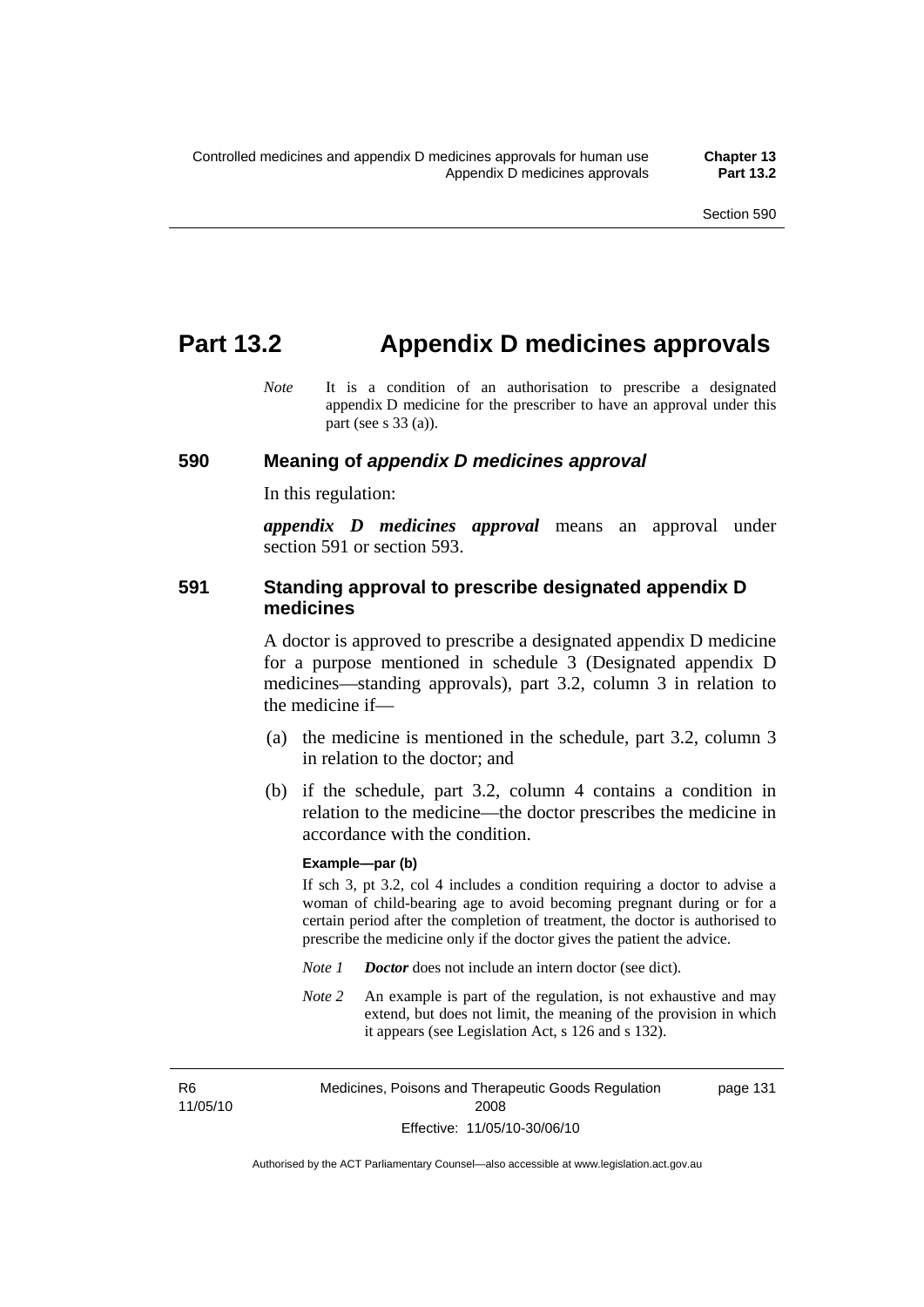### **592 Applications for CHO approval to prescribe designated appendix D medicines**

 (1) A doctor may, in writing, apply to the chief health officer for approval to prescribe a designated appendix D medicine for a purpose mentioned in schedule 3 (Designated appendix D medicines—standing approvals), part 3.2, column 3 in relation to the medicine.

*Note Doctor* does not include an intern doctor (see dict).

- (2) The application must include the following:
	- (a) the medicine's name;
	- (b) the doctor's name, business address and telephone number;
	- (c) if the doctor is a specialist—the specialist area in which the doctor practises;
	- (d) if the doctor is not a specialist—the doctor's qualifications and experience in relation to the medicine.
	- *Note* If a form is approved under the Act, s 198 for this provision, the form must be used.
- (3) The chief health officer may ask the doctor for any other information reasonably required to decide the application.

### **593 CHO decisions on applications to prescribe designated appendix D medicines**

- (1) The chief health officer must approve, or refuse to approve, an application by a doctor under section 592 for approval to prescribe a designated appendix D medicine.
- (2) An approval under subsection (1) to prescribe a designated appendix D medicine is subject to the following conditions:
	- (a) that the doctor complies with any conditions in schedule 3, part 3.2, column 4 in relation to the medicine;

page 132 Medicines, Poisons and Therapeutic Goods Regulation 2008 Effective: 11/05/10-30/06/10

R6 11/05/10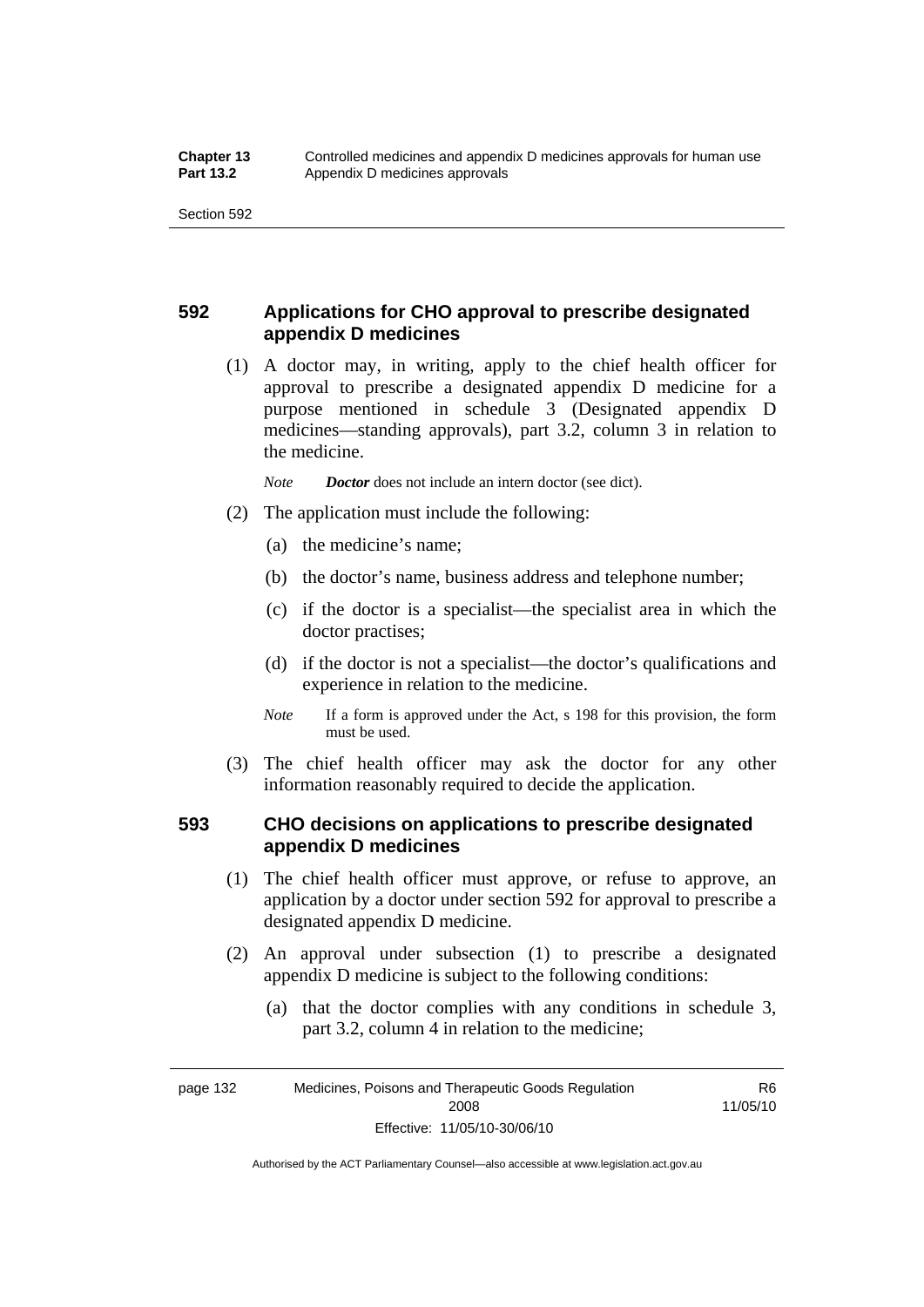(b) any other condition included in the approval by the chief health officer.

#### **Example—par (a)**

If sch 3, pt 3.2, col 4 includes a condition requiring a doctor to advise a woman of child-bearing age to avoid becoming pregnant during or for a certain period after the completion of treatment, the doctor is authorised to prescribe the medicine only if the doctor gives the patient the advice.

- *Note* An example is part of the regulation, is not exhaustive and may extend, but does not limit, the meaning of the provision in which it appears (see Legislation Act, s 126 and s 132).
- (3) For this section, the chief health officer—
	- (a) must have regard to the specialist area (if any) in which the doctor practises and the requirements (if any) stated in the medicines and poisons standard, appendix D for the medicine to which the application relates; and
	- (b) may have regard to anything else the chief health officer considers appropriate.
- (4) The chief health officer must send the doctor written notice of the chief health officer's decision not later than 7 days after the day the decision is made.

#### **594 Form of CHO appendix D medicines approvals**

An appendix D medicines approval given by the chief health officer must include the following:

- (a) the doctor's name;
- (b) the name of the medicine to which the approval relates;
- (c) an identifying number for the approval;
- (d) any condition included in the approval by the chief health officer.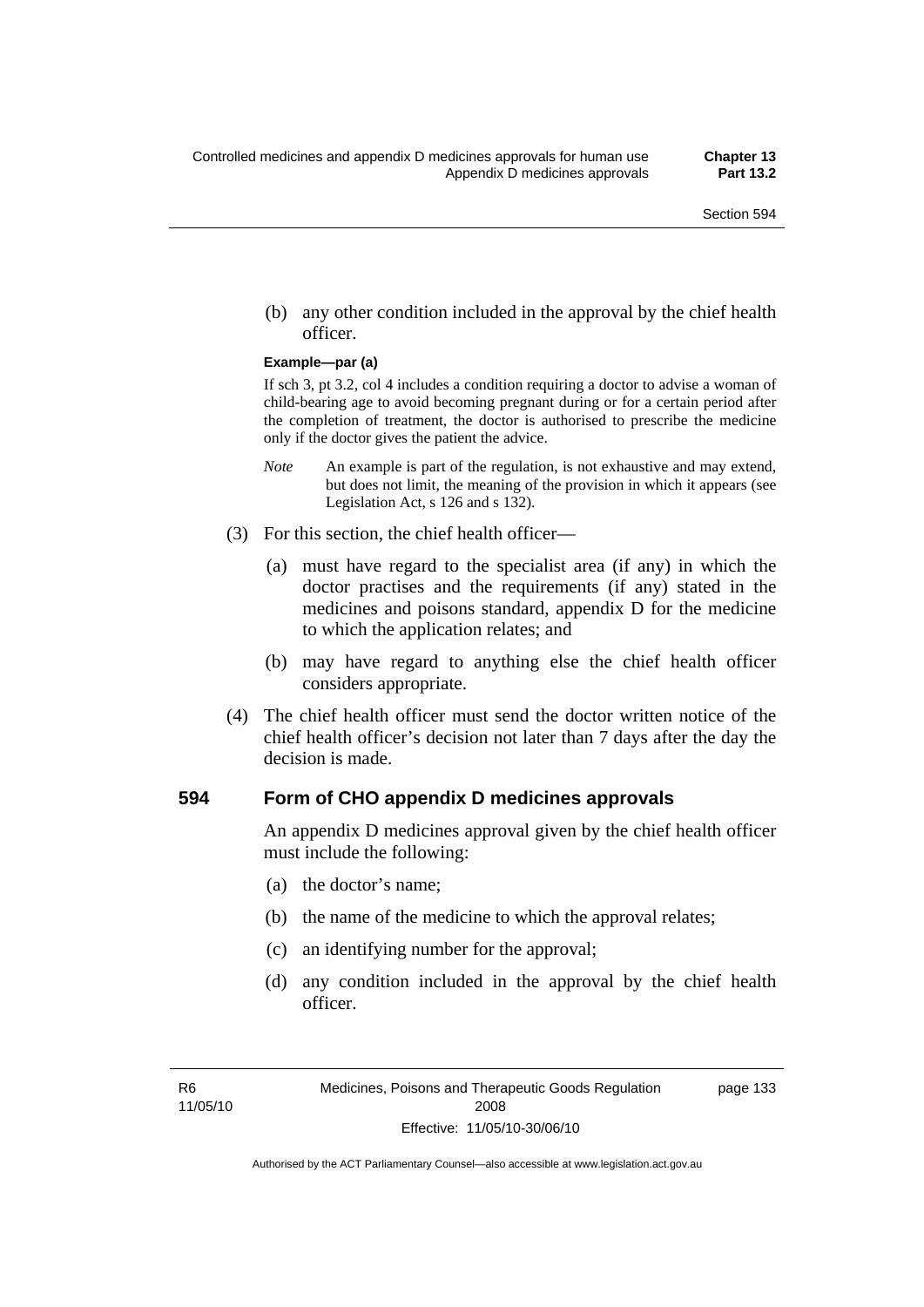# **Chapter 14 Medicines licences**

## **Part 14.1 Medicines licences generally**

#### **600 Medicines licences that may be issued—Act, s 78 (2)**

The following licences for medicines may be issued:

- (a) a licence for a program of research or education in relation to a controlled medicine (a *controlled medicines research and education program licence*);
- (b) a licence for medicines for first-aid kits (a *first-aid kit licence*);
- (c) a licence for the supply by wholesale of a medicine (a *medicines wholesalers licence*);
- (d) a licence for the treatment of opioid dependency with buprenorphine or methadone (an *opioid dependency treatment licence*);
- (e) a licence for the sale by retail of pharmacy medicines by a person who is not a pharmacist (a *pharmacy medicines rural communities licence*).
- *Note* Other medicines licences may also be issued (see Act, s 78 (3)).

R6 11/05/10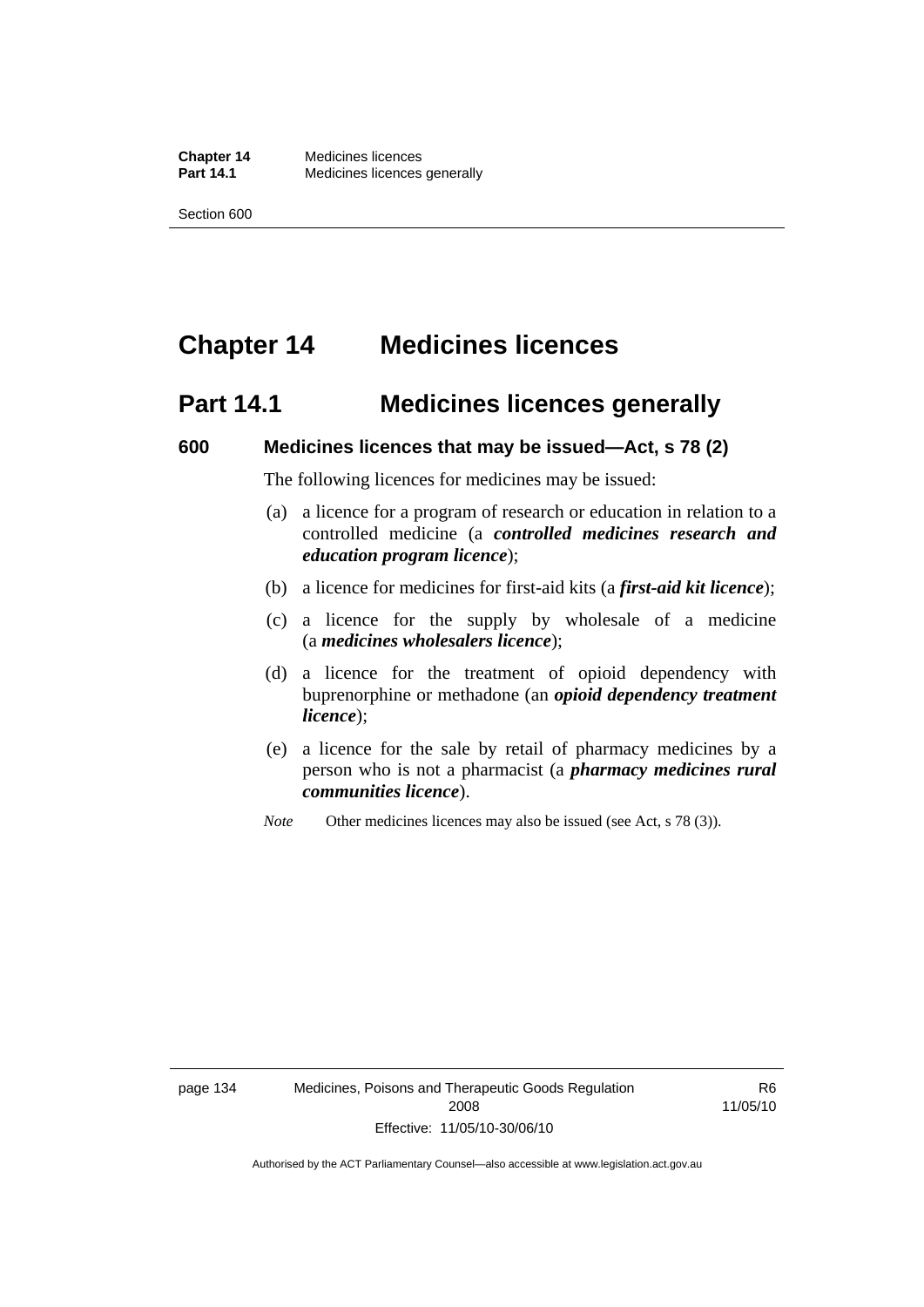# **Part 14.2 Controlled medicines research and education program licences**

#### **605 Applications for controlled medicines research and education program licences**

- (1) An application for a controlled medicines research and education program licence for a controlled medicine must be in writing, signed by the applicant, and include the following:
	- (a) the full name, address and academic, professional or other relevant qualifications of—
		- (i) the person who is to supervise the program; and
		- (ii) the person who is to conduct the program;
	- (b) the name of the recognised research institution at or under which the program is proposed to be conducted;

*Note Recognised research institution*—see the Act, s 20 (5).

- (c) whether the program will be conducted at, or under the authority of, the recognised research institution;
- (d) the premises where the program will be conducted;
- (e) the controlled medicine, and the form and strength of the medicine, for which the licence is sought;
- (f) the maximum quantity of the medicine that would be possessed under the licence at any time;
- (g) a description of the program, including an explanation of why the program cannot be carried out satisfactorily without the use of the medicine;

*Note* For research and education activities in relation to other medicines, see pt 9.4.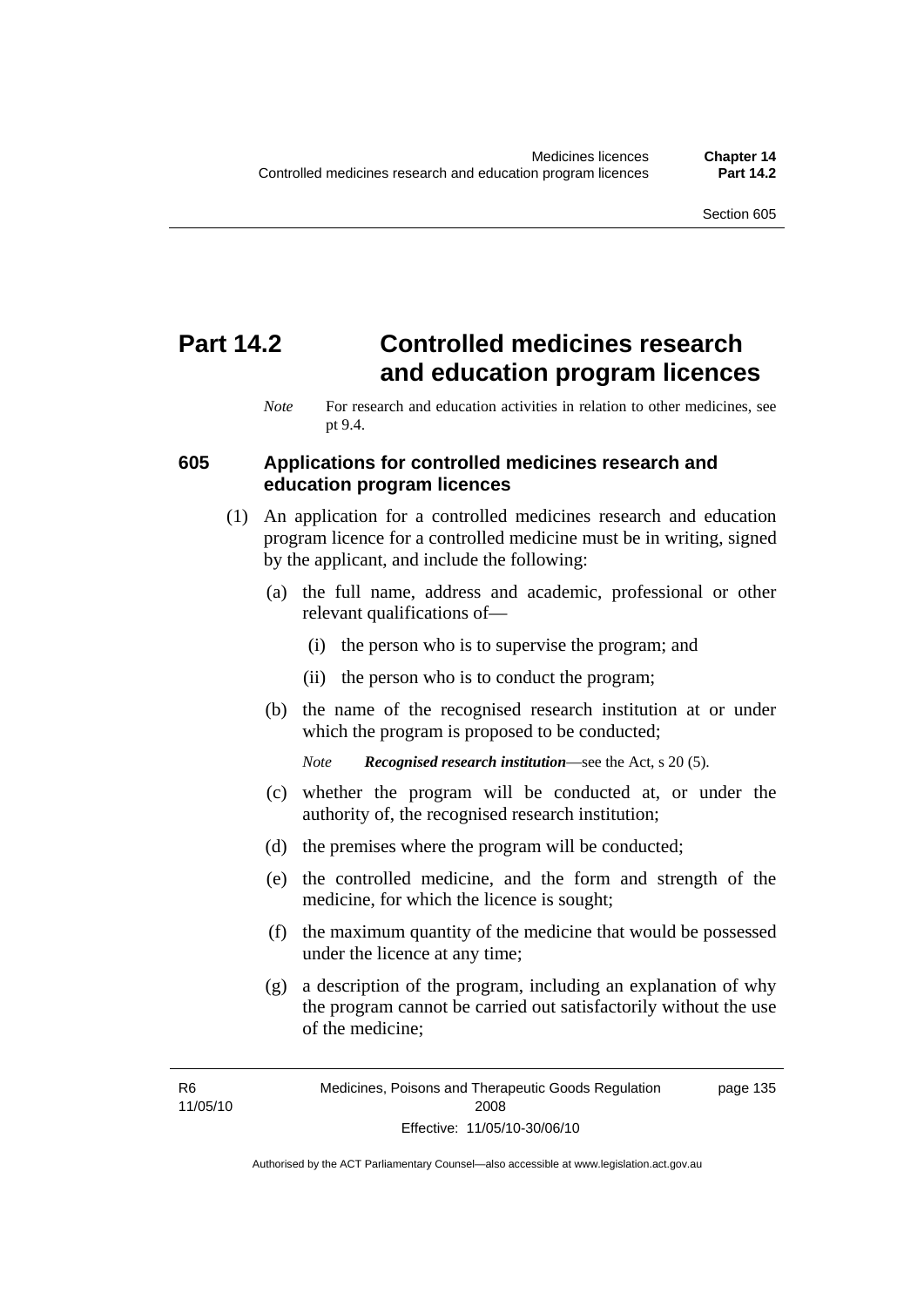Section 606

- (h) the supervision arrangements for the program;
- (i) the period for which the licence is sought.
- *Note 1* If a form is approved under the Act, s 198 for this provision, the form must be used.
- *Note* 2 A fee may be determined under the Act, s 197 for this provision.
- (2) The application must be accompanied by a written approval of the program by the person in charge of—
	- (a) the recognised research institution; or
	- (b) a faculty or division of the institution.

#### **606 Restrictions on issuing of controlled medicines research and education program licences—Act, s 85 (1) (a)**

The chief health officer must not issue a controlled medicines research and education program licence to a person unless—

- (a) the program to which the licence relates will be conducted at, or under the authority of, a recognised research institution; and
- (b) the program is approved by a person mentioned in section 605 (2); and
- (c) satisfied that the program—
	- (i) cannot be carried out without the use of the controlled medicine to which the licence application relates; and
	- (ii) will be adequately supervised.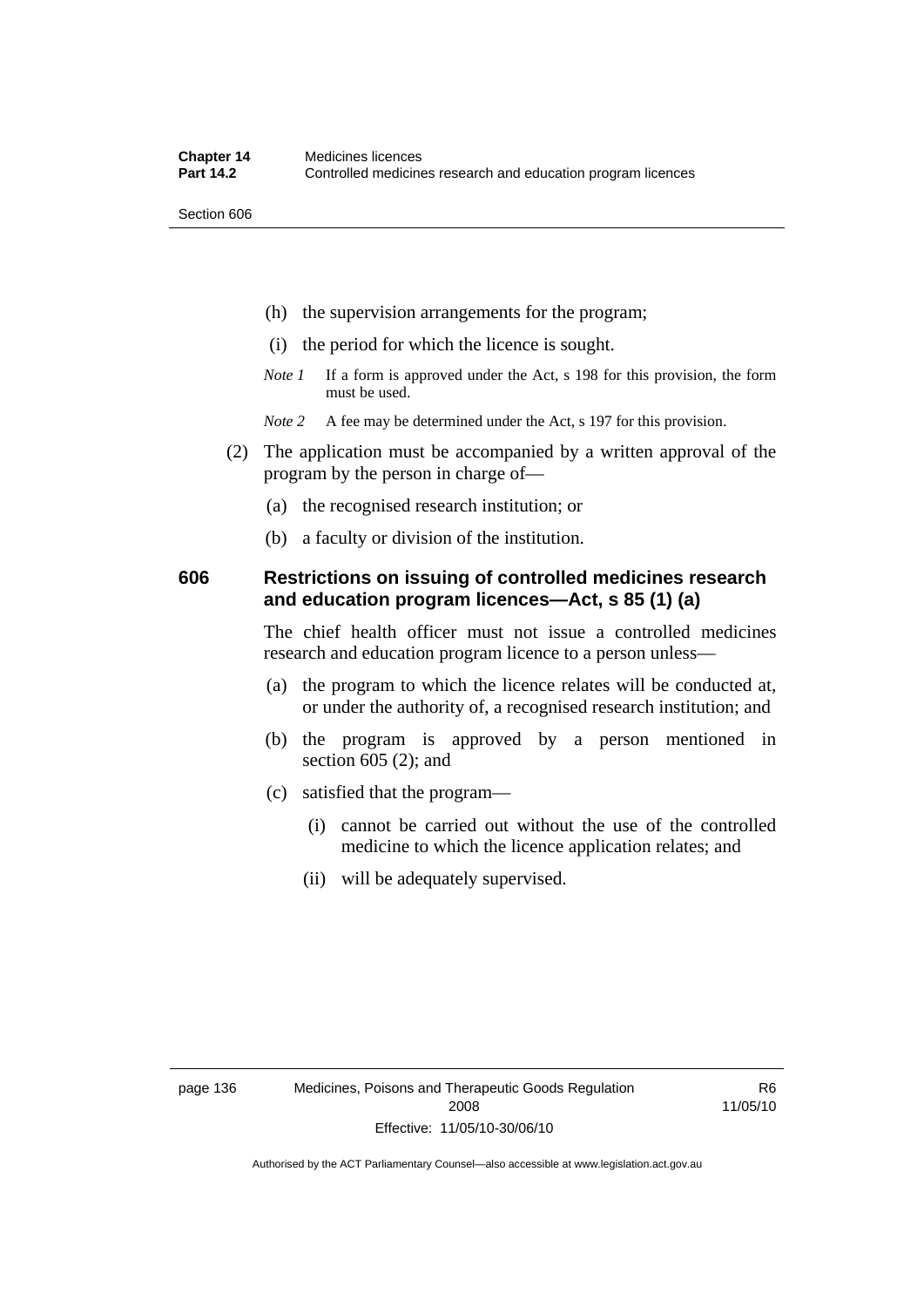### **607 Additional information for controlled medicines research and education program licences—Act, s 88 (1) (k)**

The following additional information is prescribed for a controlled medicines research and education program licence:

- (a) the research or education program for which the licence is issued;
- (b) the name of the program's supervisor;
- (c) the dealings with a controlled medicine authorised by the licence;
- (d) the premises where the program will be conducted;
- (e) the maximum quantity of the controlled medicine that may be possessed at any time for the program;
- (f) the total quantity of the controlled medicine that may be possessed for the program during the period of the licence;
- (g) the form and strength of the controlled medicine that may be obtained and possessed for the program.

page 137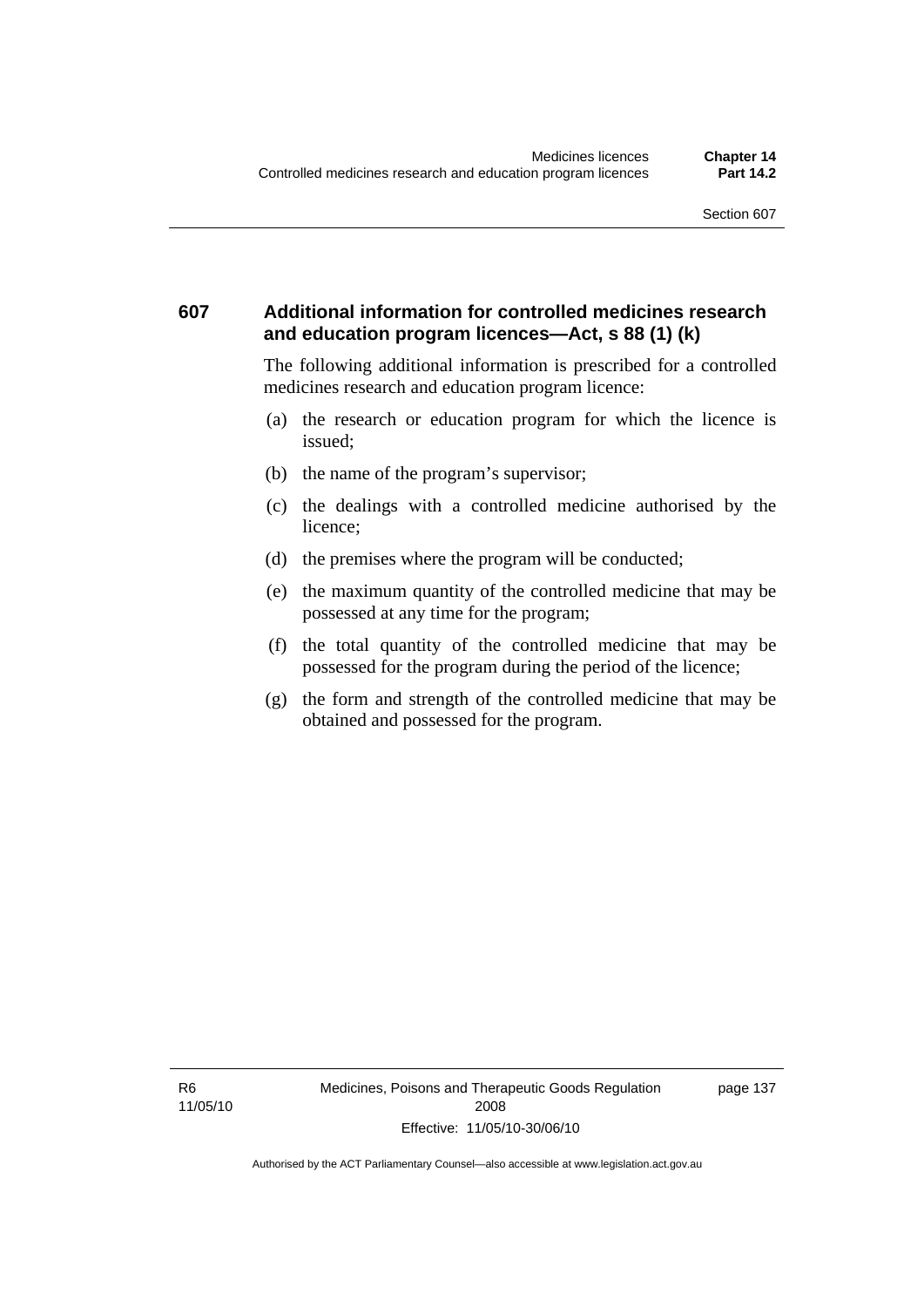**Chapter 14** Medicines licences **Part 14.3 First-aid kit licences** 

Section 610

## **U** Part 14.3 First-aid kit licences

*Note* This part is not applicable to a health professional who is authorised elsewhere under this regulation to possess etc medicines for a first-aid kit.

#### **610 Applications for first-aid kit licences**

- (1) An application for a first-aid kit licence must be in writing, signed by the applicant, and include the following:
	- (a) the full name, address and occupation of the applicant;
	- (b) the full name, address and occupation of each other person proposed to be authorised to deal with a medicine under the licence;
	- (c) the prescription only medicines and controlled medicines (each of which are *relevant medicines*), and the form and strength of the relevant medicines, for which the licence is sought;
		- *Note* Pharmacy medicines and pharmacist only medicines are authorised for the kit under s 450.
	- (d) the maximum quantity of the relevant medicines that would be possessed under the licence at any time;
	- (e) the first-aid services provided, or proposed to be provided, to the community by the applicant;
	- (f) the situations in which it is proposed the medicines in the first-aid kit will be used;
	- (g) the period for which the licence is sought.
	- *Note 1* If a form is approved under the Act, s 198 for this provision, the form must be used.
	- *Note* 2 A fee may be determined under the Act, s 197 for this provision.

page 138 Medicines, Poisons and Therapeutic Goods Regulation 2008 Effective: 11/05/10-30/06/10

R6 11/05/10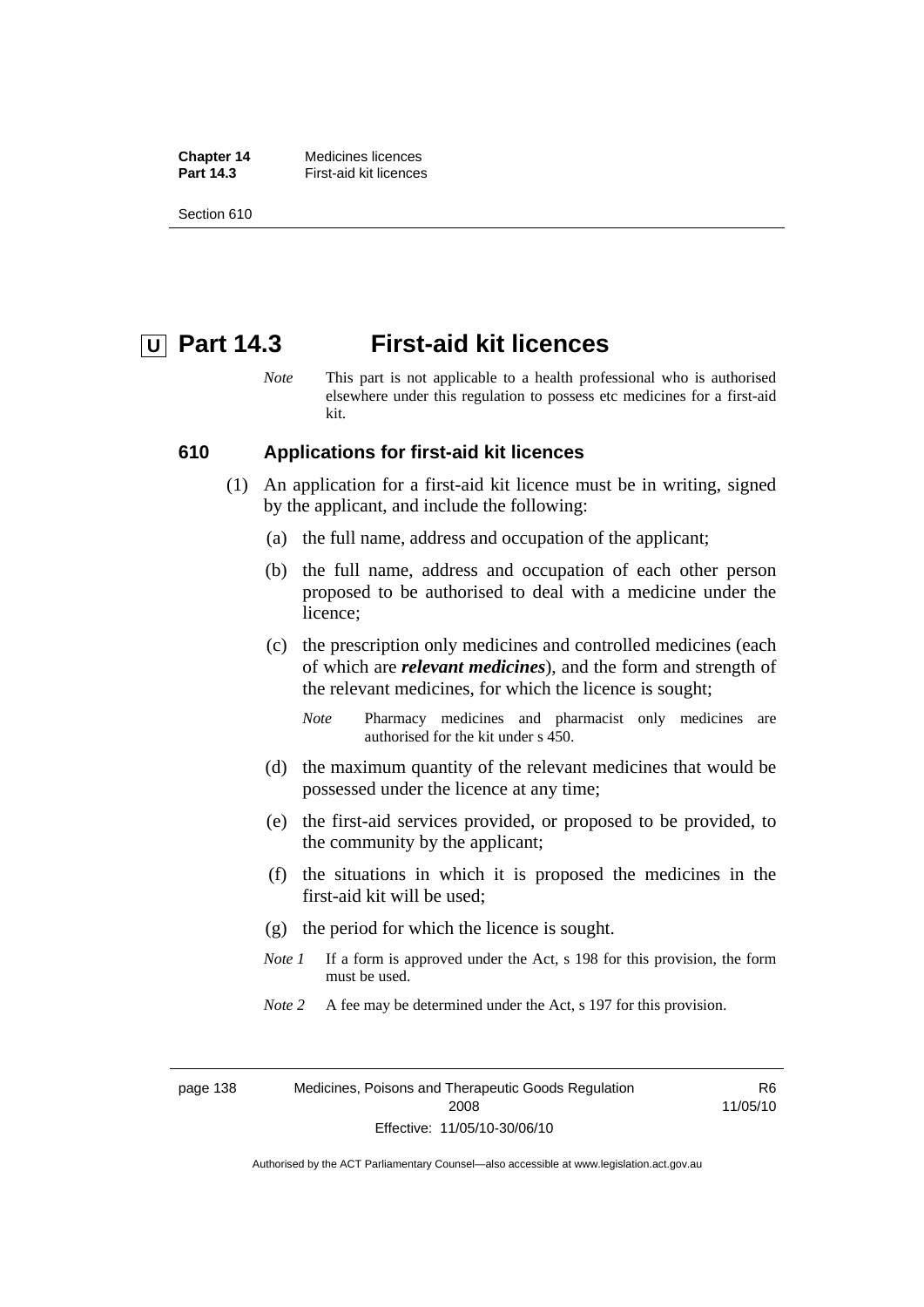- (2) The application must be accompanied by—
	- (a) evidence of the qualifications mentioned in section 611 (a) for the applicant and each person included in the application under subsection (1) (b); and
	- (b) a letter of support from a doctor who will provide medical direction and support to the applicant.
		- *Note Doctor* does not include an intern doctor (see dict).

### **611 Restrictions on issuing of first-aid kit licences— Act, s 85 (1) (a)**

The chief health officer must not issue a first-aid kit licence to a person unless—

- (a) each person to be authorised under the licence has successfully completed a course that qualifies the person to be registered as a nurse or employed as an ambulance paramedic; and
- (b) the chief health officer is satisfied that the person provides, or will be providing, first-aid services to the community, for example, at a workplace or as part of a privately operated ambulance service approved under the *Emergencies Act 2004*, part 4.6 (Other approved providers); and
- (c) the medicines to which the licence application relates are reasonably necessary to provide the first-aid services.
- *Note* An example is part of the regulation, is not exhaustive and may extend, but does not limit, the meaning of the provision in which it appears (see Legislation Act, s 126 and s 132).

page 139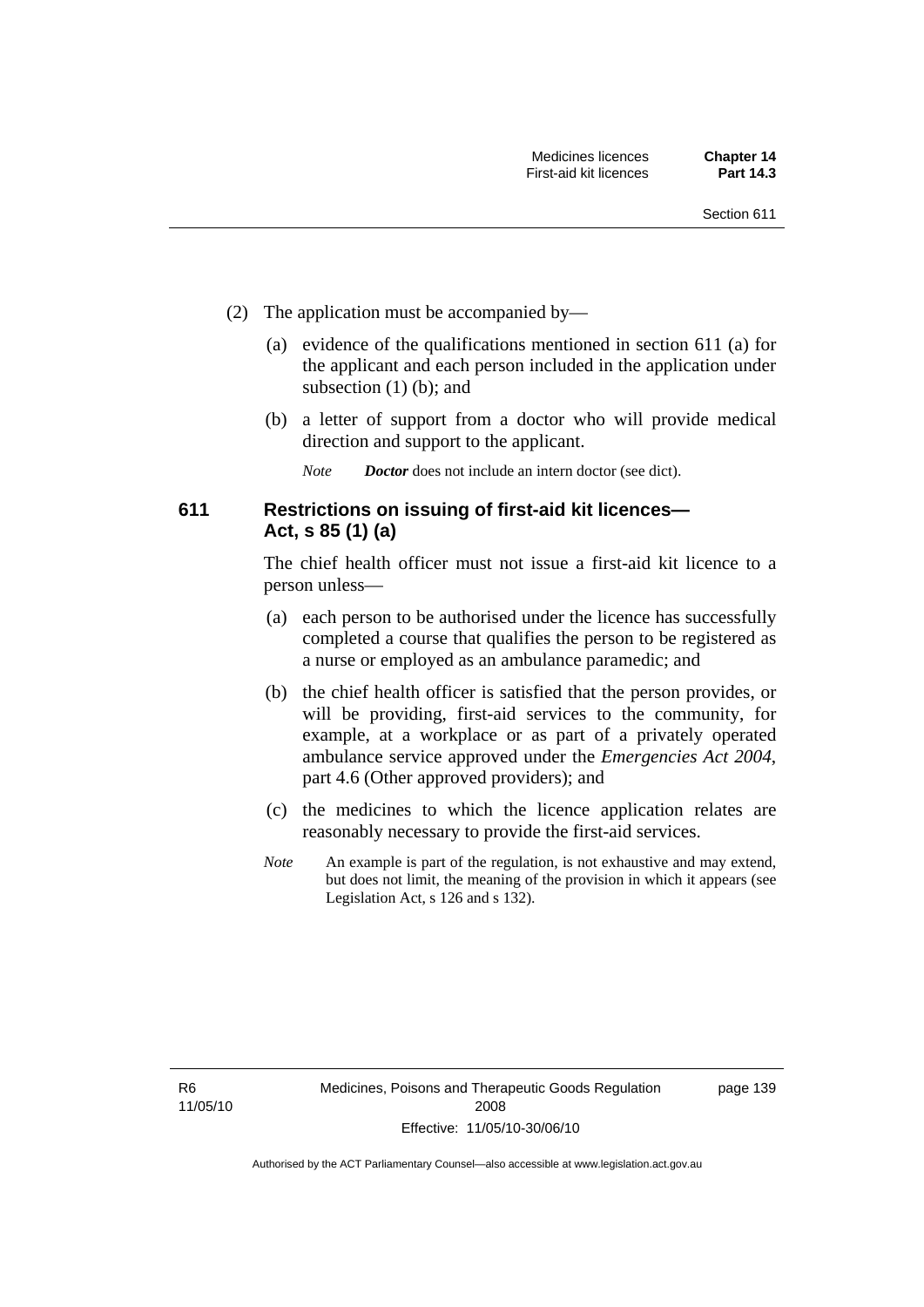Section 612

### **612 Additional information for first-aid kit licences— Act, s 88 (1) (k)**

- (1) The following additional information is prescribed for a first-aid kit licence:
	- (a) the full name and home address of each person who is authorised to deal with a medicine under the licence;
	- (b) the maximum quantity of each relevant medicine that may be possessed under the licence at any time;
	- (c) the total quantity of each relevant medicine that may be possessed during the period of the licence;
	- (d) the form and strength in which each relevant medicine may be obtained, possessed and administered under the licence.
- (2) In this section:

*relevant medicines*—see section 610.

page 140 Medicines, Poisons and Therapeutic Goods Regulation 2008 Effective: 11/05/10-30/06/10

R6 11/05/10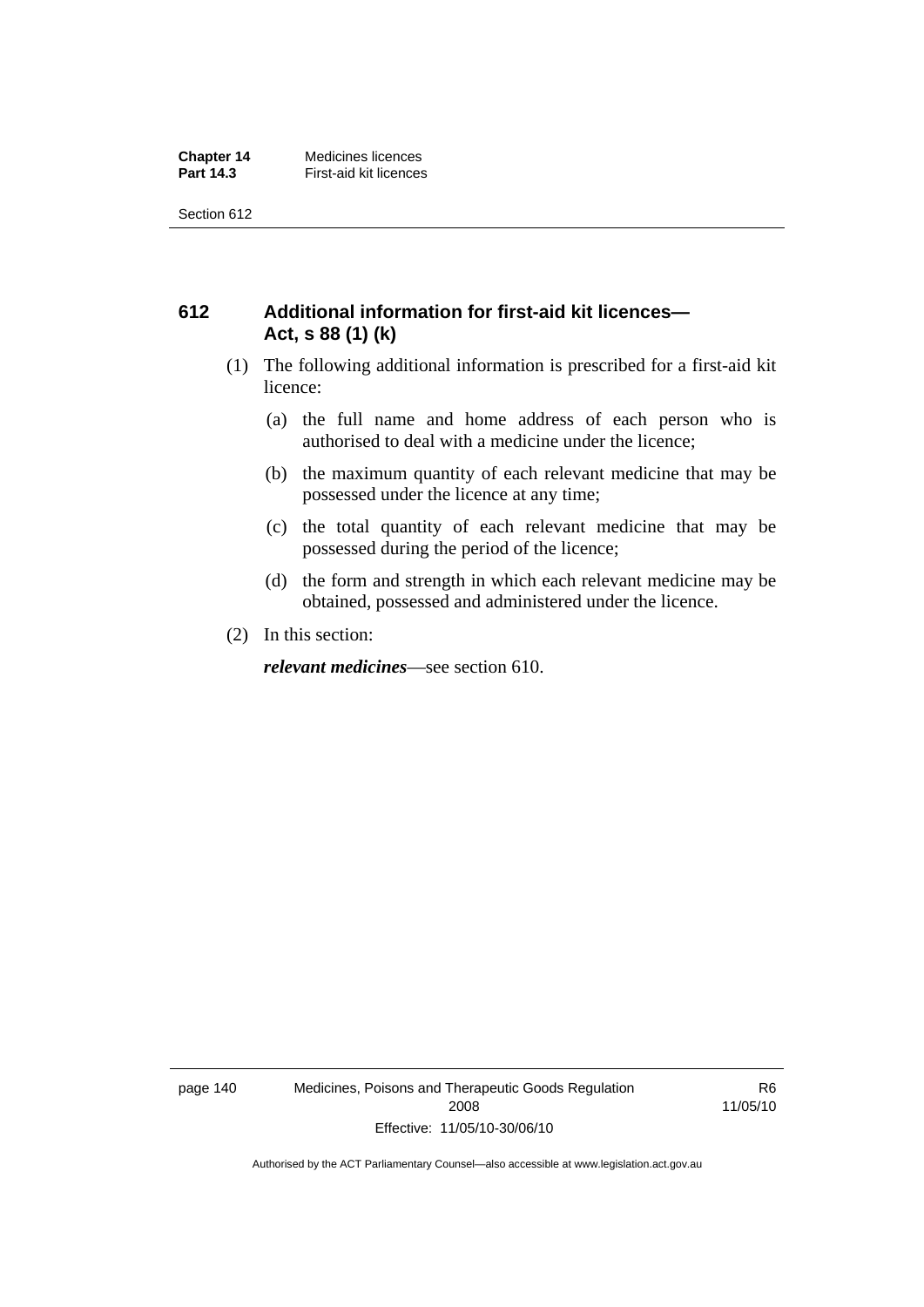## **Part 14.4 Medicines wholesalers licences**

*Note* This part is applicable to an interstate wholesaler only if the Act, s 20 (4) does not apply to the wholesaler.

#### **615 Applications for medicines wholesalers licences**

- (1) An application for a medicines wholesalers licence must be in writing, signed by the applicant, and include the following:
	- (a) the medicines to which the application relates;
	- (b) the full name of the applicant;
	- (c) the applicant's ABN (if any);
	- (d) if the applicant is a corporation—the corporation's ACN;
	- (e) the location of the premises where the applicant proposes to deal with the medicines under the licence;
	- (f) the security arrangements proposed for the premises;
	- (g) the name of an individual who is to supervise the dealings to be authorised under the licence.
	- *Note 1* If a form is approved under the Act, s 198 for this provision, the form must be used.
	- *Note* 2 A fee may be determined under the Act, s 197 for this provision.
- (2) The application must be accompanied by a plan of the premises that shows—
	- (a) where it is proposed to store the medicines; and
	- (b) the location and nature of security devices.

page 141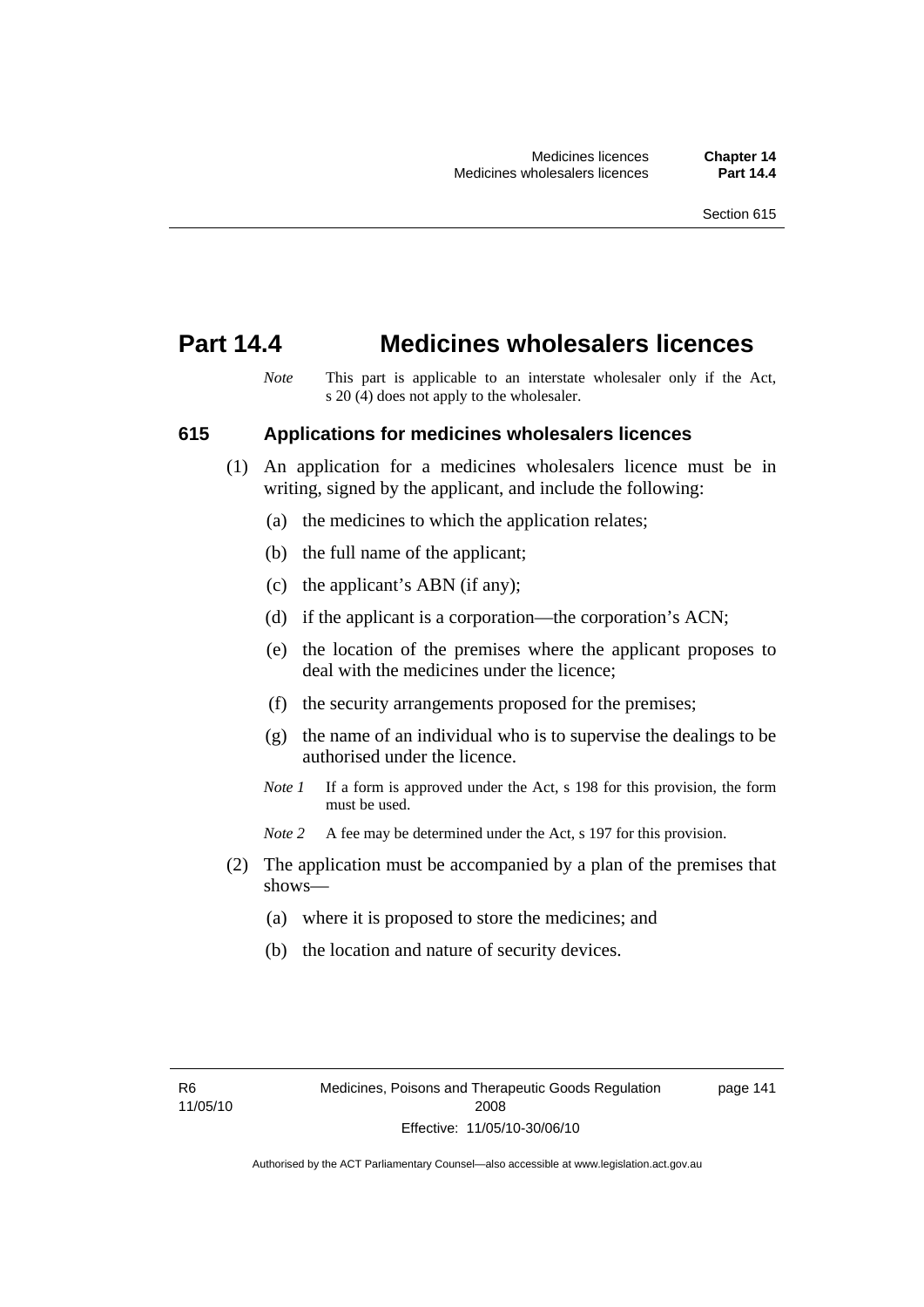Section 616

### **616 Restrictions on issuing of medicines wholesalers licences—Act, s 85 (1) (a)**

- (1) The chief health officer must not issue a medicines wholesalers licence to a person unless dealings with medicines under the licence will be supervised by an individual nominated by the applicant and approved, in writing, by the chief health officer.
- (2) The chief health officer must not approve the nominated individual unless satisfied that the individual—
	- (a) is a suitable person to hold a medicines wholesalers licence; and
	- (b) has qualifications in chemistry, pharmacy or pharmacology or experience appropriate for the sale of medicines.
	- *Note* For changes of nominated individuals, see the Act, s 93.
- (3) In this section:

*suitable person*, to hold a licence—see the Act, section 81.

### **617 Additional information for medicines wholesalers licences—Act, s 88 (1) (k)**

The name of the person approved under section 616 (1) to supervise the dealings with medicines authorised by the licence is prescribed for a medicines wholesalers licence.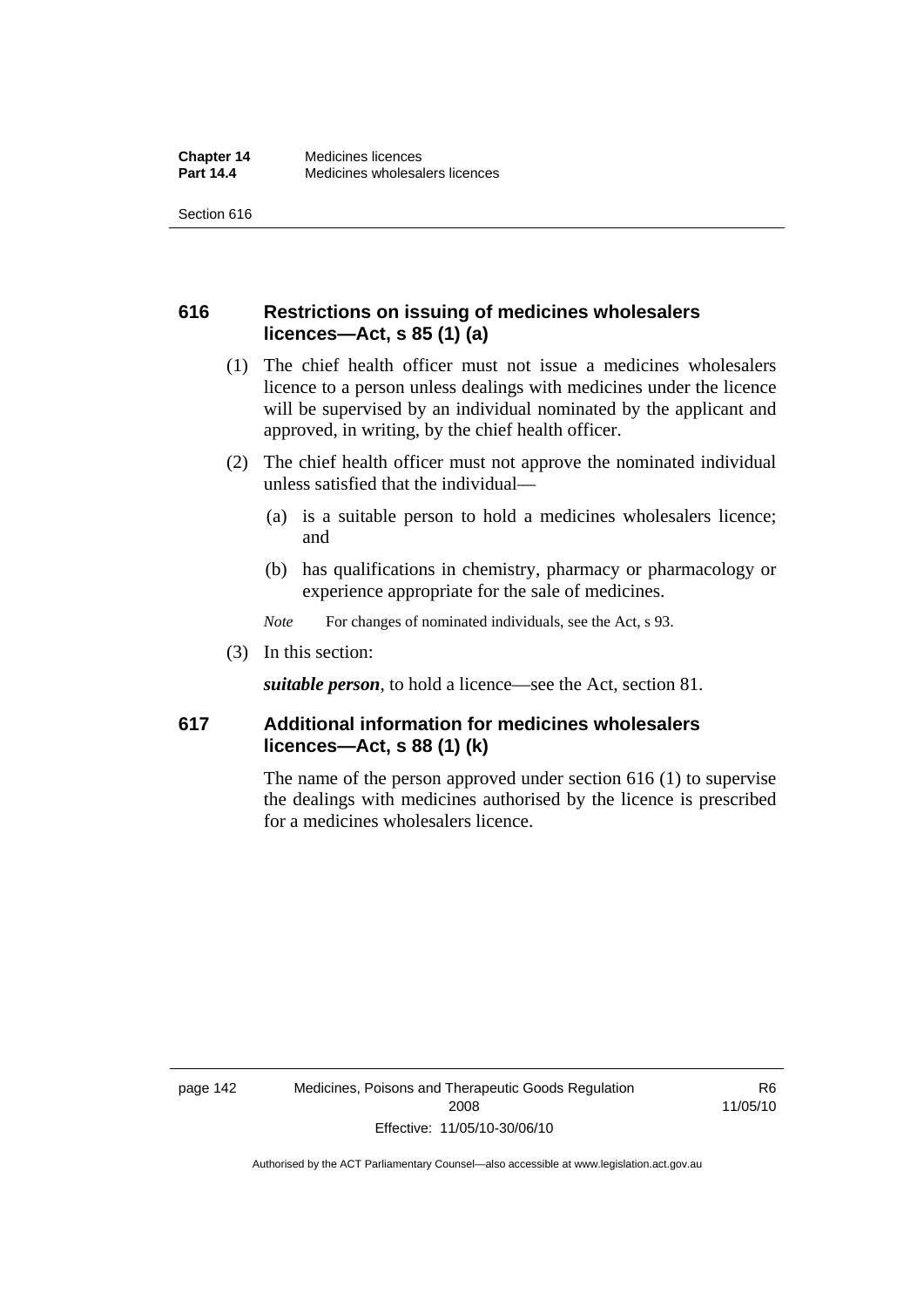# **Part 14.5 Opioid dependency treatment licences**

#### **620 Applications for opioid dependency treatment licences**

An application for an opioid dependency treatment licence must be in writing, signed by the applicant, and include the applicant's full name and business address.

*Note 1* If a form is approved under the Act, s 198 for this provision, the form must be used.

*Note* 2 A fee may be determined under the Act, s 197 for this provision.

#### **621 Restriction on issuing of opioid dependency treatment licences—Act, s 85 (1) (a)**

The chief health officer must not issue an opioid dependency treatment licence to a person unless the person is a pharmacist at a community pharmacy.

*Note Pharmacist* does not include an intern pharmacist (see dict).

### **622 Witnessing not required for administration under opioid dependency treatment licence—Act, s 190 (1) (a)**

The Act, section 53 (e) (Registers—witnessing administration of medicines) does not apply to the administration of buprenorphine or methadone under an opioid dependency treatment licence if section 471 is complied with in relation to the administration.

R6 11/05/10 page 143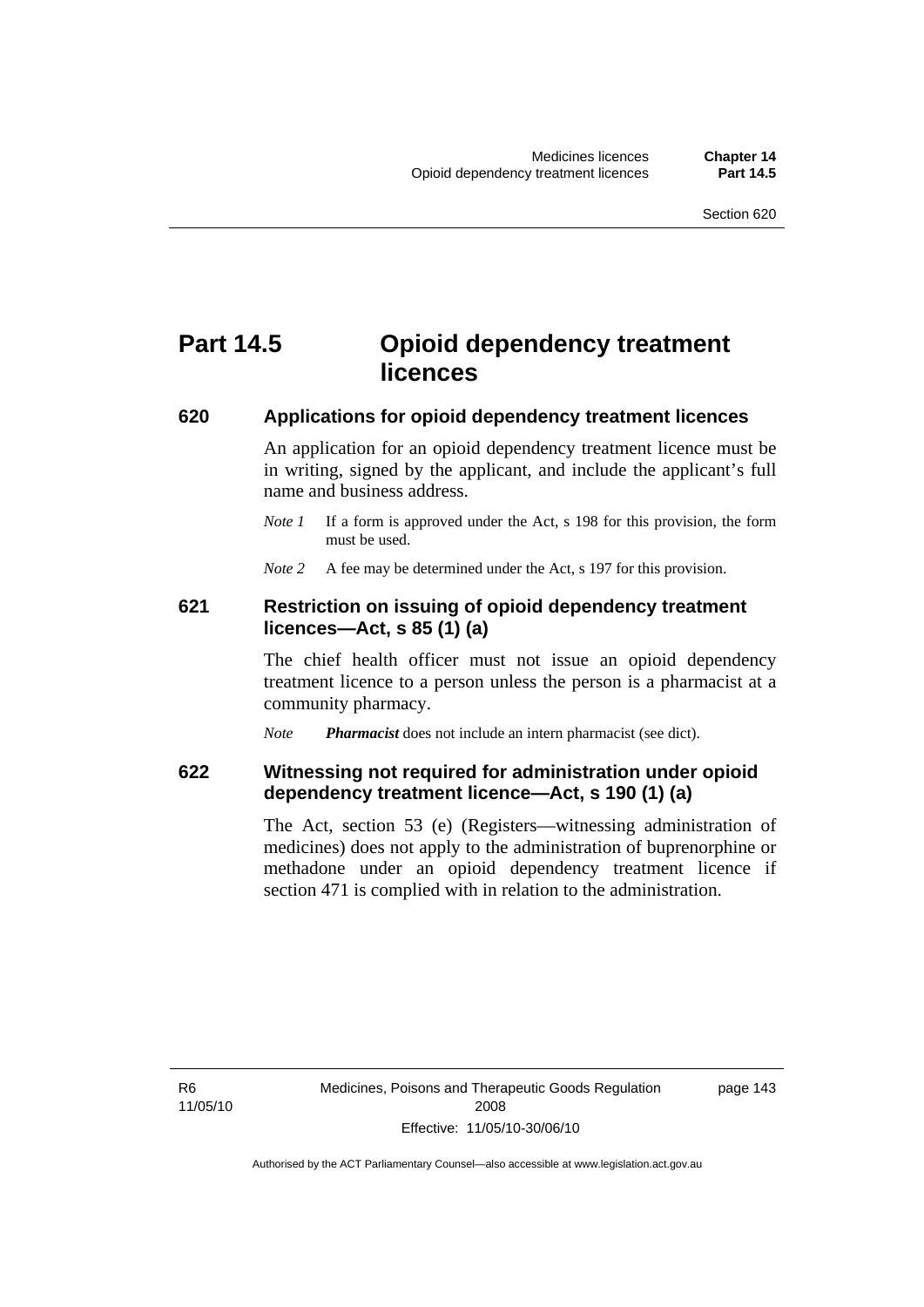# **Part 14.6** Pharmacy medicines rural **communities licences**

## **625 Applications for pharmacy medicines rural communities licences**

An application for a pharmacy medicines rural communities licence must—

- (a) be in writing signed by the applicant; and
- (b) include—
	- (i) the applicant's full name, business address and telephone number; and
	- (ii) the pharmacy medicines proposed to be sold under the licence.
- *Note 1* If a form is approved under the Act, s 198 for this provision, the form must be used.
- *Note* 2 A fee may be determined under the Act, s 197 for this provision.

#### **626 Restrictions on issuing of pharmacy medicines rural communities licences—Act, s 85 (1) (a)**

The chief health officer must not issue a pharmacy medicines rural communities licence to a person unless—

- (a) the person is carrying on the business of selling goods by retail; and
- (b) the premises from which the medicines will be sold under the licence is more than 25km by the shortest practical route to the nearest community pharmacy.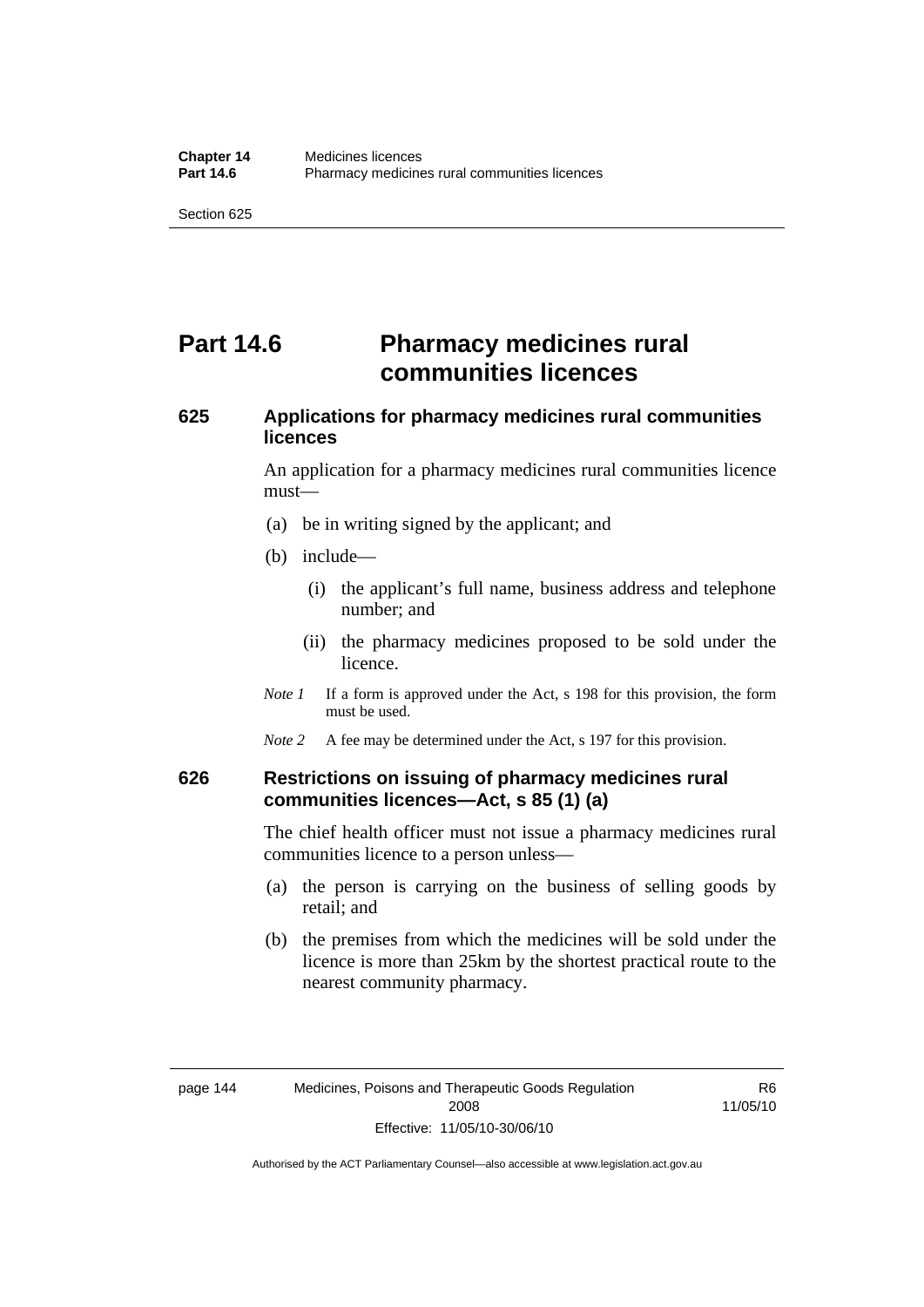# **Chapter 15 Medicines—other provisions**

# **Part 15.1 Opioid dependency treatment guidelines**

#### **630 Guidelines for treatment of opioid dependency**

- (1) The Minister may approve guidelines for the treatment of opioid dependency.
- (2) Without limiting subsection (1), approved guidelines may make provision in relation to the prescribing and administration of buprenorphine and methadone to drug-dependent people.
- (3) An approval is a notifiable instrument.

*Note* A notifiable instrument must be notified under the Legislation Act.

page 145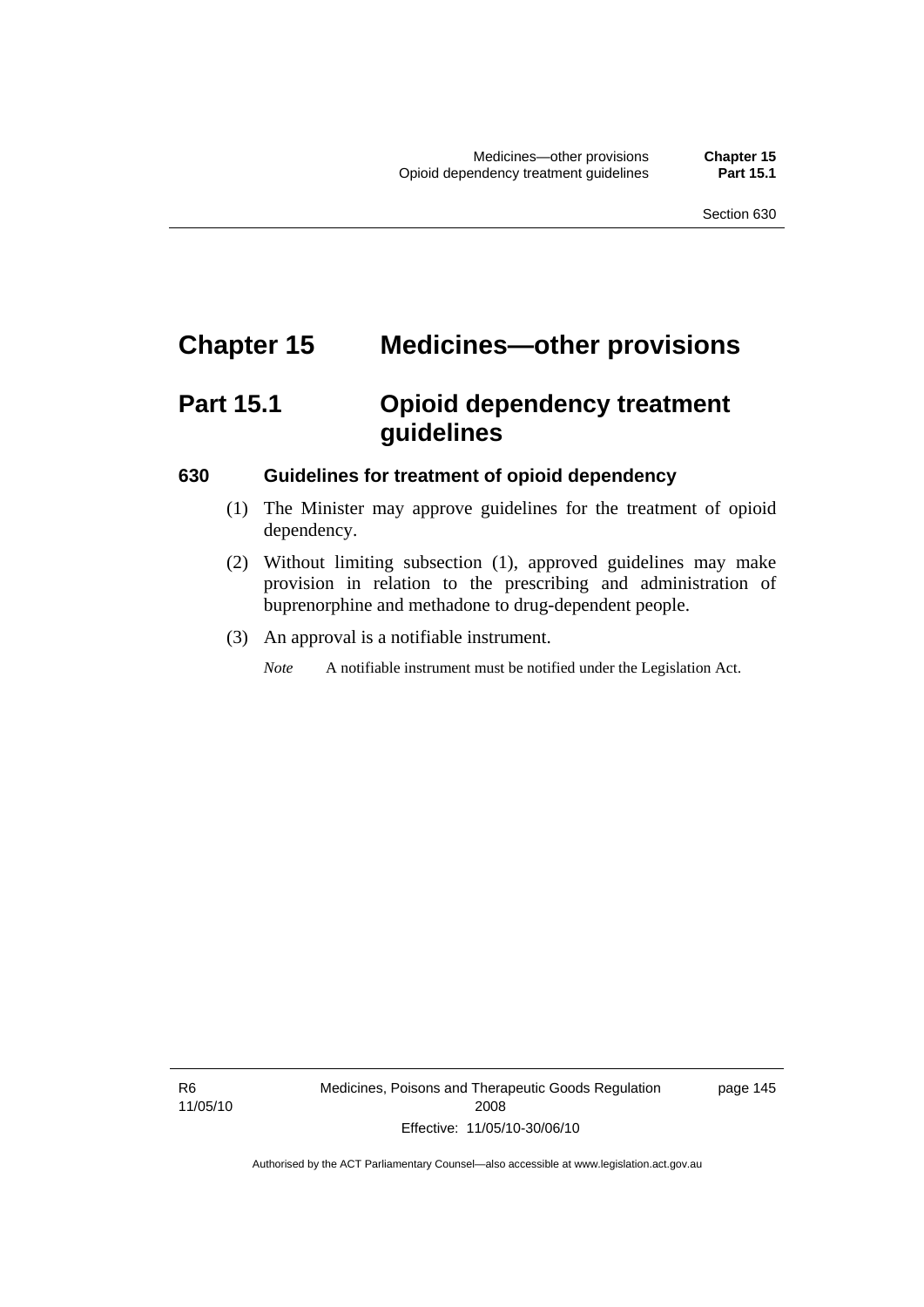## **Part 15.2 Medicines advisory committee**

*Note* The medicines advisory committee is established under the Act, s 194.

#### **635 Medicines advisory committee—membership**

- (1) The medicines advisory committee consists of the following members appointed by the Minister:
	- (a) a chair;
	- (b) 2 other members.
	- *Note 1* For the making of appointments (including acting appointments), see the Legislation Act, pt 19.3.
	- *Note 2* Certain Ministerial appointments require consultation with an Assembly committee and are disallowable (see Legislation Act, div 19.3.3).
- (2) A person is not eligible for appointment to the medicines advisory committee unless the person is a doctor.

*Note Doctor* does not include an intern doctor (see dict).

- (3) The medicines advisory committee must include—
	- (a) at least 1 member who has had experience in the teaching or practice of psychiatry; and
	- (b) 1 member nominated by the Australian Capital Territory Branch of the Australian Medical Association.
- (4) The instrument appointing, or evidencing the appointment of, a medicines advisory committee member must state whether the person is appointed as the chair, or as another member, of the committee.

R6 11/05/10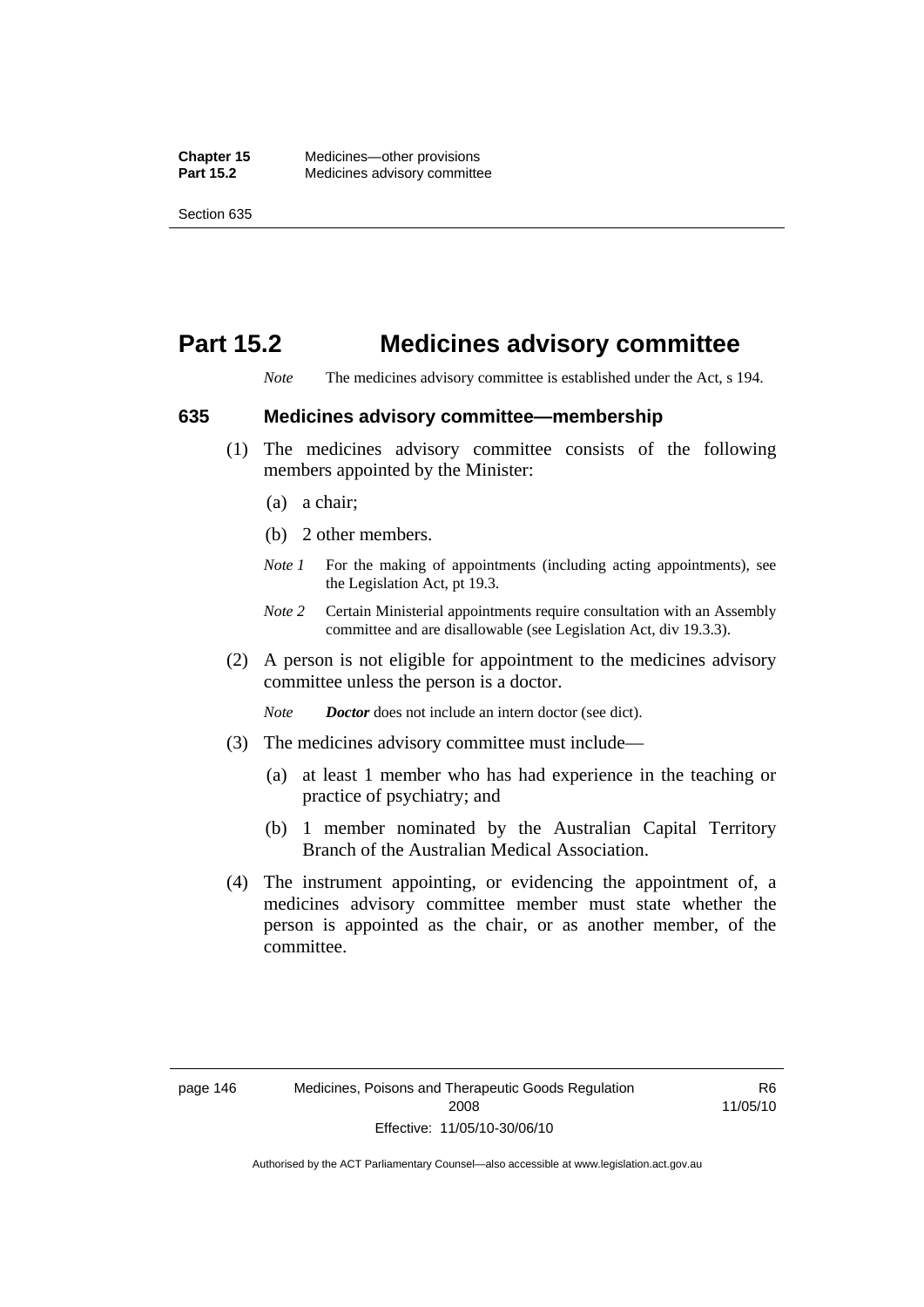#### **636 Medicines advisory committee—term of appointments**

The appointment of a medicines advisory committee member must be for not longer than 3 years.

*Note* A person may be reappointed to a position if the person is eligible to be appointed to the position (see Legislation Act, s 208 and dict, pt 1, def *appoint*).

#### **637 Medicines advisory committee—conditions of appointments**

The conditions of appointment of a medicines advisory committee member are the conditions agreed between the Minister and the member, subject to any determination under the *Remuneration Tribunal Act 1995*.

### **638 Medicines advisory committee—time and place of meetings**

- (1) Meetings of the medicines advisory committee are to be held when and where the committee decides.
- (2) The chair of the medicines advisory committee may at any time call a meeting.
- (3) The chair must give the other members reasonable notice of the time and place of a meeting called by the chair.
- (4) The medicines advisory committee may adjourn a proceeding, for any reason it considers appropriate, to a time and place decided by the committee.

#### **639 Medicines advisory committee—presiding member**

- (1) The chair presides at a meeting of the medicines advisory committee.
- (2) If the chair is absent, the member chosen by the members present presides.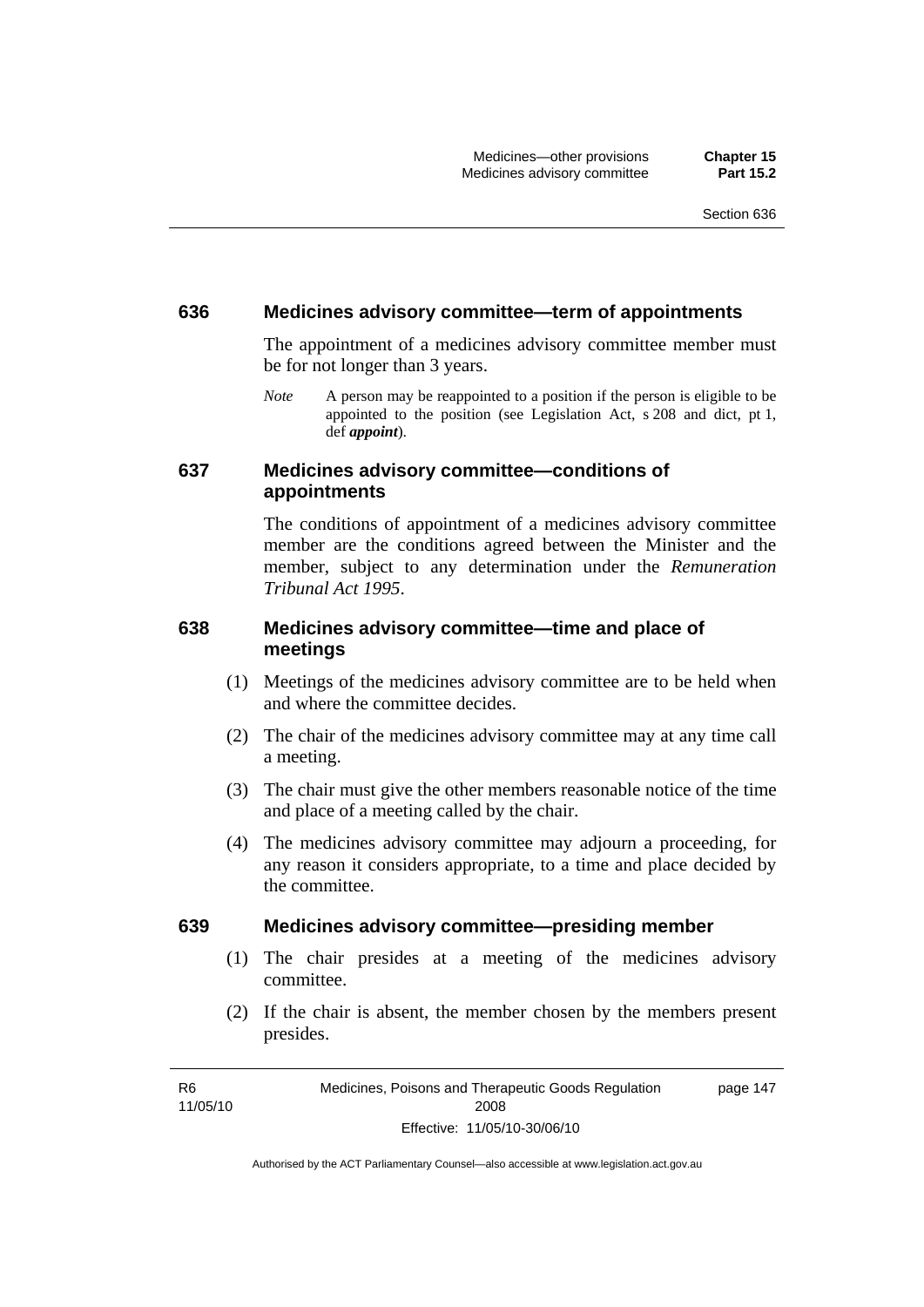Section 640

#### **640 Medicines advisory committee—quorum**

Business may be carried out at a meeting of the medicines advisory committee only if at least 2 members are present.

#### **641 Medicines advisory committee—voting**

- (1) At a meeting of the medicines advisory committee each member has a vote on each question to be decided.
- (2) A question is decided by a majority of the votes of members present and voting but, if the votes are equal, the presiding member has the deciding vote.

#### **642 Medicines advisory committee—conduct of meetings**

- (1) The medicines advisory committee may conduct its meetings as the committee considers appropriate.
- (2) A meeting of the medicines advisory committee may be held using a method of communication, or a combination of methods of communication, that allows each member taking part to hear what each other member taking part says without the members being in each other's presence.

#### **Examples**

a phone link, a satellite link, an internet or intranet link

- *Note* An example is part of the regulation, is not exhaustive and may extend, but does not limit, the meaning of the provision in which it appears (see Legislation Act, s 126 and s 132).
- (3) A medicines advisory committee member who takes part in a meeting conducted under subsection (2) is taken to be present at the meeting.
- (4) A resolution is a valid resolution of the medicines advisory committee, even if it is not passed at a meeting of the committee, if all members agree to the proposed resolution in writing.

*Note Written* includes in electronic form (see Act, dict).

page 148 Medicines, Poisons and Therapeutic Goods Regulation 2008 Effective: 11/05/10-30/06/10 R6 11/05/10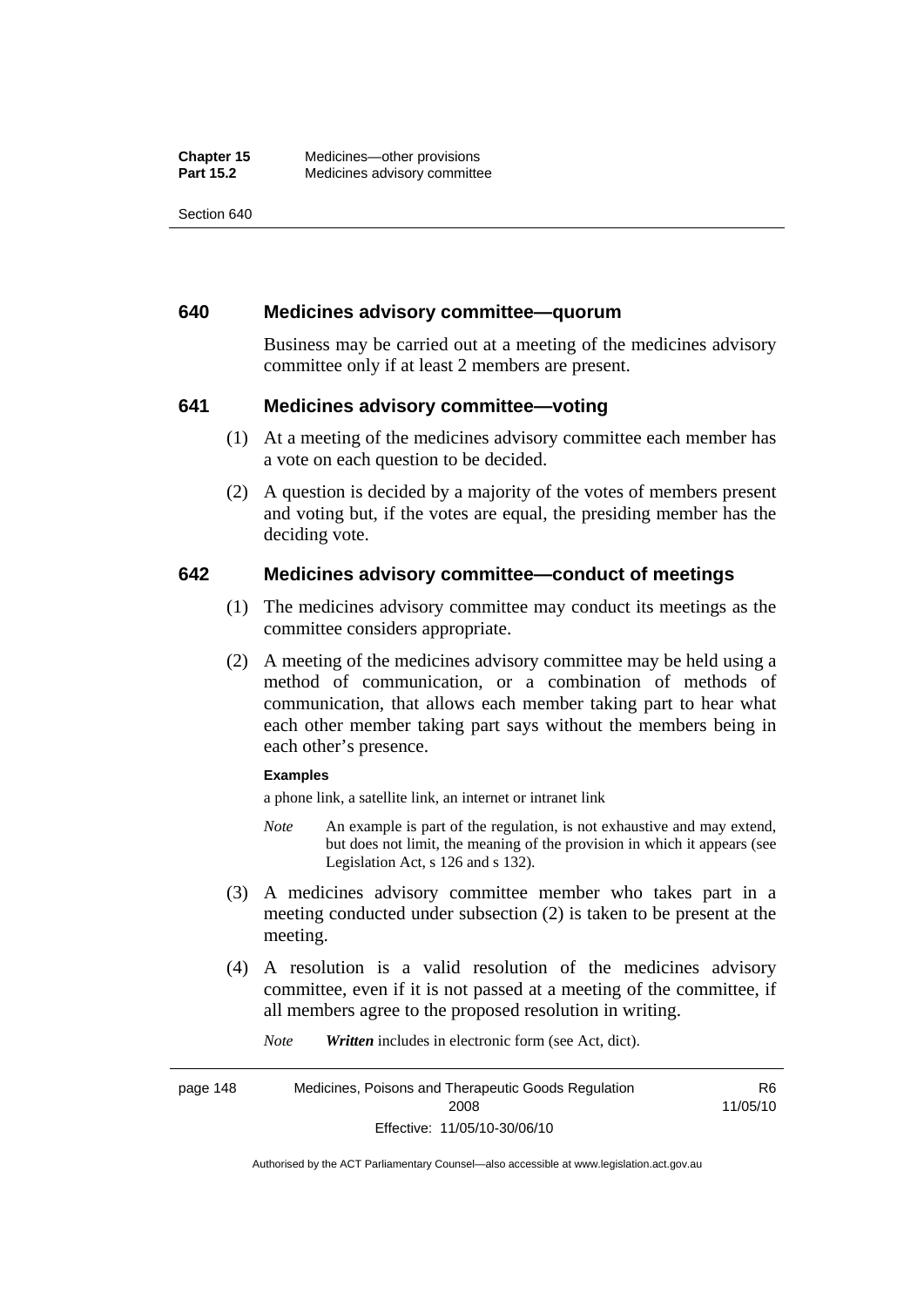(5) The medicines advisory committee must keep minutes of its meetings.

#### **643 Medicines advisory committee—disclosure of interests by members**

- (1) If a medicines advisory committee member has a material interest in an issue being considered, or about to be considered, by the committee, the member must disclose the nature of the interest at a committee meeting as soon as possible after the relevant facts have come to the member's knowledge.
- (2) The disclosure must be recorded in the medicines advisory committee's minutes and, unless the committee otherwise decides, the member must not—
	- (a) be present when the medicines advisory committee considers the issue; or
	- (b) take part in a decision of the committee on the issue.

#### **Example**

David, Emile and Fiona are members of the medicines advisory committee. They have an interest in an issue being considered at a committee meeting and they disclose the interest as soon as they become aware of it. David's and Emile's interests are minor but Fiona has a direct financial interest in the issue.

The medicines advisory committee considers the disclosures and decides that because of the nature of the interests:

- David may be present when the committee considers the issue but not take part in the decision
- Emile may be present for the consideration and take part in the decision.

The medicines advisory committee does not make a decision allowing Fiona to be present or take part in the committee's decision. Accordingly, Fiona cannot be present for the consideration of the issue or take part in the decision.

*Note* An example is part of the regulation, is not exhaustive and may extend, but does not limit, the meaning of the provision in which it appears (see Legislation Act, s 126 and s 132).

R6 11/05/10 page 149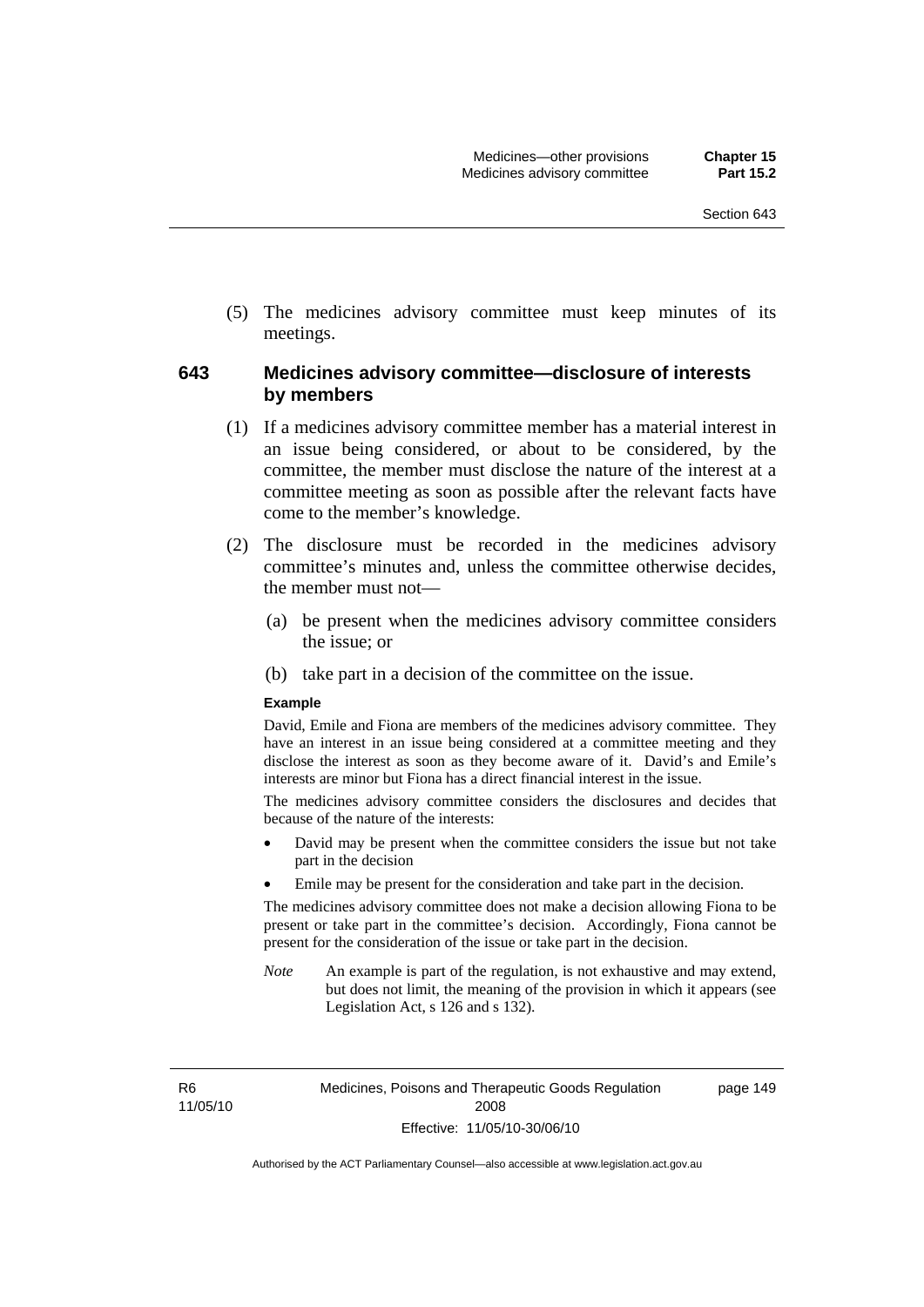#### Section 643

- (3) Any other medicines advisory committee member who also has a material interest in the issue must not be present when the committee is considering its decision under subsection (2).
- (4) In deciding under subsection (2) whether a member may be present when the medicines advisory committee decides the issue or take part in a decision of the committee on the issue, and despite section 640 (Medicines advisory committee—quorum), the committee may consist of 1 member.

#### **Example**

if 2 members are present at a meeting and 1 member discloses a material interest, the other member may decide whether the member who made the disclosure can take part in a decision by the committee

(5) In this section:

*associate*, of a person, means—

- (a) the person's business partner; or
- (b) a close friend of the person; or
- (c) a family member of the person.

*executive officer*, of a corporation, means a person (however described) who is concerned with, or takes part in, the corporation's management (whether or not the person is a director of the corporation).

*indirect interest*—without limiting the kind of indirect interest a person may have, a person has an *indirect interest* in an issue if any of the following has an interest in the issue:

- (a) an associate of the person;
- (b) a corporation with not more than 100 members that the person, or an associate of the person, is a member of;
- (c) a subsidiary of a corporation mentioned in paragraph (b);

R6 11/05/10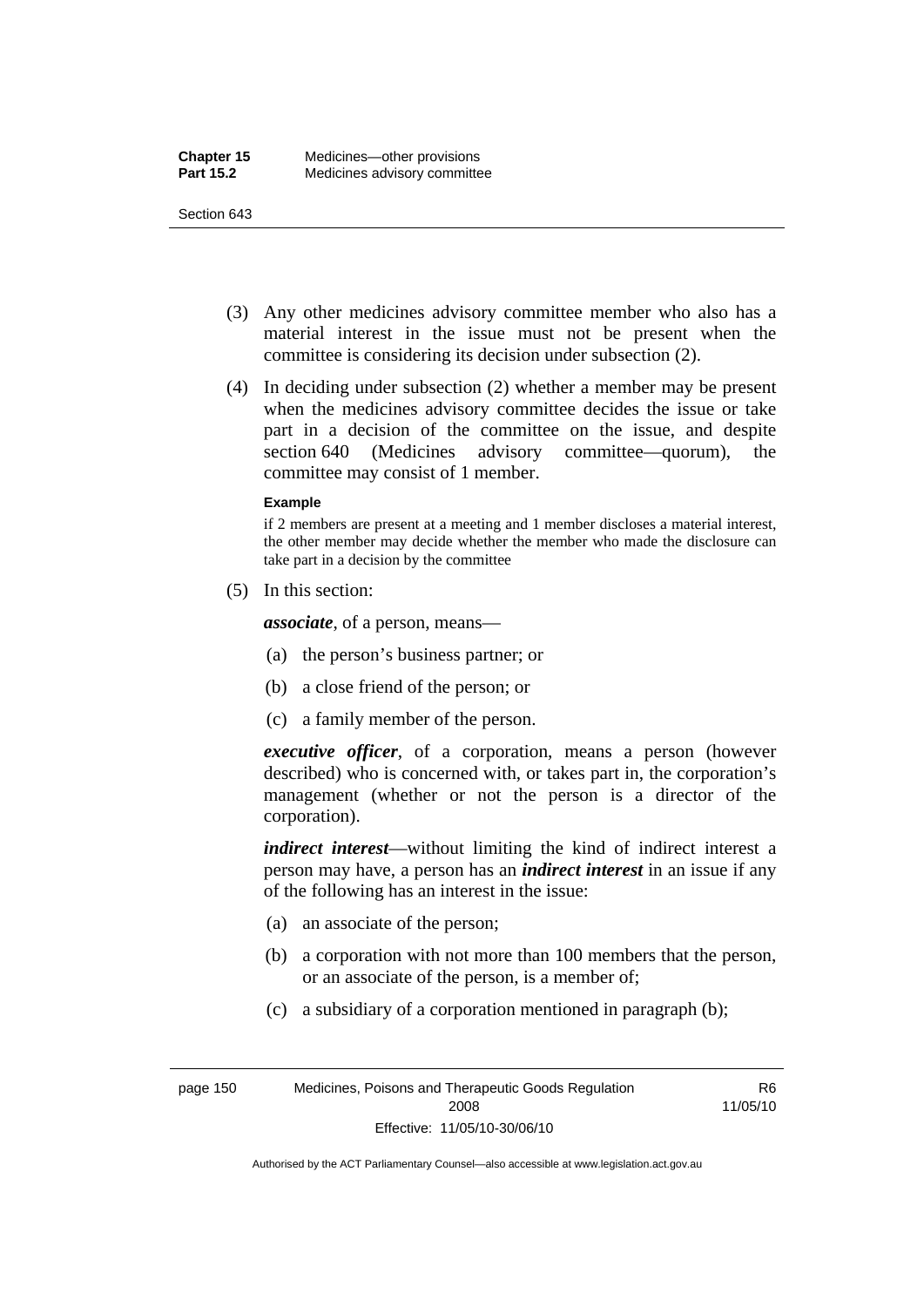- (d) a corporation that the person, or an associate of the person, is an executive officer of;
- (e) the trustee of a trust that the person, or an associate of the person, is a beneficiary of;
- (f) a member of a firm or partnership that the person, or an associate of the person, is a member of;
- (g) someone else carrying on a business if the person, or an associate of the person, has a direct or indirect right to participate in the profits of the business.

*material interest*—a medicines advisory committee member has a *material interest* in an issue if the member has—

- (a) a direct or indirect financial interest in the issue; or
- (b) a direct or indirect interest of any other kind if the interest could conflict with the proper exercise of the member's functions in relation to the committee's consideration of the issue.

#### **644 Medicines advisory committee—ending appointments**

- (1) The Minister may end the appointment of a medicines advisory committee member—
	- (a) if the member contravenes a territory law; or
	- (b) for misbehaviour; or
	- (c) if the member becomes bankrupt or executes a personal insolvency agreement; or
	- (d) if the member is convicted, in the ACT, of an offence punishable by imprisonment for at least 1 year; or

page 151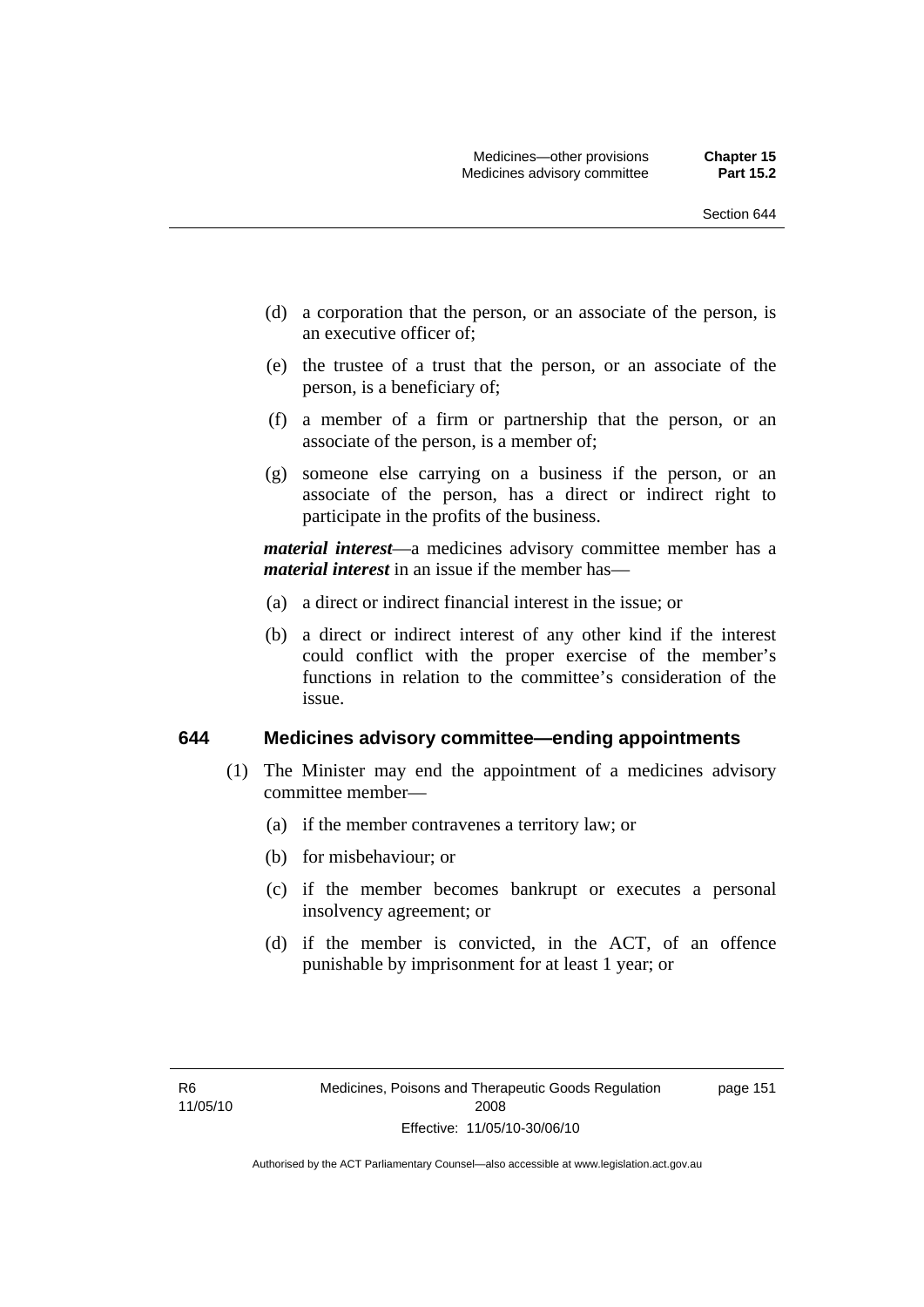Section 644

- (e) if the member is convicted outside the ACT, in Australia or elsewhere, of an offence that, if it had been committed in the ACT, would be punishable by imprisonment for at least 1 year; or
- (f) if the member contravenes section 643 (Medicines advisory committee—disclosure of interests by members).
- *Note* A member's appointment also ends if the member resigns (see Legislation Act, s 210).
- (2) The Minister must end the appointment of a medicines advisory committee member—
	- (a) if the member ceases to be a doctor; or
	- (b) if, on 3 consecutive occasions, the member fails, without the chair's agreement, to make himself or herself available for a proposed meeting of the committee; or
	- (c) if the member fails to take all reasonable steps to avoid being placed in a position where a conflict of interest arises during the exercise of the member's functions; or
	- (d) for physical or mental incapacity, if the incapacity substantially affects the exercise of the member's functions.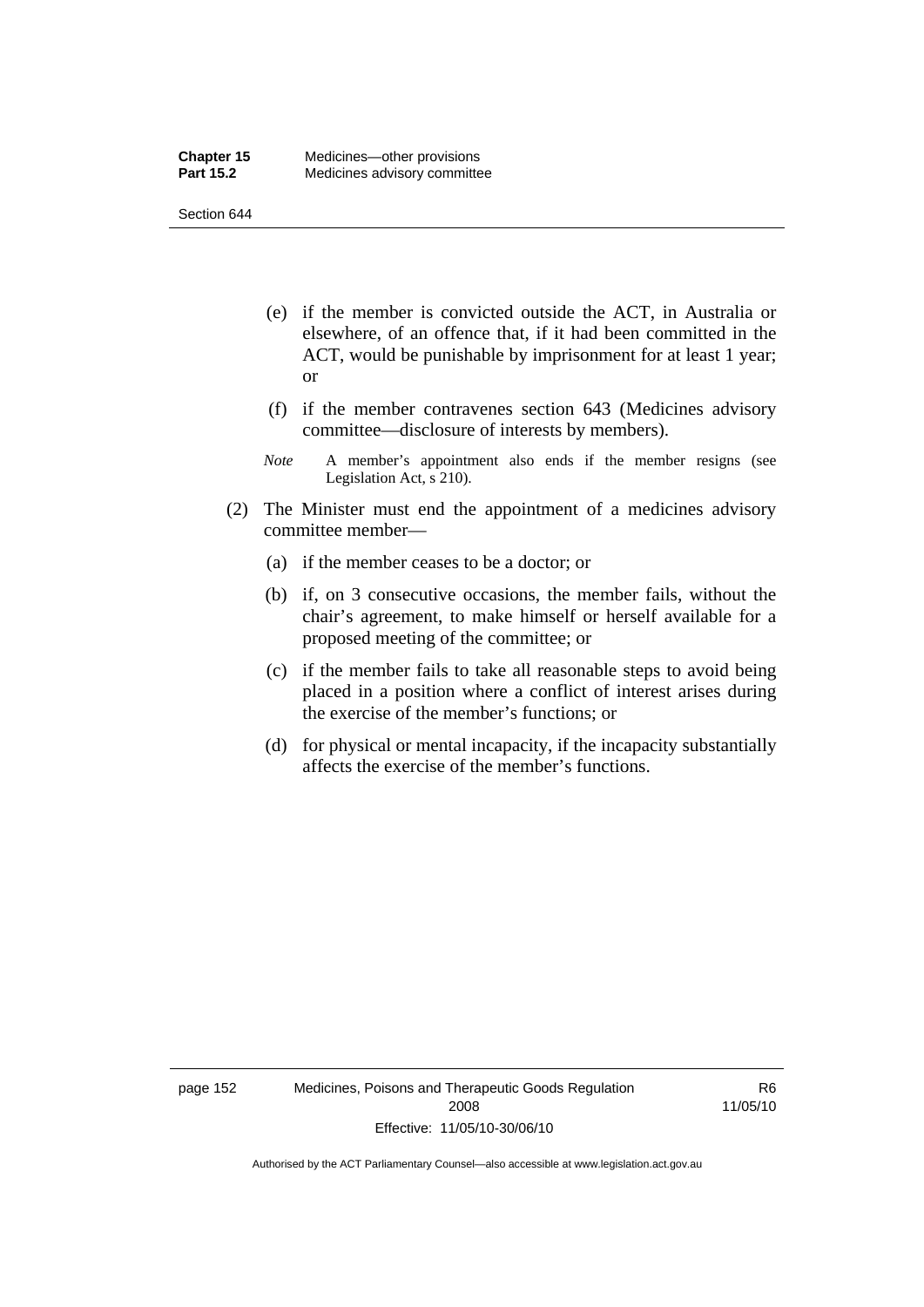## **Part 15.3 Other medicines provisions**

#### **650 Advertising controlled medicines—Act, s 66 (3) (b)**

A pricelist published by a pharmacist that includes a controlled medicine is prescribed if the pricelist complies with the *Price Information Code of Practice*, published by the Therapeutic Goods Administration, as in force from time to time.

*Note* The code is accessible at www.tga.gov.au/meds/vipicop.htm.

#### **651 Advertising other medicines**

- (1) A person commits an offence if—
	- (a) the person publishes an advertisement; and
	- (b) the advertisement promotes or encourages the use of a declared medicine.

Maximum penalty: 30 penalty units.

- (2) A person commits an offence if—
	- (a) the person publishes an advertisement; and
	- (b) the advertisement indicates that someone is willing or authorised to supply a declared medicine.

Maximum penalty: 30 penalty units.

- (3) This section does not apply to—
	- (a) an advertisement for a declared medicine in a publication published primarily for dentists, doctors, pharmacists or veterinary surgeons; or

page 153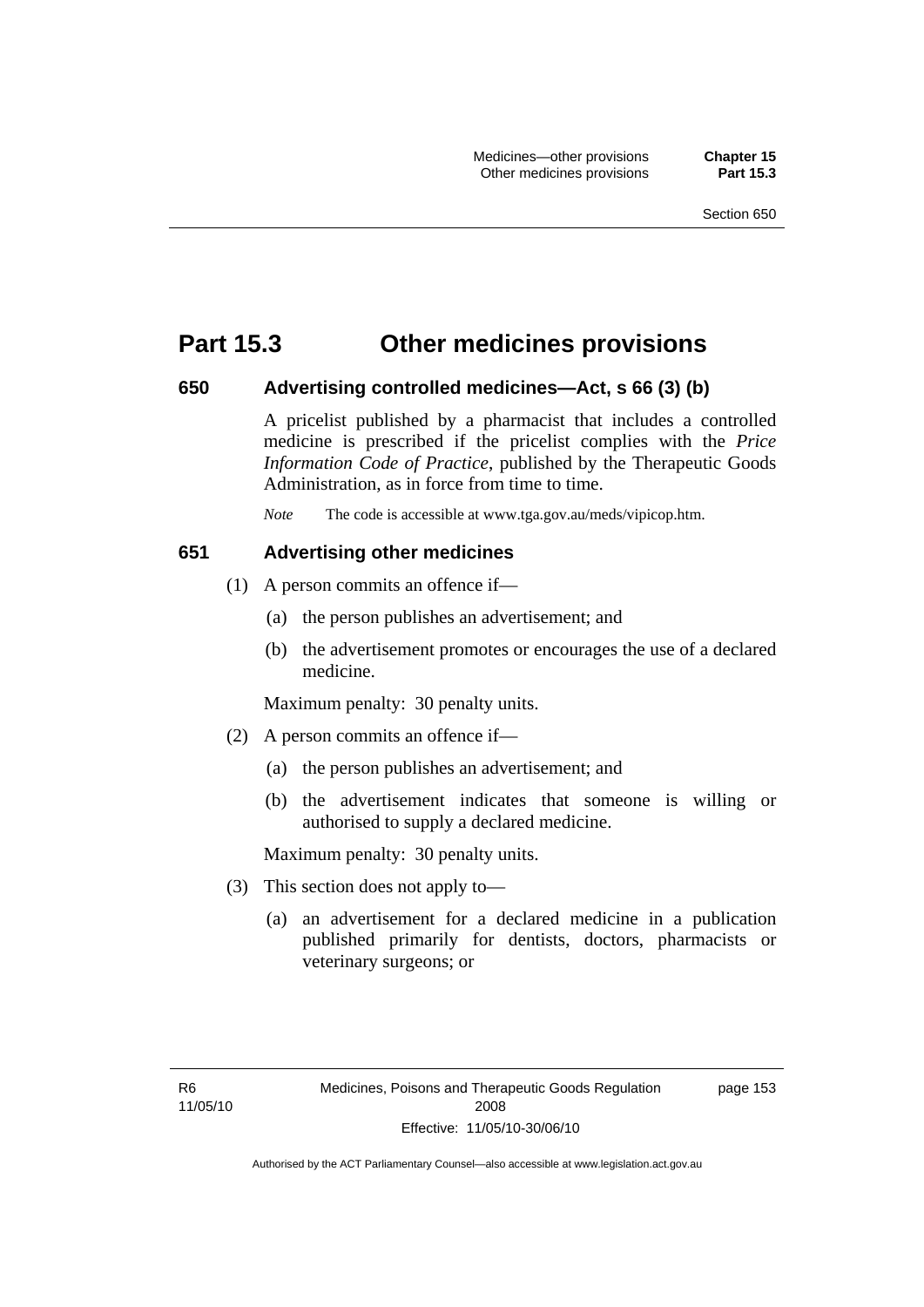Section 652

- (b) a pricelist published by a pharmacist that includes a declared medicine if the pricelist complies with the *Price Information Code of Practice*, published by the Therapeutic Goods Administration, as in force from time to time.
- (4) In this section:

*advertisement*—see the Act, section 66.

#### *declared medicine* means—

- (a) a pharmacist only medicine other than a pharmacist only medicine to which the medicines and poisons standard, appendix H applies; or
- (b) a prescription only medicine.

## **652 Prescribed institutions—Act, dict, def** *institution***, par (b)**

The following are prescribed:

- (a) a correctional centre;
- (b) a CYP detention place.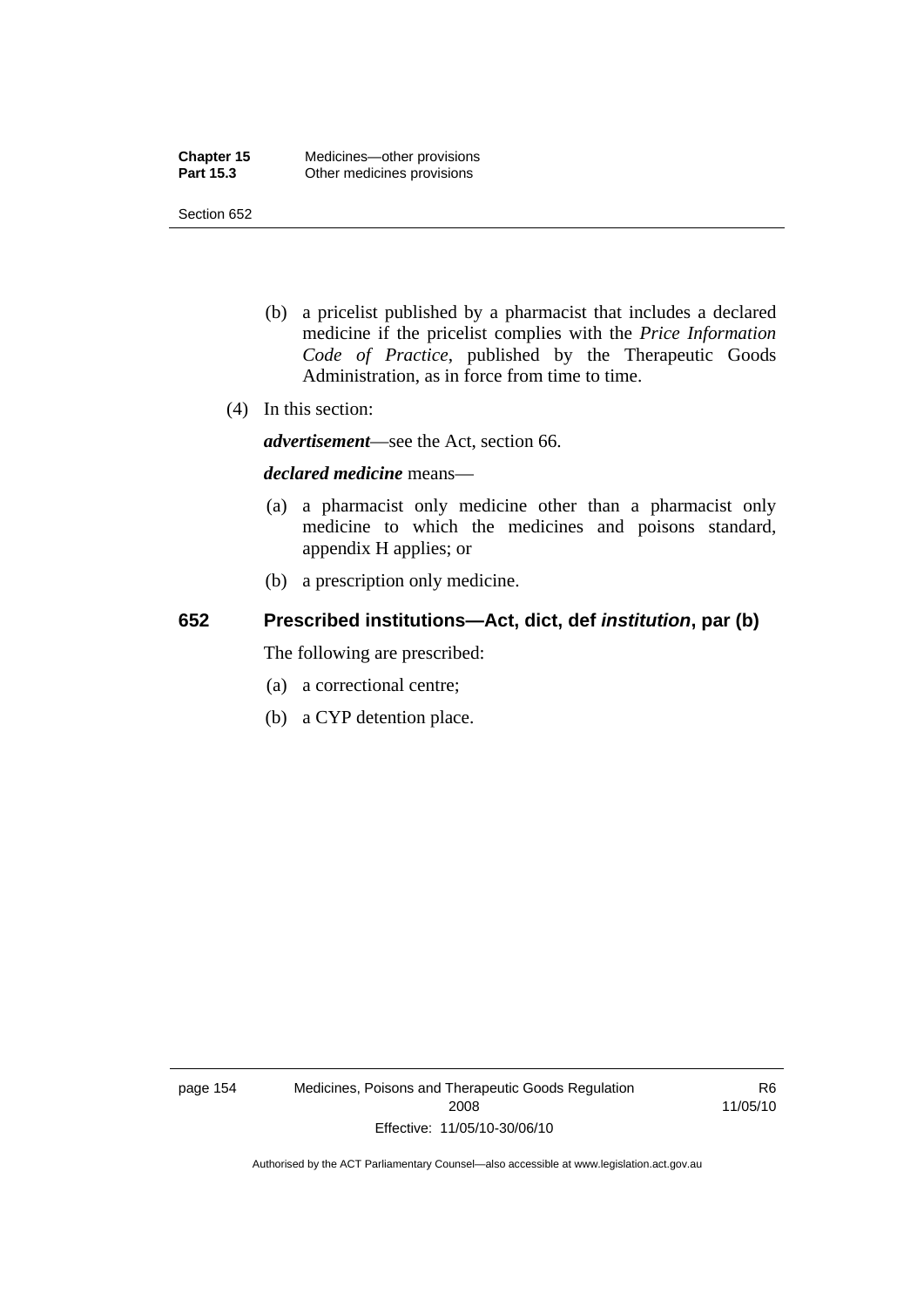# **Chapter 16 Low and moderate harm poisons**

## **Part 16.1** Preliminary

#### **660 Meaning of** *relevant law***—ch 16**

In this chapter:

*relevant law* means—

- (a) a corresponding law; or
- (b) the *Agricultural and Veterinary Chemicals Act 1994* (Cwlth); or
- (c) the *Therapeutic Goods Act 1989* (Cwlth).
- *Note 1 Corresponding law* includes a law of a State that corresponds, or substantially corresponds, to the Act (see Act, dict).
- *Note 2 State* includes a territory (see Legislation Act, dict, pt 1).

R6 11/05/10 page 155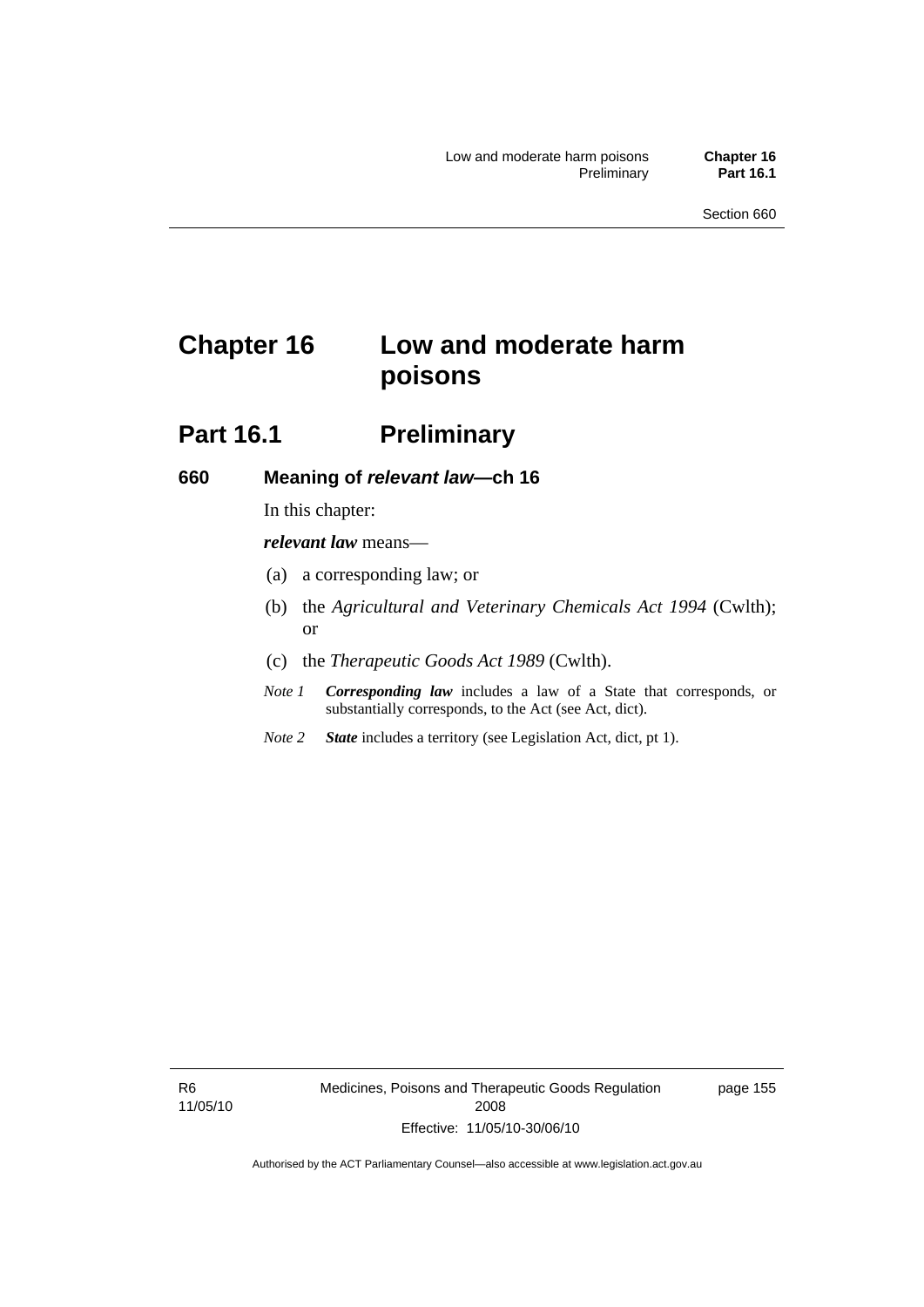# **Part 16.2 Authorisation to supply low and moderate harm poisons**

## **661 Authorisation to supply low and moderate harm poisons—Act, s 26 (1) (b) and (2) (b)**

Anyone is authorised to supply a low harm poison or moderate harm poison.

#### **662 Authorisation condition for supplying low and moderate harm poisons—Act, s 44 (1) (b) and (2) (b)**

A person's authorisation under section 661 to supply a low harm poison or moderate harm poison is subject to the following conditions:

- (a) the poison is supplied in manufacturer's packs that comply with—
	- (i) section 665 (Packaging of supplied manufacturer's packs of low and moderate harm poisons—Act, s 59 (1) (c) (i) and  $(2)$  (c) (i)); or
	- (ii) an approval under the Act, section 193 (Approval of non-standard packaging and labelling);
- (b) the manufacturer's packs are labelled in accordance with—
	- (i) section 666 (Labelling of supplied manufacturer's packs of low and moderate harm poisons—Act, s  $60(1)(c)(i)$ and  $(2)$  (c)  $(i)$ ; or
	- (ii) an approval under the Act, section 193.

R6 11/05/10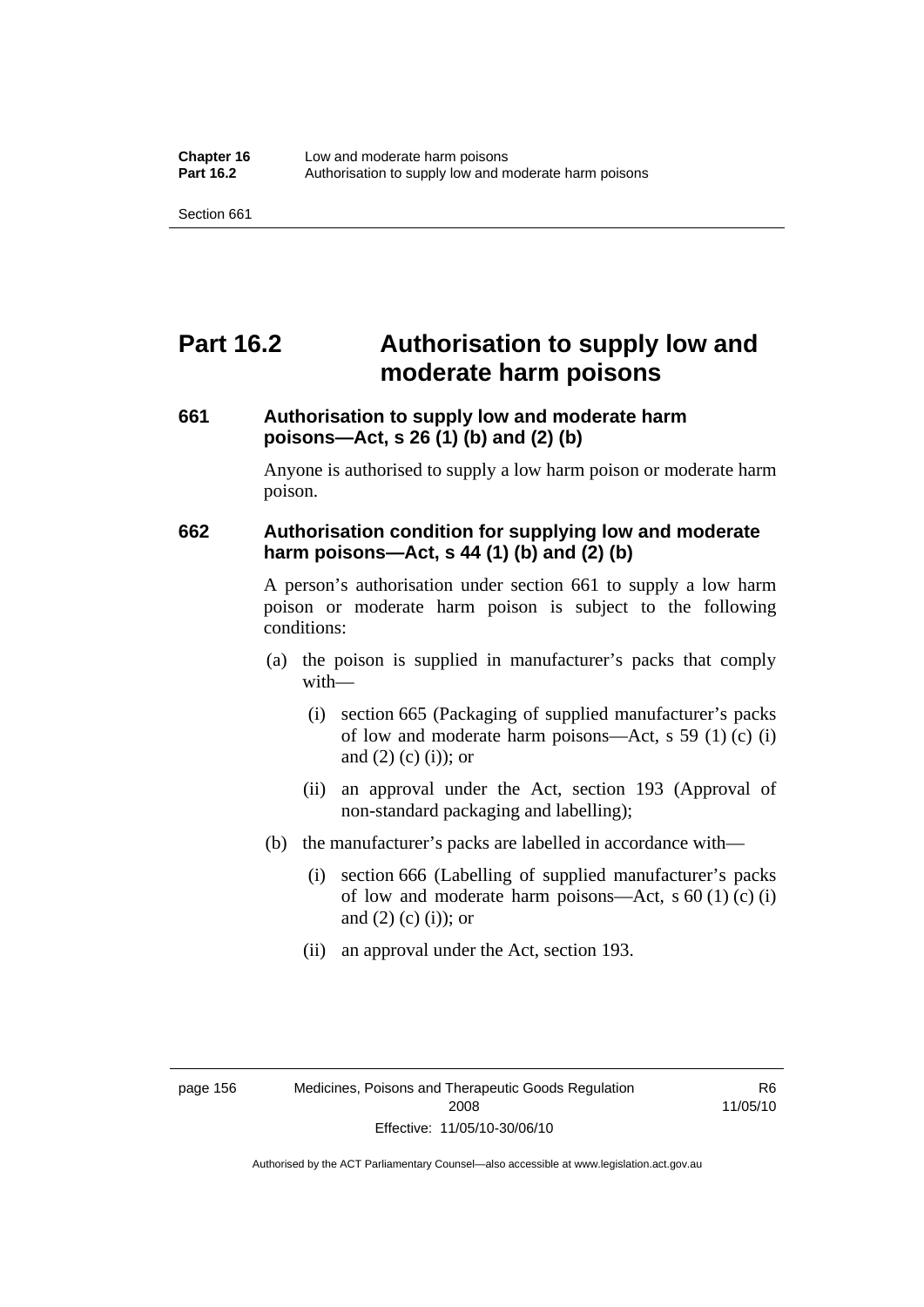## **Part 16.3 Authorisation to manufacture low and moderate harm poisons**

### **663 Authorisation to manufacture low and moderate harm poisons—Act, s 33 (b)**

A person is authorised to manufacture a low harm poison or moderate harm poison if the person is authorised to manufacture the poison under a relevant law.

### **664 Authorisation condition for manufacturing low and moderate harm poisons—Act, s 44 (1) (b) and (2) (b)**

A person's authorisation under section 663 to manufacture a low harm poison or moderate harm poison is subject to the condition that, if a condition or restriction applies to the person under the relevant law, the person manufactures the poison in accordance with the condition and restriction.

R6 11/05/10 Medicines, Poisons and Therapeutic Goods Regulation 2008 Effective: 11/05/10-30/06/10

page 157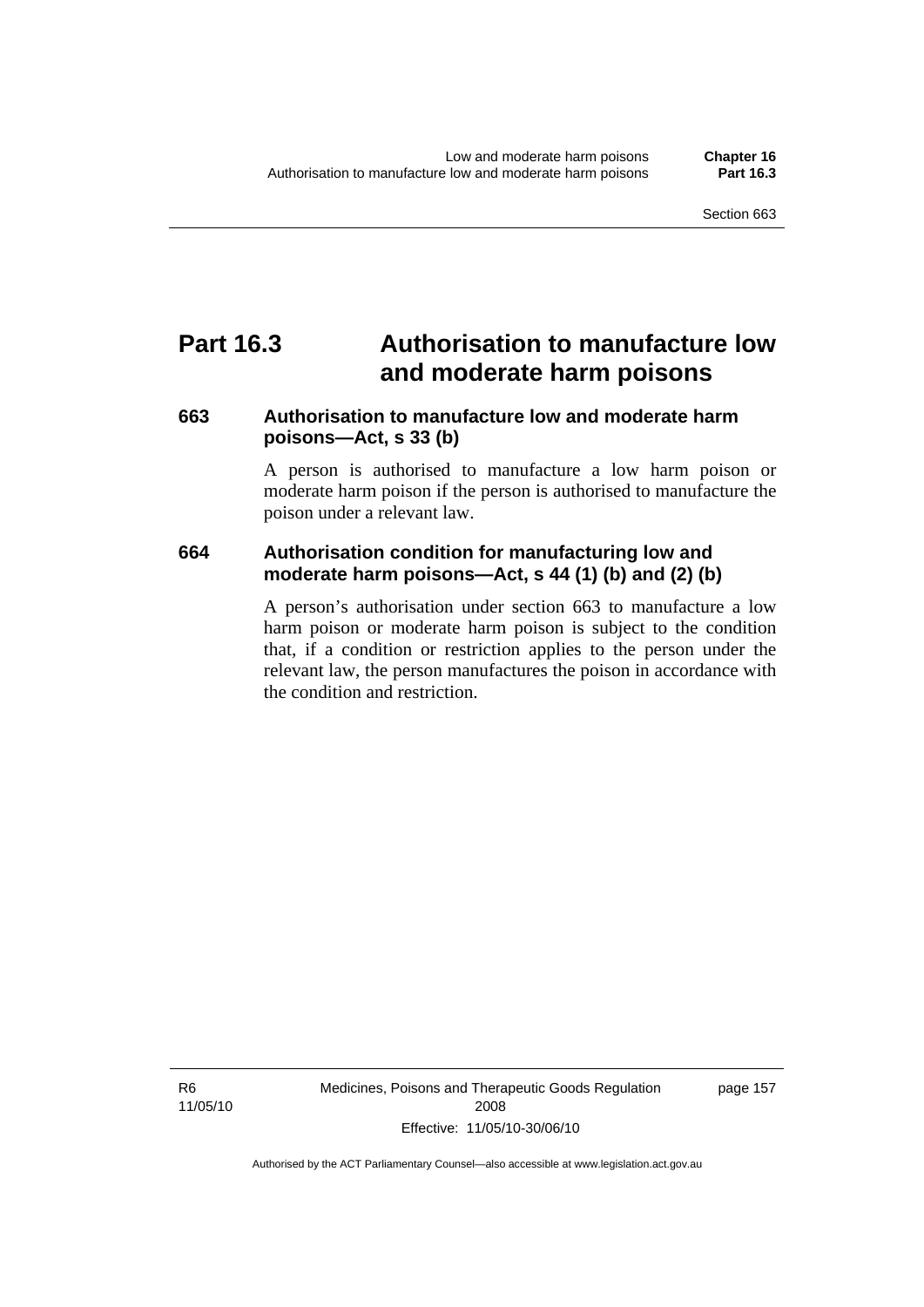## **Part 16.4 Packaging and labelling of low and moderate harm poisons**

### **665 Packaging of supplied manufacturer's packs of low and moderate harm poisons—Act, s 59 (1) (c) (i) and (2) (c) (i)**

- (1) A manufacturer's pack of a supplied low harm poison or moderate harm poison must be packaged—
	- (a) in accordance with the medicines and poisons standard, paragraphs 21 to 27; or
	- (b) in a container in which the poison may be sold under a relevant law.
	- *Note* A manufacturer's pack of a low or moderate harm poison supplied may also be packaged in accordance with an approval under the Act, s 193 (Approval of non-standard packaging and labelling) (see Act, s 59 (1) (c) (ii) and (2) (c) (ii)).
- (2) However, if the poison is camphor or naphthalene for domestic use, it must also be packaged in a way that, in normal use, prevents—
	- (a) removal of the camphor or naphthalene from the packaging; or
	- (b) ingestion of the camphor or naphthalene.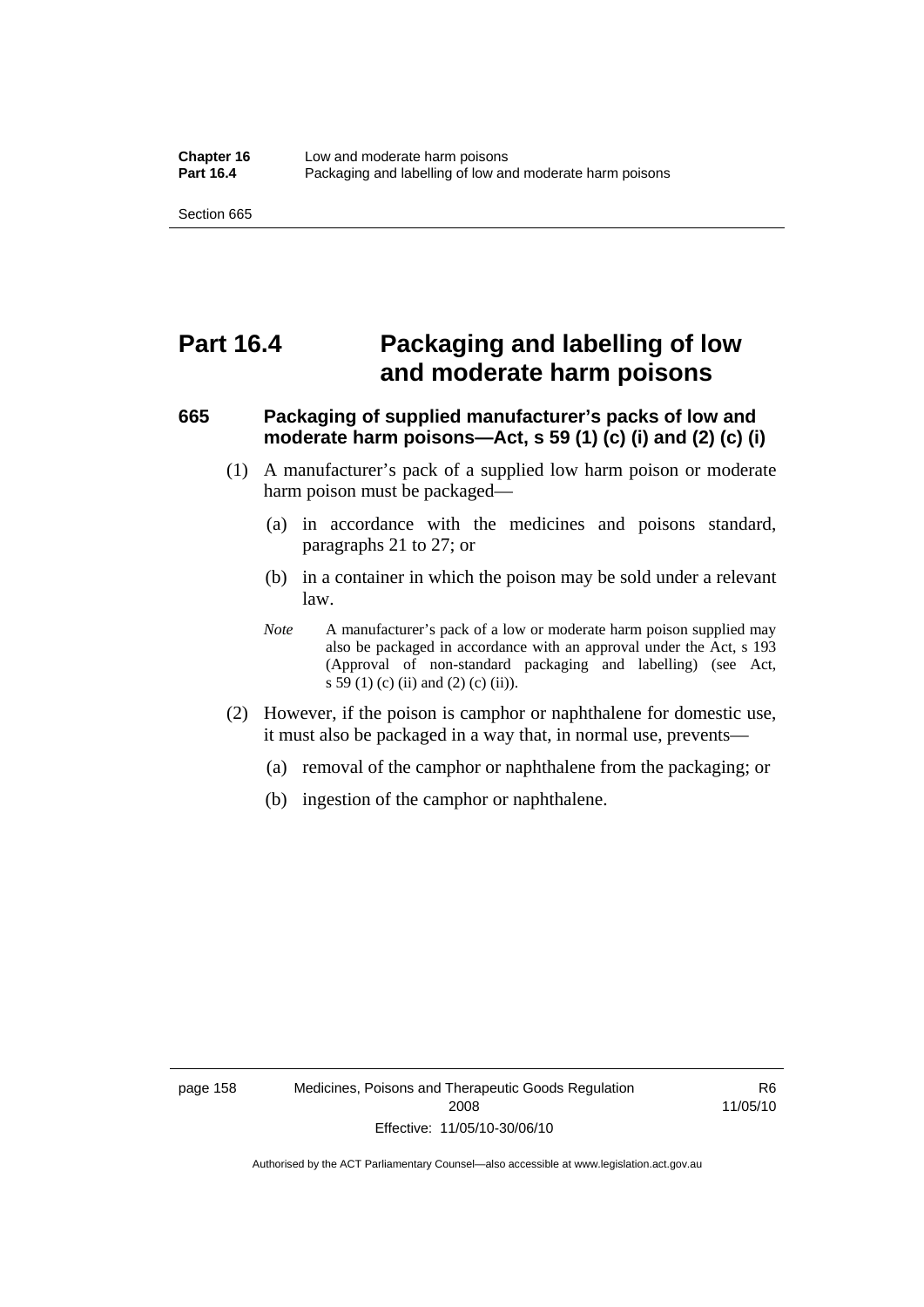#### **666 Labelling of supplied manufacturer's packs of low and moderate harm poisons—Act, s 60 (1) (c) (i) and (2) (c) (i)**

A manufacturer's pack of a supplied low harm poison or moderate harm poison must be labelled in accordance with—

- (a) the medicines and poisons standard, paragraphs 3 to 19; or
- (b) a relevant law.
- *Note* A manufacturer's pack of a low or moderate harm poison supplied may also be labelled in accordance with an approval under the Act, s 193 (Approval of non-standard packaging and labelling) (see Act, s 60 (1) (c) (ii) and (2) (c) (ii)).

R6 11/05/10 Medicines, Poisons and Therapeutic Goods Regulation 2008 Effective: 11/05/10-30/06/10

page 159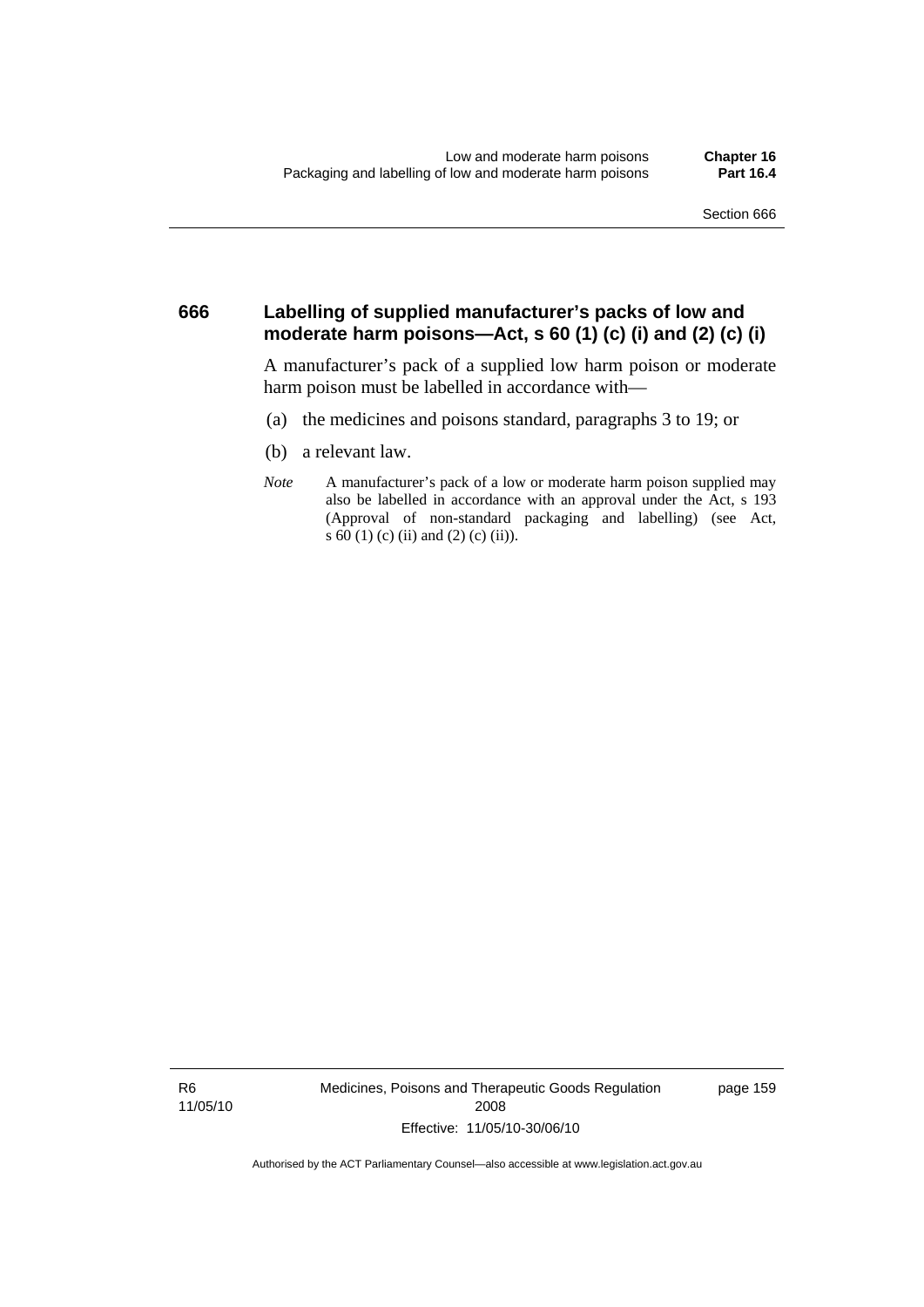# **Chapter 17 Dangerous poisons authorisations**

## **Part 17.1 Overview of dangerous poisons authorisations**

#### **670 General overview of authorisations for dangerous poisons**

 (1) The Act requires that a person must not deal with a dangerous poison in a particular way unless the person is authorised to deal with the poison.

#### **Example**

the Act, s 35 about obtaining certain substances (which include dangerous poisons)

- *Note 1* The Act, s 19 sets out when a person *deals* with a dangerous poison.
- *Note 2* An example is part of the regulation, is not exhaustive and may extend, but does not limit, the meaning of the provision in which it appears (see Legislation Act, s 126 and s 132).
- (2) The Act, section 20 sets out when a person is authorised to deal with a dangerous poison.
- (3) This regulation authorises certain dealings with dangerous poisons.

*Note* An authorisation is not required to deal with the following:

- a substance excluded from the medicines and poisons standard by the standard, par  $1(2)$  (see s 6);
- a substance mentioned in the medicines and poisons standard, sch 7 if the schedule does not apply to the substance because of an exception in the standard.

R6 11/05/10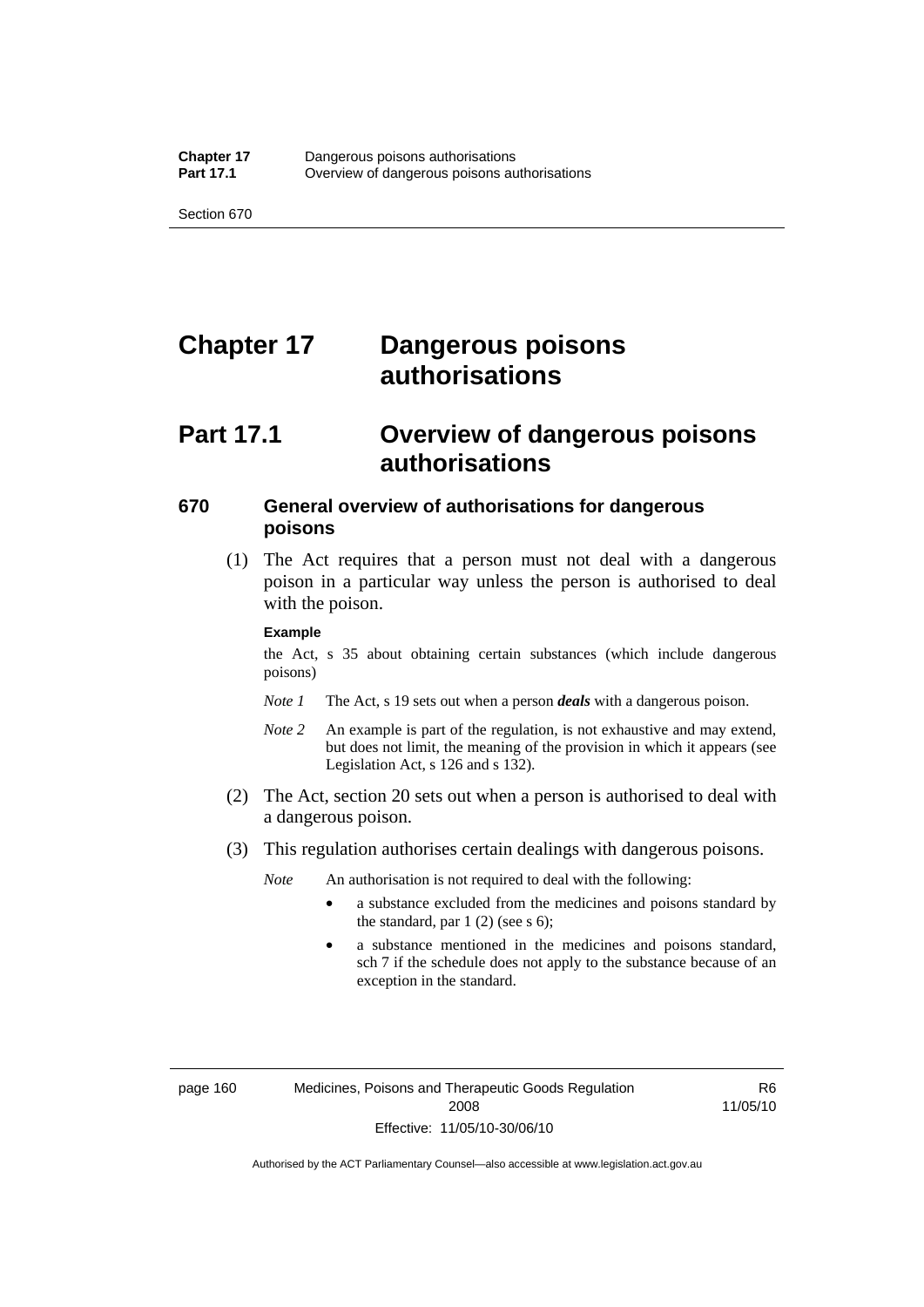(4) An authorisation under this regulation may be subject to limitations.

#### **Example**

a purchase order issued by a person mentioned in sch 4, col 2 must comply with s 721 (see s 690 (2) (c))

*Note* For the power to impose other restrictions, see the Act, ch 8.

#### **671 Overview of dangerous poisons authorisations under this regulation**

Dangerous poisons authorisations under this regulation are given by the following provisions:

- (a) section 675 (which is about authorisations under dangerous poisons manufacturers licences);
- (b) section 680 (which is about authorisations under dangerous poisons research and education program licences);
- (c) section 685 (which is about authorisations under dangerous poisons suppliers licences);
- (d) section 690 (which is about authorisations for manufacturing and other purposes);
- (e) section 692 (which is about authorisation to deliver dangerous poisons under purchase orders);
- (f) section 693 (which is about authorisation for commercial disposal operators for disposal of dangerous poisons);
- (g) section 695 (which is about authorisations for dangerous poisons research and education programs by scientifically qualified people).

page 161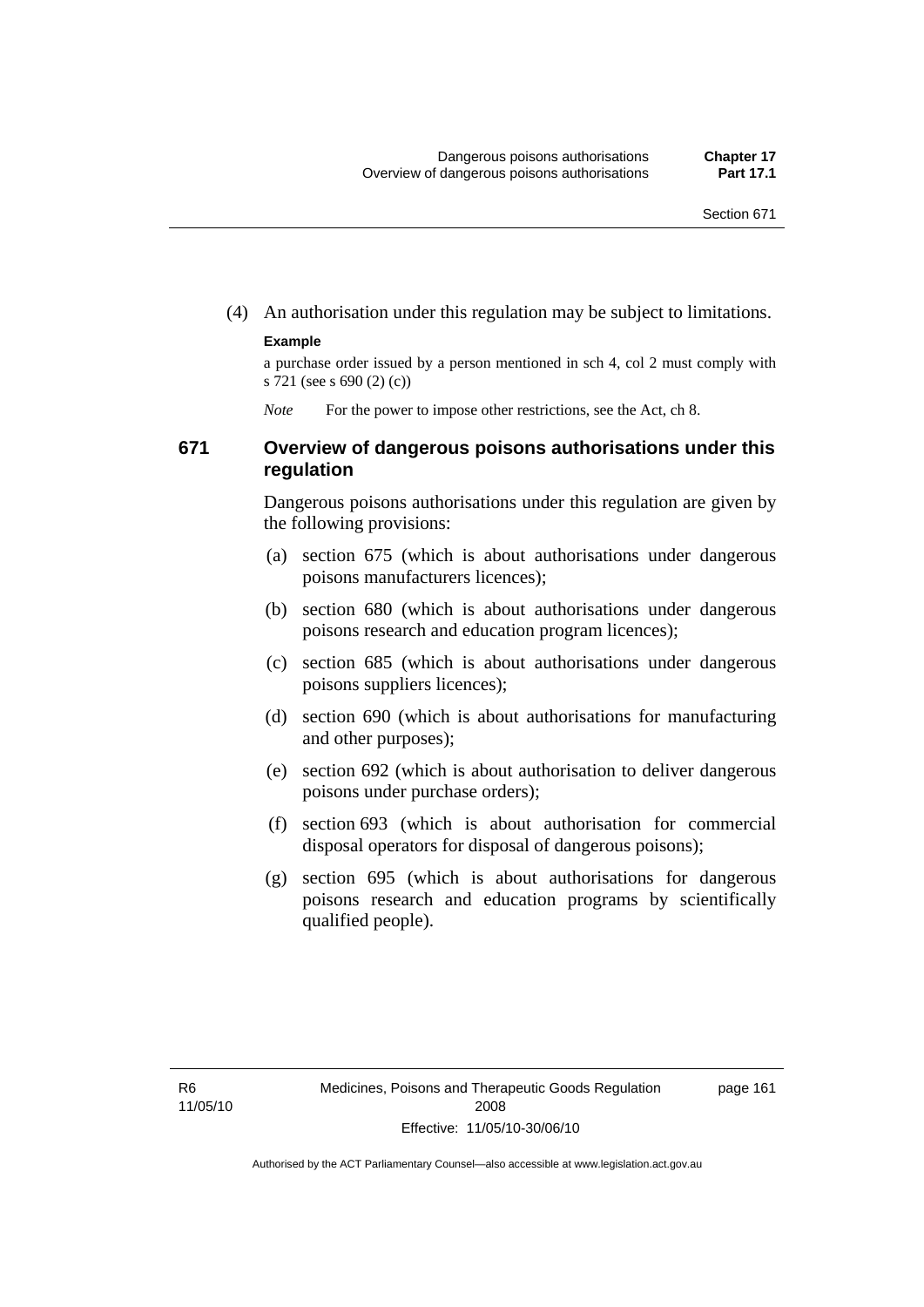#### **672 General overview of authorisation conditions for dangerous poisons**

 (1) The Act, section 44 requires a person who is authorised to deal with a dangerous poison to comply with any condition to which the authorisation is subject.

#### **Example**

Section 676 sets out the authorisation conditions for an authorised person to manufacture a dangerous poison.

- *Note* An example is part of the regulation, is not exhaustive and may extend, but does not limit, the meaning of the provision in which it appears (see Legislation Act, s 126 and s 132).
- (2) The conditions are additional to other restrictions on an authorised person's authority to deal with a dangerous poison.
	- *Note* Conditions may also be imposed under other provisions of the Act including, for example, s 89 which sets out conditions on licences.

page 162 Medicines, Poisons and Therapeutic Goods Regulation 2008 Effective: 11/05/10-30/06/10

R6 11/05/10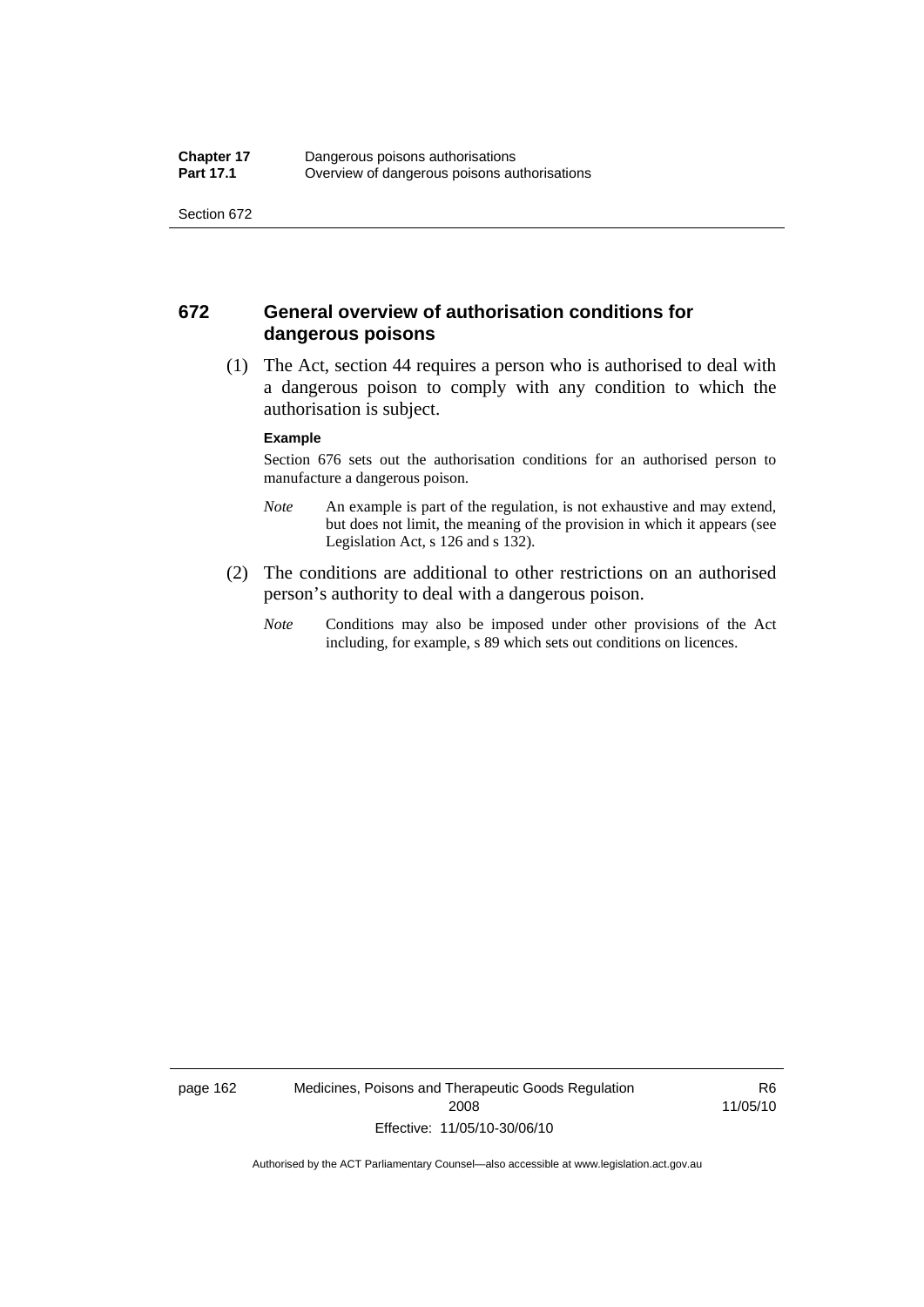# **Part 17.2 Authorisations under dangerous poisons licences**

### **Division 17.2.1 Dangerous poisons manufacturers licence authorisations**

*Note* For other provisions about dangerous poisons manufacturers licences, see pt 18.2.

### **675 Authorisations under dangerous poisons manufacturers licences—Act, s 20 (1) (a)**

- (1) A dangerous poisons manufacturers licence authorises the holder to do any of the following in relation to a dangerous poison (the *licensed dangerous poison*) stated in the licence at the premises (the *licensed premises*) stated in the licence:
	- (a) manufacture the licensed dangerous poison;
	- (b) possess the licensed dangerous poison for sale by wholesale from the licensed premises;
	- (c) sell the licensed dangerous poison by wholesale (whether or not for resale) to—
		- (i) a person authorised to issue a purchase order for the dangerous poison; or
		- (ii) someone in another State who may obtain the dangerous poison by wholesale under the law of the other State; or
		- (iii) someone in another country who may lawfully obtain the dangerous poison by wholesale in the other country;
		- *Note* The dangerous poison must be sold on a purchase order in accordance with s 720 (see s 676).

R6 11/05/10 page 163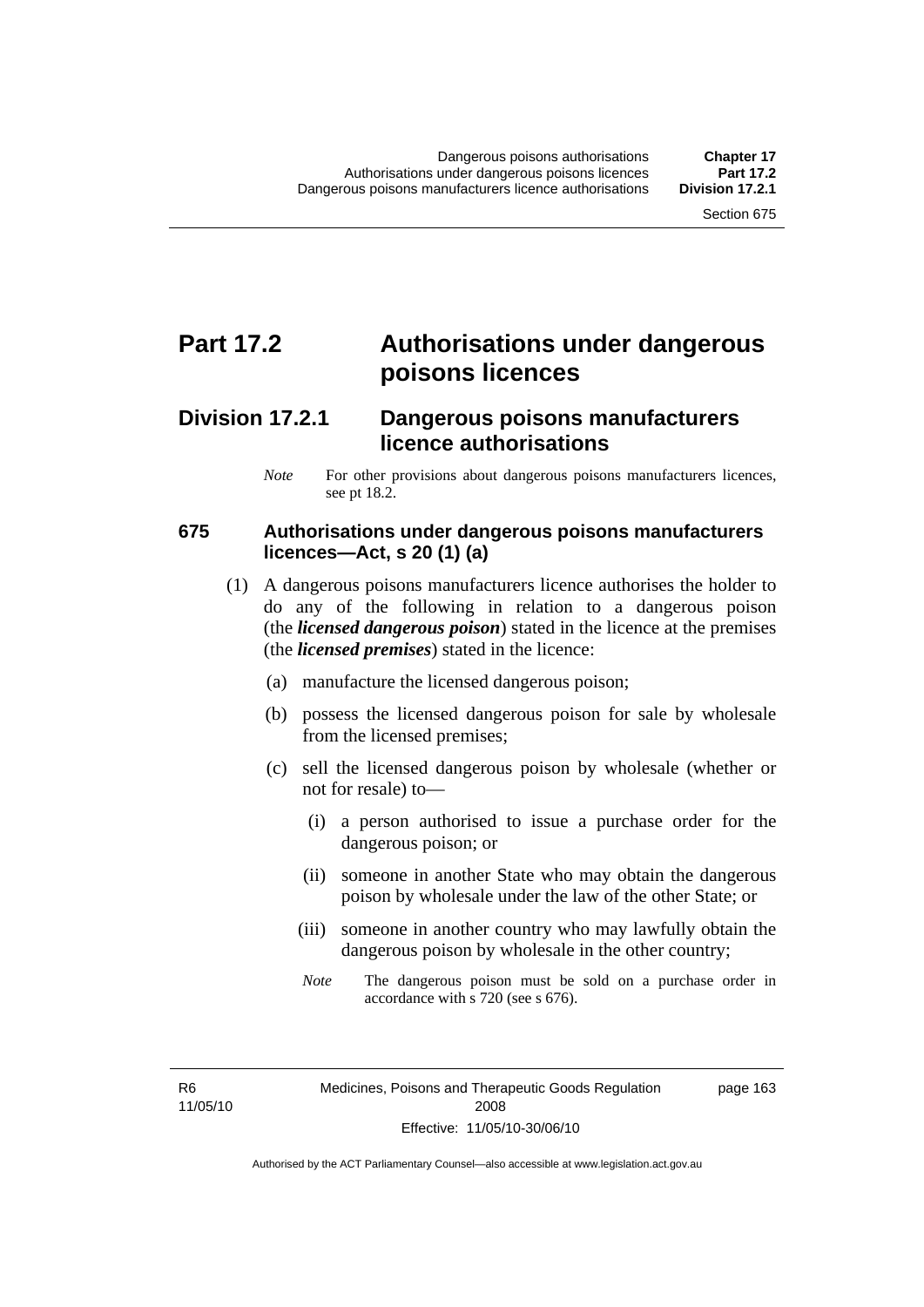- (d) obtain a dangerous poison, other than a licensed dangerous poison, for manufacturing a licensed dangerous poison at the licensed premises;
- (e) possess a dangerous poison, other than a licensed dangerous poison, at the licensed premises for manufacturing a licensed dangerous poison.
- (2) However, an authorisation under subsection (1) does not apply if the licence states that it does not apply.
- (3) Also, subsection (1) (c) (iii) does not apply in relation to a licensed dangerous poison that is a prohibited export under the *Customs Act 1901* (Cwlth).

#### **676 Authorisation conditions for dangerous poisons manufacturers licences—Act, s 44 (1) (b) and (2) (b)**

A licence-holder's authorisation under a dangerous poisons manufacturers licence is subject to the following conditions:

- (a) the dealings with a dangerous poison authorised by the licence will be carried out under the supervision of an individual approved under section 706 (1) (Restrictions on issuing of dangerous poisons manufacturers licences—Act, s 85 (1) (a));
- (b) a dangerous poison obtained under the licence is purchased on a complying purchase order;
- (c) a licensed dangerous poison will be supplied for a non-household (including a non-household garden) purpose only;
- (d) a dangerous poison sold under the licence will be sold on a purchase order in accordance with section 720 (Supplying dangerous poisons on purchase orders);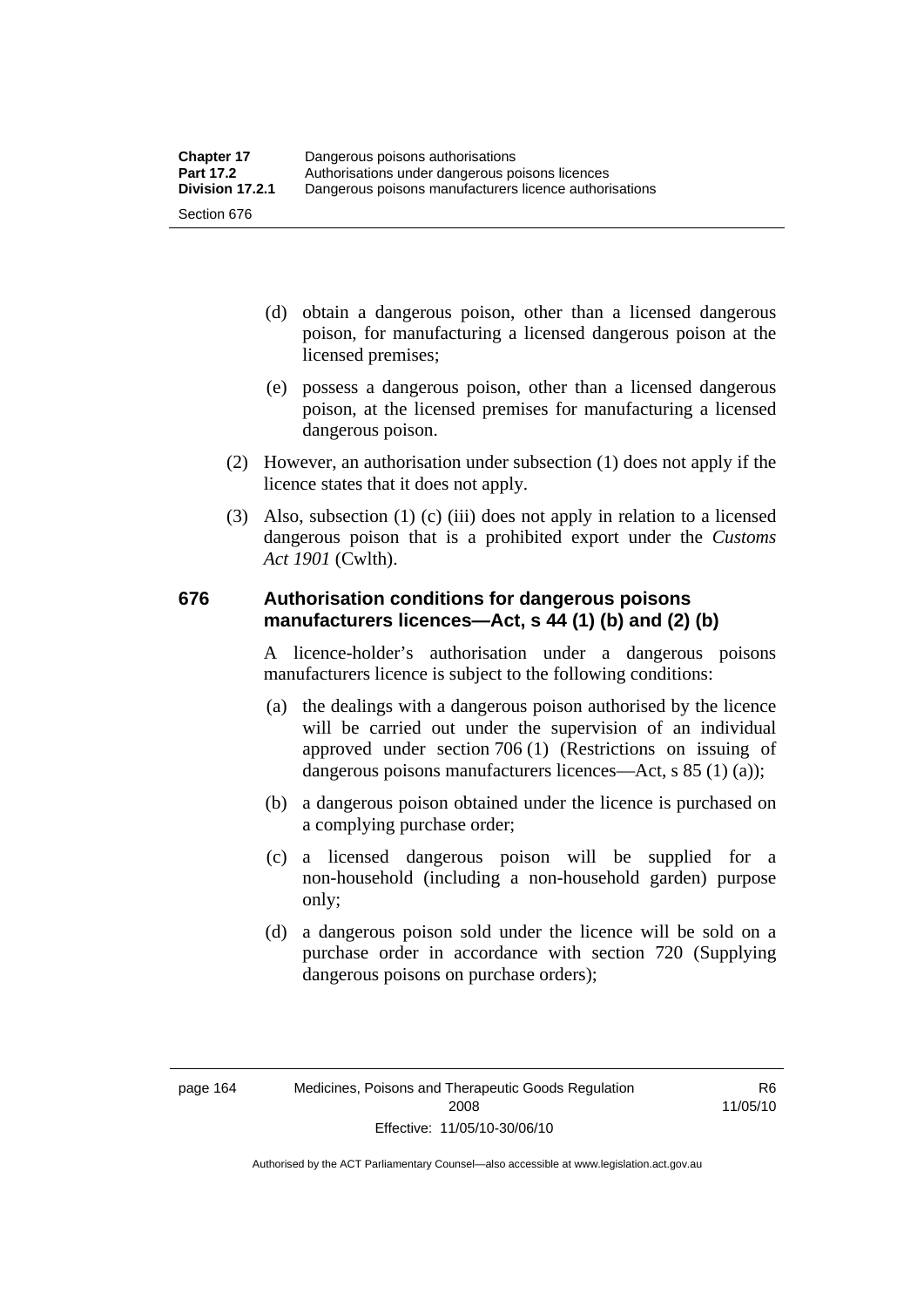- (e) if the supplier does not receive a document signed by the buyer acknowledging receipt of the dangerous poison within 7 days after the day the dangerous poison is delivered—the supplier must, within 24 hours after the end of the 7-day period, tell the chief health officer, in writing, of the failure to receive the document;
- (f) the following are kept at the supplier's business premises or, if the chief health officer approves in writing another place, the place approved by the chief health officer, for at least 2 years after the day the poison is supplied:
	- (i) the filled purchase order;
	- (ii) the delivery acknowledgement under paragraph (e) or section  $720$  (d) (ii);
	- (iii) the record for section 722;
- (g) if a dangerous poison sold under the licence is liquid containing paraquat—the poison is coloured blue or green and has an offensive smell.
- *Note* For licence conditions, see the Act, s 89.

page 165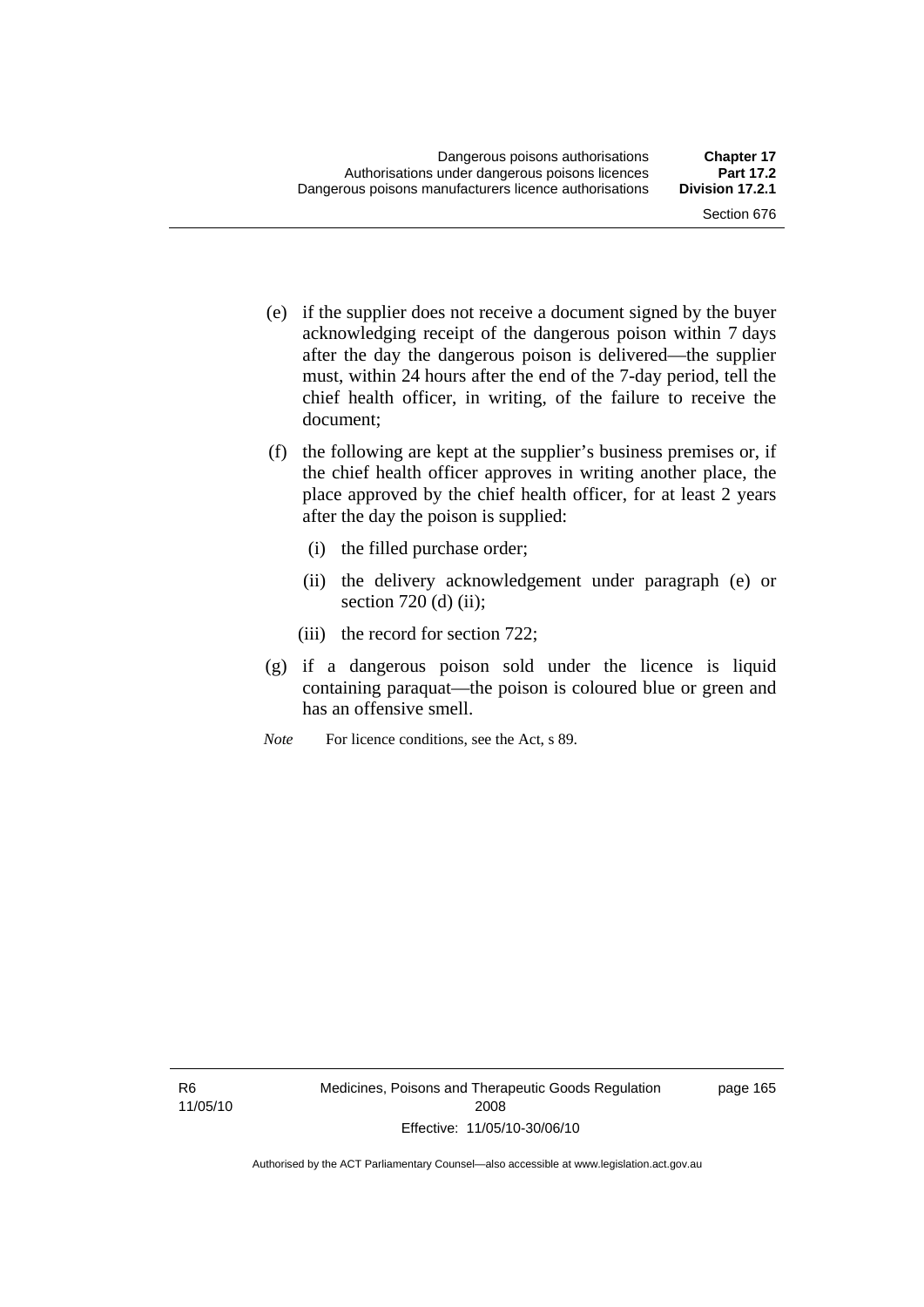### **Division 17.2.2 Dangerous poisons—research and education program licence authorisations**

- *Note 1* For authorisation for research and education programs by scientifically qualified people, see div 17.3.3.
- *Note 2* For other provisions about dangerous poisons research and education program licences, see pt 18.3.

### **680 Authorisations under dangerous poisons research and education program licences—Act, s 20 (1) (a)**

A dangerous poisons research and education program licence authorises—

- (a) the licence-holder to—
	- (i) issue a purchase order for a dangerous poison (the *licensed dangerous poison*) stated in the licence for the program stated in the licence; and
	- (ii) obtain a licensed dangerous poison on a purchase order for the program; and
	- (iii) possess a licensed dangerous poison for the program at the premises to which the licence relates; and
	- (iv) supply a licensed dangerous poison to anyone taking part in the program for the program; and
- (b) the program supervisor, and anyone taking part in the program, to deal with the licensed dangerous poison as authorised by the licence at the premises stated in the licence.

R6 11/05/10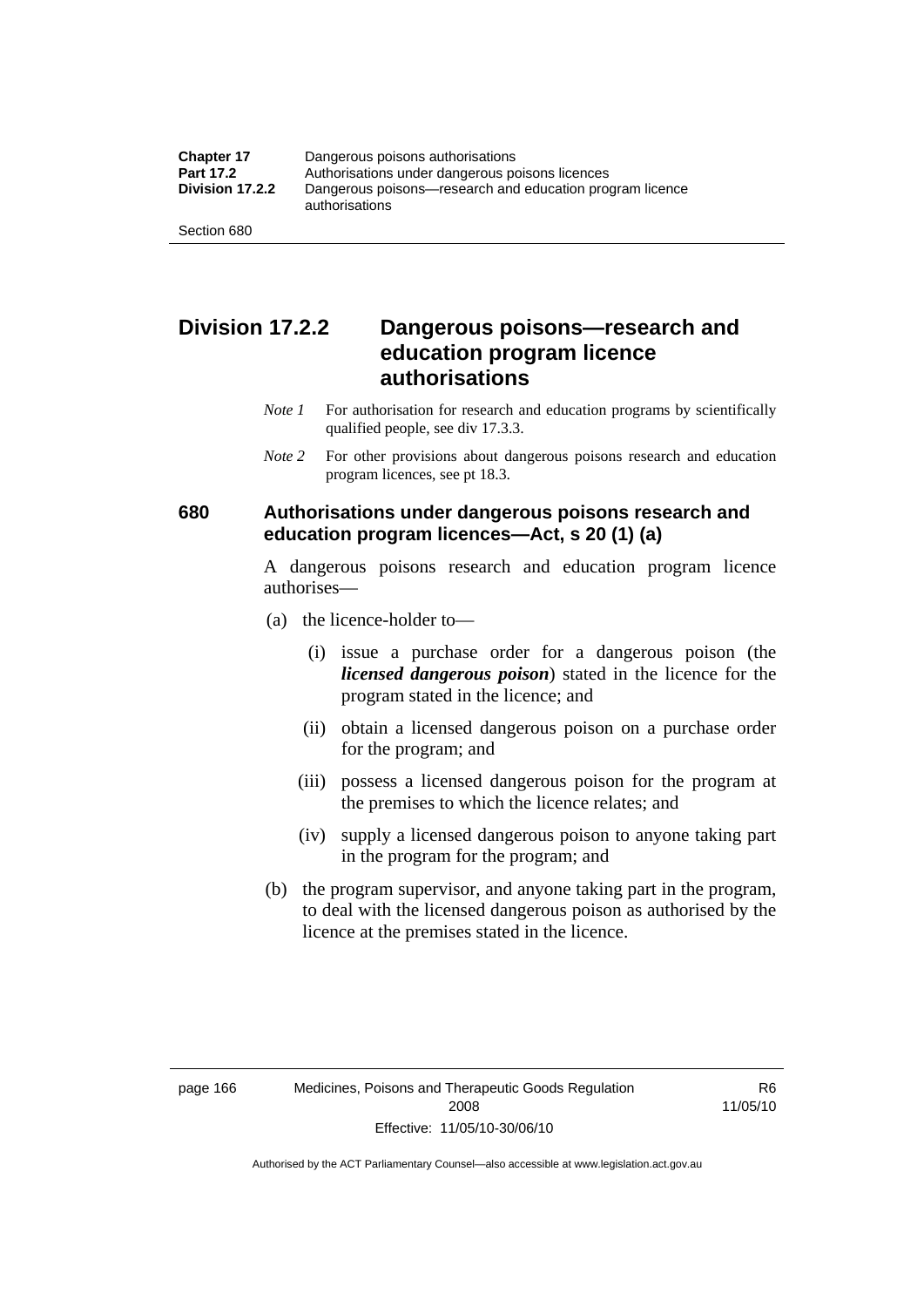**681 Authorisation condition for dangerous poisons research and education program licences—Act, s 44 (1) (b) and (2) (b)** 

> A licence-holder's authorisation to obtain a dangerous poison under a dangerous poisons research and education program licence is subject to the condition that the poison is purchased on a complying purchase order.

*Note* For licence conditions, see the Act, s 89.

R6 11/05/10 Medicines, Poisons and Therapeutic Goods Regulation 2008 Effective: 11/05/10-30/06/10

page 167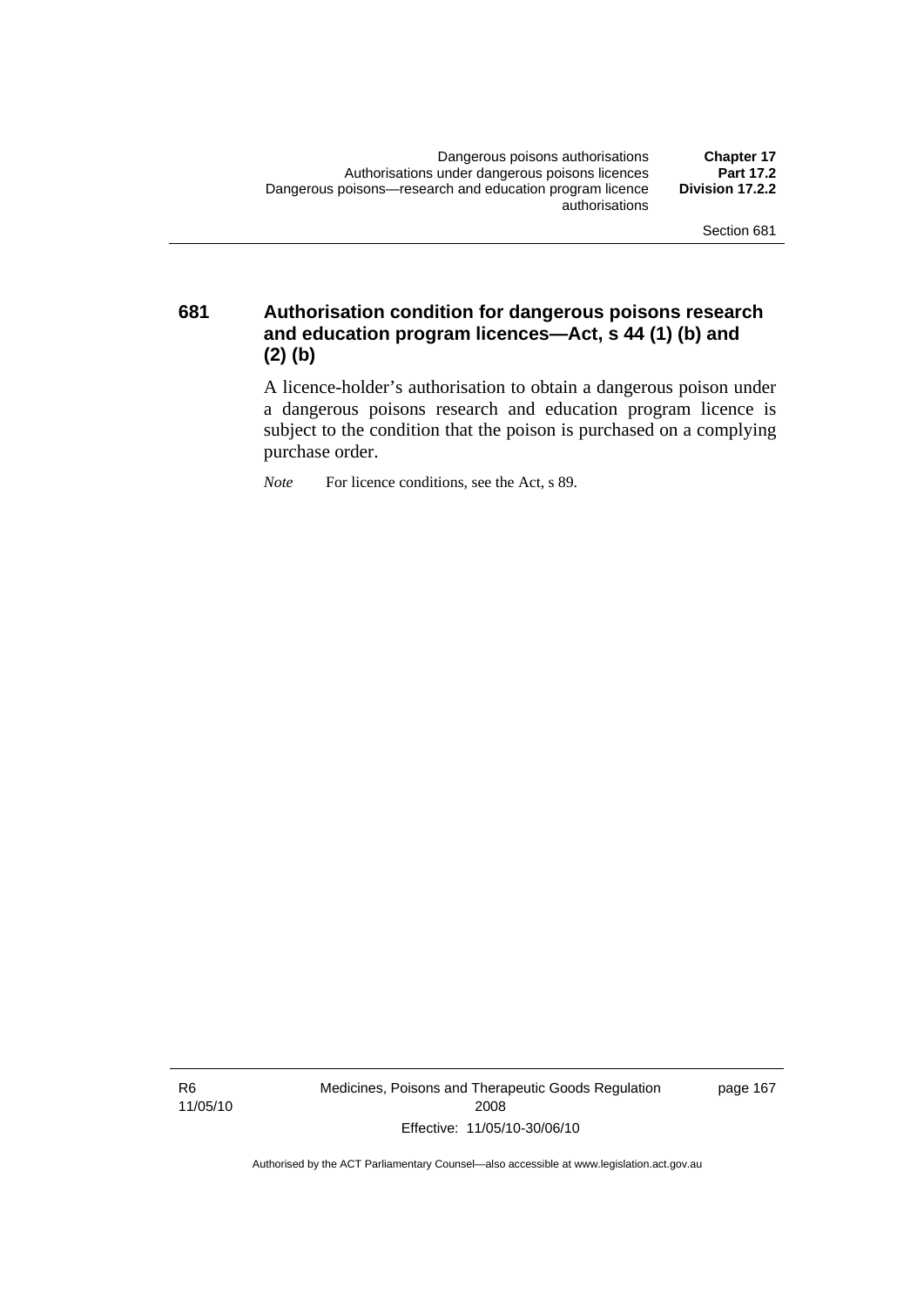### **Division 17.2.3 Dangerous poisons suppliers licence authorisations**

*Note* For other provisions about dangerous poisons suppliers licences, see pt 18.4.

#### **685 Authorisations under dangerous poisons suppliers licences—Act, s 20 (1) (b)**

- (1) A dangerous poisons suppliers licence authorises the holder to do any of the following in relation to a dangerous poison (the *licensed dangerous poison*) stated in the licence at the premises (the *licensed premises*) stated in the licence:
	- (a) issue a purchase order for a licensed dangerous poison;
	- (b) obtain a licensed dangerous poison on a purchase order for sale from the licensed premises;
	- (c) possess a licensed dangerous poison for sale from the licensed premises;
	- (d) sell a licensed dangerous poison on a purchase order to—
		- (i) someone authorised to issue a purchase order for the dangerous poison; or
		- (ii) someone in another State who may obtain the dangerous poison under the law of the other State; or
		- (iii) someone in another country who may lawfully obtain the dangerous poison in the other country.
		- *Note* The dangerous poison must be sold on a purchase order in accordance with s 720 (see s 686).
- (2) However, an authorisation under subsection (1) does not apply if the licence states that it does not apply.

page 168 Medicines, Poisons and Therapeutic Goods Regulation 2008 Effective: 11/05/10-30/06/10

R6 11/05/10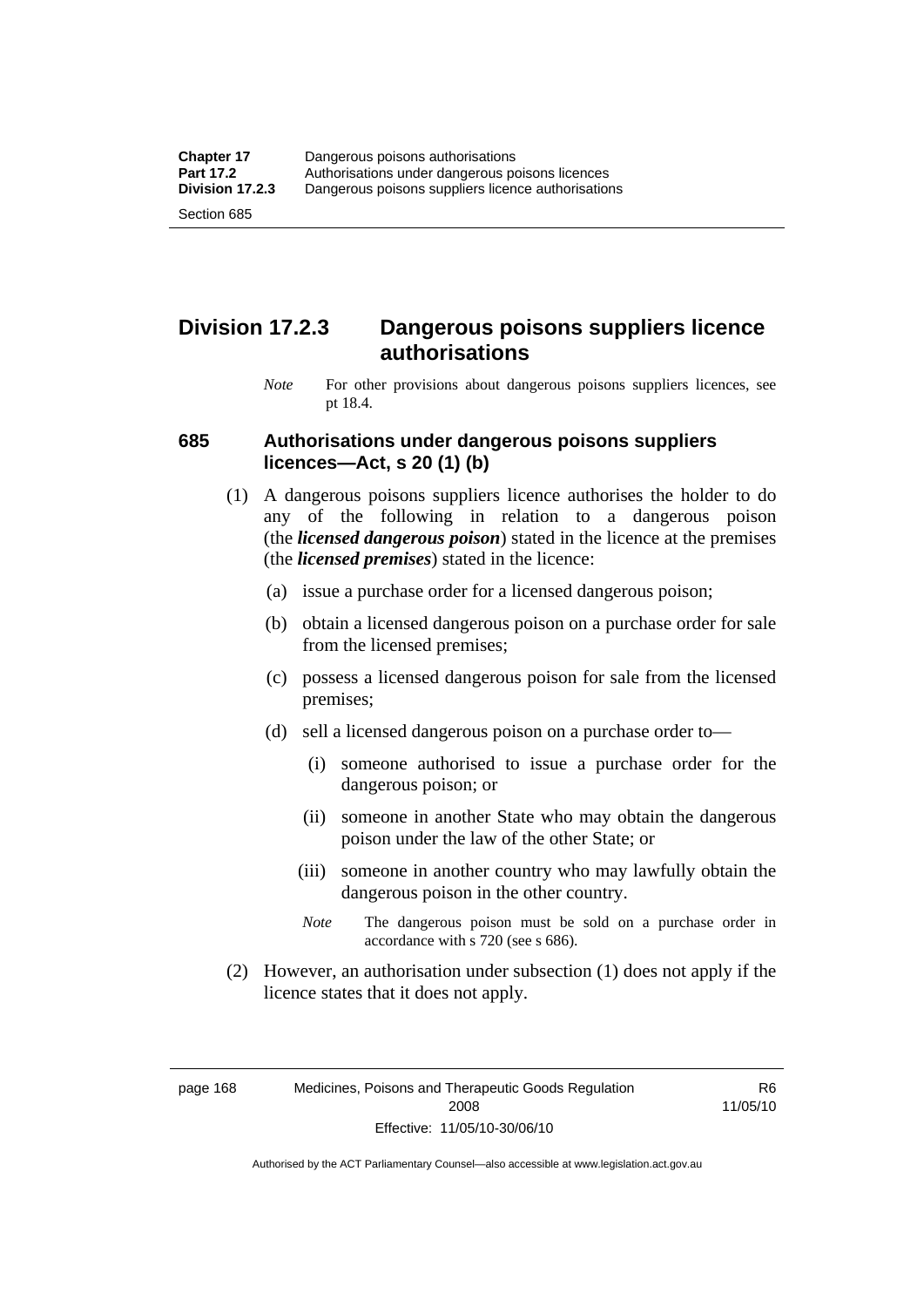(3) Also, subsection (1) (d) (iii) does not apply in relation to a licensed dangerous poison that is a prohibited export under the *Customs Act 1901* (Cwlth).

#### **686 Authorisation conditions for dangerous poisons suppliers licences—Act, s 44 (1) (b) and (2) (b)**

A licence-holder's authorisation under a dangerous poisons suppliers licence is subject to the following conditions:

- (a) the dealings with a dangerous poison authorised by the licence will be carried out under the supervision of an individual approved under section 716 (1) (Restrictions on issuing of dangerous poisons suppliers licences—Act, s 85 (1) (a));
- (b) a dangerous poison sold under the licence will be sold on a purchase order in accordance with section 720 (Supplying dangerous poisons on purchase orders);
- (c) a dangerous poison sold under the licence will be supplied for a non-household (including a non-household garden) purpose only;
- (d) if a dangerous poison sold under the licence is subject to the medicines and poisons standard, appendix J (Conditions for availability and use of Schedule 7 poisons), condition 3—the poison will be supplied only to a person who is allowed to use the poison under the condition;
	- *Note* Condition 3 relates to a dangerous poison that is not to be used except by or in accordance with the directions of an accredited government vermin control officer.
- (e) if the supplier does not receive a document signed by the buyer acknowledging receipt of the dangerous poison within 7 days after the day the dangerous poison is delivered—the supplier must, within 24 hours after the end of the 7-day period, tell the chief health officer, in writing, of the failure to receive the document;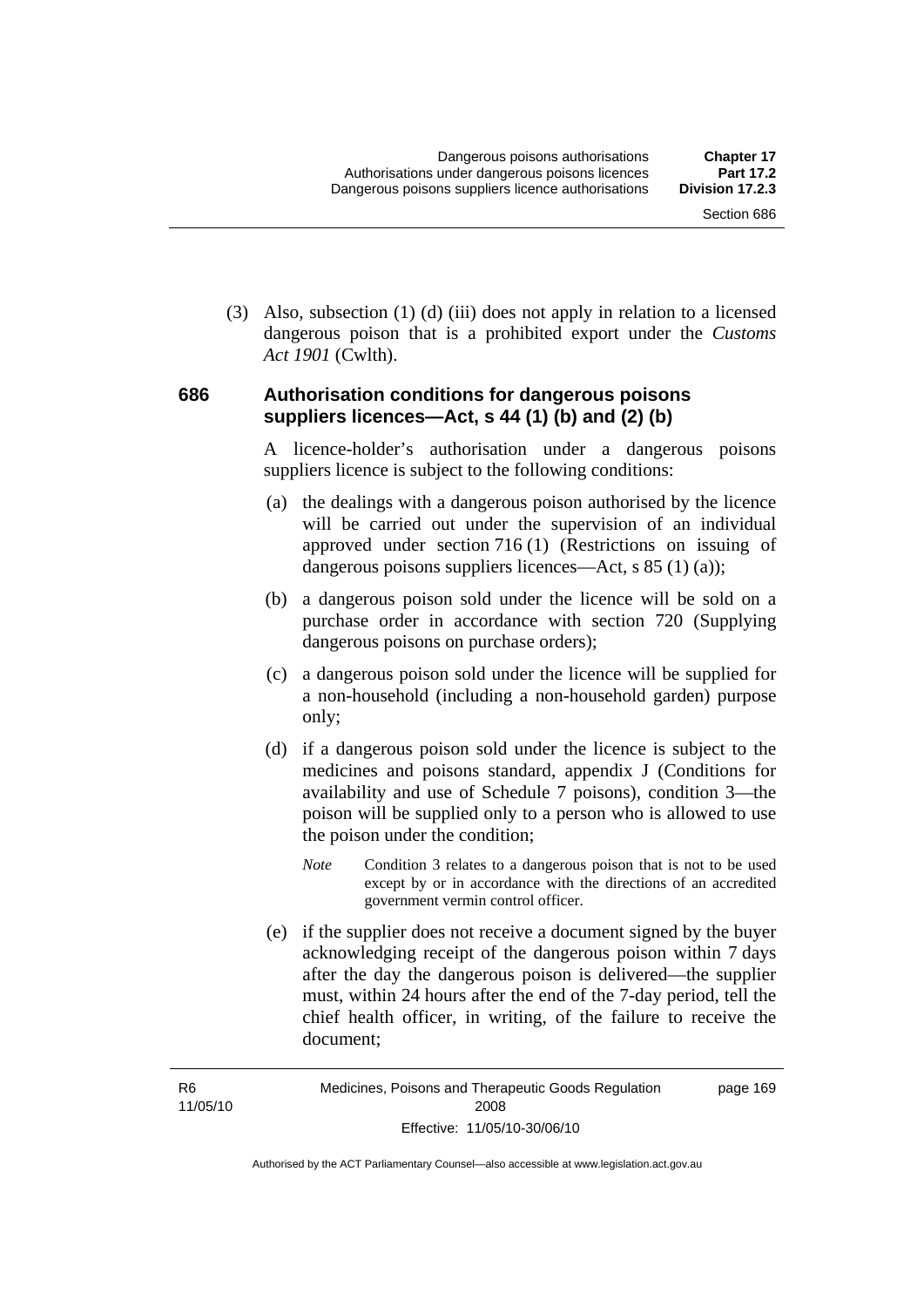- (f) the following are kept at the supplier's business premises or, if the chief health officer approves in writing another place, the place approved by the chief health officer, for at least 2 years after the day the poison is supplied:
	- (i) the filled purchase order;
	- (ii) the delivery acknowledgement under paragraph (e) or section 720 (d) (ii);
	- (iii) the record for section 722;
- (g) if a dangerous poison sold under the licence is liquid containing paraquat—the poison is coloured blue or green and has an offensive smell.
- *Note* For licence conditions, see the Act, s 89.

page 170 Medicines, Poisons and Therapeutic Goods Regulation 2008 Effective: 11/05/10-30/06/10

R6 11/05/10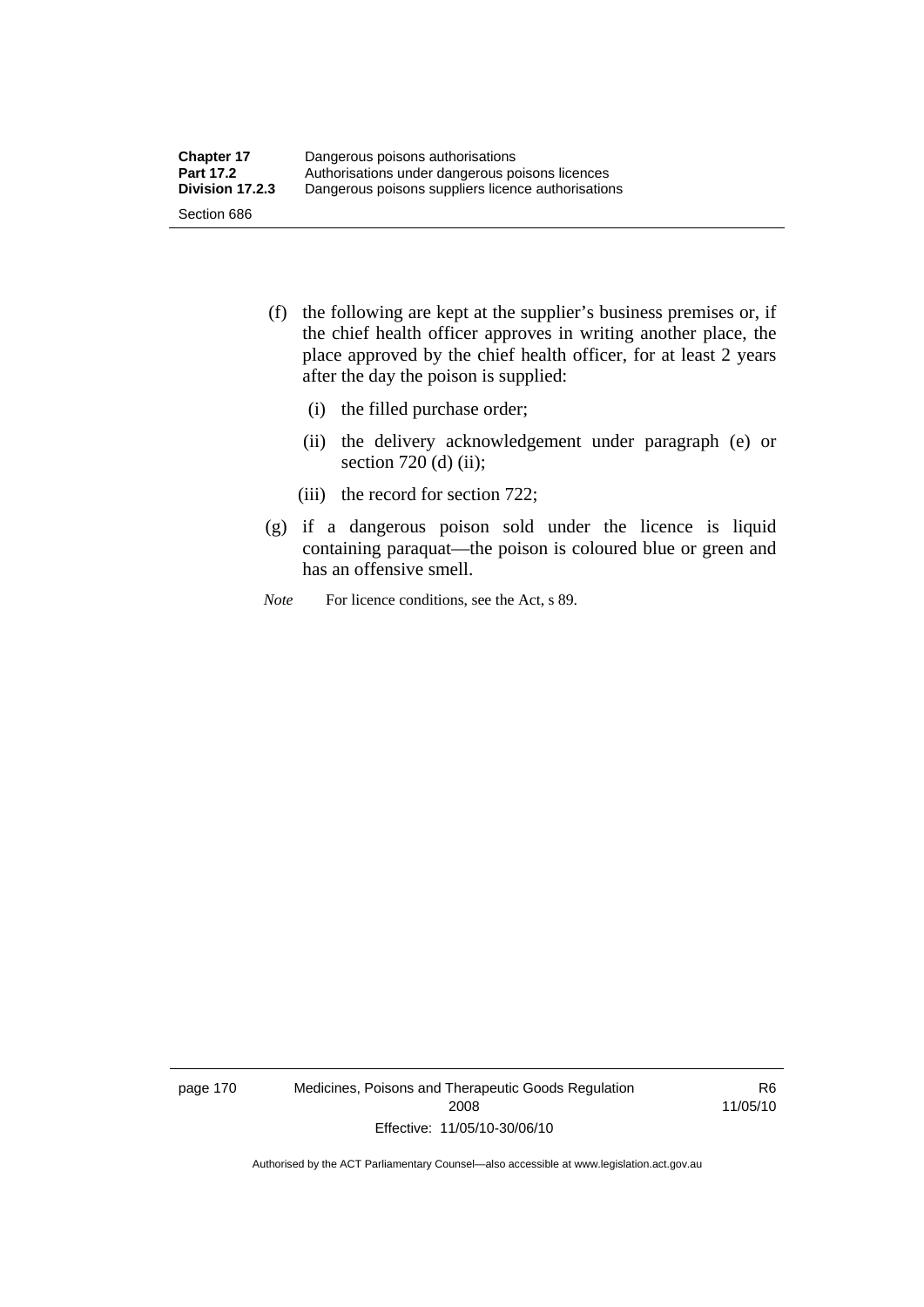## **Part 17.3 Other dangerous poisons authorisations**

### **Division 17.3.1 Authorisations for manufacturing etc purposes**

#### **690 Manufacturing etc authorisations for dangerous poisons—Act, s 20 (2) (a)**

(1) In this section:

*relevant dealing*, with a dangerous poison, means any of the following:

- (a) issuing a purchase order for the poison;
- (b) obtaining the poison;
- (c) possessing the poison;
- (d) issuing a purchase order for the poison;
- (e) discarding the poison.
- (2) A person mentioned in schedule 4 (Dangerous poisons manufacturing etc authorisations), column 2 is authorised for a relevant dealing with a dangerous poison mentioned in column 3 in relation to the person if—
	- (a) the poison is for a purpose mentioned in column 4 in relation to the person; and
	- (b) the dealing is consistent with any condition or restriction for the dealing mentioned in column 3; and

page 171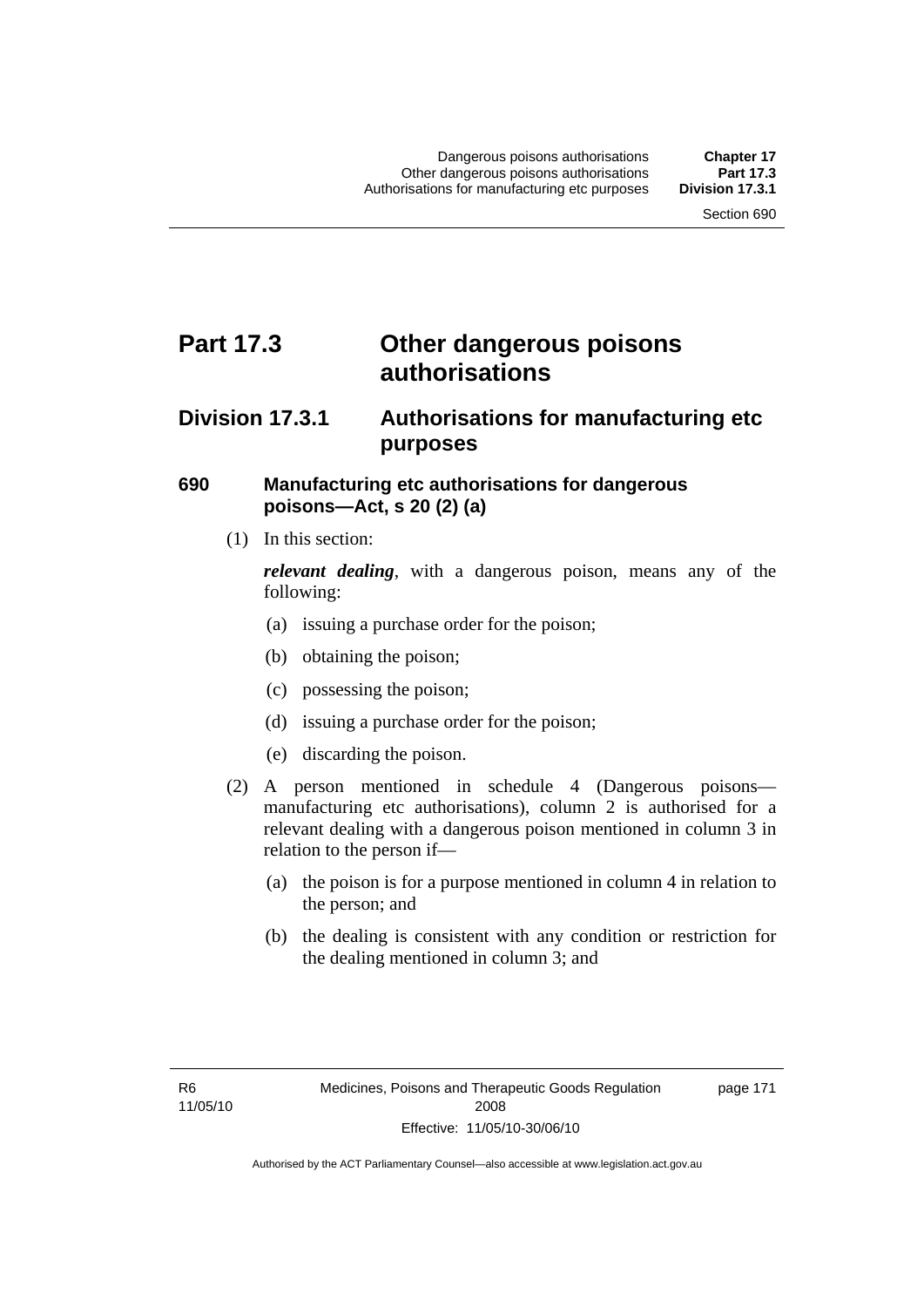| <b>Chapter 17</b> | Dangerous poisons authorisations                                     |  |
|-------------------|----------------------------------------------------------------------|--|
| <b>Part 17.3</b>  | Other dangerous poisons authorisations                               |  |
| Division 17.3.2   | Authorisations for delivery people and commercial disposal operators |  |
| Section 692       |                                                                      |  |

- (c) if the dealing is issuing a purchase order for the poison—the purchase order complies with section 721 (General requirements for dangerous poisons purchase orders—Act, s 38 (2) (c)).
	- *Note* A purchase order must be in writing (see Act, dict, def *purchase order*).

### **Division 17.3.2 Authorisations for delivery people and commercial disposal operators**

### **692 Authorisations to deliver dangerous poisons under purchase orders—Act, s 26 (1) (b) and (2) (b), s 35 (1) (b), (2) (b) and s 36 (b)**

- (1) This section applies to an adult (the *delivery person*) who is—
	- (a) engaged to transport and deliver a dangerous poison supplied on a purchase order; or
	- (b) acting for a person mentioned in paragraph (a).
- (2) The delivery person is authorised to—
	- (a) obtain and possess the dangerous poison for the purpose of transporting and delivering the dangerous poison as engaged; and
	- (b) supply the dangerous poison to the entity named as the recipient in the purchase order or the entity's agent.

#### **Example—delivery person**

an employee of a courier service

- *Note 1 Entity* includes a person (see Legislation Act, dict, pt 1).
- *Note 2* An example is part of the regulation, is not exhaustive and may extend, but does not limit, the meaning of the provision in which it appears (see Legislation Act, s 126 and s 132).

page 172 Medicines, Poisons and Therapeutic Goods Regulation 2008 Effective: 11/05/10-30/06/10

R6 11/05/10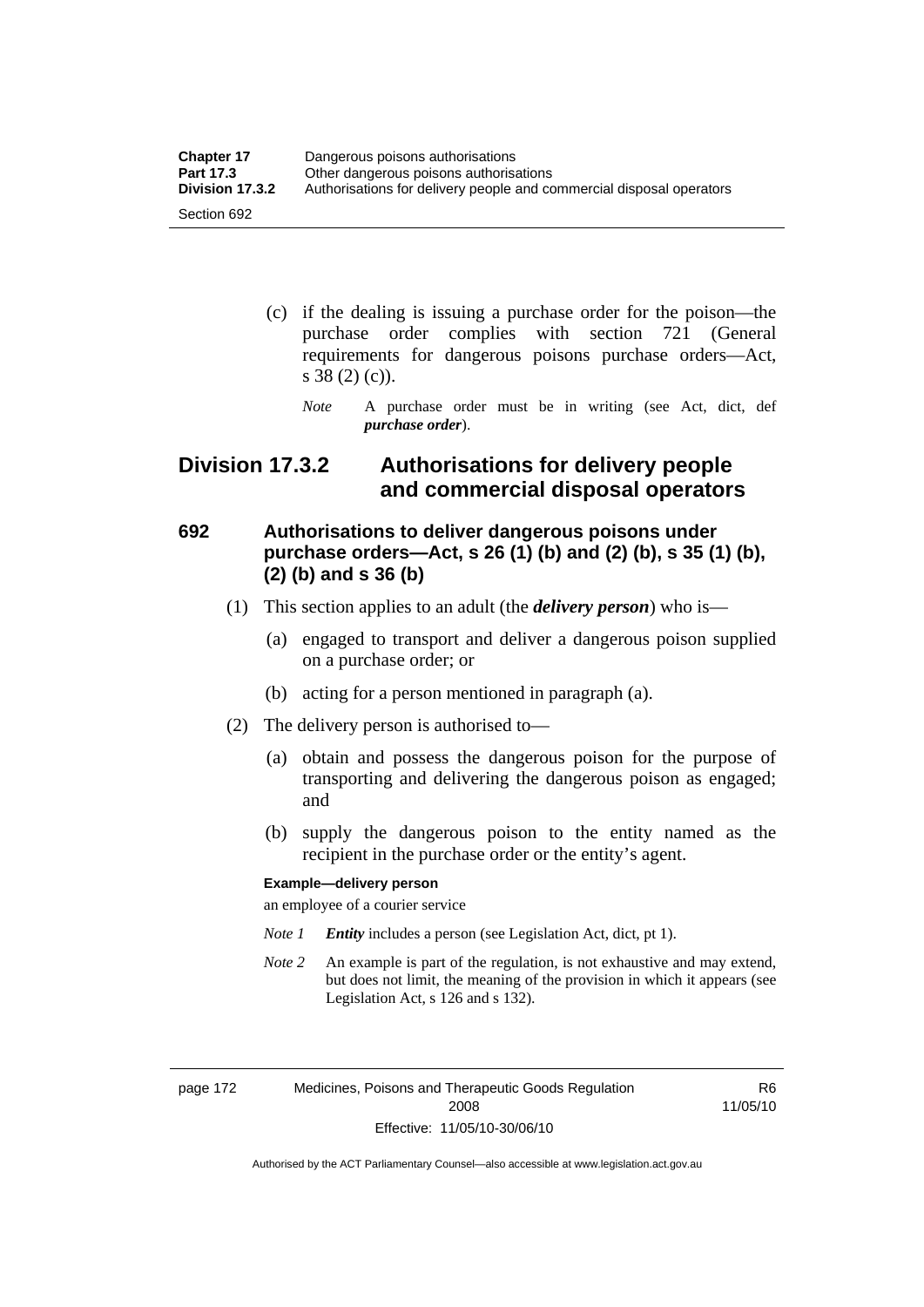#### **693 Authorisation to supply dangerous poisons to commercial disposal operator for disposal—Act, s 26 (1) (b)**

A person is authorised to supply a dangerous poison for disposal to another person if the other person—

- (a) holds an environmental authorisation for the disposal of the dangerous poison; or
- (b) is an adult acting for a person mentioned in paragraph (a).
- *Note* For related authorisations, see pt 9.1.

#### **694 Authorisations for commercial disposal operators—Act, s 26 (1) (b) and (2) (b), s 35 (1) (b) and (2) (b) and s 36 (b)**

- (1) This section applies to a person who—
	- (a) holds an environmental authorisation for the disposal of a dangerous poison; or
	- (b) is an adult acting for a person mentioned in paragraph (a).
- (2) The person is authorised to obtain and possess the dangerous poison for disposing of the poison as engaged.

page 173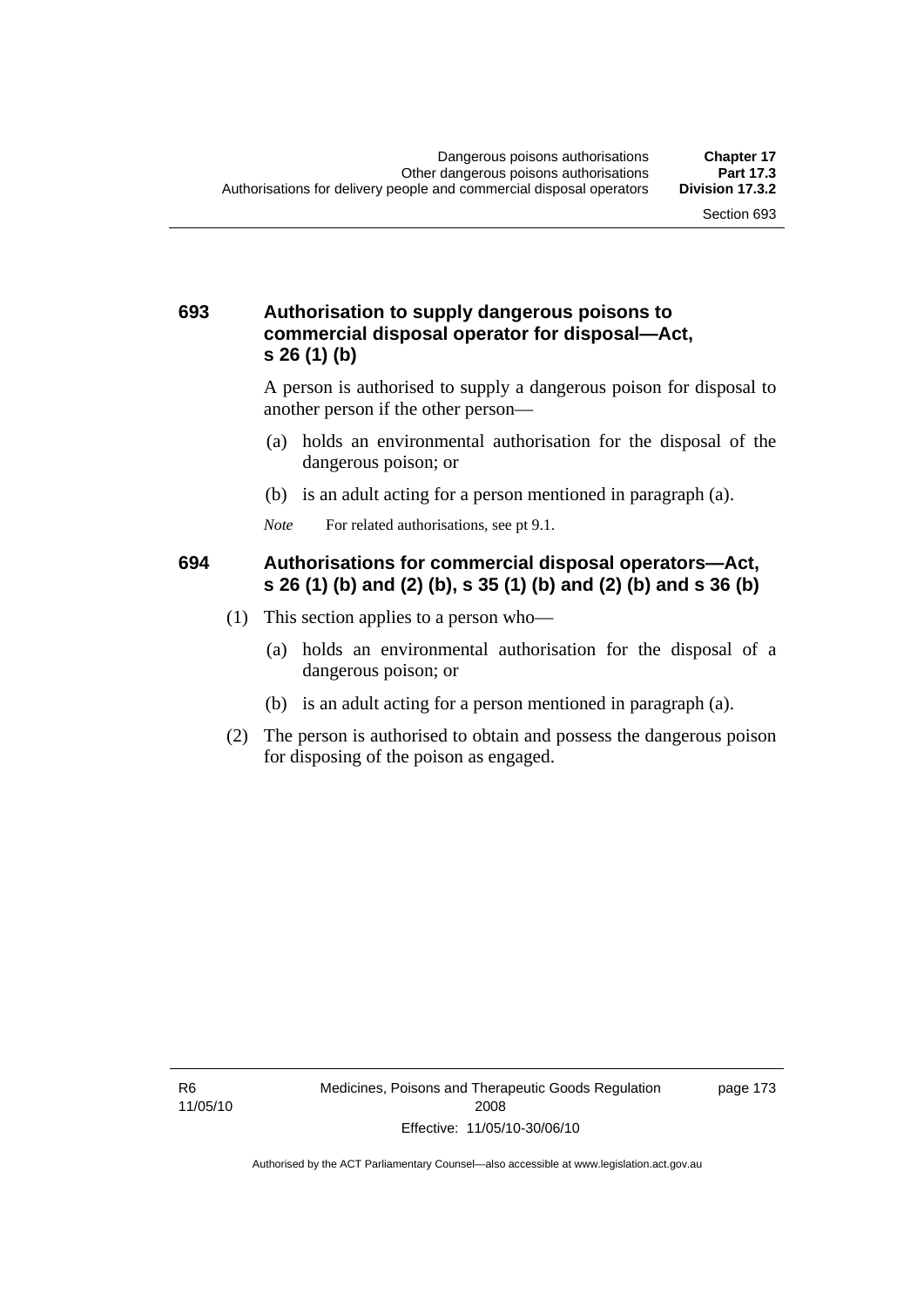| <b>Chapter 17</b> | Dangerous poisons authorisations                                                                           |  |
|-------------------|------------------------------------------------------------------------------------------------------------|--|
| Part 17.3         | Other dangerous poisons authorisations                                                                     |  |
| Division 17.3.3   | Authorisations for dangerous poisons research and education programs by<br>scientifically qualified people |  |
| Section 695       |                                                                                                            |  |

## **Division 17.3.3 Authorisations for dangerous poisons research and education programs by scientifically qualified people**

*Note* A licence is required for research and education programs in relation to an administration-related dealing for human use (see Act, s 20 (3)).

#### **695 Authorisations for dangerous poisons research and education—Act, s 26 (1) and (2) (b)**

- (1) A scientifically qualified person employed at a recognised research institution is authorised to do the following for the purposes of an authorised activity at the institution:
	- (a) issue a purchase order for a dangerous poison;
	- (b) obtain on a purchase order a dangerous poison;
	- (c) possess a dangerous poison;
	- (d) supply a dangerous poison to a person (a *relevant person*) who is taking part in the authorised activity at the institution.
	- *Note 1 Scientifically qualified person*—see the dictionary.
	- *Note 2 Recognised research institution*—see the Act, s 20 (5).
- (2) A relevant person is authorised to do the following in relation to a dangerous poison for the purposes of an authorised activity:
	- (a) obtain the poison from the scientifically qualified person for the activity;
	- (b) possess the poison for the purposes of the activity;
	- (c) supply the poison to the scientifically qualified person for the activity.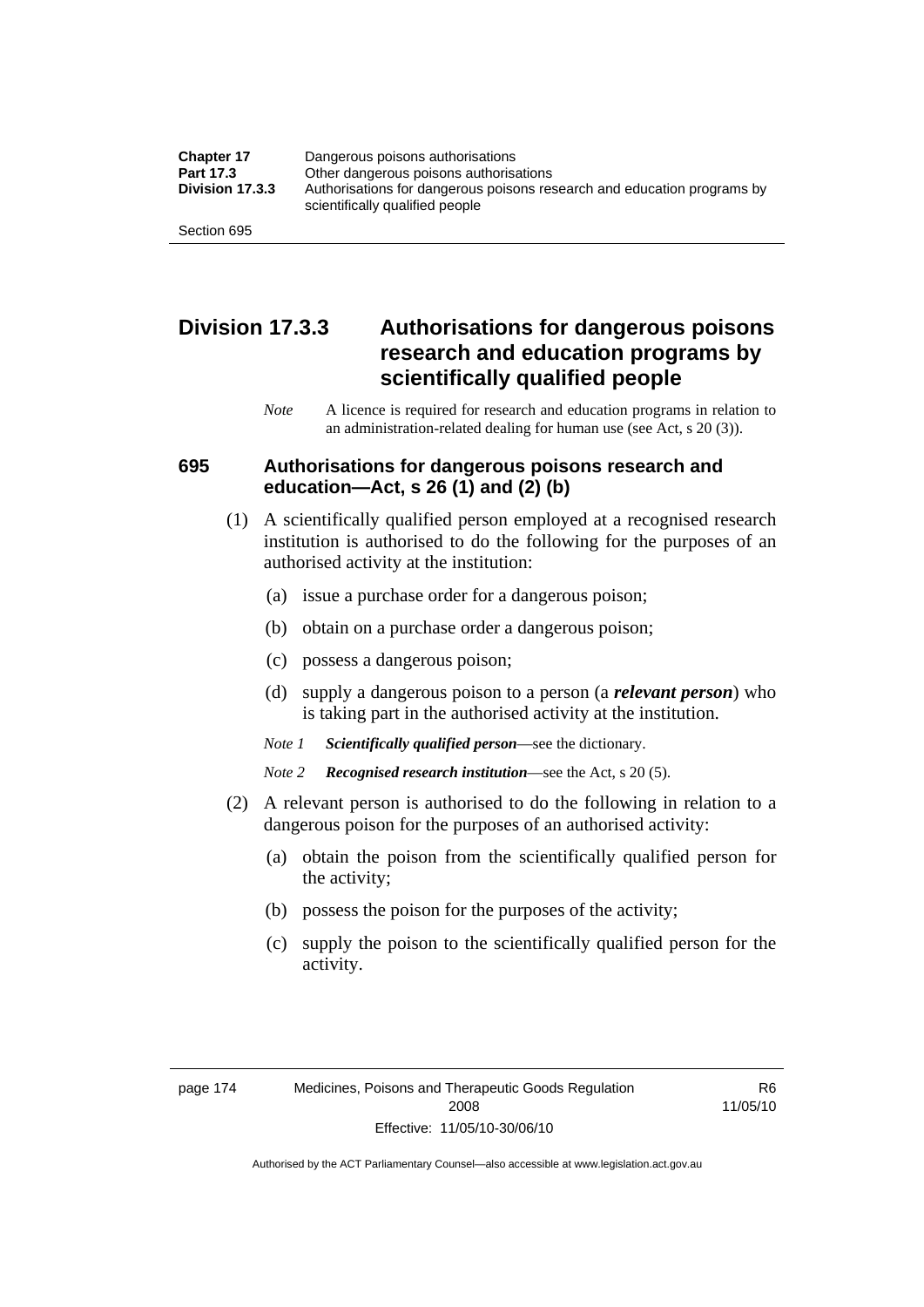page 175

(3) In this section:

*administration-related dealing*, in relation to a dangerous poison see the Act, section 20 (5).

*authorised activity*, in relation to a dangerous poison at a recognised research institution, means the conduct of any of the following if it does not involve an administration-related dealing of the poison for human use:

- (a) medical or scientific research in relation to the poison at the institution;
- (b) instruction involving the poison at the institution;
- (c) quality control or analysis of the poison at the institution.

### **696 Authorisation conditions for dangerous poisons research and education—Act, s 44 (1) (b) and (2) (b)**

A scientifically qualified person's authorisation under section 695 is subject to the following conditions:

- (a) the person has written approval for the conduct of the authorised activity from the person in charge of—
	- (i) the recognised research institution; or
	- (ii) a faculty or division of the institution;
- (b) a dangerous poison is purchased on a complying purchase order;
- (c) the purchase order is for an amount of the poison approved in writing by the person in charge;
- (d) the dangerous poison is obtained from someone who is authorised to supply the poison to the person.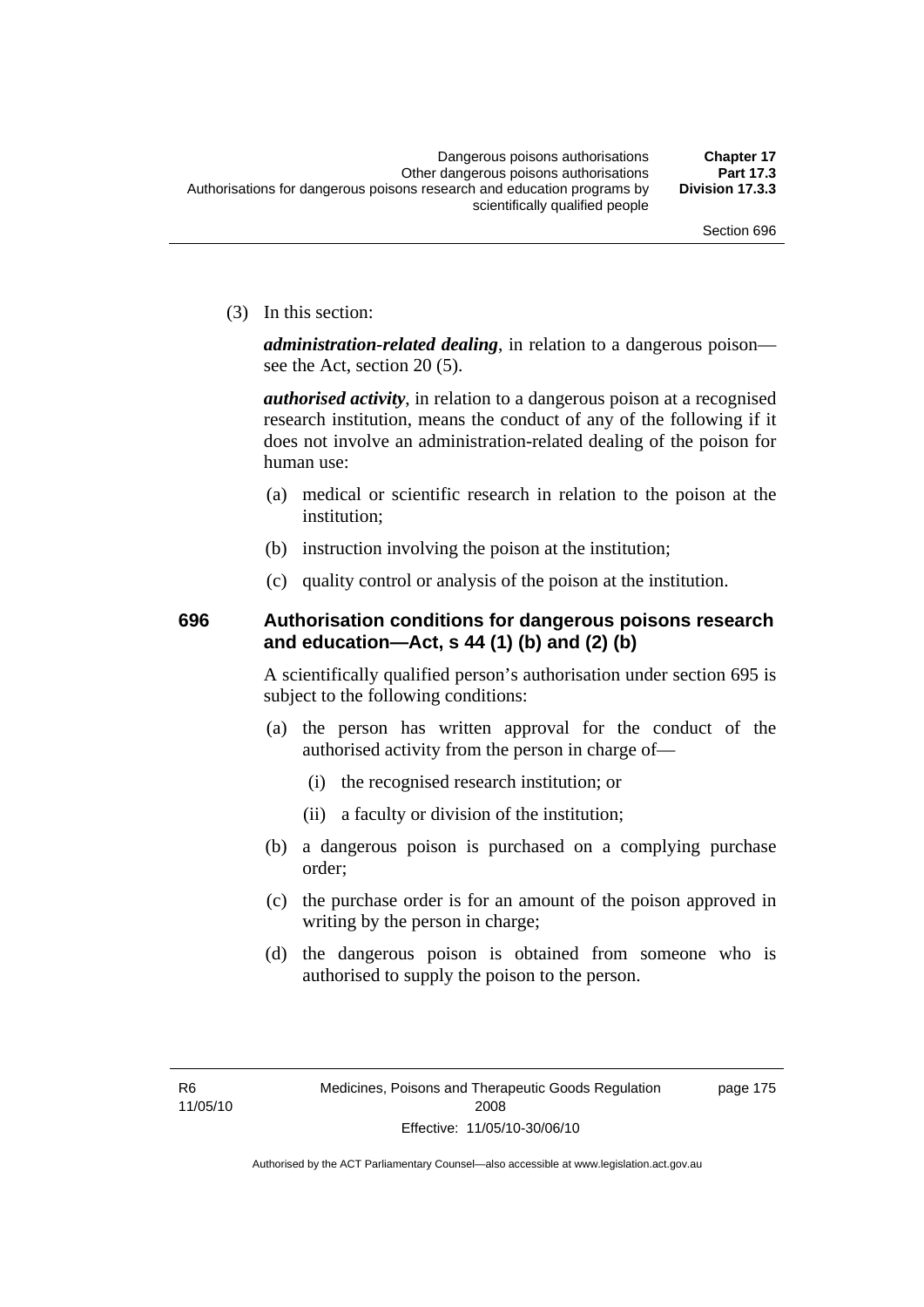## **Chapter 18 Dangerous poisons licences**

## **Part 18.1 Dangerous poisons licences generally**

### **700 Dangerous poisons licences that may be issued—Act, s 78 (2)**

The following licences for dangerous poisons may be issued:

- (a) a licence for the manufacture of a dangerous poison (a *dangerous poisons manufacturers licence*);
- (b) a licence for a program of research or education in relation to a dangerous poison (a *dangerous poisons research and education program licence*);
- (c) a licence for the supply of dangerous poisons (a *dangerous poisons suppliers licence*).
- *Note* Other dangerous poisons licences may also be issued (see Act, s 78 (3)).

page 176 Medicines, Poisons and Therapeutic Goods Regulation 2008 Effective: 11/05/10-30/06/10

R6 11/05/10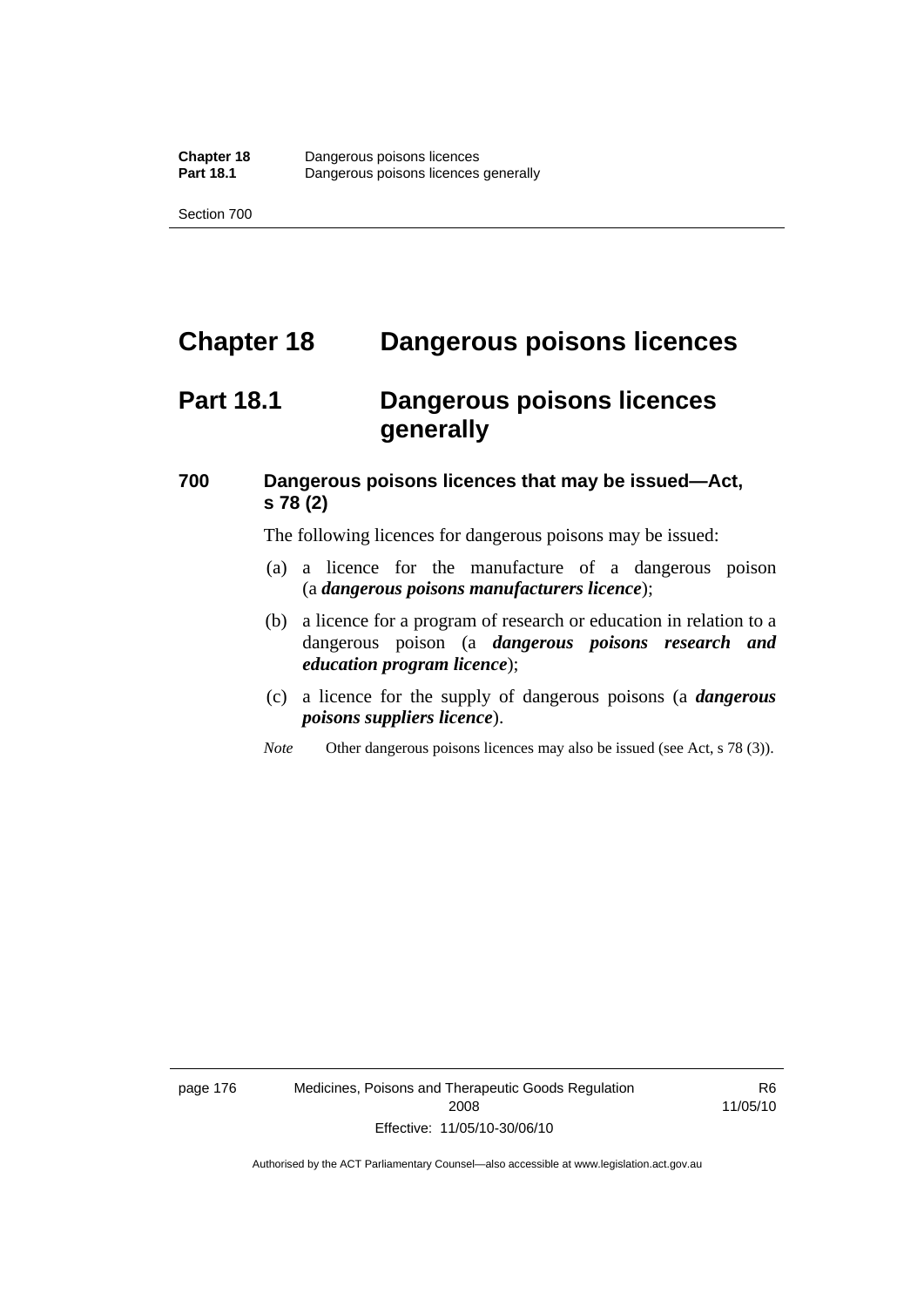## **Part 18.2 Dangerous poisons manufacturers licences**

### **705 Applications for dangerous poisons manufacturers licences**

- (1) An application for a dangerous poisons manufacturers licence must be in writing, signed by the applicant, and include the following:
	- (a) the dangerous poisons to which the application relates;
	- (b) the full name of the applicant;
	- (c) the applicant's ABN (if any);
	- (d) if the applicant is a corporation—the corporation's ACN;
	- (e) the location of the premises where the applicant proposes to deal with the poisons under the licence;
	- (f) the security arrangements proposed for the premises;
	- (g) the name of an individual who is to supervise the dealings to be authorised under the licence.
	- *Note 1* If a form is approved under the Act, s 198 for this provision, the form must be used.
	- *Note 2* A fee may be determined under the Act, s 197 for this provision.
- (2) The application must be accompanied by a plan of the premises that shows—
	- (a) each part of the premises where a process in the manufacture of the dangerous poisons is proposed to be carried out and the nature of the process; and
	- (b) where it is proposed to store the dangerous poisons to which the application relates and any other dangerous poisons obtained for the manufacture of those dangerous poisons; and

R6 11/05/10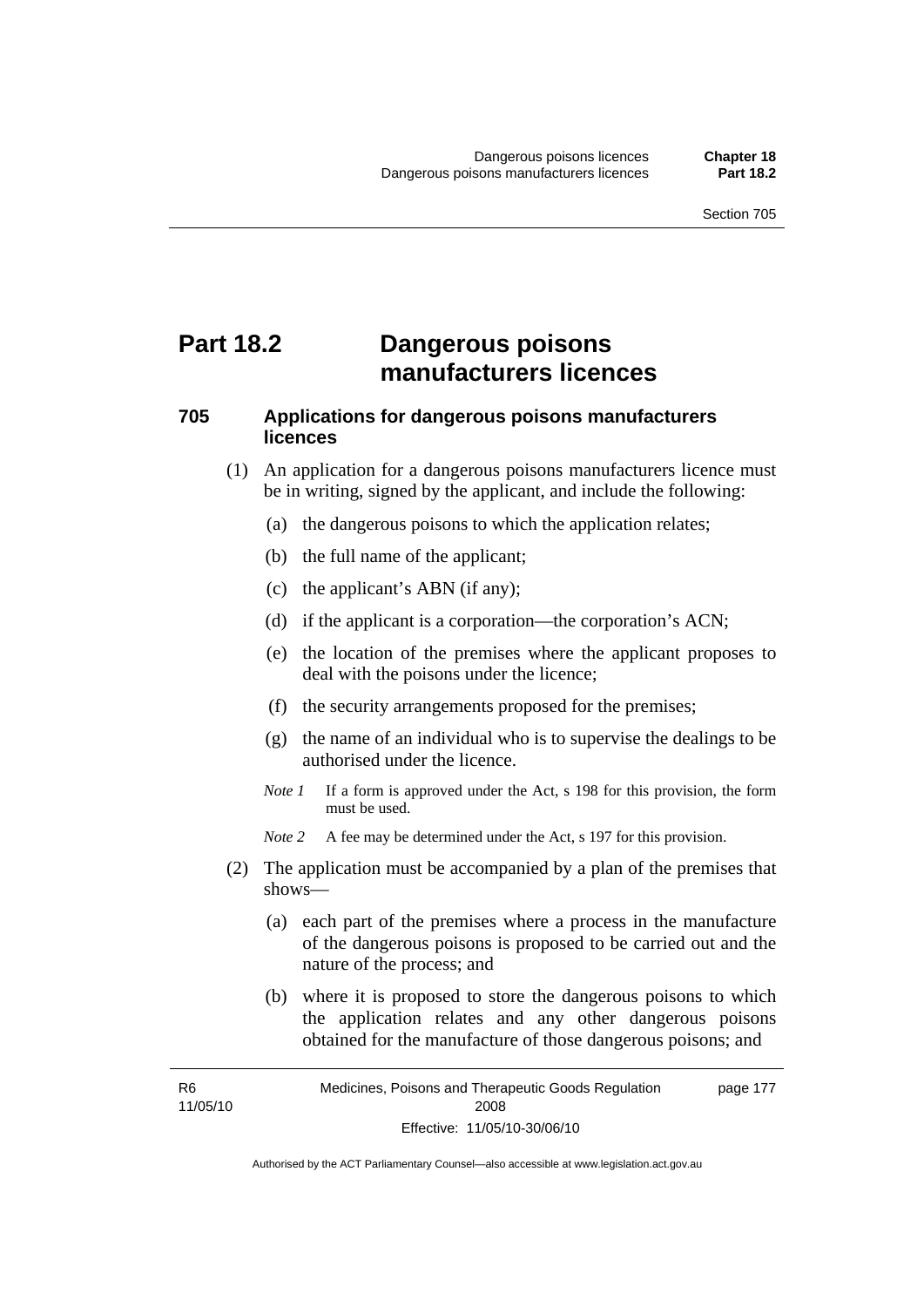(c) the location and nature of security devices.

### **706 Restrictions on issuing of dangerous poisons manufacturers licences—Act, s 85 (1) (a)**

- (1) The chief health officer must not issue a dangerous poisons manufacturers licence to a person unless dealings with dangerous poisons under the licence will be supervised by an individual nominated by the applicant and approved, in writing, by the chief health officer.
- (2) The chief health officer must not approve the nominated individual unless satisfied that the individual—
	- (a) is a suitable person to hold a dangerous poisons manufacturers licence; and
	- (b) has qualifications in chemistry, pharmacy or pharmacology or experience appropriate for the manufacture of dangerous poisons.
	- *Note* For changes of nominated individuals, see the Act, s 93.
- (3) In this section:

*suitable person*, to hold a licence—see the Act, section 81.

### **707 Additional information for dangerous poisons manufacturers licences—Act, s 88 (1) (k)**

The name of the person approved under section 706 (1) to supervise the dealings with dangerous poisons authorised by the licence is prescribed for a dangerous poisons manufacturers licence.

R6 11/05/10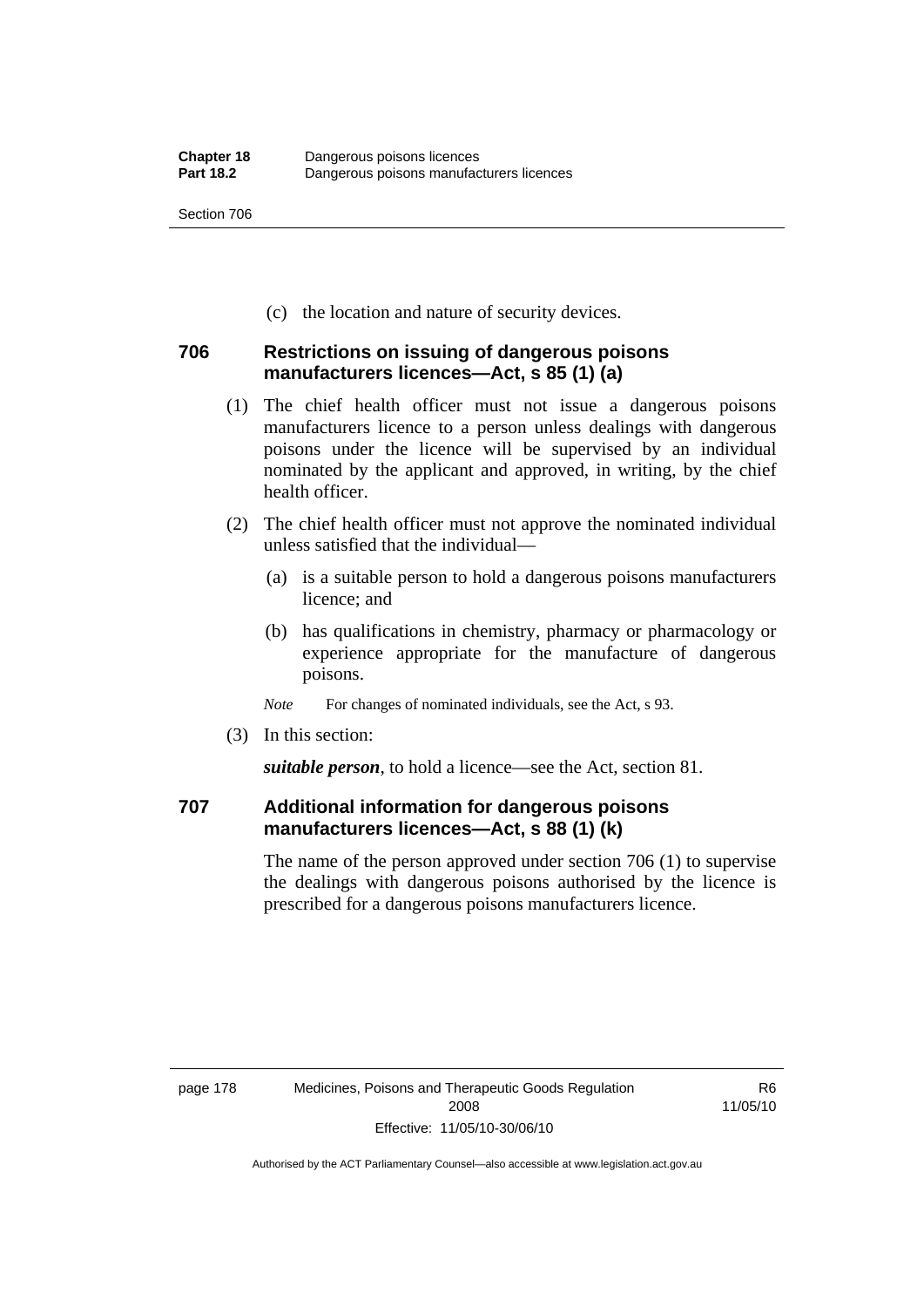## **Part 18.3 Dangerous poisons research and education program licences**

### **710 Applications for dangerous poisons research and education program licences**

- (1) An application for a dangerous poisons research and education program licence for a dangerous poison must be in writing, signed by the applicant, and include the following:
	- (a) the full name, address and academic, professional or other relevant qualifications of—
		- (i) the person who is to supervise the program; and
		- (ii) the person who is to conduct the program;
	- (b) the name of the recognised research institution at or under which the program is proposed to be conducted;

*Note Recognised research institution*—see the Act, s 20 (5).

- (c) whether the program will be conducted at, or under the authority of, the recognised research institution;
- (d) the premises where the program will be conducted;
- (e) the dangerous poison, and the form and strength of the poison, for which the licence is sought;
- (f) the maximum quantity of the dangerous poison that would be possessed under the licence at any time;
- (g) a description of the program, including an explanation of why the program cannot be carried out satisfactorily without the use of the dangerous poison;
- (h) the supervision arrangements for the program;

R6 11/05/10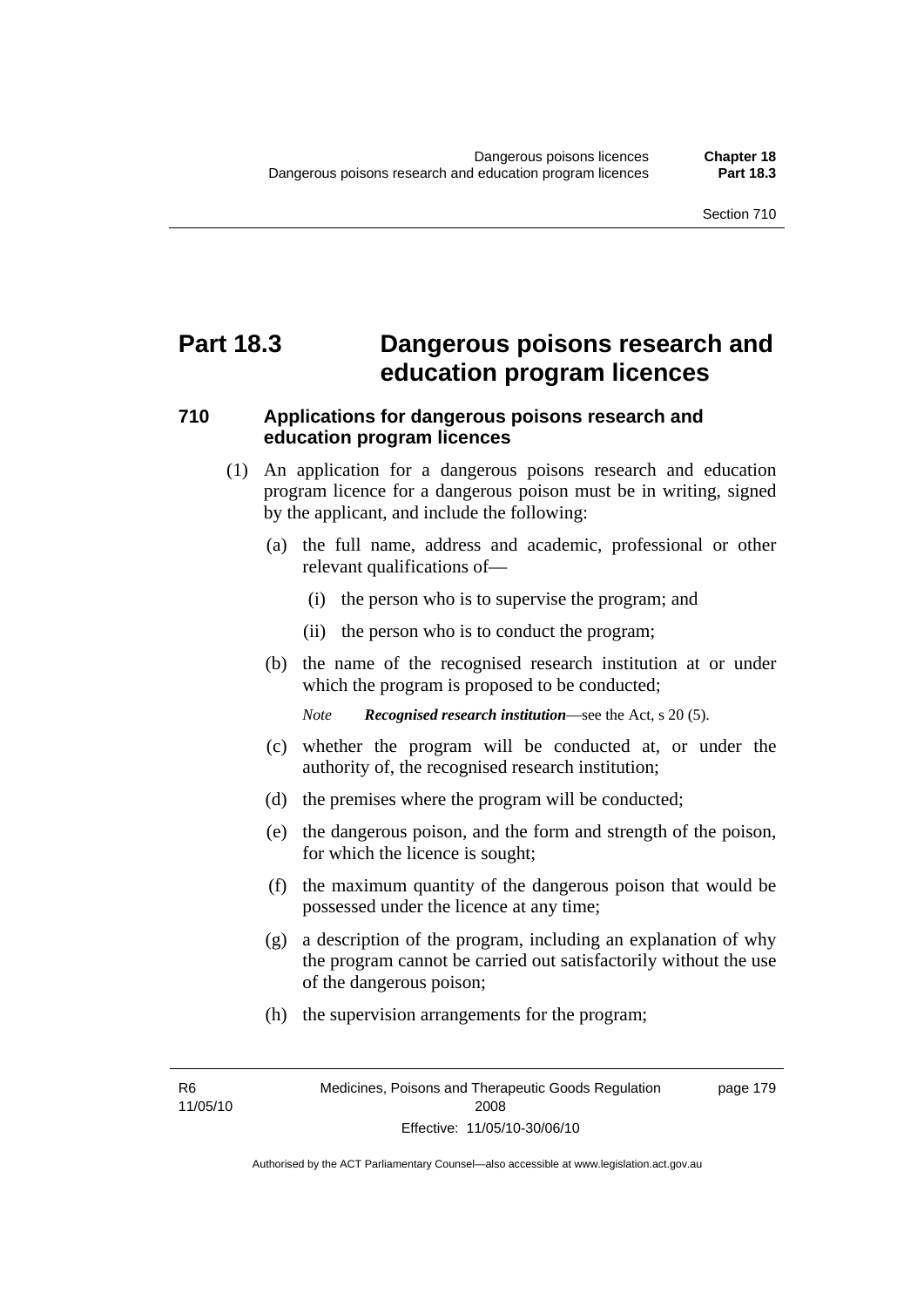- (i) the period for which the licence is sought.
- *Note 1* If a form is approved under the Act, s 198 for this provision, the form must be used.
- *Note* 2 A fee may be determined under the Act, s 197 for this provision.
- (2) The application must be accompanied by a written approval of the program by the person in charge of—
	- (a) the recognised research institution; or
	- (b) a faculty or division of the institution.

#### **711 Restrictions on issuing of dangerous poisons research and education program licences—Act, s 85 (1) (a)**

The chief health officer must not issue a dangerous poisons research and education program licence to a person unless—

- (a) the program to which the licence relates will be conducted at, or under the authority of, a recognised research institution; and
- (b) the program is approved by a person mentioned in section 710 (2); and
- (c) satisfied that the program—
	- (i) cannot be carried out without the use of the dangerous poison to which the licence application relates; and
	- (ii) will be adequately supervised.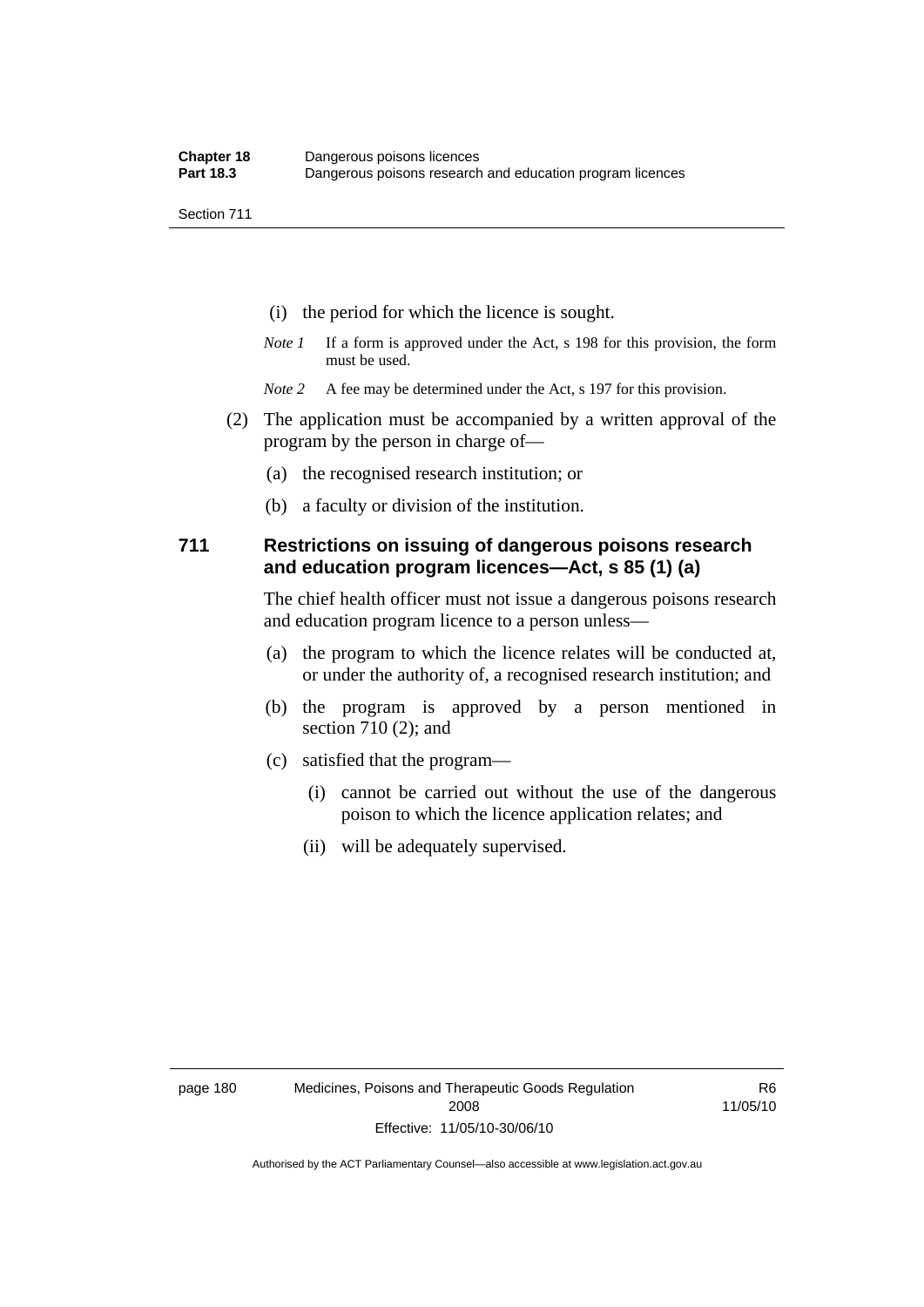#### **712 Additional information for dangerous poisons research and education licences—Act, s 88 (1) (k)**

The following additional information is prescribed for a dangerous poisons research and education licence:

- (a) the research or education program for which the licence is issued;
- (b) the name of the program's supervisor;
- (c) the dealings with a dangerous poison authorised by the licence;
- (d) the premises where the program will be conducted;
- (e) the maximum quantity of the dangerous poison that may be possessed at any time for the program;
- (f) the total quantity of the dangerous poison that may be possessed for the program during the period of the licence;
- (g) the form and strength of the dangerous poison that may be obtained and possessed for the program.

R6 11/05/10 page 181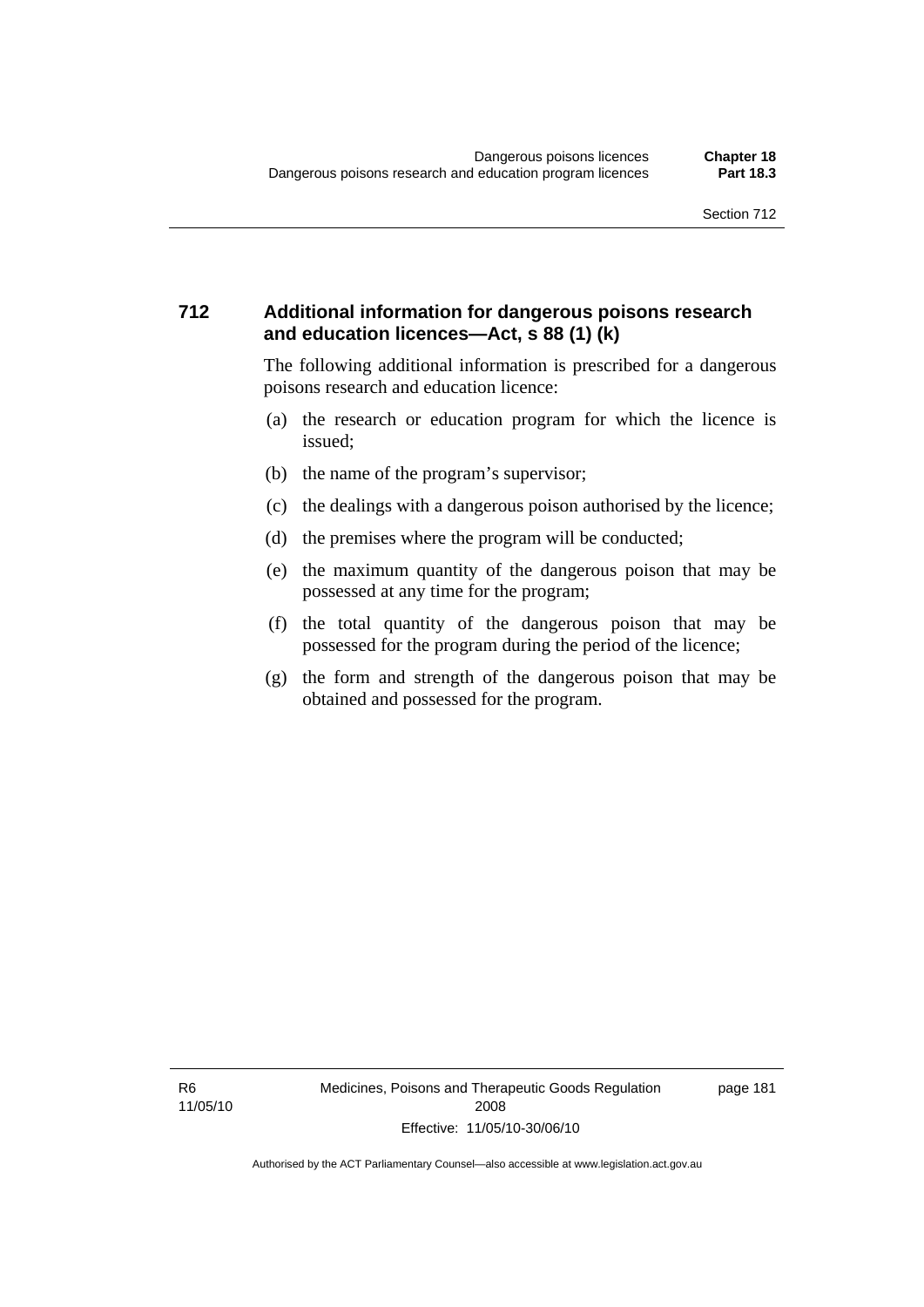# **Part 18.4 Dangerous poisons suppliers licences**

#### **715 Applications for dangerous poisons suppliers licences**

- (1) An application for a dangerous poisons suppliers licence must be in writing, signed by the applicant, and include the following:
	- (a) the dangerous poisons to which the application relates;
	- (b) the full name of the applicant;
	- (c) the applicant's ABN (if any);
	- (d) if the applicant is a corporation—the corporation's ACN;
	- (e) the location of the premises where the applicant proposes to deal with the poisons under the licence;
	- (f) the security arrangements proposed for the premises;
	- (g) the name of an individual who is to supervise the dealings to be authorised under the licence.
	- *Note 1* If a form is approved under the Act, s 198 for this provision, the form must be used.
	- *Note 2* A fee may be determined under the Act, s 197 for this provision.
- (2) The application must be accompanied by a plan of the premises that shows—
	- (a) where it is proposed to store the dangerous poisons; and
	- (b) the location and nature of security devices.

R6 11/05/10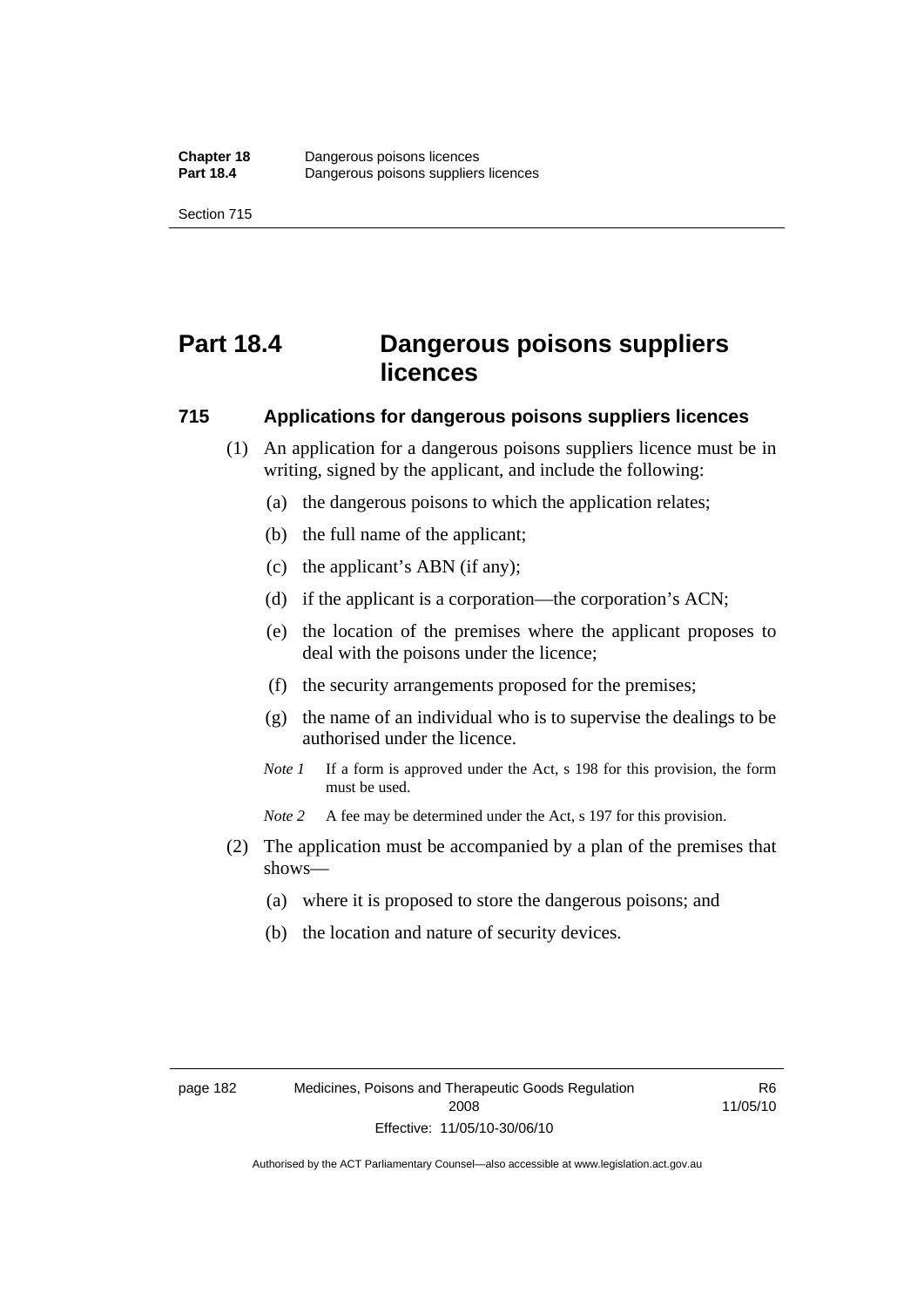#### **716 Restrictions on issuing of dangerous poisons suppliers licences—Act, s 85 (1) (a)**

- (1) The chief health officer must not issue a dangerous poisons suppliers licence to a person unless dealings with dangerous poisons under the licence will be supervised by an individual nominated by the applicant and approved, in writing, by the chief health officer.
- (2) The chief health officer must not approve the nominated individual unless satisfied that the individual—
	- (a) is a suitable person to hold a dangerous poisons suppliers licence; and
	- (b) has qualifications in chemistry, pharmacy or pharmacology or experience appropriate for the sale of dangerous poisons.
	- *Note* For changes of nominated individuals, see the Act, s 93.
- (3) In this section:

*suitable person*, to hold a licence—see the Act, section 81.

#### **717 Additional information for dangerous poisons suppliers licences—Act, s 88 (1) (k)**

The name of the person approved under section 716 (1) to supervise the dealings with dangerous poisons authorised by the licence is prescribed for a dangerous poisons suppliers licence.

R6 11/05/10 page 183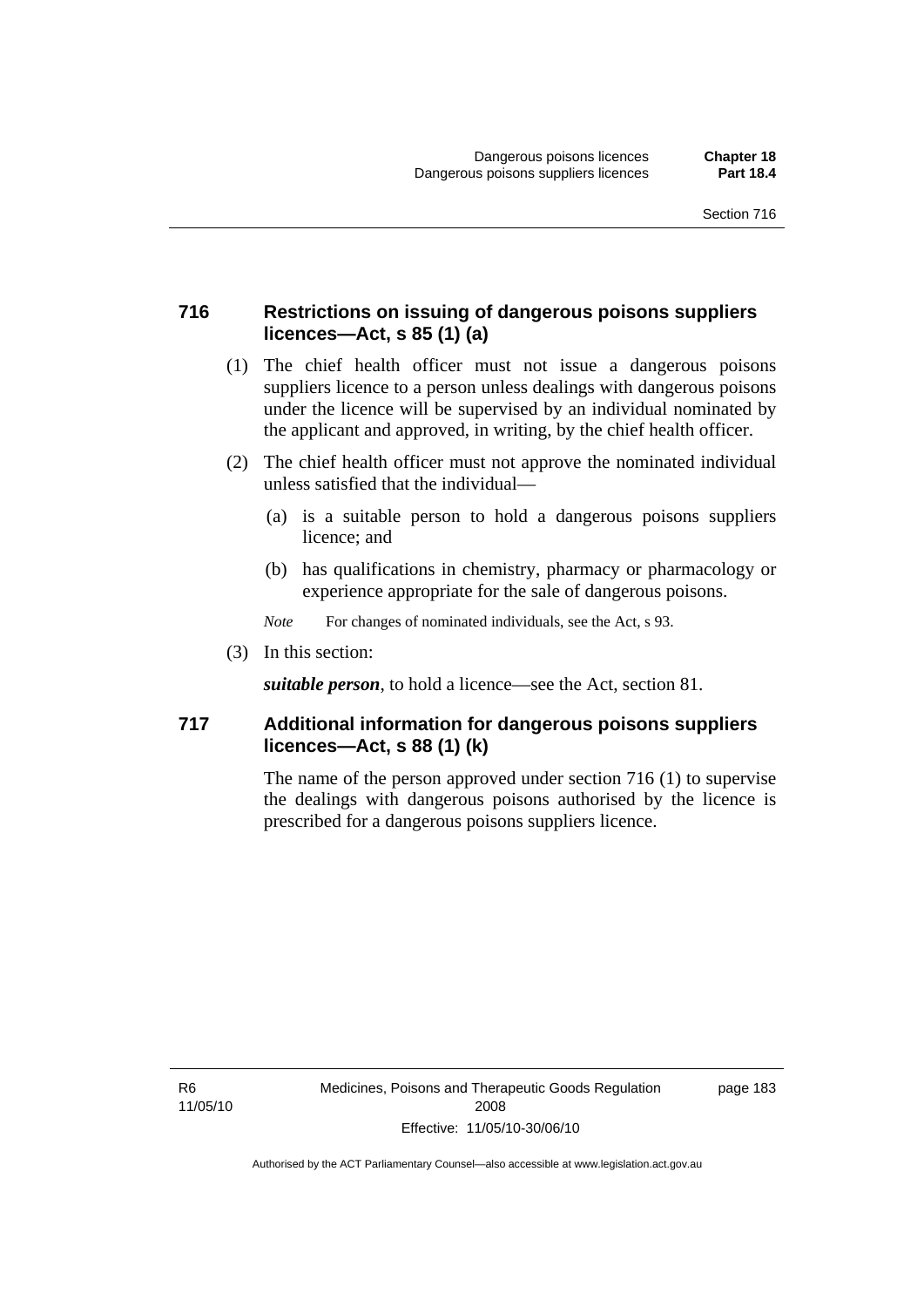# **Chapter 19 Dangerous poisons—other provisions**

## **Part 19.1 Dangerous poisons purchase orders**

#### **720 Supplying dangerous poisons on purchase orders**

The following are the requirements for the supply of a dangerous poison on a purchase order:

- (a) the dangerous poison is supplied in manufacturer's packs that comply with—
	- (i) section 731 (Packaging of supplied manufacturer's packs of dangerous poisons—Act, s 59 (1) (c) (i) and (2) (c) (i)); or
	- (ii) an approval under the Act, section 193 (Approval of non-standard packaging and labelling);
- (b) the manufacturer's packs are labelled in accordance with—
	- (i) section 732 (Labelling of supplied manufacturer's packs of dangerous poisons—Act, s  $60$  (1) (c) (i) and (2) (c) (i)); or
	- (ii) an approval under the Act, section 193;
- (c) the manufacturer's packs are securely wrapped and packed;
- (d) if the dangerous poison is delivered in person by the supplier to the buyer—
	- (i) the poison is delivered to an adult; and

R6 11/05/10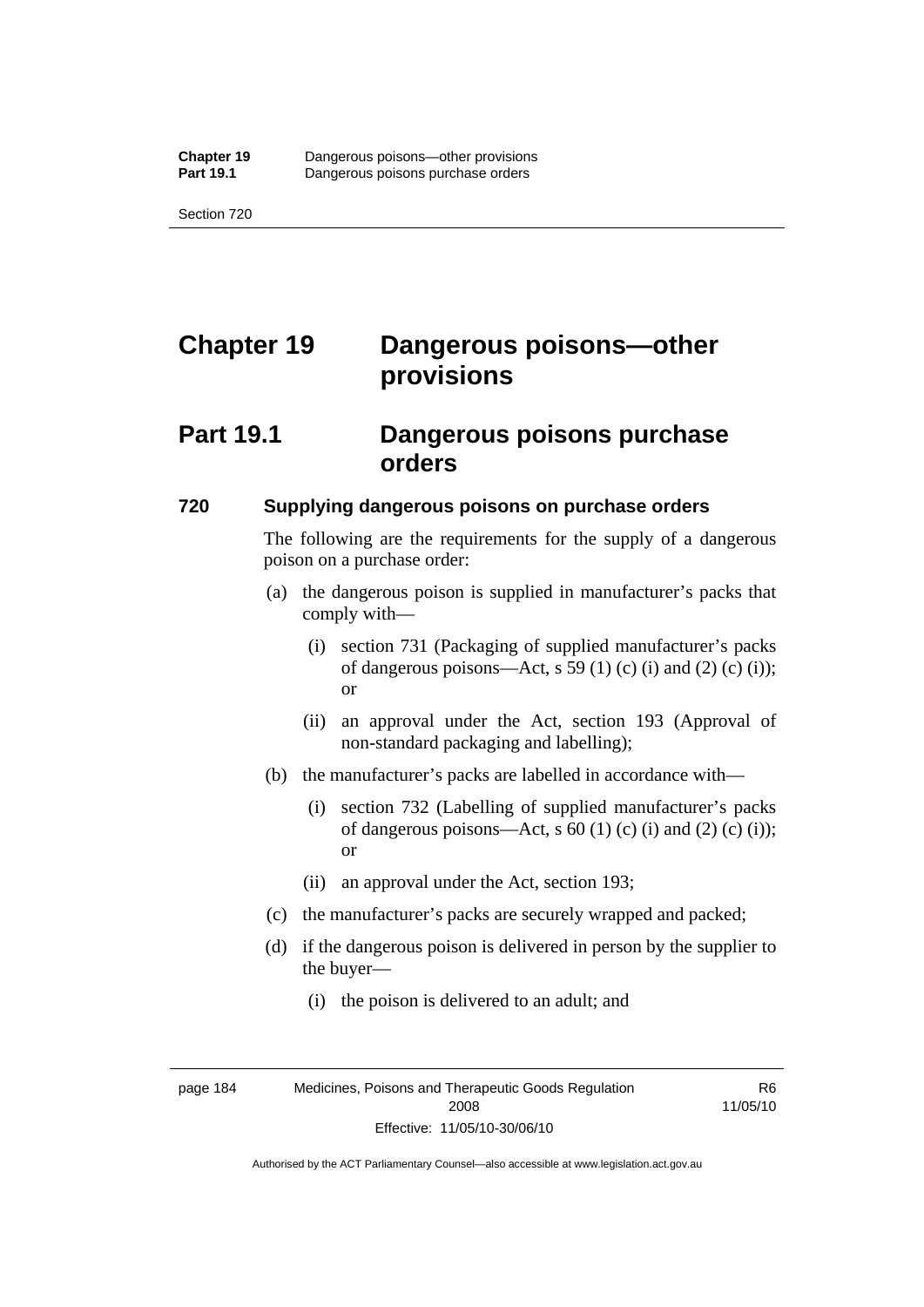- (ii) the delivery is acknowledged by the adult signing and dating a copy of the purchase order;
- (e) if the dangerous poison is not delivered in person by the supplier to the buyer—the poison is delivered to the buyer by a person whose procedures require the delivery of the poison to be signed for by the buyer or an adult employee of the buyer.

### **721 General requirements for dangerous poisons purchase orders—Act, s 38 (2) (c)**

- (1) A purchase order for a dangerous poison must be—
	- (a) signed by the person (the *issuer*) issuing the order; and

- (b) if the issuer amends the order—initialled and dated by the issuer beside the amendment.
- (2) A purchase order for a dangerous poison must include the following:
	- (a) the issuer's name and business address and telephone number;
	- (b) the issuer's authority to issue the order;
	- (c) the dangerous poison, and the form, strength and quantity of the poison, to be supplied on the order.

#### **722 Recording supply of dangerous poisons on purchase orders**

A person who supplies a dangerous poison to someone else on a purchase order must make a written record of the following information:

- (a) the date of the order;
- (b) the issuer's authority to issue the order;

R6 11/05/10

*Note* The purchase order must be signed with the issuer's usual signature (see Act, dict, def *signs*).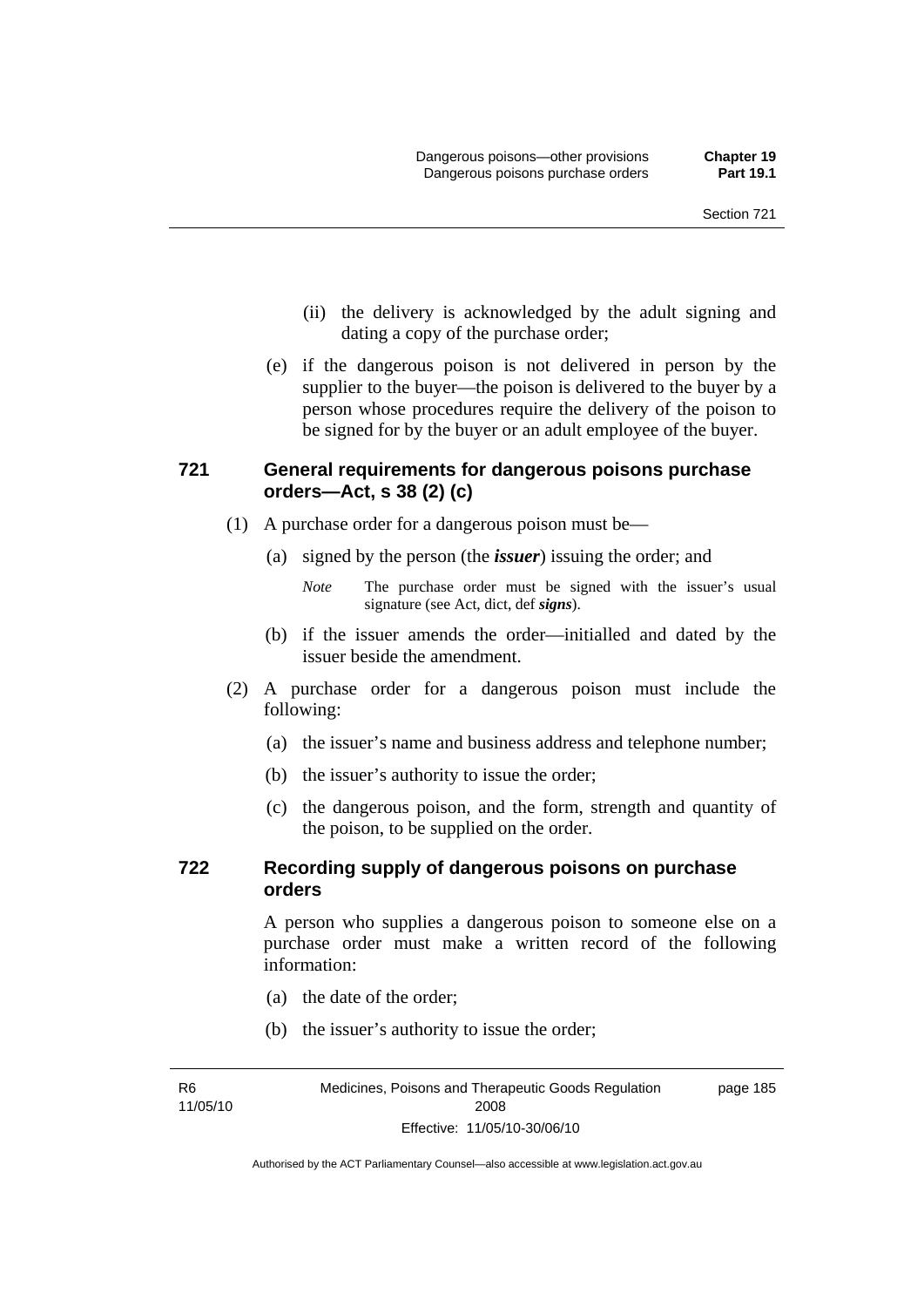- (c) the name, and the business address and telephone number, of the person to whom the dangerous poison is supplied;
- (d) the date the order is supplied;
- (e) the dangerous poison, and the form, strength and quantity of the poison, supplied.
- *Note Written* includes in electronic form (see Act, dict).

page 186 Medicines, Poisons and Therapeutic Goods Regulation 2008 Effective: 11/05/10-30/06/10

R6 11/05/10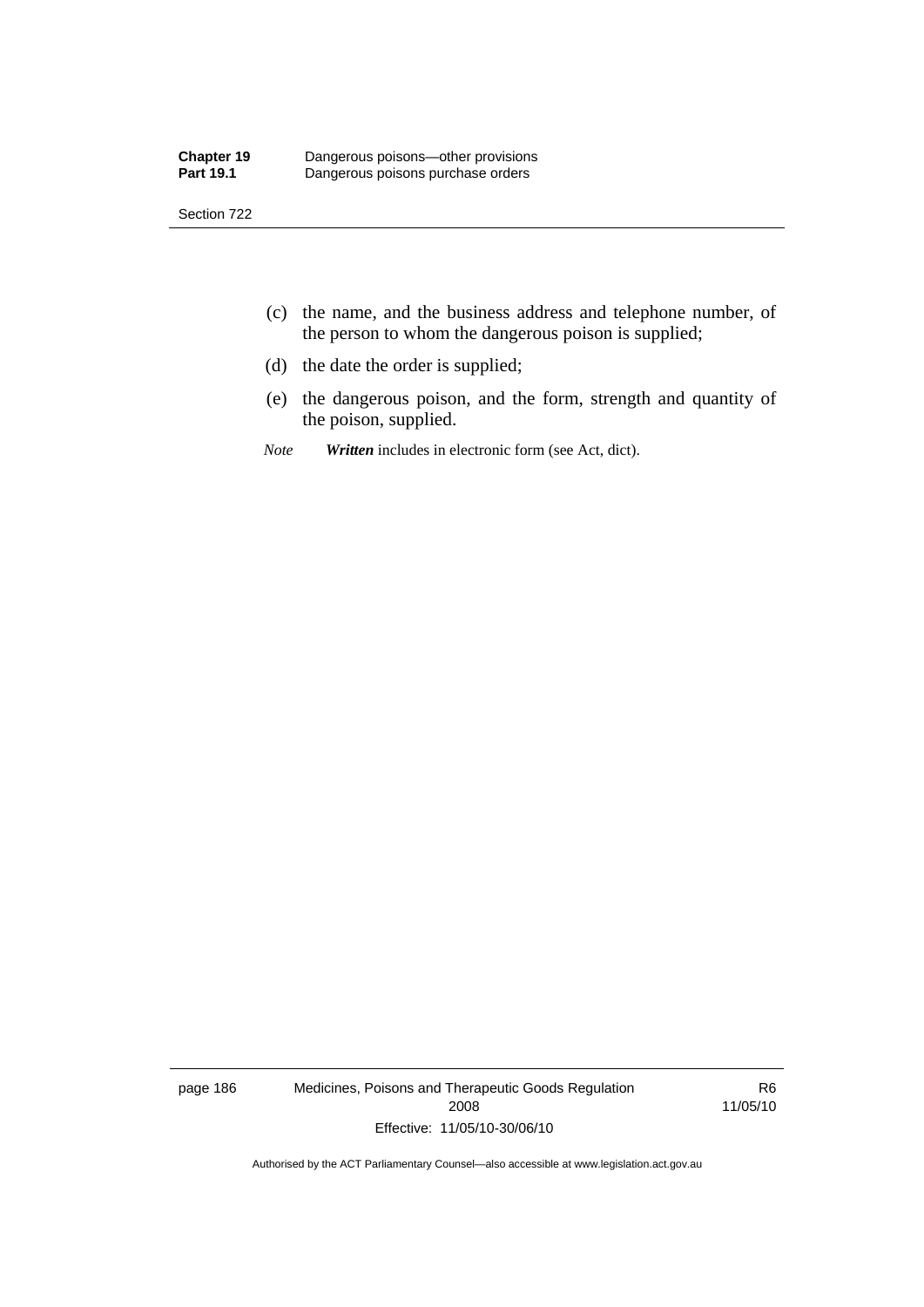# **Part 19.2 Wholesale supply of dangerous poisons under corresponding laws**

#### **725 Conditions for wholesalers supplying dangerous poisons under corresponding laws—Act, s 20 (4) (c)**

The following conditions apply to a person who supplies dangerous poisons by wholesale under a corresponding law:

- (a) the person must not supply a dangerous poison to someone else (the *buyer*) unless—
	- (i) the buyer is authorised to possess the poison; and
	- (ii) the supply is in accordance with section 686 (Authorisation conditions for dangerous poisons suppliers licences—Act, s 44 (1) (b) and (2) (b));
- (b) the poison is supplied for a non-household (including a non-household garden) purpose only;
- (c) if the poison is liquid containing paraquat—the poison is coloured blue or green and has an offensive smell.
- *Note 1* A purchase order must be in writing (see Act, dict, def *purchase order*).
- *Note* 2 See pt 19.1 for other requirements in relation to supply of dangerous poisons on purchase orders.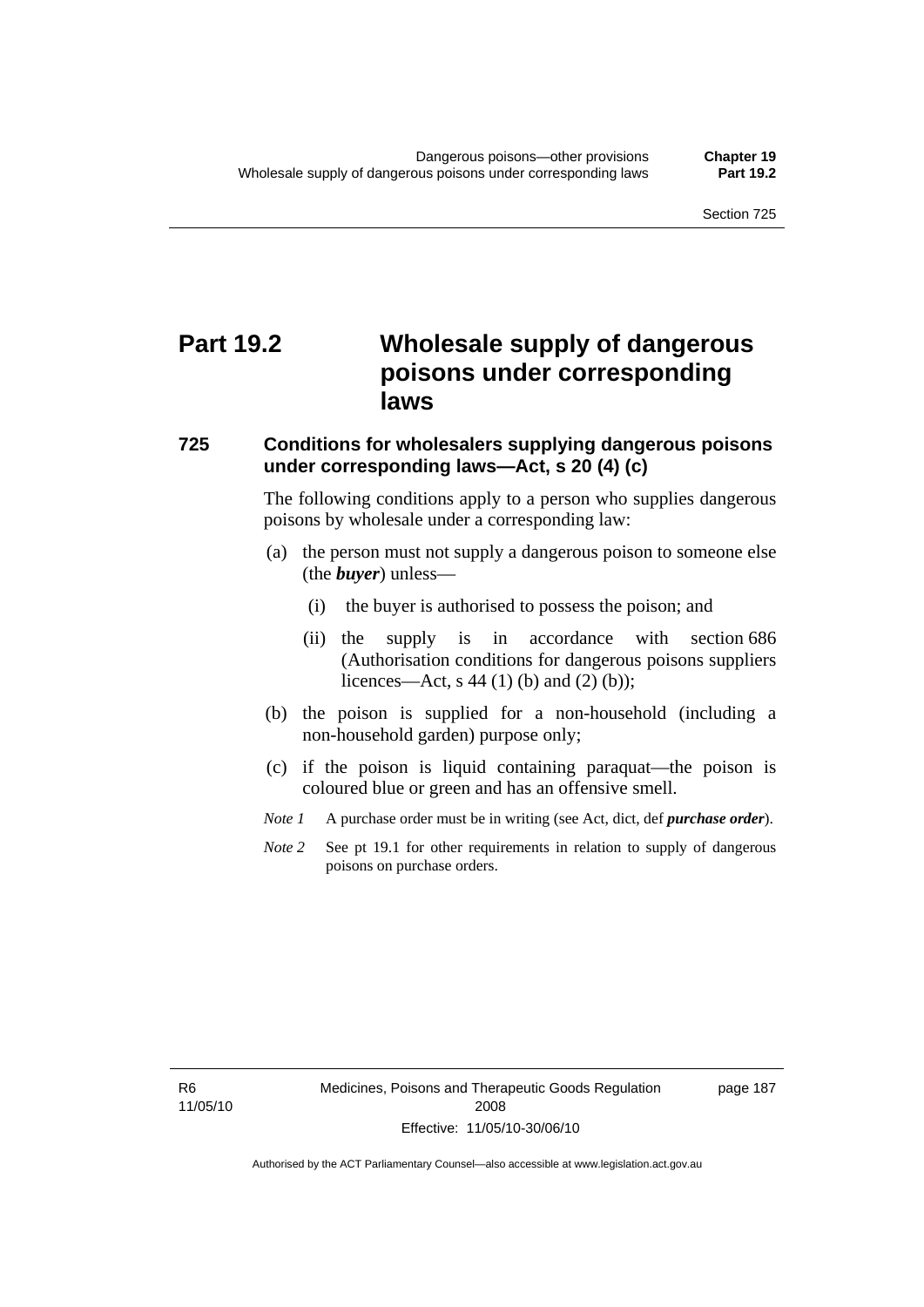# **Part 19.3 Packaging and labelling of dangerous poisons**

#### **730 Meaning of** *relevant law***—pt 19.3**

In this part:

*relevant law* means—

- (a) a corresponding law; or
- (b) the *Agricultural and Veterinary Chemicals Act 1994* (Cwlth); or
- (c) the *Therapeutic Goods Act 1989* (Cwlth).
- *Note 1 Corresponding law* includes a law of a State that corresponds, or substantially corresponds, to the Act (see Act, dict).
- *Note 2 State* includes a territory (see Legislation Act, dict, pt 1).

### **731 Packaging of supplied manufacturer's packs of dangerous poisons—Act, s 59 (1) (c) (i) and (2) (c) (i)**

A manufacturer's pack of a supplied dangerous poison must be packaged—

- (a) in accordance with the medicines and poisons standard, paragraphs 21 to 27; or
- (b) in a container in which the poison may be sold under a relevant law.
- *Note* A manufacturer's pack of a dangerous poison supplied may also be packaged in accordance with an approval under the Act, s 193 (Approval of non-standard packaging and labelling) (see Act, s 59 (1)  $(c)$  (ii) and (2) (c) (ii)).

R6 11/05/10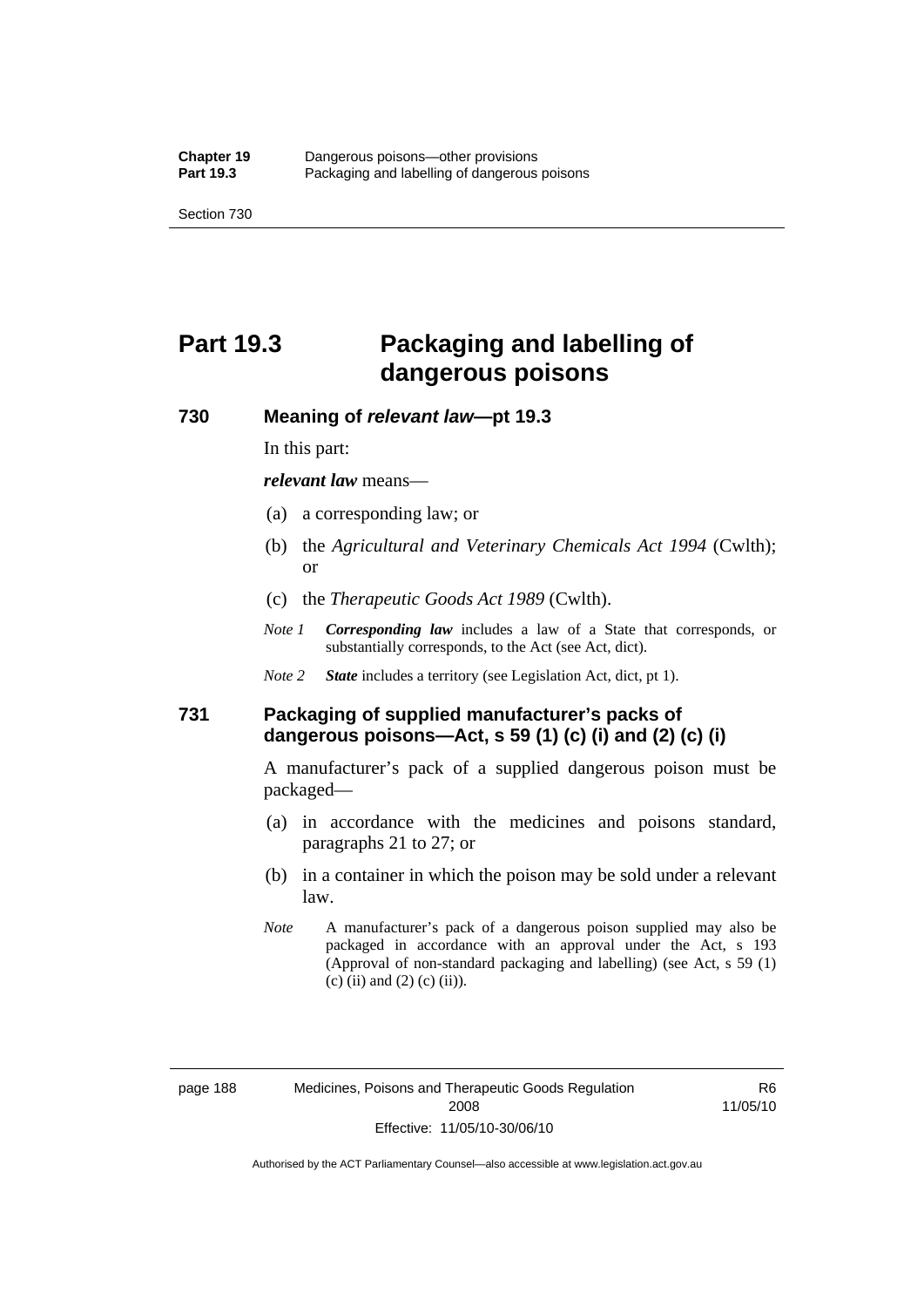#### **732 Labelling of supplied manufacturer's packs of dangerous poisons—Act, s 60 (1) (c) (i) and (2) (c) (i)**

A manufacturer's pack of a supplied dangerous poison must be labelled in accordance with—

- (a) the medicines and poisons standard, paragraphs 3 to 19; or
- (b) a relevant law.
- *Note* A manufacturer's pack of a dangerous poison supplied may also be labelled in accordance with an approval under the Act, s 193 (Approval of non-standard packaging and labelling) (see Act, s 60 (1) (c) (ii) and  $(2)$  (c) (ii)).

R6 11/05/10 Medicines, Poisons and Therapeutic Goods Regulation 2008 Effective: 11/05/10-30/06/10

page 189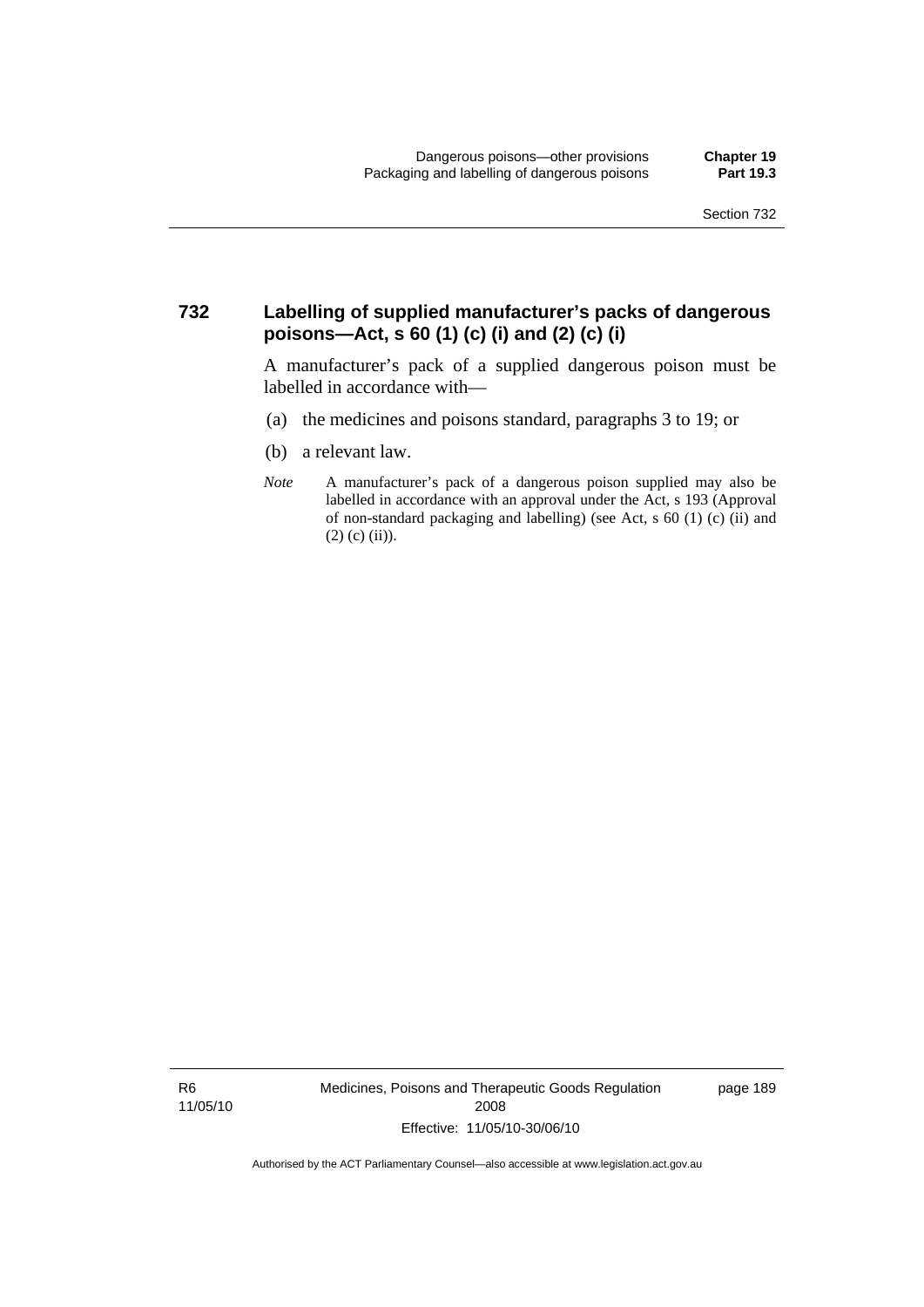## **Part 19.4 Storage of dangerous poisons**

#### **735 Storage of dangerous poisons—Act, s 61 (b) and (c)**

- (1) A person mentioned in table 740, column 2 who possesses a dangerous poison is prescribed.
- (2) The dangerous poison must be kept—
	- (a) in a part of the premises to which the public does not have access; and
	- (b) so that only the prescribed person, or a person under the supervision of the prescribed person, has access to the poison.

page 190 Medicines, Poisons and Therapeutic Goods Regulation 2008 Effective: 11/05/10-30/06/10

R6 11/05/10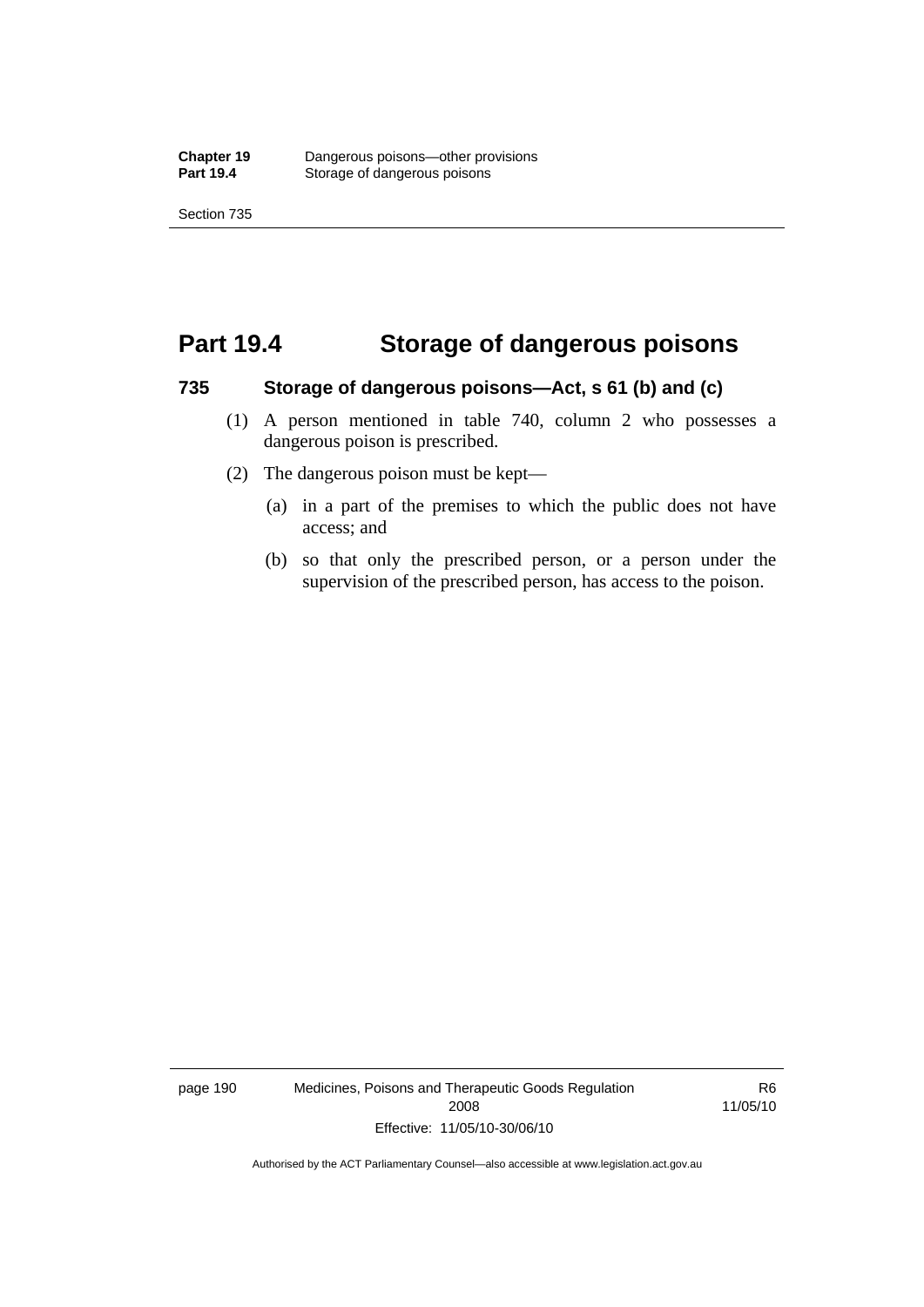## **Part 19.5 Dangerous poisons registers**

### **740 Keeping of dangerous poisons registers by certain people—Act, s 48 and s 50 (1) (b) and (2) (b)**

- (1) A person mentioned in table 740, column 2 who possesses a dangerous poison must keep a dangerous poisons register.
- (2) A person to whom subsection (1) applies must keep a dangerous poisons register for a dangerous poison at the place prescribed in table 740, column 3 for the person.

| column 1       | column 2                                                                                      | column 3                                                     |
|----------------|-----------------------------------------------------------------------------------------------|--------------------------------------------------------------|
| item           | prescribed person                                                                             | place where register to be kept                              |
| 1              | approved analyst                                                                              | the analyst's laboratory                                     |
| 2              | dangerous poisons<br>manufacturers<br>licence-holder                                          | the licensed premises under s 675                            |
| 3              | dangerous poisons<br>suppliers licence-holder                                                 | the licensed premises under s 685                            |
| $\overline{4}$ | medicines and poisons<br>inspector (other than<br>police officer)                             | the place directed in writing by the<br>chief health officer |
| 5              | person mentioned in<br>sch 4, col 2                                                           | the person's business premises                               |
| 6              | supervisor of program<br>under dangerous poisons<br>research and education<br>program licence | the premises where program is being<br>conducted             |

**Table 740 Keeping dangerous poisons registers** 

R6 11/05/10 Medicines, Poisons and Therapeutic Goods Regulation 2008 Effective: 11/05/10-30/06/10

page 191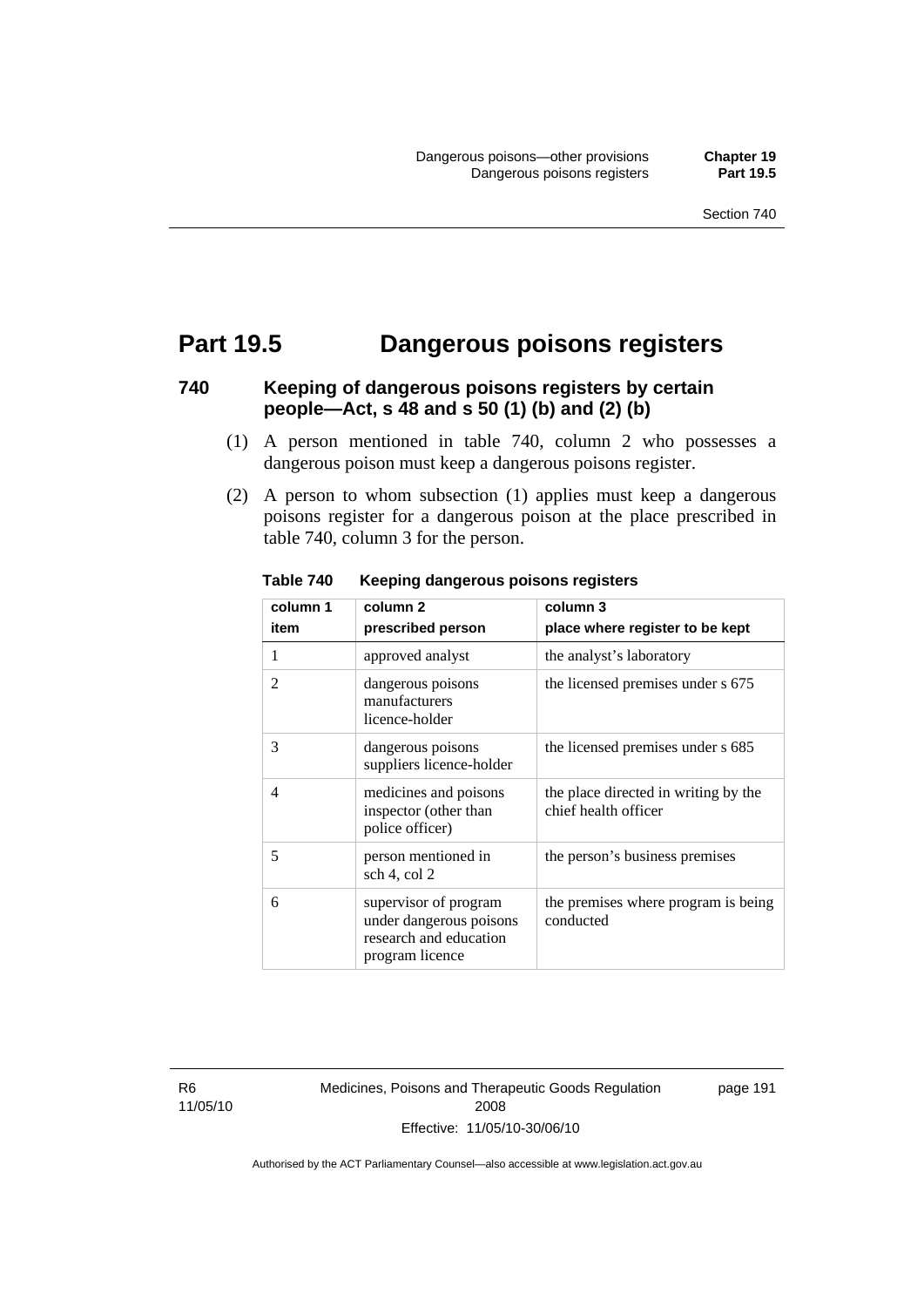| <b>Chapter 19</b> | Dangerous poisons—other provisions |
|-------------------|------------------------------------|
| <b>Part 19.5</b>  | Dangerous poisons registers        |

| column 1 | column 2                                                                                                        | column 3                                         |
|----------|-----------------------------------------------------------------------------------------------------------------|--------------------------------------------------|
| item     | prescribed person                                                                                               | place where register to be kept                  |
|          | supervisor of program<br>under dangerous poisons<br>research and education<br>authorisation under<br>div 17.3.3 | the premises where program is being<br>conducted |

### **741 Form of dangerous poisons registers—Act, s 49 (1) (b)**

- (1) Each page in a dangerous poisons register must relate to a single form and strength of a dangerous poison.
- (2) If a dangerous poisons register is kept electronically, a separate record must be used for each form and strength of dangerous poison kept.

### **742 Making entries in dangerous poisons registers— Act, s 51 (1) (b)**

- (1) The following details for a dealing with a dangerous poison are prescribed:
	- (a) the nature of the dealing;
	- (b) the date of the dealing;
	- (c) the poison, and the form, strength and quantity of the poison, dealt with;
	- (d) if the dealing is receiving the poison—the name and address of the supplier;
	- (e) if the dealing is supplying the poison—the name and address of the person to whom it is supplied;
	- (f) if the poison is supplied on a purchase order—the date of the purchase order;

R6

(g) the quantity of the poison held after the dealing.

page 192 Medicines, Poisons and Therapeutic Goods Regulation 2008 Effective: 11/05/10-30/06/10 11/05/10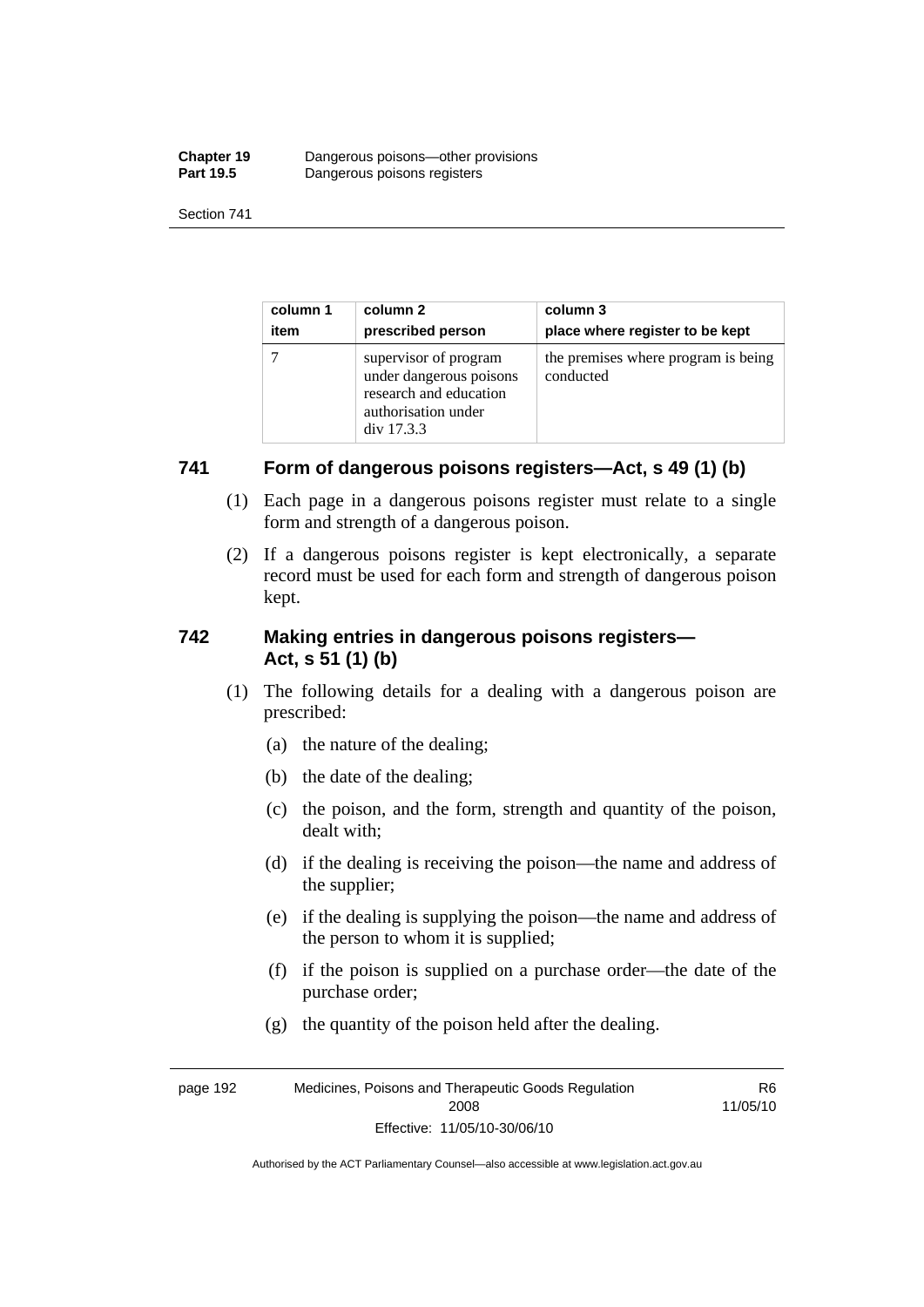(2) A dealing with a dangerous poison must be entered in the dangerous poisons register the person must keep.

#### **743 Prescribed witnesses for discarding of dangerous poisons—Act, s 54 (a) and (b)**

- (1) An adult is prescribed as a witness in relation to the disposal of a dangerous poison.
- (2) However, a person mentioned in subsection (1) must not be a prescribed witness to the discarding of a dangerous poison if the person is—
	- (a) related to, a close friend of or employed by the person discarding the poison; or
	- (b) the supervisor of the person discarding the poison; or
	- (c) supervised by the person discarding the poison.

#### **744 Changes to entries in dangerous poisons registers—Act, s 55 (2) (b)**

- (1) An entry in a paper-based dangerous poisons register may be amended by the person who made the entry by—
	- (a) the person signing and dating a marginal note or footnote that gives the date of the amendment and the amended details; and
	- (b) if the entry relates to disposing of a dangerous poison—
		- (i) the amendment being witnessed by a person mentioned in section 743; and
		- (ii) the witness signing the amendment as witness.
- (2) An entry in an electronic dangerous poisons register may be amended by the person who made the entry by the person attaching or linking, by electronic means, a document that includes—
	- (a) the person's signature, the date and the amended details; and

R6 11/05/10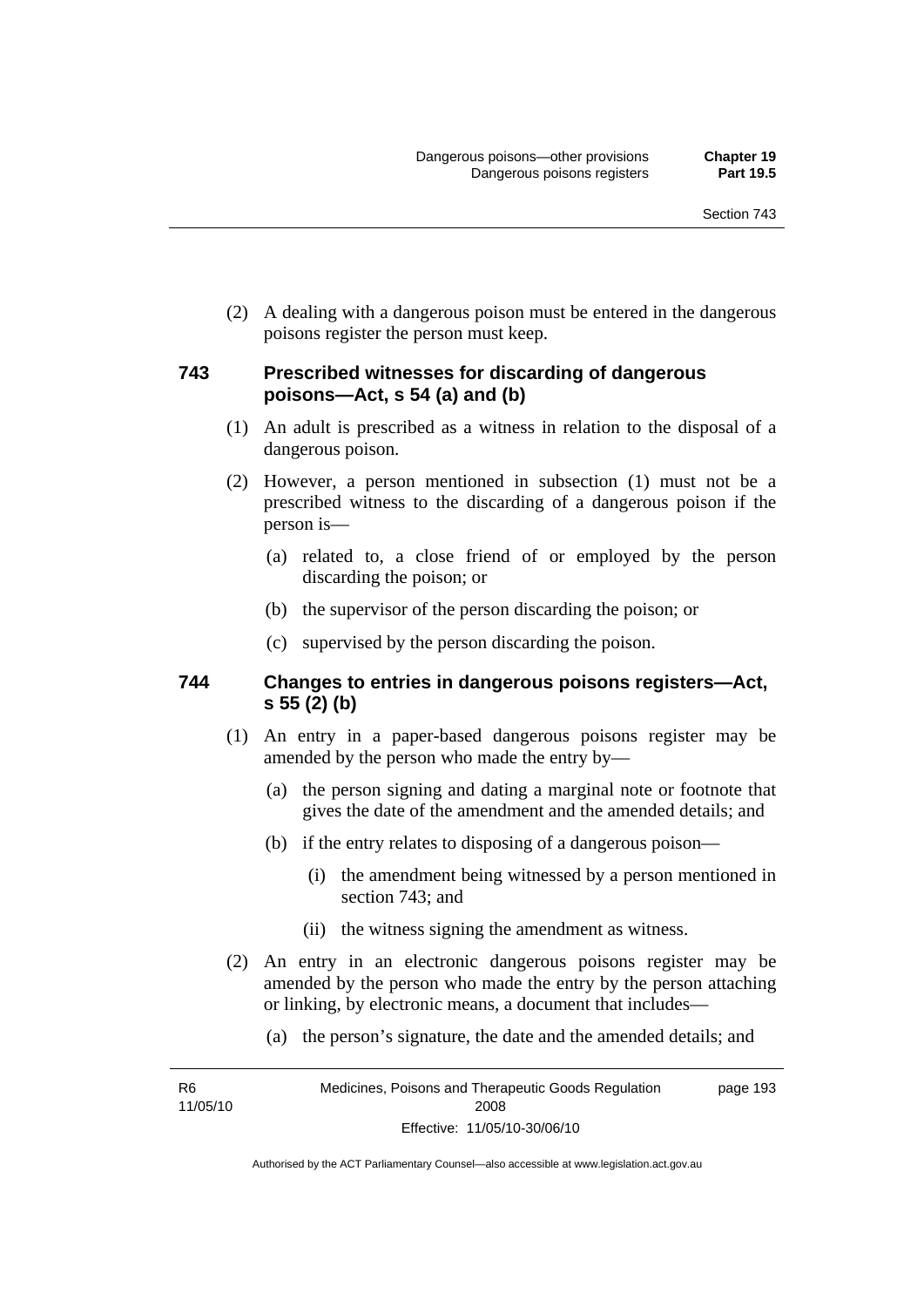Section 744

- (b) if the entry relates to disposing of a dangerous poison—
	- (i) the amendment being witnessed by a person mentioned in section 743; and
	- (ii) the witness signing the amendment as witness.

page 194 Medicines, Poisons and Therapeutic Goods Regulation 2008 Effective: 11/05/10-30/06/10

R6 11/05/10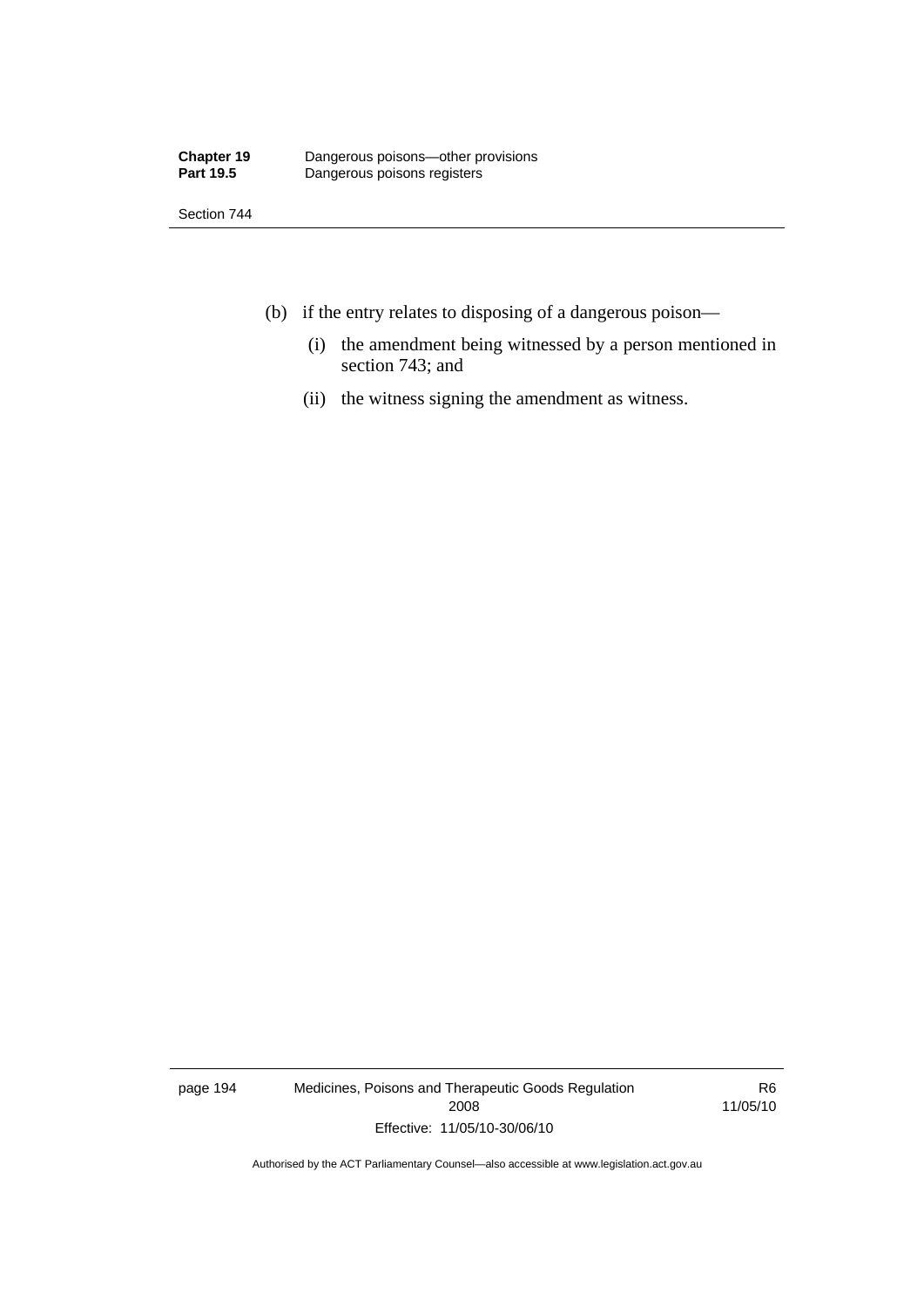Paints **Chapter 20** 

### **Chapter 20 Paints**

#### **750 Manufacture, supply and use of paints containing white lead—Act, s 70 (1) (b), (2) (b) and (3) (b)**

A paint containing basic lead carbonate (white lead) may be manufactured, supplied or used for application as a mirror backing if the paint—

- (a) contains not more than 15% lead in the non-volatile content of the paint; and
- (b) is applied not more than 40µm thick; and
- (c) is covered by a paint that does not contain lead.
- *Note* um is the symbol for micron (see *National Measurement Regulations 1999* (Cwlth), sch 1, pt 4).

#### **751 Manufacture, supply and use of paints for certain purposes—Act, s 71 (1) and (3)**

- (1) A first schedule paint must not be manufactured, supplied or used for application to—
	- (a) a roof or other surface to be used for the collection or storage of potable water; or
	- (b) furniture; or
	- (c) a fence, wall, post, gate or building (including the interior of a building), other than a building that is used only for industrial purposes or mining or as an oil terminal; or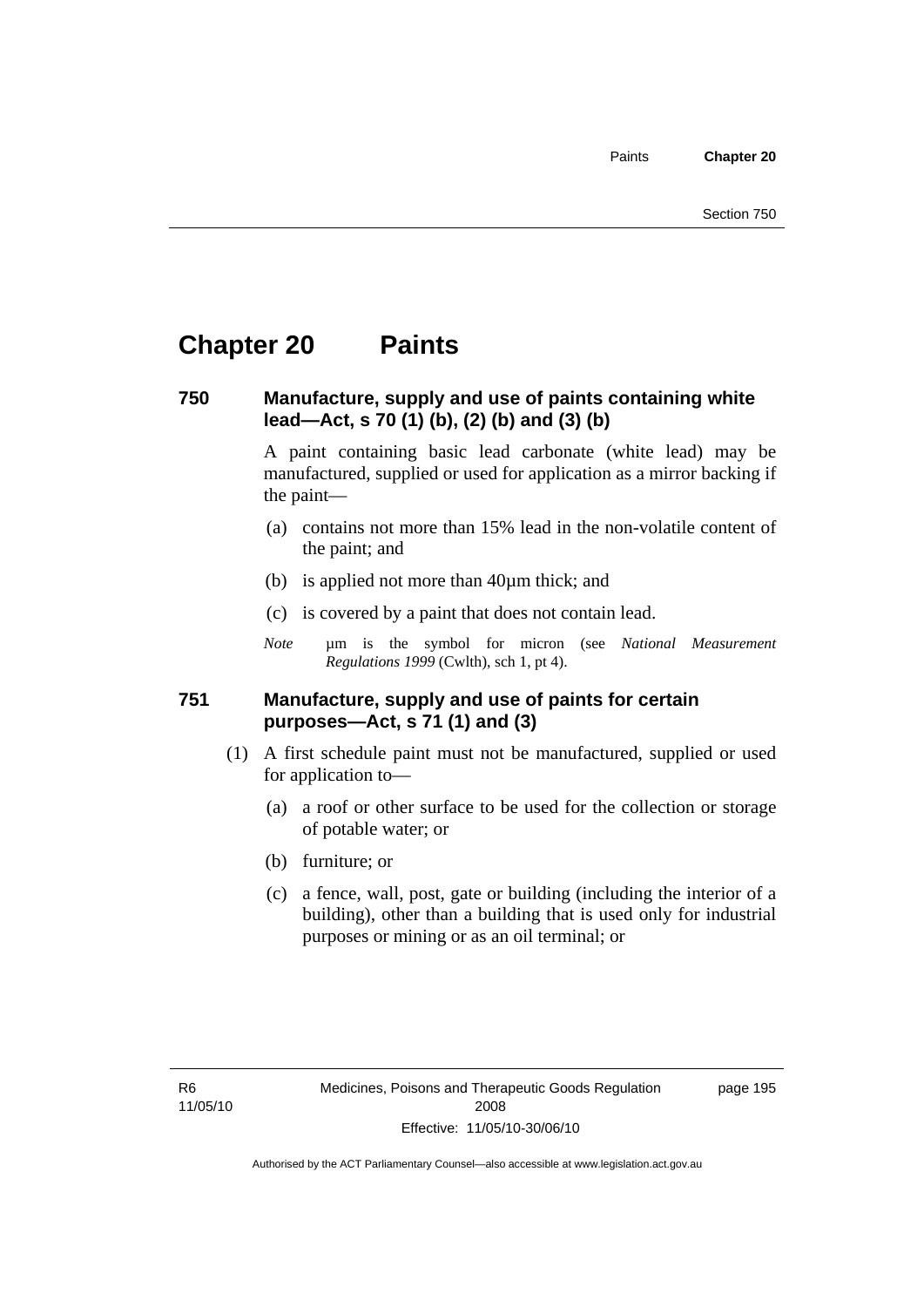- (d) premises used for the manufacture, processing, preparation, packing or serving of products intended for human or animal consumption.
- *Note First schedule paint*—see the medicines and poisons standard, par 1 (1).
- (2) A third schedule paint must not be manufactured, supplied or used for application to—
	- (a) a roof or other surface to be used for the collection or storage of potable water; or
	- (b) furniture; or
	- (c) a fence, wall, post, gate, building (including the interior of a building), bridge, pylon, pipeline, storage tank or similar structure; or
	- (d) premises, equipment or utensils used for the manufacture, processing, preparation, packing or serving of products intended for human or animal consumption.
	- *Note Third schedule paint*—see the medicines and poisons standard, par 1 (1).

### **752 Manufacture, supply and use of paints for toys—Act, s 72 (b)**

A paint that complies with the specification for coating materials in AS/NZS ISO 8124.3:2003 (*Safety of toys - Migration of certain elements*), as in force from time to time, may be manufactured, supplied or used for application to toys.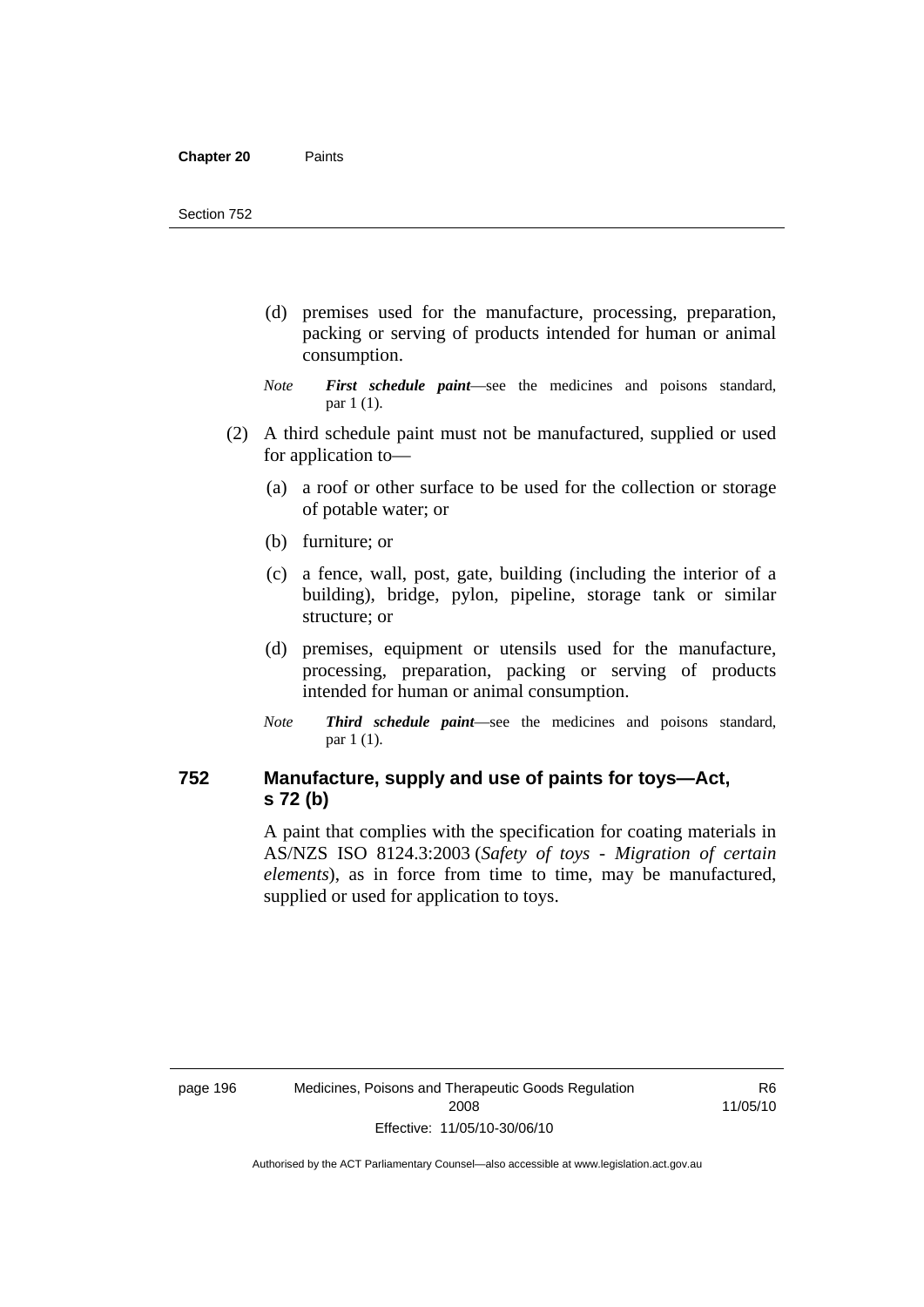#### **753 Manufacture, supply and use of paints containing pesticides—Act, s 73 (b)**

- (1) The following pesticides are prescribed:
	- (a) an algicide;
	- (b) an antifouling agent;
	- (c) a bactericide;
	- (d) a fungicide.

*Note Pesticide*—see the medicines and poisons standard, par 1 (1).

 (2) However, subsection (1) does not apply in relation to a paint for human therapeutic use.

R6 11/05/10 Medicines, Poisons and Therapeutic Goods Regulation 2008 Effective: 11/05/10-30/06/10

page 197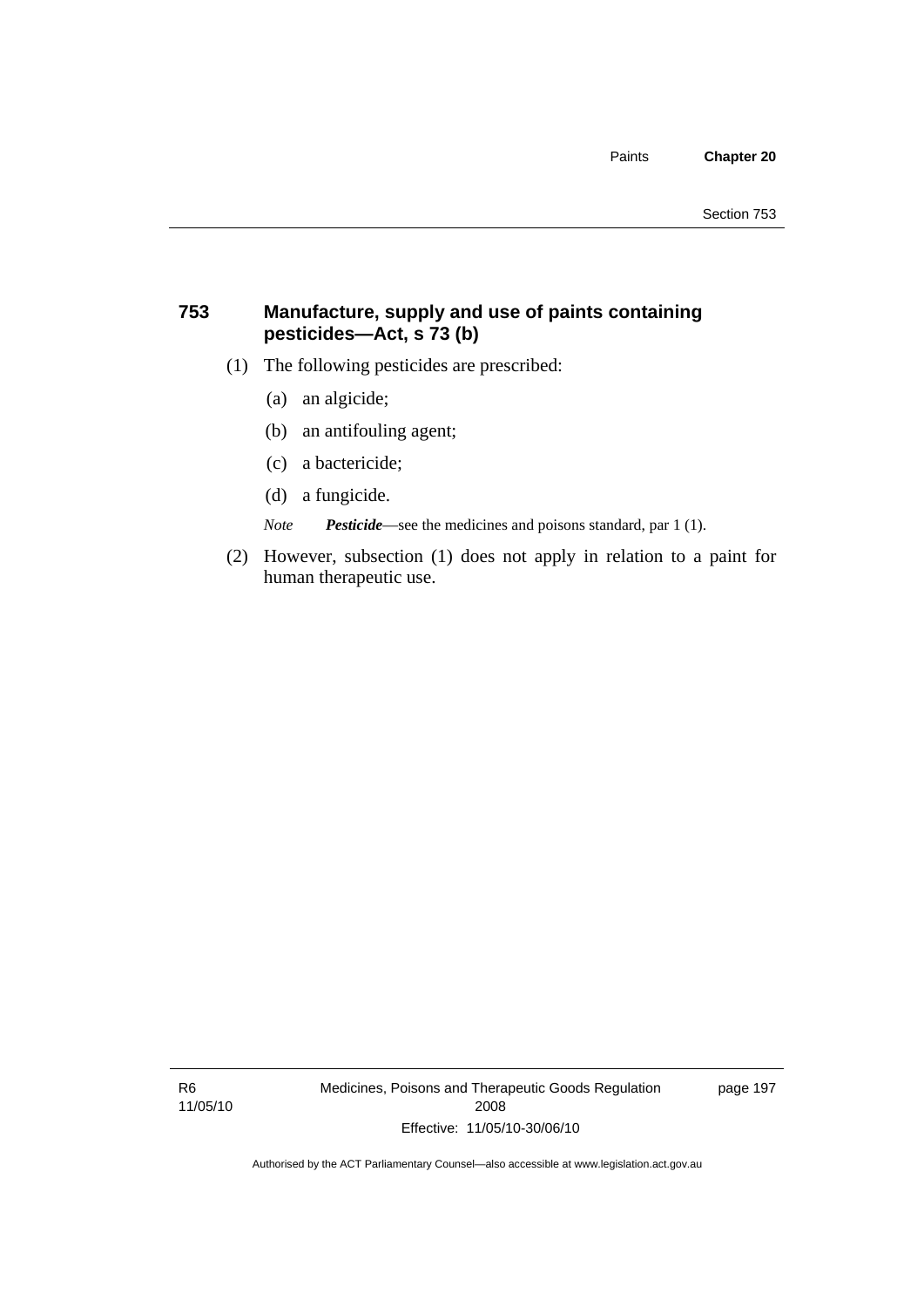Section 760

# **Chapter 21 Prohibited and appendix C substances**

### **Part 21.1** Preliminary

#### **760 Meaning of** *prohibited substance***—ch 21**

In this chapter:

*prohibited substance* includes an appendix C substance.

*Note Appendix C substance* and *prohibited substance*—see the Act, s 13.

#### **761 Prohibited substances licences—Act, s 78 (2)**

A licence for a program of research or education in relation to a prohibited substance (a *prohibited substances research and education program licence*) may be issued.

*Note* Other prohibited substances licences may also be issued (see Act, s 78 (3)).

page 198 Medicines, Poisons and Therapeutic Goods Regulation 2008 Effective: 11/05/10-30/06/10

R6 11/05/10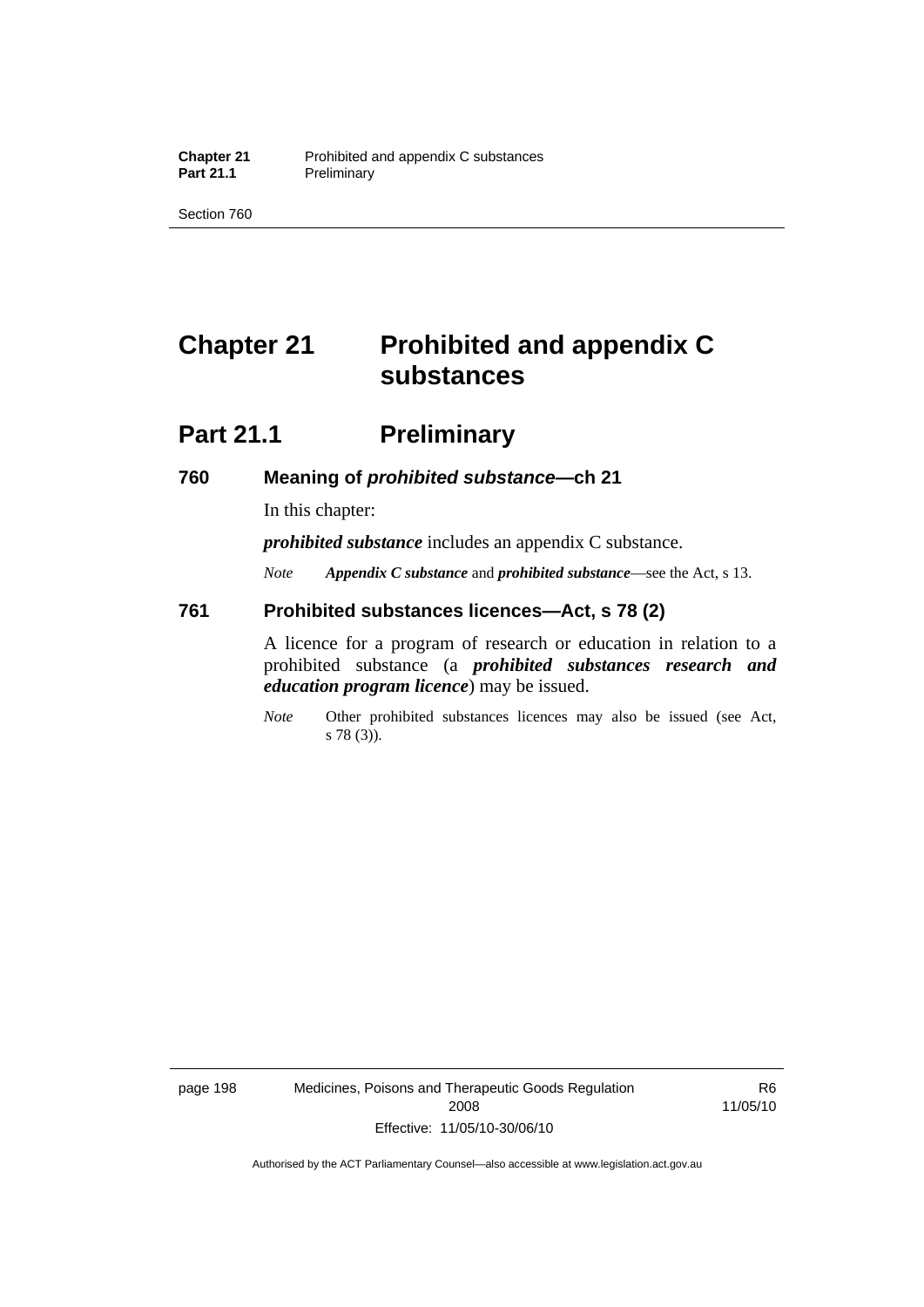### **Part 21.2 Prohibited substances research and education program licences**

### **Division 21.2.1 Issue of prohibited substances research and education program licences**

#### **765 Applications for prohibited substances research and education program licences**

- (1) An application for a prohibited substances research and education program licence for a prohibited substance must be in writing, signed by the applicant, and include the following:
	- (a) the full name, address and academic, professional or other relevant qualifications of—
		- (i) the person who is to supervise the program; and
		- (ii) the person who is to conduct the program;
	- (b) the name of the recognised research institution at or under which the program is proposed to be conducted;

*Note Recognised research institution*—see the Act, s 20 (5).

- (c) whether the program will be conducted at, or under the authority of, the recognised research institution;
- (d) the premises where the program will be conducted;
- (e) the prohibited substance, and the form and strength of the substance, for which the licence is sought;
- (f) the maximum quantity of the prohibited substance that would be possessed under the licence at any time;

R6 11/05/10 page 199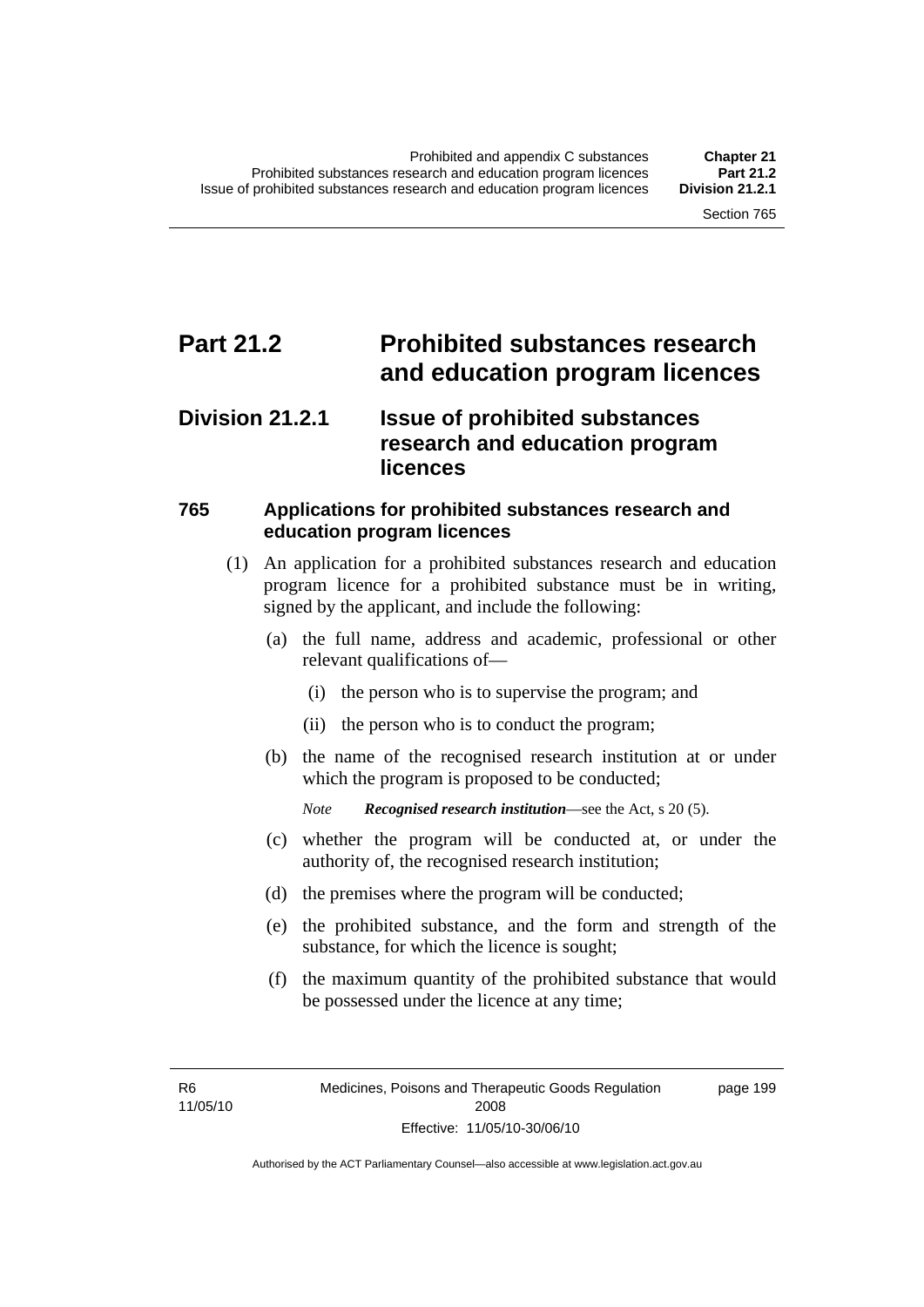- (g) a description of the program, including an explanation of why the program cannot be carried out satisfactorily without the use of the prohibited substance;
- (h) the supervision arrangements for the program;
- (i) the period for which the licence is sought.
- *Note 1* If a form is approved under the Act, s 198 for this provision, the form must be used.
- *Note 2* A fee may be determined under the Act, s 197 for this provision.
- (2) The application must be accompanied by a written approval of the program by the person in charge of—
	- (a) the recognised research institution; or
	- (b) a faculty or division of the institution.

#### **766 Restrictions on issuing of prohibited substances research and education program licences— Act, s 85 (1) (a)**

The chief health officer must not issue a prohibited substances research and education program licence to a person unless—

- (a) the program to which the licence relates will be conducted at, or under the authority of, a recognised research institution; and
- (b) the program is approved by a person mentioned in section 765 (2); and
- (c) satisfied that the program—
	- (i) cannot be carried out without the use of the prohibited substance to which the licence application relates; and
	- (ii) will be adequately supervised.

R6 11/05/10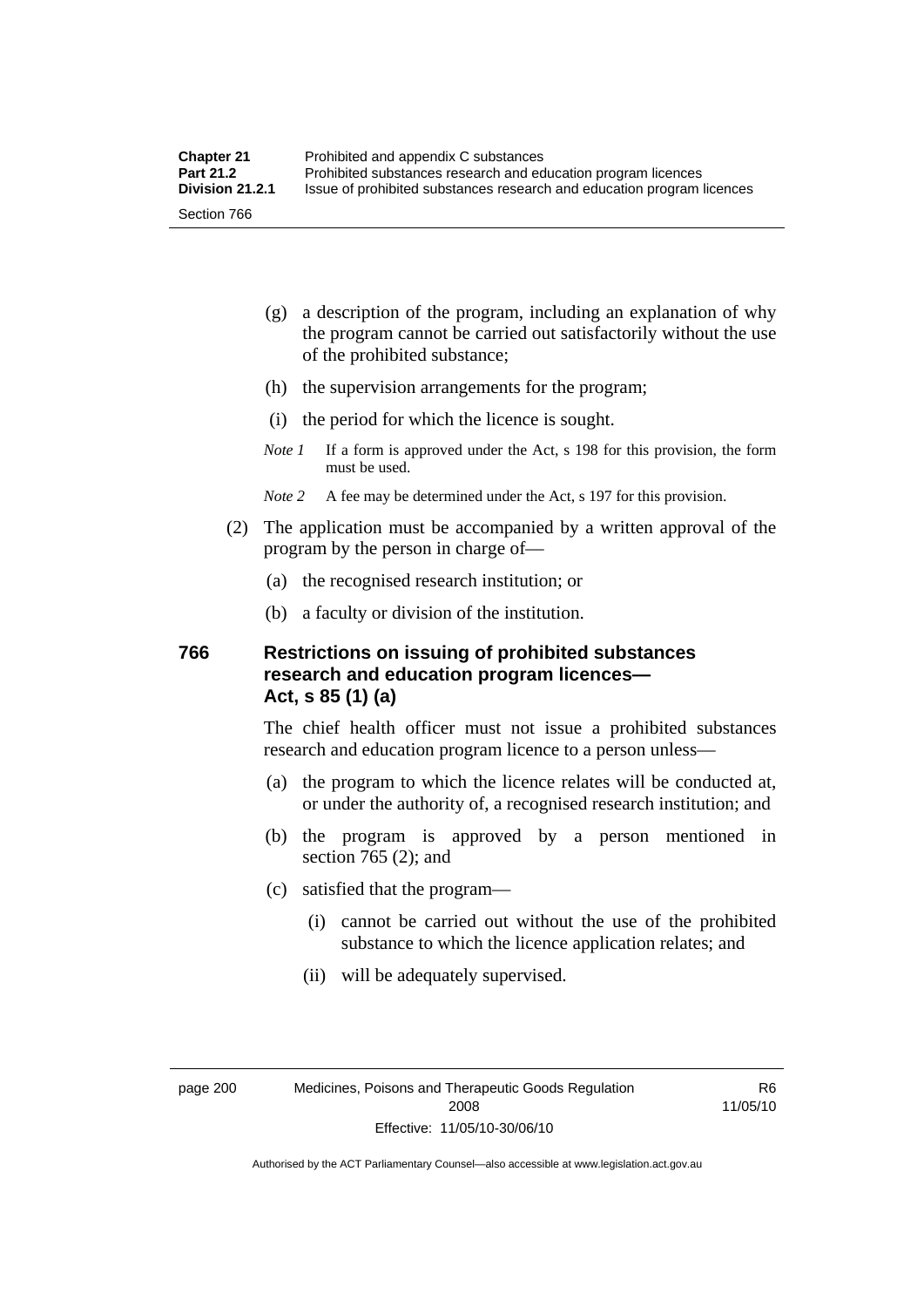### **767 Additional information for prohibited substances research program and education licences— Act, s 88 (1) (k)**

The following additional information is prescribed for a prohibited substances research and education licence:

- (a) the research or education program for which the licence is issued;
- (b) the name of the program's supervisor;
- (c) the dealings with a prohibited substance authorised by the licence;
- (d) the premises where the program will be conducted;
- (e) the maximum quantity of the prohibited substance that may be possessed at any time for the program;
- (f) the total quantity of the prohibited substance that may be possessed for the program during the period of the licence;
- (g) the form and strength of the prohibited substance that may be obtained and possessed for the program.

### **Division 21.2.2 Prohibited substances research and education program authorisations**

#### **768 Authorisations under prohibited substances research and education program licences—Act, s 20 (1) (a)**

A prohibited substances research and education program licence authorises—

- (a) the licence-holder to—
	- (i) issue a purchase order for a prohibited substance (the *licensed prohibited substance*) stated in the licence for the program stated in the licence; and

R6 11/05/10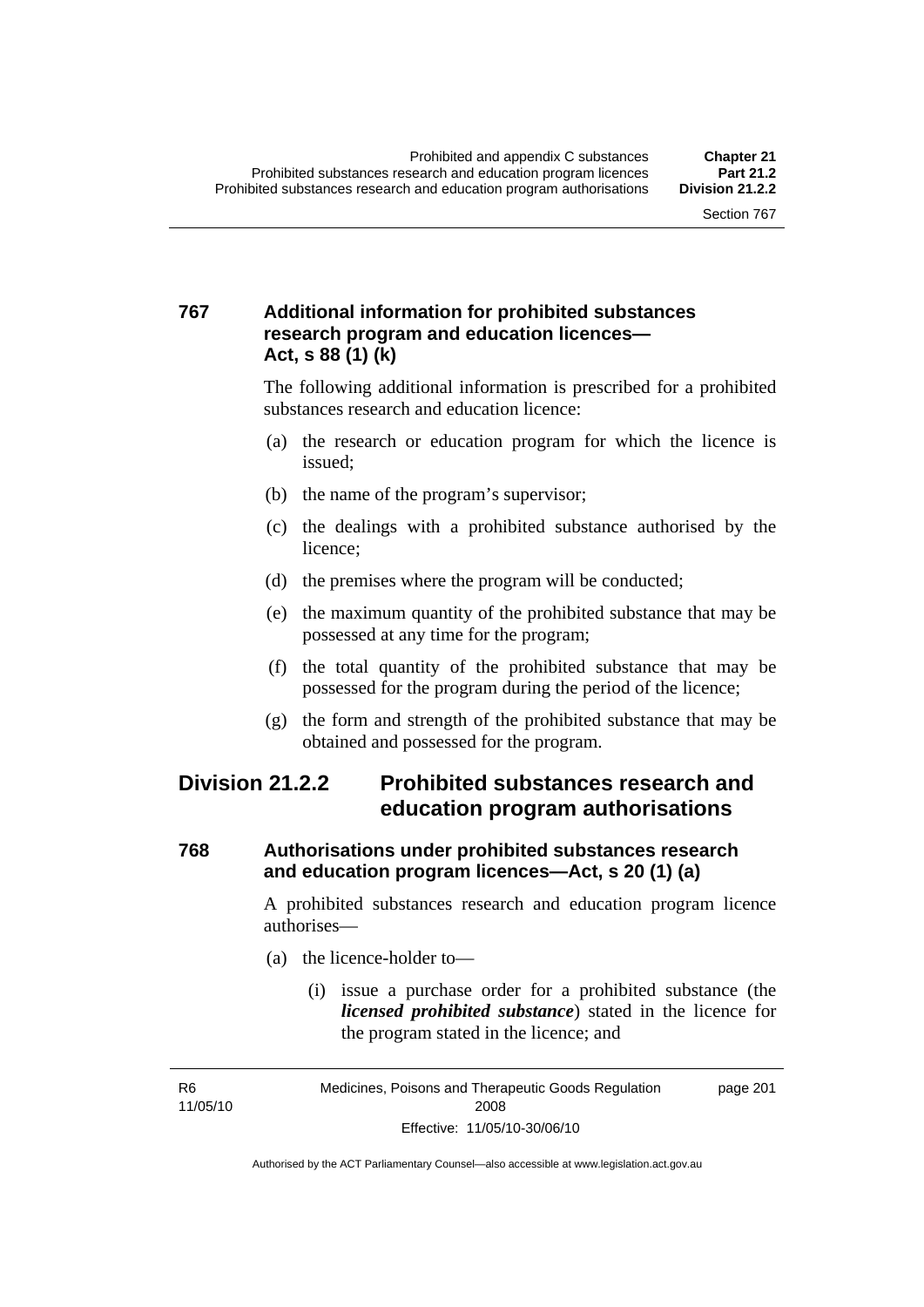| <b>Chapter 21</b> | Prohibited and appendix C substances                                |
|-------------------|---------------------------------------------------------------------|
| <b>Part 21.2</b>  | Prohibited substances research and education program licences       |
| Division 21.2.2   | Prohibited substances research and education program authorisations |
| Section 769       |                                                                     |

- (ii) obtain a licensed prohibited substance on a purchase order for the program; and
- (iii) possess a licensed prohibited substance for the program at the premises to which the licence relates; and
- (iv) supply a licensed prohibited substance to anyone taking part in the program for the program; and
- (b) the program supervisor, and anyone taking part in the program, to deal with the licensed prohibited substance as authorised by the licence at the premises stated in the licence.

#### **769 Authorisation condition for prohibited substances research and education program licences—Act, s 44 (1) (b) and (2) (b)**

A licence-holder's authorisation to obtain a prohibited substance under a prohibited substances research and education program licence is subject to the condition that the substance is obtained on a complying purchase order.

*Note* For licence conditions, see the Act, s 89.

page 202 Medicines, Poisons and Therapeutic Goods Regulation 2008 Effective: 11/05/10-30/06/10

R6 11/05/10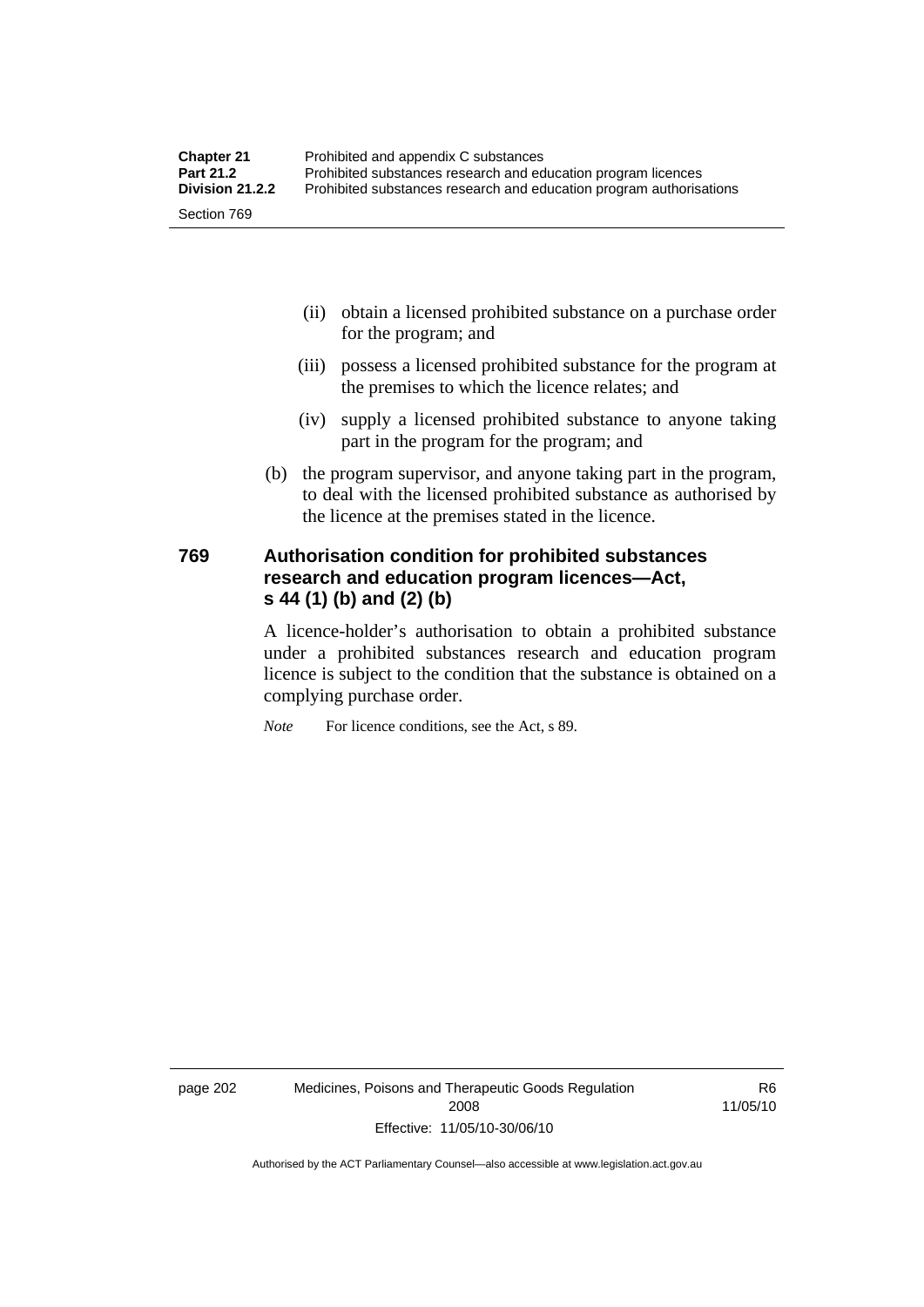### **Division 21.2.3 Other provisions—prohibited substances research and education program licences**

#### **770 Approvals of dealings for prohibited substances research and education program licences—Act, s 20 (1) (c)**

(1) In this section:

*relevant dealing*, with a prohibited substance for a prohibited substances research and education program licence, means any of the following:

- (a) obtaining the substance;
- (b) possessing the substance;
- (c) issuing a purchase order for the substance;
- (d) supplying the substance on a complying purchase order to the licence-holder.
- (2) The chief health officer may approve a person for a relevant dealing with a prohibited substance to which a prohibited substances research and education program licence relates.
- (3) An approval—
	- (a) must be in writing; and
	- (b) may be conditional; and
	- (c) may apply for a stated period or until a stated event happens.

page 203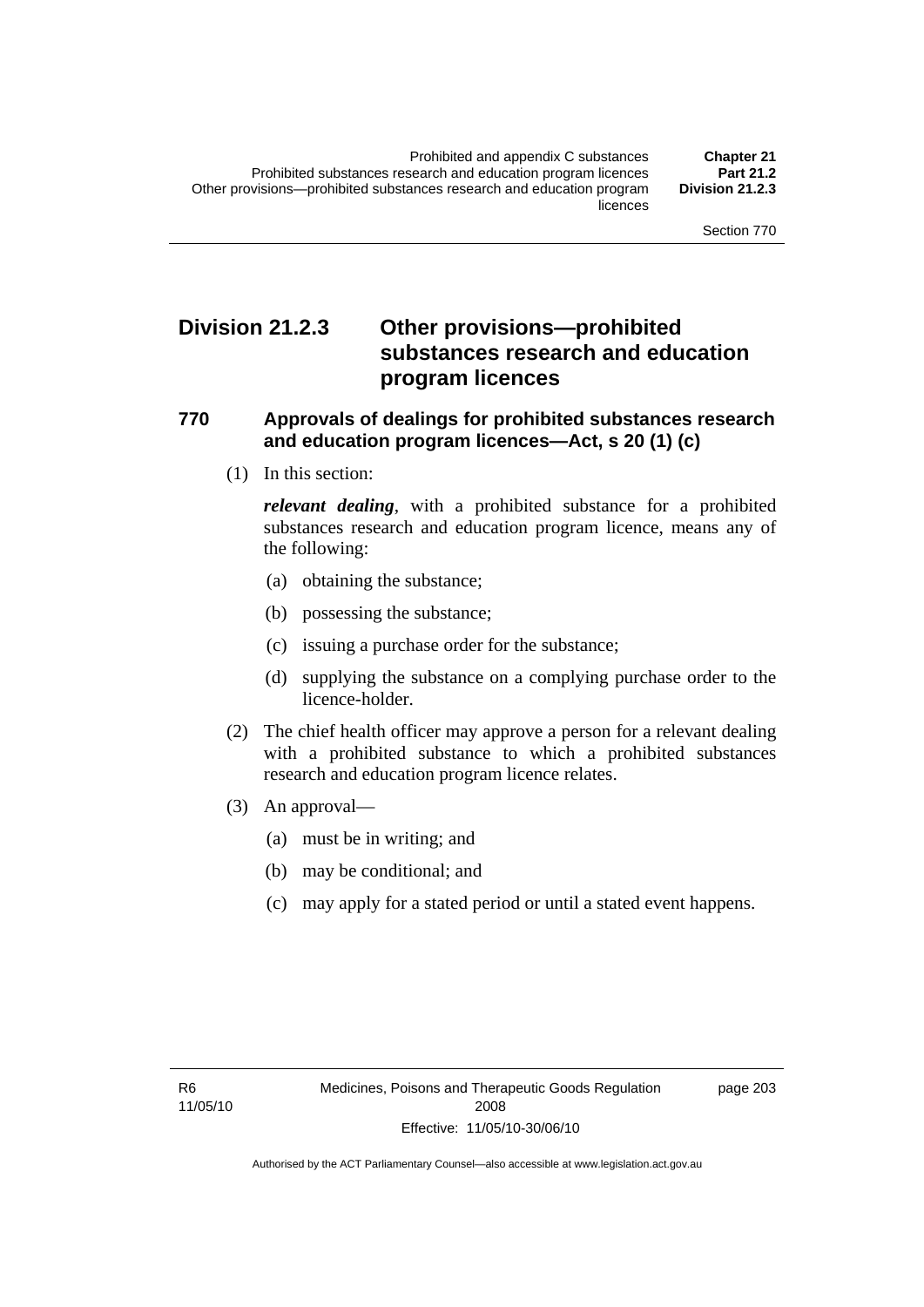### **771 Authorisation condition for approval-holders—Act, s 44 (1) (b) and (2) (b)**

An approval-holder's authorisation under section 770 is subject to the condition that the following are kept at the approval-holder's business premises or, if the chief health officer approves in writing another place, the place approved by the chief health officer, for at least 2 years after the day a prohibited substance is supplied:

- (a) the filled purchase order;
- (b) the record for section 773.

### **772 General requirements for prohibited substances purchase orders—Act, s 38 (2) (c)**

- (1) A purchase order for a prohibited substance must be—
	- (a) signed by the person (the *issuer*) issuing the order; and
		- *Note* The purchase order must be signed with the issuer's usual signature (see Act, dict, def *signs*).
	- (b) if the issuer amends the order—initialled and dated by the issuer beside the amendment.
- (2) A purchase order for a prohibited substance must include the following:
	- (a) the issuer's name and business address and telephone number;
	- (b) the issuer's authority to issue the order;
	- (c) the prohibited substance, and the form, strength and quantity of the substance, to be supplied on the order.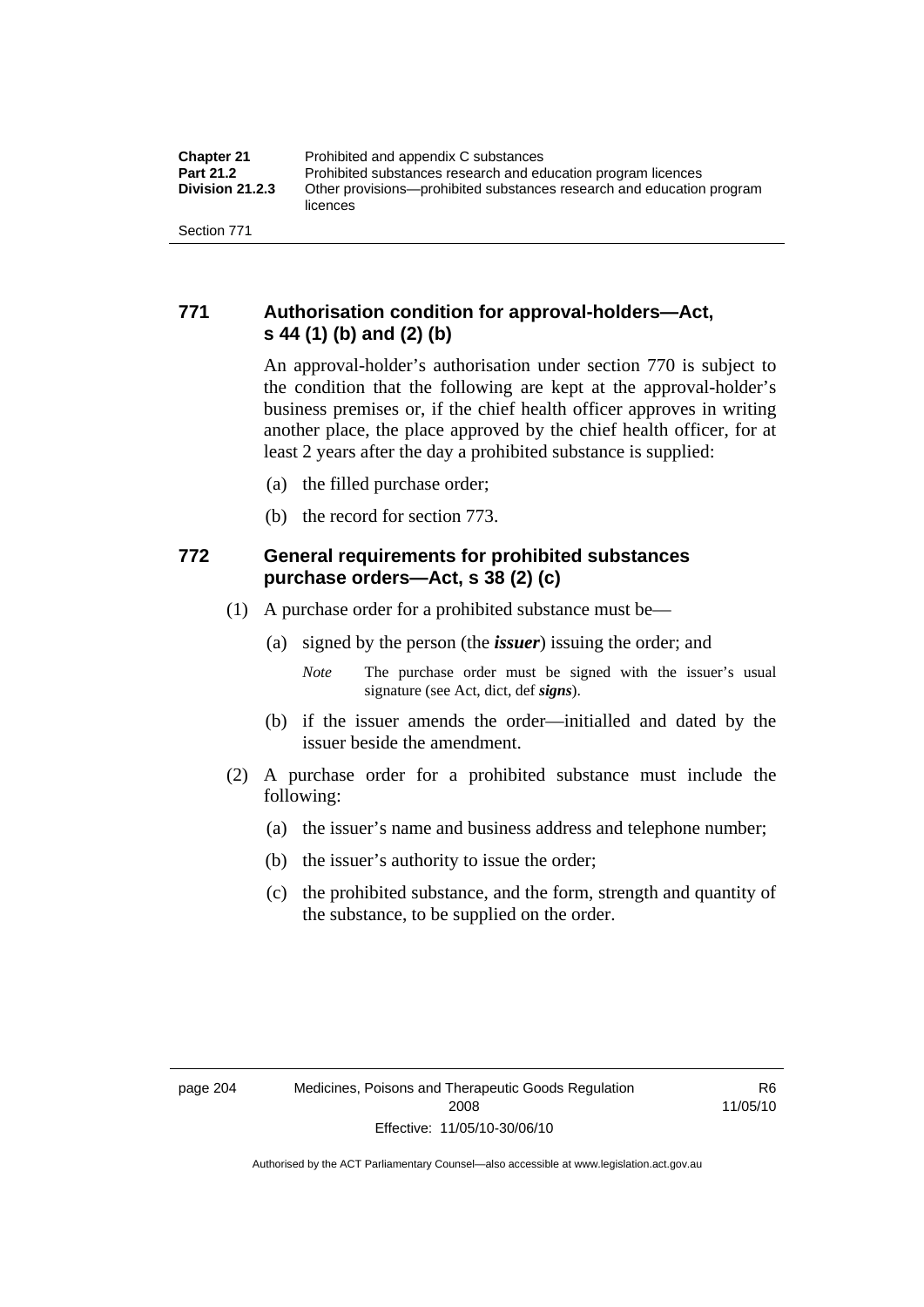### **773 Recording supply of prohibited substances on purchase orders**

A person who supplies a prohibited substance to someone else on a purchase order must make a written record of the following information:

- (a) the date of the order;
- (b) the issuer's authority to issue the order;
- (c) the name, and the business address and telephone number, of the person to whom the prohibited substance is supplied;
- (d) the date the order is supplied;
- (e) the prohibited substance, and the form, strength and quantity of the substance, supplied.

*Note Written* includes in electronic form (see Act, dict).

#### **774 Information for CHO about supplied prohibited substances research and education program licences— Act, s 31 (1) (a) (ii), (1) (b), (2) (a) (ii), (2) (b) and (4)**

- (1) This section applies if a person supplies a prohibited substance to a prohibited substances research and education program licence-holder.
- (2) The person must, not later than 7 days after the end of the month when the prohibited substance is supplied, give the chief health officer the following information in writing:
	- (a) the person's name, business address and telephone number;
	- (b) the name of the person who issued the supply authority;
	- (c) the date of the supply authority;
	- (d) the name and address of the person to whom the substance is supplied;

R6 11/05/10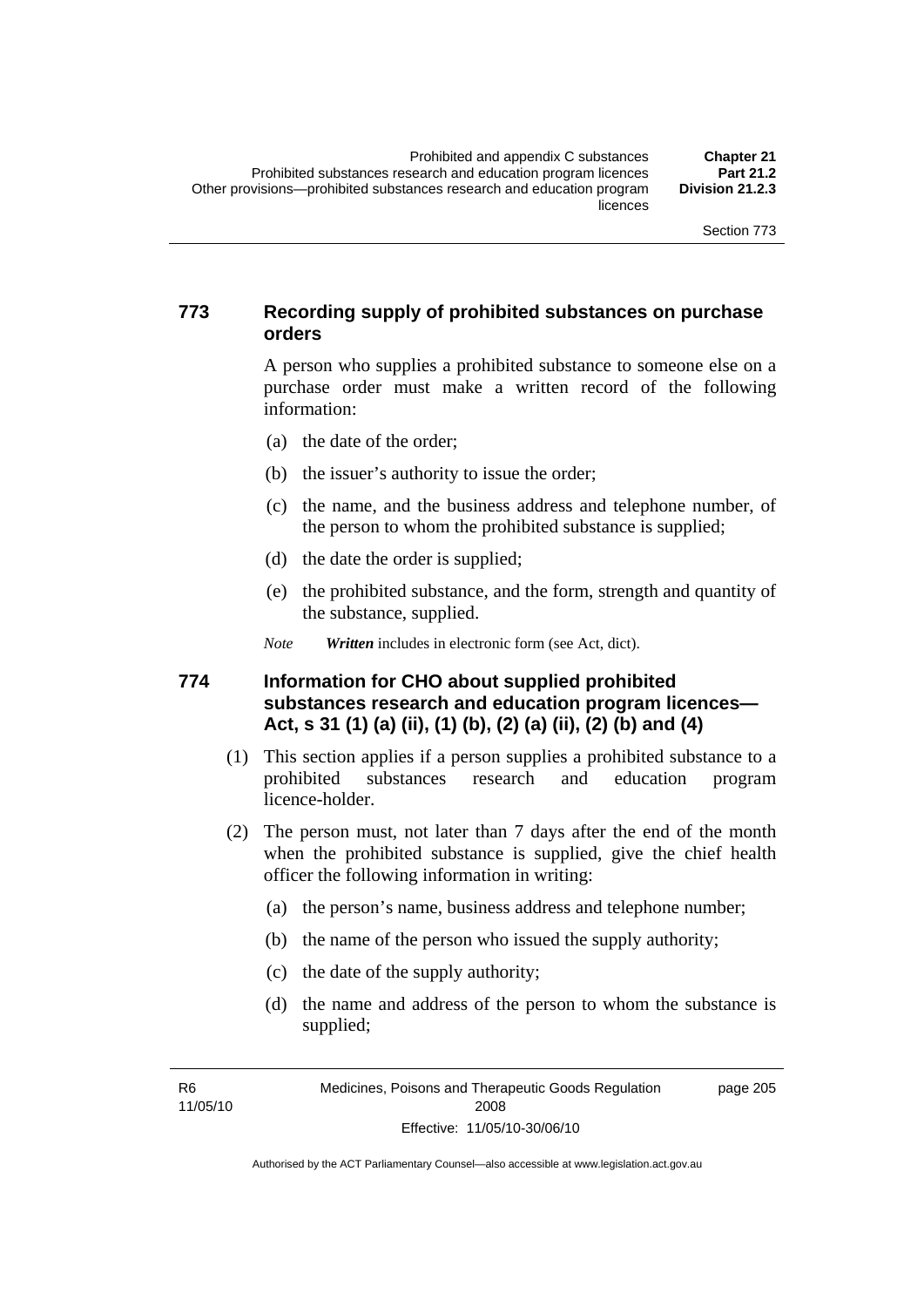| <b>Chapter 21</b> | Prohibited and appendix C substances                                              |
|-------------------|-----------------------------------------------------------------------------------|
| <b>Part 21.2</b>  | Prohibited substances research and education program licences                     |
| Division 21.2.3   | Other provisions—prohibited substances research and education program<br>licences |
| Section 774       |                                                                                   |

- (e) the date of supply;
- (f) the substance, and the form, strength and quantity of the substance, supplied.

page 206 Medicines, Poisons and Therapeutic Goods Regulation 2008 Effective: 11/05/10-30/06/10

R6 11/05/10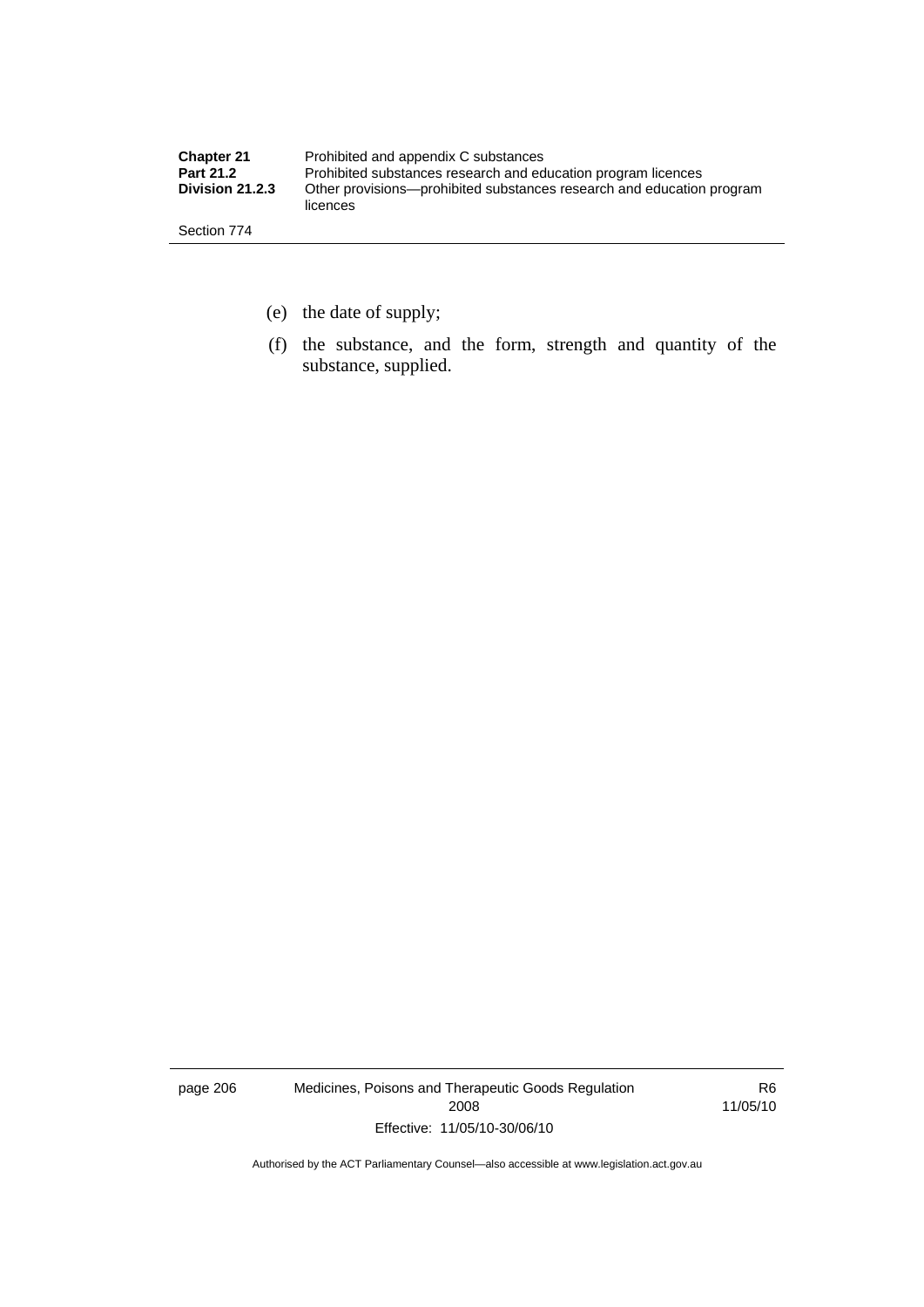### **Part 21.3 Prohibited substances registers**

### **775 Keeping of prohibited substances registers by certain people—Act, s 48 and s 50 (1) (b) and (2) (b)**

- (1) A person mentioned in table 775, column 2 who possesses a prohibited substance must keep a prohibited substances register.
- (2) A person to whom subsection (1) applies must keep a prohibited substances register for a prohibited substance at the place prescribed in table 775, column 3 for the person.

| column 1<br>item | column <sub>2</sub><br>prescribed person                                                             | column 3<br>place where register to be kept                  |
|------------------|------------------------------------------------------------------------------------------------------|--------------------------------------------------------------|
|                  | approved analyst                                                                                     | the analyst's laboratory                                     |
| 2                | medicines and poisons<br>inspector (other than<br>police officer)                                    | the place directed in writing by the<br>chief health officer |
| 3                | supervisor of program<br>under prohibited<br>substances research and<br>education program<br>licence | the premises where program is being<br>conducted             |

**Table 775 Keeping prohibited substances registers** 

#### **776 Form of prohibited substances registers—Act, s 49 (1) (b)**

- (1) Each page in a prohibited substances register must relate to a single form and strength of a prohibited substance.
- (2) If a prohibited substances register is kept electronically, a separate record must be used for each form and strength of prohibited substance kept.

R6 11/05/10 page 207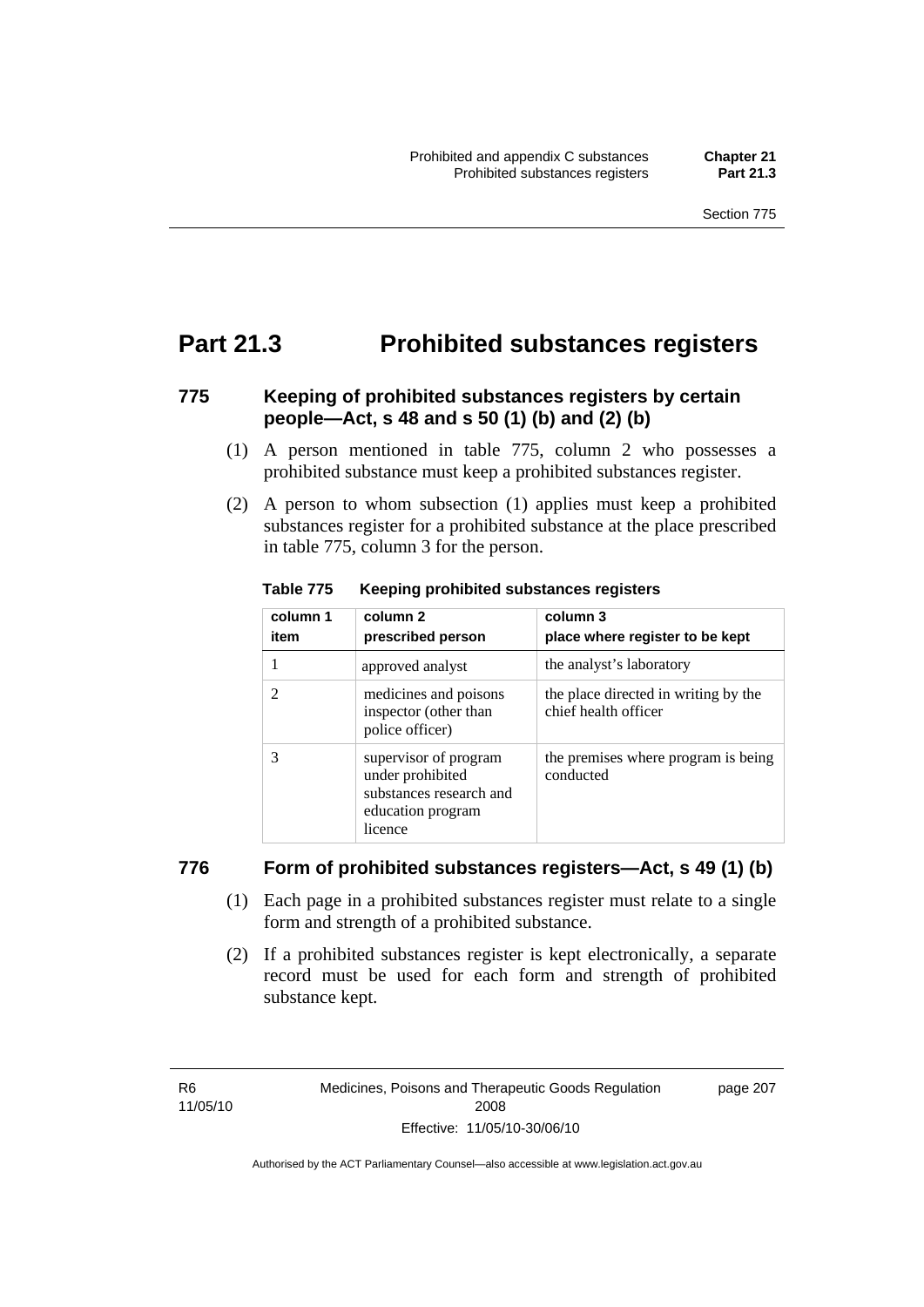Section 777

### **777 Making entries in prohibited substances registers— Act, s 51 (1) (b)**

- (1) The following details for a dealing with a prohibited substance are prescribed:
	- (a) the nature of the dealing;
	- (b) the date of the dealing;
	- (c) the prohibited substance, and the form, strength and quantity of the substance, dealt with;
	- (d) if the dealing is receiving the substance—the name and address of the supplier;
	- (e) if the dealing is supplying the substance—the name and address of the person to whom it is supplied;
	- (f) the quantity of the substance held after the dealing.
- (2) A dealing with a prohibited substance must be entered in the prohibited substances register the person must keep.

#### **778 Prescribed witnesses for discarding of prohibited substances—Act, s 54 (a) and (b)**

- (1) The following people are prescribed as witnesses in relation to the disposal of a prohibited substance:
	- (a) an approved analyst;
	- (b) a medicines and poisons inspector.

*Note Approved analyst*—see the dictionary.

- (2) However, a person mentioned in subsection (1) must not be a prescribed witness to the discarding of a prohibited substance if the person is—
	- (a) related to, a close friend of or employed by the person discarding the substance; or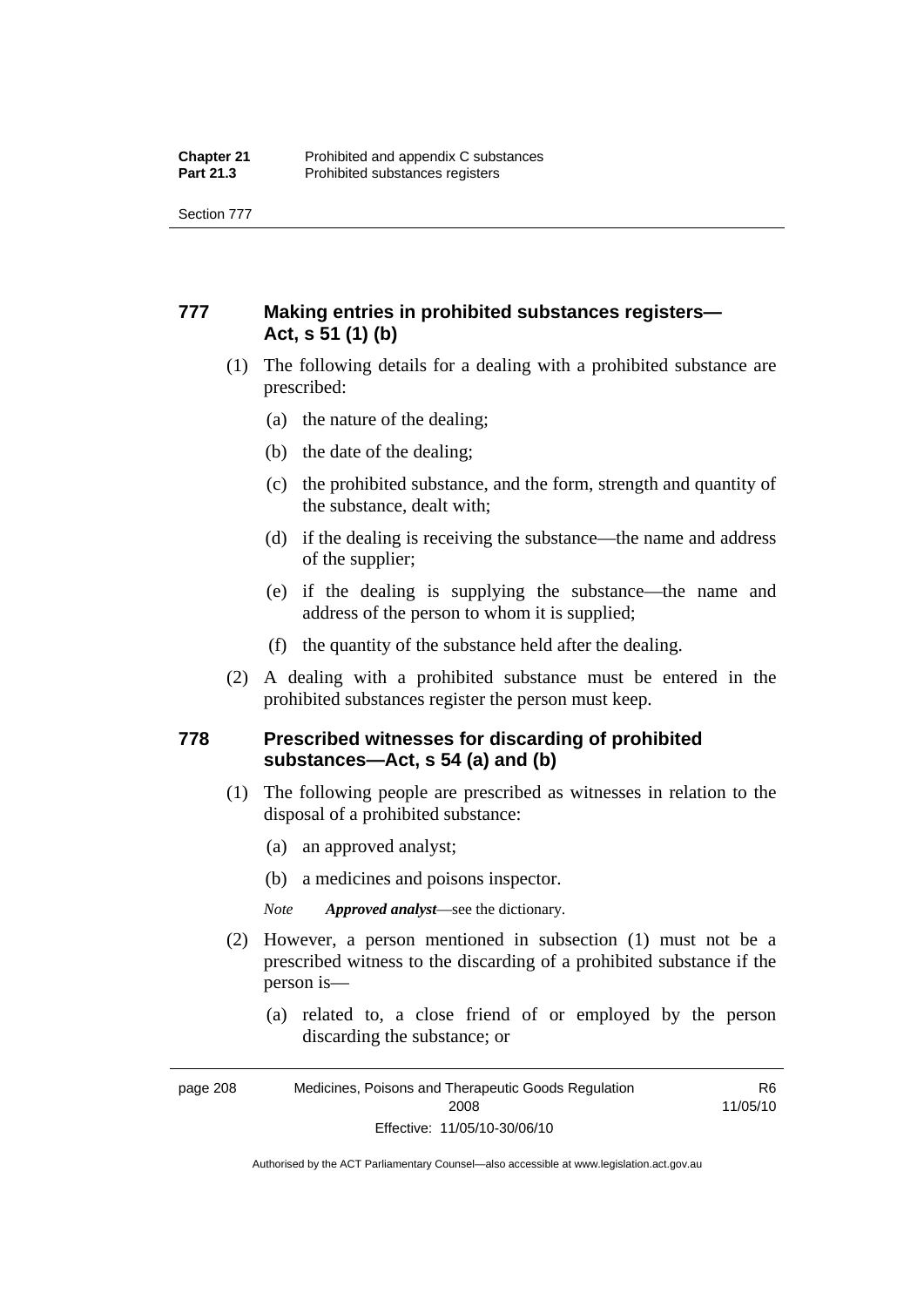- (b) the supervisor of the person discarding the substance; or
- (c) supervised by the person discarding the substance.

#### **779 Changes to entries in prohibited substances registers— Act, s 55 (2) (b)**

- (1) An entry in a paper-based prohibited substances register may be amended by the person who made the entry by—
	- (a) the person signing and dating a marginal note or footnote that gives the date of the amendment and the amended details; and
	- (b) if the entry relates to disposing of a prohibited substance—
		- (i) the amendment being witnessed by a person mentioned in section 743; and
		- (ii) the witness signing the amendment as witness.
- (2) An entry in an electronic prohibited substances register may be amended by the person who made the entry by the person attaching or linking, by electronic means, a document that includes—
	- (a) the person's signature, the date and the amended details; and
	- (b) if the entry relates to disposing of a prohibited substance—
		- (i) the amendment being witnessed by a person mentioned in section 743; and
		- (ii) the witness signing the amendment as witness.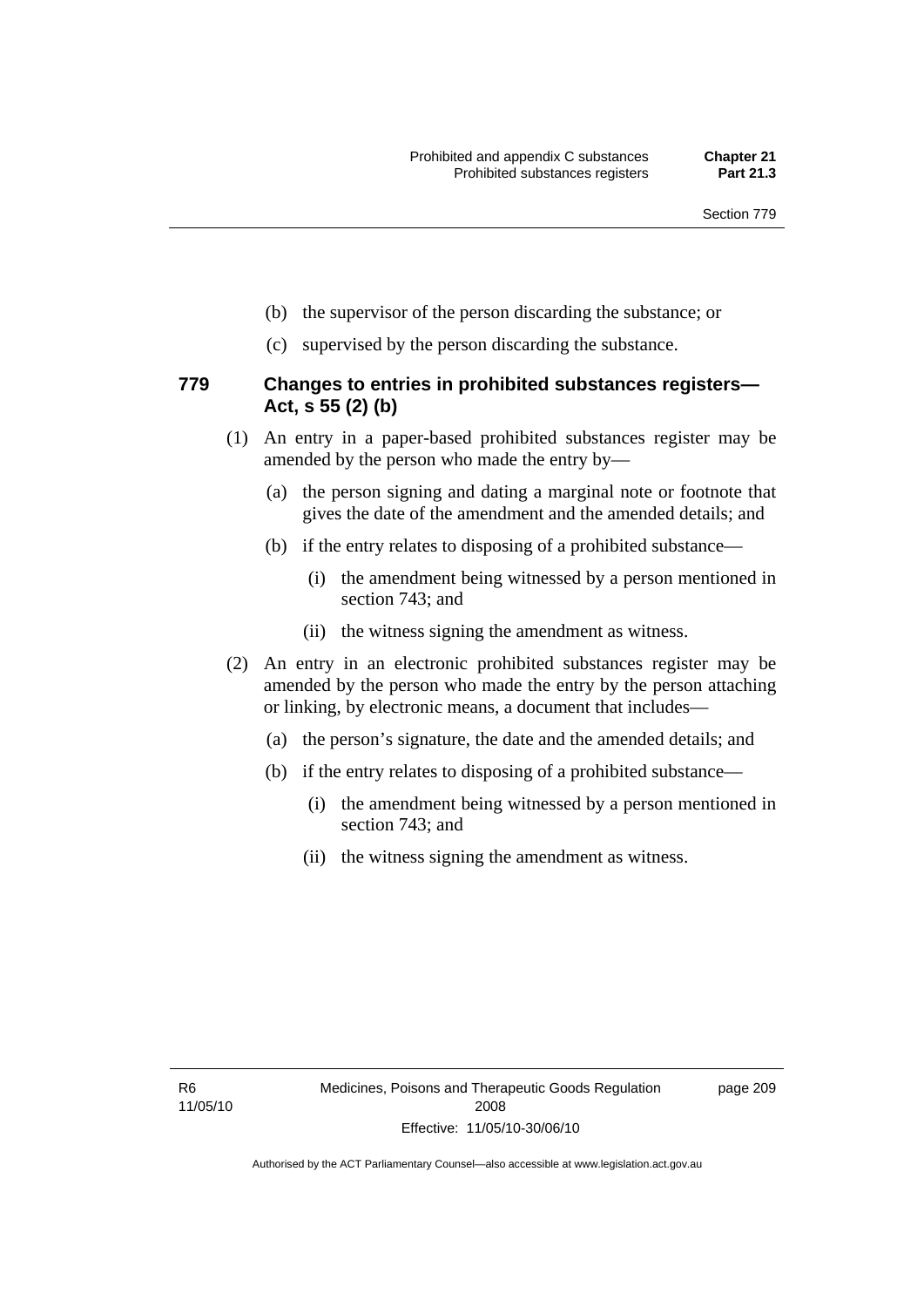#### **Chapter 22** Therapeutic goods

### **Chapter 22 Therapeutic goods**

#### **800 Definitions—ch 22**

In this chapter:

*optical device* means any of the following:

- (a) corrective contact lenses;
- (b) corrective lenses for spectacles;
- (c) non-corrective contact lenses commonly known as plano contact lenses.

*prescription*, in relation to an optical device, means a written direction (other than a purchase order) to a person who is authorised to supply the optical device to dispense the optical device.

#### **801 Prescribed regulated therapeutic goods—Act, s 14, def**  *regulated therapeutic good***, par (b)**

Optical devices are prescribed.

#### **802 Authorisation to supply optical devices—Act, s 74 (1) (b) and (2) (b)**

 (1) To the extent necessary to practise optometry and, if employed, within the scope of employment, an optometrist is authorised to supply optical devices on prescription issued by an optometrist or doctor.

*Note Supply* includes dispense (see Act, s 24).

 (2) To the extent necessary to practise as an optician and, if employed, within the scope of employment, an optician is authorised to supply optical devices on prescription issued by an optometrist or doctor.

R6 11/05/10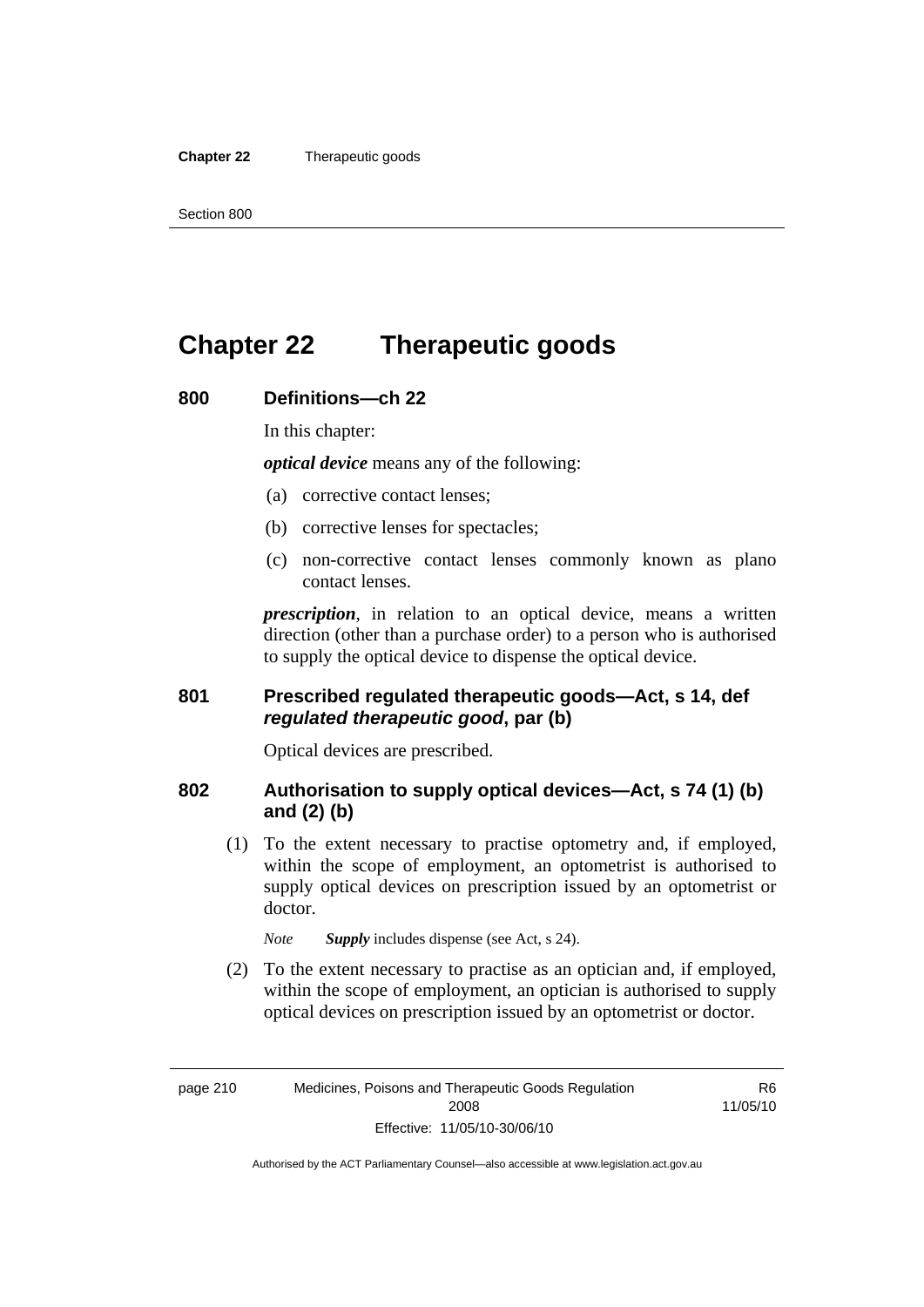(3) Within the scope of employment, an employee of an optometrist is authorised to sell and deliver optical devices supplied under subsection  $(1)$  or  $(2)$ .

#### **803 Authorisation conditions for supplying optical devices— Act, s 75 (1) (b)**

An optometrist's, and optician's, authorisation under section 802 in relation to optical devices is subject to the following conditions:

- (a) the optical devices are supplied on a written prescription by an optometrist or doctor;
- (b) if the prescription is for contact lenses (whether corrective or plano)—the prescription is issued not more than 1 year before the date the lenses are supplied;
- (c) if the prescription is for corrective lenses for spectacles—the prescription is issued not more than 2 years before the date the lenses are supplied.

page 211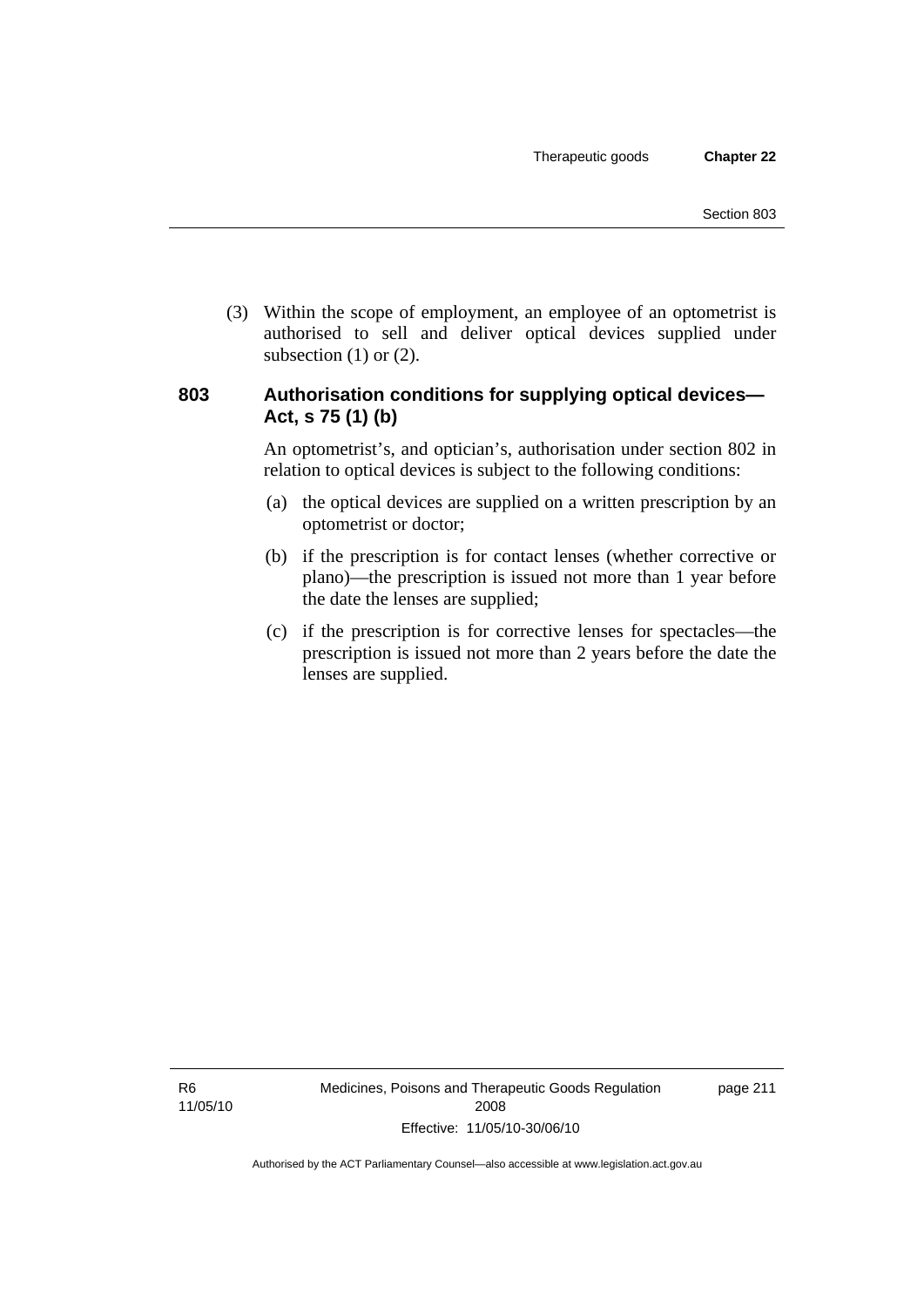# **Chapter 23 Notification and review of decisions**

### **850 Meaning of** *reviewable decision—***ch 23**

In this chapter:

*reviewable decision* means a decision mentioned in table 850, column 3 under a provision of this regulation mentioned in column 2 in relation to the decision.

| column 1 | column <sub>2</sub>        | column 3                                                                                                  | column 4                   |
|----------|----------------------------|-----------------------------------------------------------------------------------------------------------|----------------------------|
| item     | section                    | decision                                                                                                  | entity                     |
| 1        | $120(1)$ (h)               | refuse approval of other<br>premises                                                                      | applicant for<br>approval  |
| 2        | 130(e)                     | refuse approval of other<br>premises                                                                      | applicant for<br>approval  |
| 3        | 140(e)                     | refuse approval of other<br>premises                                                                      | applicant for<br>approval  |
| 4        | 150(1)(c)                  | refuse approval of other<br>premises                                                                      | applicant for<br>approval  |
| 5        | 160(f)                     | refuse approval of other<br>premises                                                                      | applicant for<br>approval  |
| 6        | 171(d)                     | refuse approval of other<br>premises                                                                      | applicant for<br>approval  |
| 7        | 175(1)(a)(ii)<br>and $(b)$ | amend pseudoephedrine<br>record in way other than in<br>accordance with<br>application/refuse application | applicant for<br>amendment |
| 8        | 252(1)(d)                  | refuse approval of other<br>premises                                                                      | applicant for<br>approval  |

#### **Table 850 Reviewable decisions—chief health officer**

page 212 Medicines, Poisons and Therapeutic Goods Regulation 2008 Effective: 11/05/10-30/06/10

R6 11/05/10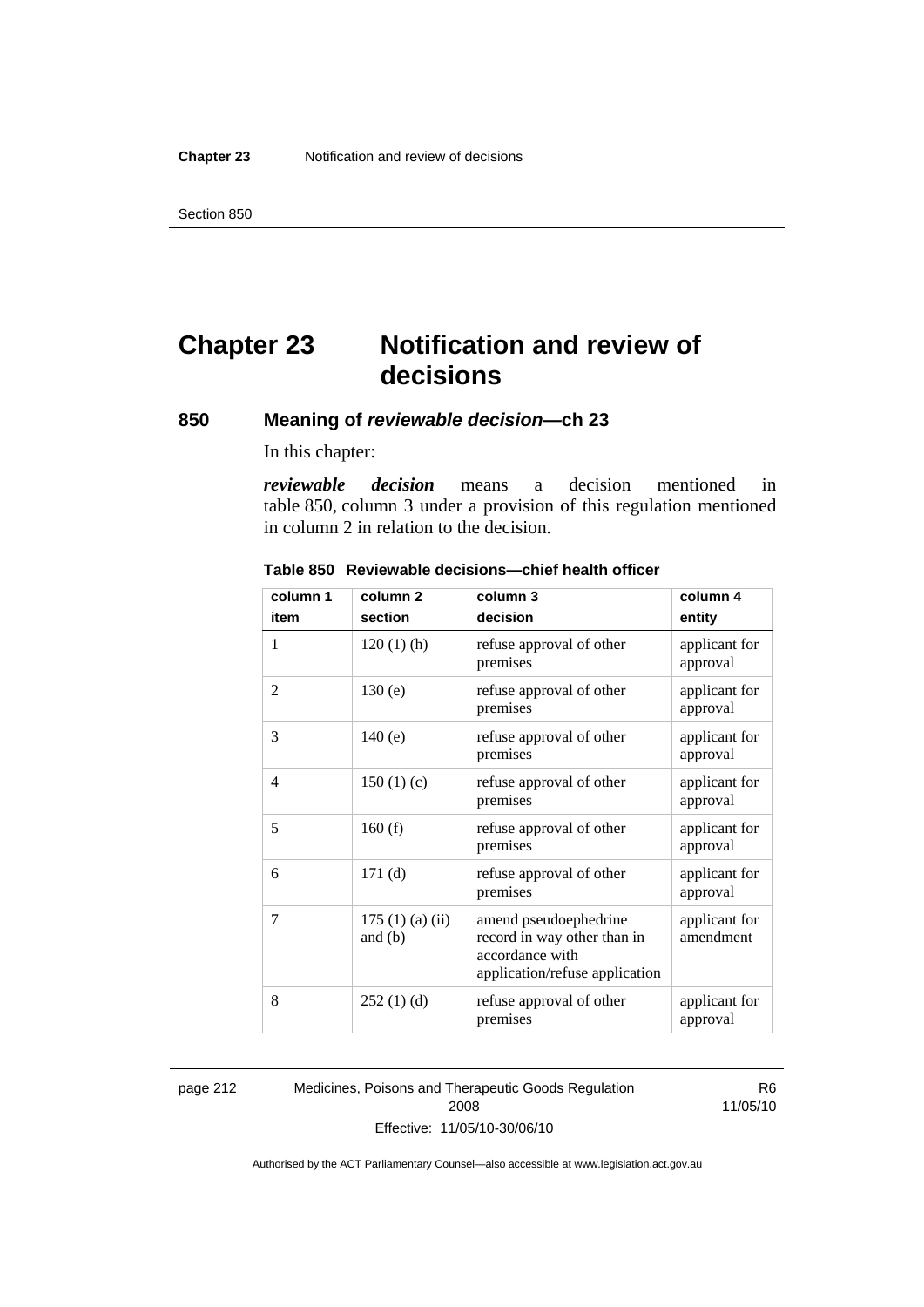page 213

| column 1<br>item | column <sub>2</sub><br>section | column <sub>3</sub><br>decision                                                              | column 4<br>entity        |
|------------------|--------------------------------|----------------------------------------------------------------------------------------------|---------------------------|
| 9                | 531(2)                         | refuse approval to store a<br>controlled medicine in a safe<br>or strongroom                 | applicant for<br>approval |
| 10               | 616(1)                         | refuse approval of nominated<br>individual for medicines<br>wholesales licence               | applicant for<br>licence  |
| 11               | 676(f)                         | refuse approval of other<br>premises                                                         | applicant for<br>approval |
| 12               | 686(f)                         | refuse approval of other<br>premises                                                         | applicant for<br>approval |
| 13               | 706 (1)                        | refuse approval of nominated<br>individual for dangerous<br>poisons manufacturers<br>licence | applicant for<br>licence  |
| 14               | 716(1)                         | refuse approval of nominated<br>individual for dangerous<br>poisons suppliers licence        | applicant for<br>licence  |
| 15               | 771                            | refuse approval of other<br>premises                                                         | applicant for<br>approval |

*Note* For ACAT review of other decisions in relation to licences, see the Act, ch 9 and sch 1.

#### **851 Reviewable decision notices**

If a person makes a reviewable decision, the person must give a reviewable decision notice to each entity mentioned in table 850, column 4 in relation to the decision.

- *Note 1* The person must also take reasonable steps to give a reviewable decision notice to any other person whose interests are affected by the decision (see *ACT Civil and Administrative Tribunal Act 2008*, s 67A).
- *Note* 2 The requirements for reviewable decision notices are prescribed under the *ACT Civil and Administrative Tribunal Act 2008*.

R6 11/05/10 Medicines, Poisons and Therapeutic Goods Regulation 2008 Effective: 11/05/10-30/06/10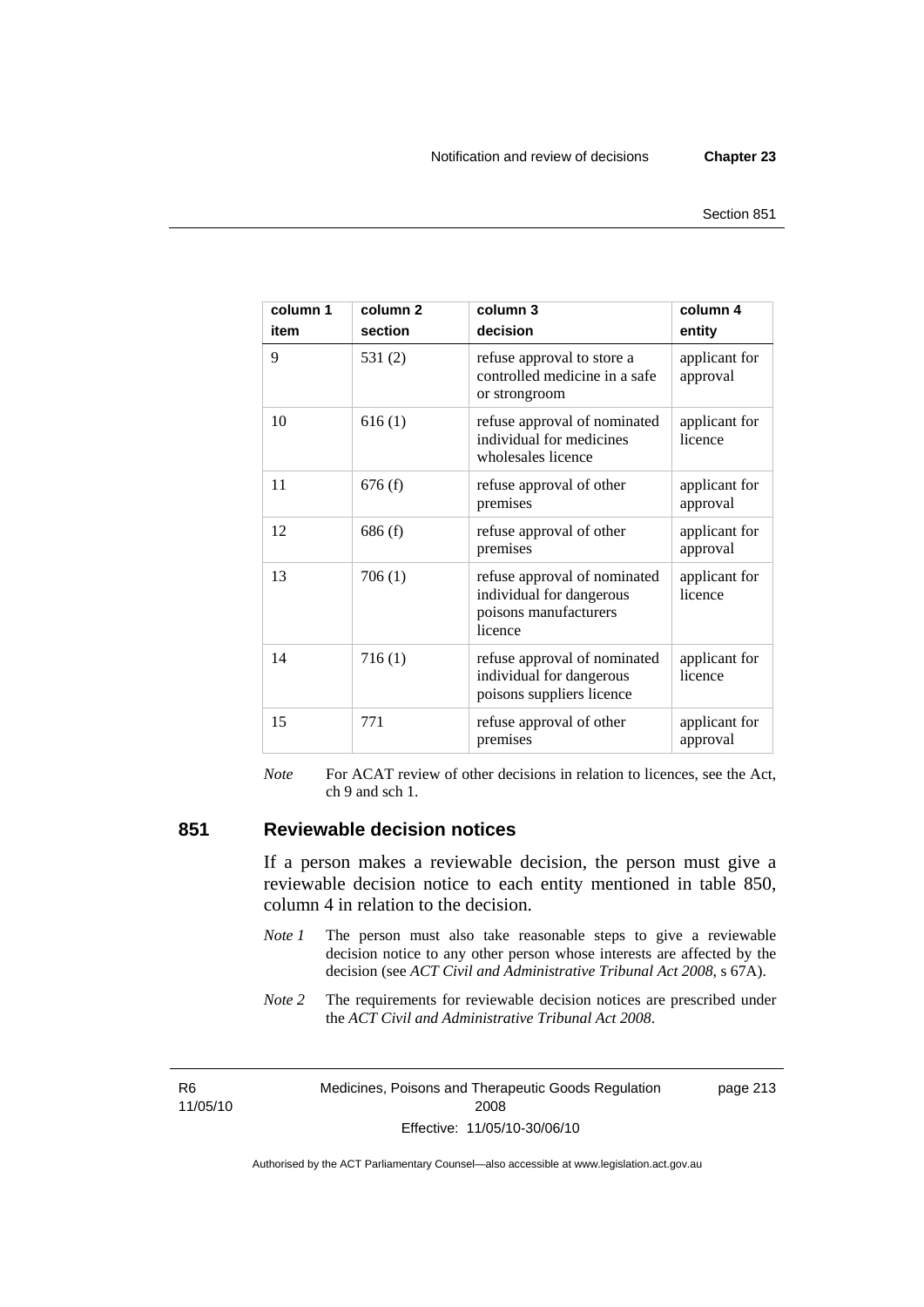#### **852 Applications for review**

The following may apply to the ACAT for a review of a reviewable decision:

- (a) an entity mentioned in table 850, column 4 in relation to the decision;
- (b) any other person whose interests are affected by the decision.
- *Note* If a form is approved under the *ACT Civil and Administrative Tribunal Act 2008* for the application, the form must be used.

page 214 Medicines, Poisons and Therapeutic Goods Regulation 2008 Effective: 11/05/10-30/06/10

R6 11/05/10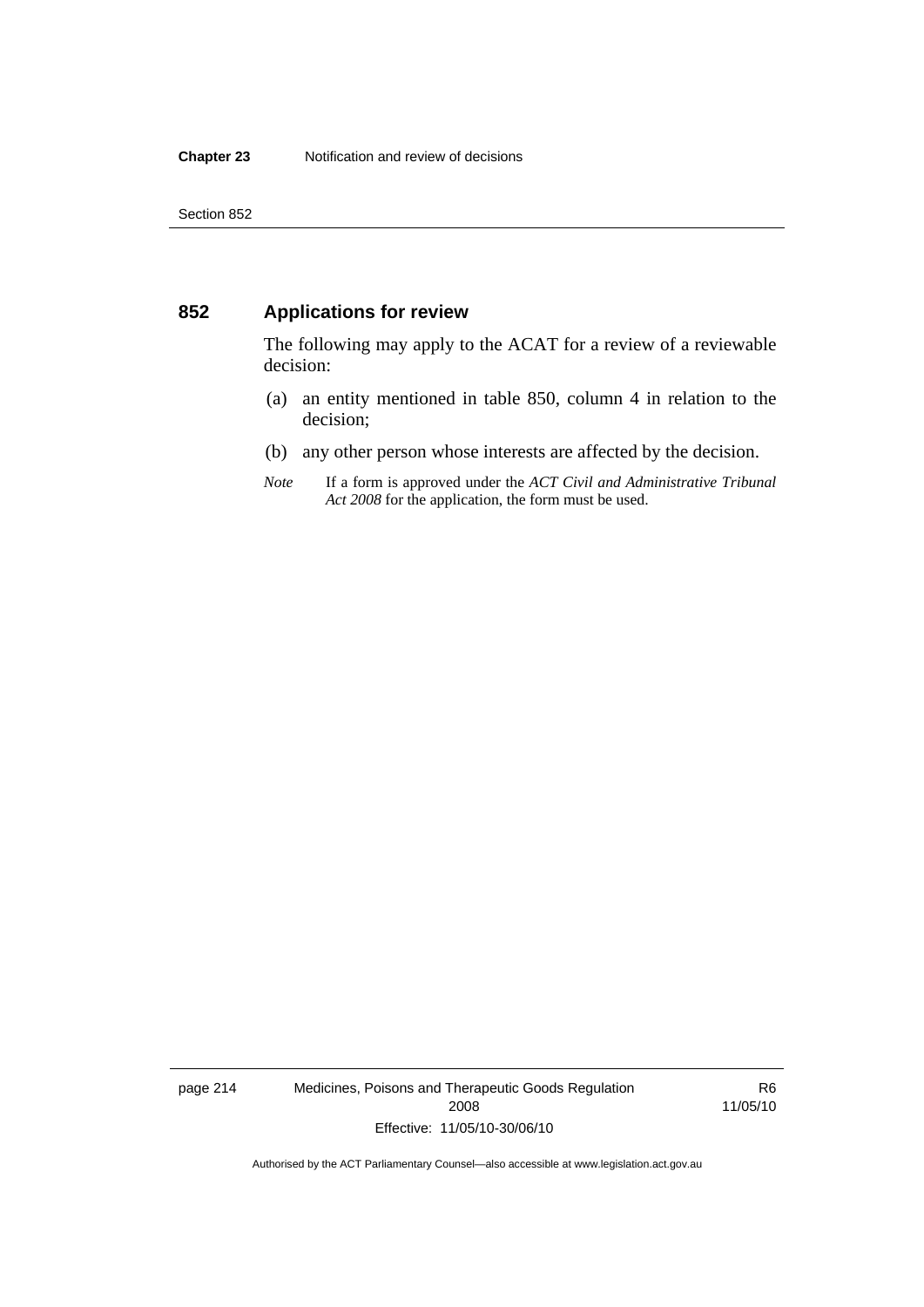### **Chapter 24 Miscellaneous**

### **860 Authorisations for public employees—Act, s 26 (1) (b), (2) (b), s 35 (1) (b), (2) (b) and s 36 (b)**

 (1) This section applies to a public employee who is exercising a function under the Act.

- (2) To the extent necessary to exercise the function and within the scope of employment, the public employee is authorised to do any of the following:
	- (a) obtain a regulated substance;
	- (b) possess a regulated substance;
	- (c) supply a regulated substance or regulated therapeutic good to a person for discarding if the person is authorised to obtain the substance or good;

#### **Example—person authorised to obtain**

a person who holds an environmental authorisation for the disposal of the substance (see, eg s 693)

- *Note* An example is part of the regulation, is not exhaustive and may extend, but does not limit, the meaning of the provision in which it appears (see Legislation Act, s 126 and s 132).
- (d) supply a regulated substance or regulated therapeutic good, for law enforcement purposes, to—
	- (i) someone else who is authorised to obtain the substance or good; or
	- (ii) a law enforcement officer.

*Note Public employee*—see the Legislation Act, dictionary, pt 1.

R6 11/05/10

*Note Function* includes authority, duty and power (see Legislation Act, dict, pt 1).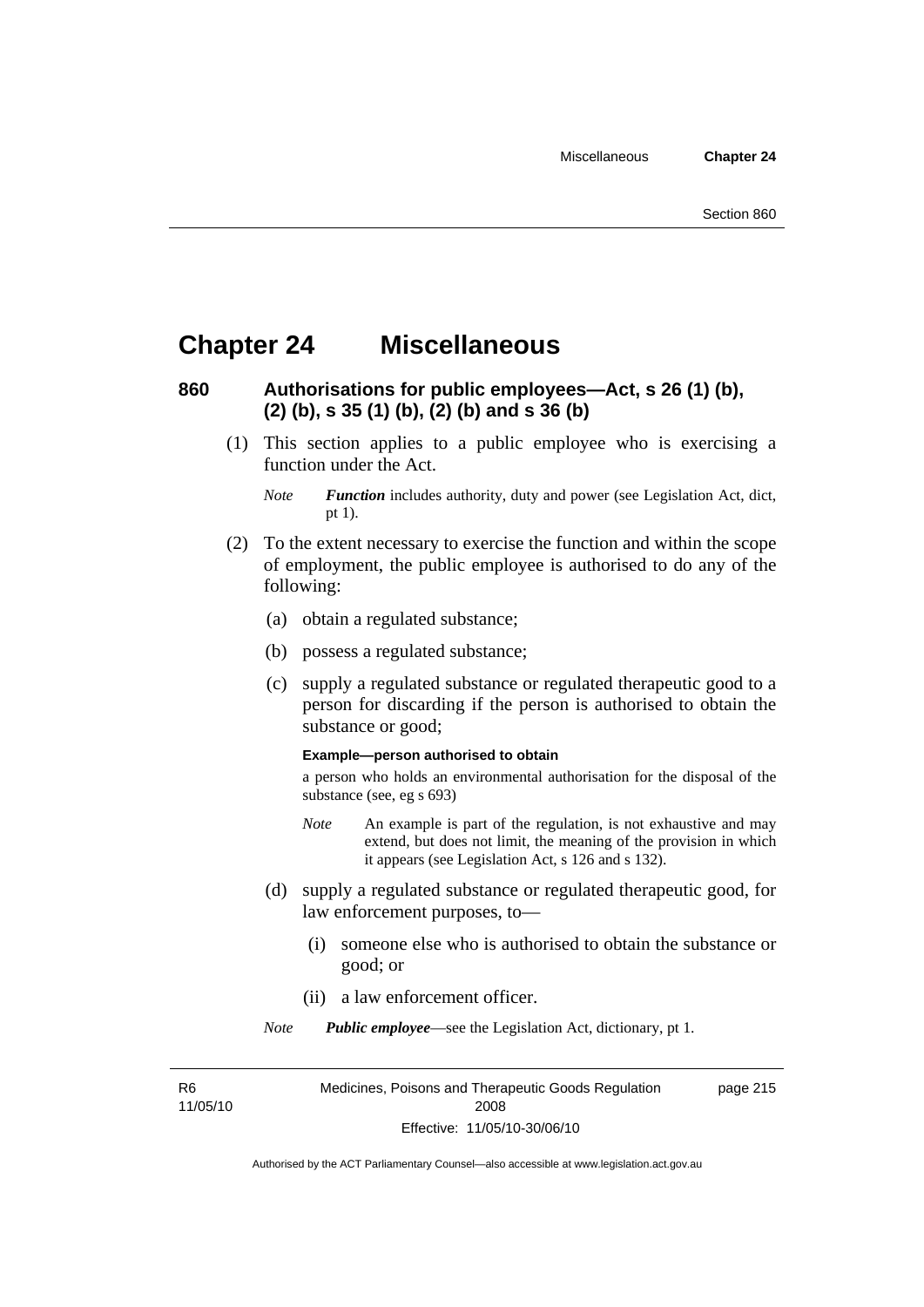#### **Chapter 24** Miscellaneous

(3) In this section:

*law enforcement officer*—see the Criminal Code, section 700.

#### **861 Other authorisations for public employees— Act, s 20 (1) (a), (2) (a) and s 74 (1) (b)**

- (1) A public employee is authorised to deal with a regulated substance, or regulated therapeutic good, in accordance with a permit issued by the chief health officer to the employee.
- (2) The permit must be in writing and include the following information:
	- (a) the dealings with regulated substances or regulated therapeutic goods authorised by the permit;
	- (b) the regulated substances or regulated therapeutic goods to which the permit relates;
	- (c) the public employee or employees authorised under the permit;
	- (d) any condition included in the permit by the chief health officer to which the permit is subject;
	- (e) a unique identifying number;
	- (f) when the permit ends.
- (3) For subsection (2) (c), the permit may identify a public employee authorised under the permit by—
	- (a) naming the employee; or
	- (b) nominating the occupant of a position (however described), at a particular time or from time to time.

R6 11/05/10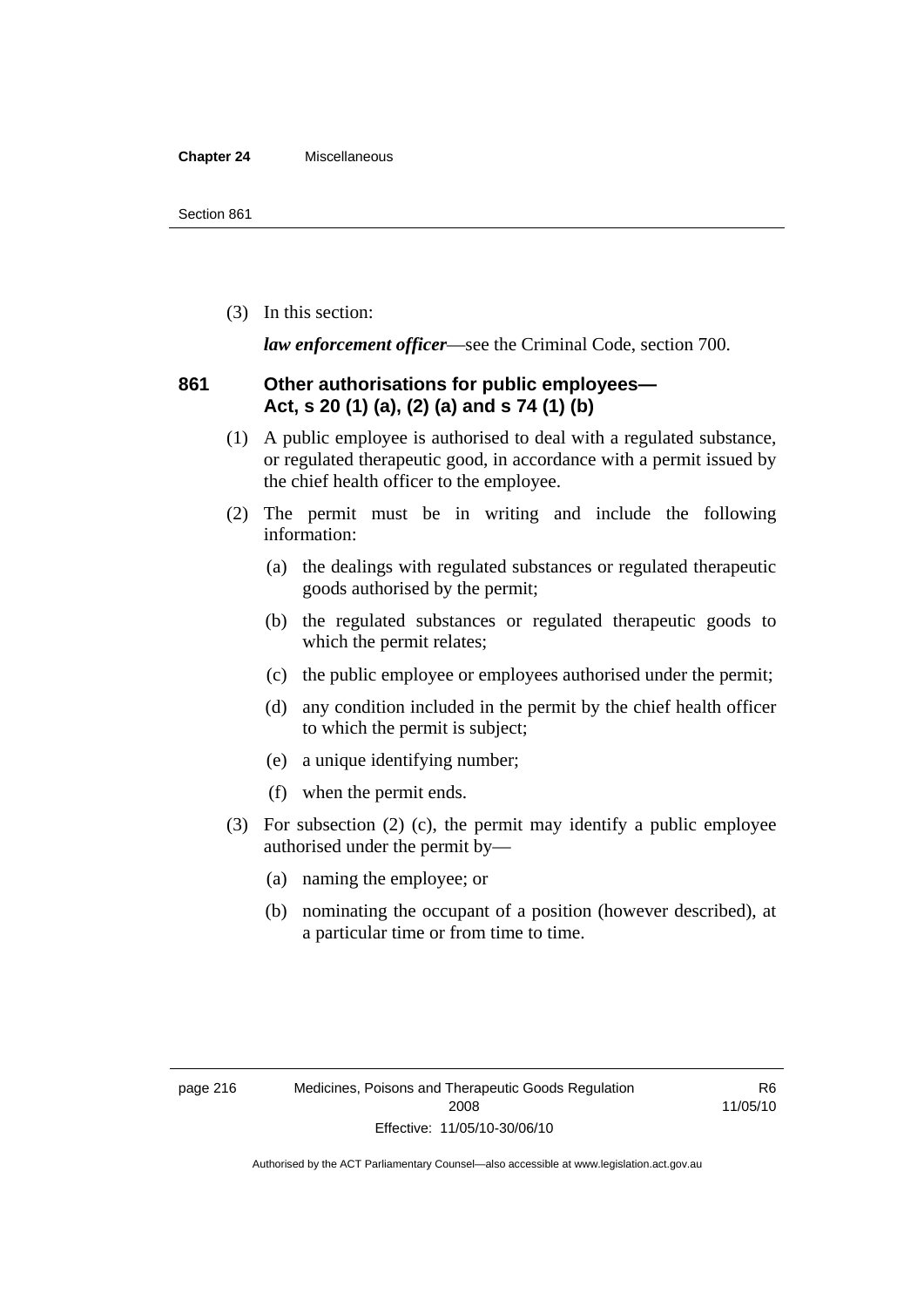### **862 Certain containers not to be used for human-use substances—Act, s 63 (1) (b)**

A container of a kind mentioned in the medicines and poisons standard, paragraph 21, 22 or 23 is prescribed.

### **863 Displacement of Legislation Act, s 47 (6)**

The Legislation Act, section 47 (6) does not apply to AS/NZS ISO 8124.3:2003 (*Safety of toys - Migration of certain elements*).

- *Note 1* The text of an applied, adopted or incorporated instrument, whether applied as in force at a particular time or from time to time, is taken to be a notifiable instrument if the operation of the Legislation Act, s 47 (5) or (6) is not disapplied (see s 47 (7)).
- *Note 2* A reference to an Act includes a reference to the statutory instruments made or in force under the Act, including any regulation (see Legislation Act, s 104).

R6 11/05/10 Medicines, Poisons and Therapeutic Goods Regulation 2008 Effective: 11/05/10-30/06/10

page 217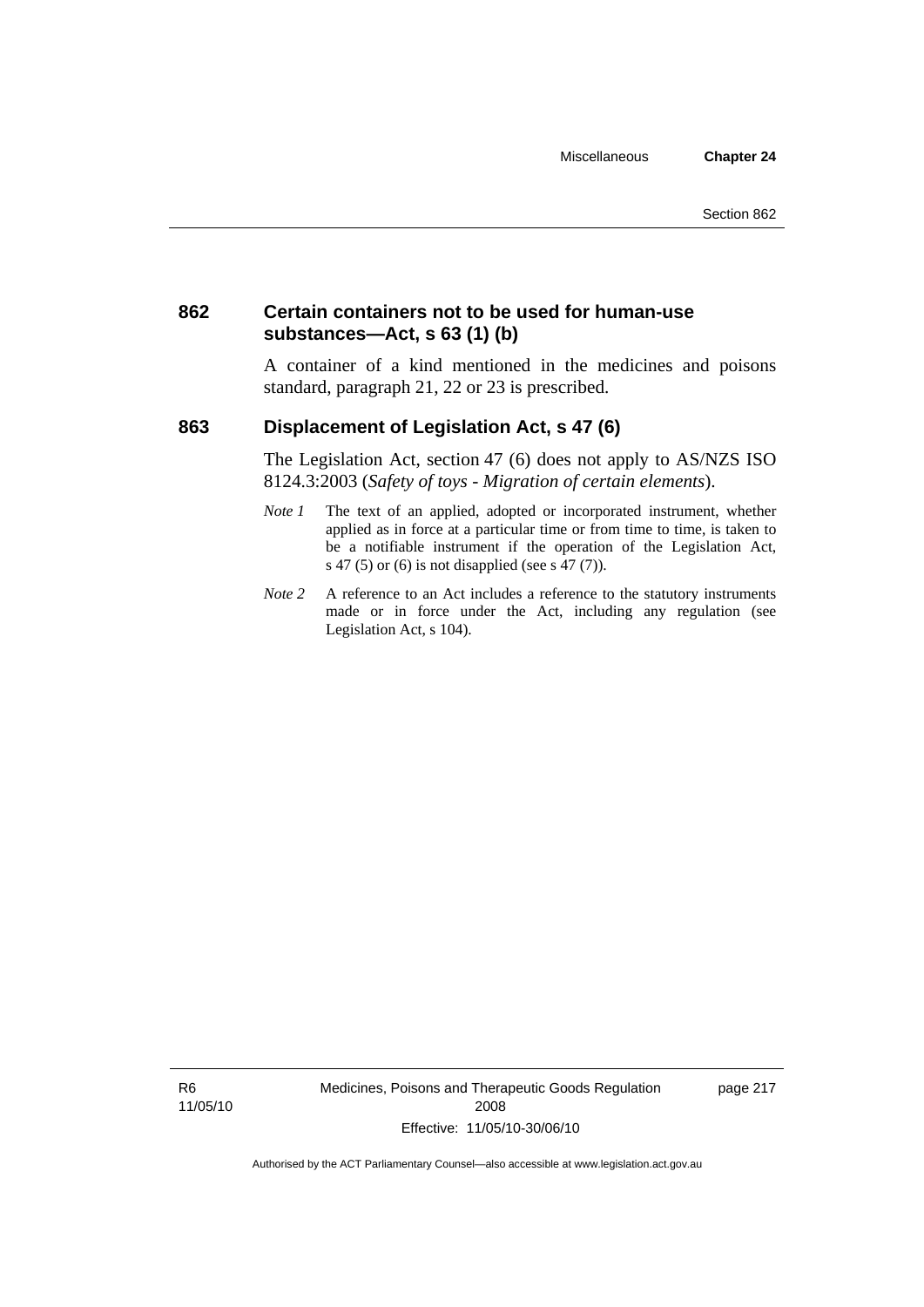**Chapter 31** Modification of Act

### **Chapter 31 Modification of Act**

#### **1100 Modification of Act, ch 14—Act, s 501 (2)**

The Act, chapter 14 applies as if the following section were inserted:

#### **'552 Modification—Crimes Act 1900**

- (1) The *Crimes Act 1900* is modified as set out in the *Medicines, Poisons and Therapeutic Goods Regulation 2008*, schedule 10.
- (2) This section expires on the day the *Medicines, Poisons and Therapeutic Goods Regulation 2008*, chapter 31 expires.'

#### **1110 Expiry—ch 31**

This chapter and schedule 10 expire on the day the *Medicines, Poisons and Therapeutic Goods Act 2008*, chapter 14 expires.

page 218 Medicines, Poisons and Therapeutic Goods Regulation 2008 Effective: 11/05/10-30/06/10

R6 11/05/10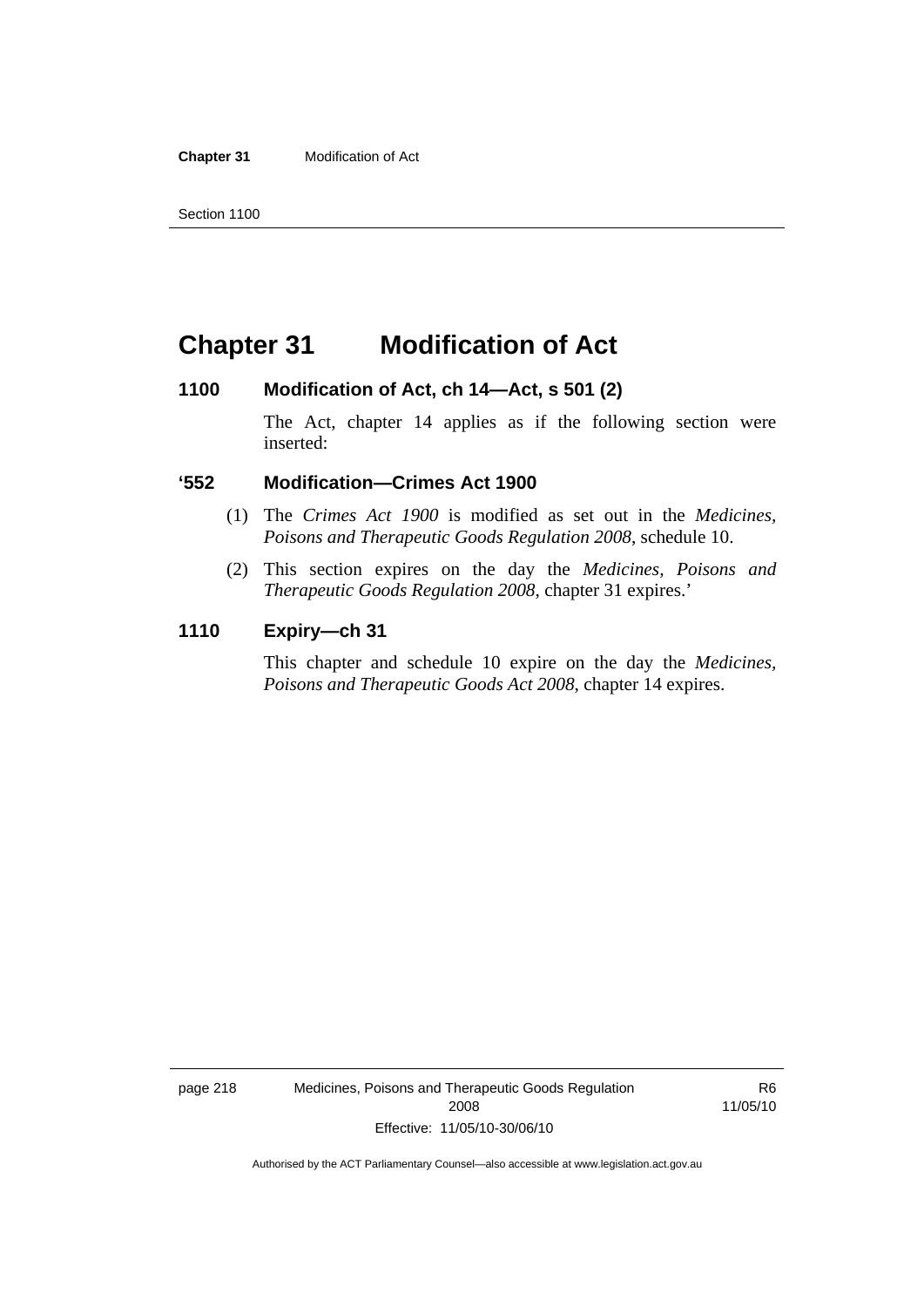# **Schedule 1 Medicines—health-related occupations authorisations**

(see s 30, s 50, s 60, s 110, s 350, s 370 and s 380)

# **Part 1.1 Ambulance services and officers**

| column 1 | column 2                                                                                    | column 3                                                               |
|----------|---------------------------------------------------------------------------------------------|------------------------------------------------------------------------|
| item     | person authorised                                                                           | authorisation                                                          |
| 1        | ambulance officer employed by<br>Commonwealth, Territory or                                 | within scope of employment, do any of<br>the following:                |
|          | State                                                                                       | obtain medicines;<br>(a)                                               |
|          |                                                                                             | (b)<br>possess medicines;                                              |
|          |                                                                                             | (c)<br>administer medicines.                                           |
| 2        | person in charge of ambulance<br>service operated by<br>Commonwealth, Territory or<br>State | within scope of employment, do any of<br>the following:                |
|          |                                                                                             | issue purchase orders for medicines;<br>(a)                            |
|          |                                                                                             | obtain medicines mentioned in<br>(b)<br>par(a);                        |
|          |                                                                                             | possess medicines mentioned in<br>(c)<br>par(a);                       |
|          |                                                                                             | (d)<br>supply medicines to ambulance<br>officers in ambulance service. |

R6 11/05/10 Medicines, Poisons and Therapeutic Goods Regulation 2008 Effective: 11/05/10-30/06/10

page 219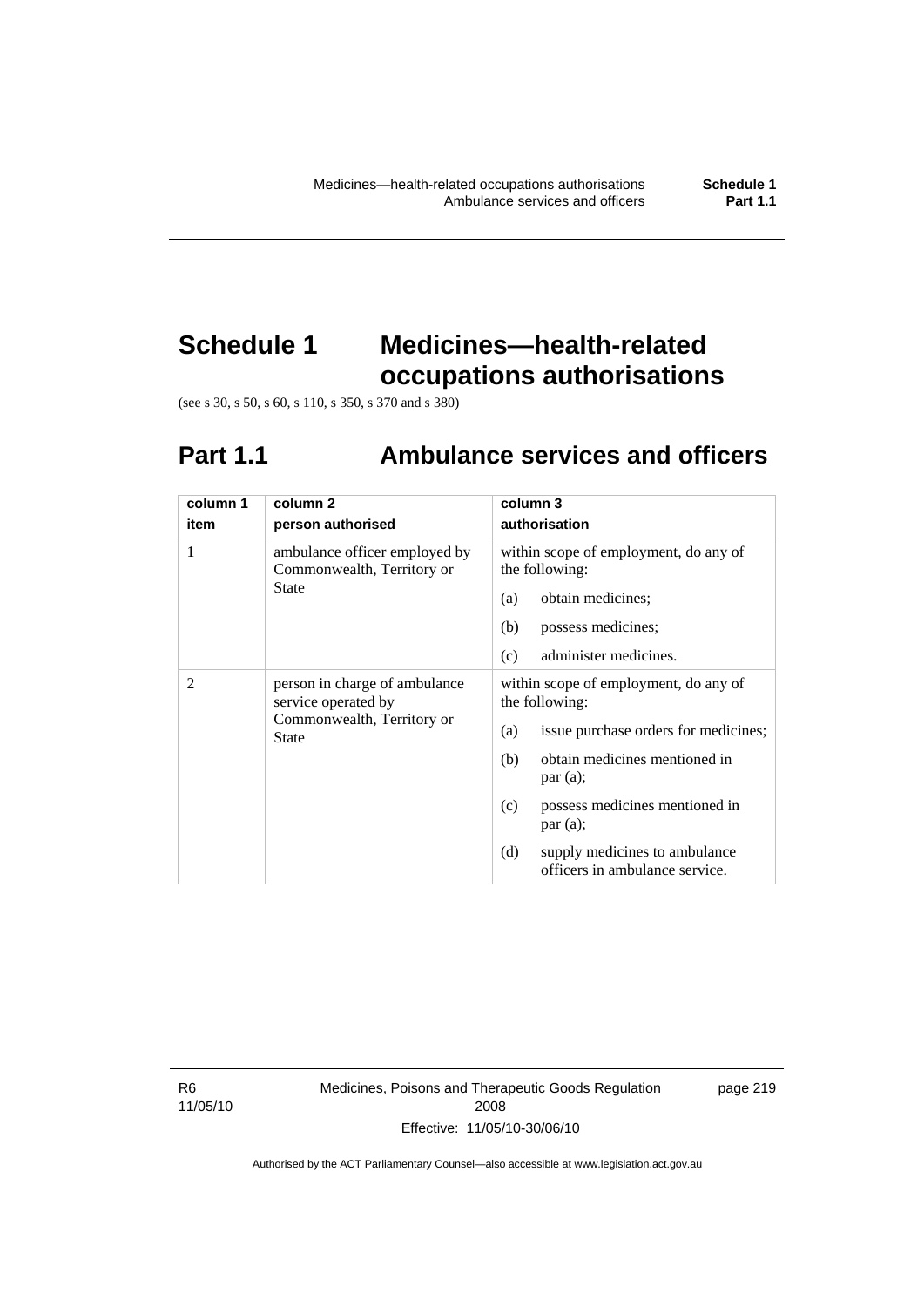## **U Part 1.2 Dentists, dental hygienists and dental therapists**

| column 1 | column 2          | column 3                                                                                                                       |
|----------|-------------------|--------------------------------------------------------------------------------------------------------------------------------|
| item     | person authorised | authorisation                                                                                                                  |
|          | dentist           | to the extent necessary to practise dentistry<br>and, if employed, within the scope of<br>employment, do any of the following: |
|          |                   | is sue purchase orders and requisitions<br>(a)<br>for medicines:                                                               |
|          |                   | obtain medicines;<br>(b)                                                                                                       |
|          |                   | possess medicines;<br>(c)                                                                                                      |
|          |                   | (d)<br>administer medicines;                                                                                                   |
|          |                   | prescribe medicines;<br>(e)                                                                                                    |
|          |                   | (f)<br>supply medicines to patients during<br>consultations if labelled in accordance<br>with $s$ 161;                         |
|          |                   | supply medicines for administration to<br>(g)<br>patients at dental surgery to people<br>authorised to administer them.        |

*Note Dentist* does not include a trainee dentist (see dict).

page 220 Medicines, Poisons and Therapeutic Goods Regulation 2008 Effective: 11/05/10-30/06/10

R6 11/05/10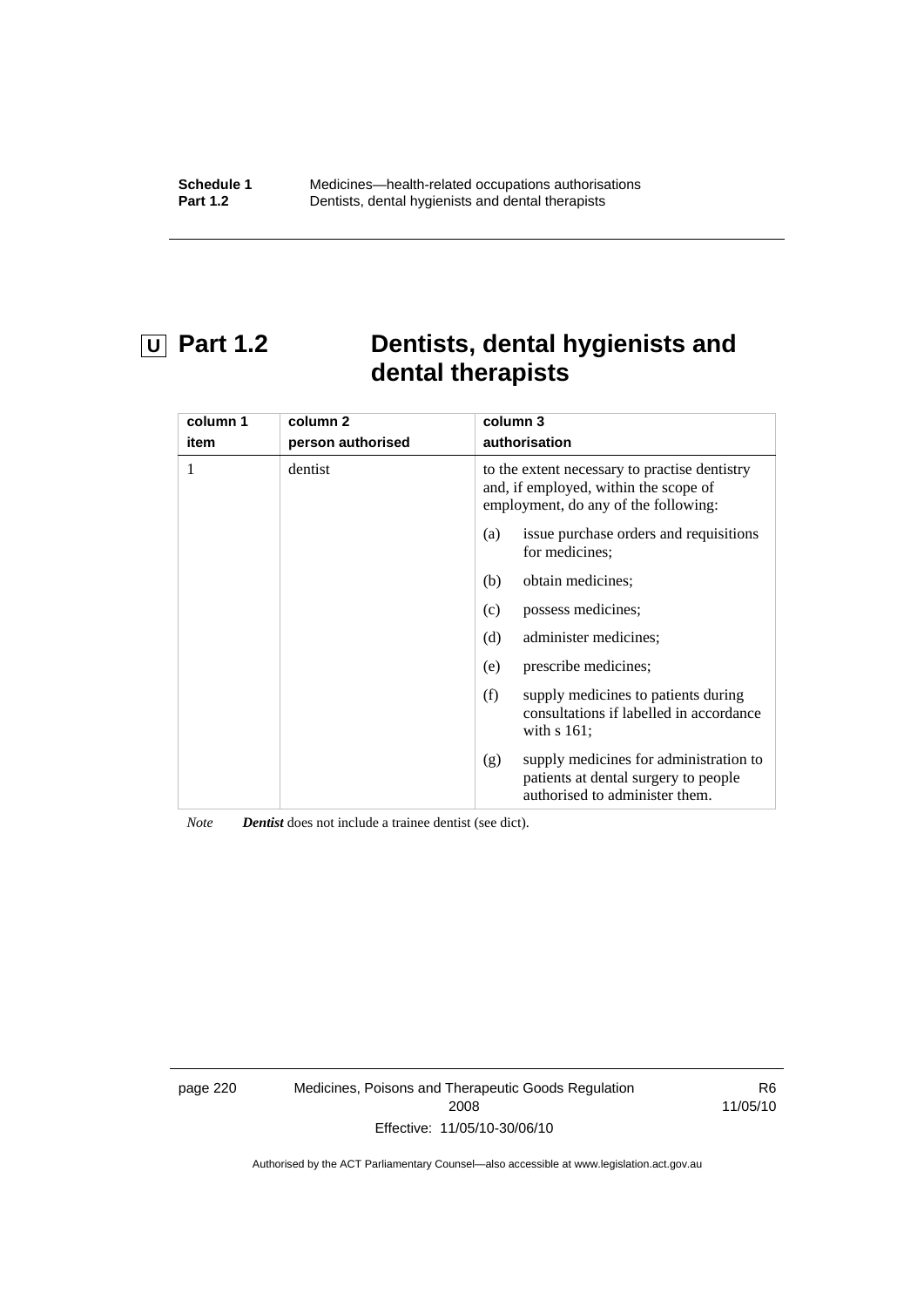| column 1       | column <sub>2</sub> | column 3                                                                                                                                                     |
|----------------|---------------------|--------------------------------------------------------------------------------------------------------------------------------------------------------------|
| item           | person authorised   | authorisation                                                                                                                                                |
| $\overline{2}$ | trainee dentist     | to the extent necessary to practise dentistry or<br>undertake training, and under supervision of<br>dentist, do any of the following:                        |
|                |                     | obtain medicines from health<br>(a)<br>professional authorised to possess<br>them;                                                                           |
|                |                     | (b)<br>possess medicines;                                                                                                                                    |
|                |                     | administer medicines in accordance<br>(c)<br>with prescription (whether or not<br>issued by themself or dentist);                                            |
|                |                     | (d)<br>prescribe medicines for administration<br>at institution or dental surgery.                                                                           |
| 3              | dental hygienist    | within the scope of employment, to the<br>extent necessary to practice as dental<br>hygienist, and under supervision of dentist,<br>do any of the following: |
|                |                     | obtain medicines from dentist<br>(a)<br>authorised to possess them;                                                                                          |
|                |                     | possess medicines mentioned in<br>(b)<br>par(a);                                                                                                             |
|                |                     | administer medicines mentioned in<br>(c)<br>par (a) in accordance with dentist's<br>prescription.                                                            |

R6 11/05/10 Medicines, Poisons and Therapeutic Goods Regulation 2008 Effective: 11/05/10-30/06/10

page 221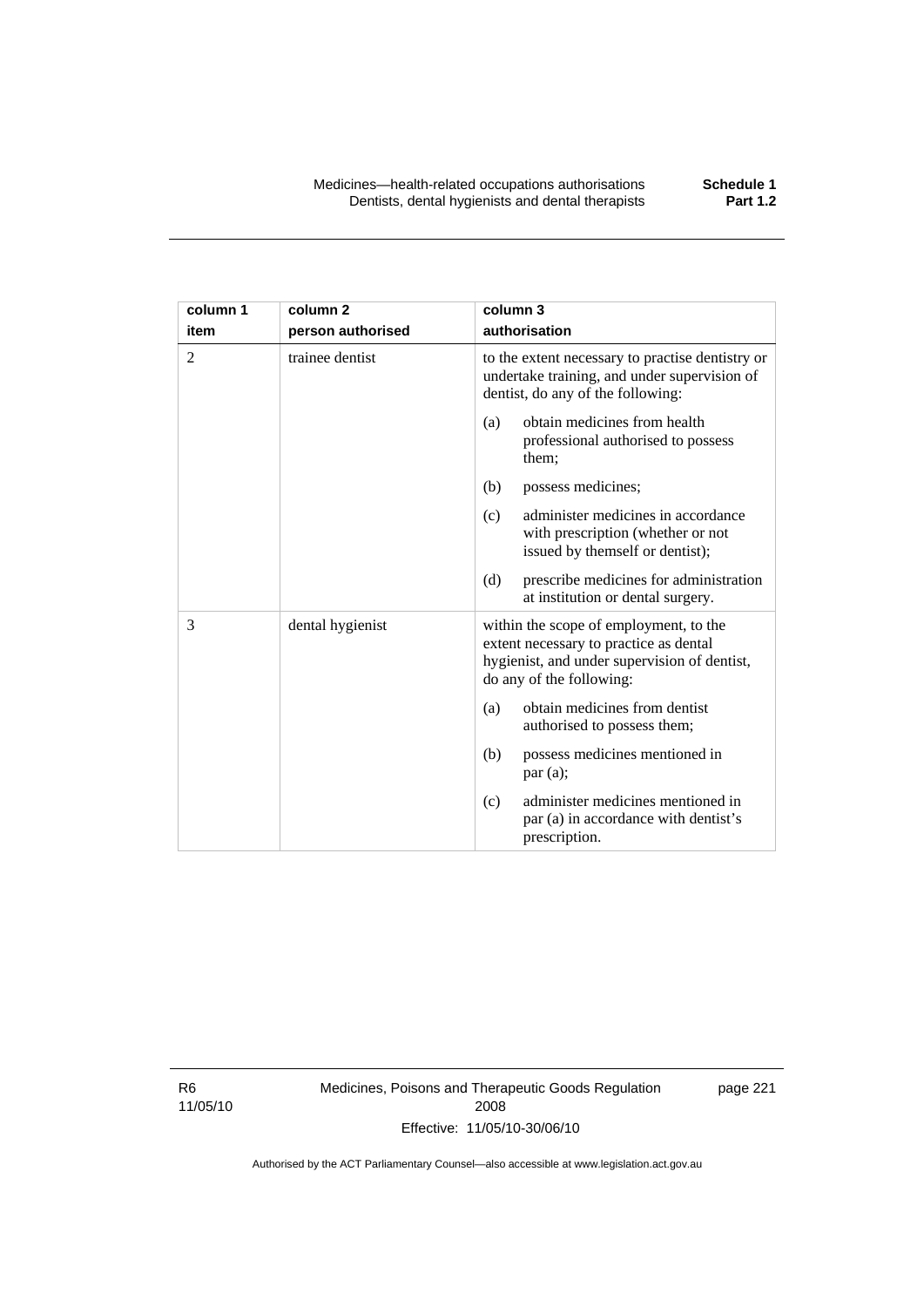#### **Schedule 1** Medicines—health-related occupations authorisations<br>**Part 1.2** Dentists, dental hygienists and dental therapists **Part 1.2** Dentists, dental hygienists and dental therapists

| column 1<br>item | column <sub>2</sub><br>person authorised | column 3<br>authorisation                                                                                                                                    |
|------------------|------------------------------------------|--------------------------------------------------------------------------------------------------------------------------------------------------------------|
| $\overline{4}$   | dental therapist                         | within the scope of employment, to the<br>extent necessary to practice as dental<br>therapist, and under supervision of dentist, do<br>any of the following: |
|                  |                                          | issue purchase orders and requisitions<br>(a)<br>for medicines for topical dental use<br>and for local anaesthetics;                                         |
|                  |                                          | obtain medicines mentioned in par (a);<br>(b)                                                                                                                |
|                  |                                          | possess medicines mentioned in<br>(c)<br>par(a);                                                                                                             |
|                  |                                          | administer medicines mentioned in<br>(d)<br>par(a).                                                                                                          |

page 222 Medicines, Poisons and Therapeutic Goods Regulation 2008 Effective: 11/05/10-30/06/10

R6 11/05/10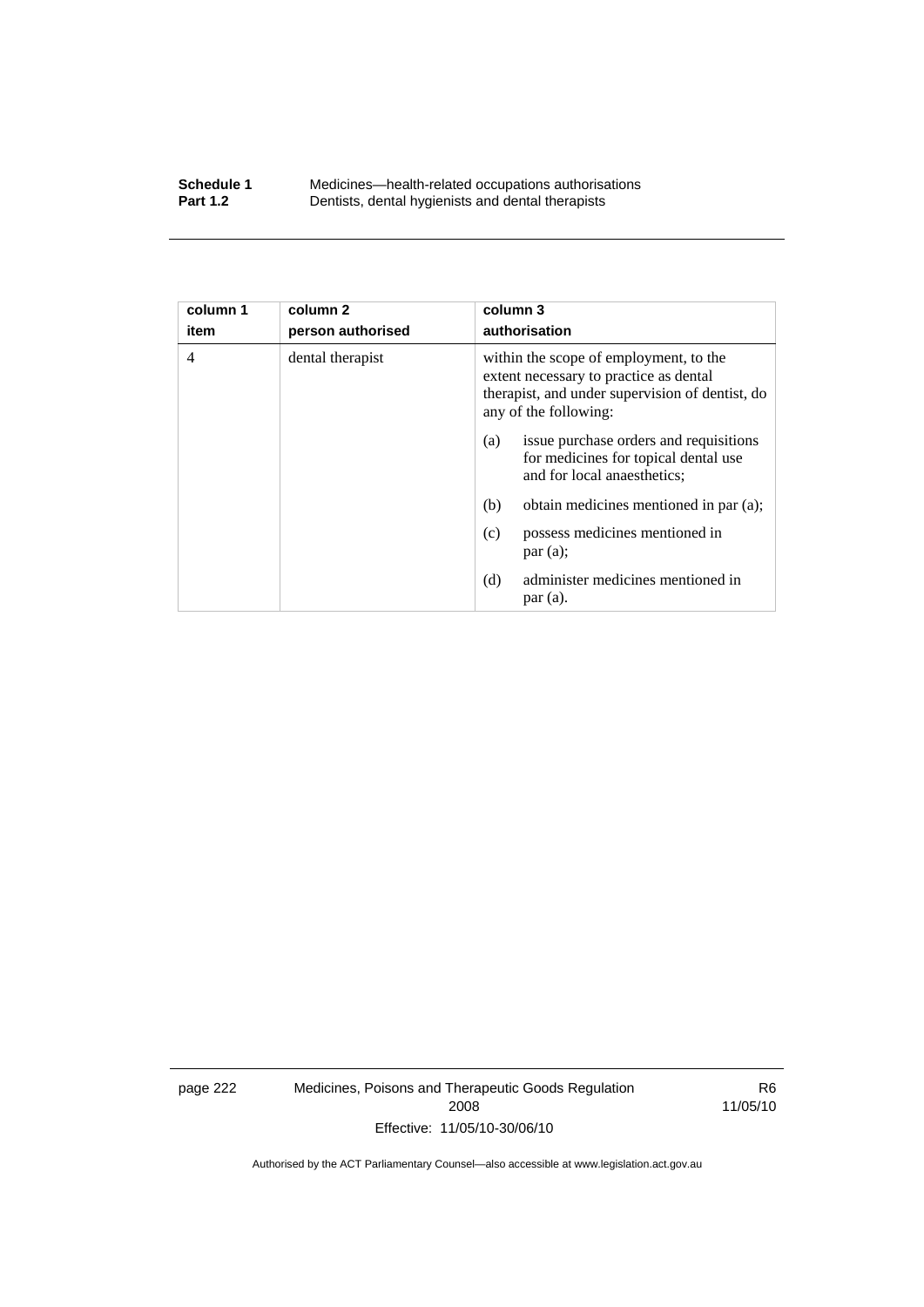# **U Part 1.3 Doctors**

| column 1 | column <sub>2</sub> | column 3                                                                                                                      |
|----------|---------------------|-------------------------------------------------------------------------------------------------------------------------------|
| item     | person authorised   | authorisation                                                                                                                 |
| 1        | doctor              | to the extent necessary to practise medicine<br>and, if employed, within the scope of<br>employment, do any of the following: |
|          |                     | (a)<br>issue purchase orders and requisitions<br>for medicines;                                                               |
|          |                     | obtain medicines;<br>(b)                                                                                                      |
|          |                     | possess medicines;<br>(c)                                                                                                     |
|          |                     | administer medicines;<br>(d)                                                                                                  |
|          |                     | prescribe medicines;<br>(e)                                                                                                   |
|          |                     | (f)<br>supply medicines to patients during<br>consultations;                                                                  |
|          |                     | (g)<br>supply medicines for administration to<br>patients to people authorised to<br>administer them;                         |
|          |                     | (h)<br>supply medicines dispensed for patient<br>to another health professional on<br>patient's transfer within institution;  |
|          |                     | supply medicines dispensed for patient<br>(i)<br>to patient on patient's discharge from<br>institution;                       |
|          |                     | (j)<br>supply medicines to patients during<br>consultations if labelled in accordance<br>with s 161.                          |
|          |                     | <b>Note</b><br>For authorisation to issue standing<br>orders for administration of medicines at<br>institutions, see s 75.    |

*Note Doctor* does not include an intern doctor (see dict).

R6 11/05/10 Medicines, Poisons and Therapeutic Goods Regulation 2008 Effective: 11/05/10-30/06/10 page 223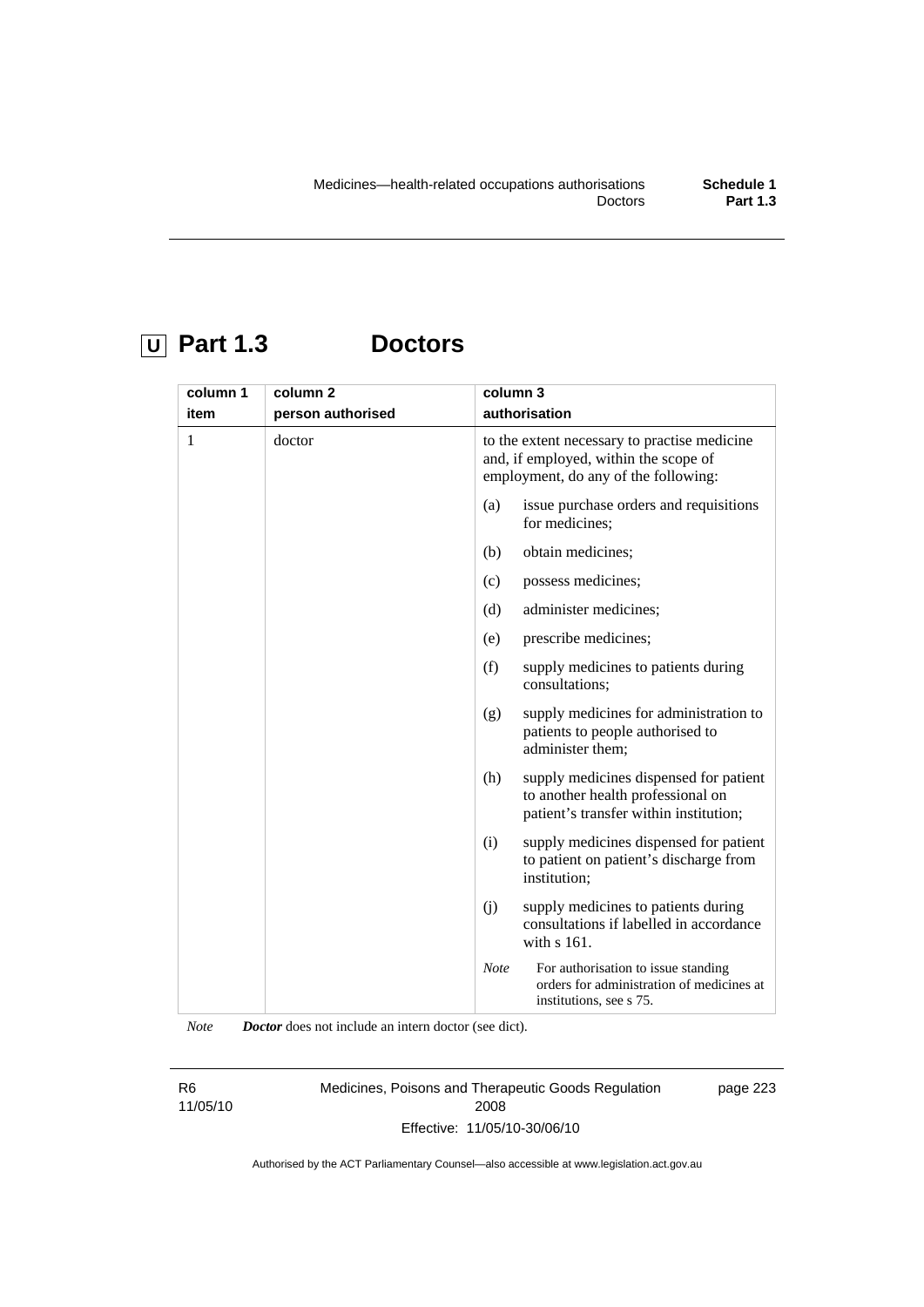| Schedule 1      | Medicines—health-related occupations authorisations |
|-----------------|-----------------------------------------------------|
| <b>Part 1.3</b> | <b>Doctors</b>                                      |

| column 1 | column 2          | column 3                                                                                                                                                      |
|----------|-------------------|---------------------------------------------------------------------------------------------------------------------------------------------------------------|
| item     | person authorised | authorisation                                                                                                                                                 |
| 2        | intern doctor     | to the extent necessary to practise medicine<br>or undertake training or supervised practice,<br>and under supervision of doctor, do any of<br>the following: |
|          |                   | obtain medicines from health<br>(a)<br>professional authorised to possess<br>them;                                                                            |
|          |                   | (b)<br>possess medicines;                                                                                                                                     |
|          |                   | administer medicines in accordance<br>(c)<br>with prescription (whether or not<br>issued by themself or another<br>prescriber);                               |
|          |                   | prescribe medicines for administration<br>(d)<br>at institution or surgery;                                                                                   |
|          |                   | supply medicines dispensed for patient<br>(e)<br>to another health professional on<br>patient's transfer within institution;                                  |
|          |                   | (f)<br>supply medicines dispensed for patient<br>to patient on patient's discharge from<br>institution.                                                       |

page 224 Medicines, Poisons and Therapeutic Goods Regulation 2008 Effective: 11/05/10-30/06/10

R6 11/05/10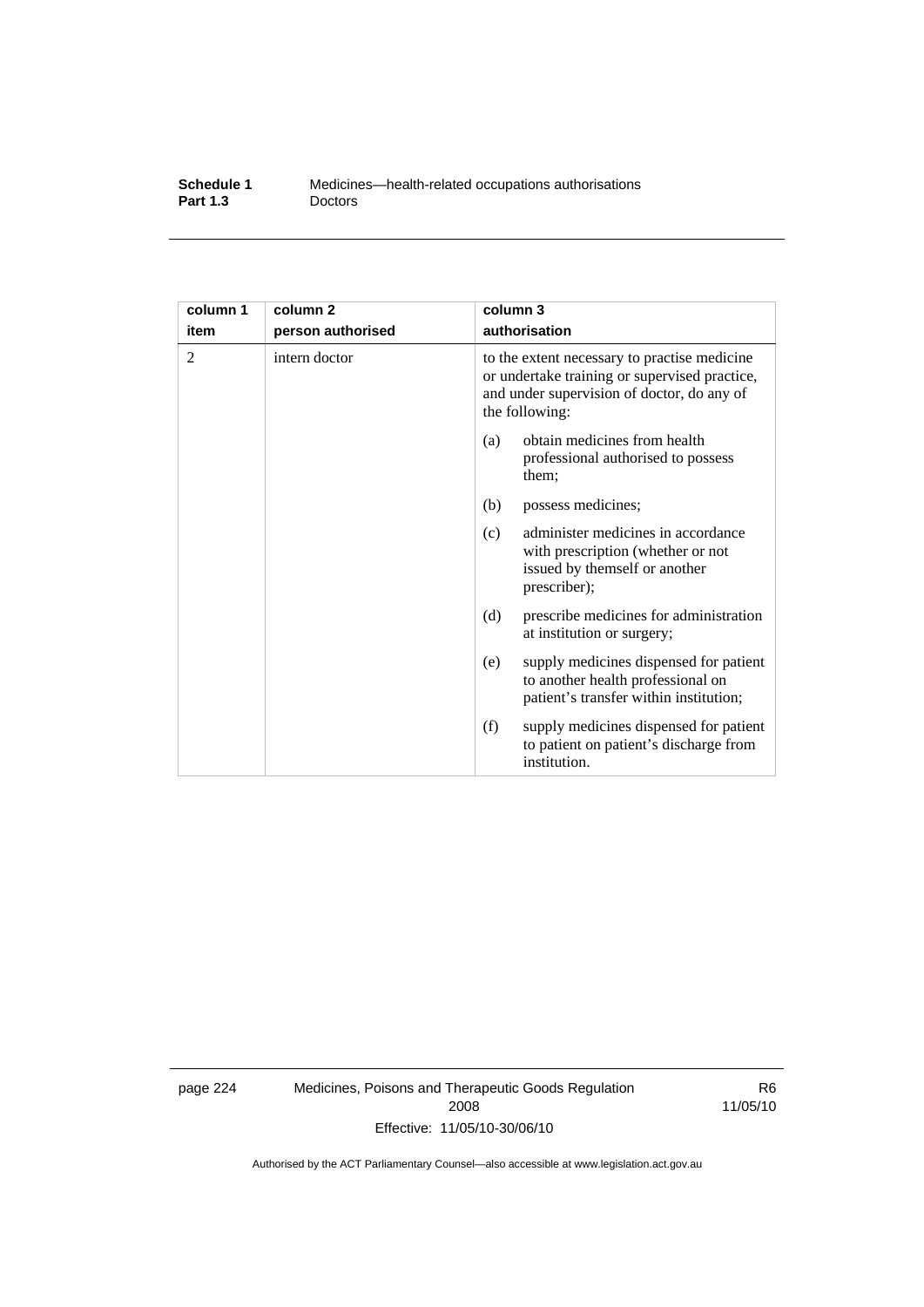## **U Part 1.4 Health professionals at institutions**

| column 1<br>item | column 2<br>person authorised                  | column 3<br>authorisation                                                                                                                                                                   |
|------------------|------------------------------------------------|---------------------------------------------------------------------------------------------------------------------------------------------------------------------------------------------|
|                  | health professional employed<br>at institution | within the scope of employment, do any of<br>the following for the delivery of medicines<br>within the institution to another health<br>professional authorised to obtain the<br>medicines: |
|                  |                                                | obtain the medicines;<br>(a)                                                                                                                                                                |
|                  |                                                | possess the medicines;<br>(b)                                                                                                                                                               |
|                  |                                                | supply the medicines.<br>(c)                                                                                                                                                                |

R6 11/05/10 Medicines, Poisons and Therapeutic Goods Regulation 2008 Effective: 11/05/10-30/06/10

page 225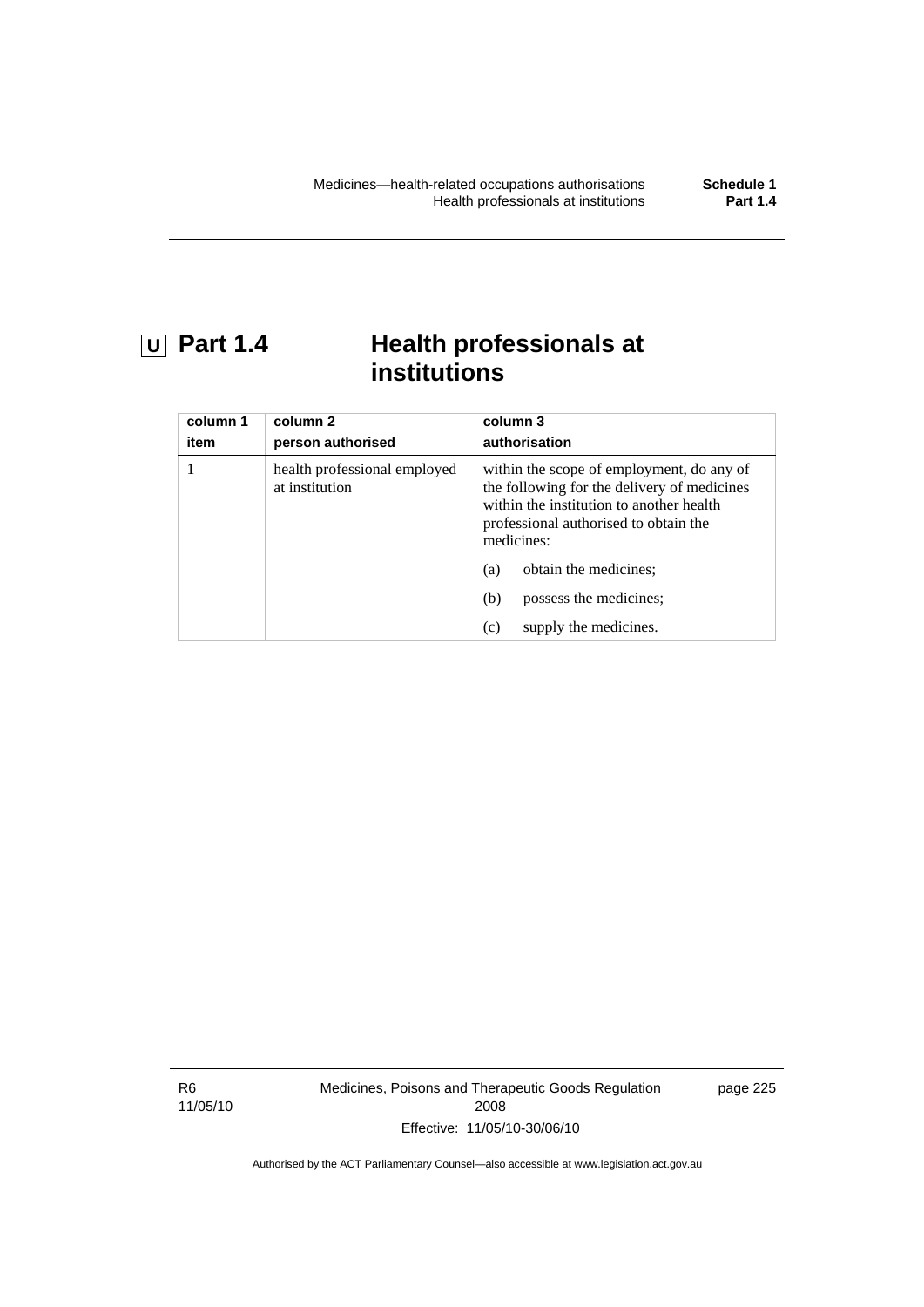# **U Part 1.5 Midwives**

| column 1 | column <sub>2</sub> | column 3                                                                                                                       |
|----------|---------------------|--------------------------------------------------------------------------------------------------------------------------------|
| item     | person authorised   | authorisation                                                                                                                  |
| 1        | midwife             | to the extent necessary to practise midwifery<br>and, if employed, within the scope of<br>employment, do any of the following: |
|          |                     | issue requisitions for medicines;<br>(a)                                                                                       |
|          |                     | obtain medicines on requisition;<br>(b)                                                                                        |
|          |                     | possess medicines;<br>(c)                                                                                                      |
|          |                     | administer medicines in accordance<br>(d)<br>with prescription or standing order;                                              |
|          |                     | supply medicines in accordance with a<br>(e)<br>standing order issued by chief health<br>officer or a requisition;             |
|          |                     | supply medicines dispensed for patient<br>(f)<br>to another health professional on<br>patient's transfer within institution;   |
|          |                     | supply medicines dispensed for patient<br>(g)<br>to patient on patient's discharge from<br>institution.                        |

page 226 Medicines, Poisons and Therapeutic Goods Regulation 2008 Effective: 11/05/10-30/06/10

R6 11/05/10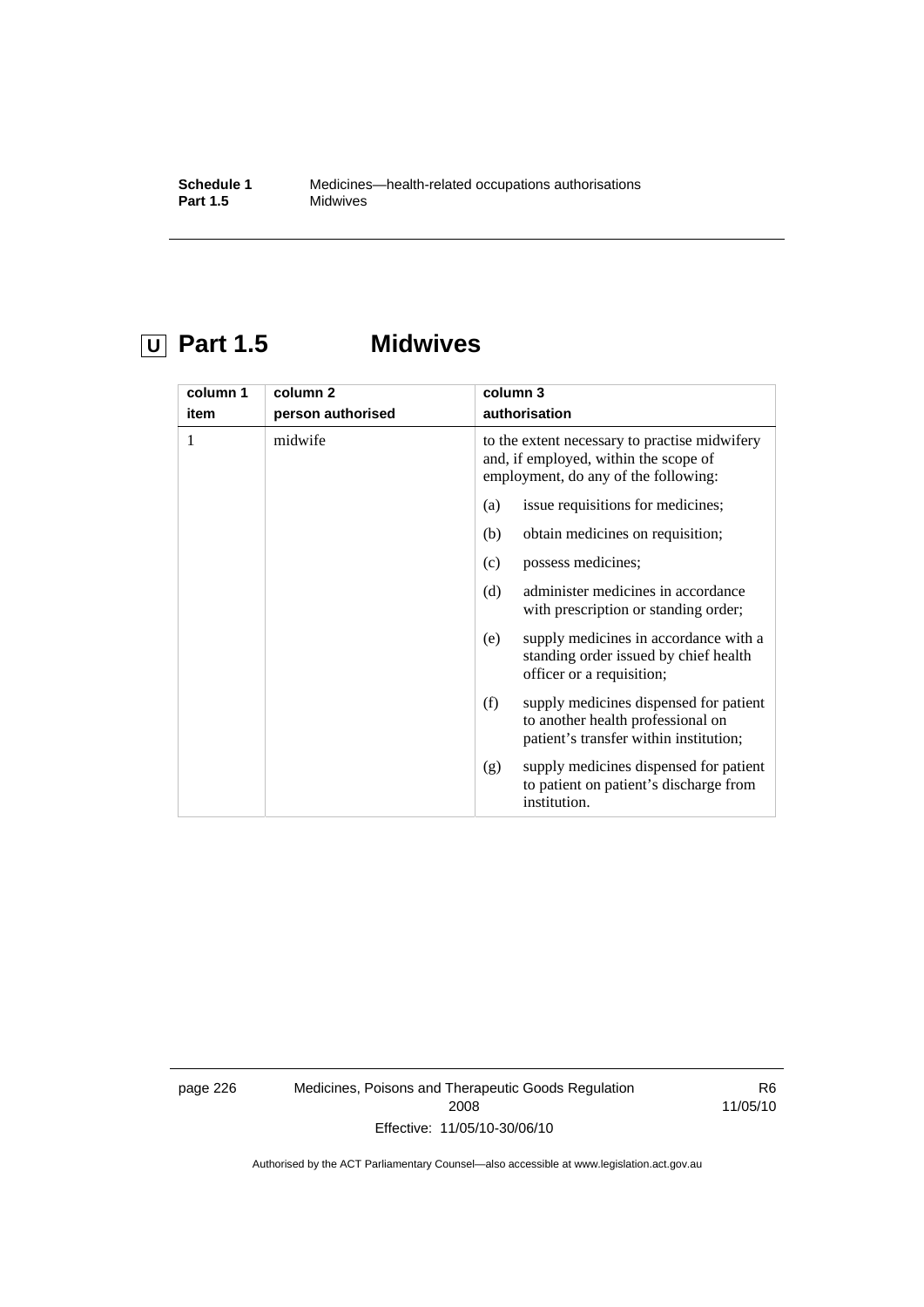# **U Part 1.6 Nurses**

| column 1<br>item | column <sub>2</sub><br>person authorised | column 3<br>authorisation                                                                                                    |
|------------------|------------------------------------------|------------------------------------------------------------------------------------------------------------------------------|
| 1                | nurse                                    | to the extent necessary to practise nursing<br>and, if employed, within the scope of<br>employment, do any of the following: |
|                  |                                          | issue requisitions for medicines;<br>(a)                                                                                     |
|                  |                                          | obtain medicines on requisition;<br>(b)                                                                                      |
|                  |                                          | possess medicines;<br>(c)                                                                                                    |
|                  |                                          | administer medicines in accordance<br>(d)<br>with prescription or standing order;                                            |
|                  |                                          | supply medicines in accordance with a<br>(e)<br>standing order issued by chief health<br>officer or a requisition;           |
|                  |                                          | (f)<br>supply medicines dispensed for patient<br>to another health professional on<br>patient's transfer within institution; |
|                  |                                          | supply medicines dispensed for patient<br>(g)<br>to patient on patient's discharge from<br>institution.                      |

*Note Nurse* does not include enrolled nurse (see Legislation Act, dict, pt 1).

R6 11/05/10 Medicines, Poisons and Therapeutic Goods Regulation 2008 Effective: 11/05/10-30/06/10

page 227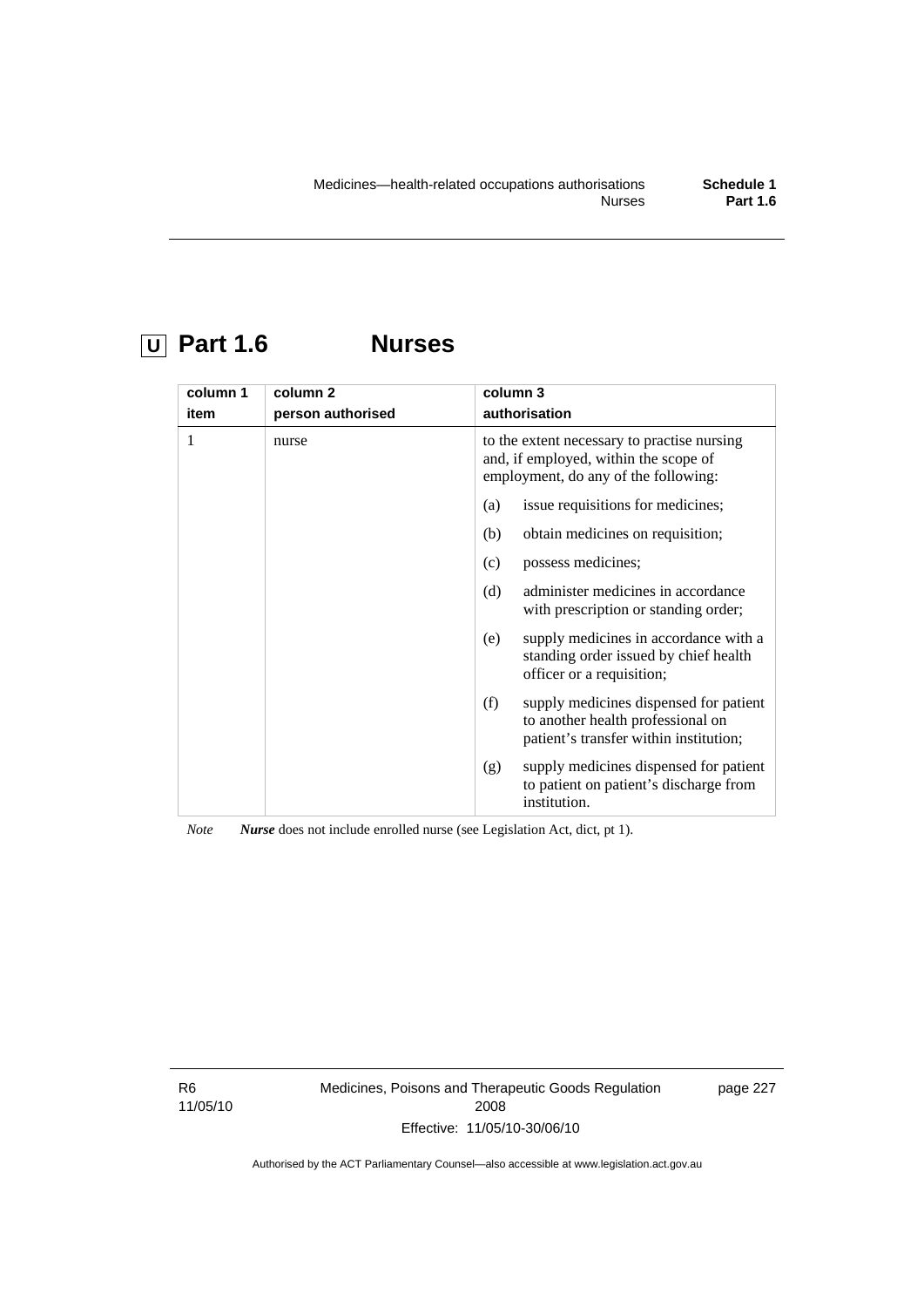#### **Schedule 1** Medicines—health-related occupations authorisations<br>**Part 1.6** Murses **Part 1.6**

| column 1 | column 2                     | column 3                                                                                                                                                                                                                                                    |
|----------|------------------------------|-------------------------------------------------------------------------------------------------------------------------------------------------------------------------------------------------------------------------------------------------------------|
| item     | person authorised            | authorisation                                                                                                                                                                                                                                               |
| 2        | trainee nurse                | if successfully completed pharmacology<br>units of nursing studies, to the extent<br>necessary to practise nursing as trainee nurse<br>or undertake training, and under supervision<br>of nurse, nurse practitioner or midwife, do<br>any of the following: |
|          |                              | obtain medicines from health<br>(a)<br>professional authorised to possess<br>them;                                                                                                                                                                          |
|          |                              | (b)<br>possess medicines;                                                                                                                                                                                                                                   |
|          |                              | (c)<br>administer medicines to patients in<br>accordance with prescription.                                                                                                                                                                                 |
| 3        | enrolled nurse               | to the extent necessary to practise nursing as<br>enrolled nurse and, if employed, within the<br>scope of employment, do any of the<br>following:                                                                                                           |
|          |                              | obtain medicines from health<br>(a)<br>professional authorised to possess<br>them;                                                                                                                                                                          |
|          |                              | (b)<br>possess medicines;                                                                                                                                                                                                                                   |
|          |                              | administer medicines in accordance<br>(c)<br>with prescription.                                                                                                                                                                                             |
| 4        | enrolled nurse (medications) | to the extent necessary to practise nursing as<br>enrolled nurse and, if employed, within the<br>scope of employment, do any of the<br>following:                                                                                                           |
|          |                              | obtain medicines from health<br>(a)<br>professional authorised to possess<br>them;                                                                                                                                                                          |
|          |                              | (b)<br>possess medicines;                                                                                                                                                                                                                                   |
|          |                              | administer medicines in accordance<br>(c)<br>with prescription.                                                                                                                                                                                             |

page 228 Medicines, Poisons and Therapeutic Goods Regulation 2008 Effective: 11/05/10-30/06/10

R6 11/05/10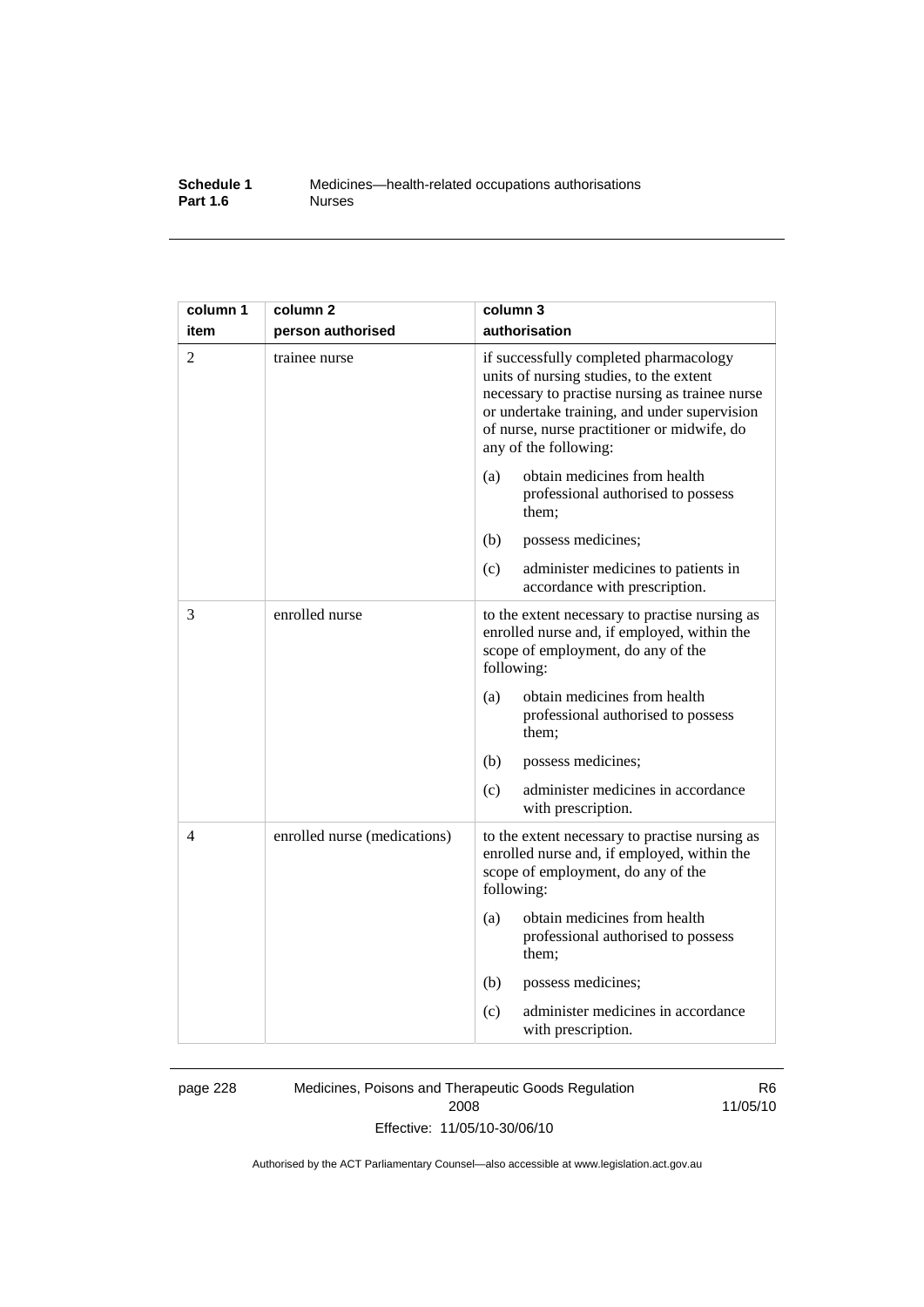| column 1 | column <sub>2</sub> | column 3                                                                                                                                          |
|----------|---------------------|---------------------------------------------------------------------------------------------------------------------------------------------------|
| item     | person authorised   | authorisation                                                                                                                                     |
| 5        | nurse practitioner  | to the extent necessary to practise nursing<br>and, if employed, within the scope of<br>employment, do any of the following:                      |
|          |                     | issue requisitions for medicines;<br>(a)                                                                                                          |
|          |                     | (b)<br>obtain medicines;                                                                                                                          |
|          |                     | possess medicines;<br>(c)                                                                                                                         |
|          |                     | (d)<br>prescribe medicines in accordance<br>with approved scope of practice under<br>the Health Regulation 2004, s 11;                            |
|          |                     | supply medicines to which par (d)<br>(e)<br>applies to patients during consultations<br>if labelled in accordance with s 161;                     |
|          |                     | (f)<br>administer medicines in accordance<br>with prescription (whether or not<br>issued by themself or another<br>prescriber) or standing order; |
|          |                     | supply medicines in accordance with a<br>(g)<br>standing order issued by chief health<br>officer or a requisition;                                |
|          |                     | (h)<br>supply medicines dispensed for patient<br>to another health professional on<br>patient's transfer within institution;                      |
|          |                     | supply medicines dispensed for patient<br>(i)<br>to patient on patient's discharge from<br>institution.                                           |

R6 11/05/10 Medicines, Poisons and Therapeutic Goods Regulation 2008 Effective: 11/05/10-30/06/10

page 229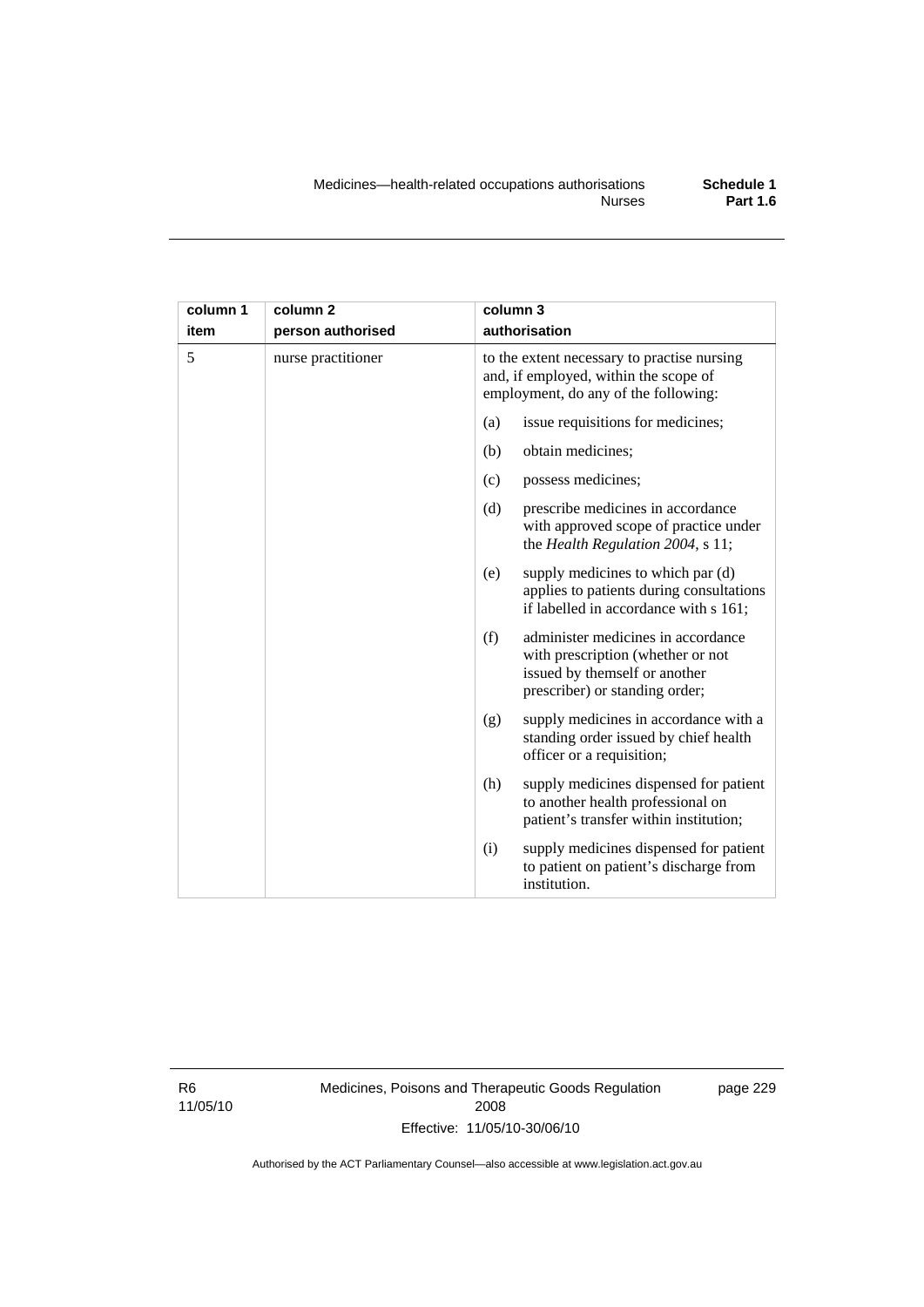# **U** Part 1.7 **Opioid dependency treatment centres operated by Territory**

| column 1<br>item | column <sub>2</sub><br>person authorised                                           | column 3<br>authorisation                                                                                                                                                                               |
|------------------|------------------------------------------------------------------------------------|---------------------------------------------------------------------------------------------------------------------------------------------------------------------------------------------------------|
| 1                | person in charge of opioid<br>dependency treatment centre<br>operated by Territory | to the extent necessary to treat patients of<br>centre and within the scope of employment,<br>do any of the following:                                                                                  |
|                  |                                                                                    | issue purchase orders and requisitions<br>(a)<br>for buprenorphine and methadone;                                                                                                                       |
|                  |                                                                                    | obtain buprenorphine and methadone<br>(b)<br>on purchase orders and requisitions;                                                                                                                       |
|                  |                                                                                    | supply buprenorphine and methadone<br>(c)<br>to health professionals at centre for<br>patients of centre.                                                                                               |
| $\overline{2}$   | doctor or nurse at opioid<br>dependency treatment centre<br>operated by Territory  | to the extent necessary to treat patients of<br>centre and within the scope of employment,<br>supply buprenorphine and methadone to<br>patients of centre for self-administration<br>outside centre if- |
|                  |                                                                                    | supply is in accordance with<br>(a)<br>prescription; and                                                                                                                                                |
|                  |                                                                                    | (b)<br>medicine is labelled as if dispensed<br>medicine; and                                                                                                                                            |
|                  |                                                                                    | (c)<br>labelled medicine checked by another<br>health professional before supply.                                                                                                                       |
|                  |                                                                                    | For authorisation of doctor to issue<br>Note 1<br>standing orders for administration of<br>medicines at centre, see s 75.                                                                               |
|                  |                                                                                    | For labelling of dispensed medicines, see<br>Note 2<br>s 123.                                                                                                                                           |

page 230 Medicines, Poisons and Therapeutic Goods Regulation 2008 Effective: 11/05/10-30/06/10

R6 11/05/10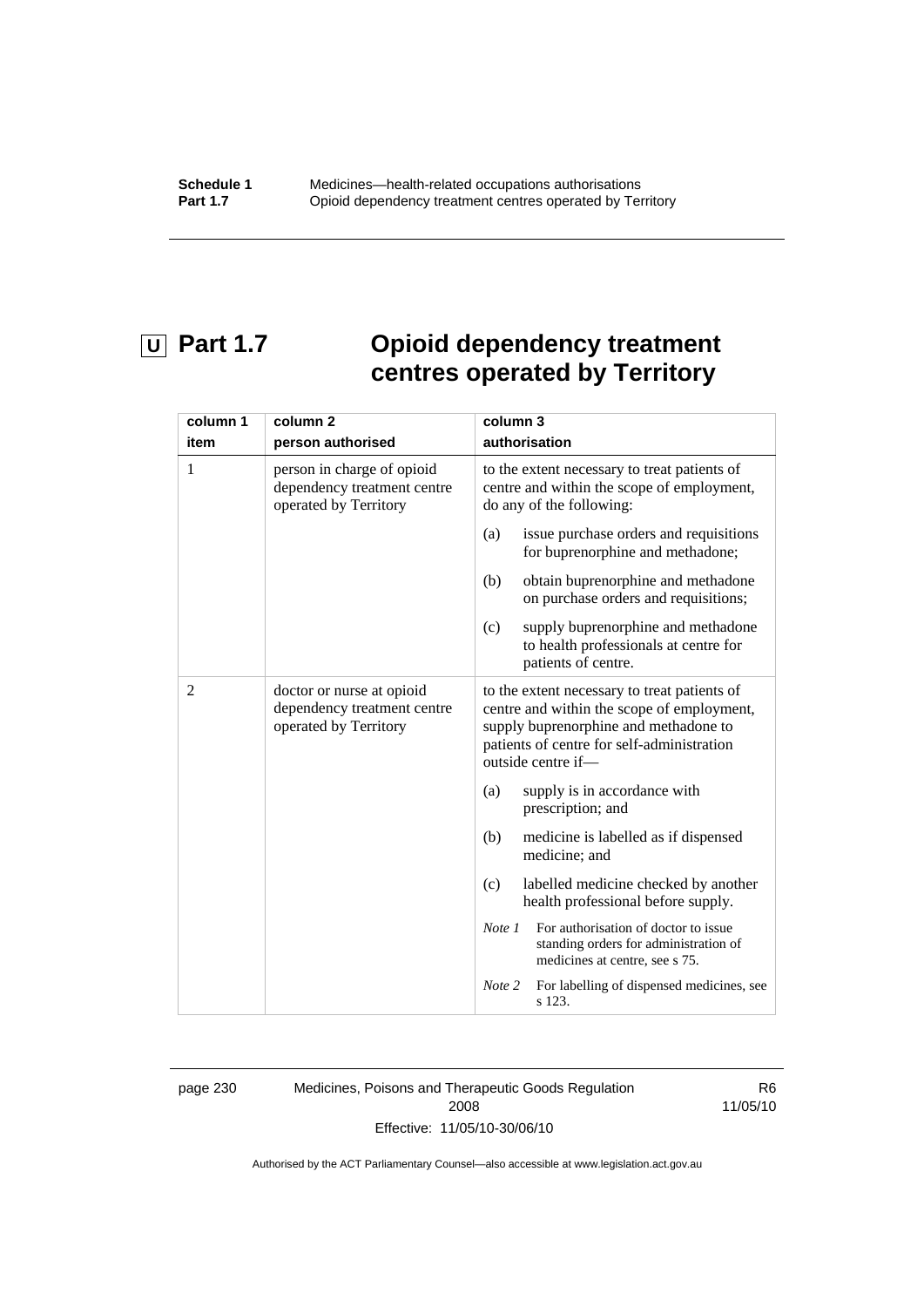# **U Part 1.8 Optometrists**

| column 1<br>item | column <sub>2</sub><br>person authorised | column 3<br>authorisation                                                                                                                                                                                                                                                                                                                 |
|------------------|------------------------------------------|-------------------------------------------------------------------------------------------------------------------------------------------------------------------------------------------------------------------------------------------------------------------------------------------------------------------------------------------|
| $\mathbf{1}$     | optometrist                              | to the extent necessary to practise optometry<br>and, if employed, within the scope of<br>employment, do any of the following:                                                                                                                                                                                                            |
|                  |                                          | deal as follows with optometry<br>(a)<br>medicines mentioned in sch 2,<br>table 2.1, col 2 for a purpose<br>mentioned in col 3 for the medicine:                                                                                                                                                                                          |
|                  |                                          | issue purchase orders or<br>(i)<br>requisitions for the medicines;                                                                                                                                                                                                                                                                        |
|                  |                                          | obtain the medicines;<br>(ii)                                                                                                                                                                                                                                                                                                             |
|                  |                                          | (iii)<br>possess the medicines;                                                                                                                                                                                                                                                                                                           |
|                  |                                          | administer the medicines;<br>(iv)                                                                                                                                                                                                                                                                                                         |
|                  |                                          | if holder of optometrist restricted<br>(b)<br>medicines authority under Health<br>Professionals Regulation 2004, sch 11<br>to treat ocular condition, deal with<br>optometry medicines mentioned in<br>sch 2, table 2.2, col 2 for treatment of<br>condition to which the medicine<br>relates under col 3 for the medicine as<br>follows: |
|                  |                                          | (i)<br>issue purchase orders or<br>requisitions for the medicines;                                                                                                                                                                                                                                                                        |
|                  |                                          | obtain the medicines;<br>(ii)                                                                                                                                                                                                                                                                                                             |
|                  |                                          | (iii)<br>possess the medicines;                                                                                                                                                                                                                                                                                                           |
|                  |                                          | administer the medicines;<br>(iv)                                                                                                                                                                                                                                                                                                         |
|                  |                                          | prescribe the medicines;<br>(v)                                                                                                                                                                                                                                                                                                           |
|                  |                                          | supply medicines to which<br>(vi)<br>subpar (v) applies to patients<br>during consultations if labelled<br>in accordance with s 161.                                                                                                                                                                                                      |

R6 11/05/10 Medicines, Poisons and Therapeutic Goods Regulation 2008 Effective: 11/05/10-30/06/10

page 231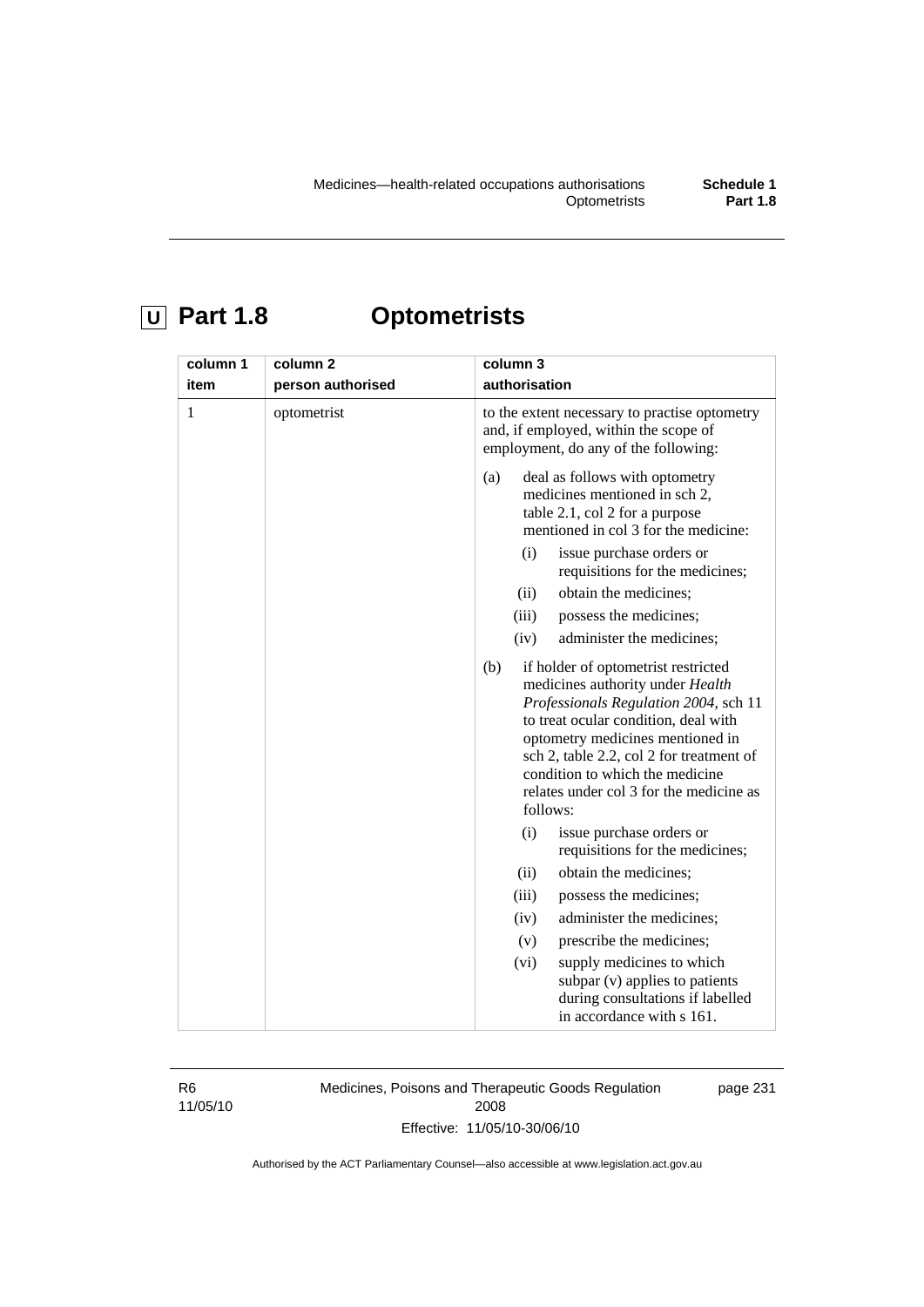## **Part 1.9 Pharmacists and employees**

| column 1 | column <sub>2</sub> | column 3                                                                                                                                       |  |
|----------|---------------------|------------------------------------------------------------------------------------------------------------------------------------------------|--|
| item     | person authorised   | authorisation                                                                                                                                  |  |
| 1        | pharmacist          | to the extent necessary to practise pharmacy<br>and, if employed, within the scope of<br>employment, do any of the following:                  |  |
|          |                     | issue purchase orders and requisitions<br>(a)<br>for medicines;                                                                                |  |
|          |                     | obtain medicines;<br>(b)                                                                                                                       |  |
|          |                     | possess medicines;<br>(c)                                                                                                                      |  |
|          |                     | dispense medicines;<br>(d)                                                                                                                     |  |
|          |                     | administer medicines;<br>(e)                                                                                                                   |  |
|          |                     | (f)<br>manufacture medicines to dispense or<br>supply them on requisition;                                                                     |  |
|          |                     | supply pharmacy medicines;<br>(g)                                                                                                              |  |
|          |                     | (h)<br>if pharmacist at institution—supply<br>pharmacist only medicines without<br>prescription;                                               |  |
|          |                     | if pharmacist at community<br>(i)<br>pharmacy—supply pharmacist only<br>medicines without prescription but in<br>accordance with the Act, s 7; |  |
|          |                     | supply medicines on purchase order,<br>(j)<br>requisition or standing order.                                                                   |  |

*Note 1 Manufacture*—see the Act, dictionary.

*Note 2 Pharmacist* does not include an intern pharmacist (see dict).

page 232 Medicines, Poisons and Therapeutic Goods Regulation 2008 Effective: 11/05/10-30/06/10

R6 11/05/10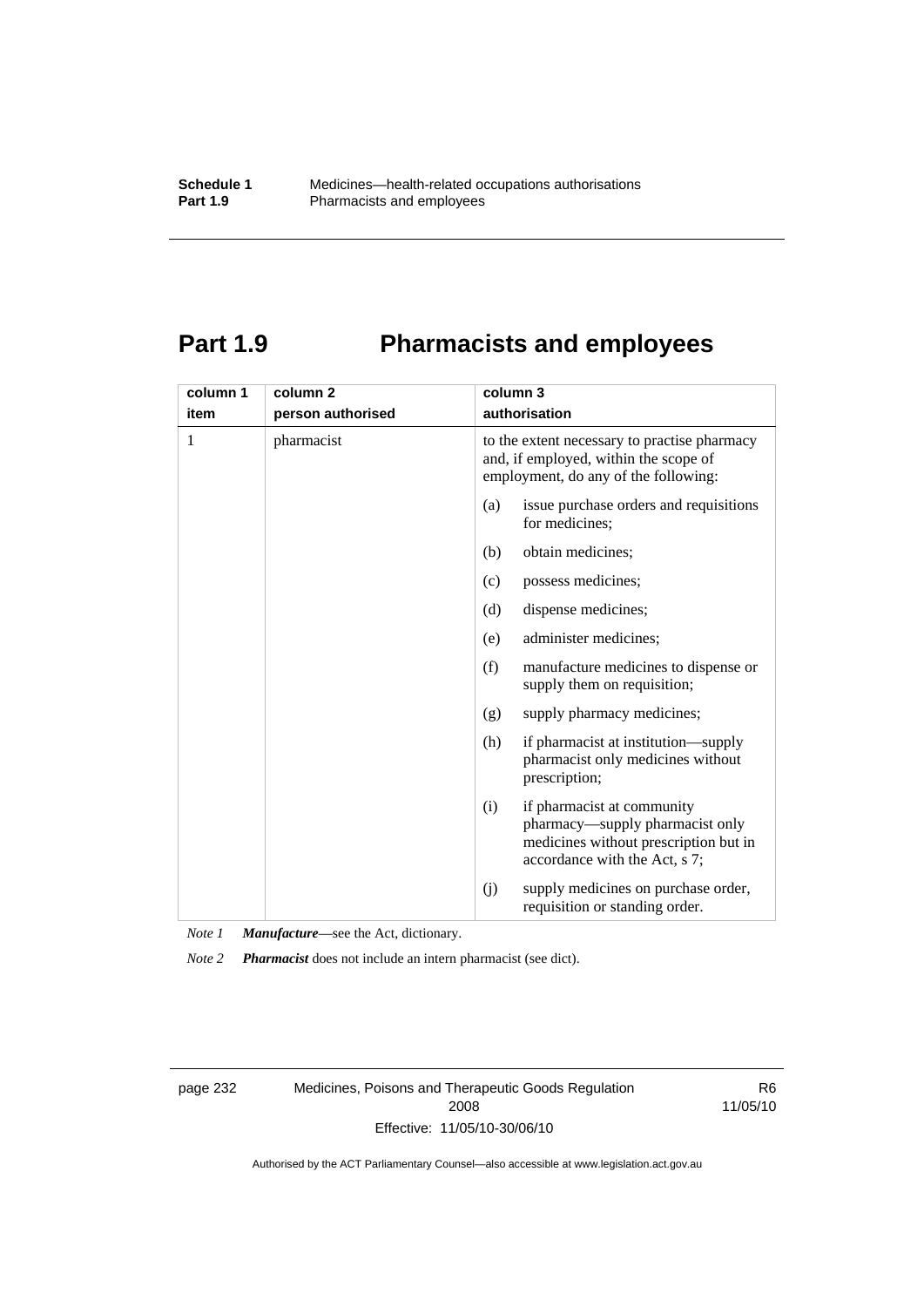| column 1       | column <sub>2</sub> |     | column 3      |                                                                                                                                                   |
|----------------|---------------------|-----|---------------|---------------------------------------------------------------------------------------------------------------------------------------------------|
| item           | person authorised   |     | authorisation |                                                                                                                                                   |
| $\overline{2}$ | intern pharmacist   |     |               | to the extent necessary to practise pharmacy<br>or undertake training or supervised practice,<br>do any of the following:                         |
|                |                     | (a) |               | under direct supervision of pharmacist<br>do 1 or more of the following:                                                                          |
|                |                     |     | (i)           | administer medicines;                                                                                                                             |
|                |                     |     | (ii)          | if intern pharmacist at<br>institution-supply pharmacist<br>only medicines without<br>prescription;                                               |
|                |                     |     | (iii)         | if intern pharmacist at<br>community pharmacy—supply<br>pharmacist only medicines<br>without prescription but in<br>accordance with the Act, s 7; |
|                |                     |     | (iv)          | to obtain, possess and supply<br>medicines for the purpose of<br>assisting pharmacist to dispense<br>them;                                        |
|                |                     | (b) |               | under supervision of pharmacist, do<br>1 or more of the following:                                                                                |
|                |                     |     | (i)           | obtain medicines;                                                                                                                                 |
|                |                     |     | (ii)          | possess medicines;                                                                                                                                |
|                |                     |     | (iii)         | supply pharmacy medicines;                                                                                                                        |
|                |                     |     | (iv)          | supply medicines on requisition.                                                                                                                  |

R6 11/05/10 Medicines, Poisons and Therapeutic Goods Regulation 2008 Effective: 11/05/10-30/06/10

page 233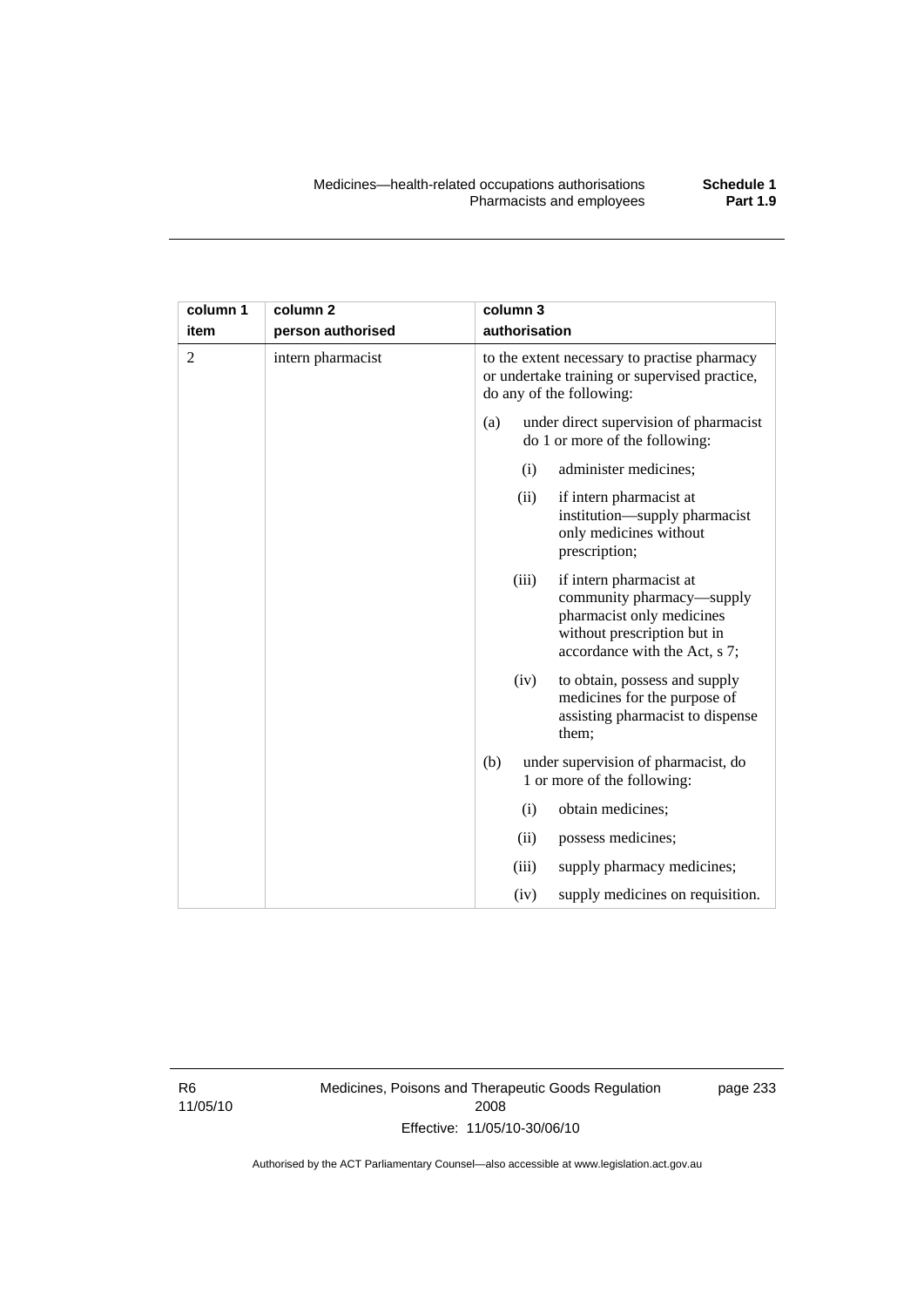#### **Schedule 1** Medicines—health-related occupations authorisations<br>**Part 1.9** Pharmacists and employees Pharmacists and employees

| column 1 | column <sub>2</sub>                                   | column 3                                                                                                                                                         |
|----------|-------------------------------------------------------|------------------------------------------------------------------------------------------------------------------------------------------------------------------|
| item     | person authorised                                     | authorisation                                                                                                                                                    |
| 3        | employee assisting pharmacist<br>employed at hospital | within the scope of employment and under<br>direct supervision of pharmacist, do any of<br>the following:                                                        |
|          |                                                       | obtain medicines;<br>(a)                                                                                                                                         |
|          |                                                       | (b)<br>possess medicines;                                                                                                                                        |
|          |                                                       | (c)<br>to obtain, possess and supply<br>medicines for the purpose of assisting<br>pharmacist to dispense them;                                                   |
|          |                                                       | (d)<br>supply medicines on requisition.                                                                                                                          |
| 4        | employee at a community                               | within the scope of employment and—                                                                                                                              |
|          | pharmacy                                              | under supervision of pharmacist,<br>(a)<br>$supply$ —                                                                                                            |
|          |                                                       | (i)<br>pharmacy medicines; or                                                                                                                                    |
|          |                                                       | (ii)<br>pharmacist only medicines<br>supplied in person to customer<br>by pharmacist if supply is for<br>purpose of sale of medicine; or                         |
|          |                                                       | (iii)<br>medicines dispensed at the<br>pharmacy if the delivery or sale<br>is to the person for whom the<br>medicine is prescribed or the<br>person's agent; and |
|          |                                                       | (b)<br>under supervision of pharmacist,<br>obtain and possess medicines for<br>purpose of par (a); and                                                           |
|          |                                                       | (c)<br>under direct supervision of pharmacist,<br>do any of the following for purpose of<br>assisting pharmacist to dispense<br>medicines:                       |
|          |                                                       | (i)<br>obtain the medicines;                                                                                                                                     |
|          |                                                       | possess the medicines.<br>(ii)                                                                                                                                   |

page 234 Medicines, Poisons and Therapeutic Goods Regulation 2008 Effective: 11/05/10-30/06/10

R6 11/05/10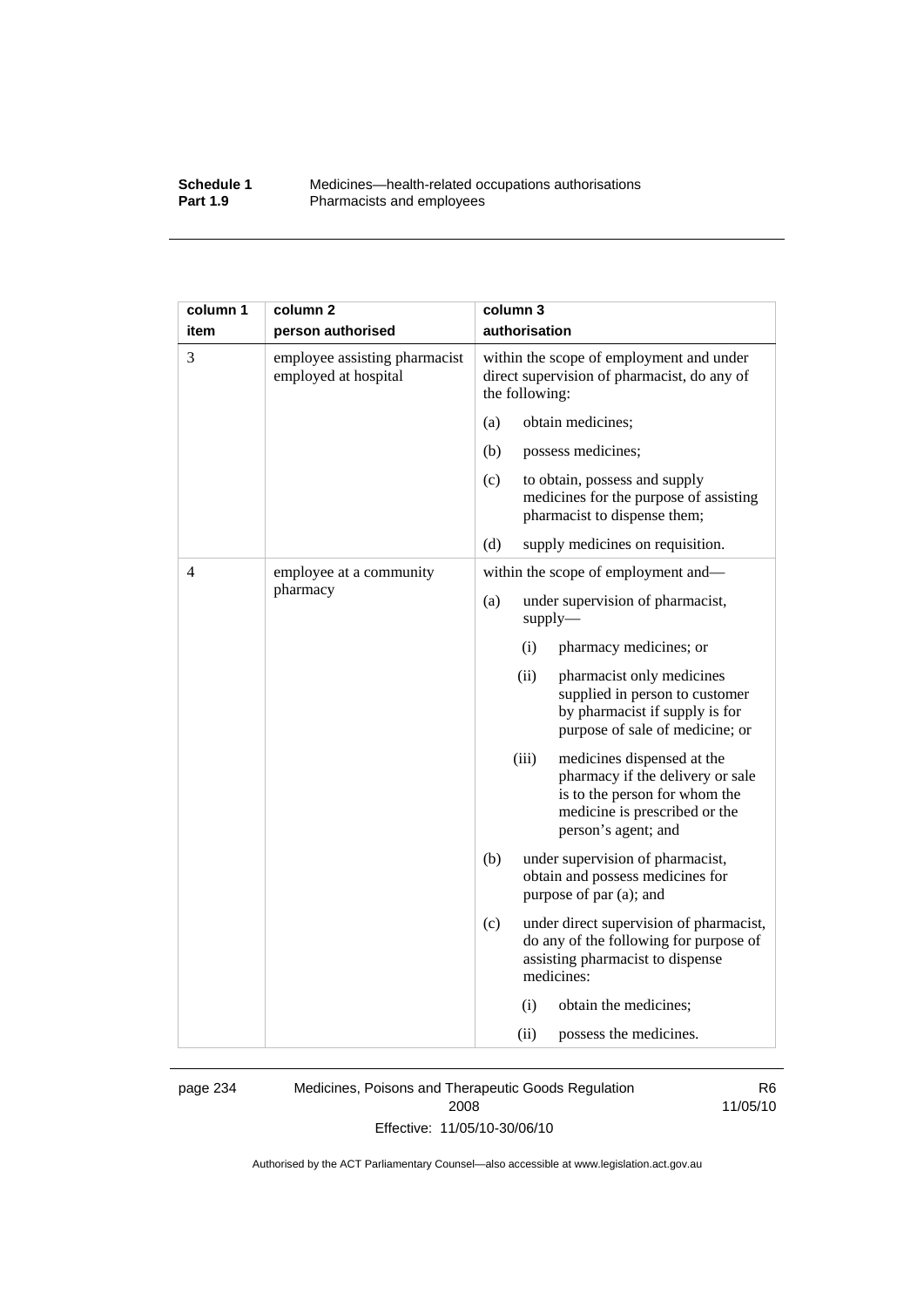# **Part 1.10 Podiatrists**

| column 1<br>item | column <sub>2</sub><br>person authorised | column 3<br>authorisation                                                                                                     |
|------------------|------------------------------------------|-------------------------------------------------------------------------------------------------------------------------------|
|                  | podiatrist                               | to the extent necessary to practise podiatry<br>and, if employed, within the scope of<br>employment, do any of the following: |
|                  |                                          | issue purchase orders and requisitions<br>(a)<br>for adrenaline and local anaesthetics;                                       |
|                  |                                          | obtain adrenaline and local<br>(b)<br>anaesthetics:                                                                           |
|                  |                                          | possess adrenaline and local<br>(c)<br>anaesthetics:                                                                          |
|                  |                                          | administer adrenaline and local<br>(d)<br>anaesthetics.                                                                       |

R6 11/05/10 Medicines, Poisons and Therapeutic Goods Regulation 2008 Effective: 11/05/10-30/06/10

page 235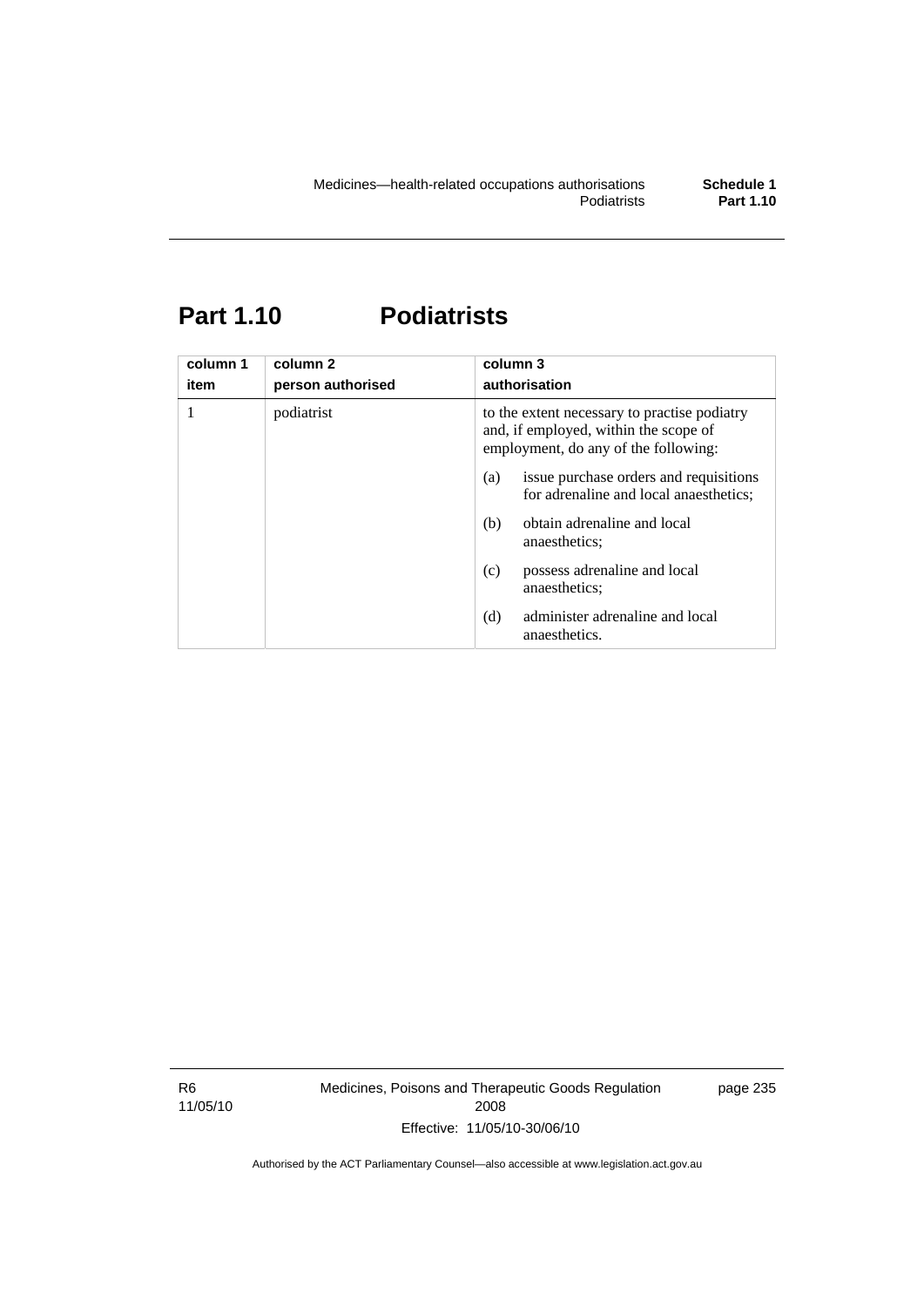# **U** Part 1.11 Residential care facilities

| column 1 | column <sub>2</sub>                                                                                                                                               | column 3                                                                                                                                                                                                                                                                                                                                                                                                                                                                                                                                                                                                                                                                                                                                                                                                                                                                                                                                                                                                                                   |
|----------|-------------------------------------------------------------------------------------------------------------------------------------------------------------------|--------------------------------------------------------------------------------------------------------------------------------------------------------------------------------------------------------------------------------------------------------------------------------------------------------------------------------------------------------------------------------------------------------------------------------------------------------------------------------------------------------------------------------------------------------------------------------------------------------------------------------------------------------------------------------------------------------------------------------------------------------------------------------------------------------------------------------------------------------------------------------------------------------------------------------------------------------------------------------------------------------------------------------------------|
| item     | person authorised                                                                                                                                                 | authorisation                                                                                                                                                                                                                                                                                                                                                                                                                                                                                                                                                                                                                                                                                                                                                                                                                                                                                                                                                                                                                              |
| 1        | director of nursing<br>for residential aged care<br>facility without pharmacy<br>medical superintendent<br>for residential aged care<br>facility without pharmacy | within the scope of employment, do any of<br>the following:<br>issue purchase orders for following<br>(a)<br>medicines for emergency<br>administration to residents at facility<br>under direction of prescriber:<br>pharmacy medicines, pharmacist<br>(i)<br>only medicines and prescription<br>only medicines;<br>(ii)<br>not more than 5 ampoules, each<br>of 1mL or less, of morphine<br>sulfate, at a concentration of<br>30mg or less of morphine sulfate<br>per mL;<br>(b)<br>obtain the medicines mentioned in<br>par(a);<br>possess the medicines mentioned in<br>(c)<br>par(a);<br>(d)<br>supply medicines mentioned in par (a)<br>to health professional at facility for<br>administration to residents.<br>No authorisation is required for certain<br>Note 1<br>dealings with residents' own medicines,<br>see s 371.<br>Note 2<br>For the administration of medicines by<br>staff, see s 361.<br>For authorisation of doctor to issue<br>Note 3<br>standing orders for administration of<br>medicines at facility, see s 75. |

page 236 Medicines, Poisons and Therapeutic Goods Regulation 2008 Effective: 11/05/10-30/06/10

R6 11/05/10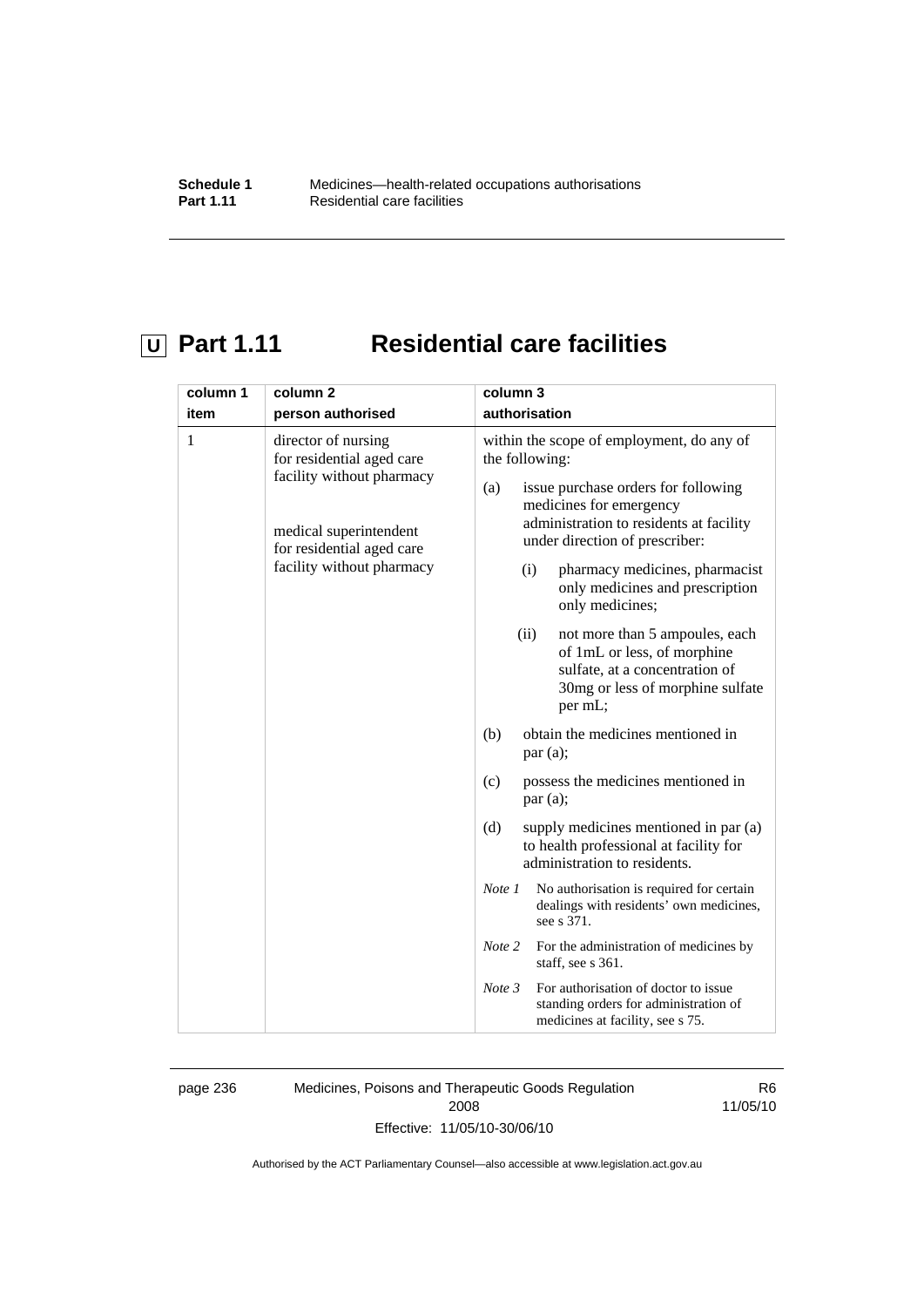| column 1       | column <sub>2</sub>                                                                                                                                                           | column 3                                                                                                                                                                                                                                                                                                                                                                                                                                                          |
|----------------|-------------------------------------------------------------------------------------------------------------------------------------------------------------------------------|-------------------------------------------------------------------------------------------------------------------------------------------------------------------------------------------------------------------------------------------------------------------------------------------------------------------------------------------------------------------------------------------------------------------------------------------------------------------|
| item           | person authorised                                                                                                                                                             | authorisation                                                                                                                                                                                                                                                                                                                                                                                                                                                     |
| $\mathfrak{D}$ | director of nursing<br>for residential disability care<br>facility without pharmacy<br>medical superintendent<br>for residential disability care<br>facility without pharmacy | within the scope of employment, do any of<br>the following:<br>issue purchase orders for medicines<br>(a)<br>(other than controlled medicines) for<br>emergency administration to residents<br>at facility under direction of<br>prescriber;<br>(b)<br>obtain the medicines;<br>(c)<br>possess the medicines;<br>(d)<br>supply the medicines to health<br>professional at facility for<br>administration to residents.<br>See the notes to item 1.<br><b>Note</b> |

R6 11/05/10 Medicines, Poisons and Therapeutic Goods Regulation 2008 Effective: 11/05/10-30/06/10

page 237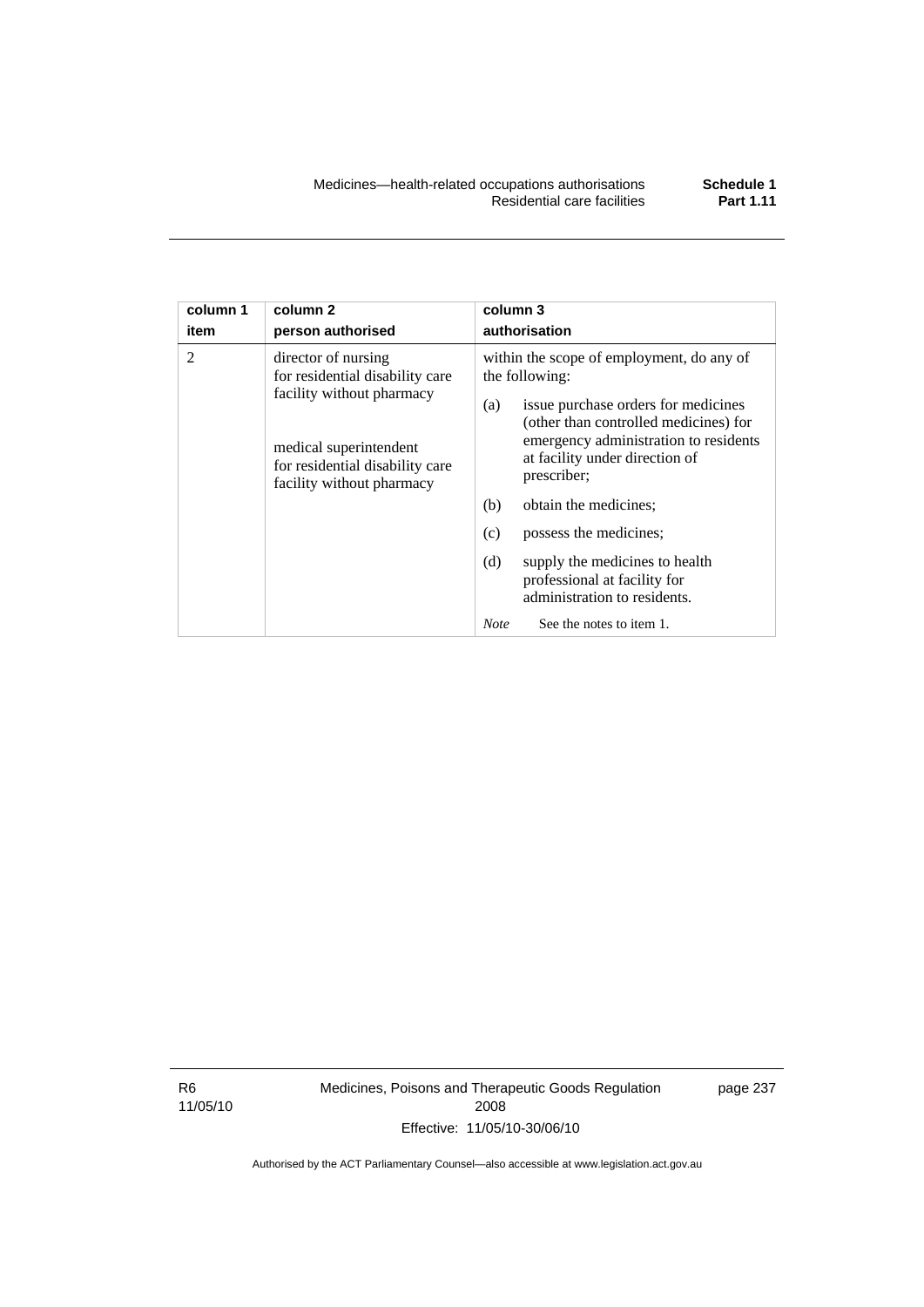# **Part 1.12 Sales representatives for medicines manufacturers and wholesalers**

| column 1 | column 2                                                                                                                                                                                                                                                                                                                                                       | column 3                                                                                                                                                                                                                                                                                                                                                                                                                                                                                          |
|----------|----------------------------------------------------------------------------------------------------------------------------------------------------------------------------------------------------------------------------------------------------------------------------------------------------------------------------------------------------------------|---------------------------------------------------------------------------------------------------------------------------------------------------------------------------------------------------------------------------------------------------------------------------------------------------------------------------------------------------------------------------------------------------------------------------------------------------------------------------------------------------|
| item     | person authorised                                                                                                                                                                                                                                                                                                                                              | authorisation                                                                                                                                                                                                                                                                                                                                                                                                                                                                                     |
| 1        | representative of person<br>authorised (however described)<br>under corresponding law to<br>manufacture medicines<br>representative of medicines<br>wholesalers licence-holder<br>representative of person<br>authorised to supply medicines<br>under the Act, $s$ 20 (4) (which is<br>about wholesalers who do not<br>have a place of business in the<br>ACT) | for purpose of supplying medicines (other<br>than controlled medicines) under<br>medicines Australia code of conduct, and<br>within the scope of employment, do any of<br>the following:<br>obtain manufacturer's packs of<br>(a)<br>medicines (other than controlled<br>medicines) from manufacturer or<br>wholesaler;<br>(b)<br>possess medicines obtained under<br>par(a);<br>supply manufacturer's packs of<br>(c)<br>medicines in accordance with<br>medicines Australia code of<br>conduct. |

page 238 Medicines, Poisons and Therapeutic Goods Regulation 2008 Effective: 11/05/10-30/06/10

R6 11/05/10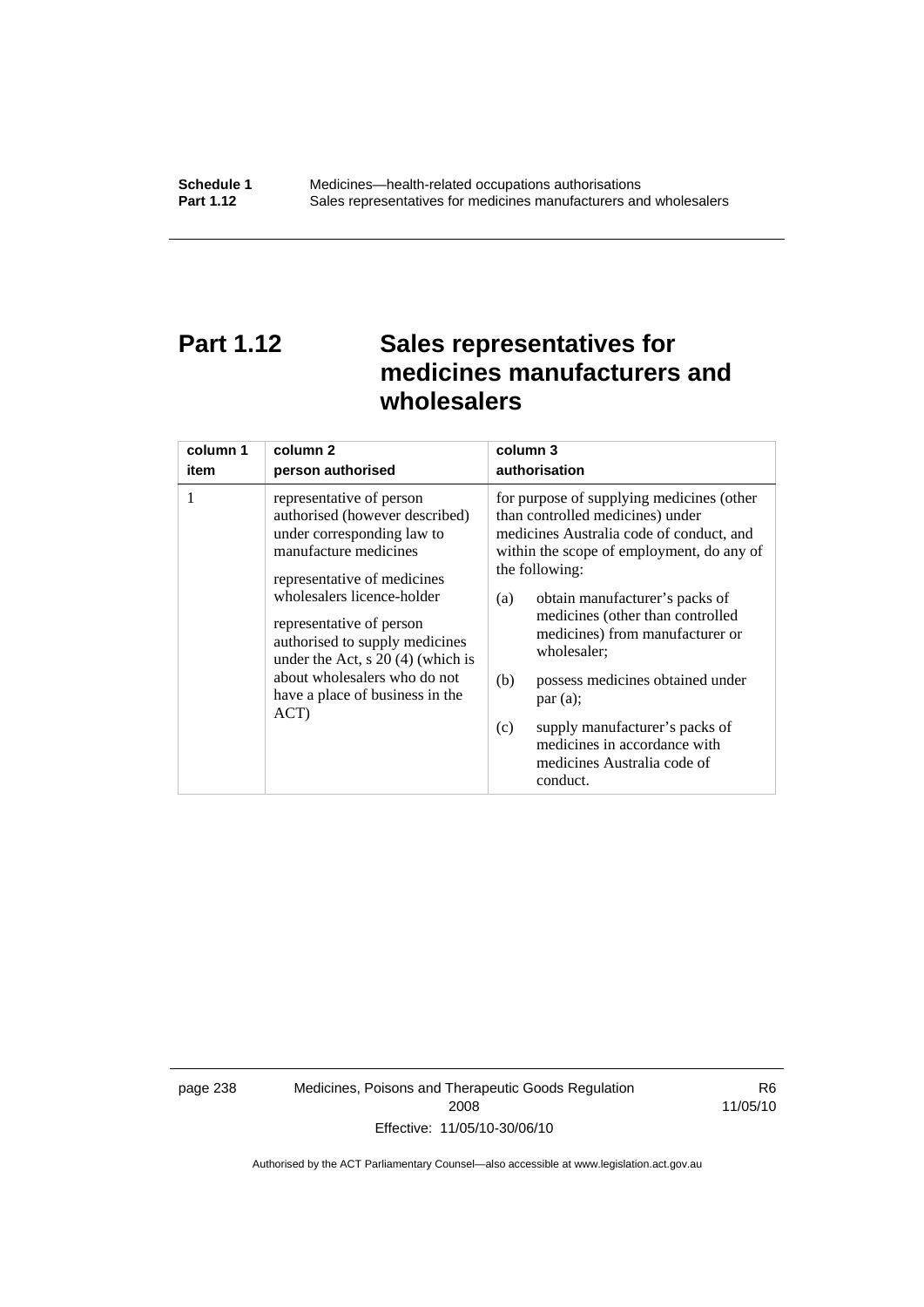# **Part 1.13 Veterinary surgeons and employees**

| column 1 | column 2           | column 3                                                                                                                                                                                          |
|----------|--------------------|---------------------------------------------------------------------------------------------------------------------------------------------------------------------------------------------------|
| item     | person authorised  | authorisation                                                                                                                                                                                     |
| 1        | veterinary surgeon | to the extent necessary to practise<br>veterinary medicine and, if employed,<br>within the scope of employment, do any of<br>the following:                                                       |
|          |                    | (a)<br>issue purchase orders for medicines;                                                                                                                                                       |
|          |                    | (b)<br>obtain medicines;                                                                                                                                                                          |
|          |                    | possess medicines;<br>(c)                                                                                                                                                                         |
|          |                    | administer medicines;<br>(d)                                                                                                                                                                      |
|          |                    | prescribe medicines;<br>(e)                                                                                                                                                                       |
|          |                    | (f)<br>$supply$ —                                                                                                                                                                                 |
|          |                    | pharmacy medicines if labelled<br>(i)<br>with words to the effect of 'for<br>animal treatment only'; or                                                                                           |
|          |                    | (ii)<br>pharmacist only medicines<br>supplied in person by<br>veterinary surgeon, or trainee<br>veterinary surgeon, if labelled<br>with words to the effect of 'for<br>animal treatment only'; or |
|          |                    | medicines to custodians of<br>(iii)<br>animals during consultations if<br>labelled in accordance with<br>s 161.                                                                                   |

*Note 1 Veterinary surgeon* does not include a trainee veterinary surgeon (see dict).

*Note 2 Custodian*, of an animal—see the dictionary.

R6 11/05/10 Medicines, Poisons and Therapeutic Goods Regulation 2008 Effective: 11/05/10-30/06/10

page 239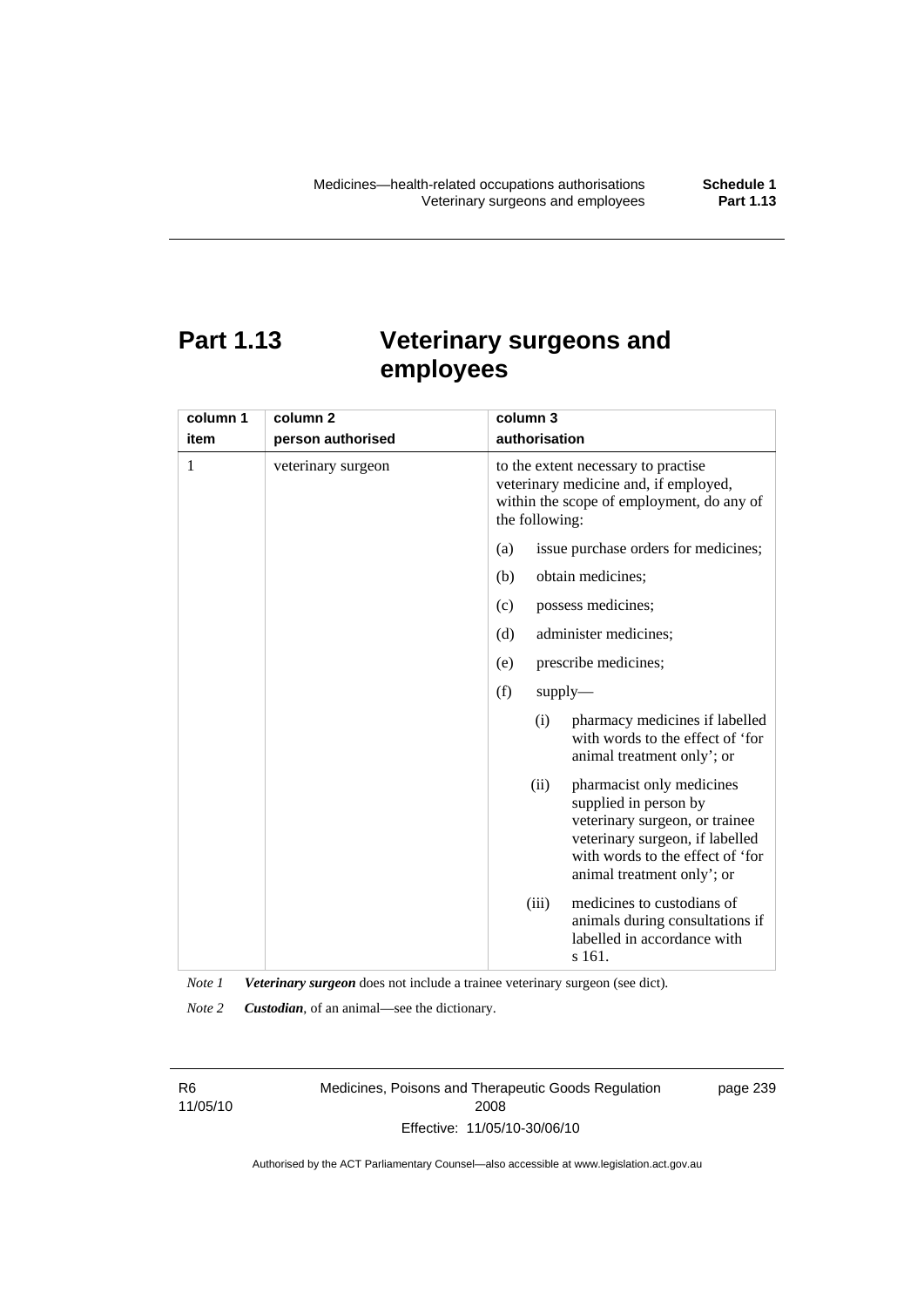#### **Schedule 1** Medicines—health-related occupations authorisations<br>**Part 1.13** Veterinary surgeons and employees Veterinary surgeons and employees

| column 1       | column <sub>2</sub>        | column 3                                                                                                                                                                                          |
|----------------|----------------------------|---------------------------------------------------------------------------------------------------------------------------------------------------------------------------------------------------|
| item           | person authorised          | authorisation                                                                                                                                                                                     |
| $\overline{2}$ | trainee veterinary surgeon | to the extent necessary to practise<br>veterinary medicine or undertake training,<br>and under supervision of veterinary<br>surgeon, do any of the following:                                     |
|                |                            | obtain medicines;<br>(a)                                                                                                                                                                          |
|                |                            | (b)<br>possess medicines;                                                                                                                                                                         |
|                |                            | administer medicines in accordance<br>(c)<br>with prescription (whether or not<br>issued themself or by veterinary<br>surgeon);                                                                   |
|                |                            | (d)<br>$supply$ —                                                                                                                                                                                 |
|                |                            | pharmacy medicines if labelled<br>(i)<br>with words to the effect of 'for<br>animal treatment only'; or                                                                                           |
|                |                            | (ii)<br>pharmacist only medicines<br>supplied in person by<br>veterinary surgeon, or trainee<br>veterinary surgeon, if labelled<br>with words to the effect of 'for<br>animal treatment only'; or |
|                |                            | medicines supplied in person<br>(iii)<br>by a veterinary surgeon at the<br>surgery if labelled in<br>accordance with s 161;                                                                       |
|                |                            | prescribe medicines for<br>(e)<br>administration at veterinary surgery.                                                                                                                           |

page 240 Medicines, Poisons and Therapeutic Goods Regulation 2008 Effective: 11/05/10-30/06/10

R6 11/05/10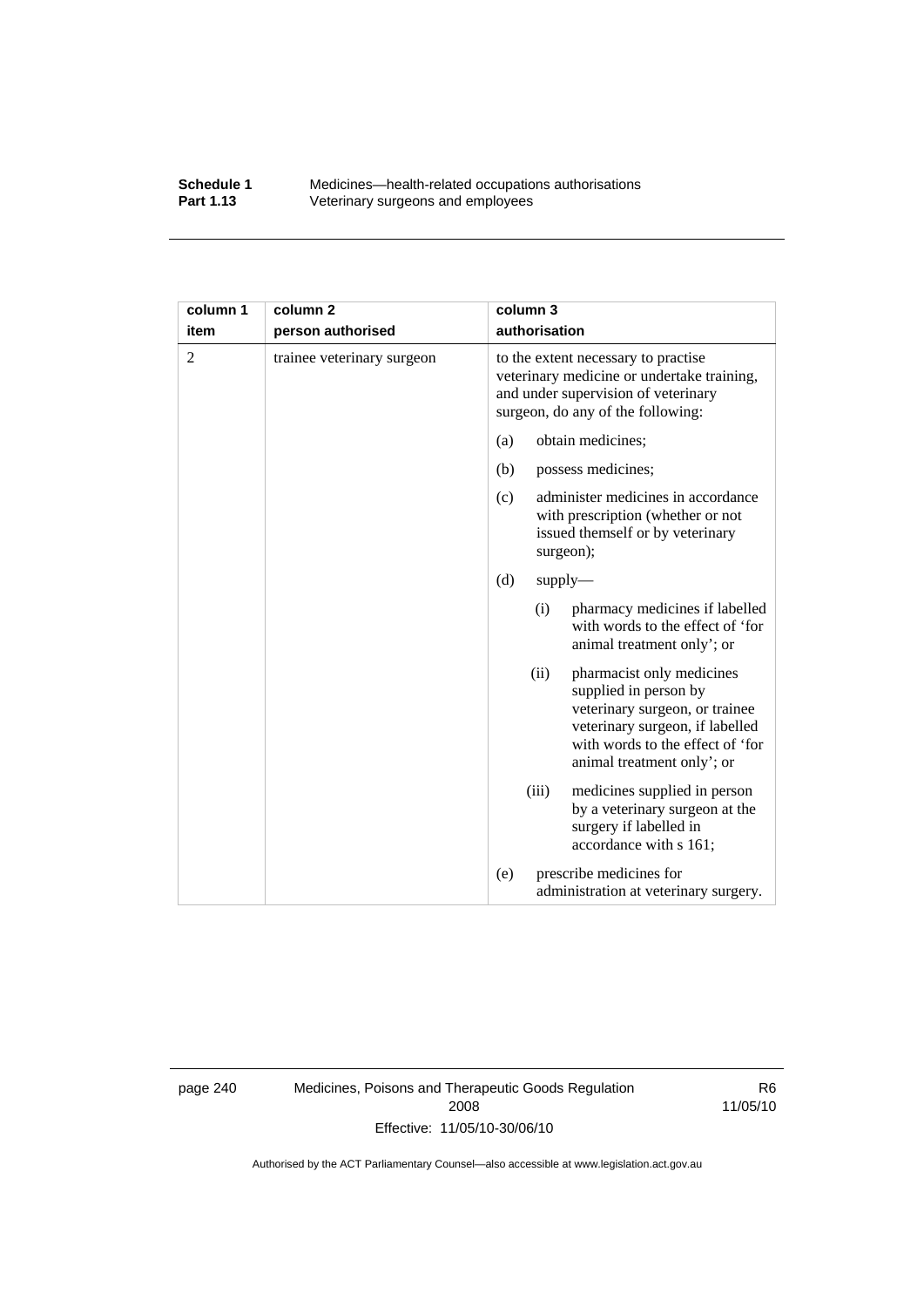| column 1 | column <sub>2</sub>                                                                            | column 3                                                                |                                                                                                                                                                                 |
|----------|------------------------------------------------------------------------------------------------|-------------------------------------------------------------------------|---------------------------------------------------------------------------------------------------------------------------------------------------------------------------------|
| item     | person authorised                                                                              | authorisation                                                           |                                                                                                                                                                                 |
| 3        | veterinary surgeon's employee<br>public employee assisting<br>veterinary surgeon who is public |                                                                         | within the scope of employment and under<br>supervision of veterinary surgeon, do any<br>of the following:                                                                      |
| employee | (a)                                                                                            | obtain medicines from veterinary<br>surgeon authorised to possess them; |                                                                                                                                                                                 |
|          |                                                                                                | (b)                                                                     | possess medicines mentioned in<br>par(a);                                                                                                                                       |
|          |                                                                                                | (c)                                                                     | administer medicines mentioned in<br>par (a) in accordance with veterinary<br>surgeon's prescription;                                                                           |
|          |                                                                                                | (d)                                                                     | supply pharmacy medicines if<br>labelled with words to the effect of<br>'for animal treatment only';                                                                            |
|          |                                                                                                | (e)                                                                     | supply pharmacist only medicines<br>supplied in person by veterinary<br>surgeon, or trainee veterinary<br>surgeon, if supply is for purpose of<br>sale or delivery of medicine; |
|          |                                                                                                | (f)                                                                     | supply medicines supplied in person<br>by a veterinary surgeon at the place<br>of employment if labelled in<br>accordance with s 161.                                           |

R6 11/05/10 Medicines, Poisons and Therapeutic Goods Regulation 2008 Effective: 11/05/10-30/06/10

page 241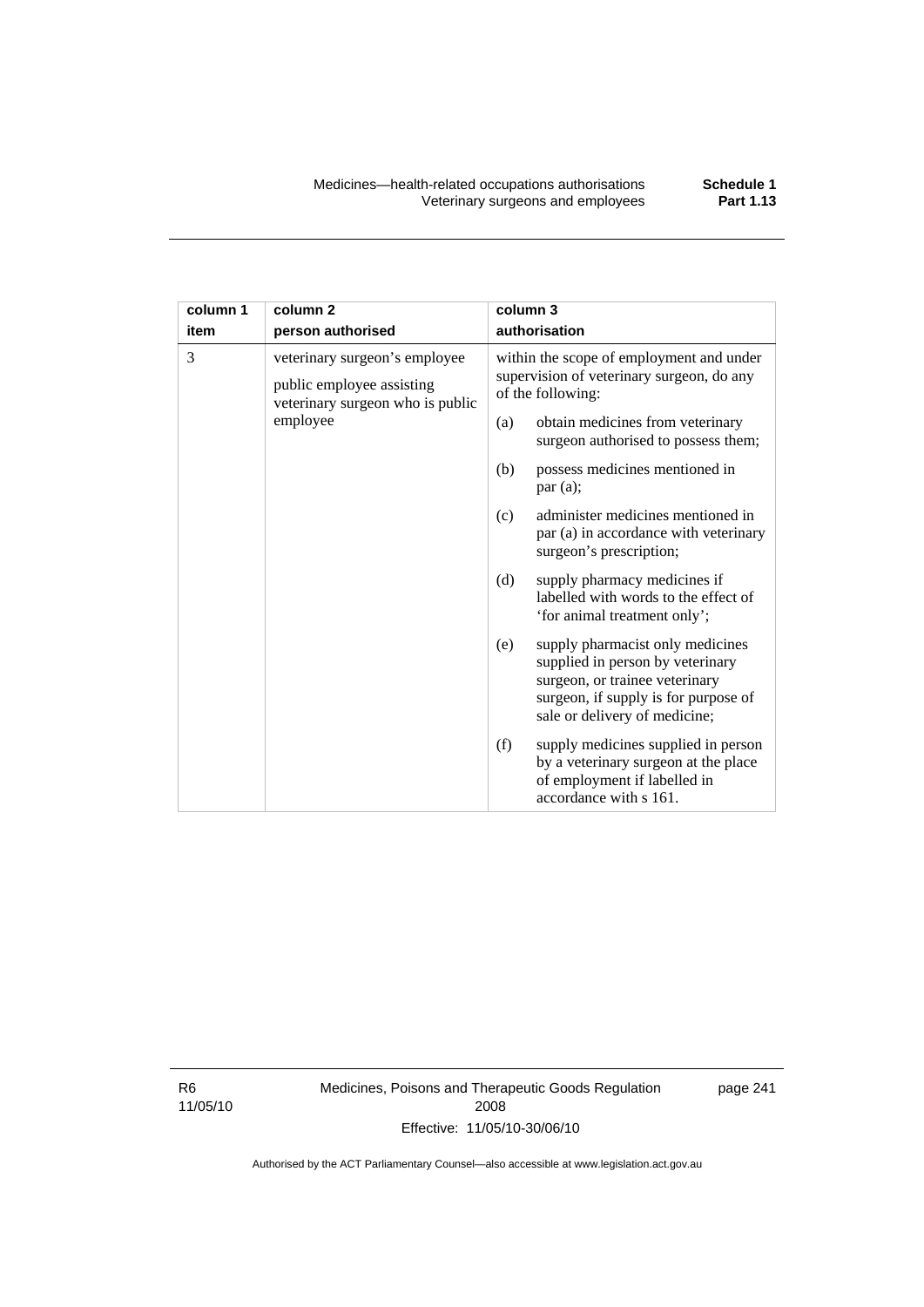# **U Schedule 2 Optometry medicines**

(see sch 1)

| column 1<br>item | column 2<br>optometry medicines | column 3<br>prescribed purpose                          |
|------------------|---------------------------------|---------------------------------------------------------|
|                  | cycloplegic medicines           | paralysing accommodation of eye                         |
|                  | local anaesthetics              | tonometry<br>fitting contact lens                       |
|                  | miotic medicines                | instilling into eye after use of<br>mydriatic substance |
|                  | mydriatic medicines             | enlarging pupil                                         |

| <b>General optometry medicines</b> | Table 2.1 |  |  |  |
|------------------------------------|-----------|--|--|--|
|------------------------------------|-----------|--|--|--|

#### **Table 2.2 Restricted optometry medicines**

| column 1<br>item | column 2<br>optometry medicines                                                      | column 3<br>condition to which medicines<br>relate                             |
|------------------|--------------------------------------------------------------------------------------|--------------------------------------------------------------------------------|
| 1                | Chloramphenicol<br>Gramicidin<br>Framycetin<br>Neomycin<br>Polymyxin<br>Tetracycline | topical ocular antiinfective agents<br>(antibacterial, antiviral)              |
| $\mathfrak{D}$   | Cromoglycate<br>Ketotifen<br>Levocabastine<br>Lodoxamide<br>Olopatadine              | topical ocular antiallergy agents<br>(antihistamine, mast cell<br>stabilisers) |

page 242 Medicines, Poisons and Therapeutic Goods Regulation 2008 Effective: 11/05/10-30/06/10

R6 11/05/10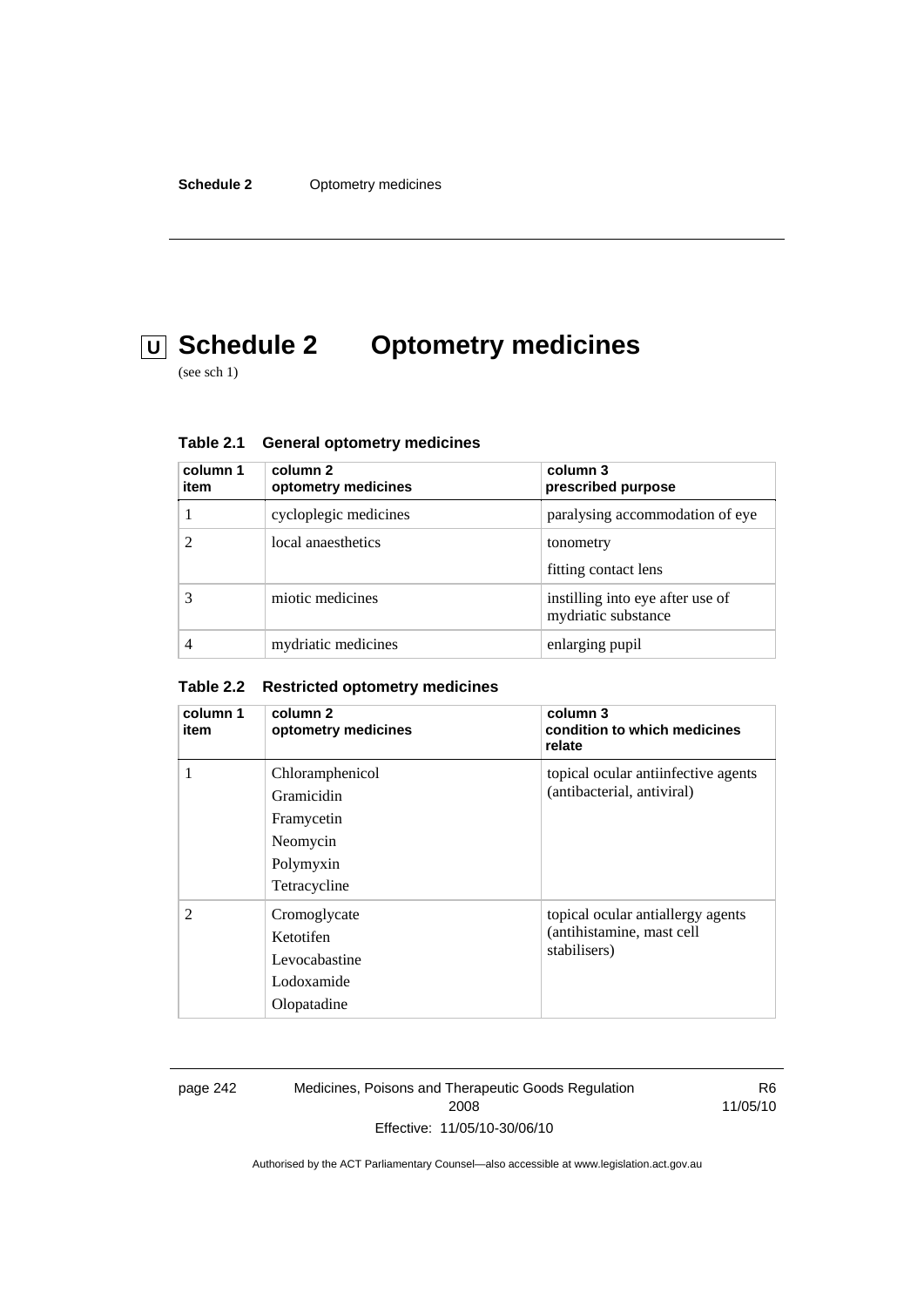| column 1<br>item | column <sub>2</sub><br>optometry medicines                                                                                                                                                              | column 3<br>condition to which medicines<br>relate                                                                                                                                                                                                                                                                         |
|------------------|---------------------------------------------------------------------------------------------------------------------------------------------------------------------------------------------------------|----------------------------------------------------------------------------------------------------------------------------------------------------------------------------------------------------------------------------------------------------------------------------------------------------------------------------|
| 3                | Diclofenac<br>Flurbiprofen<br>Ketorolac                                                                                                                                                                 | topical ocular non-steroidal<br>antiinflammatory agents (NSAIDS)                                                                                                                                                                                                                                                           |
| $\overline{4}$   | Fluorometholone<br>Hydrocortisone                                                                                                                                                                       | topical ocular steroid preparations                                                                                                                                                                                                                                                                                        |
| 5                | Apraclonidine<br>Betaxolol<br>Bimatoprost<br><b>Brimonidine</b><br><b>Brinzolamide</b><br>Carbachol<br>Dipivefrine<br>Dorzolamide<br>Latanoprost<br>Levobunolol<br>Pilocarpine<br>Timolol<br>Travoprost | topical glaucoma preparations in<br>accordance with shared care model<br>between Optometrists Registration<br>Board under Optometrists Act 2002<br>(NSW), Australian and New<br>Zealand College of<br>Ophthalmologists and School of<br>Vision Science, University of New<br>South Wales, as in force from time<br>to time |
| 6                | Atropine<br>Cyclopentolate<br>Homatropine<br>Phenylephrine<br>Tropicamide                                                                                                                               | mydriatics and cycloplegics                                                                                                                                                                                                                                                                                                |
| 7                | Amethocaine<br>Oxybuprocaine<br>Proxymetacaine                                                                                                                                                          | topical local anaesthetics                                                                                                                                                                                                                                                                                                 |

R6 11/05/10 Medicines, Poisons and Therapeutic Goods Regulation 2008 Effective: 11/05/10-30/06/10

page 243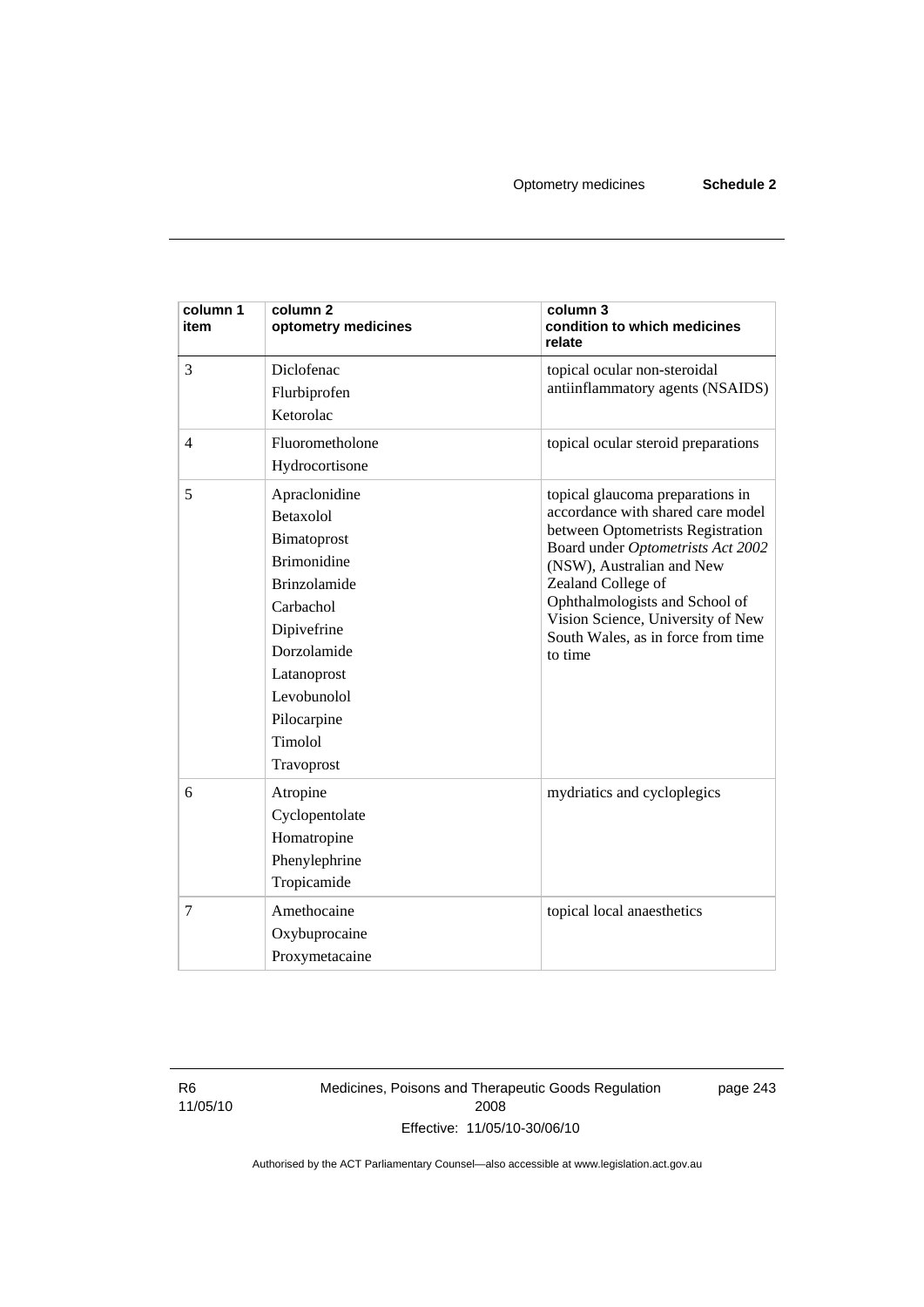# **Schedule 3 Designated appendix D medicines—standing approvals**

(see s 31, s 33, s 41, s 160, s 591, s 592 and s 593)

### **Part 3.1 Approval conditions**

### **3.1 Definitions—sch 3**

In this schedule:

*condition 1*, for a doctor prescribing or supplying a designated appendix D medicine to a woman of child-bearing age, means the doctor must ensure that the possibility of pregnancy by the woman has been excluded prior to commencement of treatment.

*condition 2*, for a doctor prescribing or supplying a designated appendix D medicine to a woman of child-bearing age, means the doctor must advise the woman to avoid becoming pregnant during, or for a period of 1 month after the completion of, treatment.

*condition 3*, for a doctor prescribing or supplying a designated appendix D medicine to a woman of child-bearing age, means the doctor must advise the woman to avoid becoming pregnant during, or for a period of 3 months after the completion of, treatment.

*condition 4*, for a doctor prescribing or supplying a designated appendix D medicine to a woman of child-bearing age, means the doctor must advise the woman to avoid becoming pregnant during, or for a period of 24 months after the completion of, treatment.

R6 11/05/10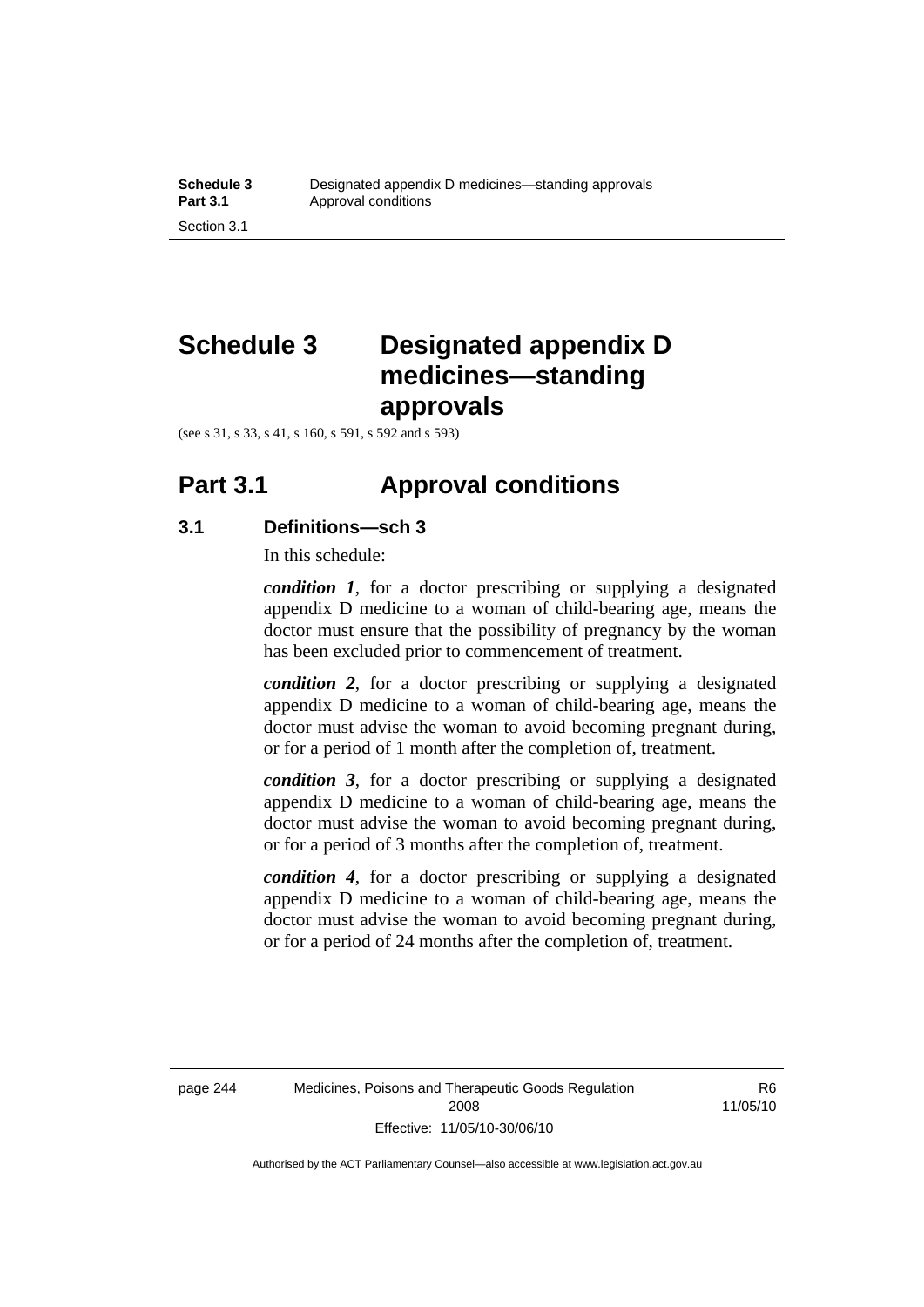# **Part 3.2 Standing approvals for designated appendix D medicines**

| column 1   | column <sub>2</sub>                                           | column 3                                                                               | column 4            |
|------------|---------------------------------------------------------------|----------------------------------------------------------------------------------------|---------------------|
| item       | doctor                                                        | medicine                                                                               | conditions (if any) |
| 1          | specialist practising<br>in specialist area of<br>dermatology | acitretin for human use                                                                | conditions 1 and 4  |
|            |                                                               | alefacept for human use                                                                |                     |
|            |                                                               | bexarotene for human use                                                               | conditions 1 and 2  |
|            |                                                               | etretinate for human use                                                               | conditions 1 and 4  |
|            |                                                               | isotretinoin for human oral use                                                        | conditions 1 and 2  |
|            |                                                               | thalidomide for human use                                                              | conditions 1 and 2  |
| 2          | specialist practising                                         | clomiphene for human use                                                               |                     |
| obstetrics | in specialist area of<br>endocrinology,                       | cyclofenil for human use                                                               |                     |
|            | gynaecology or                                                | dinoprost for human use                                                                |                     |
|            |                                                               | dinoprostone for human use                                                             |                     |
|            |                                                               | follitropin alpha (recombinant human<br>follicle-stimulating hormone) for<br>human use |                     |
|            |                                                               | follitropin beta (recombinant human<br>follicle-stimulating hormone) for<br>human use  |                     |
|            |                                                               | luteinising hormone for human use                                                      |                     |
|            |                                                               | urofollitropin (human<br>follicle-stimulating hormone) for<br>human use                |                     |

R6 11/05/10 Medicines, Poisons and Therapeutic Goods Regulation 2008 Effective: 11/05/10-30/06/10

page 245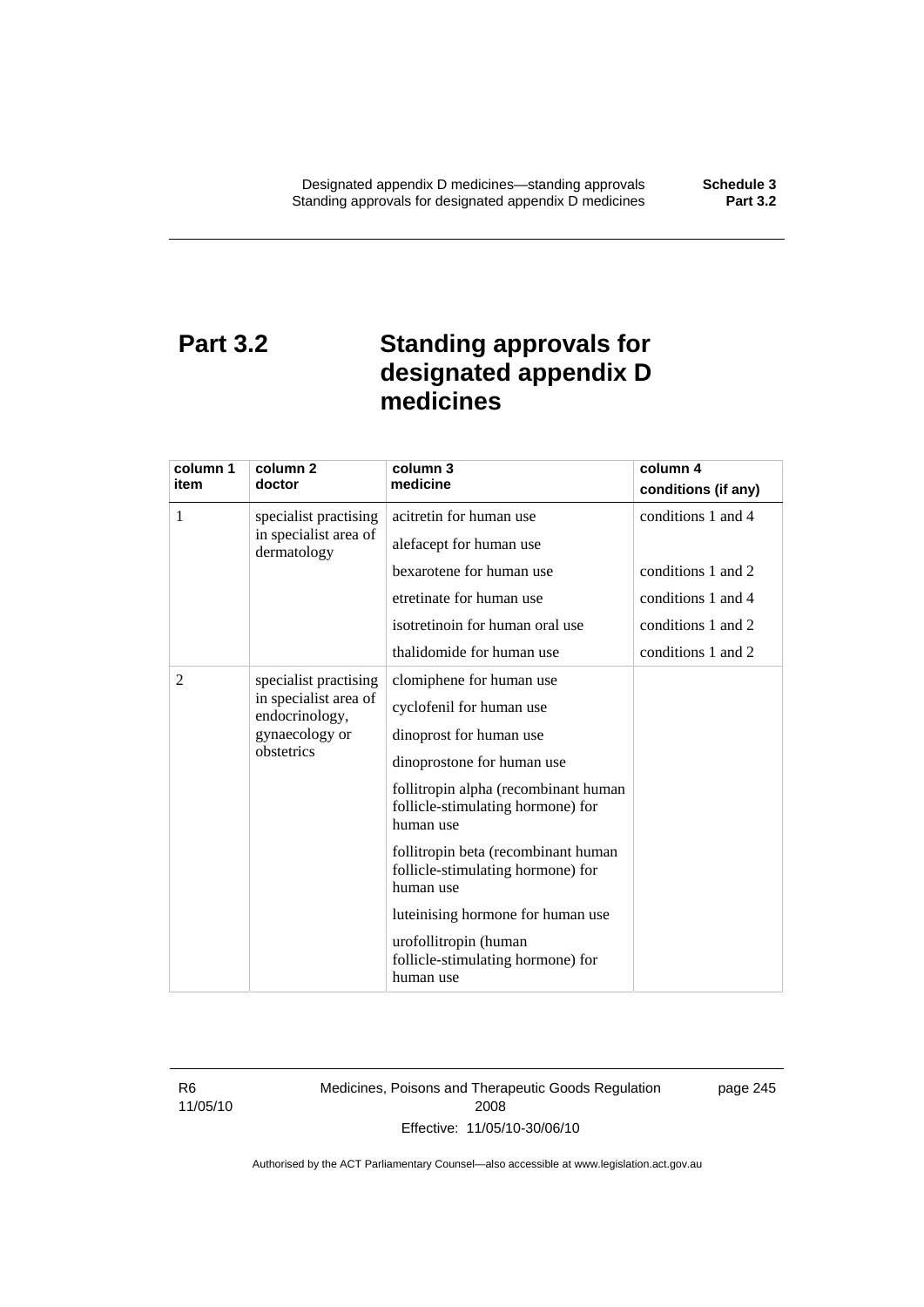#### **Schedule 3 Designated appendix D medicines—standing approvals**<br>**Part 3.2 Standing approvals for designated appendix D medicine** Standing approvals for designated appendix D medicines

| column 1<br>item | column 2<br>doctor                                                                                                                                             | column 3<br>medicine            | column 4<br>conditions (if any) |
|------------------|----------------------------------------------------------------------------------------------------------------------------------------------------------------|---------------------------------|---------------------------------|
| 3                | specialist practising<br>in specialist area of<br>mental health                                                                                                | clozapine for human use         |                                 |
|                  | doctor employed by<br>Territory and<br>working under<br>supervision of chief<br>psychiatrist under<br><b>Mental Health</b><br>(Treatment and<br>Care) Act 1994 |                                 |                                 |
| $\overline{4}$   | specialist physician                                                                                                                                           | acitretin for human use         | conditions 1 and 4              |
|                  |                                                                                                                                                                | etretinate for human use        | conditions 1 and 4              |
|                  |                                                                                                                                                                | bexarotene for human use        | conditions 1 and 2              |
|                  |                                                                                                                                                                | bosentan for human use          | conditions 1 and 3              |
|                  |                                                                                                                                                                | isotretinoin for human oral use | conditions 1 and 2              |
|                  |                                                                                                                                                                | teriparatide for human use      |                                 |
|                  |                                                                                                                                                                | thalidomide for human use       | conditions 1 and 2              |
|                  |                                                                                                                                                                | tretinoin for human oral use    | conditions 1 and 2              |

*Note Specialist* includes a doctor training in a specialist area—see the dictionary.

page 246 Medicines, Poisons and Therapeutic Goods Regulation 2008 Effective: 11/05/10-30/06/10

R6 11/05/10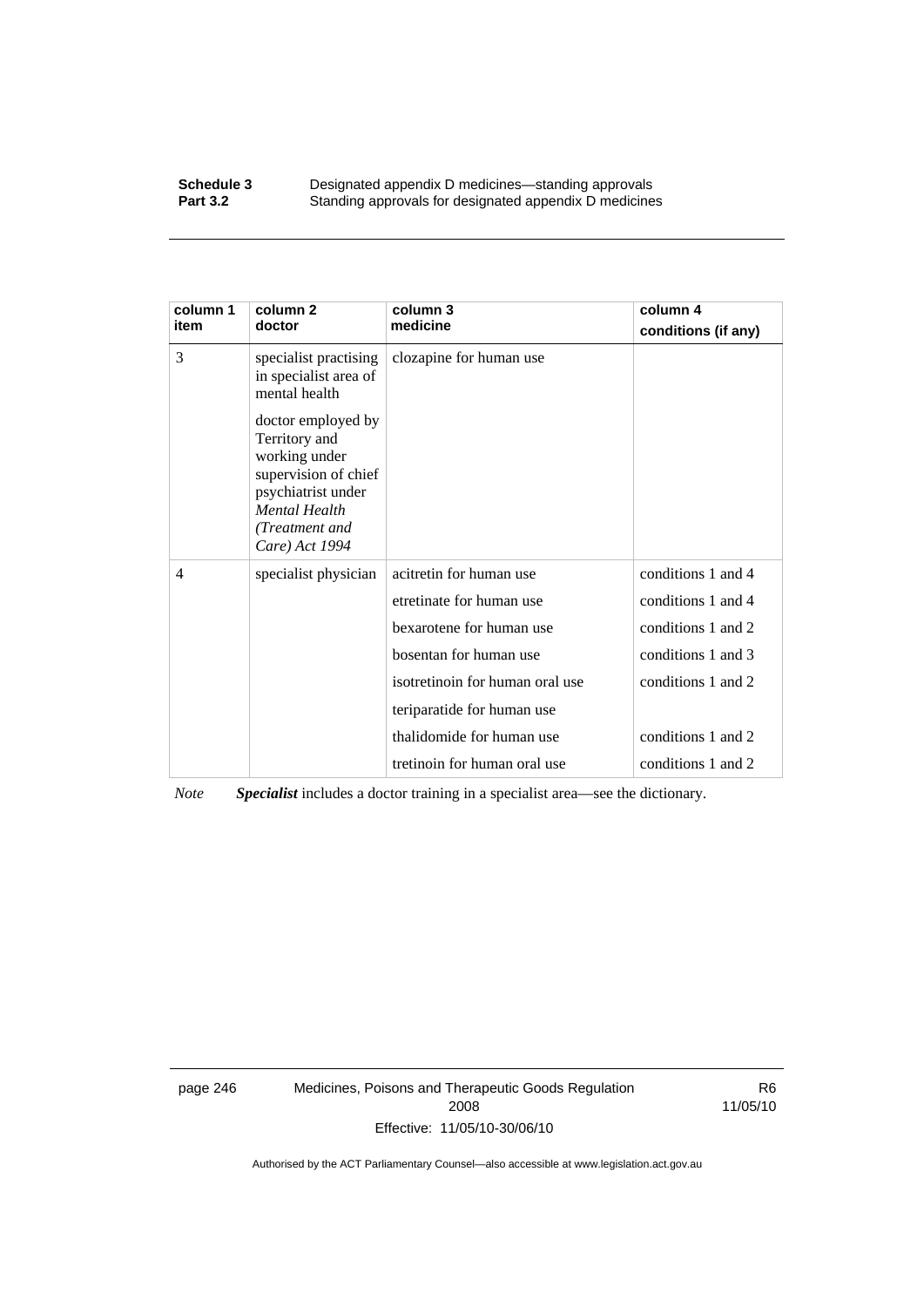# **Schedule 4 Dangerous poisons manufacturing etc authorisations**

(see s 690)

| column 1<br>item | column <sub>2</sub><br>people                                             | column 3<br>dangerous poison | column 4<br>prescribed purpose                                         |
|------------------|---------------------------------------------------------------------------|------------------------------|------------------------------------------------------------------------|
| 1                | manufacturers of glass                                                    | arsenic                      | manufacturing glass                                                    |
|                  | metallurgists                                                             |                              | manufacturing alloys                                                   |
| 2                | manufacturers of dyes or<br>pharmaceuticals                               | benzene                      | manufacturing dyes or<br>pharmaceuticals                               |
|                  | manufacturers of lacquers,<br>linoleum, protective cloths<br>or varnishes |                              | manufacturing lacquers,<br>linoleum, protective<br>cloths or varnishes |
| 3                | manufacturers of<br>chemicals or<br>pharmaceuticals                       | carbon tetrachloride         | manufacturing<br>chemicals or<br>pharmaceuticals                       |
|                  | manufacturers of lacquers,<br>paints or varnishes                         |                              | manufacturing lacquers,<br>paints or varnishes                         |
| $\overline{4}$   | managers of swimming<br>pools, other than domestic<br>swimming pools      | chlorine                     | purifying water in pools                                               |
|                  | manufacturers of<br>chemicals, plastics or<br>synthetic rubber            |                              | manufacturing<br>chemicals, plastics or<br>synthetic rubber            |
|                  | metallurgists                                                             |                              | cleaning metals                                                        |
|                  | people working at sewage<br>treatment centres                             |                              | treating sewage at<br>treatment centres                                |
|                  | people working at water<br>treatment centres                              |                              | purifying water at<br>treatment centres                                |

R6 11/05/10 Medicines, Poisons and Therapeutic Goods Regulation 2008 Effective: 11/05/10-30/06/10

page 247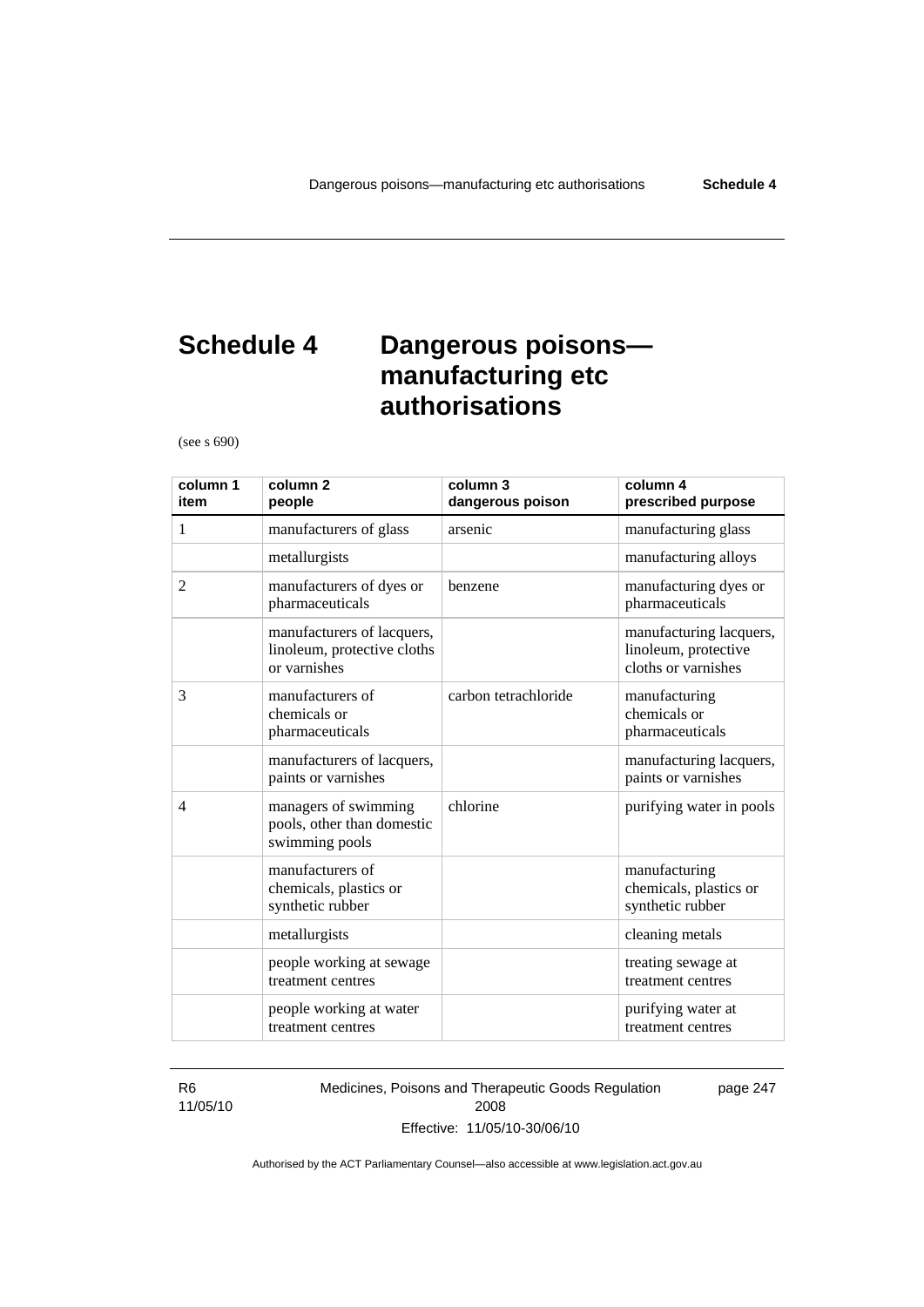| column 1<br>item | column <sub>2</sub><br>people                                   | column 3<br>dangerous poison                      | column 4<br>prescribed purpose                                  |
|------------------|-----------------------------------------------------------------|---------------------------------------------------|-----------------------------------------------------------------|
| 5                | electroplaters                                                  | cyanides                                          | electroplating                                                  |
|                  | jewellers                                                       |                                                   | manufacturing gold<br>jewellery                                 |
|                  | miners                                                          |                                                   | extracting or processing<br>gold                                |
| 6                | manufacturers of lacquers,<br>paints or varnishes               | epichlorohydrin                                   | manufacturing lacquers,<br>paints or varnishes                  |
| 7                | manufacturers of<br>chemicals or detergents                     | ethylene oxide                                    | manufacturing<br>chemicals or detergents                        |
|                  | sterilising technologists                                       |                                                   | sterilising surgical<br>instruments                             |
| 8                | glass workers                                                   | hydrofluoric acid                                 | etching glass                                                   |
|                  | masons                                                          |                                                   | cleaning building<br>materials                                  |
|                  | metal workers                                                   |                                                   | cleaning or etching<br>metals                                   |
|                  | miners                                                          |                                                   | extracting or processing<br>gold                                |
|                  | potters                                                         |                                                   | cleaning ceramics                                               |
| 9                | manufacturers of lamps,<br>mirrors or scientific<br>instruments | mercury                                           | manufacturing of lamps,<br>mirrors or scientific<br>instruments |
|                  | manufacturers of mercury<br>salts or organic<br>compounds       |                                                   | manufacturing mercury<br>salts or organic<br>compounds          |
|                  | miners                                                          |                                                   | extracting metals from<br>ores                                  |
| 10               | manufacturers of plastics                                       | 4, 4'-methylenebis<br>[2-chloroaniline]<br>(MOCA) | manufacturing plastics                                          |

page 248 Medicines, Poisons and Therapeutic Goods Regulation 2008 Effective: 11/05/10-30/06/10

R6 11/05/10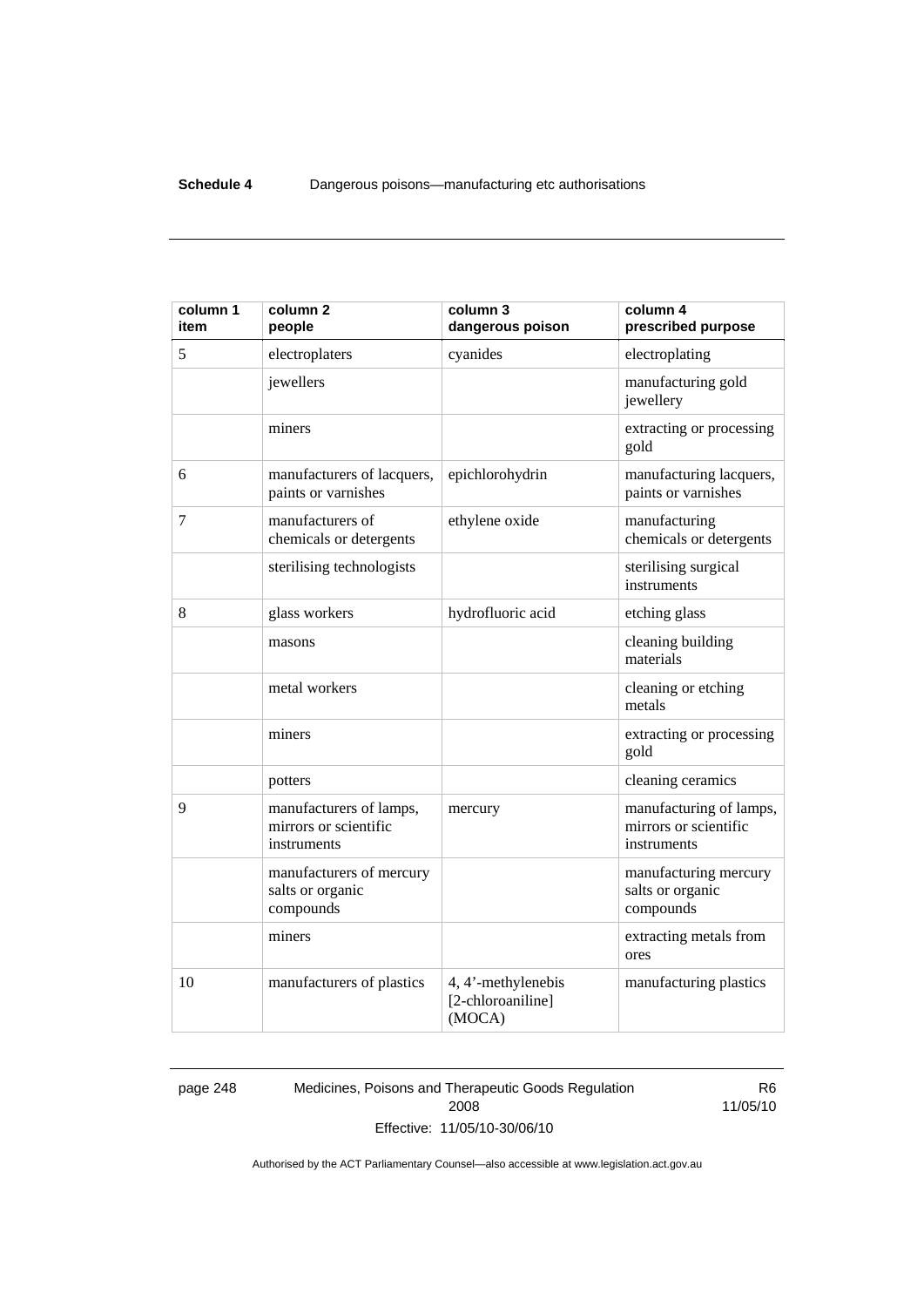| column 1<br>item | column 2<br>people                                                                   | column 3<br>dangerous poison | column 4<br>prescribed purpose                                                    |
|------------------|--------------------------------------------------------------------------------------|------------------------------|-----------------------------------------------------------------------------------|
| 11               | manufacturers of<br>detergents, lubricants or<br>organic compounds                   | propylene oxide              | manufacturing<br>detergents, lubricants or<br>organic compounds                   |
| 12               | manufacturers of organic<br>compounds, paints, rust<br>removers or varnishes         | tetrachloroethane            | manufacturing organic<br>compounds, paints, rust<br>removers or varnishes         |
| 13               | manufacturers of dyes                                                                | ortho-tolidine               | manufacturing dyes                                                                |
| 14               | manufacturers of<br>disinfectants, household<br>cleaners or industrial<br>deodorants | trichloroisocyanuric acid    | manufacturing<br>disinfectants, household<br>cleaners or industrial<br>deodorants |

R6 11/05/10 Medicines, Poisons and Therapeutic Goods Regulation 2008 Effective: 11/05/10-30/06/10

page 249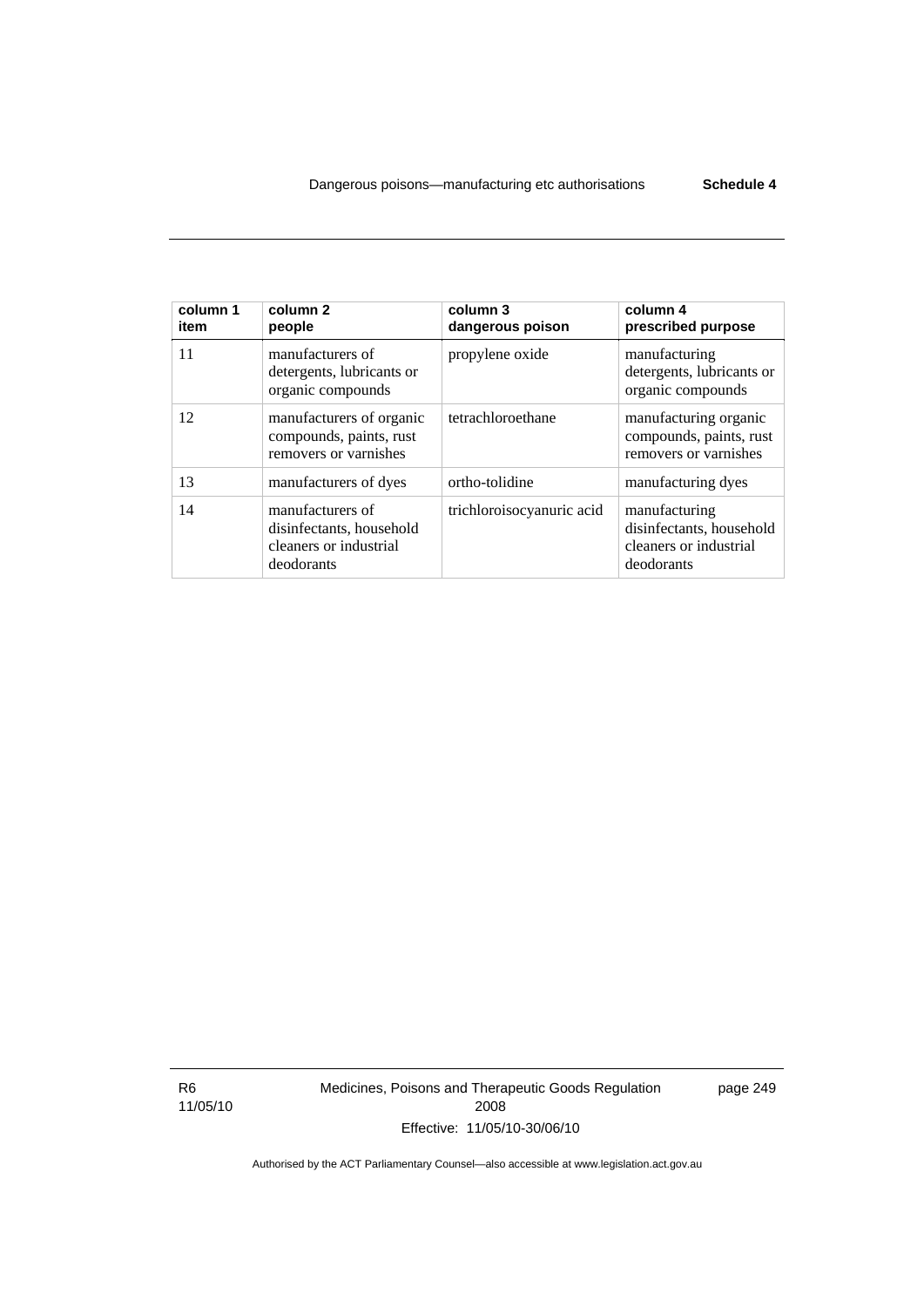# **Schedule 5 Requirements for storage receptacles**

(see s 531 and s 533)

### **Part 5.1 Medicines cabinets**

#### **5.1 Medicines cabinets—general requirements**

A medicines cabinet must be constructed to prevent ready access to the cabinet's contents by cutting, sawing or unbolting.

#### **5.2 Medicines cabinets—body requirements**

- (1) The body of a medicines cabinet must be constructed of a single layer of black mild steel plate at least 10mm thick and with continuous welding of all joints.
- (2) The body must have, for installation—
	- (a) 4 suitably sized holes in the cabinet's back plate; or
	- (b) 2 suitably sized holes in the back plate and 2 suitably sized holes in the cabinet's base.

R6 11/05/10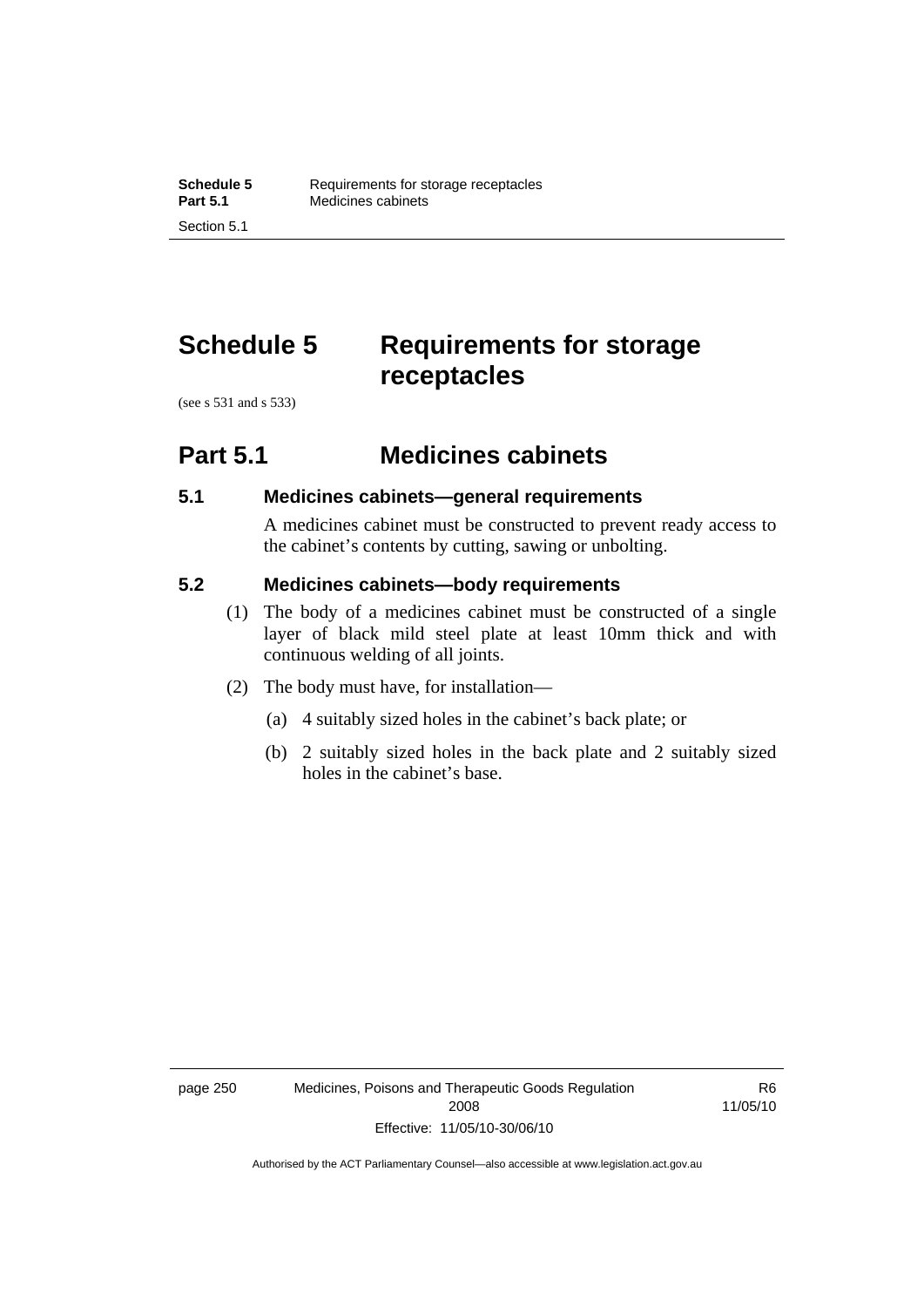#### **5.3 Medicines cabinets—door requirements**

- (1) The door of a medicines cabinet must be constructed of black mild steel plate at least 10mm thick.
- (2) When the medicines cabinet door is closed, the door must—
	- (a) fit flush with the cabinet; and
	- (b) have a clearance around the door of not more than 1.5mm.
- (3) The door must be fitted with a fixed locking bar, welded to the inside face of the door near the hinge edge, that engages in a rebate in the cabinet when closed.
- (4) The hinges on the door must be—
	- (a) constructed of heavy duty steel; and
	- (b) continuous welded to the door and body of the cabinet.

#### **5.4 Medicines cabinets—lock requirements**

- (1) A medicines cabinet lock must be—
	- (a) a 6-lever pick-proof lock; or
	- (b) a lock mechanism of a level of security equal to, or greater than, a 6-lever pick-proof lock.
- (2) The lock must be securely attached to the inside face of the door.

page 251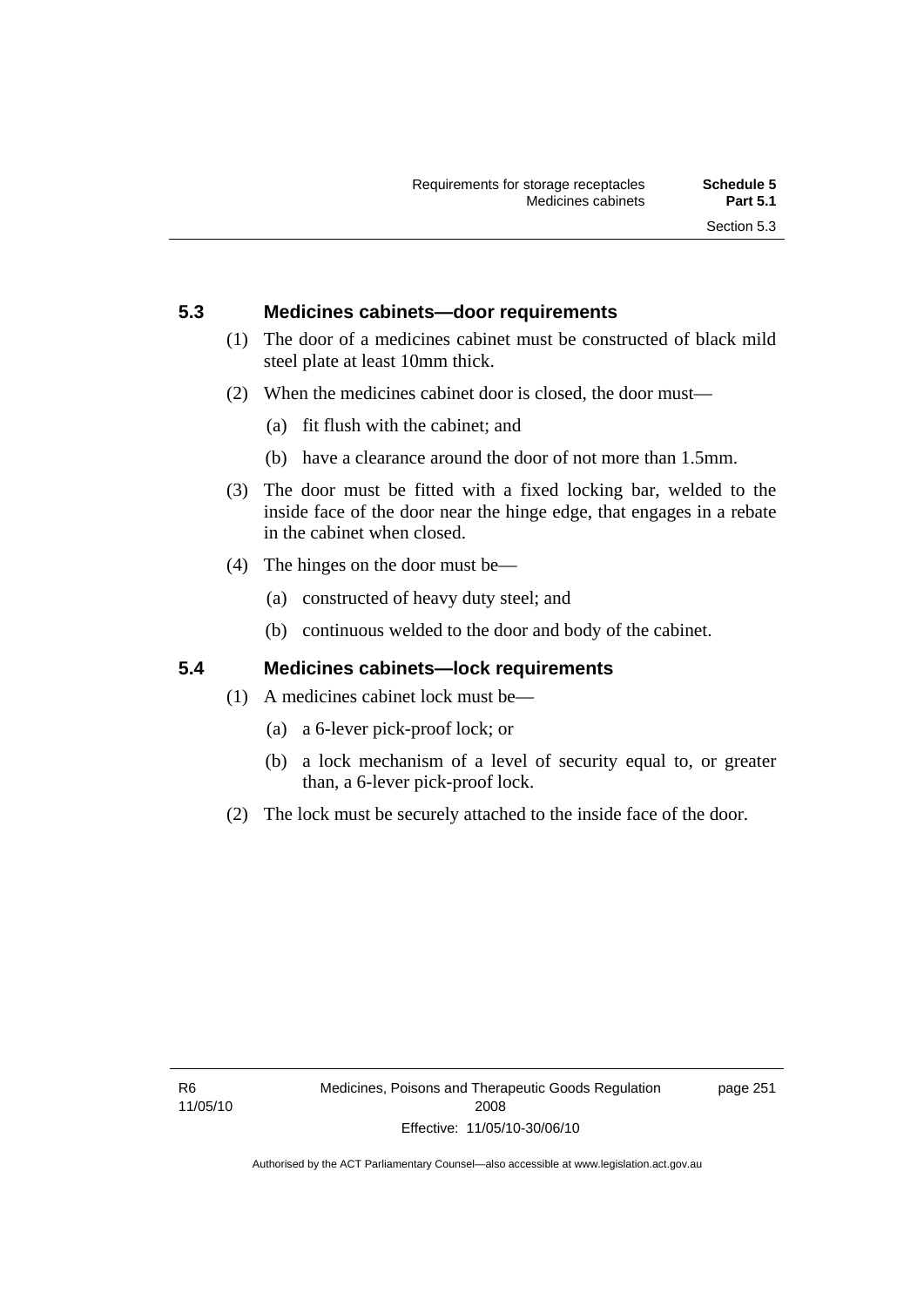#### **5.5 Medicines cabinets—mounting requirements**

- (1) A medicines cabinet must be—
	- (a) embedded in a floor of reinforced concrete of at least 10mpa compressive strength; or
	- (b) securely fixed to a wall or floor (or both) in accordance with this section.
- (2) If the wall and floor are brick or concrete, the medicines cabinet must be fixed to the wall or floor (or both) by at least 4 expanding bolts.
- (3) If the wall is timber, but the floor is brick or concrete, the medicines cabinet must be fixed—
	- (a) to the floor by at least 4 expanding bolts; and
	- (b) to the wall by at least 2 coach screws into the studs as close to the top of the wall face as is possible.
- (4) If the wall and floor are timber, the medicines cabinet must be fixed to the timber frame of the wall or floor in a way that will ensure that the cabinet cannot be removed from the floor or wall within 30 minutes.
- (5) The bolts and coach screws must be at least 10mm in diameter.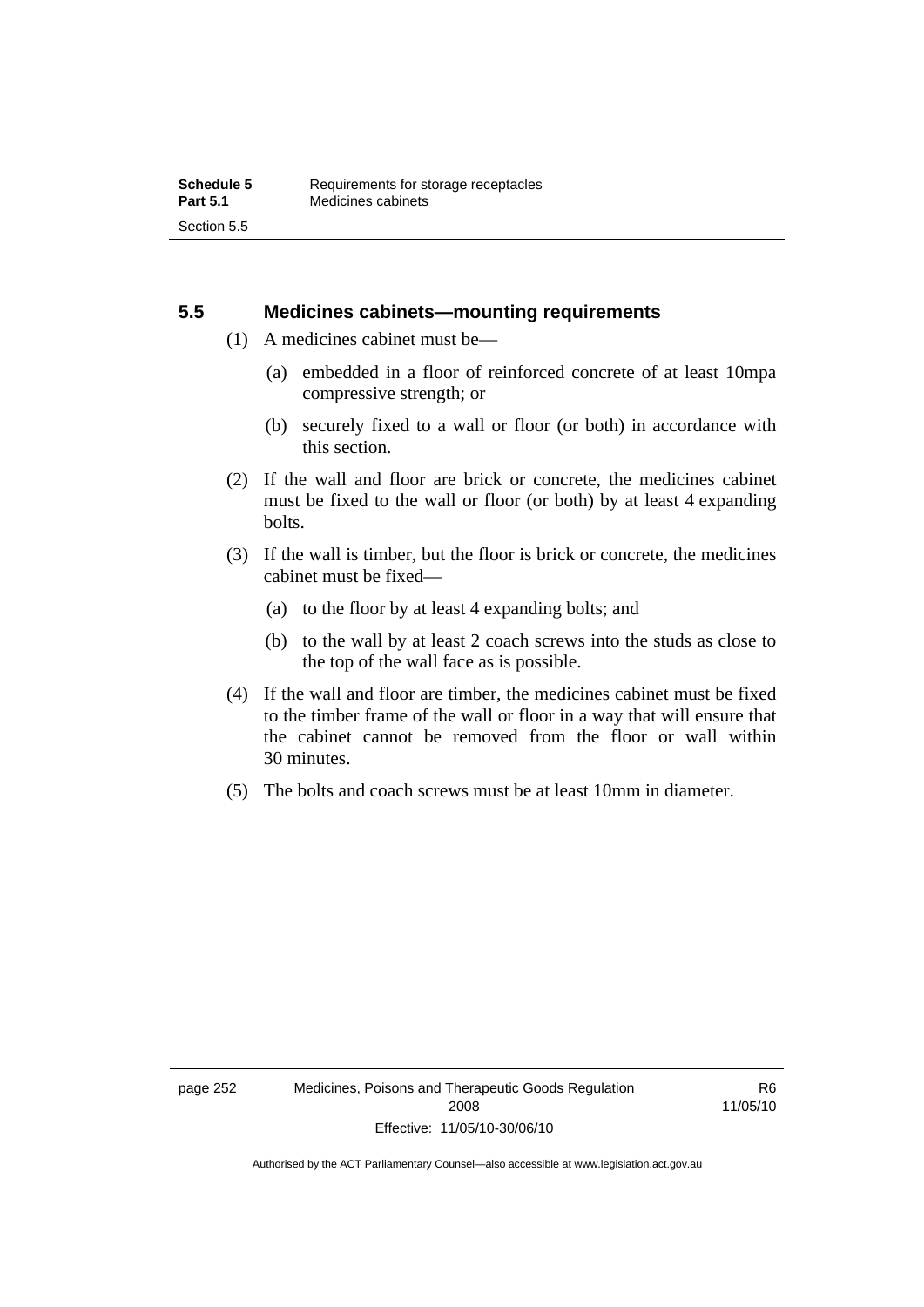### **Part 5.2 Safes, strong rooms and vaults**

#### **5.6 Requirements for safes**

- (1) A safe must be constructed to prevent ready access to the safe's contents by cutting, sawing or unbolting.
- (2) When locked, a safe must reasonably be expected to resist attempts to gain entry by tools, torch or explosives for at least 30 minutes.
- $(3)$  A safe-
	- (a) may be freestanding if it weighs more than 350kg; or
	- (b) must be securely attached to, or embedded in, a concrete floor or a concrete or brick wall in a way that will ensure that the cabinet cannot be removed from the floor or wall within 30 minutes.

#### **5.7 Requirements for strong rooms**

- (1) The walls, floor and ceiling of a strong room must be brick or concrete.
- (2) The strong room must be fitted with a door.
- (3) When locked, the strong room must reasonably be expected to resist attempts to gain entry by tools, torch or explosives for at least 1 hour.

#### **5.8 Requirements for vaults**

- (1) The walls, floor and ceiling of a vault must be reinforced concrete.
- (2) The vault must be fitted with a door.
- (3) When locked, the vault must reasonably be expected to resist attempts to gain entry by tools, torch or explosives for at least 1 hour.

page 253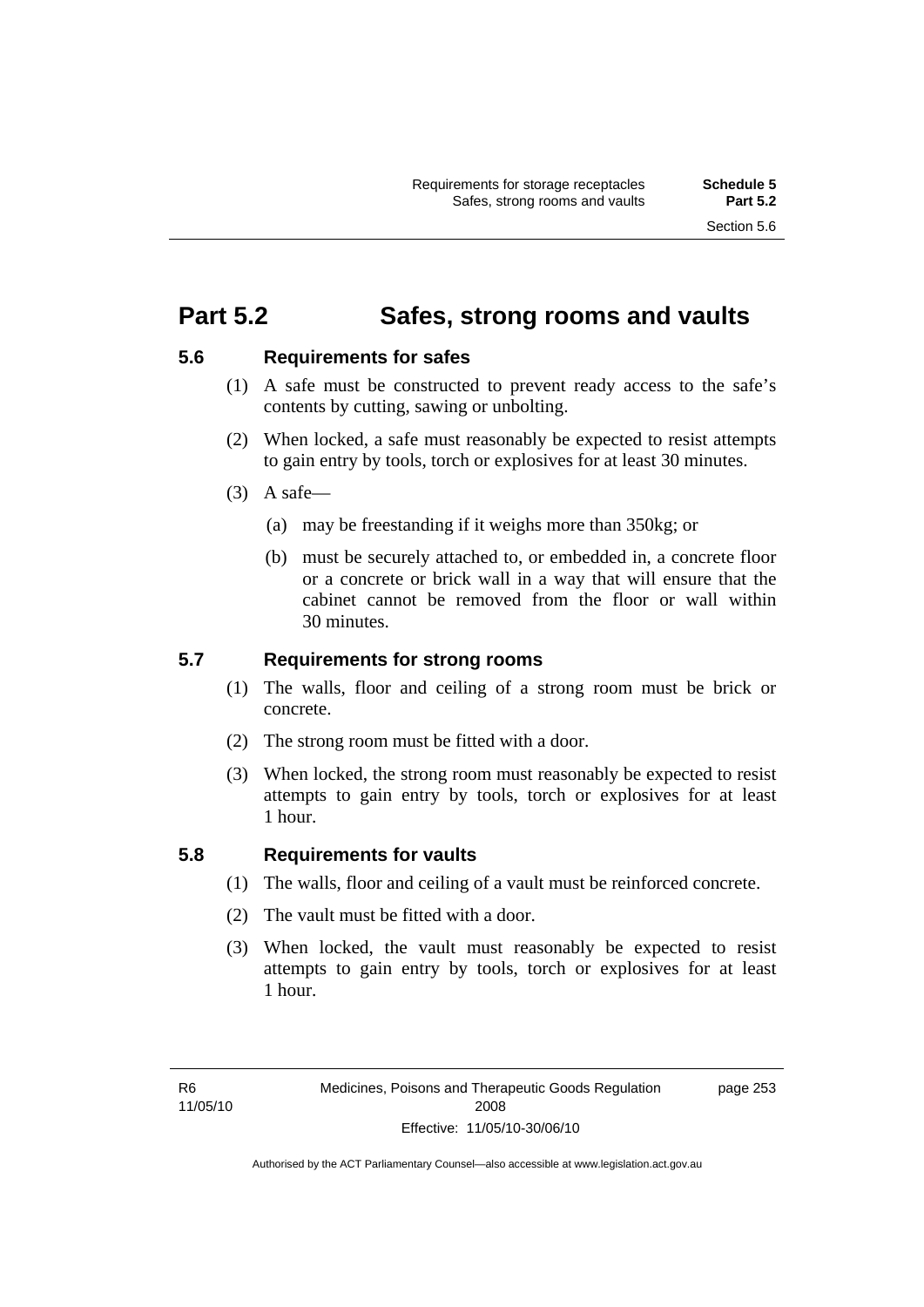**Schedule 10** Modification—Crimes Act 1900

Modification [10.1]

# **Schedule 10 Modification—Crimes Act 1900**

(see s 1100)

#### **[10.1] Section 170**

*substitute* 

#### **170 Meaning of** *anabolic steroid*

In this part:

*anabolic steroid* includes—

- (a) a substance mentioned in schedule 1 and any—
	- (i) salt, active principle or derivative of the substance; or
	- (ii) stereoisomer of the substance; or
	- (iii) preparation or admixture containing any proportion of the substance; and
- (b) a salt of an active principle or derivative of a substance mentioned in schedule 1; and
- (c) a salt of a stereoisomer of a substance mentioned in schedule 1.

#### **[10.2] New schedule 1**

*insert* 

## **Schedule 1 Anabolic steroids**

(see s 170)

| column 1 | column 2       |
|----------|----------------|
| item     | substance      |
|          | Androisoxazole |

page 254 Medicines, Poisons and Therapeutic Goods Regulation 2008 Effective: 11/05/10-30/06/10

R6 11/05/10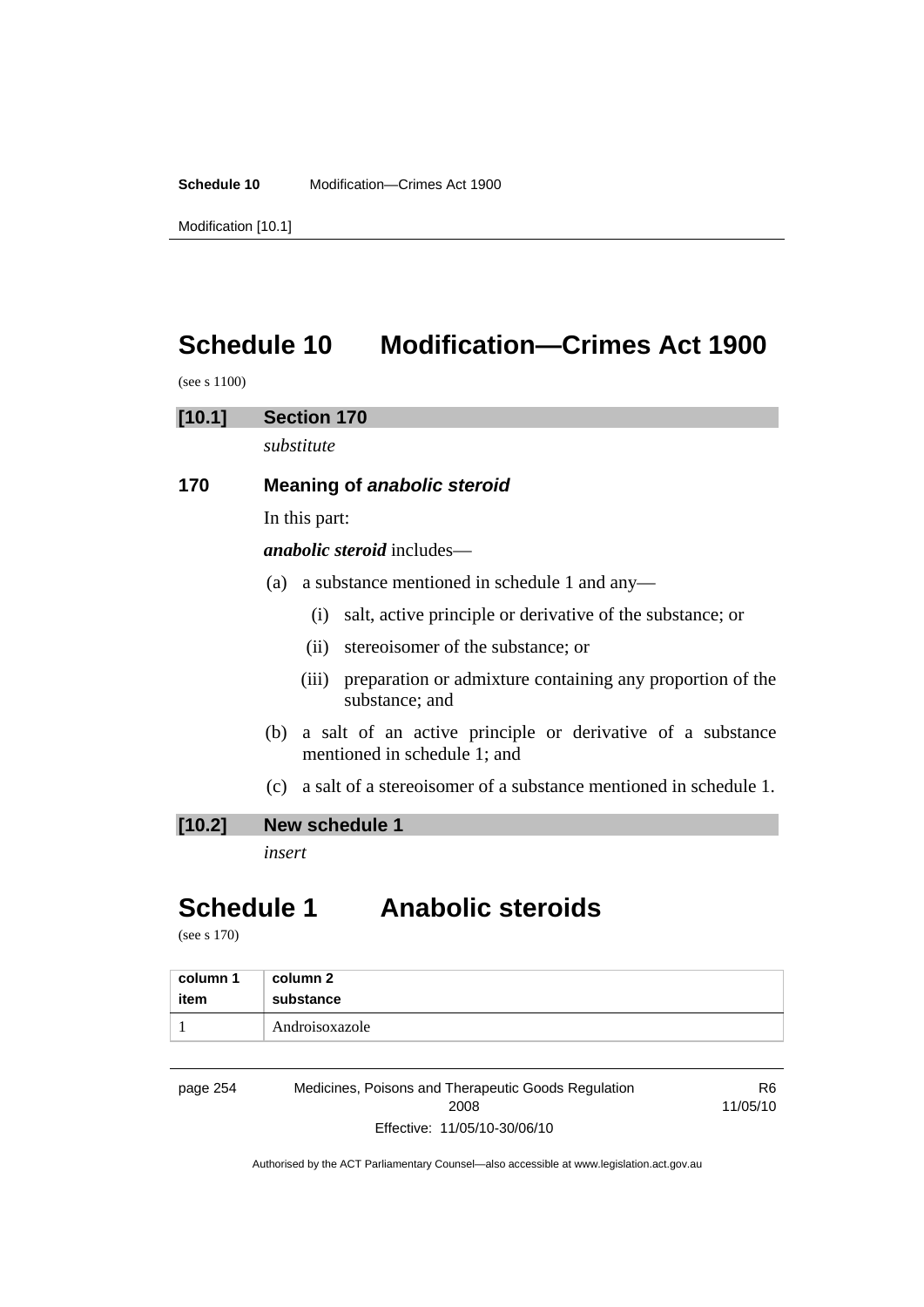#### Modification—Crimes Act 1900 **Schedule 10**

Modification [10.2]

| column 1       | column <sub>2</sub>                                 |
|----------------|-----------------------------------------------------|
| item           | substance                                           |
| $\overline{2}$ | Androsterone                                        |
| 3              | Atamestane                                          |
| $\overline{4}$ | Bolandiol                                           |
| 5              | Bolasterone                                         |
| 6              | <b>Bolazine</b>                                     |
| $\overline{7}$ | Boldenone                                           |
| 8              | Bolenol                                             |
| 9              | Bolmantalate                                        |
| 10             | Calusterone                                         |
| 11             | Chlorandrostenolone                                 |
| 12             | 4-Chloromethandienone                               |
| 13             | Chloroxydienone                                     |
| 14             | Chloroxymesterone (dehydrochloromethyltestosterone) |
| 15             | Clostebol                                           |
| 16             | Danazol                                             |
| 17             | Dihydrolone                                         |
| 18             | Dimethandrostanolone                                |
| 19             | Dimethazine                                         |
| 20             | Drostanolone                                        |
| 21             | Enestebol                                           |
| 22             | Epitiostanol                                        |
| 23             | Ethisterone                                         |
| 24             | Ethyldienolone                                      |
| 25             | Ethyloestrenol                                      |
| 26             | Fluoxymesterone                                     |

### R6

11/05/10

Medicines, Poisons and Therapeutic Goods Regulation 2008 Effective: 11/05/10-30/06/10 page 255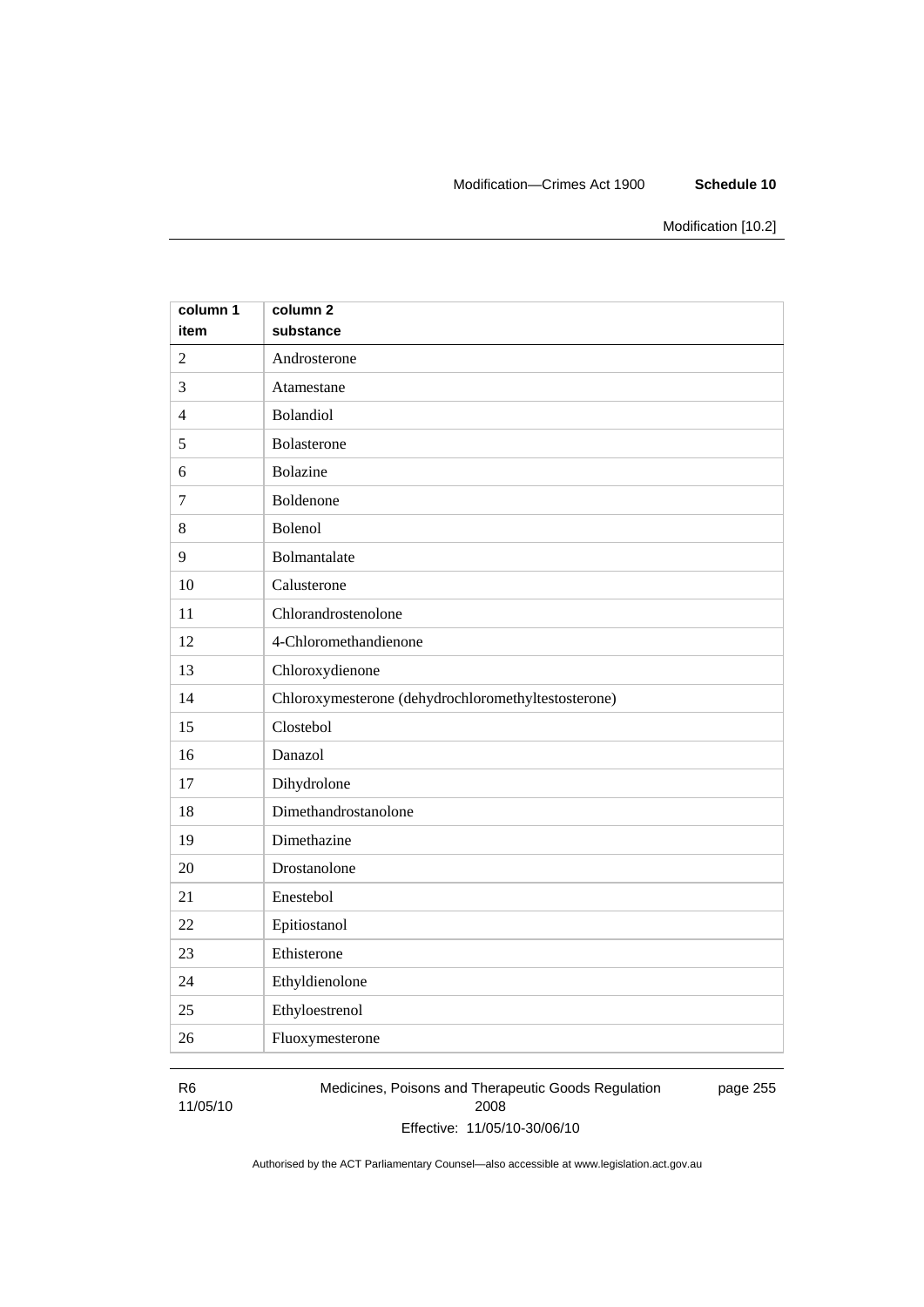#### **Schedule 10** Modification—Crimes Act 1900

Modification [10.2]

| column 1 | column <sub>2</sub>          |
|----------|------------------------------|
| item     | substance                    |
| 27       | Formebolone                  |
| 28       | Furazabol                    |
| 29       | Gestrinone                   |
| 30       | Hydroxystenozol              |
| 31       | Mebolazine                   |
| 32       | Mepitiostane                 |
| 33       | Mesabolone                   |
| 34       | Mestanolone (androstanolone) |
| 35       | Mesterolone                  |
| 36       | Methandienone                |
| 37       | Methandriol                  |
| 38       | Methandrostenolone           |
| 39       | Methenolone                  |
| 40       | Methylclostebol              |
| 41       | Methyltestosterone           |
| 42       | Methyltrienolone             |
| 43       | Metribolone                  |
| 44       | Mibolerone                   |
| 45       | Nandrolone                   |
| 46       | Norandrostenolone            |
| 47       | Norbolethone                 |
| 48       | Norclostebol                 |
| 49       | Norethandrolone              |
| 50       | Normethandrone               |
| 51       | Ovandrotone                  |

page 256 Medicines, Poisons and Therapeutic Goods Regulation 2008 Effective: 11/05/10-30/06/10

R6 11/05/10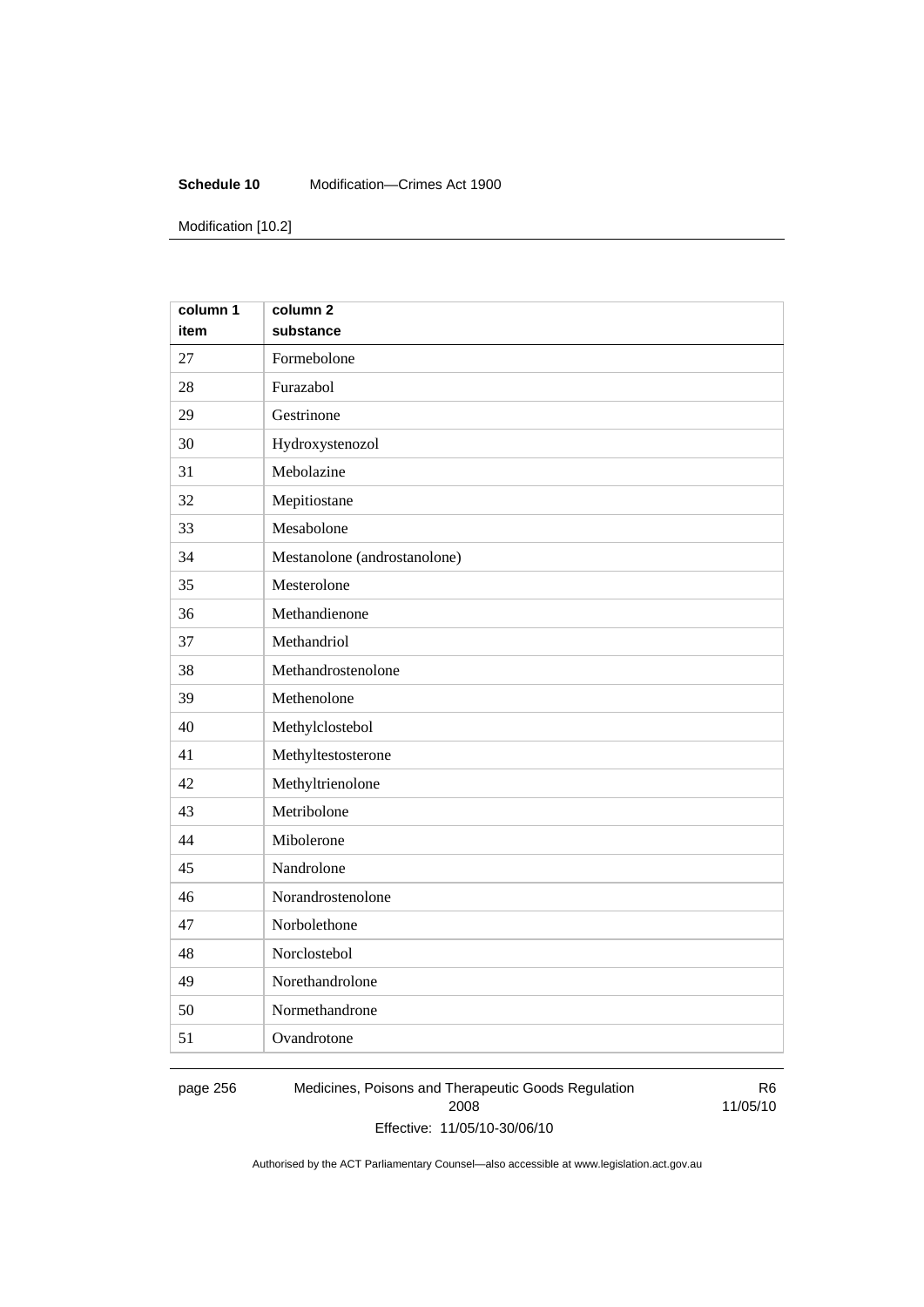#### Modification—Crimes Act 1900 **Schedule 10**

Modification [10.2]

| column 1<br>item | column <sub>2</sub><br>substance                                                     |
|------------------|--------------------------------------------------------------------------------------|
| 52               | Oxabolone                                                                            |
| 53               | Oxandrolone                                                                          |
| 54               | Oxymesterone                                                                         |
| 55               | Oxymetholone                                                                         |
| 56               | Prasterone                                                                           |
| 57               | Propetandrol                                                                         |
| 58               | Quinbolone                                                                           |
| 59               | Roxibolone                                                                           |
| 60               | Silandrone                                                                           |
| 61               | Stanolone                                                                            |
| 62               | Stanozolol                                                                           |
| 63               | Stenbolone                                                                           |
| 64               | Testolactone                                                                         |
| 65               | Testosterone                                                                         |
| 66               | Thiomesterone                                                                        |
| 67               | Trenbolone                                                                           |
| 68               | Trestolone                                                                           |
| 69               | Anabolic and androgenic steroidal agents not mentioned elsewhere in this<br>schedule |

R6 11/05/10 Medicines, Poisons and Therapeutic Goods Regulation 2008 Effective: 11/05/10-30/06/10

page 257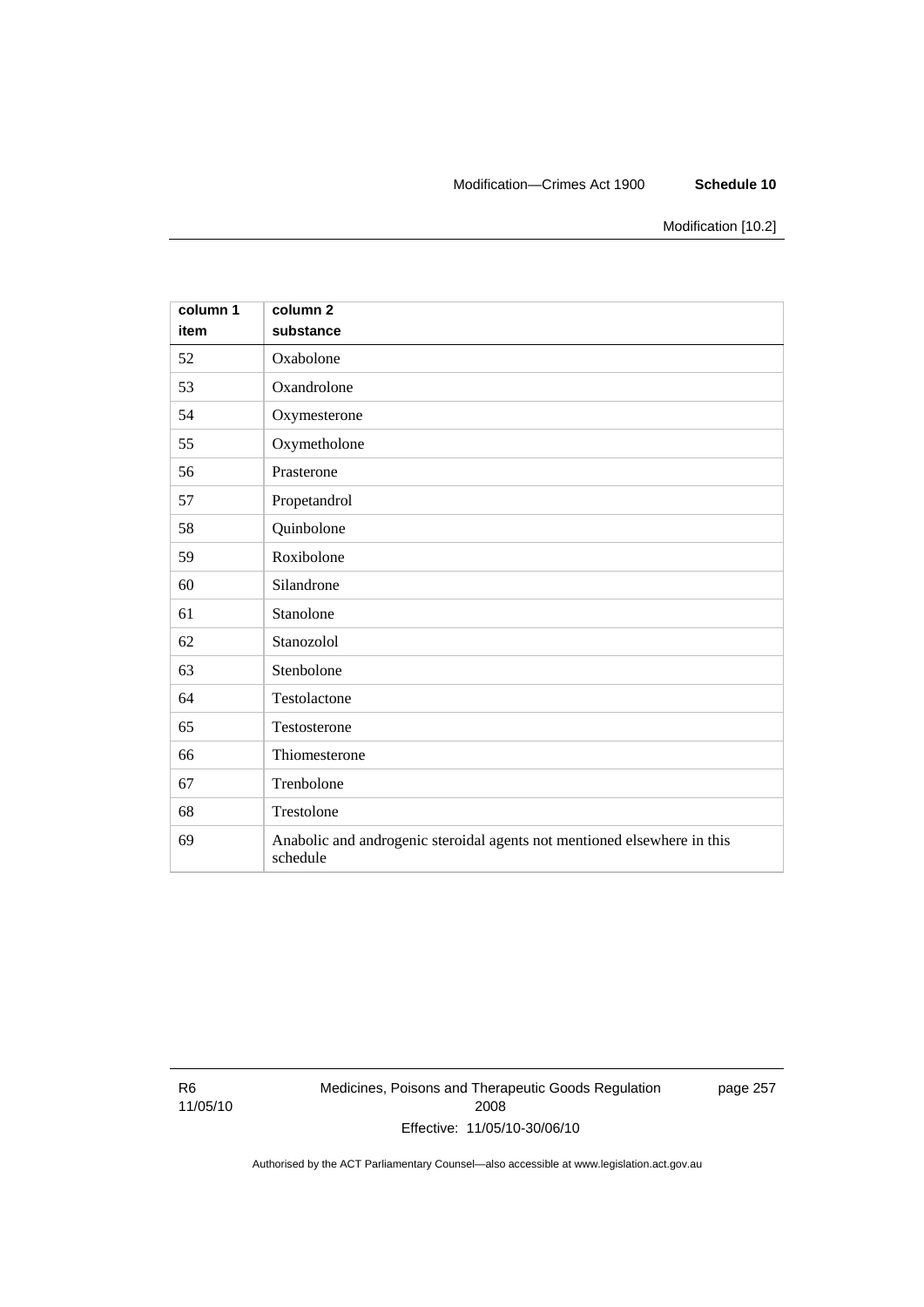# **U Dictionary**

(see s 3)

- *Note 1* The Legislation Act contains definitions and other provisions relevant to this regulation.
- *Note 2* For example, the Legislation Act, dict, pt 1, defines the following terms:
	- child
		- correctional centre
	- doctor
	- home address
	- nurse
	- nurse practitioner
	- optometrist
	- public employee
	- reviewable decision notice.

*Note 3* Terms used in this regulation have the same meaning that they have in the *Medicines, Poisons and Therapeutic Goods Act 2008* (see Legislation Act, s 148). For example, the following terms are defined in the *Medicines, Poisons and Therapeutic Goods Act 2008*, dictionary:

- controlled medicine (see s 11)
- dangerous poison (see s 12)
- deals, with a regulated substance (see s 19)
- deals, with a regulated therapeutic good (see s 21)
- hospital
- *institution*
- medicines and poisons standard (see s 15)
- prescription only medicine (see s 11)
- prohibited substance (see s 13)
- purchase order
- regulated substance (see s 10)
- residential aged care facility

page 258 Medicines, Poisons and Therapeutic Goods Regulation 2008 Effective: 11/05/10-30/06/10

R6 11/05/10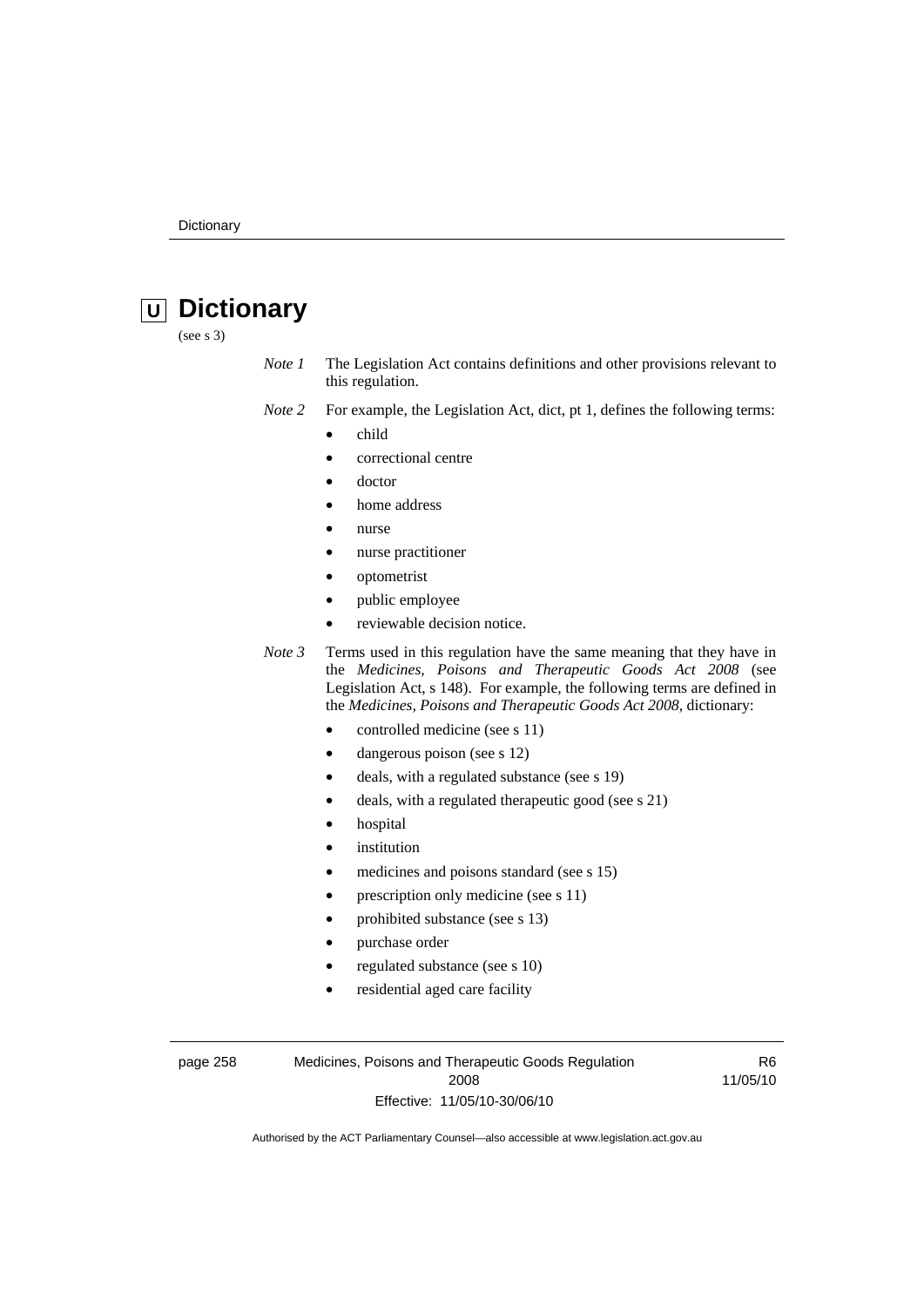- signs
- supply (see s 24)
- supply authority (see s 23)
- ward
- written.

*appendix D medicines approval*—see section 590.

*approved analyst* means—

- (a) an analyst appointed under the *Public Health Act 1997*, section 15 who is authorised under that Act to exercise a function under the Act; or
- (b) an analyst appointed or authorised under another territory law or a law of the Commonwealth, a State or another Territory.

*Australian code of good wholesaling practice for therapeutic goods for human use* means the *Australian Code of Good Wholesaling Practice for Therapeutic Goods for Human Use*  prepared by the National Coordinating Committee on Therapeutic Goods, as in force from time to time.

*Note* The code is accessible at www.tga.gov.au.

*bioequivalent*—a form of a substance is the *bioequivalent* of another form of the substance if the forms are physiologically equivalent in their clinical effect.

*CHO* means chief health officer.

*community pharmacy* means a pharmacy at a place other than an institution.

*complying purchase order* means—

- (a) for a medicine—a purchase order that complies with section 62; or
- (b) for a dangerous poison—a purchase order that complies with section 721; or

Medicines, Poisons and Therapeutic Goods Regulation 2008 Effective: 11/05/10-30/06/10 page 259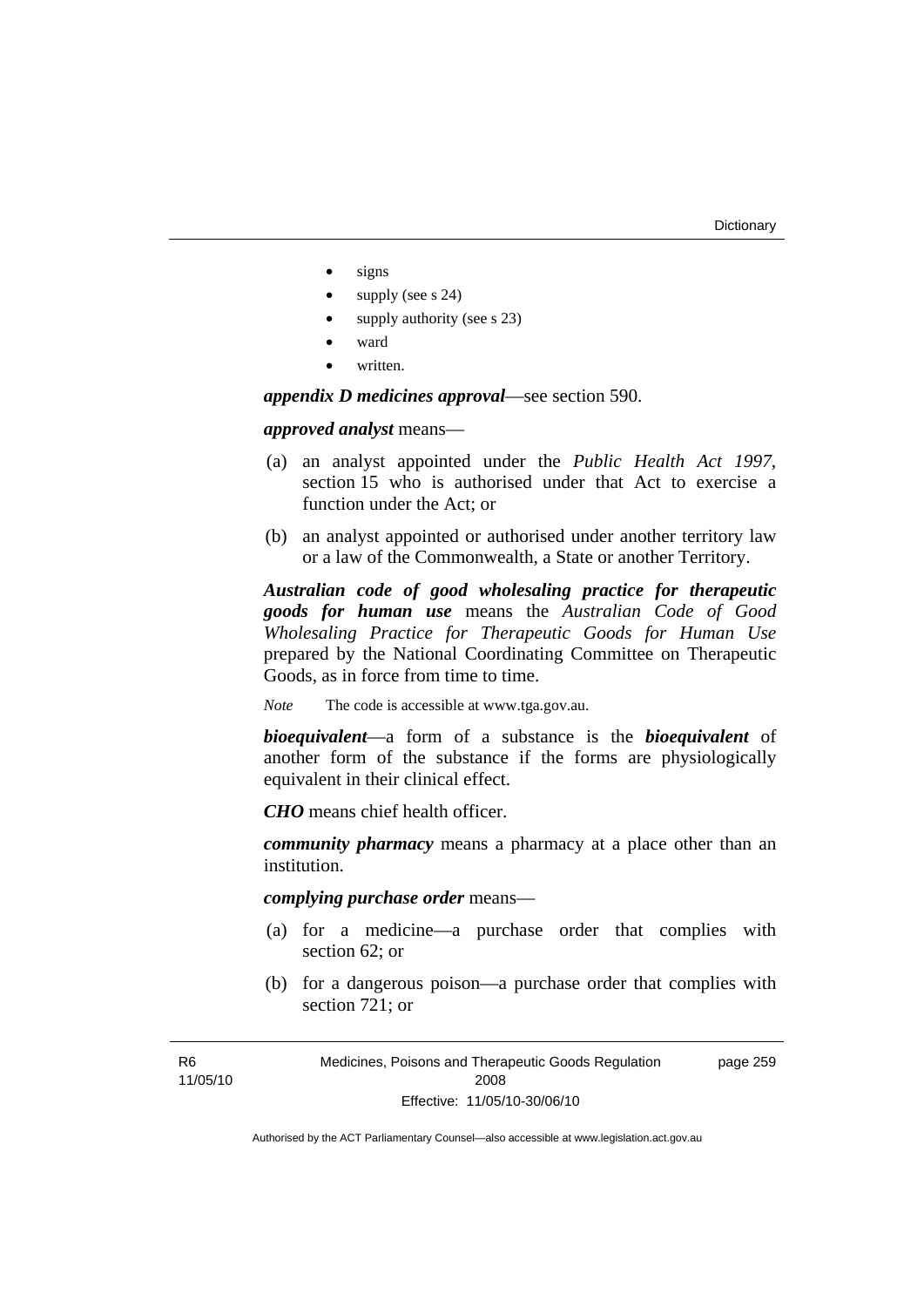(c) for an appendix C substance or prohibited substance—see section 772.

*condition 1*, for a doctor prescribing or supplying a designated appendix D medicine to a woman of child-bearing age, for schedule 3 (Designated appendix D medicines—standing approvals)—see schedule 3, section 3.1.

*condition 2*, for a doctor prescribing or supplying a designated appendix D medicine to a woman of child-bearing age, for schedule 3—see schedule 3, section 3.1.

*condition 3*, for a doctor prescribing or supplying a designated appendix D medicine to a woman of child-bearing age, for schedule 3—see schedule 3, section 3.1.

*condition 4*, for a doctor prescribing or supplying a designated appendix D medicine to a woman of child-bearing age, for schedule 3—see schedule 3, section 3.1.

*controlled medicines approval*—see section 550.

*controlled medicines register* means a register for controlled medicines.

*controlled medicines research and education program licence* see section 600.

*custodian*, of an animal, means—

- (a) an adult who has lawful custody of the animal; or
- (b) if the animal is owned by a child or a person with a guardian a parent or guardian of the child or person.

*CYP authorised person*—see the *Children and Young People Act 2008*, dictionary, definition of *authorised person*.

*CYP detention place* means a detention place under the *Children and Young People Act 2008*.

*dangerous poisons manufacturers licence*—see section 700.

| page 260 | Medicines, Poisons and Therapeutic Goods Regulation | R6       |
|----------|-----------------------------------------------------|----------|
|          | 2008                                                | 11/05/10 |
|          | Effective: 11/05/10-30/06/10                        |          |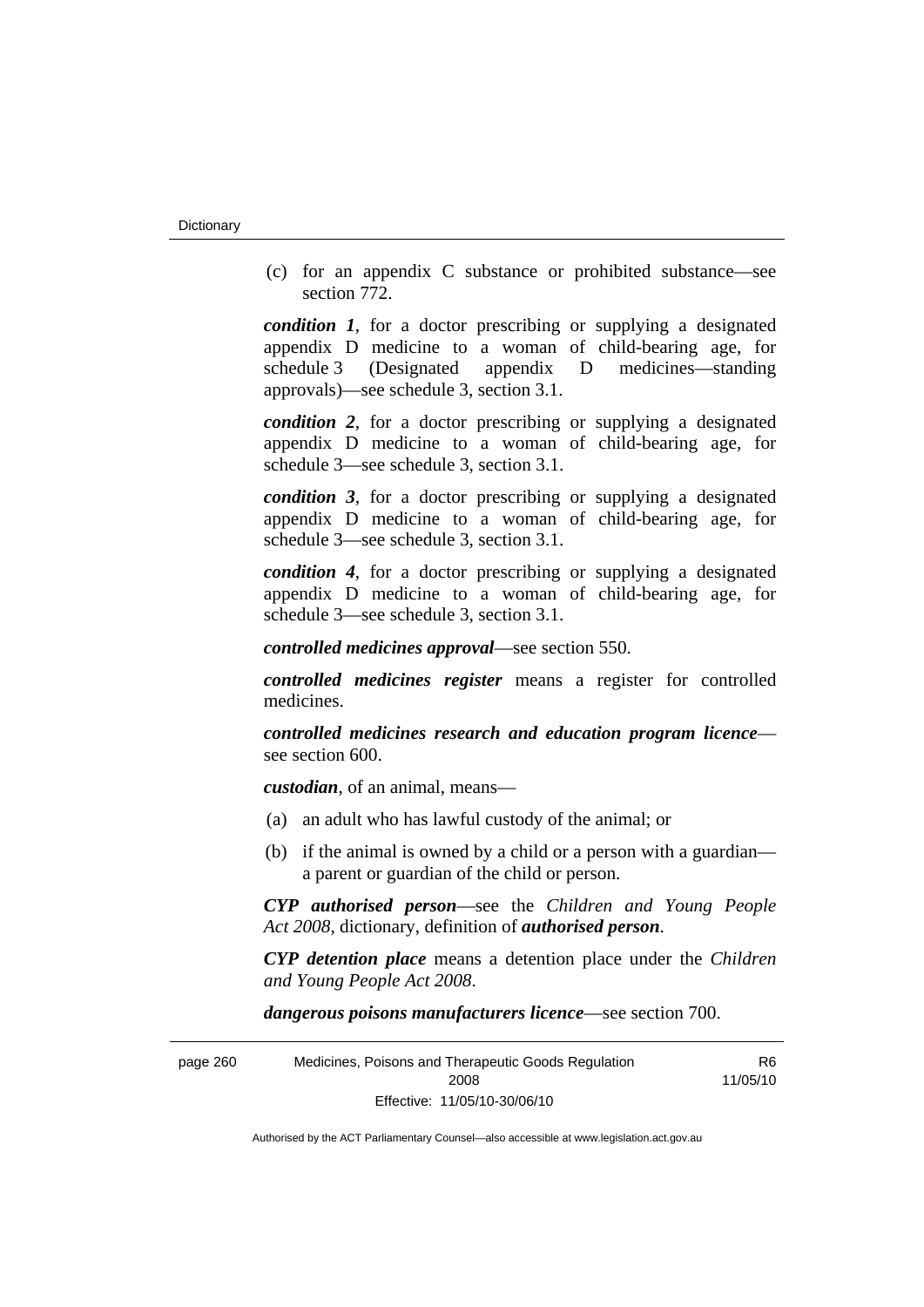*dangerous poisons register* means a register for dangerous poisons.

*dangerous poisons research and education program licence*—see section 700.

*dangerous poisons suppliers licence*—see section 700.

*day hospital* means a facility where a person is admitted for surgical or medical treatment and discharged on the same day.

*dentist* does not include a trainee dentist.

*Note* See the definition of *trainee*.

*designated appendix D medicine* means a medicine listed in schedule 3, (Designated appendix D medicines—standing approvals), part 3.2, column 3.

*Note* The medicines are included in the medicines and poisons standard, appendix D.

*designated prescriber*, for part 13.1 (Controlled medicines approvals)—see section 551.

*designated prescription only medicine*, for part 4.3 (Authorisation to supply without prescription in emergencies)—see section 250.

*detainee*—see the *Corrections Management Act 2007*, section 6.

*disability care* means care that is provided to a person with a disability in a residential facility in which the person is also provided with accommodation that includes—

- (a) appropriate staff to meet the nursing and personal care needs of the person; and
- (b) meals and cleaning services; and
- (c) furnishings, furniture and equipment for the provision of the care and accommodation.

*doctor* does not include an intern doctor.

*Note* See the definition of *intern*.

| R6       | Medicines, Poisons and Therapeutic Goods Regulation | page 261 |
|----------|-----------------------------------------------------|----------|
| 11/05/10 | 2008                                                |          |
|          | Effective: 11/05/10-30/06/10                        |          |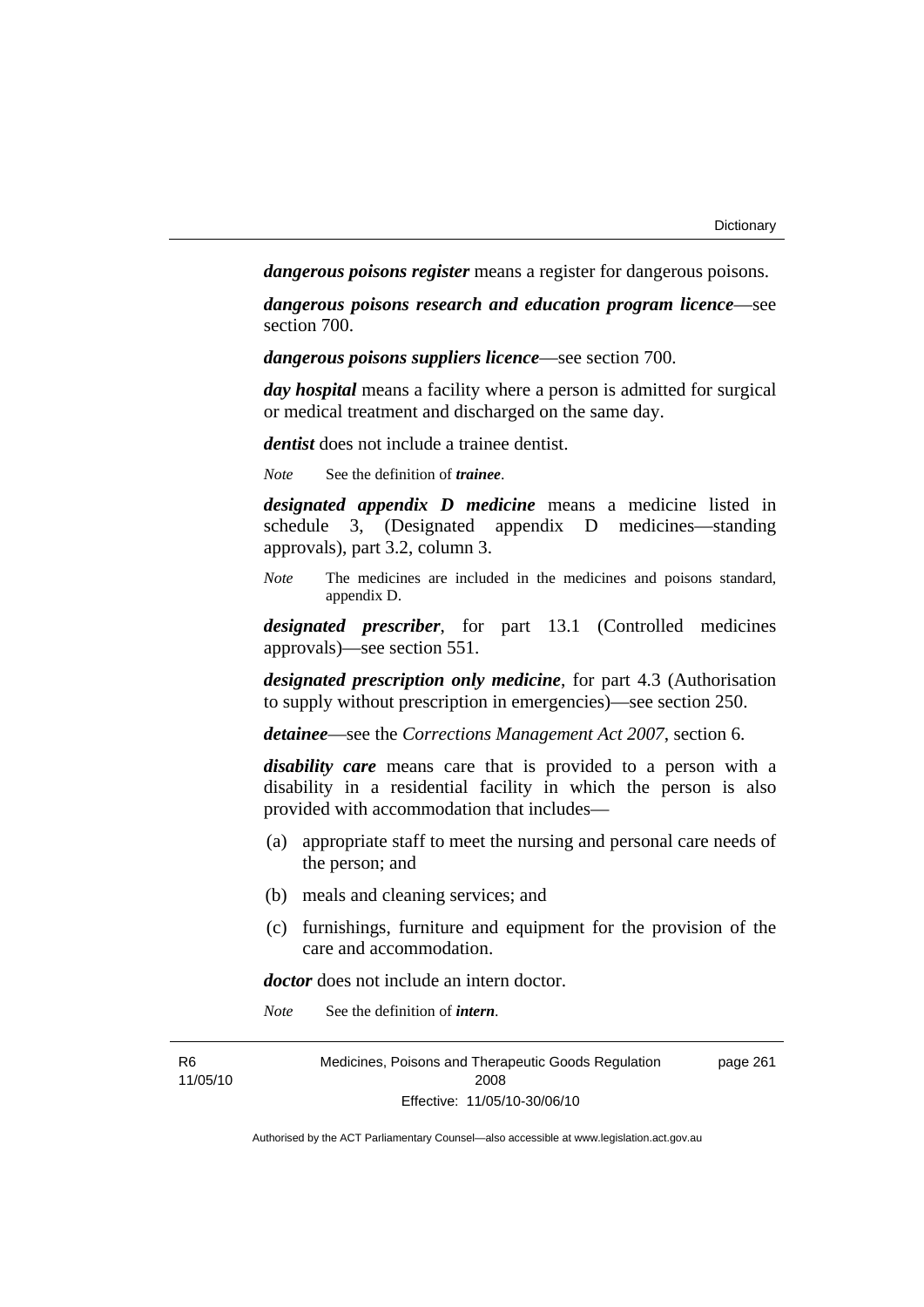*endorsement*, for division 13.1.4 (Endorsements to treat drug-dependency)—see section 580.

*enrolled nurse* includes an enrolled nurse (medications).

*enrolled nurse (medications)* means an enrolled nurse who is registered under the *Health Professionals Act 2004* in the specialist area of enrolled nurse (medications).

#### *environmental authorisation* means—

- (a) an environmental authorisation under the *Environment Protection Act 1997*; or
- (b) an authorisation (however described) under a Commonwealth or State law that corresponds to the environmental authorisation mentioned in paragraph (a).

*first-aid kit* includes a portable bag or container of medicines and other medical supplies kept by a person for health care or emergency treatment.

*first-aid kit licence*—see section 600.

*health profession*—see the *Health Professionals Act 2004*, dictionary.

*health professional* means a person who is registered under the *Health Professionals Act 2004*.

*in-patient*, at an institution, includes—

- (a) a patient being treated at an emergency department of the institution; and
- (b) for a correctional centre—a detainee; and
- (c) for a CYP detention place—a young detainee.
- *Note* A correctional centre and a CYP detention place is an institution (see s 652).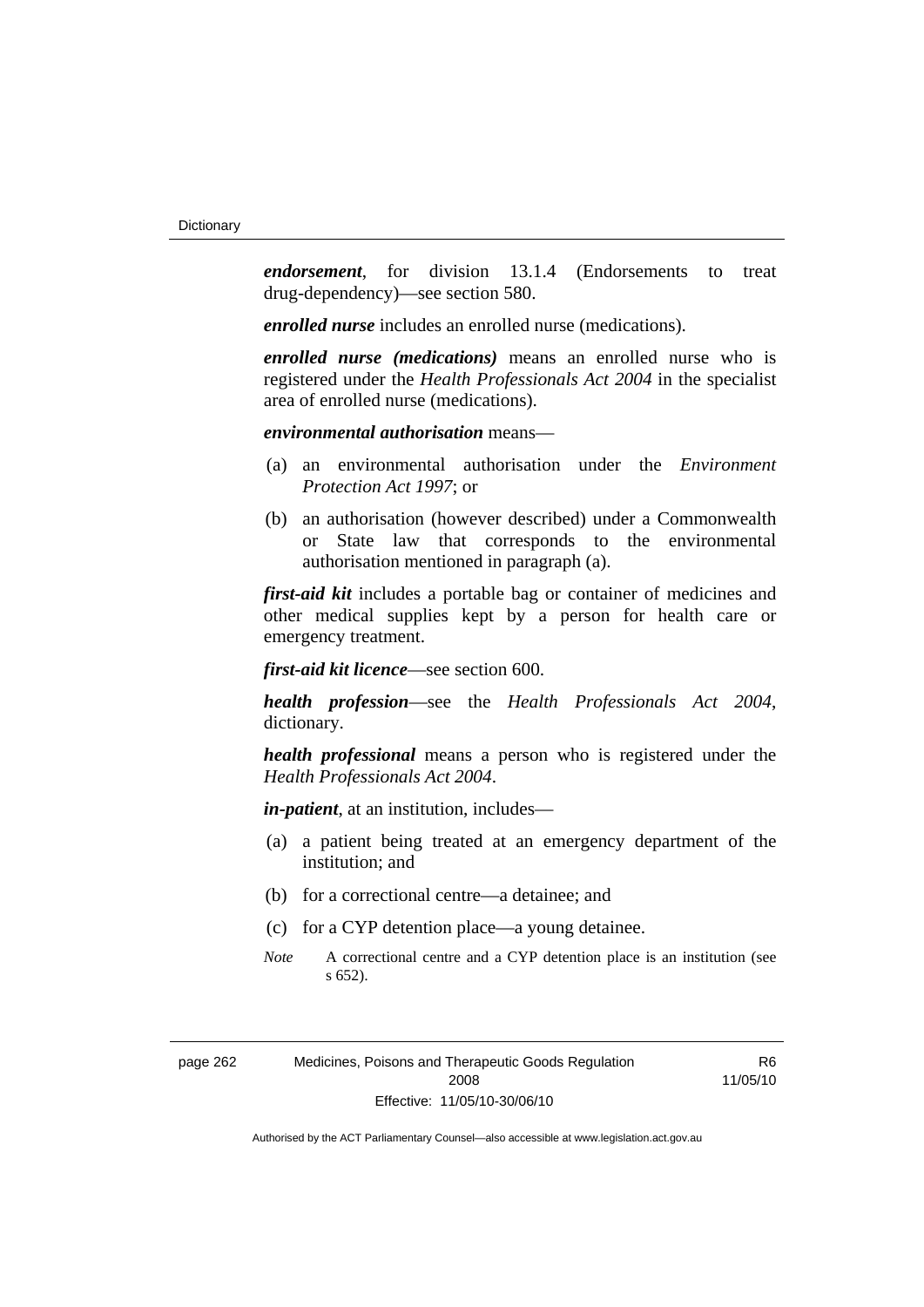*intern*, in relation to a doctor or pharmacist, means—

- (a) for a doctor—a person who is conditionally registered as a medical practitioner under the *Health Professionals Act 2004* because the person would be entitled to apply for unconditional registration if the person had completed a period of supervised training that the person has started; and
- (b) for a pharmacist—a person who is undertaking a period of supervised practice or course of training, or both, to allow the person to be registered to practice without supervision.

*key*, for chapter 11 (Storage of medicines)—see section 511.

*manufacturer's pack* means a primary pack for a medicine that is supplied by a manufacturer.

*Note* See the definition of *primary pack*.

*medical records* includes—

- (a) for a person at an institution—the person's clinical records and a medication chart for the person at the institution; and
- (b) for a person who is not at an institution and is being treated by a prescriber—any record the prescriber keeps about the person.

*medicines Australia code of conduct* means the *Medicines Australia Code of Conduct*, authorised by the Australian Competition and Consumer Commission, as in force from time to time.

*Note* The code is accessible at www.medicinesaustralia.com.au.

*medicines wholesalers licence*—see section 600.

*nurse practitioner*, for chapter 11 and chapter 12, does not include a person who is conditionally registered as a nurse practitioner.

*opioid dependency treatment guidelines* means the guidelines approved under section 630 (Guidelines for treatment of opioid dependency).

Medicines, Poisons and Therapeutic Goods Regulation 2008 Effective: 11/05/10-30/06/10 page 263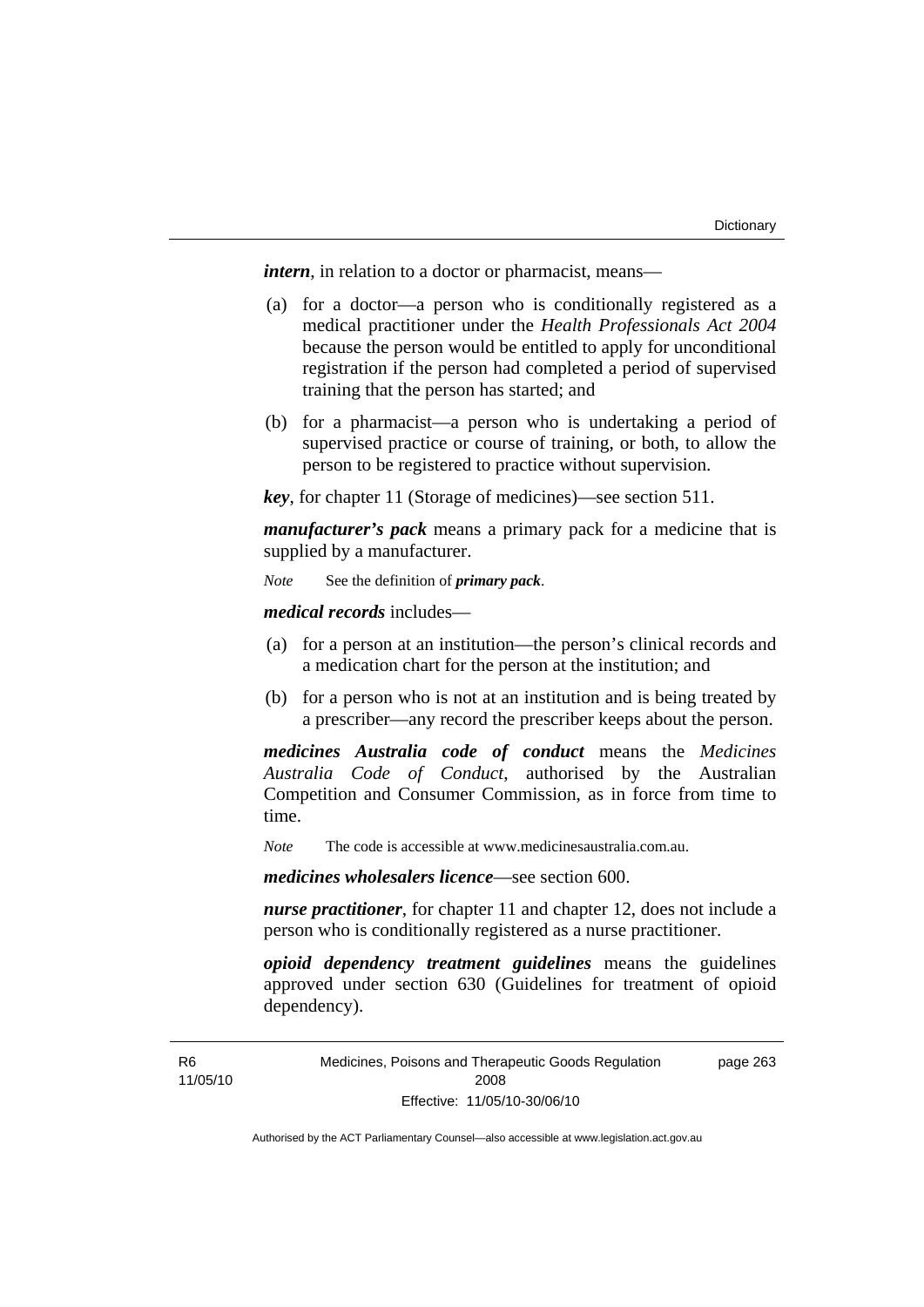*opioid dependency treatment licence*—see section 600.

*optical device*, for chapter 22 (Therapeutic goods)—see section 800.

*personal custody*, of a key by a person, for part 11.4 (Additional storage requirements for controlled medicines)—see section 530.

*pharmacist* does not include an intern pharmacist.

*Note* See the definition of *intern*.

*pharmacy medicines rural communities licence*—see section 600.

*prescribed person*, for chapter 11 (Storage of medicines)—see section 510.

*prescriber*, in relation to a medicine, means a person in relation to whom prescribing the medicine is included in schedule 1, column 3 in relation to the person.

*prescription*, in relation to an optical device, for chapter 22 (Therapeutic Goods)—see section 800.

*Note Prescription*, in relation to a medicine—see the Act, dictionary.

*primary pack* means the pack in which a regulated substance and its immediate container or immediate wrapper or measure pack are presented for sale or supply.

*Note* This is the same as the definition in the medicines and poisons standard, par 1 (l), and is included because of its relationship to the meaning of *manufacturer's pack*. Other terms defined in the standard have the same meaning in this regulation, see the Act, s 16 (1).

*prohibited substance*, for chapter 21 (Prohibited and appendix C substances)—see section 760.

*prohibited substances register* means a register for prohibited substances.

*prohibited substances research and education program licence* see section 761.

page 264 Medicines, Poisons and Therapeutic Goods Regulation 2008 Effective: 11/05/10-30/06/10

R<sub>6</sub> 11/05/10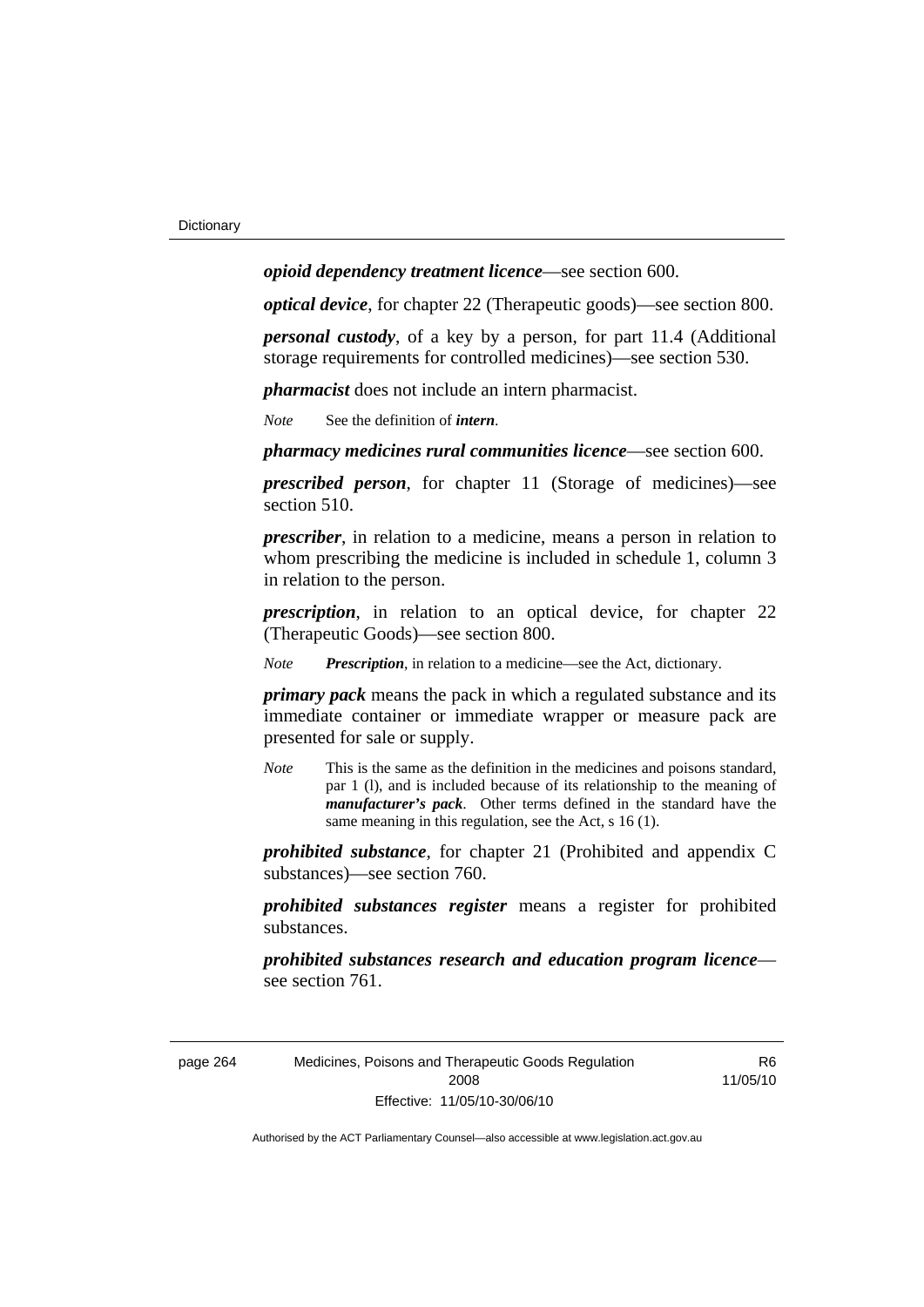*pseudoephedrine record*—see section 171 (c).

*recognised research institution*—see the Act, section 20 (5).

*relevant expiry date*, for a medicine, means—

- (a) if the medicine is from 1 batch—the expiry date for the batch; or
- (b) if the medicine is from more than 1 batch—the expiry date that is closest to the date of dispensing.

#### *relevant law*—

- (a) for chapter 16 (Low and moderate harm poisons)—see section 660; and
- (b) for part 19.3 (Packaging and labelling of dangerous poisons) see section 730.

*requisition* includes issue a requisition.

*reviewable decision*, for chapter 23 (Notification and review of decisions)—see section 850.

*retail sale*, for division 4.2.7 (Selling pseudoephedrine by retail) see section 170.

*schedule 1*—a reference to *schedule 1* includes a reference to a provision of the schedule.

*scientifically qualified person* means—

- (a) a dentist, doctor, pharmacist, or veterinary surgeon; or
- (b) a person who has been awarded a doctorate for scientific studies by the person.
- *Note Dentist*, *doctor*, *pharmacist* and *veterinary surgeon* does not include an intern or trainee (see defs of these terms).

*scope of employment* includes scope of engagement as a contractor.

R6 11/05/10 Medicines, Poisons and Therapeutic Goods Regulation 2008 Effective: 11/05/10-30/06/10

page 265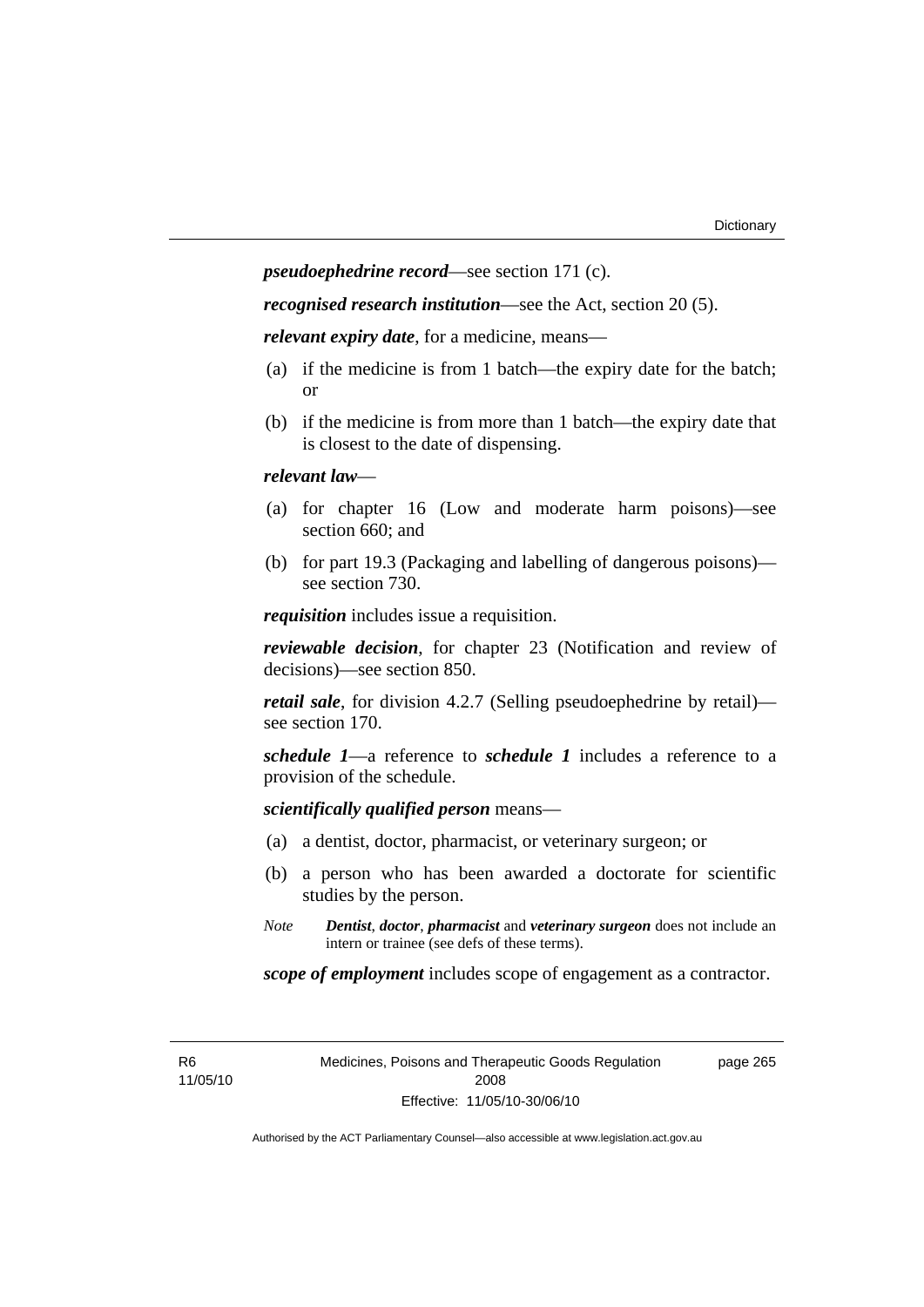*specialist* means—

- (a) a doctor admitted to a specialist area of a health profession; or
- (b) a doctor who is undergoing a course of training under the supervision of a person mentioned in paragraph (a), the successful completion of which will qualify the person to be admitted to a specialist area.

*specialist area*, for a health profession—see the *Health Professionals Regulation 2004*, dictionary.

*terminal illness*—a person has a *terminal illness* if a specialist diagnoses the person as having a terminal illness and estimates the person's life expectancy to be less than 1 year.

*Note Specialist* includes a doctor training in a specialist area (see def *specialist*).

*trainee*, in relation to a health professional (other than a doctor or pharmacist) means a person who is conditionally registered as a health professional to allow the person to undertake a period of supervised practice or course of training or both to allow the person to become registered to practice without supervision.

#### **Examples—references to trainee**

trainee dentist, trainee nurse and trainee veterinary surgeon

- *Note 1* For doctors and pharmacists, see the definition of *intern*.
- *Note 2* An example is part of the regulation, is not exhaustive and may extend, but does not limit, the meaning of the provision in which it appears (see Legislation Act, s 126 and s 132).

*veterinary surgeon* does not include a trainee veterinary surgeon.

*Note* See the definition of *trainee*.

*walk-in centre* means a non-residential facility operated by the Territory for the treatment and care for people with minor illness or injury.

**R<sub>6</sub>** 11/05/10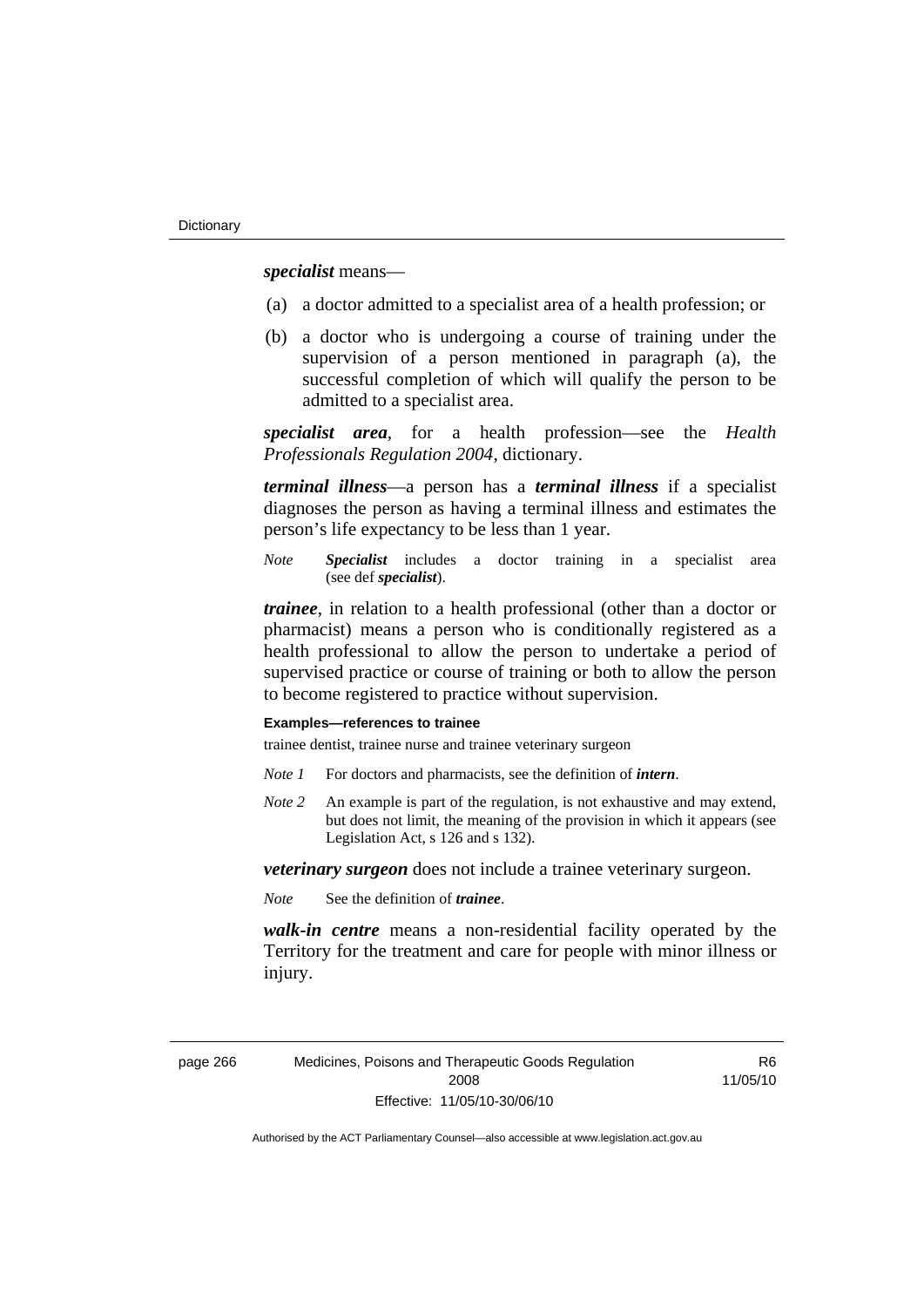*young detainee*—see the *Children and Young People Act 2008*, section 95.

R6 11/05/10 Medicines, Poisons and Therapeutic Goods Regulation 2008 Effective: 11/05/10-30/06/10

page 267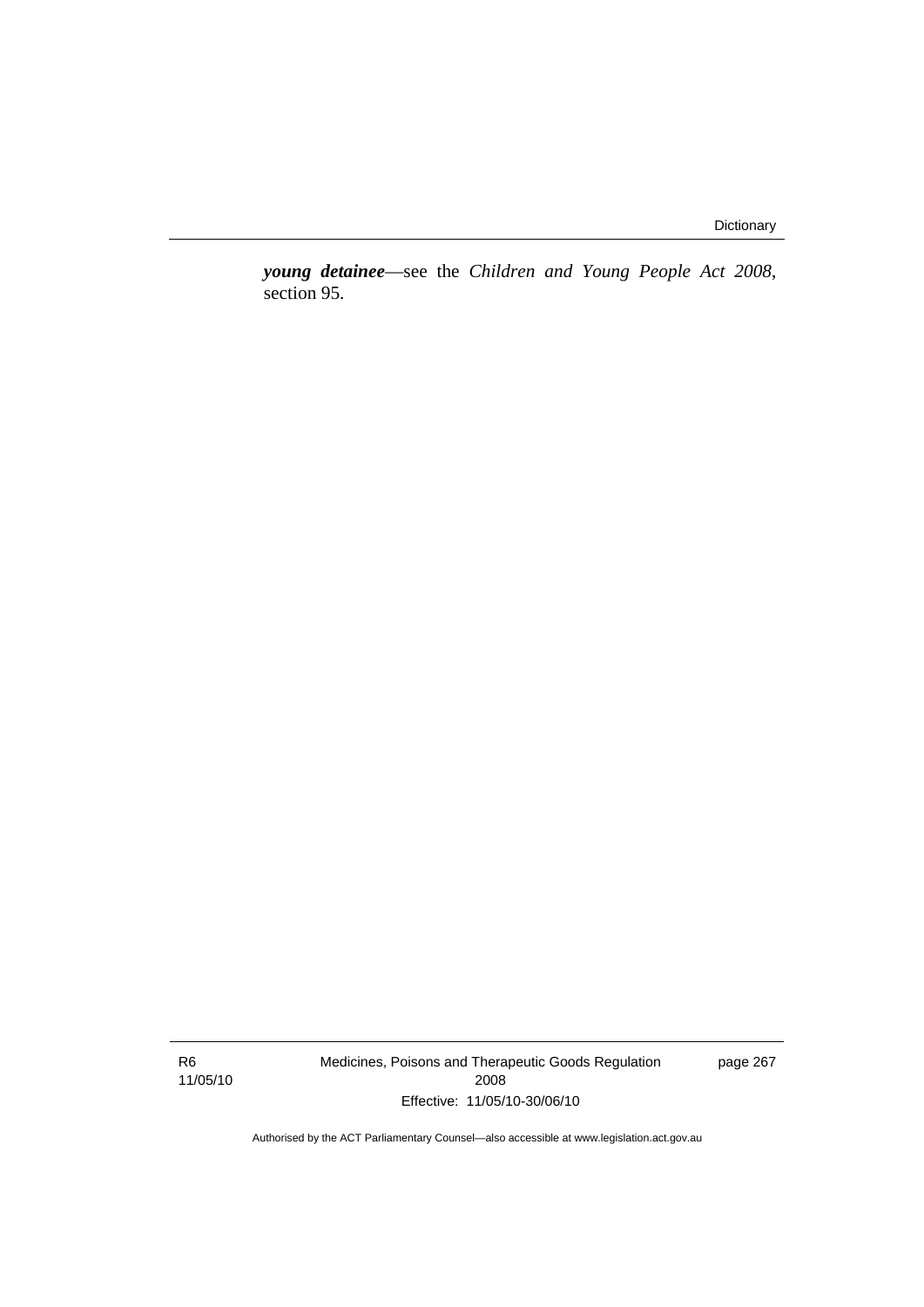1 About the endnotes

# **Endnotes**

# **1 About the endnotes**

Amending and modifying laws are annotated in the legislation history and the amendment history. Current modifications are not included in the republished law but are set out in the endnotes.

Not all editorial amendments made under the *Legislation Act 2001*, part 11.3 are annotated in the amendment history. Full details of any amendments can be obtained from the Parliamentary Counsel's Office.

Uncommenced amending laws and expiries are listed in the legislation history and the amendment history. These details are underlined. Uncommenced provisions and amendments are not included in the republished law but are set out in the last endnote.

If all the provisions of the law have been renumbered, a table of renumbered provisions gives details of previous and current numbering.

The endnotes also include a table of earlier republications.

| $am = amended$                               | $ord = ordinance$                         |
|----------------------------------------------|-------------------------------------------|
| $amdt = amendment$                           | $orig = original$                         |
| $ch = chapter$                               | $par = paragraph/subparagraph$            |
| $def = definition$                           | $pres = present$                          |
| $dict = dictionary$                          | $prev = previous$                         |
| $disallowed = disallowed by the Legislative$ | $(\text{prev}) = \text{previously}$       |
| Assembly                                     | $pt = part$                               |
| $div = division$                             | $r = rule/subrule$                        |
| $exp = expires/expired$                      | $renum = renumbered$                      |
| $Gaz = gazette$                              | $reloc = relocated$                       |
| $hdg =$ heading                              | $R[X]$ = Republication No                 |
| $IA = Interpretation Act 1967$               | $RI = reissue$                            |
| $ins = inserted/added$                       | $s = section/subsection$                  |
| $LA =$ Legislation Act 2001                  | $sch = schedule$                          |
| $LR =$ legislation register                  | $sdiv = subdivision$                      |
| $LRA =$ Legislation (Republication) Act 1996 | $sub =$ substituted                       |
| $mod = modified/modification$                | $SL = Subordinate$ Law                    |
| $o = order$                                  | underlining = whole or part not commenced |
| $om = omitted/report$                        | or to be expired                          |
|                                              |                                           |

# **2 Abbreviation key**

page 268 Medicines, Poisons and Therapeutic Goods Regulation 2008 Effective: 11/05/10-30/06/10

R6 11/05/10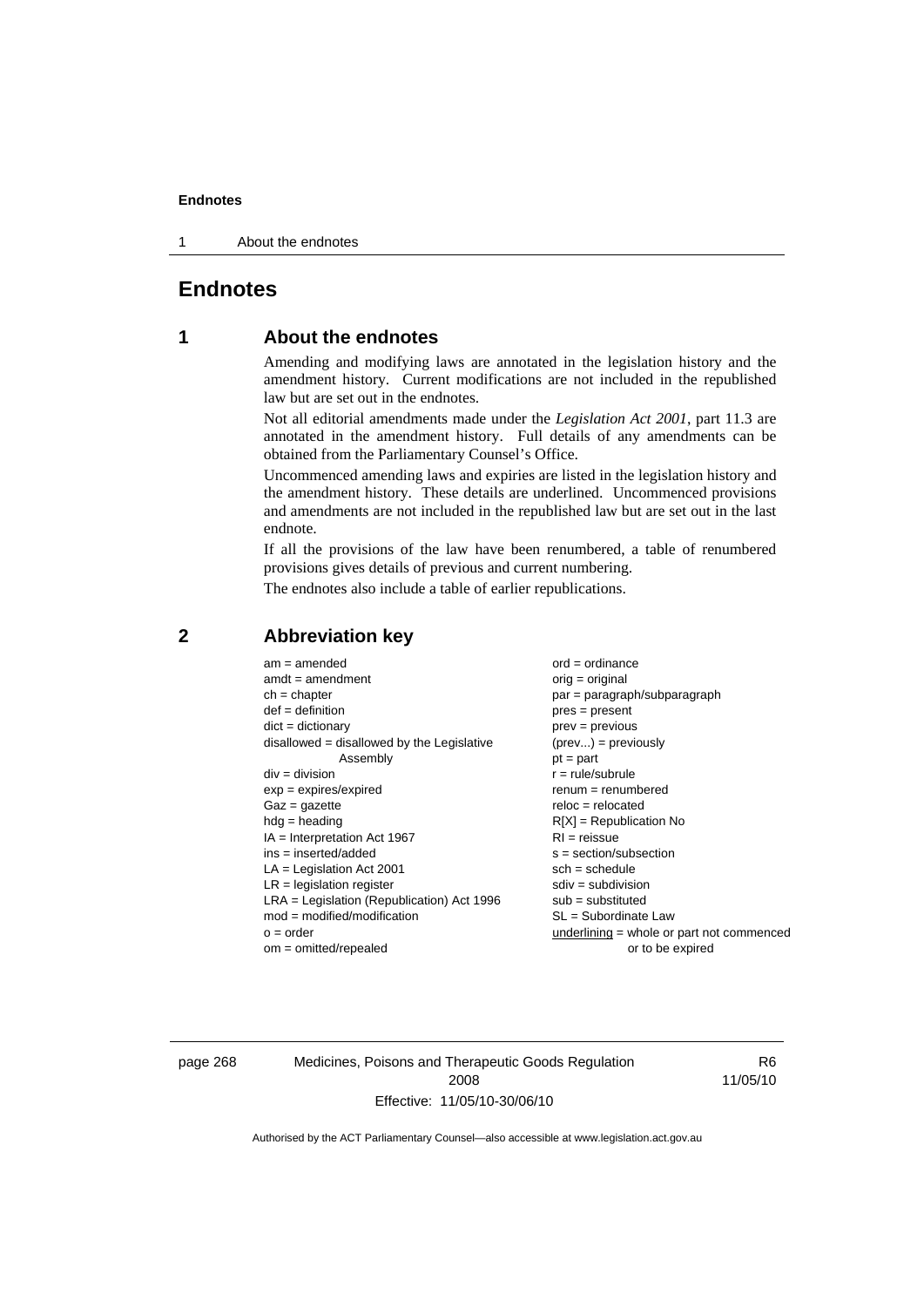### **3 Legislation history**

#### **Medicines, Poisons and Therapeutic Goods Regulation 2008 SL2008-42**

notified LR 15 September 2008

s 1, s 2 commenced 15 September 2008 (LA s 75 (1)) remainder commenced 14 February 2009 (s 2 and see Medicines, Poisons and Therapeutic Goods Act 2008 A2008-26, s 2 and LA s 79)

as amended by

#### **Medicines, Poisons and Therapeutic Goods Amendment Regulation 2009 (No 1) SL2009-27**

notified LR 5 June 2009 s 1, s 2 commenced 5 June 2009 (LA s 75 (1)) remainder commenced 6 June 2009 (s 2)

#### **Statute Law Amendment Act 2009 (No 2) A2009-49 sch 3 pt 3.51**  notified LR 26 November 2009

s 1, s 2 commenced 26 November 2009 (LA s 75 (1)) sch 3 pt 3.51 commenced 17 December 2009 (s 2)

#### **Medicines, Poisons and Therapeutic Goods Amendment Regulation 2010 (No 1) SL2010-1**

notified LR 21 January 2010 s 1, s 2 commenced 21 January 2010 (LA s 75 (1)) remainder commenced 22 January 2010 (s 2)

# **Medicines, Poisons and Therapeutic Goods Amendment Regulation 2010 (No 2) SL2010-2**

notified LR 21 January 2010 s 1, s 2 commenced 21 January 2010 (LA s 75 (1)) remainder commenced 22 January 2010 (s 2)

R6 11/05/10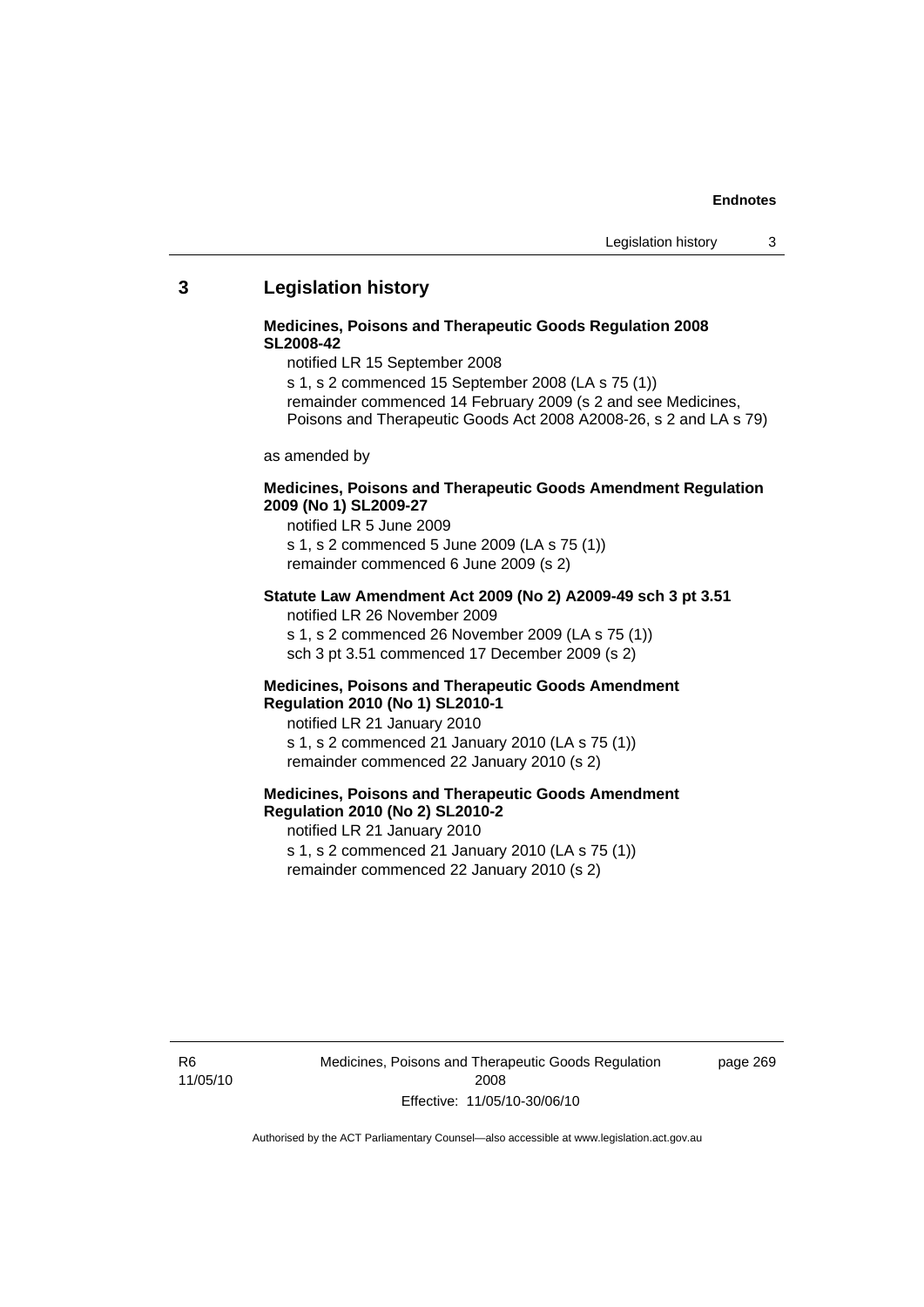4 Amendment history

### **Health Practitioner Regulation National Law (ACT) Act 2010 A2010-10 sch 2 pt 2.15**

notified LR 31 March 2010

s 1, s 2 commenced 31 March 2010 (LA s 75 (1)) sch 2 pt 2.15 commences on 1 July 2010 or, if before 1 July 2010 a

commencement notice fixes another day, the day fixed (not later than 1 July 2011) (s 2 (1))

#### **Medicines, Poisons and Therapeutic Goods Amendment Regulation 2010 (No 3) SL2010-16**

notified LR 10 May 2010 s 1, s 2 commenced 10 May 2010 (LA s 75 (1)) sch 1 commences on 1 July 2010 or, if before 1 July 2010 a commencement notice fixes another day, the day fixed (not later than 1 July 2011) (s 2 (2) and see Health Practitioner Regulation National Law (ACT) Act 2010 A2010-10 s 3) remainder commenced 11 May 2010 (s 2 (1))

#### **4 Amendment history**

#### **Commencement**

s 2 om LA s 89 (4)

**General overview of authorisations for medicines**  s 10 am A2010-10 amdt 2.85

**Overview of medicines authorisations under this regulation** 

s 11 am SL2010-2 s 4; pars renum R4 LA

**Relationship with registration laws** pt 2.2 hdg sub A2010-10 amdt 2.86

**Medicines authorisations subject to Health Practitioner Regulation National Law (ACT) restrictions** s 20 sub A2010-10 amdt 2.86

**Medicines authorisations subject to Health Professionals Act restrictions** s 21 ins A2010-10 amdt 2.86

**Particulars for prescriptions**  s 41 am SL2010-1 s 4

**Standing orders for walk-in centre div 3.4.3 hdd** ins SL2010-2 s 5 ins SL2010-2 s 5

page 270 Medicines, Poisons and Therapeutic Goods Regulation 2008 Effective: 11/05/10-30/06/10

R6 11/05/10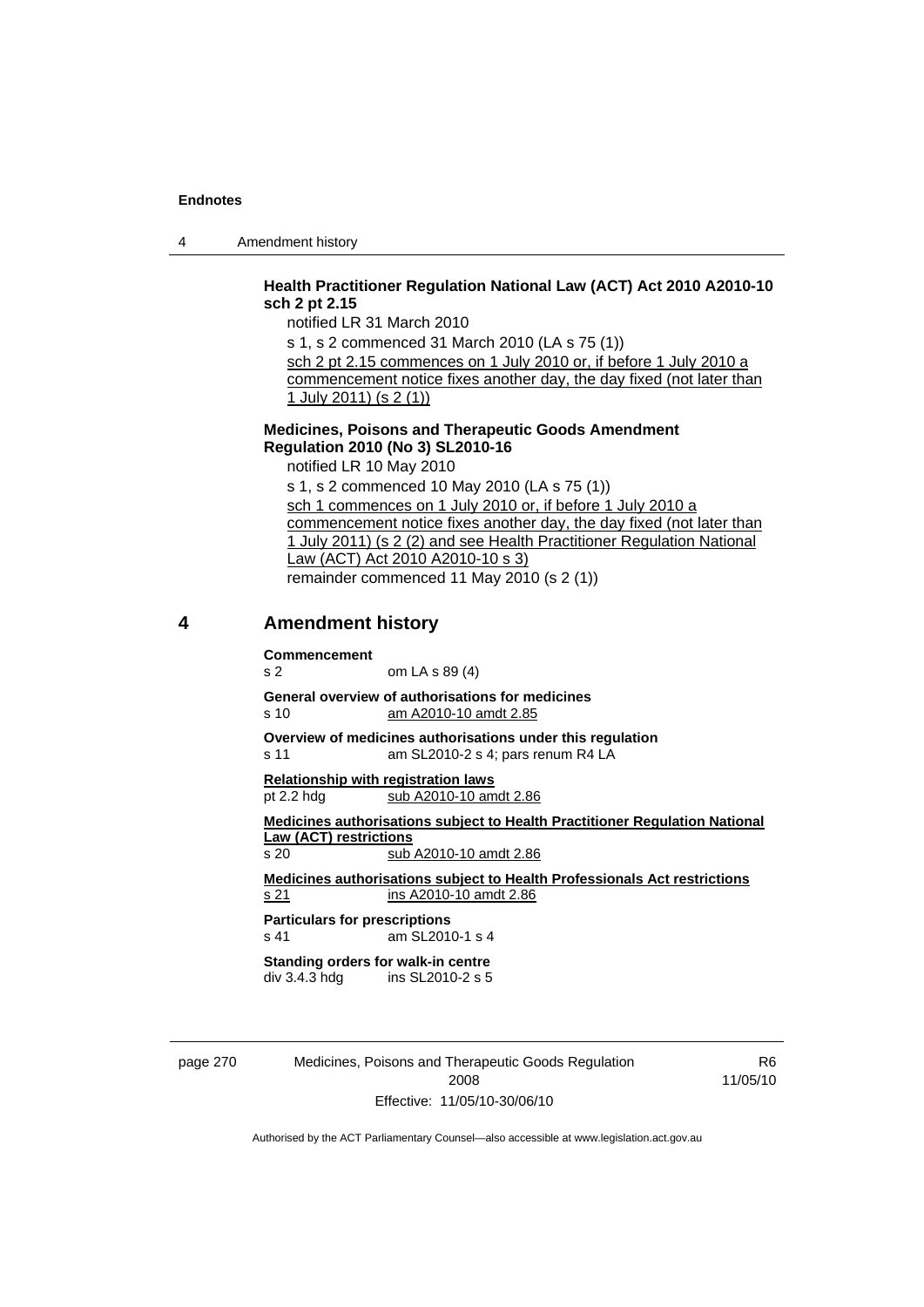**Authorisation of CHO to issue standing orders for supply and administration of medicines at walk-in centre—Act, s 42 (b)**  s 77 ins SL2010-2 s 5 **Particulars for CHO standing orders for supply and administration of medicines at walk-in centre**  s 78 ins SL2010-2 s 5 **Authorisation under sch 1 to supply medicines—Act, s 26 (1) (b) and (2) (b)**  s 110 am A2010-10 amdt 2.87 **How medicines are dispensed**  s 121 am A2010-10 amdt 2.88, amdt 2.89 **Authorisations to deliver medicines under supply authorities—Act, s 26 (1) (b), (2) (b), s 35 (1) (b), (2) (b) and s 36 (b)**  s 400 am A2010-10 amdts 2.90-2.92 **When pharmacy medicines and pharmacist only medicines to be supplied in manufacturer's packs—Act, s 59 (1) (c) (i) and (2) (c) (i)**  s 500 am A2010-10 amdt 2.93 **Meaning of** *prescribed person***—ch 11**  s 510 am SL2010-16 s 4, s 5, amdt 1.1 **Storage of controlled medicines for certain health-related occupations—Act, s 61 (b) and (c)** <br>**s** 532 am SL2010-16 s 6, s 7, amdt 1.1 **Storage of controlled medicines by certain other prescribed people— Act, s 61 (b) and (c)**  s 533 am SL2010-16 s 8 **Keeping of controlled medicines registers by certain people—Act, s 48 (a) and s 50 (1) (b) and (2) (b)**  s 540 table 540 am SL2010-16 s 9 **Keeping of controlled medicines registers by first-aid kit holders—Act, s 48 (a) and s 50 (1) (b) and (2) (b)**  s 541 am SL2010-16 s 10, s 11, amdt 1.1 **Standing interim approval to prescribe buprenorphine and methadone for patients of certain institutions**  s 557 hdg sub SL2010-1 s 5 s 557 am SL2010-1 s 6; pars renum R4 LA **Restrictions on CHO power to approve applications for approvals**  s 563 am SL2010-1 s 7 **First-aid kit licences**  pt 14.3 note am A2010-10 amdt 2.104

R6 11/05/10 Medicines, Poisons and Therapeutic Goods Regulation 2008 Effective: 11/05/10-30/06/10

page 271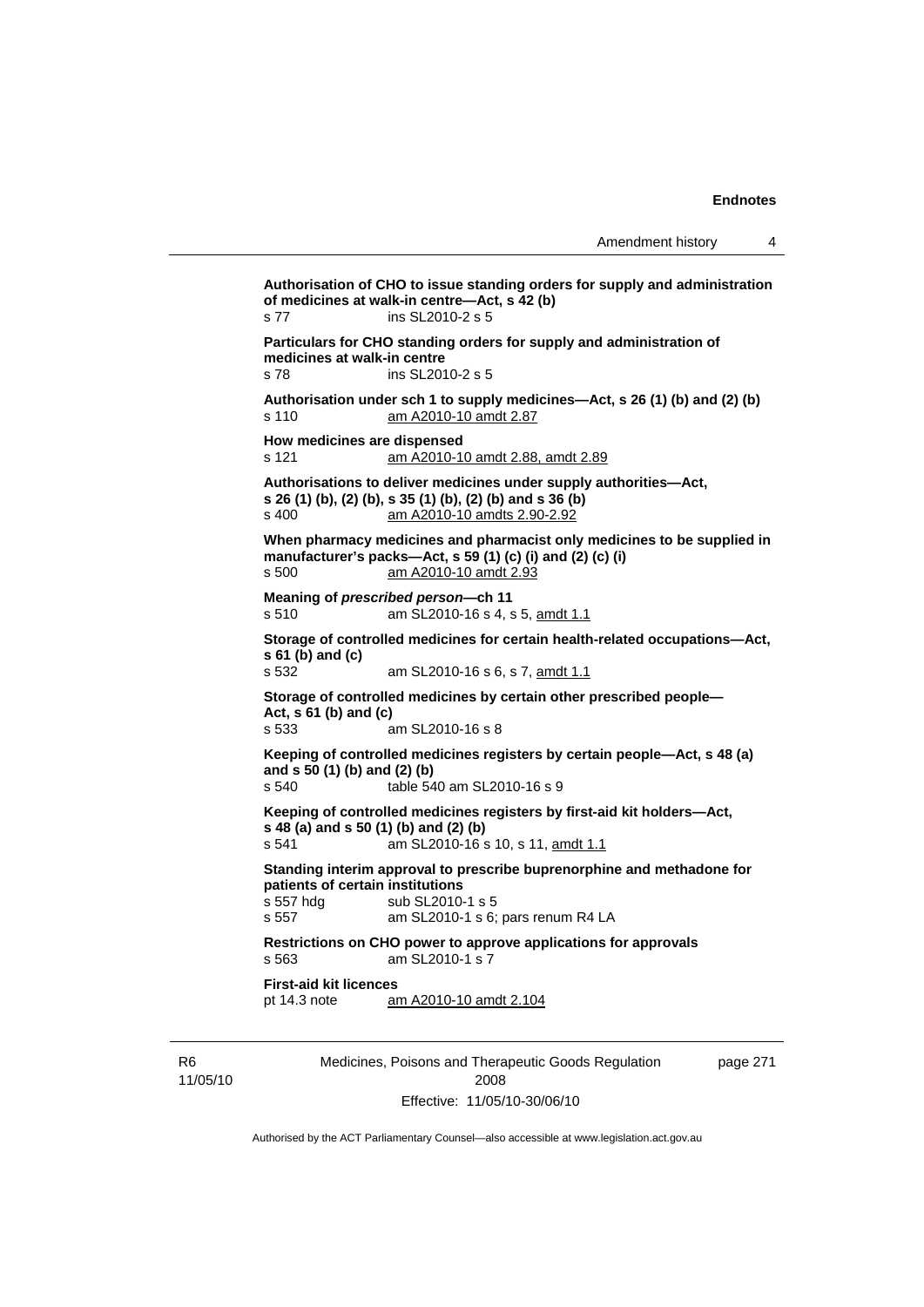4 Amendment history

**Additional information for first-aid kit licences—Act, s 88 (1) (k)**  s 612 am A2009-49 amdt 3.121 **Meaning of** *reviewable decision—***ch 23**  s 850 am SL2009-27 s 4 **Reviewable decision notices**  s 851 sub SL2009-27 s 5 **Applications for review**  s 852 sub SL2009-27 s 5 **Legislation amended—sch 6**  om LA s 89 (3) **Transitional**  ch 30 hdg exp 31 March 2010 (s 1008) **Definitions—ch 30**  s 1000 exp 31 March 2010 (s 1008) def *DODA* exp 31 March 2010 (s 1008) def *PADA* exp 31 March 2010 (s 1008) **DODA wholesaler's licences—Act, s 520 (2)**  s 1001 exp 31 March 2010 (s 1008) **Poisons Act licences—Act, s 520 (2)**  s 1002 exp 31 March 2010 (s 1008) **PADA licences—Act, s 520 (2)**  exp 31 March 2010 (s 1008) **DODA authorisations—Act, s 522 (2)**  s 1004 exp 31 March 2010 (s 1008) **PADA authorisations—Act, s 522 (2)**  s 1005 exp 31 March 2010 (s 1008) **Public Health (Prohibited Drugs) Act authorisations—Act, s 522 (2)**  s 1006 exp 31 March 2010 (s 1008) **DODA approvals to prescribe drugs of dependence—Act, s 531 (2)**  s 1007 exp 31 March 2010 (s 1008) **Expiry—ch 30**  s 1008 exp 31 March 2010 (s 1008) **Modification of Act**  ch 31 hdg ins SL2009-27 s 6 exp 14 February 2011 (s 1110 and see A2008-26 s 503)

page 272 Medicines, Poisons and Therapeutic Goods Regulation 2008 Effective: 11/05/10-30/06/10

R6 11/05/10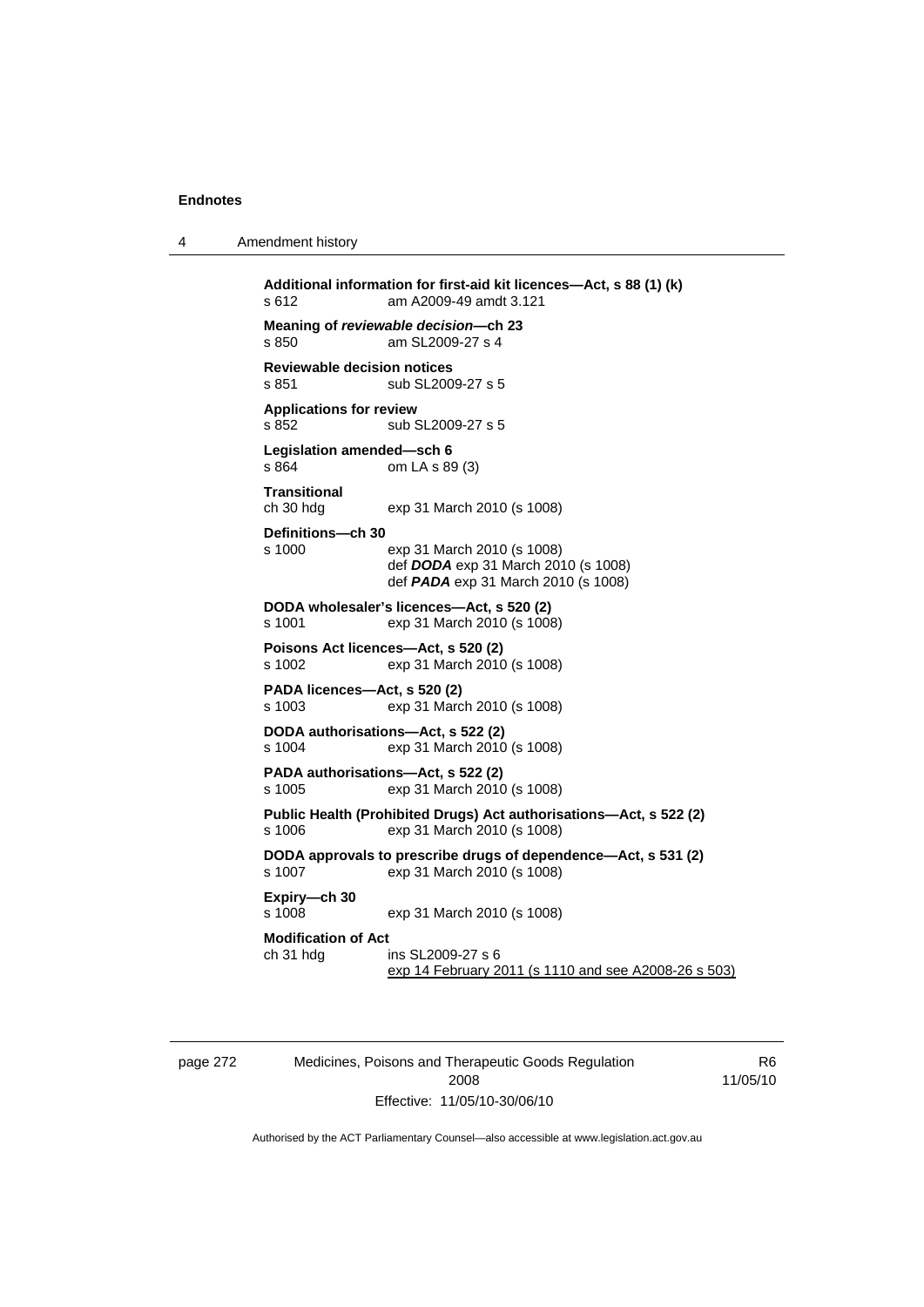Amendment history 4

Medicines, Poisons and Therapeutic Goods Regulation page 273 **Modification of Act, ch 14—Act, s 501 (2)**  s 1100 ins SL2009-27 s 6 exp 14 February 2011 (s 1110 and see A2008-26 s 503) **Expiry—ch 31**  s 1110 ins SL2009-27 s 6 exp 14 February 2011 (s 1110 and see A2008-26 s 503) **Dentists, dental hygienists and dental therapists**  sch 1 pt 1.2 am A2010-10 amdt 2.104 **Doctors**  sch 1 pt 1.3 am A2010-10 amdt 2.104 **Health practitioners and health professionals at institutions** sch 1 pt 1.4 sub A2010-10 amdt 2.94 **Midwives**  sch 1 pt 1.5 am A2010-10 amdt 2.104 **Nurses**  sch 1 pt 1.6 am SL2010-16 s 12; A2010-10 amdt 2.104 **Opioid dependency treatment centres operated by Territory** sch 1 pt 1.7 am A2010-10 amdt 2.104 am A2010-10 amdt 2.104 **Optometrists**  sch 1 pt 1.8 am A2010-10 amdt 2.95 **Residential care facilities**  am A2010-10 amdt 2.104 **Optometry medicines**  sch 2 am A2010-10 amdt 2.96 **Health Professionals Regulation 2004**  sch 6 om LA s 89 (3) **Modification—Crimes Act 1900**  ins SL2009-27 s 7 exp 14 February 2011 (s 1110 and see A2008-26 s 503) **Dictionary**  dict am SL2009-27 s 8; A2009-49 amdt 3.122; A2010-10 amdt 2.97, amdt 2.98 def *enrolled nurse (medications)* sub A2010-10 amdt 2.99 def *health profession* sub A2010-10 amdt 2.100 def *intern* sub A2010-10 amdt 2.101 def *nurse practitioner* ins SL2010-16 s 13 am SL2010-16 amdt 1.1 def *specialist* sub A2010-10 amdt 2.102 def *specialist area* sub A2010-10 amdt 2.102

R6 11/05/10

2008 Effective: 11/05/10-30/06/10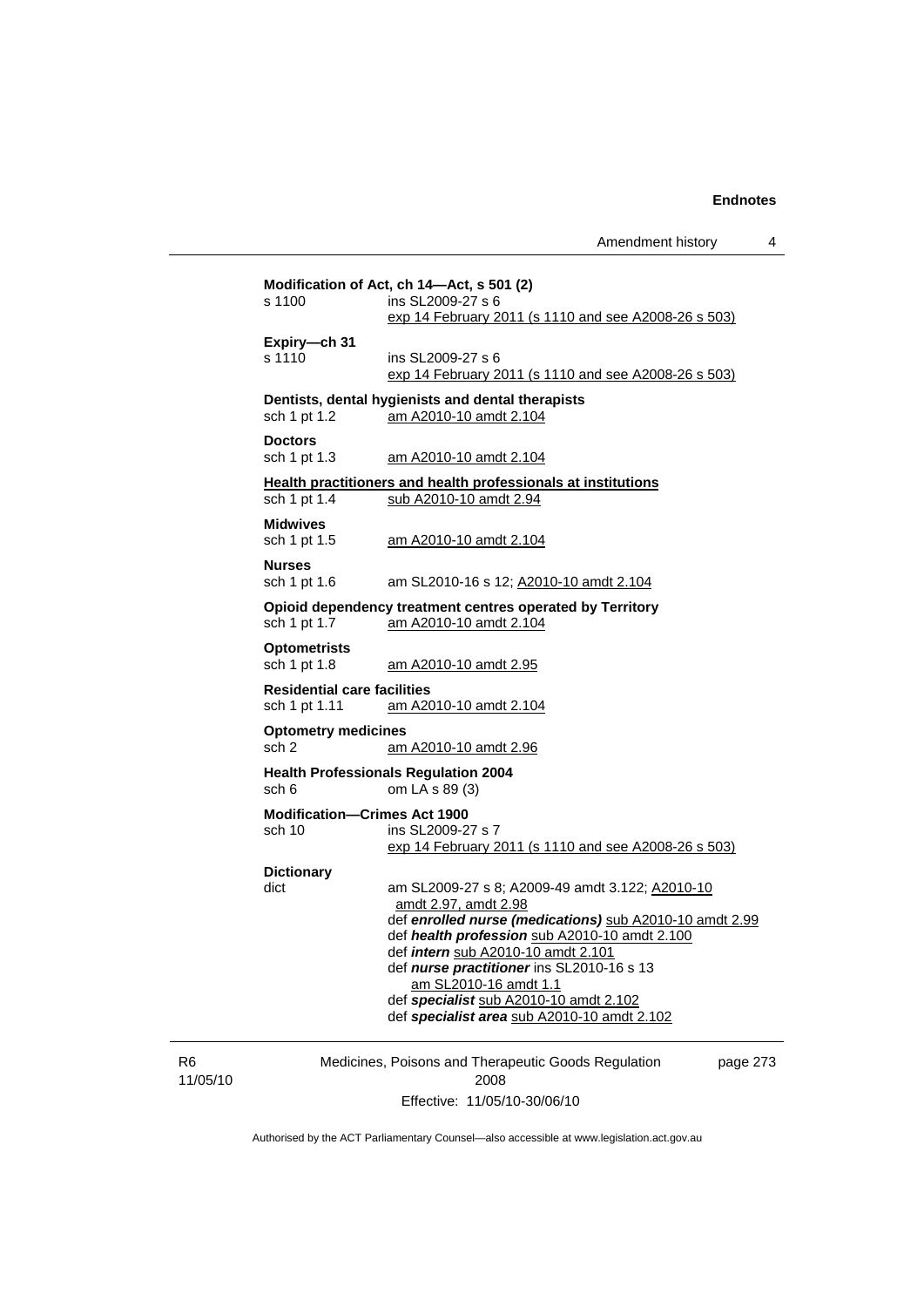5 Earlier republications

 def *trainee* am A2010-10 amdt 2.103 def *walk-in centre* ins SL2010-2 s 6

# **5 Earlier republications**

Some earlier republications were not numbered. The number in column 1 refers to the publication order.

Since 12 September 2001 every authorised republication has been published in electronic pdf format on the ACT legislation register. A selection of authorised republications have also been published in printed format. These republications are marked with an asterisk (\*) in column 1. Electronic and printed versions of an authorised republication are identical.

| <b>Republication</b><br>No and date | <b>Effective</b>            | Last<br>amendment<br>made by | <b>Republication</b><br>for               |
|-------------------------------------|-----------------------------|------------------------------|-------------------------------------------|
| R1<br>14 Feb 2009                   | 14 Feb 2009-<br>5 June 2009 | not amended                  | new regulation                            |
| R <sub>2</sub><br>6 June 2009       | 6 June 2009-<br>16 Dec 2009 | SL2009-27                    | amendments by<br>SL2009-27                |
| R3<br>17 Dec 2009                   | 17 Dec 2009-<br>21 Jan 2010 | A2009-49                     | amendments by<br>A2009-49                 |
| R4<br>22 Jan 2010                   | 22 Jan 2010-<br>31 Mar 2010 | SL2010-2                     | amendments by<br>SL2010-1 and<br>SL2010-2 |
| R <sub>5</sub><br>1 Apr 2010        | 1 Apr 2010-<br>10 May 2010  | A2010-10                     | commenced expiry                          |

page 274 Medicines, Poisons and Therapeutic Goods Regulation 2008 Effective: 11/05/10-30/06/10

R6 11/05/10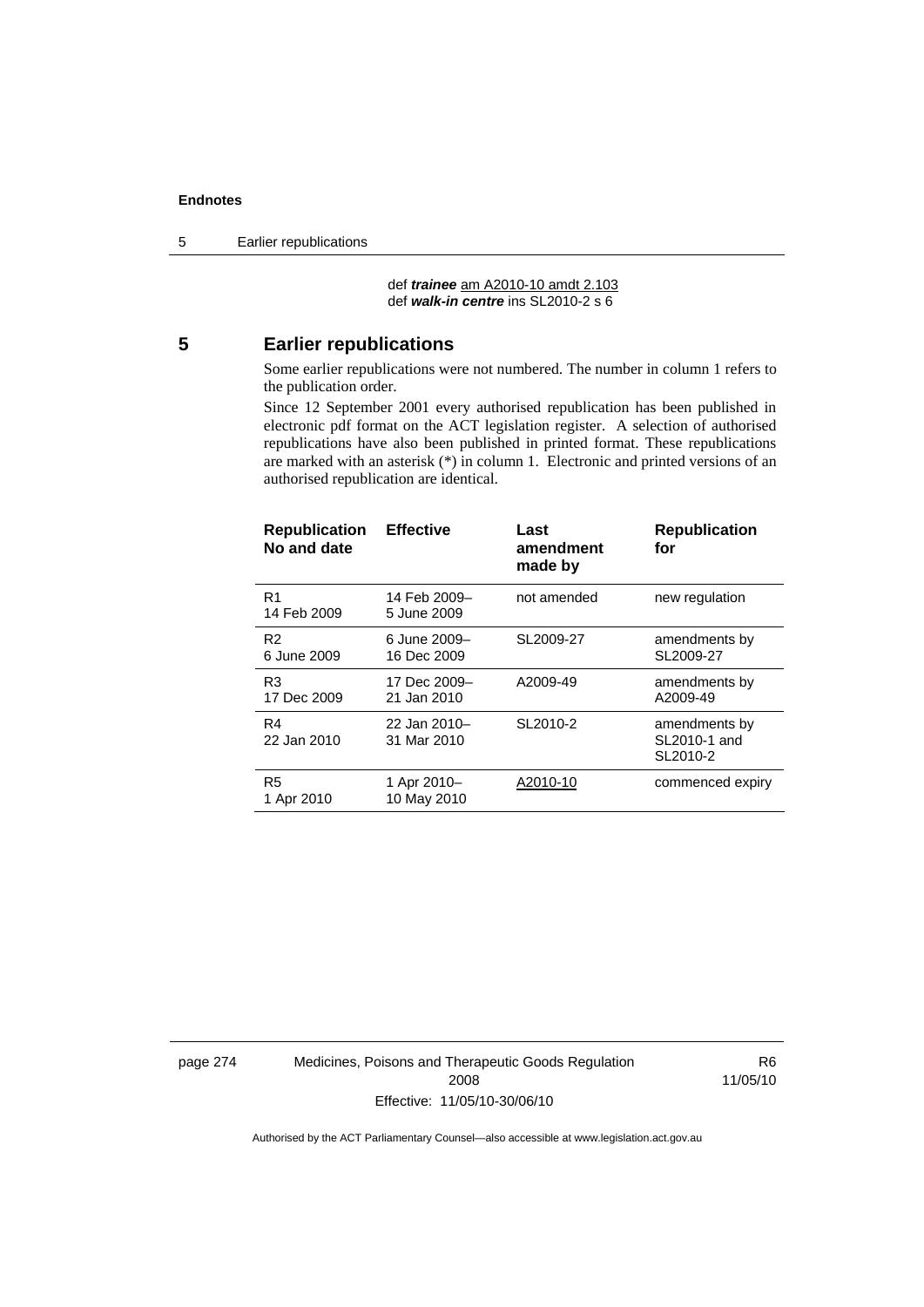# **6 Uncommenced amendments**

The following amendments have not been included in this republication because they were uncommenced at the republication date:

 **Health Practitioner Regulation National Law (ACT) Act 2010 A2010-10 sch 2 pt 2.15** 

# **Part 2.15 Medicines, Poisons and Therapeutic Goods Regulation 2008**

# **[2.85] Section 10 (4), example 1**

#### *substitute*

1 a health practitioner's authorisation is subject to any condition or restriction to which the health practitioner is subject to under the *Health Practitioner Regulation National Law (ACT)* (see s 20)

# **[2.86] Part 2.2**

*substitute* 

# **Part 2.2 Relationship with registration laws**

# **20 Medicines authorisations subject to Health Practitioner Regulation National Law (ACT) restrictions**

 (1) A health practitioner's authorisation under the Act to deal with a medicine is subject to any condition or other restriction to which the health practitioner is subject under the *Health Practitioner Regulation National Law (ACT)*.

R6 11/05/10 Medicines, Poisons and Therapeutic Goods Regulation 2008 Effective: 11/05/10-30/06/10

page 275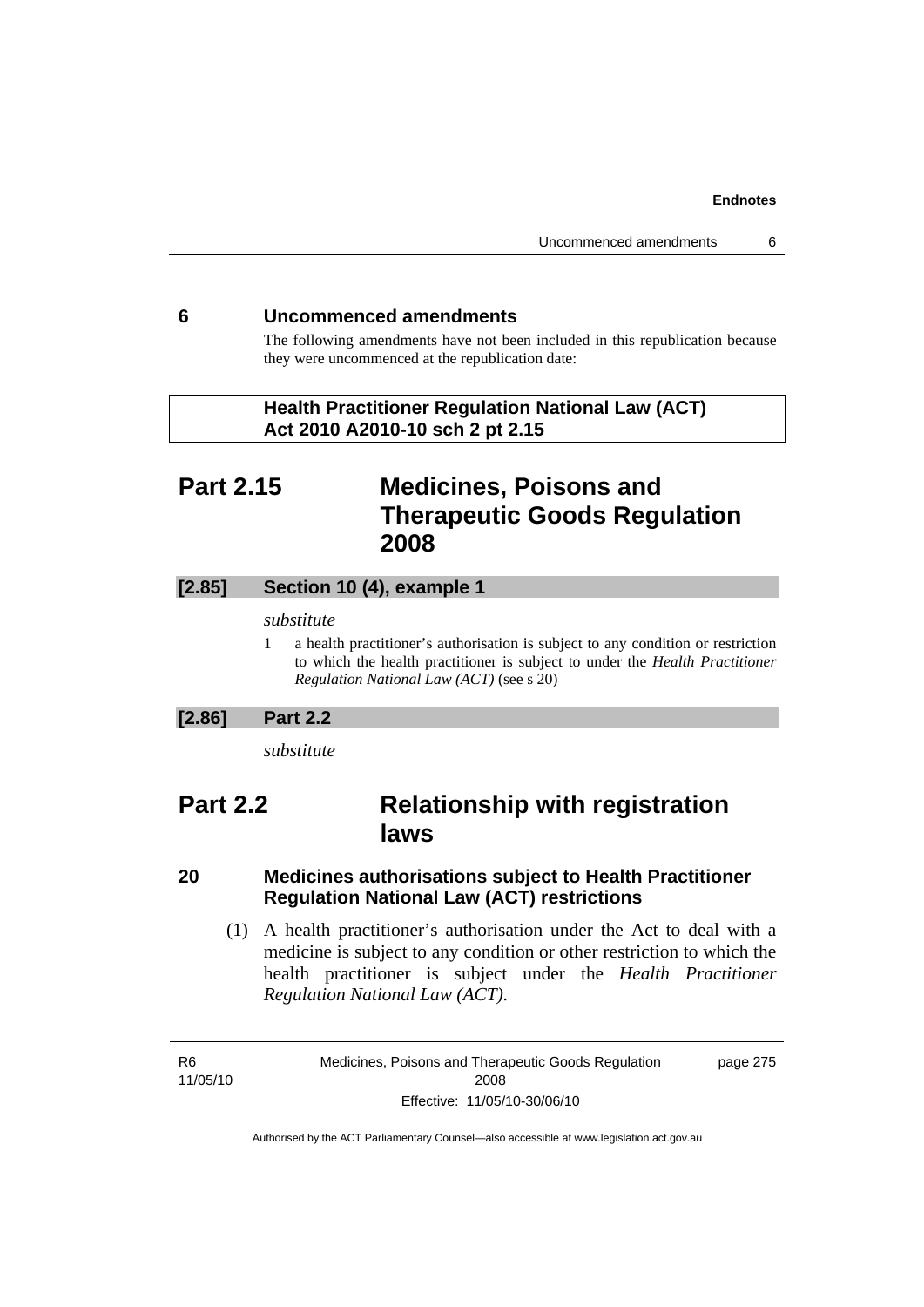6 Uncommenced amendments

#### **Example**

Section 31 places conditions on the prescribing of medicines by a health practitioner authorised to prescribe the medicines. If a particular health practitioner's registration under the *Health Practitioner Regulation National Law (ACT)* is subject to the condition or restriction that the person may not prescribe certain medicines, the health practitioner's authorisation under the *Medicines, Poisons and Therapeutic Goods Act 2008* to prescribe medicines is also subject to that condition or restriction.

- *Note 1* A reference to an Act includes a reference to the statutory instruments made or in force under the Act, including any regulation (see Legislation Act, s 104).
- *Note 2* An example is part of the regulation, is not exhaustive and may extend, but does not limit, the meaning of the provision in which it appears (see Legislation Act, s 126 and s 132).
- (2) A health professional's authorisation under the Act to deal with a medicine is subject to any condition or other restriction to which the health professional is subject under the *Health Professionals Act 2004*.

# **21 Medicines authorisations subject to Health Professionals Act restrictions**

A health professional's authorisation under the Act to deal with a medicine is subject to any condition or other restriction to which the health professional is subject under the *Health Professionals Act 2004*.

# **[2.87] New section 110 (2)**

*before the note, insert* 

- (2) However, a pharmacist is not authorised under schedule 1 to supply a medicine if—
	- (a) the pharmacist is working for, or providing services to, a corporation when supplying the medicine; and
	- (b) the corporation is not—

| page 276 | Medicines, Poisons and Therapeutic Goods Regulation | R6       |
|----------|-----------------------------------------------------|----------|
|          | 2008                                                | 11/05/10 |
|          | Effective: 11/05/10-30/06/10                        |          |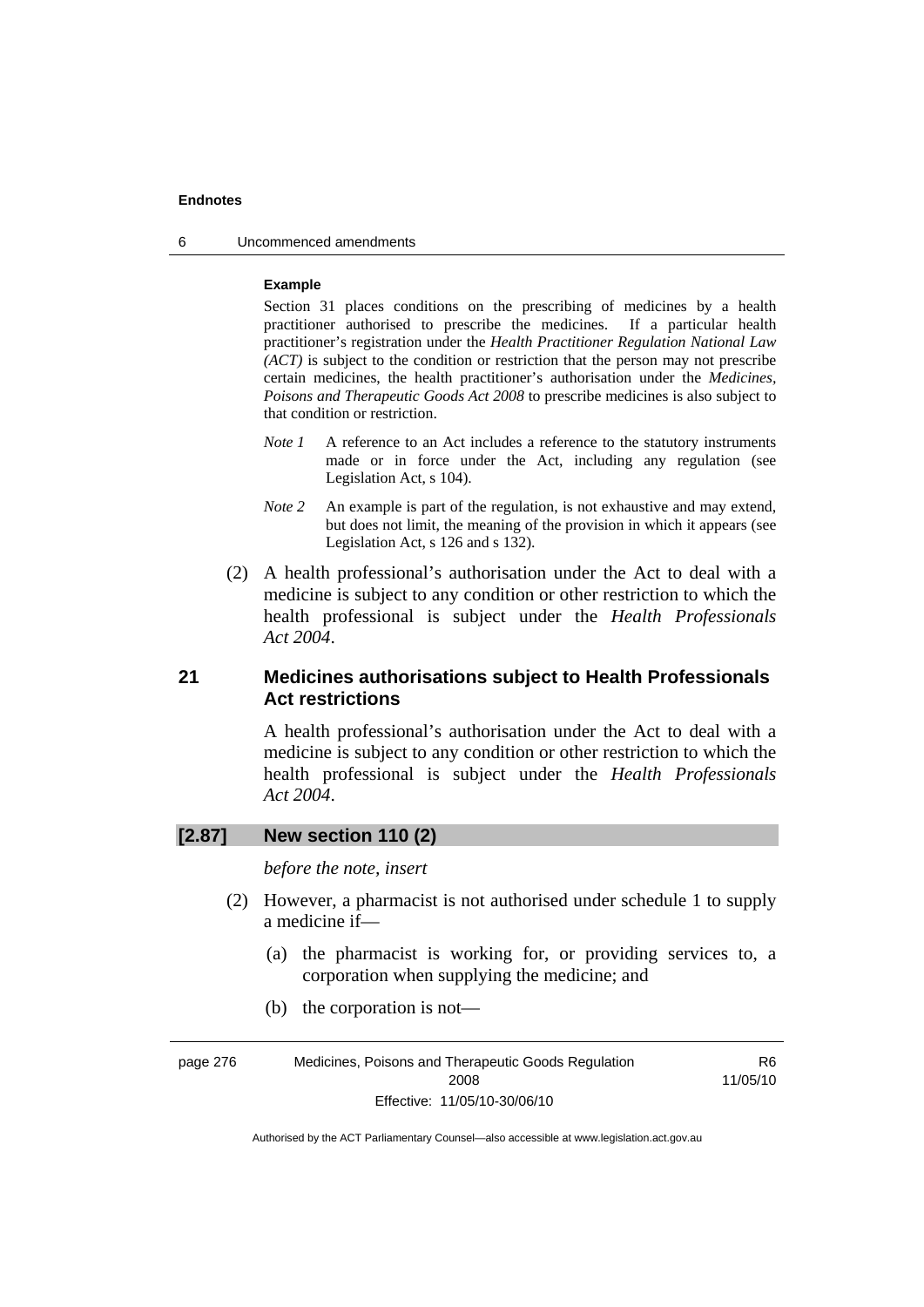- (i) a pharmacist; or
- (ii) a complying pharmacy corporation under the *Health Act 1993*, part 9 (Pharmacists and pharmacy premises).

# **[2.88] Section 121 (3), definition of** *authorised prescriber*

#### *substitute*

*authorised prescriber*, in relation to a prescription, means—

- (a) for a medicine other than a controlled medicine—a person who is authorised to issue the prescription under the Act or another territory law; and
- (b) for a controlled medicine—a person who is authorised to issue the prescription under part 13.1 (Controlled medicines approvals).

# **[2.89] Section 121, note 1**

*omit* 

# **[2.90] Section 400 (1)**

*omit everything before paragraph (a), substitute* 

 (1) This section applies to an adult (the *delivery person*), other than a health practitioner, or health professional, at an institution, who is—

#### *substitute*

*Note* For health practitioners and health professionals at institutions, see sch 1, pt 1.4.

### **[2.92] Section 400, example 1**

#### *substitute*

1 a hospital employee who is not a health practitioner or health professional

| R6       | Medicines, Poisons and Therapeutic Goods Regulation | page 277 |
|----------|-----------------------------------------------------|----------|
| 11/05/10 | 2008                                                |          |
|          | Effective: 11/05/10-30/06/10                        |          |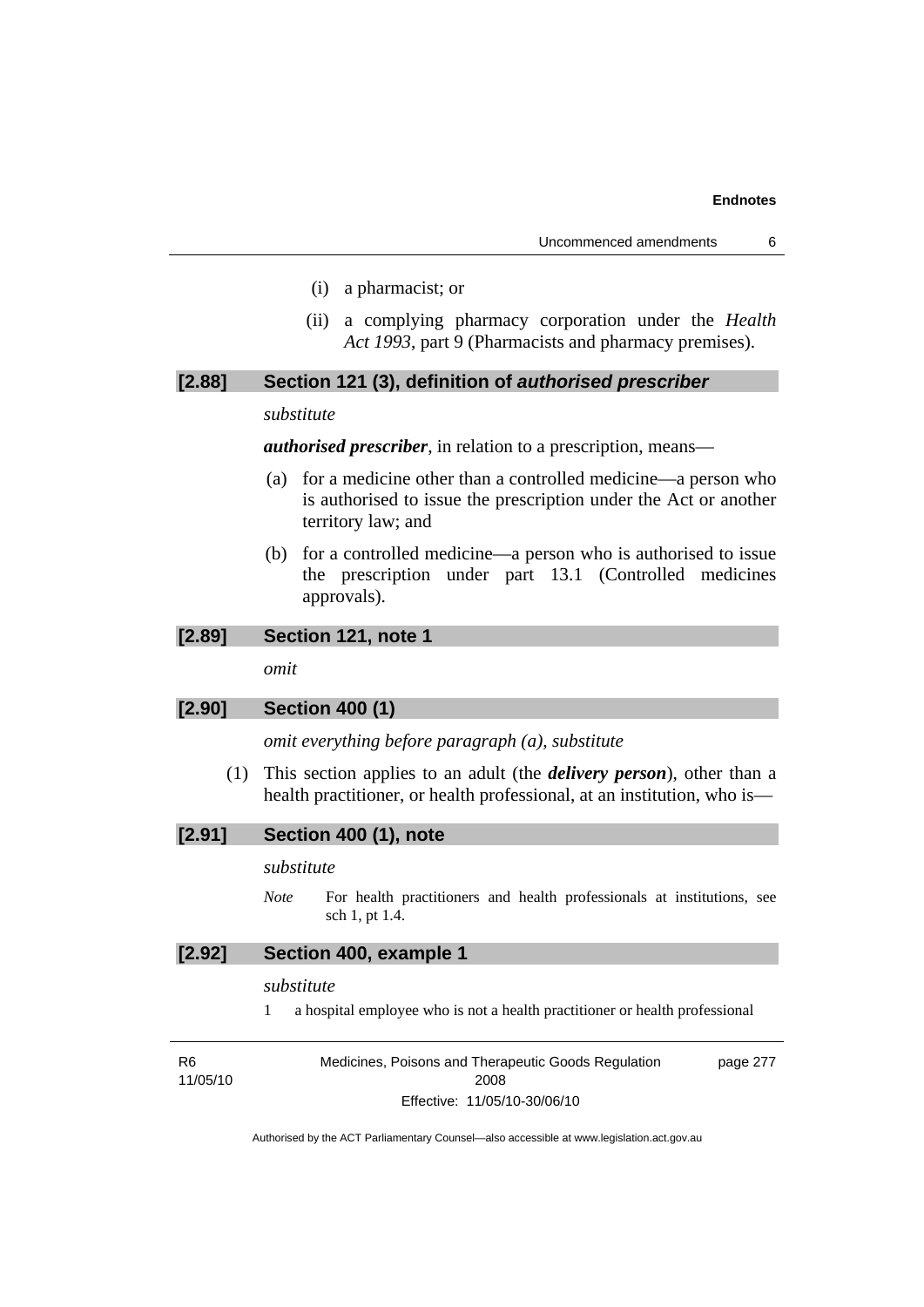6 Uncommenced amendments

# **[2.93] Section 500 (1) and (2)**

*substitute* 

(1) In this section:

*health practitioner* does not include—

- (a) a pharmacist, or intern pharmacist, at a hospital; or
- (b) a prescriber who supplies a medicine during a consultation.

*health professional* does not include a prescriber who supplies a medicine during a consultation.

*supply* does not include dispense.

 (2) A health practitioner, health professional or employee acting under the direction of a health practitioner or professional, must supply a pharmacy medicine or pharmacist only medicine in a whole manufacturer's pack of the medicine.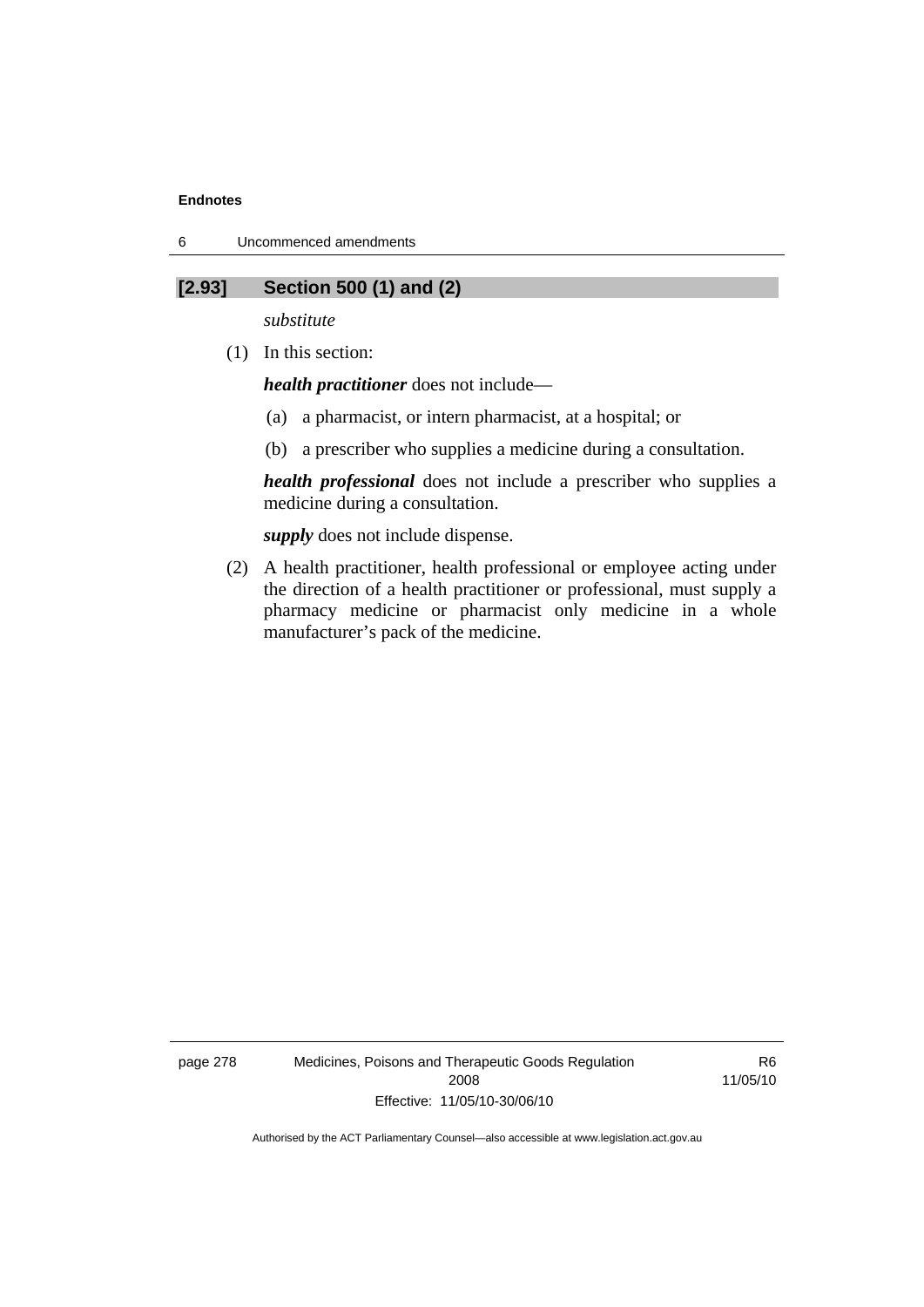# **[2.94] Schedule 1, part 1.4**

*substitute* 

# **Part 1.4 Health practitioners and health professionals at institutions**

| column 1<br>item | column 2<br>person authorised                                            | column 3<br>authorisation                                                                                                                                                                                    |  |
|------------------|--------------------------------------------------------------------------|--------------------------------------------------------------------------------------------------------------------------------------------------------------------------------------------------------------|--|
|                  | health practitioner or health<br>professional employed at<br>institution | within the scope of employment, do any of<br>the following for the delivery of medicines<br>within the institution to a health practitioner<br>or health professional authorised to obtain<br>the medicines: |  |
|                  |                                                                          | obtain the medicines;<br>(a)                                                                                                                                                                                 |  |
|                  |                                                                          | possess the medicines;<br>(b)                                                                                                                                                                                |  |
|                  |                                                                          | supply the medicines.<br>(c)                                                                                                                                                                                 |  |

# **[2.95] Schedule 1, part 1.8, item 1, column 3, paragraph (b)**

*omit* 

under *Health Professionals Regulation 2004*, sch 11

*substitute* 

issued by Optometry Board of Australia

# **[2.96] Schedule 2, part 2.2, item 5, column 3**

*omit everything after* 

shared care model

*substitute* 

endorsed by the Optometry Board of Australia

R6 11/05/10 Medicines, Poisons and Therapeutic Goods Regulation 2008 Effective: 11/05/10-30/06/10

page 279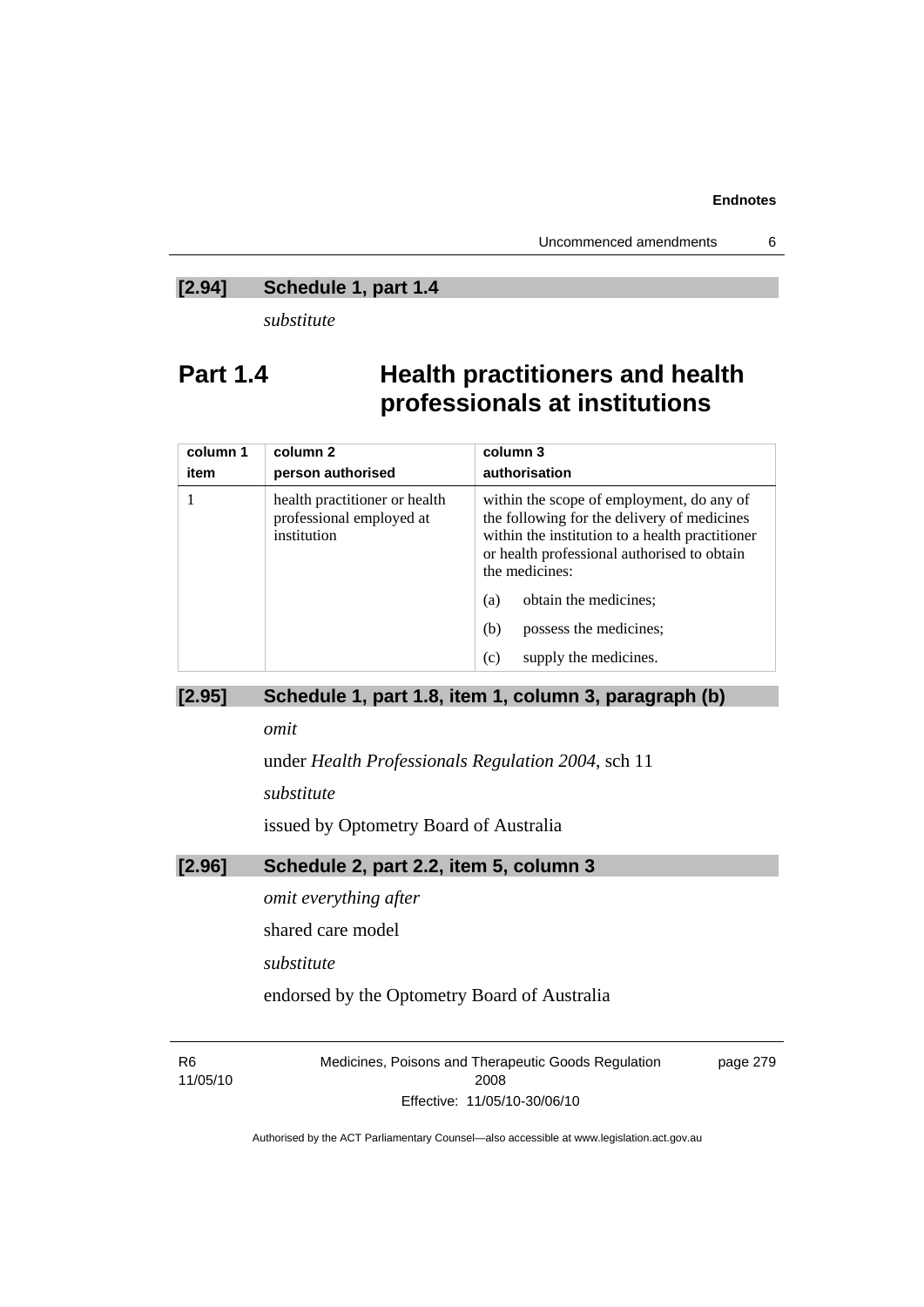6 Uncommenced amendments

#### **[2.97] Dictionary, note 2**

*insert* 

• enrolled nurse

#### **[2.98] Dictionary, note 3**

*insert* 

• health practitioner

#### **[2.99] Dictionary, definition of** *enrolled nurse (medications)*

#### *substitute*

*enrolled nurse (medications)* means an enrolled nurse whose registration is endorsed under the *Health Practitioner Regulation National Law (ACT)*, section 94 (Endorsement for scheduled medicines).

# **[2.100] Dictionary, definition of** *health profession*

*substitute* 

#### *health profession* means—

- (a) a health profession under the *Health Practitioner Regulation National Law (ACT)*, section 5 (Definitions); and
- (b) includes a health profession under the *Health Professionals Act 2004*, dictionary.

# **[2.101] Dictionary, definition of** *intern*

# *substitute*

*intern*, in relation to a doctor or pharmacist, means—

 (a) for a doctor—a person holding limited or provisional registration to practise in the medical profession under the *Health Practitioner Regulation National Law (ACT)*, for the

page 280 Medicines, Poisons and Therapeutic Goods Regulation 2008 Effective: 11/05/10-30/06/10

R6 11/05/10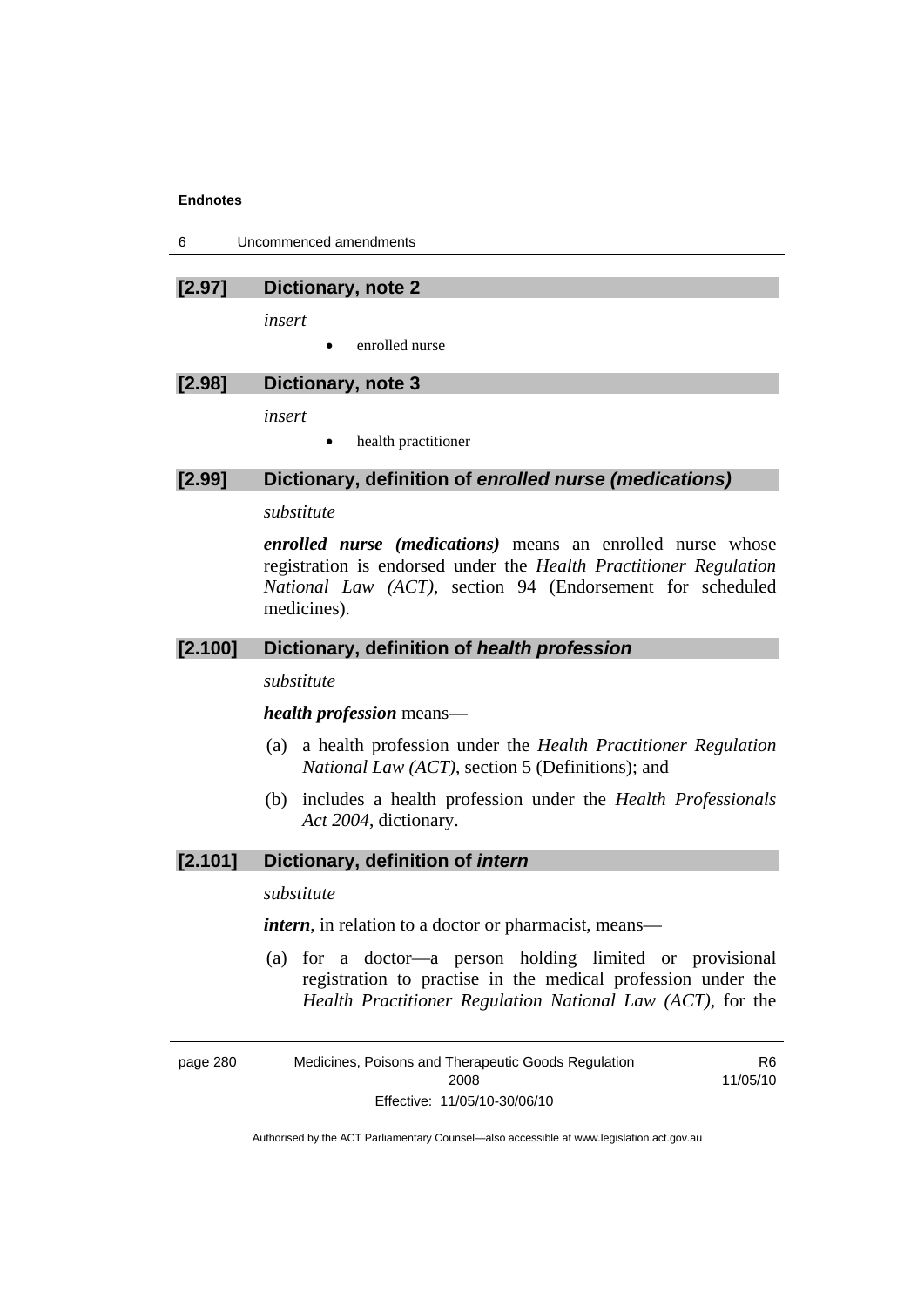purpose of undertaking a period of supervised practice that the person has started; and

 (b) for a pharmacist—a person holding limited or provisional registration to practise in the pharmacy profession under the *Health Practitioner Regulation National Law (ACT)*, for the purpose of undertaking a period of supervised practice or course of training, or both, to allow the person to be registered to practice without supervision.

# **[2.102] Dictionary, definitions of** *specialist* **and** *specialist area*

*substitute* 

*specialist* means—

- (a) a person holding specialist registration to practise in the medical profession under the *Health Practitioner Regulation National Law (ACT)*; or
- (b) a person holding limited or provisional registration to practise in the medical profession under the *Health Practitioner Regulation National Law (ACT)*, for the purpose of undertaking a period of supervised practice under the supervision of a person mentioned in paragraph (a), the successful completion of which means that the person is eligible for specialist registration under that Law.

*specialist area*, for a health profession, means—

- (a) a recognised speciality under the *Health Practitioner Regulation National Law (ACT)*; or
- (b) a specialist area under the *Health Professionals Regulation 2004*.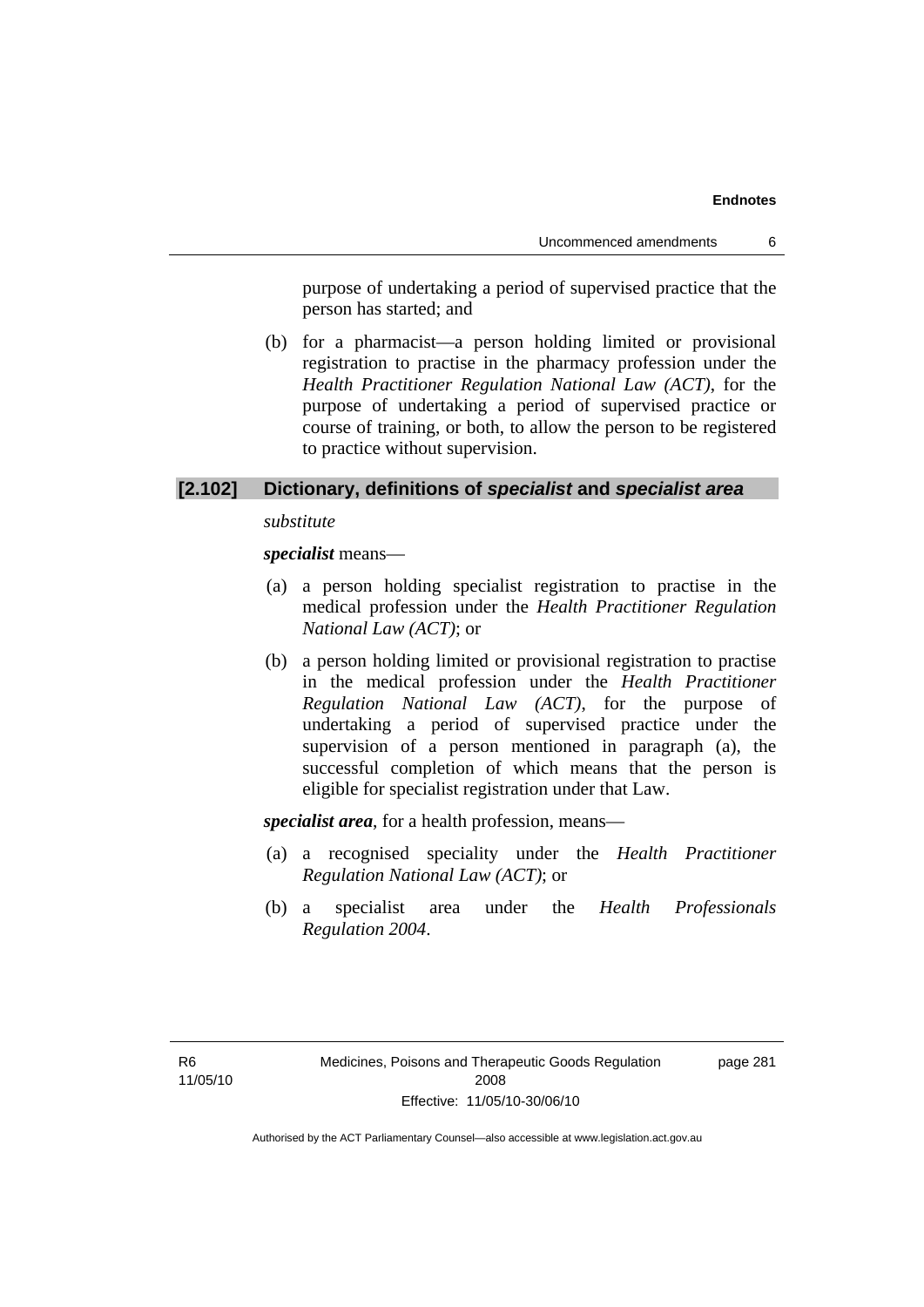6 Uncommenced amendments

# **[2.103] Dictionary, definition of** *trainee***, except examples and notes**

### *substitute*

*trainee*, in relation to a health practitioner (other than a doctor or pharmacist) means a person holding limited or provisional registration to practise in a health profession under the *Health Practitioner Regulation National Law (ACT)*, for the purpose of undertaking a period of supervised practice or course of training, or both, to allow the person to be registered to practice without supervision.

# **[2.104] Further amendments, mentions of** *health professional* **etc**

| column 1<br>item | column 2<br>provision                     | column 3<br>omit     | column 4<br>substitute                        |
|------------------|-------------------------------------------|----------------------|-----------------------------------------------|
| 1                | part 14.3, note                           | health professional  | health practitioner or health<br>professional |
| $\mathfrak{D}$   | schedule 1, parts 1.2<br>and $1.3$        | health professional  | health practitioner                           |
| 3                | schedule 1, part 1.5<br>and $1.6$         | health professional  | health practitioner                           |
| $\overline{4}$   | schedule 1, part 1.7,<br>item 1, column 3 | health professionals | health practitioners                          |
| 5                | schedule 1, part 1.7,<br>item 2, column 3 | health professional  | health practitioner                           |
| 6                | schedule 1, part 1.11                     | health professional  | health practitioner                           |

page 282 Medicines, Poisons and Therapeutic Goods Regulation 2008 Effective: 11/05/10-30/06/10

R6 11/05/10